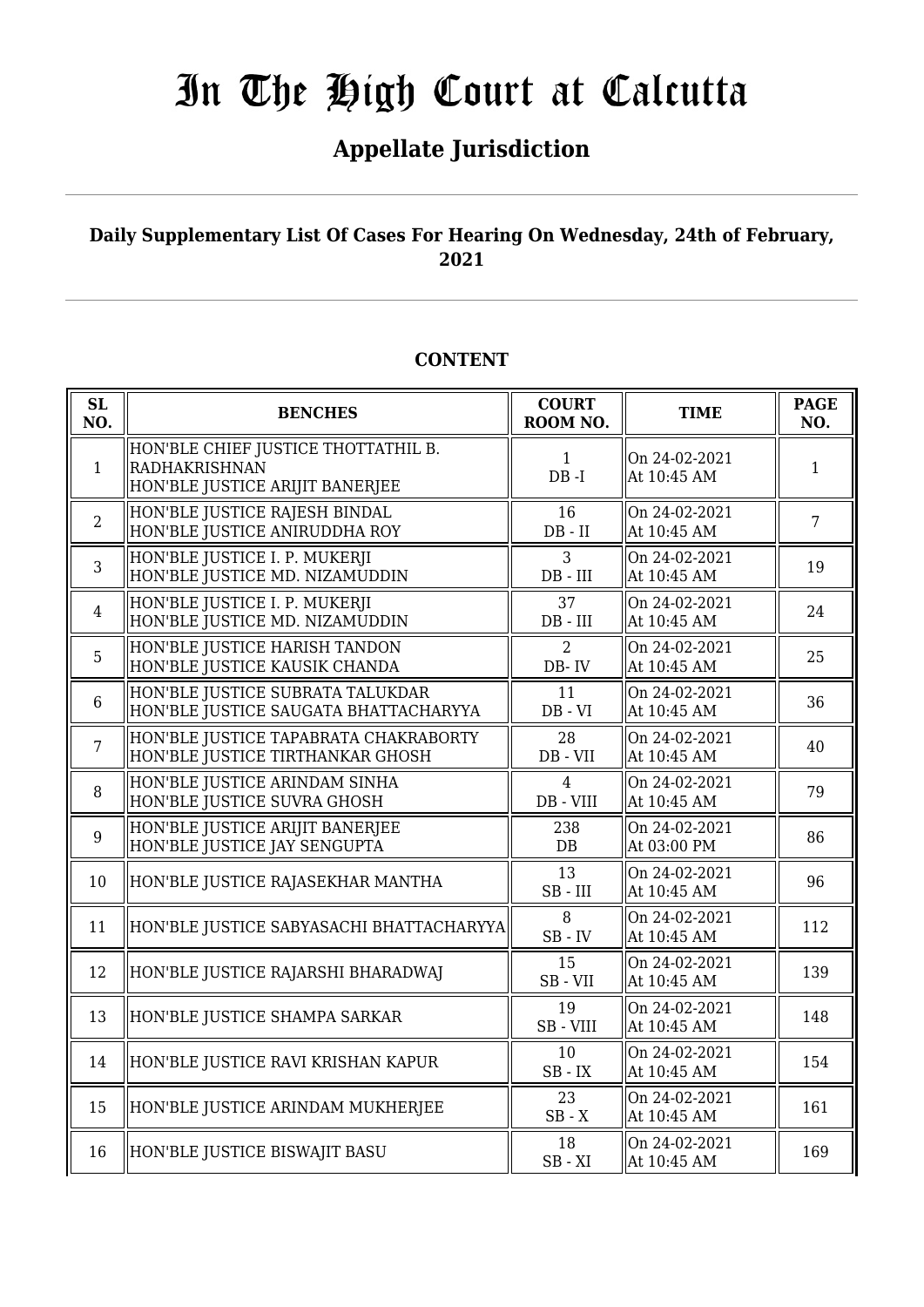| <b>SL NO.</b> | <b>BENCHES</b>                       | <b>COURT</b><br>ROOM NO. | <b>TIME</b>                    | <b>PAGE</b><br>NO. |
|---------------|--------------------------------------|--------------------------|--------------------------------|--------------------|
| 17            | HON'BLE JUSTICE AMRITA SINHA         | 24<br>SB-XII             | On 24-02-2021<br>  At 10:45 AM | 173                |
| 18            | HON'BLE JUSTICE ABHIJIT GANGOPADHYAY | 22<br>SB - XIII          | On 24-02-2021<br>  At 10:45 AM | 188                |
| 19            | HON'BLE JUSTICE JAY SENGUPTA         | 32<br>SB - XIV           | On 24-02-2021<br>  At 10:45 AM | 192                |
| 20            | HON'BLE JUSTICE SUBHASIS DASGUPTA    | 42<br>SB - XVII          | On 24-02-2021<br>  At 10:45 AM | 205                |
| 21            | HON'BLE JUSTICE SUVRA GHOSH          | 35<br>SB - XVII          | On 24-02-2021<br>  At 03:00 PM | 209                |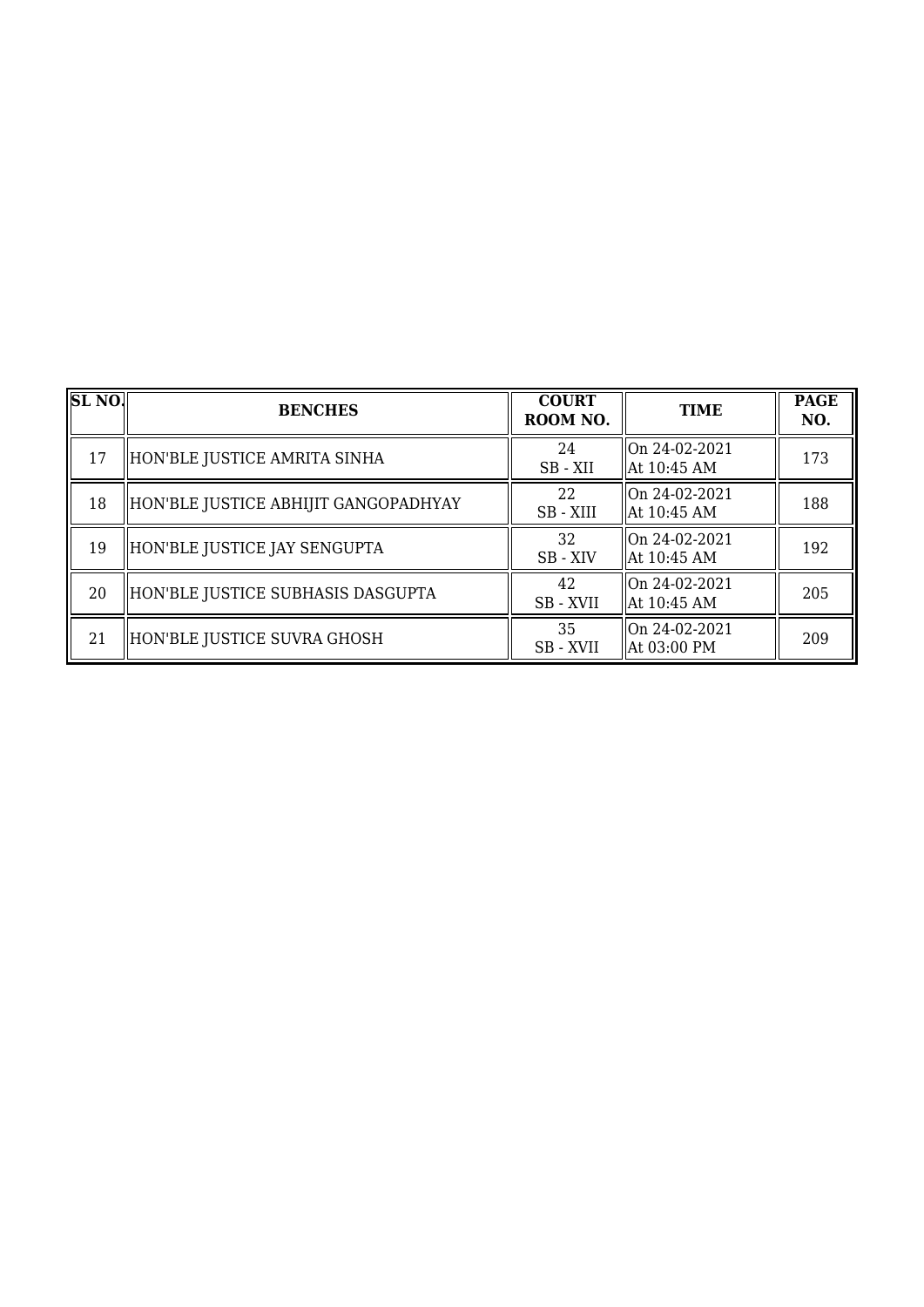

### **Appellate Side**

**DAILY CAUSELIST For Wednesday The 24th February 2021**

**COURT NO. 1**

**DIVISION BENCH (DB -I)**

**AT 10:45 AM**

**HON'BLE CHIEF JUSTICE THOTTATHIL B. RADHAKRISHNAN HON'BLE JUSTICE ARIJIT BANERJEE**

**( VIA VIDEO CONFERENCE )**

**ON AND FROM WEDNESDAY, THE 13TH JANUARY, 2021 - APPEALS FROM ORDERS RELATING TO RESIDUARY UNDER GROUP IX INCLUDING APPLICATIONS CONNECTED THERETO; PUBLIC INTEREST LITIGATION; CRIMINAL CONTEMPT MATTERS; APPEALS UNDER SECTION 19(1)(a) OF THE CONTEMPT OF COURT'S ACT; APPLICATIONS UNDER SECTION 27 OF THE ELECTRICITY REGULATORY COMMISSION ACT, 1998, INCLUDING APPLICATIONS CONNECTED THERETO; HABEAS CORPUS; DEATH REFERENCE CASES ( INCLUDING ADMISSION OF CRIMINAL APPEALS RELATING TO SUCH REFERENCE AGAINST THE SAME CONVICTION ORDER); ADMISSION OF CRIMINAL APPEALS; HEARING OF CRIMINAL APPEALS & APPLICATIONS CONNECTED THERETO INCLUDING APPLICATION FOR SUSPENSION OF SENTENCE IN PENDING APPEALS; CRIMINAL APPEALS RELATING TO CRIMES AGAINST WOMEN. ANY OTHER MATTER, IRRESPECTIVE OF CLASSIFICATION, AS DIRECTED BY THE HON'BLE CHIEF JUSTICE. SPL. NOTE :**

 **MONDAY : ADMISSION OF CRIMINAL APPEALS, HABEAS CORPUS, CRIMINAL CONTEMPT MATTERS, APPEALS UNDER SECTION 19(1)(a) OF THE CONTEMPT OF COURT'S ACT. APPLICATIONS UNDER SECTION 27 OF THE ELECTRICITY REGULATORY COMMISSION ACT 1998 INCLUDING APPLICATIONS CONNECTED THERETO. BAIL IN CONNECTION WITH APPEAL.**

**TUESDAY : BAIL IN CONNECTION WITH APPEAL.**

**WEDNESDAY : HEARING OF CRIMINAL APPEALS.**

**THURSDAY : APPEALS FROM ORDERS RELATING TO RESIDUARY UNDER GROUP - IX INCLUDING APPLICATIONS CONNECTED THERETO. THEREAFTER PIL MATTERS WILL BE TAKEN UP IF TIME PERMITS.**

**FRIDAY : PUBLIC INTEREST LITIGATION.**

**MATTERS UNDER THE HEADING " SPECIALLY FIX MATTERS" WILL BE TAKEN UP EVERYDAY FROM 2.00 P.M. ONWARDS.**

**NOTE: MATTERS WILL BE TAKEN UP THROUGH PHYSICAL HEARING ONLY WHEN BOTH THE PARTIES ARE AGREED.**

#### **NO MENTIONING IN COURT**

#### **FIXED MATTER**

1 WPA(P)/10/2021 MANABENDRA RAY

VS STATE OF WEST BENGAL AND ORS.

MOYUKH MUKHERJEE

### **TO BE MENTIONED**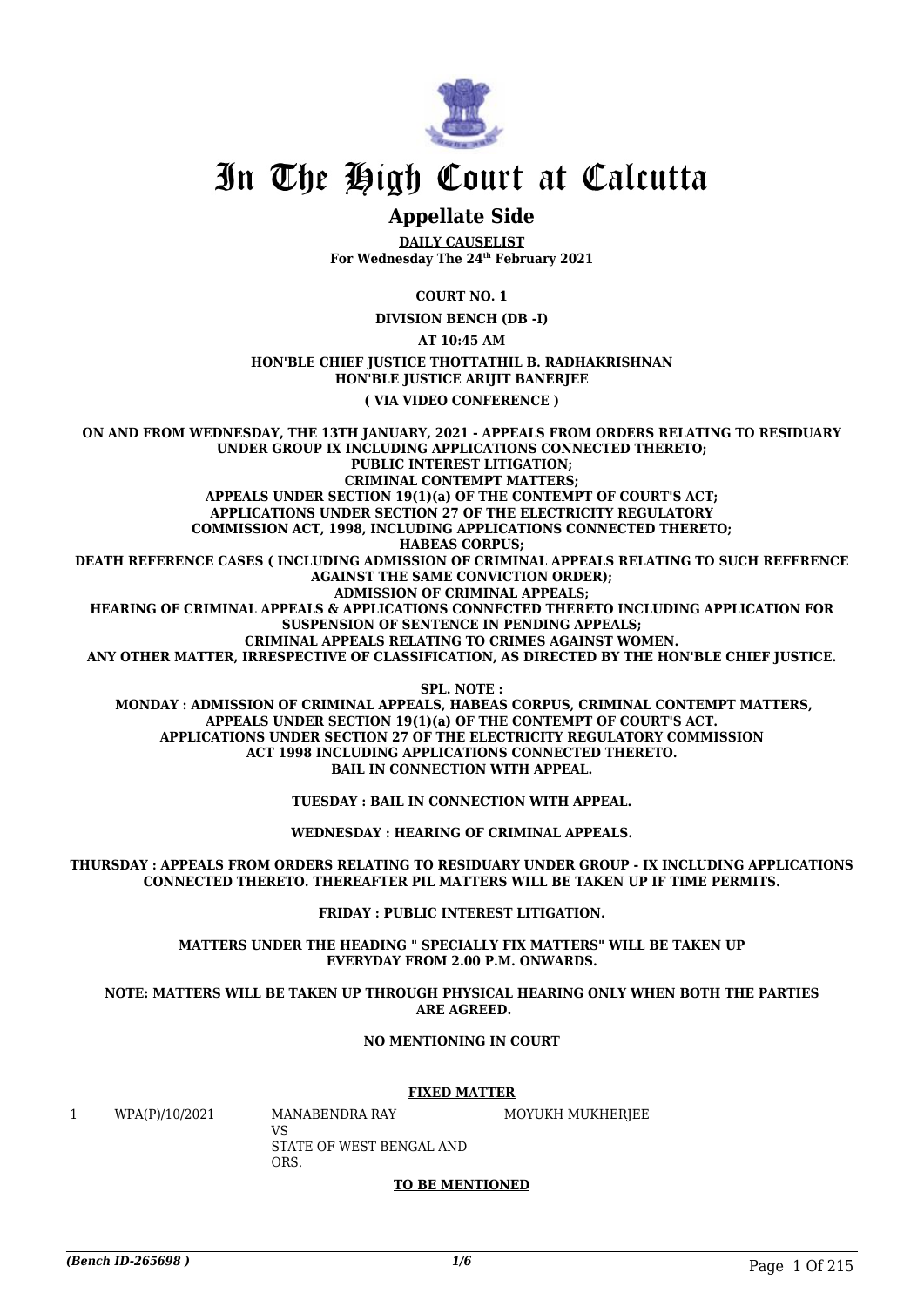| 2               | FMA/78/2021<br>[ For Withdrawn ]                | DIBYENDU CHOWDHURY<br><b>VS</b>                                                               | <b>SARADA PRASAD ROY</b>                                                                       |
|-----------------|-------------------------------------------------|-----------------------------------------------------------------------------------------------|------------------------------------------------------------------------------------------------|
|                 |                                                 | NATIONAL HOUSING BANK &<br><b>ORS</b>                                                         |                                                                                                |
| 3               | CRA/317/2016                                    | DHANANJOY BISWAS & ORS.<br>VS                                                                 | PRABIR MAJUMDER                                                                                |
|                 |                                                 | STATE OF WEST BENGAL                                                                          |                                                                                                |
|                 |                                                 | No:CRAN/3402/2019), CRAN/4/2020(Old No:CRAN/1912/2020), CRAN/5/2021                           | IA NO: CRAN/1/2016(Old No:CRAN/3655/2016), CRAN/2/2019(Old No:CRAN/3209/2019), CRAN/3/2019(Old |
| 4               | CRA/648/2016                                    | SUPRABHAT MUKHERJEE<br>VS                                                                     | R MUKHOPADHYAY                                                                                 |
|                 |                                                 | STATE OF WEST BENGAL                                                                          |                                                                                                |
|                 | IA NO: CRAN/2/2018(Old No:CRAN/2358/2018)       |                                                                                               |                                                                                                |
| 5               | CRA/715/2009                                    | MITHU CHOWDHURY @ YADAV BRAJESH JHA<br>@ ANIL<br>VS<br>STATE OF WEST BENGAL                   |                                                                                                |
|                 | IA NO: CRAN/4/2018(Old No:CRAN/3731/2018)       |                                                                                               |                                                                                                |
| wt <sub>6</sub> |                                                 | ARJUN RAJBHAR                                                                                 | SUKLA DAS CHANDRA                                                                              |
|                 | CRA/258/2011                                    | VS                                                                                            |                                                                                                |
|                 |                                                 | STATE OF WEST BENGAL                                                                          |                                                                                                |
|                 | IA NO: CRAN/1/2011(Old No:CRAN/942/2011)        |                                                                                               |                                                                                                |
| 7               | CRA/491/2015                                    | <b>SAMBHU SARDAR</b><br>VS                                                                    | <b>S DEBNATH</b>                                                                               |
|                 |                                                 | STATE OF WEST BENGAL                                                                          |                                                                                                |
|                 |                                                 | IA NO: CRAN/2/2019(Old No:CRAN/2518/2019), CRAN/3/2020(Old No:CRAN/3621/2020)                 |                                                                                                |
| 8               | CRA/254/2018                                    | BIKASH MALIK @ BIKASH MAJHI<br>$&$ ORS<br><b>VS</b>                                           | S MAJI                                                                                         |
|                 |                                                 | STATE OF WEST BENGAL & ANR                                                                    |                                                                                                |
|                 | IA NO: CRAN/1/2018(Old No:CRAN/3806/2018)       |                                                                                               |                                                                                                |
| wt9             | CRA/222/2018                                    | JHANTU MALIK & ORS<br>VS                                                                      | U S CHATTOPADHYAY                                                                              |
|                 |                                                 | STATE OF WEST BENGAL & ANR                                                                    |                                                                                                |
|                 | IA NO: CRAN/1/2018(Old No:CRAN/3339/2018)       |                                                                                               |                                                                                                |
| 10              | CRA/96/2019                                     | RAJU HALDER @ HALDAR<br>VS                                                                    | <b>SUBIR DEBNATH</b>                                                                           |
|                 |                                                 | STATE OF WEST BENGAL & ANR                                                                    |                                                                                                |
|                 | No:CRAN/4113/2020)                              | IA NO: CRAN/4/2020(Old No:CRAN/741/2020), CRAN/5/2020(Old No:CRAN/1804/2020), CRAN/6/2020(Old |                                                                                                |
| 11              | CRA/299/2019                                    | RABI @ RABINDRANATH DAS &<br>ORS.<br><b>VS</b>                                                | <b>SMARAJIT BASU</b>                                                                           |
|                 |                                                 | STATE OF WEST BENGAL                                                                          |                                                                                                |
|                 |                                                 | IA NO: CRAN/1/2019(Old No:CRAN/2888/2019), CRAN/2/2020(Old No:CRAN/2521/2020)                 |                                                                                                |
| 12              | CRA/284/2020                                    | <b>MOUSUMI ROY</b>                                                                            | <b>BISWAJIT MANNA</b>                                                                          |
|                 |                                                 | VS                                                                                            |                                                                                                |
|                 | IA NO: CRAN/1/2021                              | THE STATE OF WEST BENGAL                                                                      |                                                                                                |
|                 |                                                 |                                                                                               |                                                                                                |
| 13              | CRA/105/2015<br>[CRR 194/2021] [01-<br>03-2021] | SANJOY GIRI & ANR<br>VS<br>STATE OF WEST BENGAL                                               | KAZI M. RAHMAN                                                                                 |
| 14              | CRA/329/2019                                    | RAHUL GHOSH                                                                                   | <b>HAMIDUR RAHAMAN</b>                                                                         |
|                 | [ N.T.W.]                                       | VS<br>STATE OF WEST BENGAL                                                                    |                                                                                                |
|                 |                                                 |                                                                                               |                                                                                                |

IA NO: CRAN/1/2019(Old No:CRAN/2647/2019)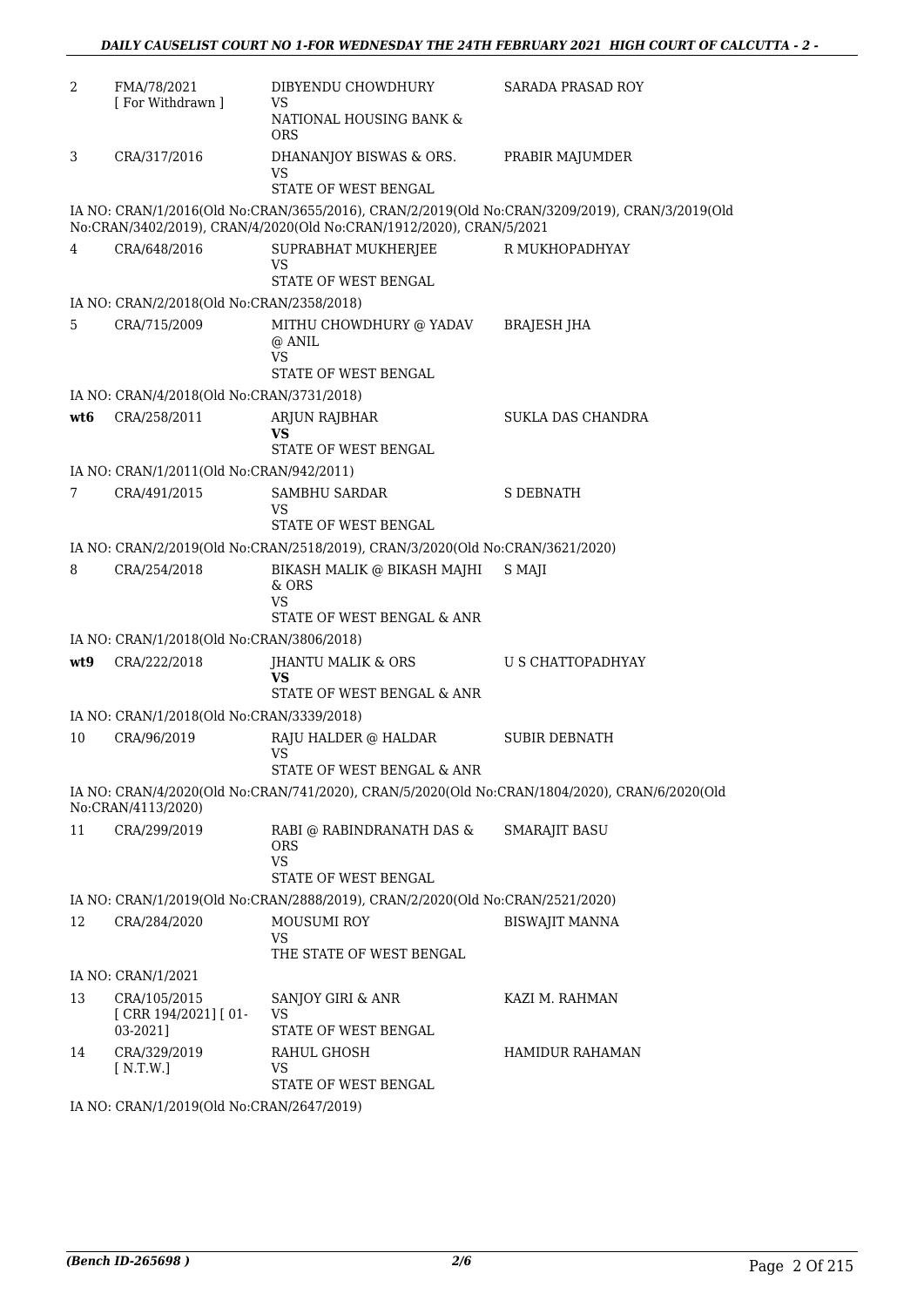| 15 | CRA/446/2019<br>[ N.T.W.]                                                                                                              | SAHID KHAN @ SHERU KHAN @<br><b>SHERU &amp; ANR</b><br><b>VS</b>                                                                                   | ANIRUDDHA<br><b>BHATTACHARYA</b>  |                                                                                   |
|----|----------------------------------------------------------------------------------------------------------------------------------------|----------------------------------------------------------------------------------------------------------------------------------------------------|-----------------------------------|-----------------------------------------------------------------------------------|
|    |                                                                                                                                        | STATE OF WEST BENGAL                                                                                                                               |                                   |                                                                                   |
|    | IA NO: CRAN/1/2019(Old No:CRAN/3540/2019)                                                                                              |                                                                                                                                                    |                                   |                                                                                   |
| 16 | CRA/228/2020<br>$[01-03-2021]$                                                                                                         | <b>GANESH DAS</b><br><b>VS</b><br>State of West Bengal                                                                                             | SAIBAL KRISHNA<br><b>DASGUPTA</b> |                                                                                   |
|    |                                                                                                                                        | <b>ASSIGNED MATTERS</b>                                                                                                                            |                                   |                                                                                   |
| 17 | MAT/545/2020<br>$[25-02-2021]$ (2PB)                                                                                                   | PANCHAYAT PRADHAN, SINGUR<br>NO.2, GRAM PANCHAYAT<br>,RATANPUR<br><b>VS</b><br><b>MOHIT LAL GHOSH</b>                                              | <b>NEIL BASU</b>                  |                                                                                   |
|    |                                                                                                                                        | IA NO: CAN/1/2020, CAN/2/2020, CAN/3/2020, CAN/4/2020, CAN/5/2020, CAN/6/2021                                                                      |                                   |                                                                                   |
| 18 | CRM/133/2021                                                                                                                           | SANJIT SHARMA AND ANR                                                                                                                              | <b>SOUMEN GHOSH</b>               |                                                                                   |
|    |                                                                                                                                        | <b>VS</b><br>State of West Bengal                                                                                                                  |                                   |                                                                                   |
| 19 | CRM/135/2021                                                                                                                           | SANJIT SHARMA AND ANR<br><b>VS</b>                                                                                                                 | <b>SOUMEN GHOSH</b>               |                                                                                   |
|    |                                                                                                                                        | State of West Bengal                                                                                                                               |                                   |                                                                                   |
|    |                                                                                                                                        | <b>SPECIALLY FIXED MATTERS</b>                                                                                                                     |                                   |                                                                                   |
|    |                                                                                                                                        | (AT 2 P.M.)                                                                                                                                        |                                   |                                                                                   |
| 20 | WPA/10138/2020<br>$[05-03-2021]$                                                                                                       | THE COURT ON ITS OWN<br><b>MOTION IN RE SMUGGLING</b><br>AND ILLEGAL TRADING OF<br><b>ENDANGERED SPECIES OF</b><br><b>BIRDS</b><br><b>VS</b><br>NA | SAIKAT BANERJEE                   |                                                                                   |
|    | IA NO: CAN/1/2020, CAN/2/2020, CAN/3/2021                                                                                              |                                                                                                                                                    |                                   |                                                                                   |
| 21 | WPA(P)/27/2021                                                                                                                         | THE COURT ON ITS OWN                                                                                                                               | NA                                | SAIKAT BANERJEE                                                                   |
|    |                                                                                                                                        | MOTION, IN RE UTP DIPAK<br>JOSHI, LODGED IN DUM DUM<br>CENTRAL CORRECTIONAL<br>HOME<br><b>VS</b><br>NA                                             |                                   |                                                                                   |
| 22 | WPA(P)/9/2020                                                                                                                          | ARIJIT ADHIKARY                                                                                                                                    | DEBASHIS BANERJEE                 |                                                                                   |
|    |                                                                                                                                        | VS<br>STATE OF WEST BENGAL AND<br>ORS.                                                                                                             |                                   |                                                                                   |
| 23 | WPA(P)/13/2020                                                                                                                         | THE COURT ON ITS OWN<br>MOTION IN RE UNNATURAL<br>DEATH OF A TEENAGED BOY IN<br>MALLARPUR P.S., BIRBHUM<br>VS<br>NA                                | NA                                | SAIKAT BANERJEE                                                                   |
| 24 | WPA/14656/2019<br>$[23-03-2021]$                                                                                                       | ATASI GHOSH & ORS<br><b>VS</b><br>STATE OF WEST BENGAL & ORS                                                                                       | MD ZOHAB ROUF                     | MR. SAIKAT BANERJEE<br>FOR CALCUTTA HIGH<br><b>COURT</b><br><b>ADMINISTRATION</b> |
| 25 | WPA/7807/2020<br>$[23-03-2021]$<br>PURSUANT TO THE<br>DIRECTION OF THE<br>HON'BLE APEX COURT<br>IN WRIT PETITION<br>(CIVIL) 699/2016 ] | THE COURT ON ITS OWN<br>MOTION IN RE MONITORING OF<br>PENDING CRIMINAL TRIALS<br><b>AGAINST MPS MLAS</b><br>VS<br>State of West Bengal             | SAIKAT BANERJEE                   |                                                                                   |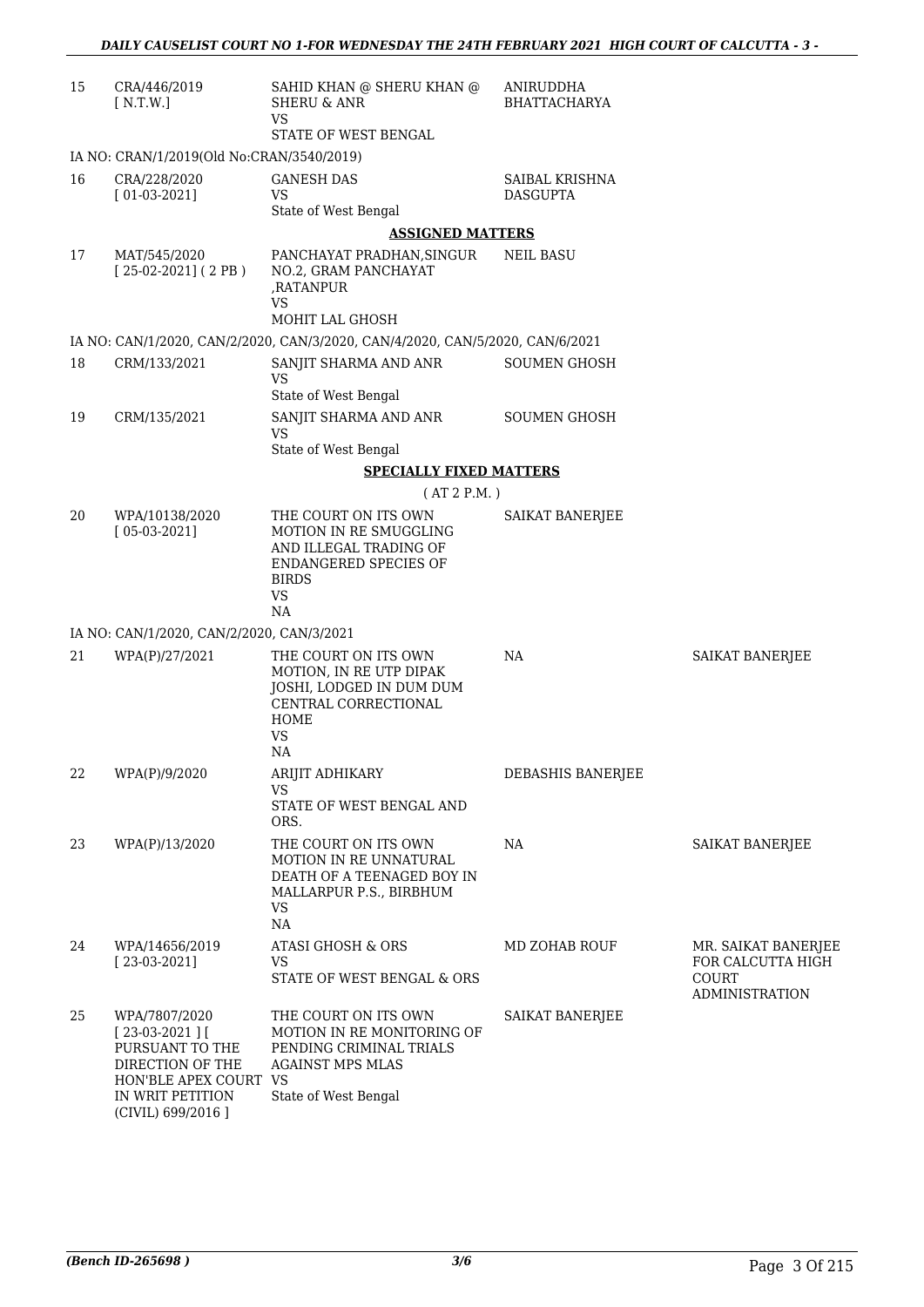| 26 | WPA/7387/2020                                                                                 | <b>MANIKA BARMAN</b><br>VS<br>THE STATE OF WEST BENGAL                                          | <b>INDRAJEET DEY</b>          |                 |
|----|-----------------------------------------------------------------------------------------------|-------------------------------------------------------------------------------------------------|-------------------------------|-----------------|
|    | IA NO: CAN/1/2020                                                                             |                                                                                                 |                               |                 |
|    |                                                                                               |                                                                                                 |                               |                 |
|    | wt27 WPA/6904/2020                                                                            | COURT ON ITS OWN MOTION<br>VS<br>UNION OF INDIA AND ORS.                                        | SIDDHARTHA BANERJEE           |                 |
| 28 | WPA/14640/2019                                                                                | <b>SANGITA IYER</b>                                                                             | KAUSTAV CHATTERJEE            |                 |
|    |                                                                                               | VS<br>UNION OF INDIA & ORS.                                                                     |                               |                 |
| 29 | WPA(P)/22/2020                                                                                | PEOPLE UNITED FOR BETER<br>LIVING IN CALCUTTA AND ANR<br>VS<br>STATE OF WEST BENGAL AND<br>ORS. | RITUPARNA CHATTERJEE          |                 |
| 30 | WPA(P)/16/2020<br>$[22-03-2021]$                                                              | COURT ON ITS OWN MOTION IN<br><b>RE THE MAIDAN</b><br><b>VS</b><br>NA                           | NA                            |                 |
|    | IA NO: CAN/1/2021, CAN/2/2021                                                                 |                                                                                                 |                               |                 |
| 31 | WPA/9918/2019                                                                                 | WB COURT'S EMPLOYEES<br>ASSOCIATION & ANR<br>VS<br>STATE OF WEST BENGAL& ORS                    | KARUNAMOYEE<br><b>SAMANTA</b> | SAIKAT BANERJEE |
|    |                                                                                               | IA NO: CAN/1/2020(Old No:CAN/4183/2020), CAN/2/2020, CAN/3/2020                                 |                               |                 |
| 32 | WPA/4910/2020                                                                                 | <b>IQBAL KABIR</b><br><b>VS</b>                                                                 | ARUN UPADHAYA                 |                 |
|    |                                                                                               | THE HIGH COURT AT CALCUTTA<br>& ORS                                                             |                               |                 |
|    | IA NO: CAN/1/2021                                                                             |                                                                                                 |                               |                 |
|    |                                                                                               | <b>HEARING CRIMINAL APPEAL</b>                                                                  |                               |                 |
| 33 | CRA/125/2003<br>$(Pt - I + OS + 2ND J.$                                                       | KALYAN GHATAK & ORS.<br><b>VS</b>                                                               | ABHIJIT KUMAR ADHYA           |                 |
|    | $COPY + Pt-II + 2 PB + 5$ THE STATE OF W.B.<br>$LCR + Brief + 1GD$<br>Book)                   |                                                                                                 |                               |                 |
| 34 | CRA/27/2004<br>$(Pt - I + OS + 2ND J.$<br>$COPY + Pt-II + 2 PB + 6 VS$<br>$LCR + Trans$ )     | SANAT KUMAR GHOSH @<br><b>MANNA</b><br><b>STATE</b>                                             | L. VISHAL KUMAR               |                 |
| 35 | CRA/492/2005<br>$(Pt - I + OS + Pt-II + 2$ VS<br>$PB + 4 LCR$                                 | SHYAMAL MAITRA<br><b>STATE</b>                                                                  | SUPARNA DUTTA                 |                 |
| 36 | CRA/710/2005<br>$(Pt - I + OS + Pt-II + 2$ VS<br>$PB + 5 LCR + Trans +$<br>Brief)             | <b>JYOTSNA SHIT</b><br><b>STATE</b>                                                             | SOUMIK GANGULI                |                 |
|    | IA NO: CRAN/1/2016(Old No:CRAN/4699/2016)                                                     |                                                                                                 |                               |                 |
| 37 | CRA/106/2005<br>$(Pt - I + OS + 2ND J.$<br>$COPY + Pt-II + 2 PB + 5 STATE$<br>$LCR + Trans$ ) | PADMOLOCHAN MAITY<br>VS                                                                         | TRIDIB KUMAR SARKAR           |                 |
| 38 | CRA/690/2008<br>$[PT 1 + OB + PT - II + VS$                                                   | <b>ANKUR BANERJEE</b><br>2 P B + 5 LCR +TRANS] STATE OF WEST BENGAL                             |                               |                 |
| 39 | CRA/178/2009<br>$(Pt - I + OS + 2ND J.$<br>Trans)                                             | HABIBUR MALLICK@HABI<br>VS<br>COPY + Pt-II + 4 LCR + STATE OF WEST BENGAL                       | MANAS KUMAR DAS               |                 |

IA NO: CRAN/2/2009(Old No:CRAN/1463/2009)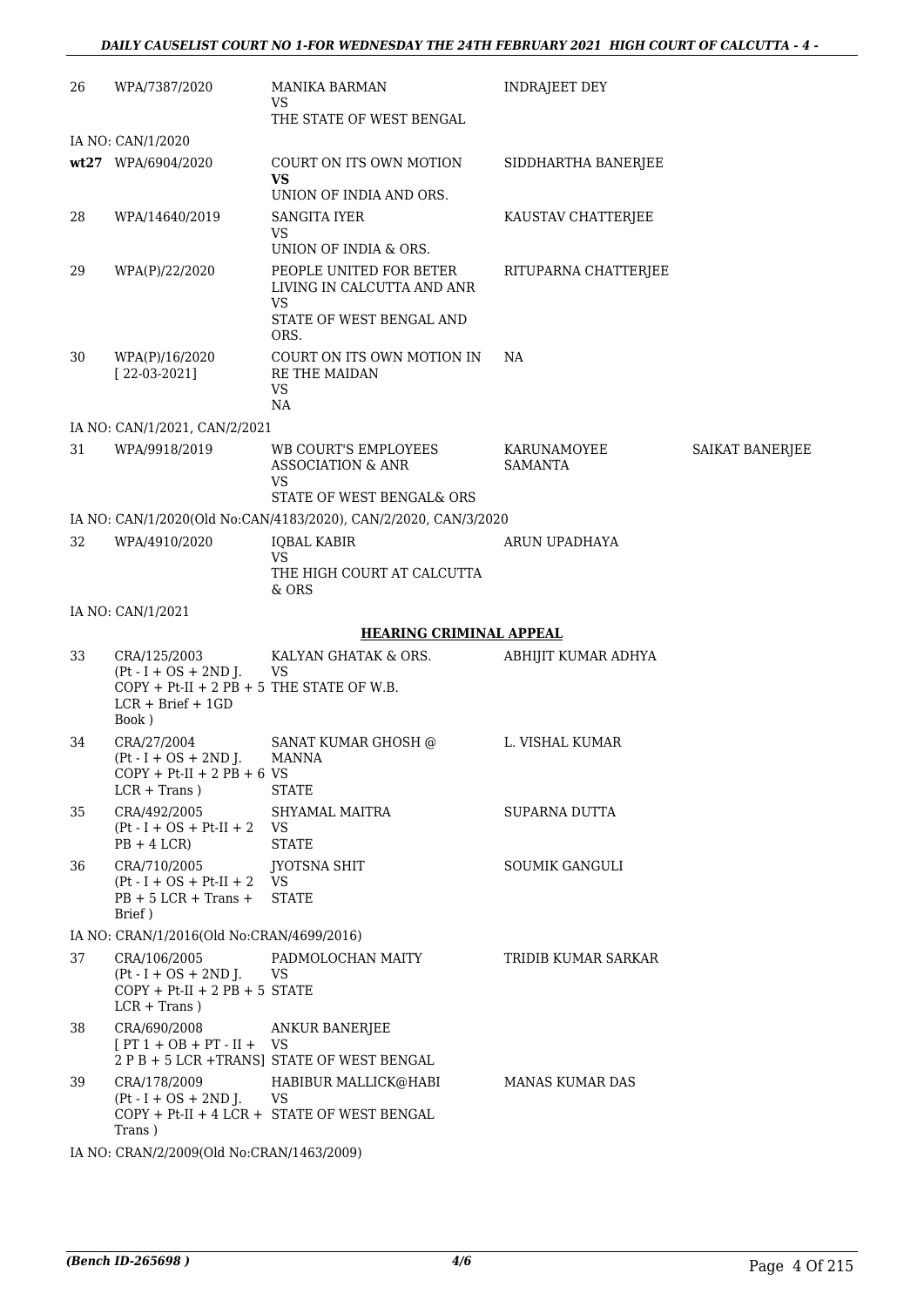| 40 | CRA/498/2009<br>$[PT - 1 + OB + PT - II + & ANR]$<br>$2$ PB + 4 LCR + TRANS VS | FAZLUL HAQUE@FAZLU HAQUE                            | MANGALJIT MUKHERJEE              |
|----|--------------------------------------------------------------------------------|-----------------------------------------------------|----------------------------------|
|    | 1                                                                              | STATE OF WEST BENGAL                                |                                  |
| 41 | CRA/734/2009                                                                   | <b>BABLU LOHAR</b>                                  | N.A.                             |
|    | $[Pt 1 + OB + Pt ii + 2]$<br>TWO SETS OF BRIEF ]                               | VS<br>PB + 4 LCR + TRANS + STATE OF WEST BENGAL     |                                  |
| 42 | CRA/437/2010                                                                   | SK. AZIJUL @ SK. AJIJUL                             | GOURAV BANERJI                   |
|    | $Pt-I + OS + 2ND J.$<br>Trans + Argument)                                      | VS<br>COPY + Pt-II + 4 LCR + STATE OF WEST BENGAL   |                                  |
| 43 | CRA/683/2012<br>$[PT 1 + OB + PT II + 2$ MAITY<br>$PB + 5 LCR + TRANS + VS$    | SAMBHU @ SAMBHUNATH                                 | NOT YET AVAILABLE                |
|    | BRIEF 1                                                                        | STATE OF WEST BENGAL                                |                                  |
| 44 | CRA/750/2012                                                                   | DARNA LOHAR                                         | N Y R                            |
|    | $(Pt - I + OS + 2ND J.$<br>$LCR + Trans$ )                                     | VS<br>$COPY + Pt-II + 2PB + 4$ STATE OF WEST BENGAL |                                  |
| 45 | CRA/162/2014                                                                   | AMIRUL SHEIKH                                       | F. RABI                          |
|    | $(Pt - I + OS + Pt-II + 2)$<br>$PB + 5 LCR + Brief)$                           | VS<br>STATE OF WEST BENGAL                          |                                  |
|    | IA NO: CRAN/2/2014(Old No:CRAN/1717/2014)                                      |                                                     |                                  |
| 46 | CRA/502/2014                                                                   | ALAUDDIN SK @ HELAL @ HELU S CHOWDHURY BANDHU       |                                  |
|    | $(Pt - I + OS + 2ND J.$<br>$LCR$ )                                             | VS<br>COPY + Pt-II +2PB + 3 STATE OF WEST BENGAL    |                                  |
| 47 | GA/7/2014                                                                      | <b>STATE</b>                                        | TUSHAR KANTI                     |
|    | $(Pt - I + OS + Pt-II + 2)$<br>$PB + 3 LCR + Trans)$                           | <b>VS</b><br>ABDUL JABBAR & ANR                     | MUKHERJEE                        |
| 48 | CRA/136/2016                                                                   | <b>BISNU SHAW</b>                                   | R K RAY                          |
|    | $Pt - I + OS + Pt - II + 2$<br>$PB + 5 LCR$ )                                  | VS<br>STATE OF WEST BENGAL                          |                                  |
| 49 | CRA/219/2016                                                                   | <b>GOPAL SAHA</b>                                   | SANANDA                          |
|    | $(Pt - I + OS + Pt-II + 2)$<br>$PB + 4 LCR + Trans$ )                          | <b>VS</b><br>STATE OF WEST BENGAL                   | BHATTACHARYYA                    |
| 50 | CRA/11/2016                                                                    | SAHANGIR MOLLA @ RANA                               | RAJIV LOCHAN                     |
|    | $Pt-I + OS + 2ND J.$<br>LCR)                                                   | VS<br>$COPY + Pt-II + 2PB + 4$ STATE OF WEST BENGAL | <b>CHAKRABORTY</b>               |
| 51 | CRA/14/2016                                                                    | TASIRUL ISLAM & ORS.                                | <b>AMIT ROY</b>                  |
|    | $(Pt - I + OS + 2ND J.$<br>$COPY + Pt-II +2PB + 5$<br>$LCR + Trans + Brief)$   | VS<br>STATE OF WEST BENGAL                          |                                  |
|    | IA NO: CRAN/3/2021, CRAN/4/2021                                                |                                                     |                                  |
|    | $wt52$ CRA/15/2016                                                             | MUMTAJ HUSSAIN<br>VS.                               | MD. M. NAZAR<br><b>CHOWDHURY</b> |
|    |                                                                                | STATE OF WEST BENGAL                                |                                  |
|    | IA NO: CRAN/2/2021                                                             |                                                     |                                  |
|    | wt53 CRA/52/2016                                                               | NAIMUL HOQUE<br>VS.<br>STATE OF WEST BENGAL         | A ROY                            |
|    | IA NO: CRAN/2/2021                                                             |                                                     |                                  |
| 54 | CRA/485/2016<br>$[PT 1 + OB + 2ND$ J.<br>$COPY + PT II + 2 PB +$               | HARI NARAYAN SHAW @ HARI<br><b>SHAW</b><br>VS       | K GANGULY                        |
|    | 4 LCR + TRANS]                                                                 | STATE OF WEST BENGAL                                |                                  |
| 55 | CRA/30/2017<br>$Pt-I + OS + Pt-II + 2$<br>$PB + 4 LCR$ )                       | PIJUSH KANTI MISHRA<br>VS<br>STATE OF WEST BENGAL   | PRAVAS BHATTACHARYA              |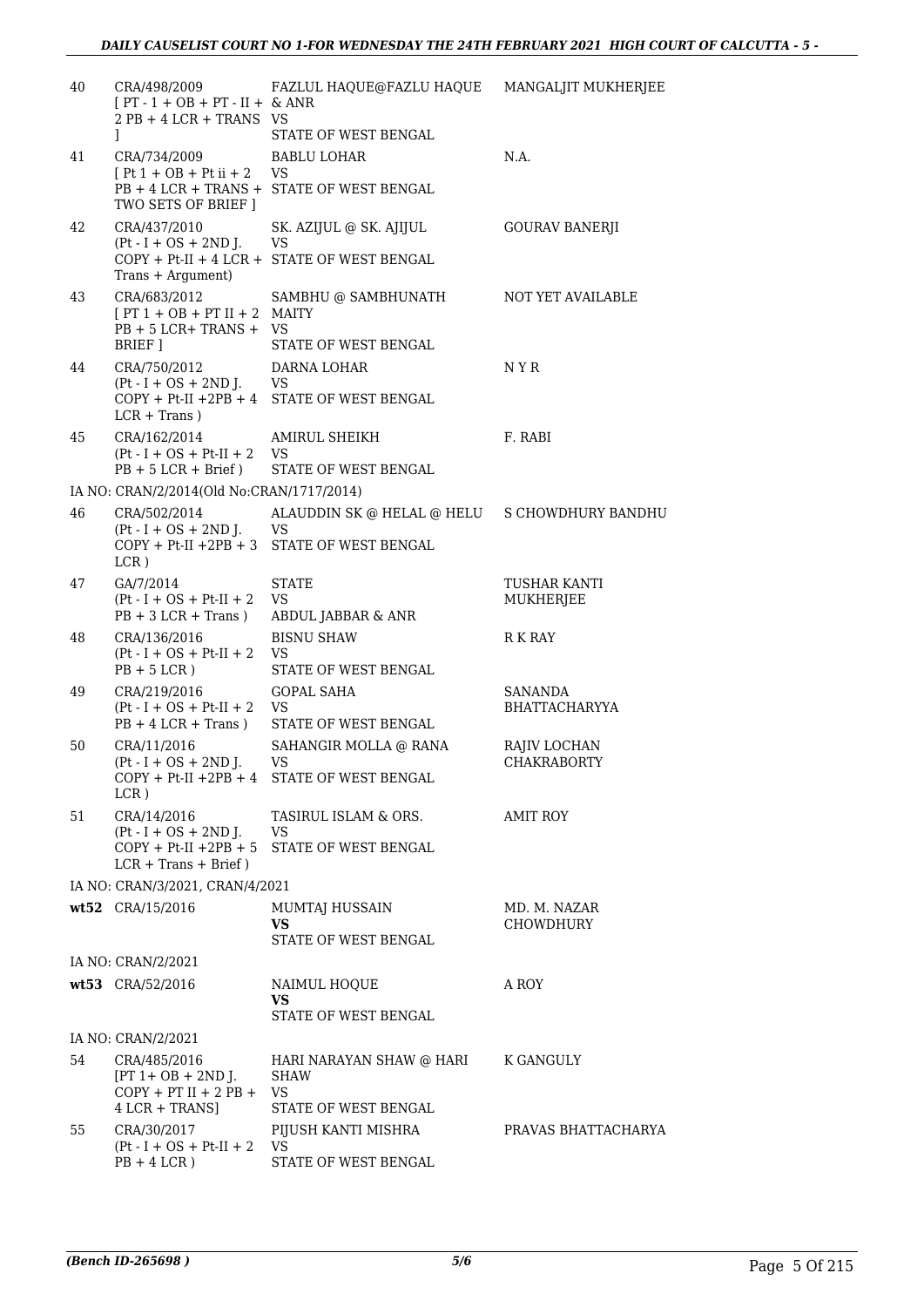| 56 | CRA/84/2017<br>$[Pt-1 + OS + 2nd J.$ VS                                           | KURAN ROY & ANR<br>$Copy + Pt.-II + 2 PB + 5 STATE OF WEST BENGAL$                            | <b>MANISANKAR</b><br><b>CHATTOPADHYAY</b> |
|----|-----------------------------------------------------------------------------------|-----------------------------------------------------------------------------------------------|-------------------------------------------|
|    | $LCR + Trans$                                                                     |                                                                                               |                                           |
| 57 | CRA/79/2018<br>$(Pt - I + OS + Pt-II + 2$ VS<br>$PB + 4 LCR$ )                    | <b>LALTU BISWAS</b><br><b>STATE OF WEST BENGAL</b>                                            |                                           |
| 58 | CRA/251/2018<br>$(Pt - I + OS + Pt-II + 2$ VS<br>$PB + 5 LCR + Trans +$<br>Brief) | RAJU MITRA & ORS.<br>STATE OF WEST BENGAL                                                     | <b>SUKDEB CHATTERJEE</b>                  |
| 59 | CRA/42/2018<br>$(Pt - I + OS + 2ND J.$ VS<br>$LCR$ )                              | ANARUL SK & ORS<br>$COPY + Pt-II + 2PB + 4$ STATE OF WEST BENGAL                              | <b>MS E DUTTA</b>                         |
|    | IA NO: CRAN/3/2019(Old No:CRAN/2511/2019)                                         |                                                                                               |                                           |
| 60 | CRA/714/2019<br>$(Pt - I + OS + Pt-II + 2$ VS<br>$PB + 4 LCR$ )                   | <b>SK SARAFAT</b><br><b>STATE OF WEST BENGAL</b>                                              | <b>BANDANA MAITY</b>                      |
|    |                                                                                   | IA NO: CRAN/2/2020(Old No:CRAN/1116/2020), CRAN/3/2020(Old No:CRAN/4270/2020)                 |                                           |
|    |                                                                                   | <b>FIXED MATTER I</b>                                                                         |                                           |
| 61 | CRA/238/2015<br>[2.00 P.M.]                                                       | BISWANATH ADHIKARY @<br>BISHU<br><b>VS</b><br>UNION OF INDIA                                  | S S SAHA                                  |
|    | No:CRAN/1411/2020), CRAN/5/2020                                                   | IA NO: CRAN/2/2018(Old No:CRAN/1103/2018), CRAN/3/2019(Old No:CRAN/103/2019), CRAN/4/2020(Old |                                           |
|    | wt62 CRA/237/2015                                                                 | BAPI DEY @ BURO<br><b>VS</b><br>UNION OF INDIA                                                | S.S. SAHA                                 |
|    | wt63 CRA/247/2015                                                                 | <b>GOPAL TELI &amp; ANR</b><br><b>VS</b><br>UNION OF INDIA                                    | A. CHAKRABORTY                            |
|    | wt64 CRA/250/2015                                                                 | RABI SEKHAR PANDEY<br><b>VS</b><br>UNION OF INDIA                                             | A. CHAKRABORTY                            |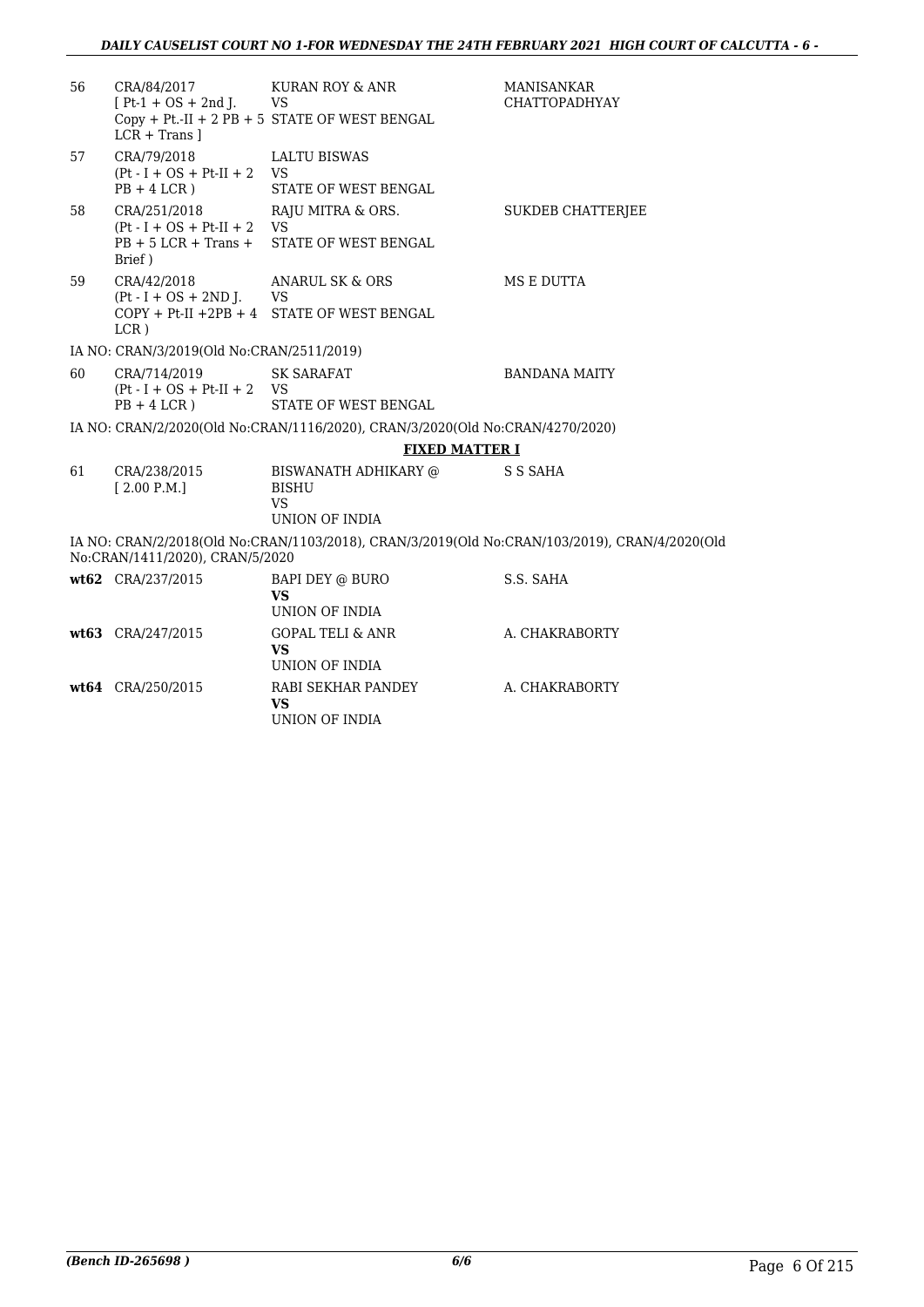

## **Appellate Side**

**DAILY CAUSELIST For Wednesday The 24th February 2021**

### **COURT NO. 16**

**DIVISION BENCH (DB - II)**

### **AT 10:45 AM**

## **HON'BLE JUSTICE RAJESH BINDAL HON'BLE JUSTICE ANIRUDDHA ROY**

## **(VIA VIDEO CONFERENCE)**

**ON AND FROM MONDAY, THE 11TH JANUARY, 2021 – APPEALS RELATING TO LABOUR UNDER GROUP III AND APPLICATION CONNECTED THERETO;**

**APPEALS FROM ORDERS RELATING TO REVENUE UNDER GROUP – IV & ORHER STATUTORY REVENUE APPEALS EXCEPT LAND REVENUE TO BE HEARD BY DIVISION BENCH;**

**APPEALS RELATING TO CHARTERED ACCOUNTANTS ACT, COMPANY SECRETARIES ACT AND TAX TRIBUNAL MATTERS;**

**INCOME TAX REFERENCE UNDER SECTION 256 OF THE INCOME TAX ACT;**

**MATTERS RELATING TO TRIBUNALS UNDER ARTICLE 323A & 323B OF THE CONSTITUTION OF INDIA (OTHER THAN TAX TRIBUNAL) INCLUDING APPLICATION CONNECTED THERETO;**

**NOTE: E-MENTIONING WILL BE TAKEN UP AT THE FIRST SITTING OF THE COURT. OUT OF WHICH ORIGINAL SIDE MATTERS WILL BE TAKEN UP FIRST AND THEN APPELLATE SIDE MATTERS WILL BE TAKEN UP.**

**ON AND FROM FRIDAY i.e., 19-02-2021, AFTER COMPLETION OF ORIGINAL SIDE MATTERS, APPELLATE SIDE MATTERS WILL BE TAKEN UP SERIALLY.**

**NOTE: MATTERS WILL BE TAKEN UP THROUGH PHYSICAL HEARING ONLY WHEN BOTH THE PARTIES ARE AGREED.**

#### **MANDAMUS APPEAL**

1 MAT/227/2021 DELTA LTD AND ORS

VS UNION OF INDIA SAPTARSHI MUKHERJEE

IA NO: CAN/1/2021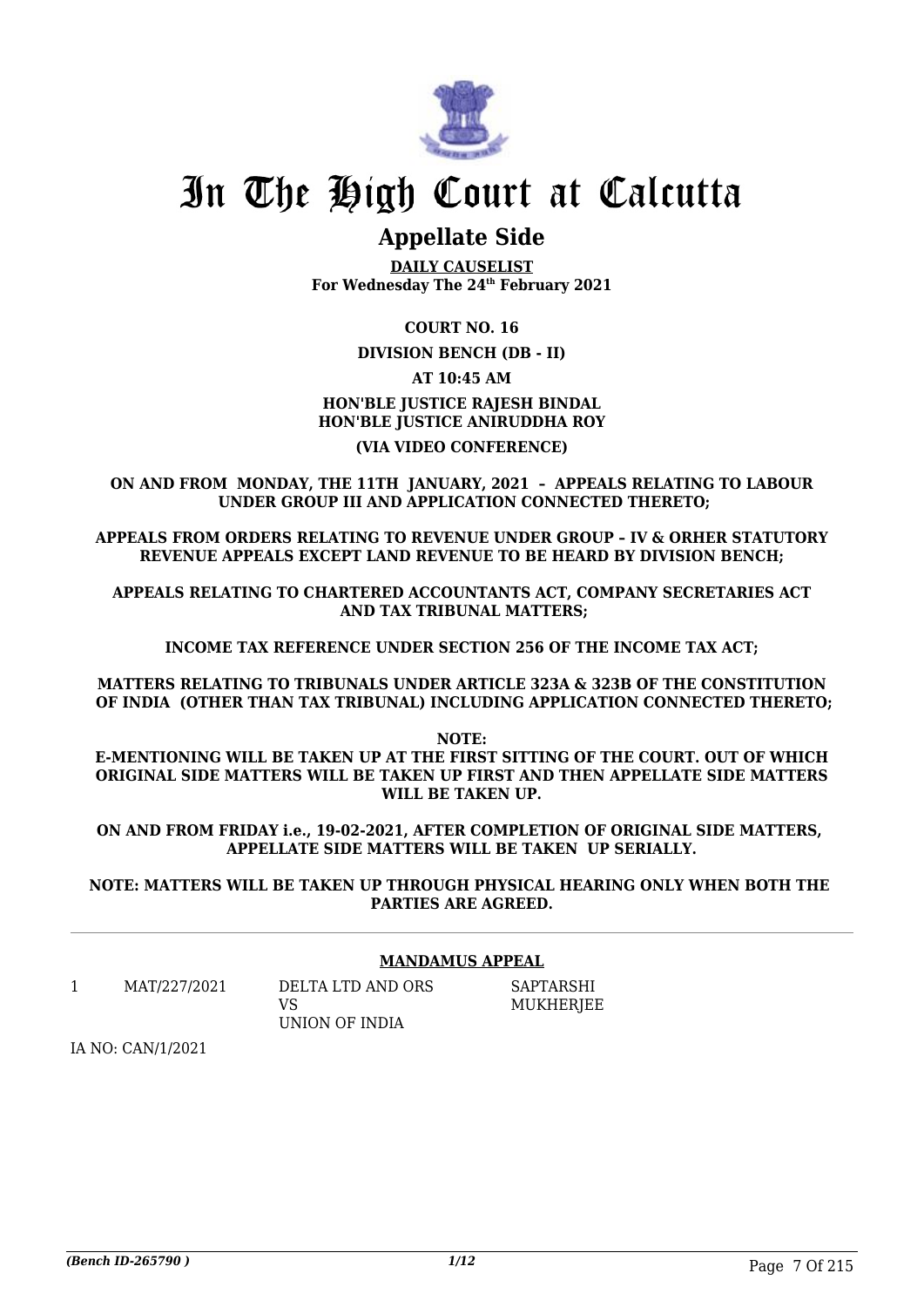2 MAT/228/2021 BHARAT SANCHAR NIGAM LIMITED AND ORS VS BSNL-NATIONALIST THIKA WORKERS CONGRESS AND ORS KOUSTAV BAGCHI

IA NO: CAN/1/2021

#### **WEST BENGAL STATE ADMINISTRATIVE TRIBUNAL**

3 WP.ST/103/2014 ANISHA KHATUN VS STATE OF WEST BENGAL & ORS SANDIPAN BANERJEE

#### IA NO: CAN/1/2015(Old No:CAN/6710/2015)

| 4   | WP.ST/39/2018 | RATHIN MAJI & ORS.<br>VS<br>STATE OF WEST BENGAL &<br>ORS.          | RAJESH KUMAR<br><b>SHAH</b> |
|-----|---------------|---------------------------------------------------------------------|-----------------------------|
| wt5 | WP.ST/40/2018 | <b>SOUMIK CHANDA</b><br>VS<br>STATE OF WEST BENGAL &<br><b>ORS</b>  | RAJESH KUMAR<br><b>SHAH</b> |
| wt6 | WP.ST/41/2018 | MADHUMITA SAHA PODDER<br>VS<br>STATE OF WEST BENGAL &<br><b>ORS</b> | RAJESH KUMAR<br><b>SHAH</b> |

#### IA NO: CAN/2/2020(Old No:CAN/3401/2020), CAN/3/2020(Old No:CAN/3402/2020)

| wt7  | WP.ST/42/2018        | RAJIB KARMAKAR & ORS<br><b>VS</b><br>STATE OF WEST BENGAL &<br>ORS                 | RAJESH KUMAR<br><b>SHAH</b> |
|------|----------------------|------------------------------------------------------------------------------------|-----------------------------|
| wt8  | WP.ST/43/2018        | RAM PROSAD BANERJEE &<br><b>ORS</b><br>VS.<br>STATE OF WEST BENGAL &<br><b>ORS</b> | RAJESH KUMAR<br><b>SHAH</b> |
| wt.9 | WP.ST/44/2018        | <b>MUKUL ROY</b><br>VS.<br>STATE OF WEST BENGAL &<br><b>ORS</b>                    | RAJESH KUMAR<br>SHAH        |
|      | $wt10$ WP.ST/46/2018 | <b>SUBHASIS DEY</b><br><b>VS</b><br>STATE OF WEST BENGAL &<br>ORS.                 | <b>SOURAV HALDER</b>        |
|      | wt11 $WPST/47/2018$  | SAMIP DAS & ORS.<br>VS.<br>STATE OF WEST BENGAL &<br>ORS.                          | <b>SOURAV HALDAR</b>        |
|      | wt12 WP.ST/75/2019   | SUPRIYA MAITI & ANR<br><b>VS</b><br>STATE OF WEST BENGAL &<br>ORS                  | <b>BISWARUP NANDY</b>       |

IA NO: CAN/1/2020(Old No:CAN/3418/2020), CAN/2/2020(Old No:CAN/3420/2020)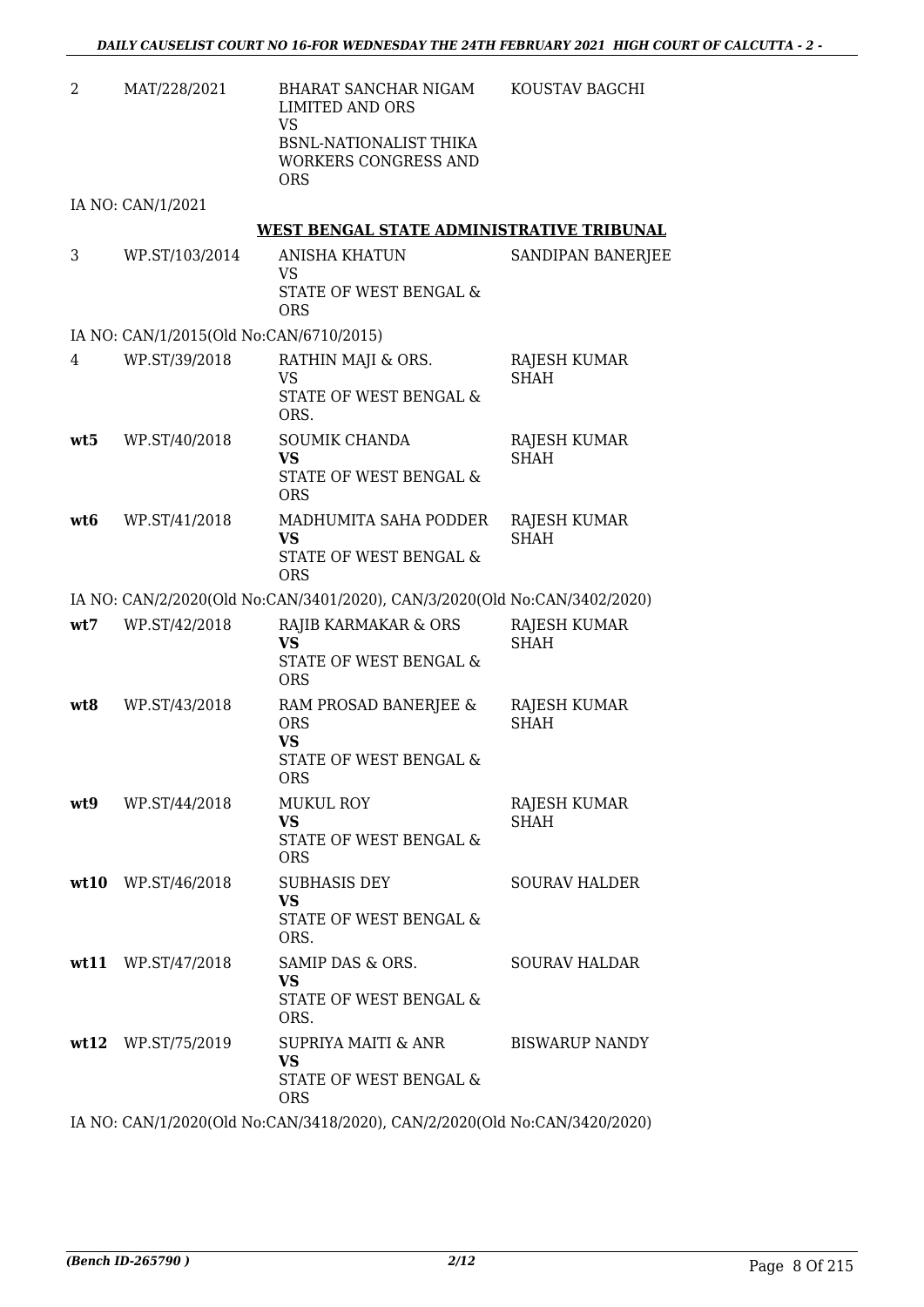| 13 | WP.ST/11/2020                 | SMRITIKANA DEY<br><b>VS</b>                | <b>INDRAJIT BISWAS</b>              |
|----|-------------------------------|--------------------------------------------|-------------------------------------|
|    |                               | STATE OF WEST BENGAL &<br><b>ORS</b>       |                                     |
| 14 | WP.ST/21/2020                 | SUBHAS CH. KONAR<br><b>VS</b>              | <b>SUMITRA</b>                      |
|    |                               | STATE OF WEST BENGAL &<br>ORS.             |                                     |
|    | IA NO: CAN/1/2021, CAN/2/2021 |                                            |                                     |
| 15 | WP.ST/51/2020                 | RAJANI KANTA JANA<br>VS                    | SANJOY KR SARKAR                    |
|    |                               | STATE OF WEST BENGAL &<br><b>ORS</b>       |                                     |
| 16 | WP.ST/52/2020                 | SADHAN SINGH & ORS<br>VS                   | <b>SIMANTIKA</b><br><b>DASGUPTA</b> |
|    |                               | STATE OF WEST BENGAL &<br><b>ORS</b>       |                                     |
|    | IA NO: CAN/1/2020             |                                            |                                     |
| 17 | WP.ST/54/2020                 | <b>BHUSAN SINGH</b><br><b>VS</b>           | KAMAL KANTA KAR                     |
|    |                               | STATE OF WEST BENGAL &<br><b>ORS</b>       |                                     |
| 18 | WP.ST/97/2020                 | PRADIP KR. CHATTERJEE<br><b>VS</b>         | <b>MANOJIT PAL</b>                  |
|    |                               | STATE OF WEST BENGAL<br>AND ORS.           |                                     |
| 19 | WP.ST/3/2021                  | <b>SUNITA GURUNG</b><br><b>VS</b>          | <b>RTASAMOY MONDAL</b>              |
|    |                               | STATE OF WEST BENGAL<br>AND ORS.           |                                     |
|    |                               | <b>CENTRAL ADMN. TRIBUNAL</b>              |                                     |
| 20 | WP.CT/225/2013                | RADHESHYAM MRIDHA<br>VS                    | APRATIM<br><b>BHATTACHARYYA</b>     |
| 21 | WP.CT/102/2018                | UNION OF INDIA & ORS.<br>MUKUL CH. MONDAL  | <b>VICTOR CHATTERJEE</b>            |
|    |                               | VS<br>UNION OF INDIA & ORS.                |                                     |
| 22 | WP.CT/108/2018                | RANAJIT KUMAR PANDIT &<br><b>ORS</b>       | <b>SAMIT K MONDAL</b>               |
|    |                               | <b>VS</b><br>MRINMOY PAL & ORS             |                                     |
| 23 | WP.CT/22/2019                 | PRASANTA KUMAR<br><b>MONDAL</b><br>VS      | <b>BHARAT BHUSHAN</b>               |
|    |                               | UNION OF INDIA & ORS                       |                                     |
| 24 | WP.CT/23/2019                 | <b>ANUP MITRA</b><br><b>VS</b>             | <b>BHARAT BHUSHAN</b>               |
| 25 | WP.CT/24/2019                 | UNION OF INDIA & ORS<br>SHIBSHANKAR NASKAR | <b>BHARAT BHUSHAN</b>               |
|    |                               | VS<br>UNION OF INDIA & ORS                 |                                     |
| 26 | WP.CT/25/2019                 | DIPANNITA DAS                              | <b>BHARAT BHUSHAN</b>               |
|    |                               | VS<br>UNION OF INDIA & ORS                 |                                     |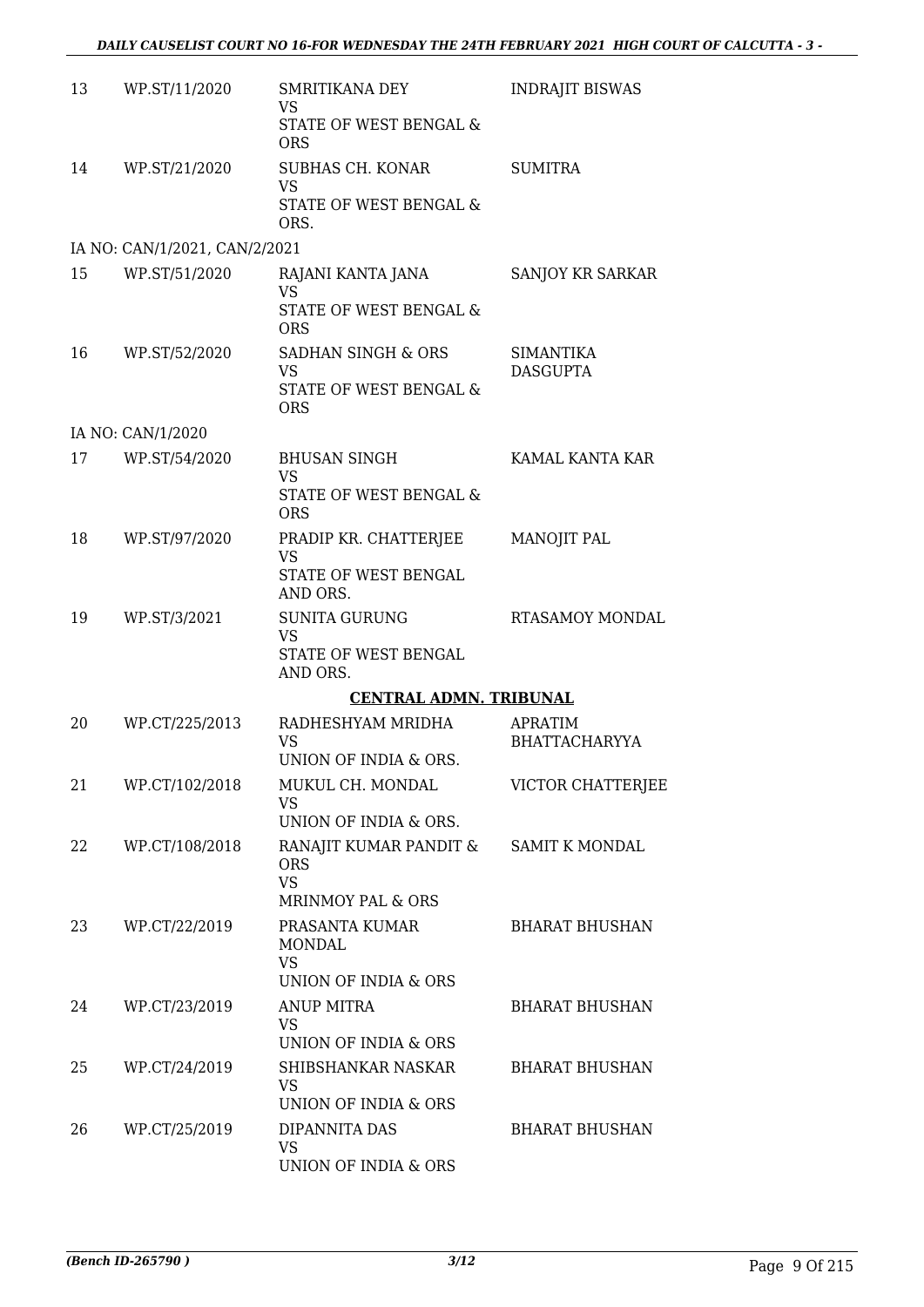| 27   | WP.CT/80/2019      | UNION OF INDIA & ORS<br><b>VS</b><br>JOY HIND PRASAD & ORS                  | SANAJIT KUMAR<br><b>GHOSH</b> |
|------|--------------------|-----------------------------------------------------------------------------|-------------------------------|
| 28   | WP.CT/81/2019      | UNION OF INDIA & ORS.<br><b>VS</b><br><b>APURBA LAL BISWAS</b>              | <b>SUMAN MAJUMDER</b>         |
|      |                    | IA NO: CAN/1/2019(Old No:CAN/10635/2019), CAN/2/2019(Old No:CAN/12728/2019) |                               |
| wt29 | WP.CT/100/2019     | UNION OF INDIA & ORS<br>VS<br><b>TARAK PAUL</b>                             | <b>SUMAN MAJUMDER</b>         |
| wt30 | WP.CT/101/2019     | UNION OF INDIA & ORS<br><b>VS</b><br><b>ARVIND KUMAR</b>                    | <b>SUMAN MAJUMDER</b>         |
| wt31 | WP.CT/102/2019     | UNION OF INDIA & ORS<br><b>VS</b><br><b>BHAGWAN KUMAR</b>                   | <b>SUMAN MAJUMDER</b>         |
| wt32 | WP.CT/103/2019     | UNION OF INDIA & ORS<br>VS<br><b>VINOD KUMAR</b>                            | <b>SUMAN MAJUMDER</b>         |
| wt33 | WP.CT/82/2019      | UNION OF INDIA & ORS.<br><b>VS</b><br><b>UJJWAL BISWAS</b>                  | <b>SUMAN MAJUMDER</b>         |
|      | wt34 WP.CT/83/2019 | UNION OF INDIA & ORS.<br><b>VS</b><br><b>DIBAKAR SARKAR</b>                 | <b>SUMAN MAJUMDER</b>         |
| wt35 | WP.CT/84/2019      | UNION OF INDIA & ORS.<br><b>VS</b><br>TARAK NATH DUTTA                      | <b>SUMAN MAJUMDER</b>         |
| wt36 | WP.CT/85/2019      | UNION OF INDIA & ORS.<br><b>VS</b><br>JITENDRA PRASAD SINGA                 | <b>SUMAN MAJUMDER</b>         |
| wt37 | WP.CT/86/2019      | UNION OF INDIA & ORS<br><b>VS</b><br>SANJOY KUMAR DAS                       | <b>SUMAN MAJUMDER</b>         |
|      | wt38 WP.CT/87/2019 | UNION OF INDIA & ORS<br>VS<br>LAKSHMI SINGH                                 | <b>SUMAN MAJUMDER</b>         |
|      | wt39 WP.CT/88/2019 | UNION OF INDIA & ORS<br><b>VS</b><br>MITHILESH KUMAR                        | <b>SUMAN MAJUMDER</b>         |
|      | wt40 WP.CT/89/2019 | UNION OF INDIA & ORS<br><b>VS</b><br>RAMA SHANKAR GUPTA                     | <b>SUMAN MAJUMDER</b>         |
|      | wt41 WP.CT/90/2019 | UNION OF INDIA & ORS<br><b>VS</b><br>LAL BAHADUR YADAVA                     | <b>SUMAN MAJUMDER</b>         |
|      | wt42 WP.CT/91/2019 | UNION OF INDIA & ORS<br><b>VS</b><br>RANJIT PRASAD                          | <b>SUMAN MAJUMDER</b>         |
|      | wt43 WP.CT/92/2019 | UNION OF INDIA & ORS<br><b>VS</b><br>SUSANTA MONDAL                         | <b>SUMAN MAJUMDER</b>         |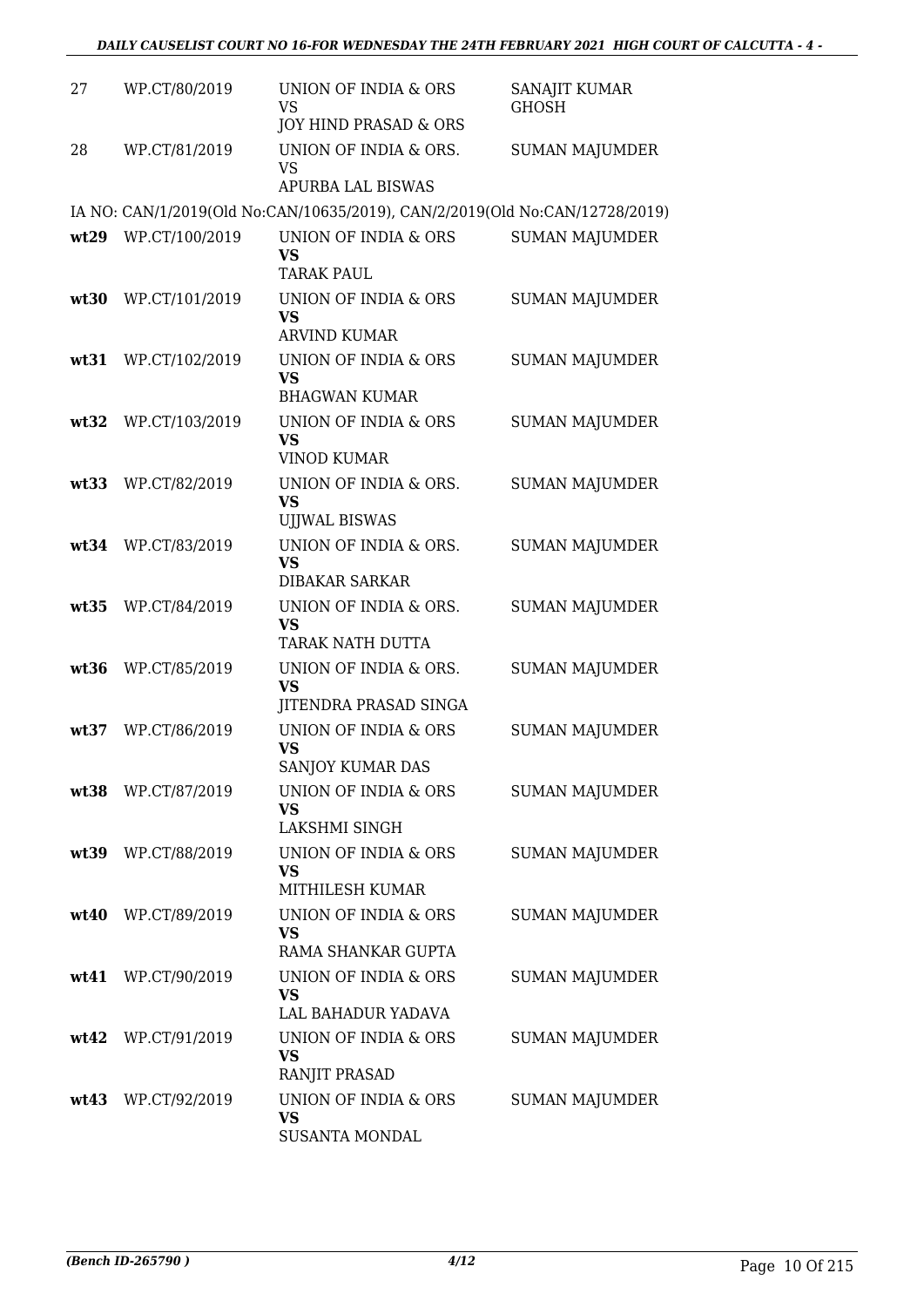|      | wt44 WP.CT/93/2019                        | UNION OF INDIA & ORS<br>VS<br><b>ANUP KUMAR</b>                        | <b>SUMAN MAJUMDER</b>                 |
|------|-------------------------------------------|------------------------------------------------------------------------|---------------------------------------|
| wt45 | WP.CT/94/2019                             | UNION OF INDIA & ORS<br><b>VS</b><br>KAUSHAL KUMAR                     | <b>SUMAN MAJUMDER</b>                 |
| wt46 | WP.CT/95/2019                             | UNION OF INDIA & ORS<br>VS<br>RAJESH KUMAR                             | <b>SUMAN MAJUMDER</b>                 |
| wt47 | WP.CT/96/2019                             | UNION OF INDIA & ORS<br><b>VS</b><br><b>JANAK RAJ GUPTA</b>            | <b>SAUMAN MAJUMDER</b>                |
| wt48 | WP.CT/97/2019                             | UNION OF INDIA & ORS<br><b>VS</b><br><b>BASANT KUMAR SHARMA</b>        | <b>SUMAN MAJUMDER</b>                 |
| wt49 | WP.CT/98/2019                             | UNION OF INDIA & ORS<br>VS<br><b>MANOJ KUMAR</b>                       | <b>SUMAN MAJUMDER</b>                 |
| wt50 | WP.CT/99/2019                             | UNION OF INDIA & ORS<br><b>VS</b><br>RAGHUNANDAN KUMAR                 | <b>SUMAN MAJUMDER</b>                 |
| 51   | WP.CT/20/2020                             | <b>SUSHOVAN SARKAR</b><br><b>VS</b><br>UNION OF INDIA & ORS10          | <b>BARUN CHATTERJEE</b>               |
| 52   | WP.CT/21/2020                             | UNION OF INDIA & ORS<br><b>VS</b><br>MONOJIT ROY                       | SANAJIT KUMAR<br><b>GHOSH</b>         |
| 53   | WP.CT/23/2020                             | UNION OF INDIA & ORS<br><b>VS</b><br>RINKU CHAKRABORTY &<br><b>ORS</b> | <b>SOURAV MANDAL</b>                  |
| 54   | WP.CT/24/2020                             | SURYA NARAYAN MULLICK<br><b>VS</b><br>UNION OF INDIA & ORS.            | <b>BARUN CHATTERJEE</b>               |
| 55   | WP.CT/27/2020                             | UNION O INDIA & ORS.<br><b>VS</b><br>BIMAL CH. PAUL & ORS.             | <b>SUSMITA SAHA</b><br><b>DUTTA</b>   |
| 56   | WP.CT/30/2020                             | ANUP KUMAR MITRA & ORS<br>VS<br>UNION OF INDIA & ORS                   | PAPPU ADHIKARI                        |
| 57   | WP.CT/31/2020                             | AMBIA KHATUN<br>VS<br>UNION OF INDIA & ORS                             | SANDIP MONDAL                         |
| 58   | WP.CT/32/2020                             | AMARJIT SINGH<br>VS<br>UNION OF INDIA & ORS.                           | <b>SOUMEN</b><br><b>BHATTACHARJEE</b> |
| 59   | WP.CT/34/2020                             | MRITYUNJOY GOUDA<br><b>VS</b><br>UNION OF INDIA & ORS                  | DEBAJIT SAMANTA                       |
|      | IA NO. CANIH 12020(OLL No. CANI224412020) |                                                                        |                                       |

IA NO: CAN/1/2020(Old No:CAN/3244/2020)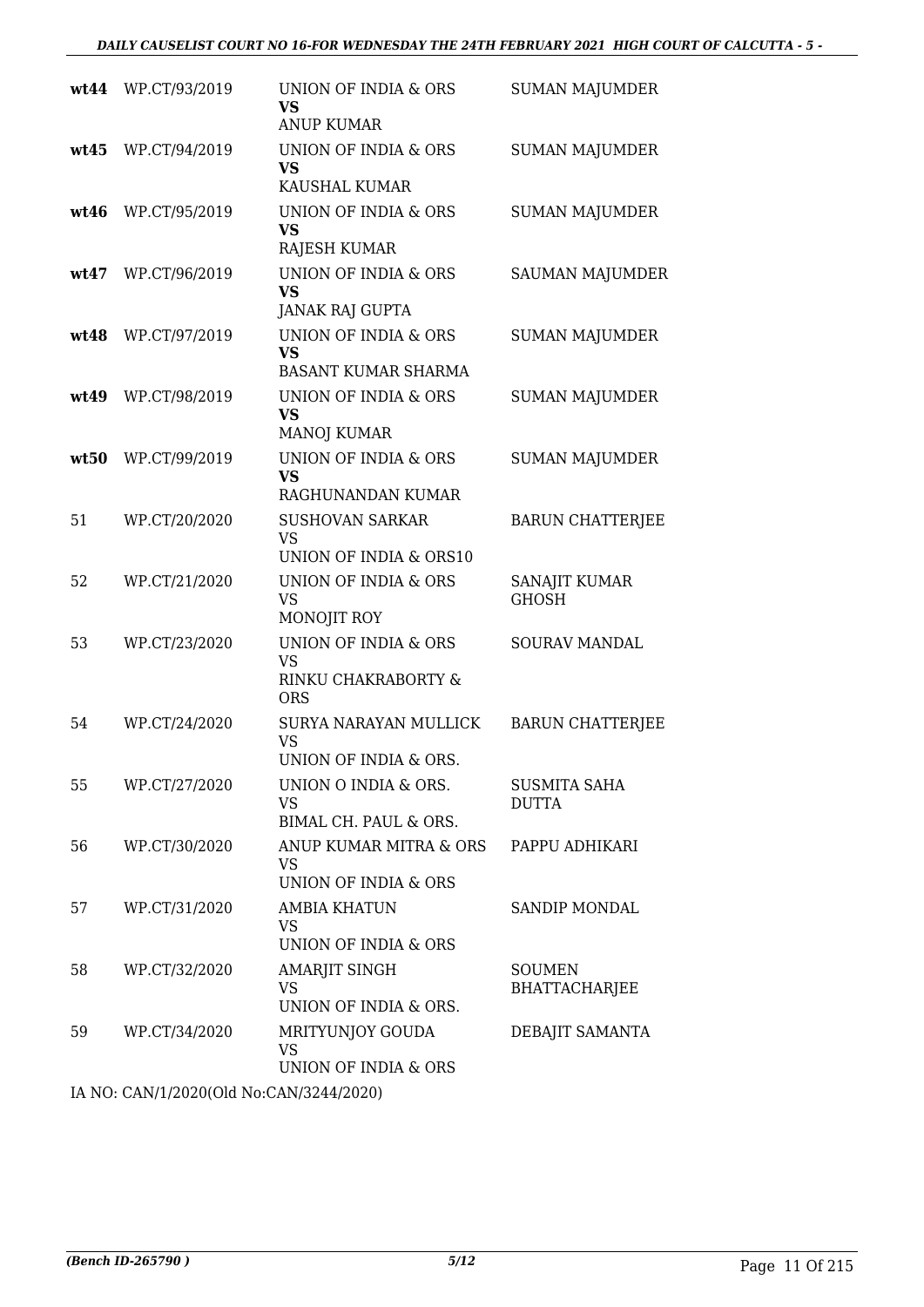| 60 | WP.CT/38/2020 | <b>MANISH KUMAR</b><br>VS<br>THE COMPTROLLER &                            | <b>BHARAT BHUSAN</b>                |
|----|---------------|---------------------------------------------------------------------------|-------------------------------------|
|    |               | <b>AUDITOR GENERAL OF</b><br><b>INDIA &amp; ORS</b>                       |                                     |
| 61 | WP.CT/49/2020 | UNION OF INDIA AND ORS<br>VS                                              | <b>SUMAN BASU</b>                   |
|    |               | MANISH KUMAR AND ORS                                                      |                                     |
| 62 | WP.CT/60/2020 | <b>MD ELIAS KHAN</b><br><b>VS</b>                                         | SANDIPAN BANERJEE                   |
|    |               | STEEL AUTHORITY OF<br><b>INDIA AND ORS</b>                                |                                     |
| 63 | WP.CT/70/2020 | UNION OF INDIA AND ORS.<br><b>VS</b><br>RAJKUMAR PRASAD AND<br><b>ANR</b> | MUKESH KUMAR<br><b>GUPTA</b>        |
| 64 | WP.CT/71/2020 | UNION OF INDIA AND<br><b>OTHERS</b><br><b>VS</b><br>DEO RAJ RAM           | <b>SHANKAR RANJAN</b><br><b>SEN</b> |
| 65 | WP.CT/72/2020 | UNION OF INDIA AND ORS.                                                   | <b>SHANKAR RANJAN</b>               |
|    |               | <b>VS</b><br><b>BHOLA MAHATO</b>                                          | <b>SEN</b>                          |
| 66 | WP.CT/73/2020 | UNION OF INDIA AND ORS.<br><b>VS</b><br><b>GULAM RASOOL</b>               | SHANKAR RANJAN<br><b>SEN</b>        |
| 67 | WP.CT/74/2020 | Union of India<br><b>VS</b>                                               | <b>SHANKAR RANJAN</b><br>SEN        |
| 68 | WP.CT/75/2020 | SANDIP MAITY @ MAITI<br>UNION OF INDIA AND ORS.                           | DEEPAK KR SINGH                     |
|    |               | <b>VS</b>                                                                 |                                     |
|    |               | <b>CHANDI DAS KHAN AND</b><br><b>ORS</b>                                  |                                     |
| 69 | WP.CT/76/2020 | Union of India<br><b>VS</b><br>JAIPAL KARKETTA                            | <b>SHANKAR RANJAN</b><br>SEN        |
| 70 | WP.CT/77/2020 | UNION OF INDIA AND ORS.<br><b>VS</b>                                      | <b>SHANKAR RANJAN</b><br>SEN        |
|    |               | <b>BANWARI MISTRY</b>                                                     |                                     |
| 71 | WP.CT/78/2020 | UNION OF INDIA AND<br><b>OTHERS</b><br><b>VS</b>                          | SHANKAR RANJAN<br>SEN               |
|    |               | <b>SHYAM PRASAD GUPTA</b>                                                 |                                     |
| 72 | WP.CT/79/2020 | UNION OF INDIA AND<br><b>OTHERS</b><br><b>VS</b>                          | <b>SHANKAR RANJAN</b><br>SEN        |
|    |               | <b>BAL MUKUND MAHATO</b>                                                  |                                     |
| 73 | WP.CT/1/2021  | UNION OF INDIA AND ORS.<br><b>VS</b><br>NABA KUMAR DEY AND ANR            | SANAJIT KUMAR<br><b>GHOSH</b>       |
| 74 | WP.CT/2/2021  | UNION OF INDIA AND ORS.                                                   | SHANKAR RANJAN                      |
|    |               | VS<br>SUBRATA RANJAN DAS                                                  | SEN                                 |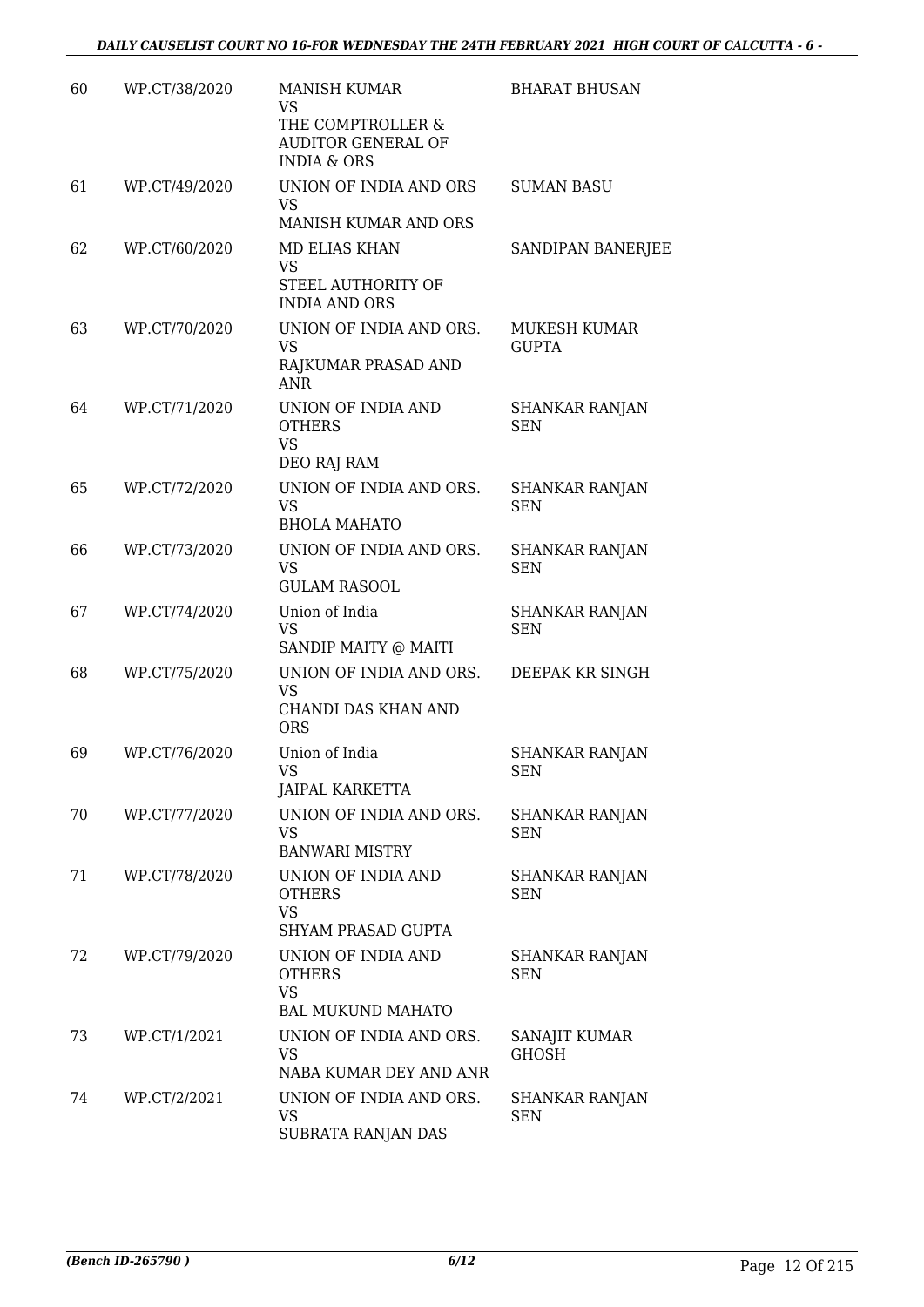| 75 | WP.CT/3/2021      | UNION OF INDIA AND ORS.<br>VS<br>VIJOY KUMAR GUPTA                                | <b>APARNA BANERJEE</b>              |
|----|-------------------|-----------------------------------------------------------------------------------|-------------------------------------|
| 76 | WP.CT/4/2021      | UNION OF INDIA AND ORS.<br>VS<br><b>SUSHIL KUMAR DEY</b>                          | S.N.DUTTA                           |
|    | IA NO: CAN/1/2021 |                                                                                   |                                     |
| 77 | WP.CT/5/2021      | ARKAPRAVA BANERJEE<br>VS<br>UNION OF INDIA AND ORS.                               | <b>SRINJAY DAS</b>                  |
|    |                   |                                                                                   |                                     |
| 78 | WP.CT/6/2021      | <b>RAJESH KUMAR</b><br><b>VS</b><br>UNION OF INDIA AND ORS.                       | PHATICK CHANDRA<br><b>DAS</b>       |
| 79 | WP.CT/7/2021      | UNION OF INDIA AND ORS.<br><b>VS</b>                                              | <b>SOMA RAY</b>                     |
|    |                   | MD IMRAN RAJA                                                                     |                                     |
| 80 | WP.CT/8/2021      | NAVODAYA VIDYALAYA<br><b>SAMITI</b><br><b>VS</b><br>MRINMOY KONAR AND ORS         | <b>PULAKESH BAJPAYEE</b>            |
|    |                   |                                                                                   |                                     |
| 81 | WP.CT/9/2021      | NAVODAYA VIDYALAYA<br><b>SAMITI</b><br>VS                                         | PULAKESH BAJPAYEE                   |
|    |                   | SATYASIS PRADHAN AND<br><b>ORS</b>                                                |                                     |
| 82 | WP.CT/10/2021     | <b>BAPPA MONDAL</b><br><b>VS</b><br>UNION OF INDIA AND ORS.                       | <b>GORA CHAND</b><br><b>SAMANTA</b> |
| 83 | WP.CT/11/2021     | PROSENJIT MONDAL<br><b>VS</b>                                                     | <b>GORA CHAND</b><br><b>SAMANTA</b> |
|    |                   | UNION OF INDIA AND ORS.                                                           |                                     |
| 84 | WP.CT/12/2021     | <b>CHIRANMAY DAS</b><br><b>VS</b><br>UNION OF INDIA AND ORS                       | <b>GORA CHAND</b><br><b>SAMANTA</b> |
| 85 | WP.CT/13/2021     | GAUTAM SARDAR AND<br><b>ANOTHER</b><br><b>VS</b><br>UNION OF INDIA AND ORS.       | <b>BHARAT BHUSAN</b>                |
| 86 | WP.CT/14/2021     | Union of India                                                                    | <b>SHANKAR RANJAN</b>               |
|    |                   | VS<br><b>DINANATH THAKUR</b>                                                      | <b>SEN</b>                          |
| 87 | WP.CT/15/2021     | Union of India<br><b>VS</b>                                                       | SHANKAR RANJAN<br><b>SEN</b>        |
|    |                   | MAIMUL BEGUM AND ANR                                                              |                                     |
| 88 | WP.CT/16/2021     | <b>SMEETA PAUL</b><br>VS<br>UNION OF INDIA AND ORS.                               | <b>JOYJIT DUTTA</b>                 |
| 89 | WP.CT/17/2021     | UNIION OF INDIA AND<br><b>OTHERS</b>                                              | ANURAN SAMANTA                      |
|    |                   | <b>VS</b><br>TREASURY OFFICER,<br>TREASURY I PURBA<br><b>BARDHAMAN AND OTHERS</b> |                                     |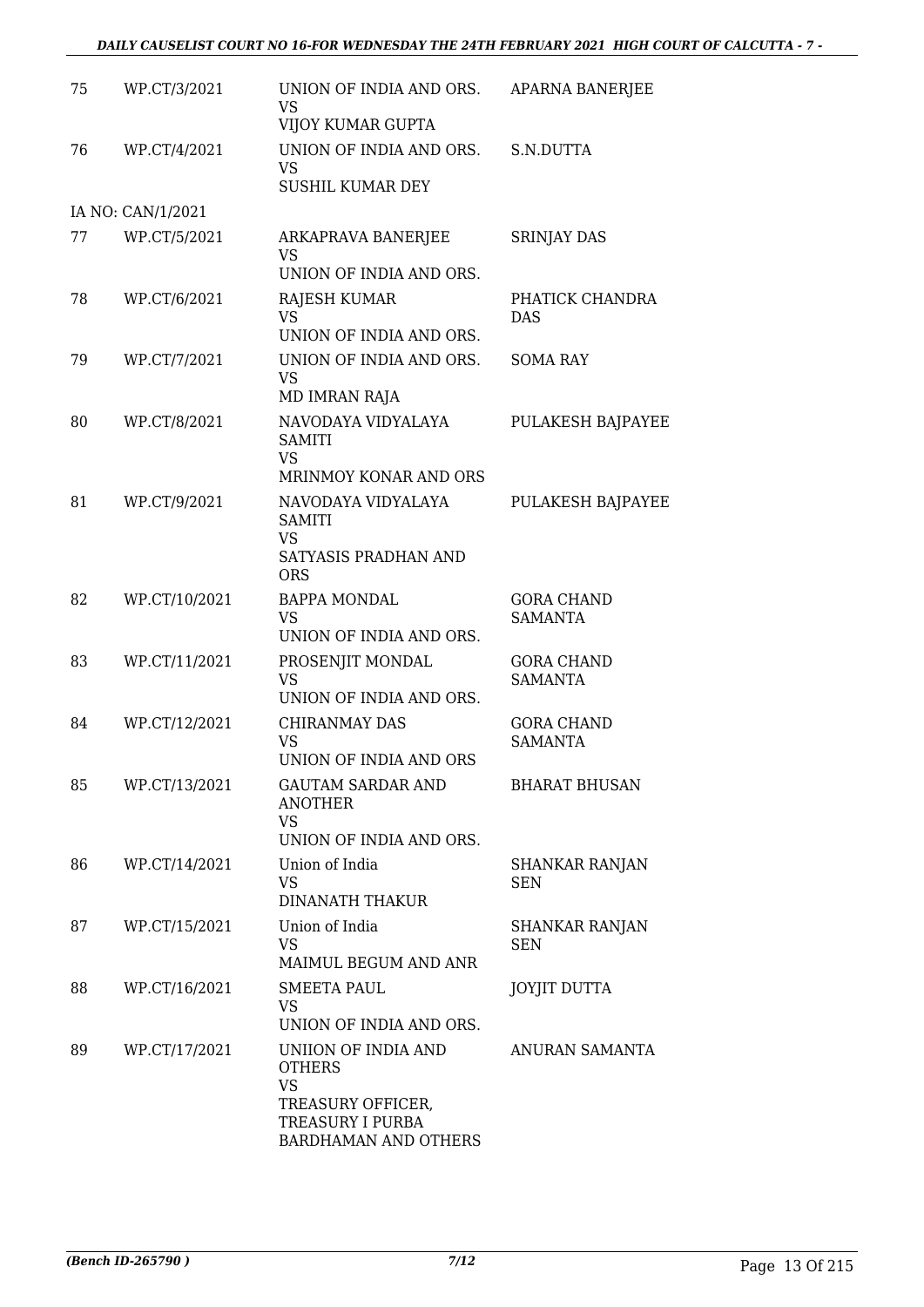| 90  | WP.CT/19/2021                           | SANDHYA DUTTA AND ANR<br>VS                                                                               | <b>SK SAYEDUL HAQUE</b><br>MOLLA |
|-----|-----------------------------------------|-----------------------------------------------------------------------------------------------------------|----------------------------------|
|     |                                         | UNION OF INDIA AND ORS.                                                                                   |                                  |
|     | IA NO: CAN/1/2021                       |                                                                                                           |                                  |
| 91  | WP.CT/20/2021                           | UNION OF INDIA AND ORS.<br><b>VS</b>                                                                      | A.K. GAYEN                       |
|     |                                         | <b>SURAJ BANSFORE</b>                                                                                     |                                  |
| 92  | WP.CT/22/2021                           | <b>BHANU CHARAN SINGH</b><br>SINCE DECEASED REP BY<br><b>LEGAL HEIRS</b><br>VS<br>UNION OF INDIA AND ORS. | MUKUNDA LAL<br><b>SARKAR</b>     |
|     |                                         | <b>LAND REFORMS TENANCY TRIBUNAL</b>                                                                      |                                  |
| 93  | WPLRT/124/2015                          | SWAPAN KUMAR GHOSH                                                                                        | SIDDHARTHA                       |
|     |                                         | VS<br>STATE OF WEST BENGAL &<br><b>ORS</b>                                                                | <b>SANKAR MANDAL</b>             |
|     | IA NO: CAN/1/2020                       |                                                                                                           |                                  |
| 94  | WPLRT/70/2018                           | NASIRAM NANDI<br><b>VS</b>                                                                                | <b>MD SHAHID</b>                 |
|     |                                         | STATE OF WEST BENGAL &<br><b>ORS</b>                                                                      |                                  |
|     | IA NO: CAN/1/2019(Old No:CAN/2460/2019) |                                                                                                           |                                  |
| 95  | WPLRT/82/2018                           | KALPANA RANI DUTTA<br>VS<br>STATE OF WEST BENGAL &<br>ORS.                                                | ASHOK KR. JHA                    |
| 96  | WPLRT/87/2018                           | JAY SHREE TEA &<br><b>INDUSTRIES LTD. &amp; ANR</b><br><b>VS</b>                                          | P. BURMAN                        |
|     |                                         | STATE OF WEST BENGAL &<br><b>ORS</b>                                                                      |                                  |
| 97  | WPLRT/102/2018                          | M/S. CHANDMANI TEA<br>COMPANY LTD. & ANR<br>VS<br>STATE OF WEST BENGAL &                                  | T. CHAKRAVARTY                   |
|     |                                         | <b>ORS</b>                                                                                                |                                  |
|     | IA NO: CAN/1/2020(Old No:CAN/2387/2020) |                                                                                                           |                                  |
| 98  | WPLRT/102/2019                          | <b>MAMATA DAS</b>                                                                                         | TANMOY KR DEY                    |
|     |                                         | VS<br>STATE OF WEST BENGAL &<br><b>ORS</b>                                                                |                                  |
| 99  | WPLRT/119/2019                          | ARJU BEGAM<br>VS<br>STATE OF WEST BENGAL &                                                                | NEMAI CHANDRA<br><b>BETAL</b>    |
| 100 | WPLRT/139/2019                          | <b>ORS</b><br>KAJAL DUTTA PRAMANIK                                                                        | MD YOUNUSH                       |
|     |                                         | <b>VS</b><br>STATE OF WEST BENGAL &<br><b>ORS</b>                                                         | <b>MONDAL</b>                    |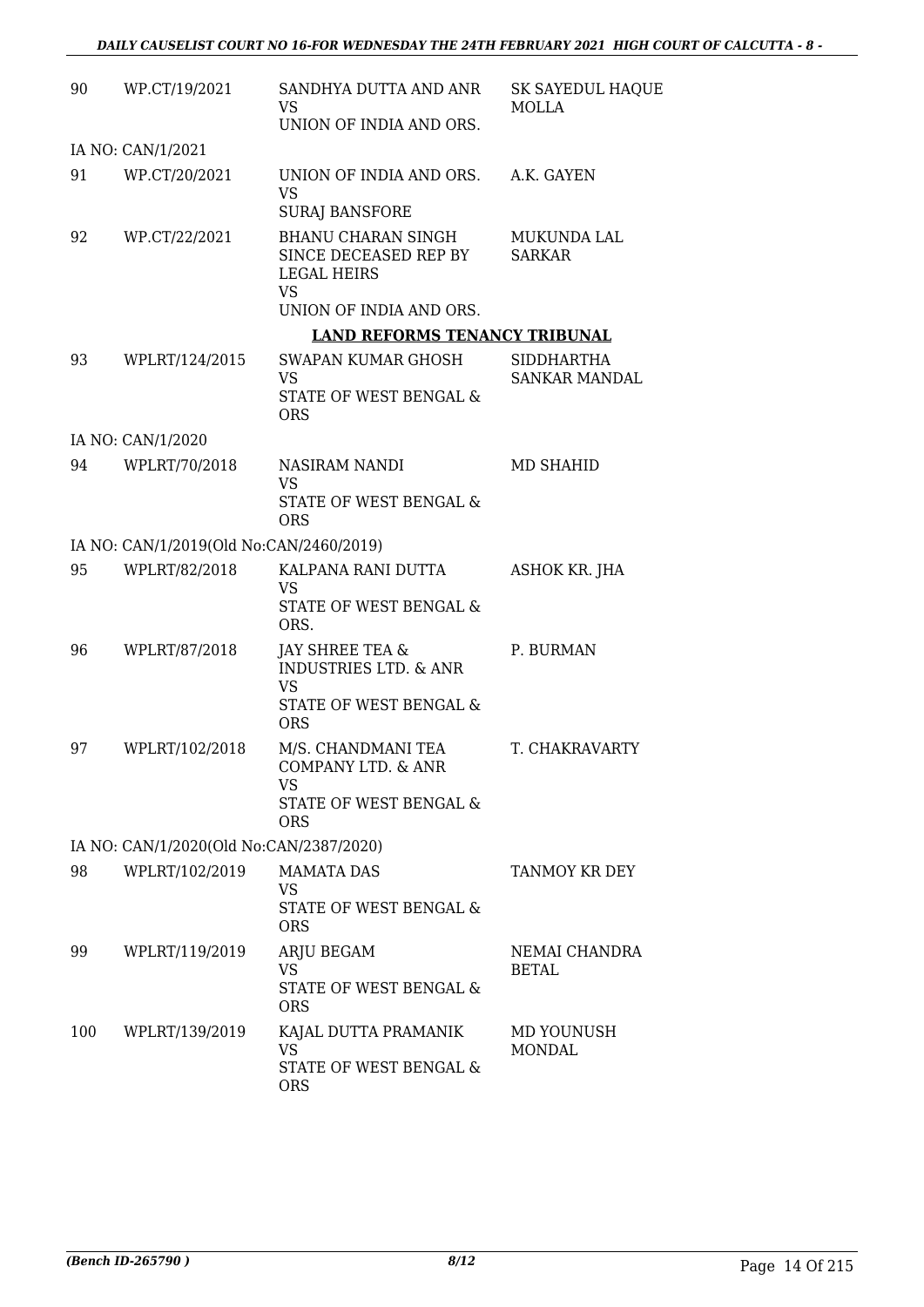| 101 | WPLRT/16/2020                 | SANKAR MAHAPATRA<br>VS.<br>STATE OF WEST BENGAL &<br>ORS.                               | SAILENDRA SEKHAR<br><b>BAYERD</b>  |
|-----|-------------------------------|-----------------------------------------------------------------------------------------|------------------------------------|
|     | IA NO: CAN/1/2020, CAN/2/2020 |                                                                                         |                                    |
| 102 | WPLRT/20/2020                 | HARI PADA JANA & ORS<br><b>VS</b><br>STATE OF WEST BENGAL &<br><b>ORS</b>               | RAJ DIP RAY                        |
| 103 | WPLRT/22/2020                 | HAREKRISHNA MONDAL &<br><b>ORS</b><br><b>VS</b><br>STATE OF WEST BENGAL &<br><b>ORS</b> | LAKSHMINATH<br><b>VHATTACHARYA</b> |
| 104 | WPLRT/23/2020                 | SMT BHABANI MAITI<br><b>VS</b><br>STATE OF WEST BENGAL &<br><b>ORS</b>                  | <b>BISWAJIT SAU</b>                |
| 105 | WPLRT/24/2020                 | SK BARSHED ALI<br><b>VS</b><br>STATE OF WEST BENGAL &<br><b>ORS</b>                     | SK. BARSHED ALI                    |
| 106 | WPLRT/25/2020                 | JOYDEB CHAKRABORTY<br><b>VS</b><br>STATE OF WEST BENGAL &<br><b>ORS</b>                 | HIMADRI KUMAR<br>MAHATA            |
| 107 | WPLRT/27/2020                 | PHATICK CHANDRA KHAN<br><b>VS</b><br>STATE OF WEST BENGAL &<br><b>ORS</b>               | <b>MD HOSSAIN</b>                  |
| 108 | WPLRT/28/2020                 | NAMITA GHOSH<br><b>VS</b><br>STATE OF WEST BENGAL &<br><b>ORS</b>                       | <b>DEBASIS SUR</b>                 |
|     | 109 WPLRT/32/2020             | <b>AMARNATH DATTA</b><br>VS<br>STATE OF WEST BENGAL<br>AND ORS.                         | P K BHATTACHARYA                   |
| 110 | WPLRT/33/2020                 | TARAPADA GHOSH<br>VS.<br>STATE OF WEST BENGAL<br>AND ORS.                               | <b>DEBASHISH SARKAR</b>            |
|     | IA NO: CAN/1/2021             |                                                                                         |                                    |
| 111 | WPLRT/37/2020                 | SIDDESWAR DE<br>VS.<br>STATE OF WEST BENGAL<br>AND ORS.                                 | UTTIYA RAY                         |
| 112 | WPLRT/38/2020                 | <b>SOMA AICH</b><br><b>VS</b><br>STATE OF WEST BENGAL<br>AND ORS.                       | <b>ABDUS SALAM</b>                 |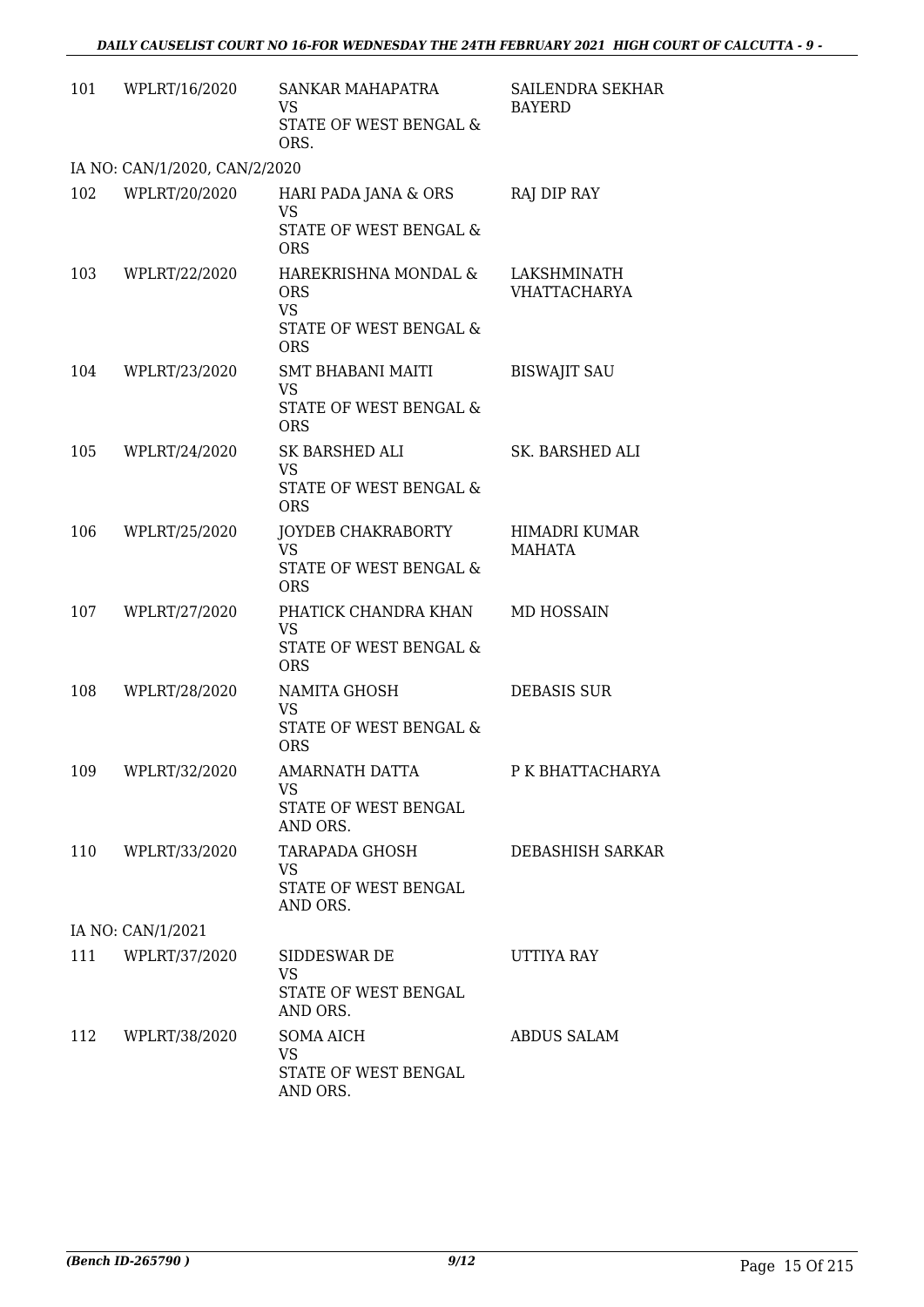| 113 | WPLRT/39/2020 | RANAJIT KUMAR BERA AND<br><b>OTHERS</b><br><b>VS</b><br>STATE OF WEST BENGAL<br>AND ORS. | <b>SAKYA MAITY</b>             |
|-----|---------------|------------------------------------------------------------------------------------------|--------------------------------|
| 114 | WPLRT/40/2020 | <b>ASIT GAYEN</b><br>VS<br>STATE OF WEST BENGAL<br>AND ORS.                              | KAPIL CHANDRA<br><b>SAHOO</b>  |
| 115 | WPLRT/41/2020 | <b>BISWANTH MAJHI</b><br><b>VS</b><br>STATE OF WEST BENGAL<br>AND ORS.                   | DIPANKAR PAL                   |
| 116 | WPLRT/42/2020 | STATE OF WEST BENGAL<br>AND ORS.<br><b>VS</b><br>NARAYAN CHANDRA SAHA<br>AND ORS         | NILOTPAL<br><b>CHATTERJEE</b>  |
| 117 | WPLRT/43/2020 | JADAV DAS AND OTHERS<br><b>VS</b><br>STATE OF WEST BENGAL<br>AND ORS.                    | KAPIL CHANDRA<br><b>SAHOO</b>  |
| 118 | WPLRT/44/2020 | <b>JADAV DAS AND OTHERS</b><br><b>VS</b><br>STATE OF WEST BENGAL<br>AND ORS.             | KAPIL CHANDRA<br><b>SAHOO</b>  |
| 119 | WPLRT/45/2020 | <b>JADAV DAS AND OTHERS</b><br><b>VS</b><br>STATE OF WEST BENGAL<br>AND ORS.             | KAPIL CHANDRA<br><b>SAHOO</b>  |
| 120 | WPLRT/46/2020 | JADAV DAS AND OTHERS<br>VS<br>STATE OF WEST BENGAL<br>AND ORS.                           | KAPIL CHANDRA<br><b>SAHOO</b>  |
| 121 | WPLRT/47/2020 | JADAV DAS AND OTHERS<br>VS<br>STATE OF WEST BENGAL<br>AND ORS.                           | KAPIL CHGANDRA<br><b>SAHOO</b> |
| 122 | WPLRT/48/2020 | JADAV DAS AND OTHERS<br>VS.<br>STATE OF WEST BENGAL<br>AND ORS.                          | KAPIL CHANDRA<br><b>SAHOO</b>  |
| 123 | WPLRT/49/2020 | JADAV DAS AND OTHERS<br>VS.<br>STATE OF WEST BENGAL<br>AND ORS.                          | KAPIL CHANDRA<br><b>SAHOO</b>  |
| 124 | WPLRT/50/2020 | JADAV DAS AND OTHERS<br><b>VS</b><br>STATE OF WEST BENGAL<br>AND ORS.                    | KAPIL CHANDRA<br><b>SAHOO</b>  |
| 125 | WPLRT/51/2020 | LATIKA GHOSH AND ORS<br><b>VS</b><br>STATE OF WEST BENGAL<br>AND ANR                     | J.L. ROY                       |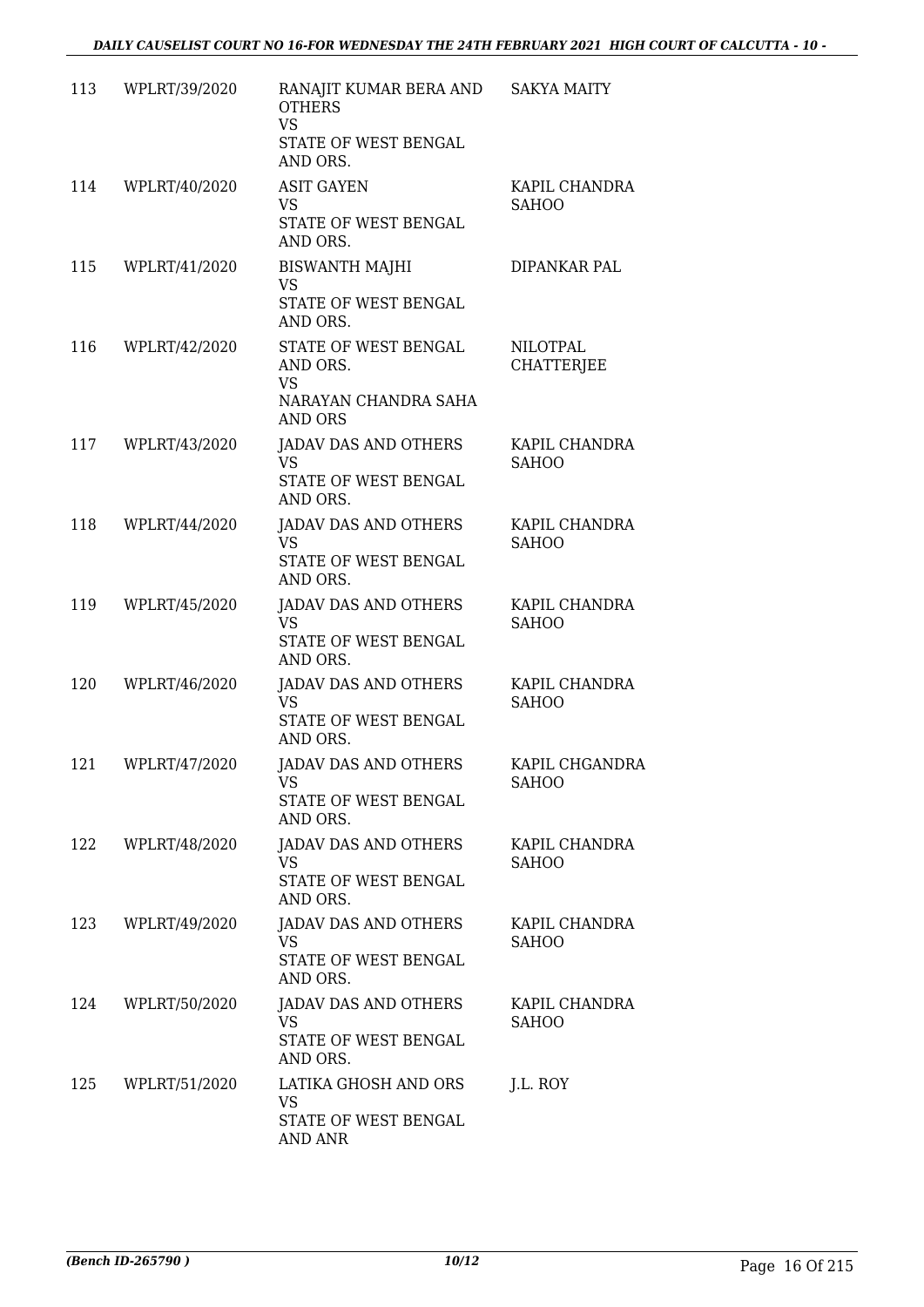|     | 126 WPLRT/1/2021   | <b>SRIDAM BASAK</b><br>VS.<br>STATE OF WEST BENGAL                        | DEBDEEP SINHA                      |
|-----|--------------------|---------------------------------------------------------------------------|------------------------------------|
|     |                    | AND ORS.                                                                  |                                    |
|     | 127 WPLRT/2/2021   | GIYASUDDIN ZAMADAR<br>VS<br>BLOCK LAND AND LAND                           | <b>SANDIP DAS</b>                  |
|     |                    | REFORM OFFICER AND ORS                                                    |                                    |
|     | 128 WPLRT/3/2021   | NIRMAL KUMAR<br><b>CHATTERJEE</b><br><b>VS</b>                            | D BANERJEE                         |
|     |                    | STATE OF WEST BENGAL<br>AND ORS.                                          |                                    |
|     | 129 WPLRT/4/2021   | SUBODH JANA<br><b>VS</b><br>STATE OF WEST BENGAL                          | AMITAVA DASGUPTA                   |
|     |                    | AND ORS.                                                                  |                                    |
|     | 130 WPLRT/5/2021   | <b>ASRAFUL HAQUE</b><br><b>VS</b>                                         | <b>ARPITA BASU</b>                 |
|     |                    | STATE OF WEST BENGAL<br>AND ORS.                                          |                                    |
| 131 | WPLRT/6/2021       | <b>BIVAS DE</b><br><b>VS</b>                                              | PRANTICK GHOSH                     |
|     |                    | STATE OF WEST BENGAL<br>AND ORS.                                          |                                    |
| 132 | WPLRT/7/2021       | GANESH CHANDRA PALAND HIMADRI KR MAHATA<br><b>ORS</b>                     |                                    |
|     |                    | <b>VS</b><br>STATE OF WEST BENGAL<br>AND ORS.                             |                                    |
|     | 133 WPLRT/8/2021   | NAND KUMAR SOMANI<br><b>VS</b>                                            | <b>SYED NURUL AREFIN</b>           |
|     |                    | STATE OF WEST BENGAL<br>AND ORS.                                          |                                    |
|     |                    | <b>APPLICATION</b>                                                        |                                    |
| 134 | WPLRT/572/2001     | MONORAMA LAHA & ANR.<br>VS<br>STATE OF W.B.                               | DEVENDRA KUMAR<br><b>GUPTA</b>     |
|     |                    | IA NO: CAN/1/2016(Old No:CAN/2612/2016), CAN/2/2016(Old No:CAN/2676/2016) |                                    |
| 135 | WP.ST/1607/2008    | SRI NIRMAL KUMAR<br><b>CHOWDHURY</b>                                      | MONIKA GHOSH                       |
|     |                    | <b>VS</b><br>STATE OF WEST BENGAL &<br><b>ORS</b>                         |                                    |
|     |                    | IA NO: CAN/1/2015(Old No:CAN/9835/2015), CAN/2/2015(Old No:CAN/9841/2015) |                                    |
| 136 | RVW/181/2015       | <b>BOSE INSTITUTE &amp; ORS</b><br>VS                                     | AMIT KR. MUHURI                    |
|     |                    | RAMPADA MANNA & ORS                                                       |                                    |
|     |                    | IA NO: CAN/1/2015(Old No:CAN/8391/2015), CAN/2/2019(Old No:CAN/3948/2019) |                                    |
|     | wt137 FMA/541/2009 | RAMAPADA MANNA & ANR.<br>VS<br>UNION OF INDIA & ORS.                      | <b>SHOVENDU</b><br><b>BANERJEE</b> |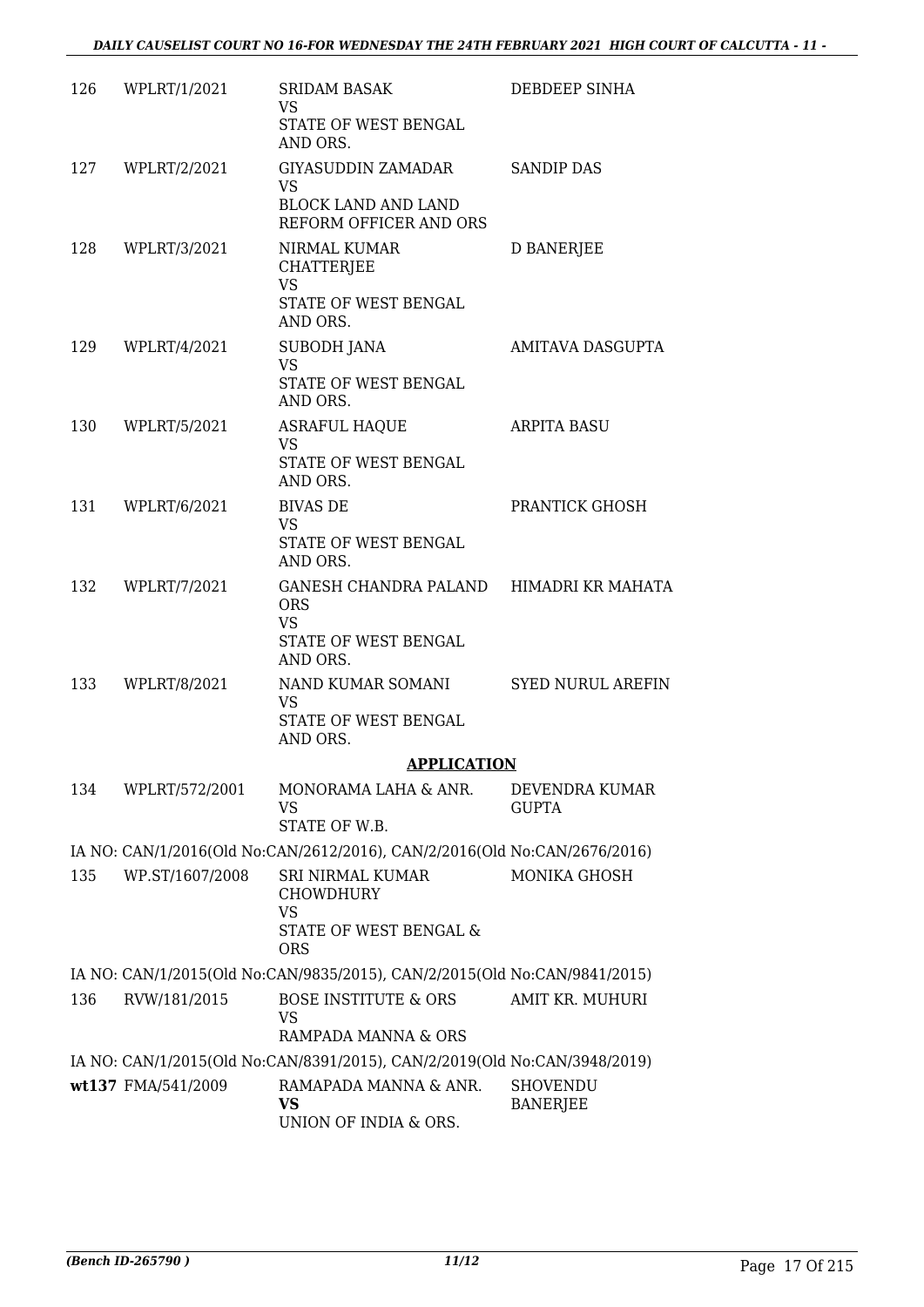138 MAT/840/2017 M/S SPICE RETAILS LTD. VS SALES TAX OFFICER, POSTA BAZAR CHARGE & ORS. SUVAM SINHA

IA NO: CAN/2/2020(Old No:CAN/5114/2020), CAN/3/2020(Old No:CAN/5115/2020), CAN/4/2020(Old No:CAN/5116/2020)

**wt139** MAT/844/2017 M/S. SPICE RETAILS LTD **VS** THE SALES TAX OFFICER, POSTA BAZAR CHARGE & ORS SUVAM SINHA

IA NO: CAN/2/2020(Old No:CAN/5110/2020), CAN/3/2020(Old No:CAN/5112/2020), CAN/4/2020(Old No:CAN/5113/2020)

> MADHUPARNA KANRAR

140 WP.ST/114/2019 (Restoration) EJAJ AHMED VS CONSUMER AFFAIRS DEPARTMENT & ORS

IA NO: CAN/1/2019(Old No:CAN/10144/2019)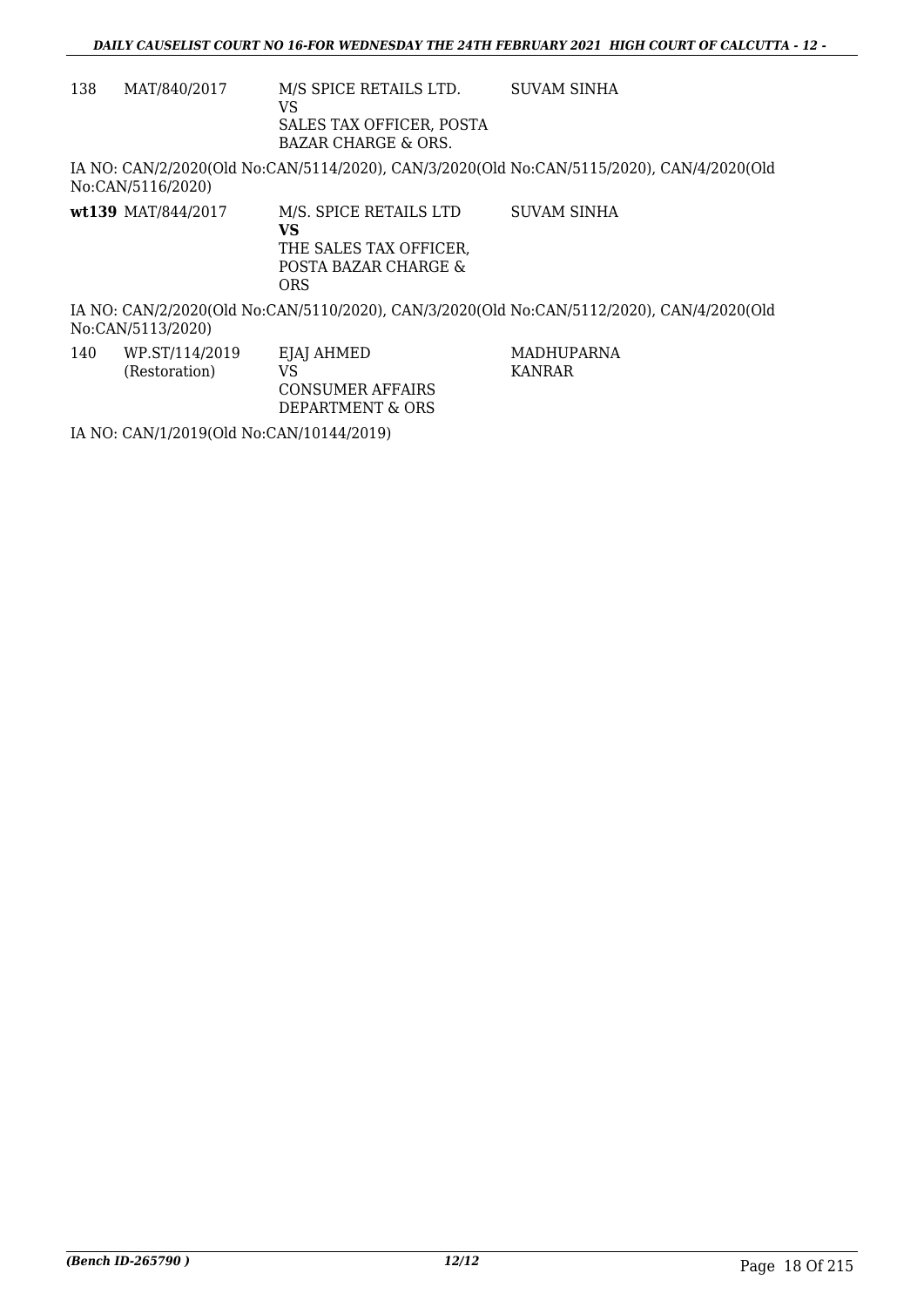

### **Appellate Side**

**DAILY CAUSELIST For Wednesday The 24th February 2021**

**COURT NO. 3**

**DIVISION BENCH (DB - III)**

#### **AT 10:45 AM**

#### **HON'BLE JUSTICE I. P. MUKERJI HON'BLE JUSTICE MD. NIZAMUDDIN**

 **(VIA VIDEO CONFERENCE)**

**ON AND FROM MONDAY, THE 11TH JANUARY 2021 - AFTER COMPLETION OF COMMERCIAL APPELLATE DIVISION BENCH – WILL TAKE UP APPEALS UNDER ARBITRATION ACT, 1940 AND ARBITRATION & CONCILIATION ACT, 1996, INCLUDING APPLICATIONS CONNECTED THERETO;**

**HEARING OF WRIT APPEALS IRRESPECTIVE OF CLASSIFICATION INCLUDING APPLICATIONS CONNECTED THERETO.**

**ON AND FROM 01.02.2021 APPELLATE SIDE MATTERS WILL BE TAKEN UP FROM 3:00 P.M. OR IMMEDIATELY AFTER EXHAUSTION OF ORIGINAL SIDE LIST.** 

**SPECIAL NOTE: (1) IF THERE IS NO COMMERCIAL COURT MATTER THEN MENTIONING OF COMMERCIAL COURT MATTERS WILL BE ENTERTAINED AT COURT NO. 3 ON REGULAR BASIS.**

**(2) COMMERCIAL COURT SHALL NOT SIT AT COURT NO. 37 IF THERE IS NO COMMERCIAL COURT MATTER IN THE LIST.** 

#### **(3) MENTIONING WILL BE ENTERTAINED ONLY ON MONDAYS.**

**NOTE: MATTERS WILL BE TAKEN UP THROUGH PHYSICAL HEARING ONLY WHEN BOTH THE PARTIES ARE AGREED.**

|     |                                         | <b>TO BE MENTIONED</b>                                                                   |                        |  |
|-----|-----------------------------------------|------------------------------------------------------------------------------------------|------------------------|--|
| 1   | MAT/56/2019                             | DR TUSHAR KANTI KARMAKAR<br>VS.                                                          | ROSHAN SENGUPTA        |  |
|     |                                         | SHILABATI HOSPITAL LTD & ORS                                                             |                        |  |
| wt2 | MAT/118/2019                            | STATE BANK OF INDIA & ORS<br>VS<br>SHILABATI HOSPITAL PVT LTD &<br><b>ORS</b>            | ANJAN KUMAR PAUL       |  |
|     |                                         | IA NO: CAN/2/2020(Old No:CAN/4725/2020), CAN/3/2020(Old No:CAN/4726/2020)                |                        |  |
| wt3 | MAT/702/2020                            | DR TUSHAR KANTI KARMAKAR<br>VS.<br>SHILABATI HOSPITAL                                    | <b>SUBHAJIT DAS</b>    |  |
| wt4 | MAT/815/2020                            | DR TUSHAR KANTI KARMAKAR<br>VS.<br>SHILABATI HOSPITAL PVT LTD AND<br><b>ORS</b>          | SUBHAJIT DAS           |  |
| 5   | FMA/254/2020<br>(ASSIGNED MATTER)       | SARDA DEBI CHOUHAN & ORS<br>VS<br>THE NATIONAL INSURANCE<br><b>COMPANY LTD &amp; ANR</b> | <b>AMIT RANJAN ROY</b> |  |
|     | IA NO: CAN/2/2020(Old No:CAN/2310/2020) |                                                                                          |                        |  |
|     |                                         | <b>APPLICATION</b>                                                                       |                        |  |
| 6   | FMA/965/2016                            | <b>BIPLAB SHIL</b>                                                                       | TANUJA BASAK           |  |

VS

IA NO: CAN/1/2014(Old No:CAN/413/2014), CAN/2/2014(Old No:CAN/417/2014), CAN/3/2014(Old No:CAN/10813/2014)

STATE OF WEST BENGAL & ORS

**FOR HEARING**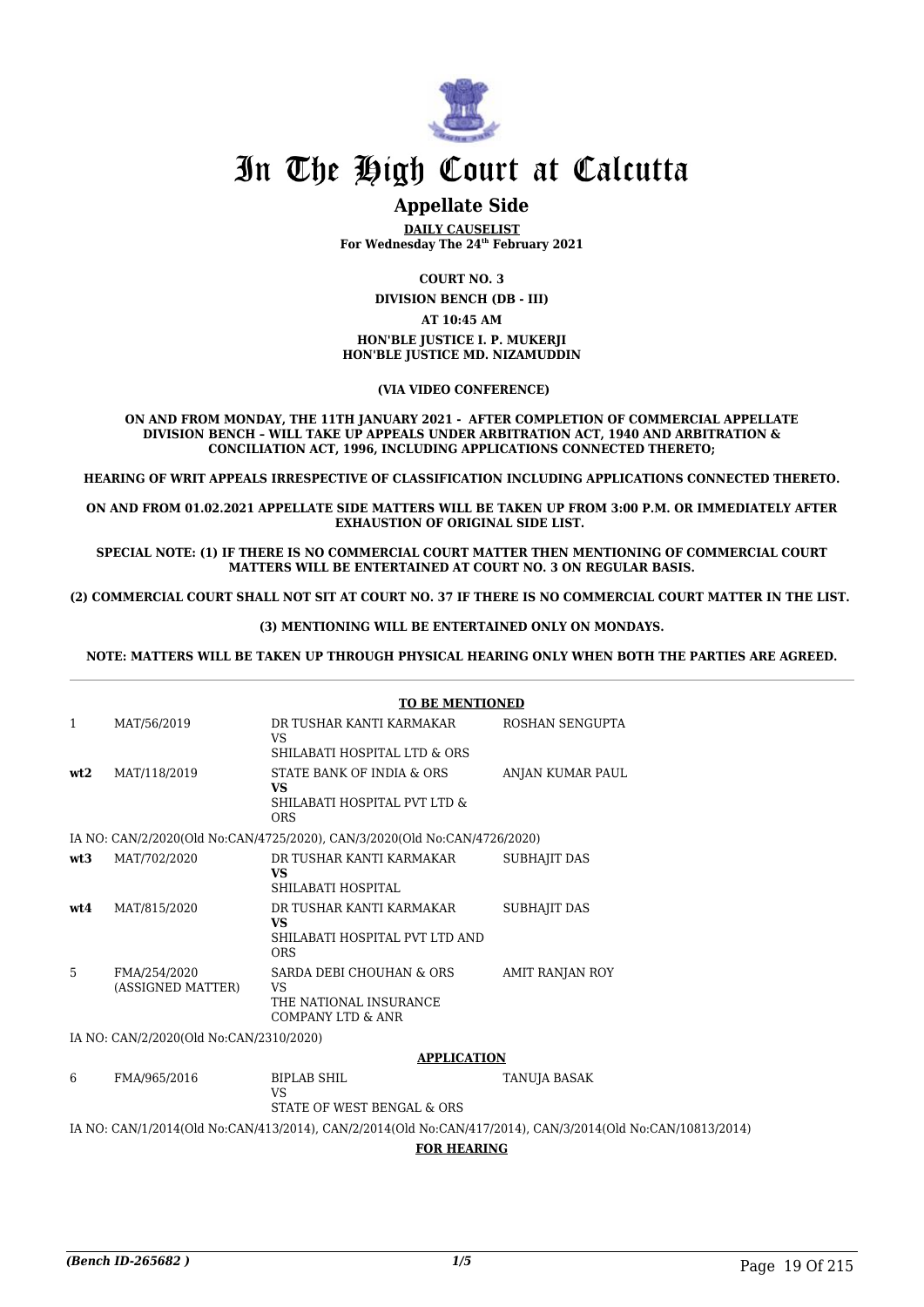| 7    | FMAT/376/2019<br>TOP                                | PAM DEVELOMENTS PVT. LTD.<br>VS                                                                                     | AMRITAM MANDAL            |
|------|-----------------------------------------------------|---------------------------------------------------------------------------------------------------------------------|---------------------------|
|      |                                                     | STATE OF WEST BENGAL & ANR                                                                                          |                           |
| wt8  | COT/54/2019                                         | STATE OF W B & ANR<br>VS                                                                                            | MANALI ALI                |
|      |                                                     | PAM DEVELOPMENTS PVT LTD                                                                                            |                           |
| 9    | FMA/1201/2009                                       | SWAPNA ATTA & ORS.<br>VS                                                                                            | PRASUN GHOSH              |
|      |                                                     | STATE OF WB & ORS.                                                                                                  |                           |
| 10   | MAT/759/2020                                        | RASHMI METALIKS LIMITED AND<br><b>ANOTHER</b><br>VS                                                                 | <b>SHIVANGI THARD</b>     |
|      |                                                     | UNION OF INDIA AND ORS.                                                                                             |                           |
| 11   | FMA/803/2019                                        | AJIJUL ISLAM & ANR<br>VS                                                                                            | ANINDA BHATTACHARYA       |
|      |                                                     | STATE OF WEST BENGAL & ORS                                                                                          |                           |
|      | IA NO: CAN/1/2019(Old No:CAN/7589/2019), CAN/2/2020 |                                                                                                                     |                           |
| 12   | MAT/1918/2019                                       | <b>SUMON ROY</b><br><b>VS</b>                                                                                       | ANINDA BHATTACHARYA       |
|      |                                                     | STATE OF WEST BENGAL & ORS                                                                                          |                           |
| 13   | FMA/231/2012                                        | STATE & ORS<br>VS                                                                                                   | KANAILAL SAMANTA          |
|      |                                                     | ASGAR ALI & ORS                                                                                                     |                           |
|      | IA NO: CAN/4/2020(Old No:CAN/967/2020)              |                                                                                                                     |                           |
|      | wt14 FMA/902/2007                                   | UTTAM KR. SAHA & ORS<br><b>VS</b><br>ASGAR ALI                                                                      | <b>ABHIJIT BASU</b>       |
|      | IA NO: CAN/4/2008(Old No:CAN/10346/2008)            |                                                                                                                     |                           |
| 15   | MAT/930/2018                                        | ALI MAHAMMAD                                                                                                        | ANUSUYA BANERJEE          |
|      |                                                     | VS                                                                                                                  |                           |
|      |                                                     | STATE OF WEST BENGAL & ORS<br>IA NO: CAN/6/2020(Old No:CAN/4829/2020), CAN/7/2020(Old No:CAN/4831/2020), CAN/8/2020 |                           |
| 16   | MAT/715/2019                                        | THE MANAGING COMMITTEE,                                                                                             | <b>SUBHAS JANA</b>        |
|      |                                                     | BASUDEBPUR HIGH SCHOOL &<br>ANR<br>VS                                                                               |                           |
|      |                                                     | STATE OF WEST BENGAL & ORS                                                                                          |                           |
| 17   | MAT/139/2020                                        | MANOJ KUMAR CHOWDHURY<br>VS                                                                                         | KARUNAMOYEE SAMANTA       |
|      |                                                     | STATE OF WEST BENGAL & ORS                                                                                          |                           |
|      | IA NO: CAN/2/2021                                   |                                                                                                                     |                           |
| 18   | MAT/508/2019                                        | THE STATE OF WEST BENGAL &<br><b>ORS</b><br>VS.                                                                     | TAPATI SAMANTA            |
|      |                                                     | SMT RAJ KISHORI RAO & ORS                                                                                           |                           |
| 19   | FA/171/2007                                         | INDRANI MUKHERJEE & ORS.<br>VS                                                                                      | DEBDUTTA BASU             |
|      |                                                     | SANTA DEVI SETHIA                                                                                                   |                           |
|      | IA NO: CAN/1/2007(Old No:CAN/3795/2007)             |                                                                                                                     |                           |
| 20   | MAT/772/2012                                        | AIR INDIA LTD.<br>VS<br>ALOK KUMAR KAR & ORS                                                                        | <b>SOURAV CHAKRABORTY</b> |
|      |                                                     | IA NO: CAN/1/2012(Old No:CAN/8124/2012), CAN/2/2017(Old No:CAN/11958/2017)                                          |                           |
| 21   | MAT/1820/2013                                       | ARUN KR. MANNA & ORS                                                                                                | SYED ZULFIKAR ALI         |
|      | (P-I+OB+2nd J. Copy)                                | VS<br>STATE OF WEST BENGAL & ORS                                                                                    |                           |
|      | IA NO: CAN/1/2013(Old No:CAN/12485/2013)            |                                                                                                                     |                           |
| 22   | FMA/2147/2018                                       | NORTH BENGAL STATE<br>TRANSPORT CORPORATION & ORS<br>VS                                                             | S. NAYAK                  |
|      |                                                     | SANJOY KUNDU & ORS                                                                                                  |                           |
| wt23 | FMA/2148/2018                                       | NBSTC & ORS<br>VS<br>7TH INDUSTRIAL TRIBUNAL & ORS                                                                  | S. NAYAK                  |
|      |                                                     |                                                                                                                     |                           |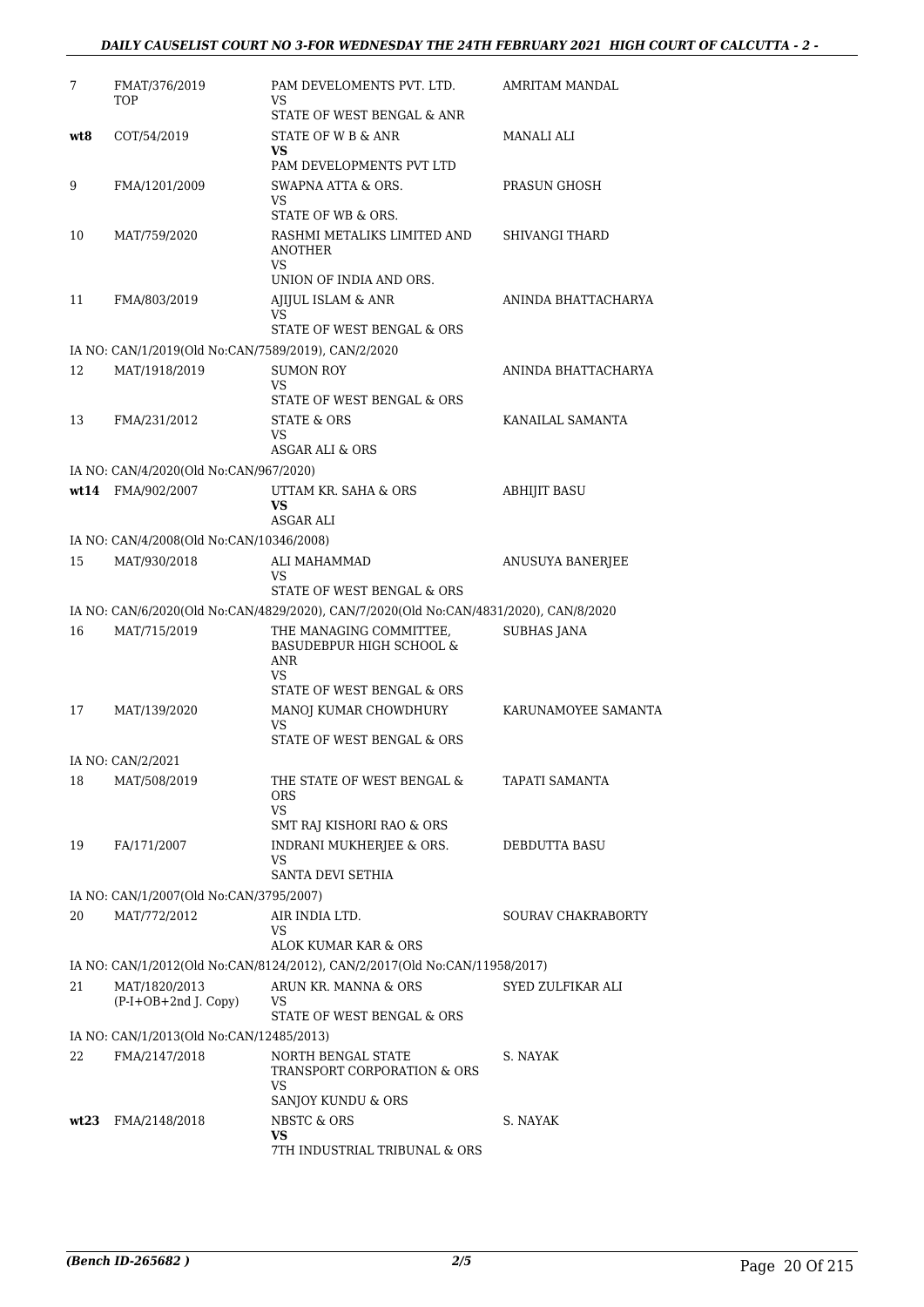| 24 | FMA/306/2019                                     | NTPC LTD                                                                                          | UTAM KUMAR MONDAL            |
|----|--------------------------------------------------|---------------------------------------------------------------------------------------------------|------------------------------|
|    |                                                  | VS<br>DR TEJ NARAYAN SINGH TARUN &<br><b>ORS</b>                                                  |                              |
|    | IA NO: CAN/5/2021, CAN/6/2021, CAN/7/2021        |                                                                                                   |                              |
| 25 | FA/146/2005                                      | SAMBHU NATH MITRA & ANR.<br>VS                                                                    | PARTHA PRATIM ROY            |
|    | $wt26$ FA/147/2005                               | KHAITAN CONSULTANTS LTD.<br>SULATA DE & ORS.<br>VS<br>KHAITAN CONSULTANTS LTD.                    | ARNAB ROY                    |
|    | IA NO: CAN/3/2019(Old No:CAN/11626/2019)         |                                                                                                   |                              |
|    | wt27 FA/148/2005                                 | ANIL KANTI ROY CHOWDHURY                                                                          | TIRTHANKARR DAS              |
|    |                                                  | <b>VS</b><br>KHAITAN CONSULTANTS LTD.                                                             |                              |
| 28 | WPA/7034/2020<br>(ASSIGNED)                      | <b>GOUTAM DUTTA</b><br>VS<br>Union of India                                                       | RAJIV KUMAR CHOWDHURY        |
|    | IA NO: CAN/1/2020                                |                                                                                                   |                              |
| 29 | WPA/22790/2019<br>(ASSIGNED)                     | <b>GAUTAM MEHRA</b><br>VS<br>UNION OF INDIA & ORS                                                 | <b>RIMA DAS</b>              |
|    | IA NO: CAN/1/2020(Old No:CAN/4396/2020)          |                                                                                                   |                              |
| 30 | MAT/1748/2019<br>(Assign Matter)                 | THE PRESIDENT, MANAGING,<br>CHANDPUR HIGH SCHOOL<br><b>VS</b>                                     | <b>GOURANGA KUMAR DAS</b>    |
|    |                                                  | PARTHA PATIM BISWAS & ORS                                                                         |                              |
|    | IA NO: CAN/1/2020(Old No:CAN/414/2020)           |                                                                                                   |                              |
| 31 | FMA/2233/2014                                    | TAPAN KUAMR BANERJEE<br>VS<br>STATE OF WEST BENGAL & ORS                                          | <b>TANUJA BASAK</b>          |
|    | IA NO: CAN/2/2014(Old No:CAN/6871/2014)          |                                                                                                   |                              |
| 32 | FMA/834/2015                                     | SUBHRA KETAN HALDER<br><b>VS</b><br>STATE OF WEST BENGAL & ORS                                    | <b>GAZI FARUQUE HOSSSAIN</b> |
| 33 | MAT/759/2014<br>$(P-I+OS+2PBs.)$                 | MATIUR RAHAMAN<br>VS<br>MD. ABDUL KHAYAR & ORS                                                    | <b>GOLAM MASTAFA</b>         |
|    | IA NO: CAN/1/2014(Old No:CAN/5901/2014)          |                                                                                                   |                              |
| 34 | FMA/1281/2016                                    | ASHOK KR. MAHANTA                                                                                 | SUPRIYO CHATTOPADHYAY        |
|    | $(P-I+OB+2nd J.$<br>Copy+2PBs.)                  | VS<br>THE CENTRAL BANK OF INDIA &<br>ORS.                                                         |                              |
| 35 | FMA/2274/2016<br>$(P-I+OB+2nd J.$<br>Copy+2PBs.) | UNION OF INDIA & ORS<br>VS<br><b>GOUTAM RAM</b>                                                   | <b>APARNA BANERJEE</b>       |
|    | IA NO: CAN/2/2016(Old No:CAN/1905/2016)          |                                                                                                   |                              |
| 36 | FMA/4416/2016                                    | THE STATE OF W.B. & ORS<br>VS                                                                     | SOMNATH NASKAR               |
|    |                                                  | KHABIRUDDIN AHMED & ORS                                                                           |                              |
|    |                                                  | IA NO: CAN/2/2016(Old No:CAN/602/2016), CAN/3/2018(Old No:CAN/10249/2018)                         |                              |
| 37 | FMA/559/2018                                     | BONGAON CENTRAL COOPERATIVE<br>MARKETING SOCIETY LTD.<br><b>VS</b><br>STATE OF WEST BENGAL & ORS. | RAMESH DHARA                 |
|    | IA NO: CAN/1/2017(Old No:CAN/11180/2017)         |                                                                                                   |                              |
| 38 | FMA/620/2018                                     | STATE OF WEST BENGAL & ORS<br>VS<br>SEFALI JANA & ORS                                             | PINAKI DHOLE                 |
|    | IA NO: CAN/1/2017(Old No:CAN/7452/2017)          |                                                                                                   |                              |
| 39 | MAT/1355/2018                                    | ARINDAM SAHA                                                                                      | MAHABOOB AHMED               |
|    | (P-I+OS+2nd J. Copy)                             | VS<br>INDIAN OIL CORP LTD & ORS                                                                   |                              |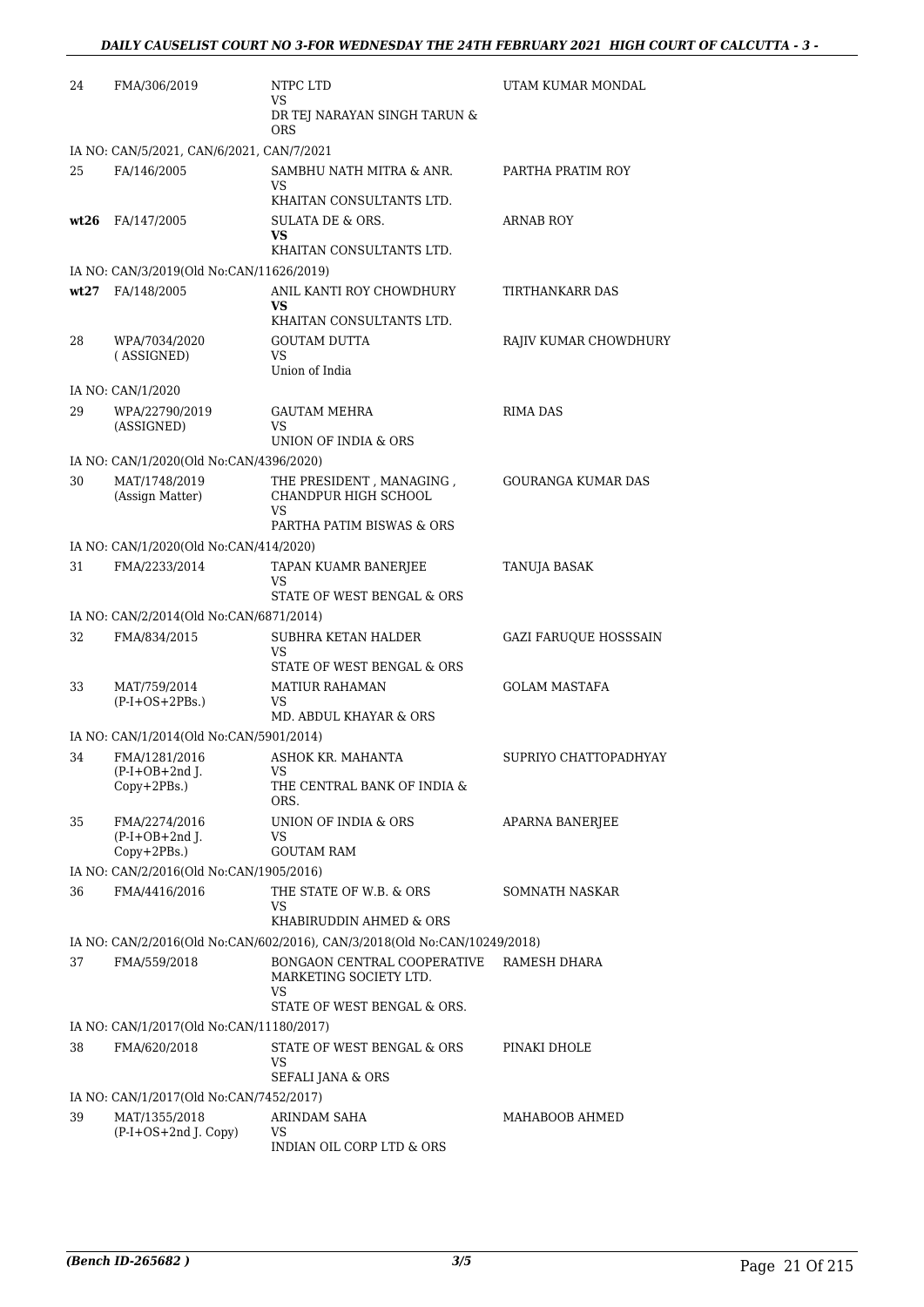| 40 | MAT/1375/2018<br>$(P-I+OS+2nd J.Copy) + 2$          | <b>EASTERN COALFIELDS LTD</b><br>VS                     | SANCHITA BARMAN RAY             |
|----|-----------------------------------------------------|---------------------------------------------------------|---------------------------------|
|    | PBs.                                                | <b>GOURINATH BANERJEE &amp; ORS</b>                     |                                 |
| 41 | FMA/1798/2018                                       | UNION OF INDIA & ORS<br>VS                              | <b>SALIL KR MAITY</b>           |
|    |                                                     | MINTU MONDAL                                            |                                 |
|    | IA NO: CAN/1/2017(Old No:CAN/9805/2017)             |                                                         |                                 |
| 42 | FMA/2045/2018<br>$(P-I+OB+2nd$ J.<br>Copy+4PBs.)    | PROVAT RANJAN BISWAS<br>VS<br>RANJIT KUMAR RISHI & ORS  | R. DHARA                        |
| 43 | FA/154/2019                                         | <b>RAM CHANDRA PRASAD</b>                               | S C PRASAD                      |
|    |                                                     | VS<br><b>STATE OF BIHAR &amp; ORS</b>                   |                                 |
|    | IA NO: CAN/2/2019(Old No:CAN/4529/2019)             |                                                         |                                 |
| 44 | FMA/178/2019                                        | UNION OF INDIA & ORS                                    | DEBJANI GHOSAL                  |
|    |                                                     | VS                                                      |                                 |
|    |                                                     | SMT PRAMILA DEVI                                        |                                 |
|    | IA NO: CAN/2/2018(Old No:CAN/2088/2018), CAN/4/2020 |                                                         |                                 |
| 45 | FMA/686/2019<br>$(P-I+OB+2nd I.$                    | <b>BINAY KUMAR</b><br>VS                                | ARUNAVA GANGULY                 |
|    | Copy+2PBs.)                                         | EASTERN COAL FIELDS LIMITED &<br>ORS                    |                                 |
| 46 | FMA/718/2019                                        | KUMAR MUKHOPADHYAY                                      | K.P. MUHURI                     |
|    | $+2$ PBs.                                           | <b>VS</b>                                               |                                 |
|    |                                                     | STATE OF WEST BENGAL & ORS                              |                                 |
|    | IA NO: CAN/1/2019(Old No:CAN/331/2019)              |                                                         |                                 |
|    | wt47 FMA/719/2019                                   | KUMAR MUKHOPADHYAY<br>VS<br>STATE OF WEST BENGAL & ORS  | K.P. MUHURI                     |
|    | IA NO: CAN/1/2019(Old No:CAN/332/2019)              |                                                         |                                 |
| 48 | MAT/812/2019                                        | BHARAT COKING COAL LTD. &                               | ARITRA GHOSH                    |
|    |                                                     | ORS.<br><b>VS</b>                                       |                                 |
|    |                                                     | RS FUEL P. LTD. & ORS.                                  |                                 |
| 49 | FMA/985/2019<br>$(P-I+OS+2nd$ J.                    | SIPRA KHAN<br>VS                                        | <b>GOUTAM DEY</b>               |
|    | Copy+2PBs.)                                         | HPCL & ORS.                                             |                                 |
| 50 | MAT/1213/2019                                       | <b>AVIJIT DAS</b><br>VS                                 | PAPPU ADHIKARI                  |
|    |                                                     | <b>W.B. SURFACE TRANSPORT</b><br>CORPORATION LTD. & ORS |                                 |
| 51 | FMA/1154/2019                                       | JATINDRA NATH DAS                                       | KRISHNENDU BERA                 |
|    | $(P-I+OB+2nd I. Copy)$                              | VS                                                      |                                 |
|    |                                                     | STATE OF WEST BENGAL & ORS                              |                                 |
| 52 | MAT/1427/2019<br>$Pt-I+O.S.+2nd$ J.                 | KHIZIR HAYAT<br>VS                                      | SK SAMIM AKHTER                 |
|    | $Copy+4PBs.$ )                                      | STATE OF WEST BENGAL & ORS                              |                                 |
| 53 | FMA/1657/2019                                       | SRIJIB KUMAR PATRA<br>VS                                | SUBHAS JANA                     |
|    |                                                     | UNION OF INDIA & ORS                                    |                                 |
| 54 | FMA/73/2020<br>$(P-I+OB+2nd I.$                     | INDIAN OIL CORPORATIONN<br>LIMITED & ORS                | MANWENDRA SINGH<br><b>YADAV</b> |
|    | $Copy+2PBs.$ )                                      | VS                                                      |                                 |
|    |                                                     | M/S ROY & COMPANY & ORS                                 |                                 |
| 55 | MAT/190/2020                                        | RAMANUJ MUKHOPADHYAY<br>VS                              | ANINDA BHATTACHARYA             |
|    |                                                     | STATE OF WEST BENGAL                                    |                                 |
| 56 | FMA/339/2020                                        | RAJU MISHRA & ORS.<br><b>VS</b>                         | DURGA SANKAR MULLICK            |
|    | $(P-I+OB+2nd$ J.<br>Copy+2PBs.)                     | UNION OF INDIA & ORS.                                   |                                 |
| 57 | MAT/668/2020                                        | BHARAT COKING COAL LTD                                  | PRODYOT KR DAS                  |
|    |                                                     | VS<br>DHANESWAR PANDEY ANDORS                           |                                 |
|    |                                                     |                                                         |                                 |

IA NO: CAN/1/2020, CAN/2/2020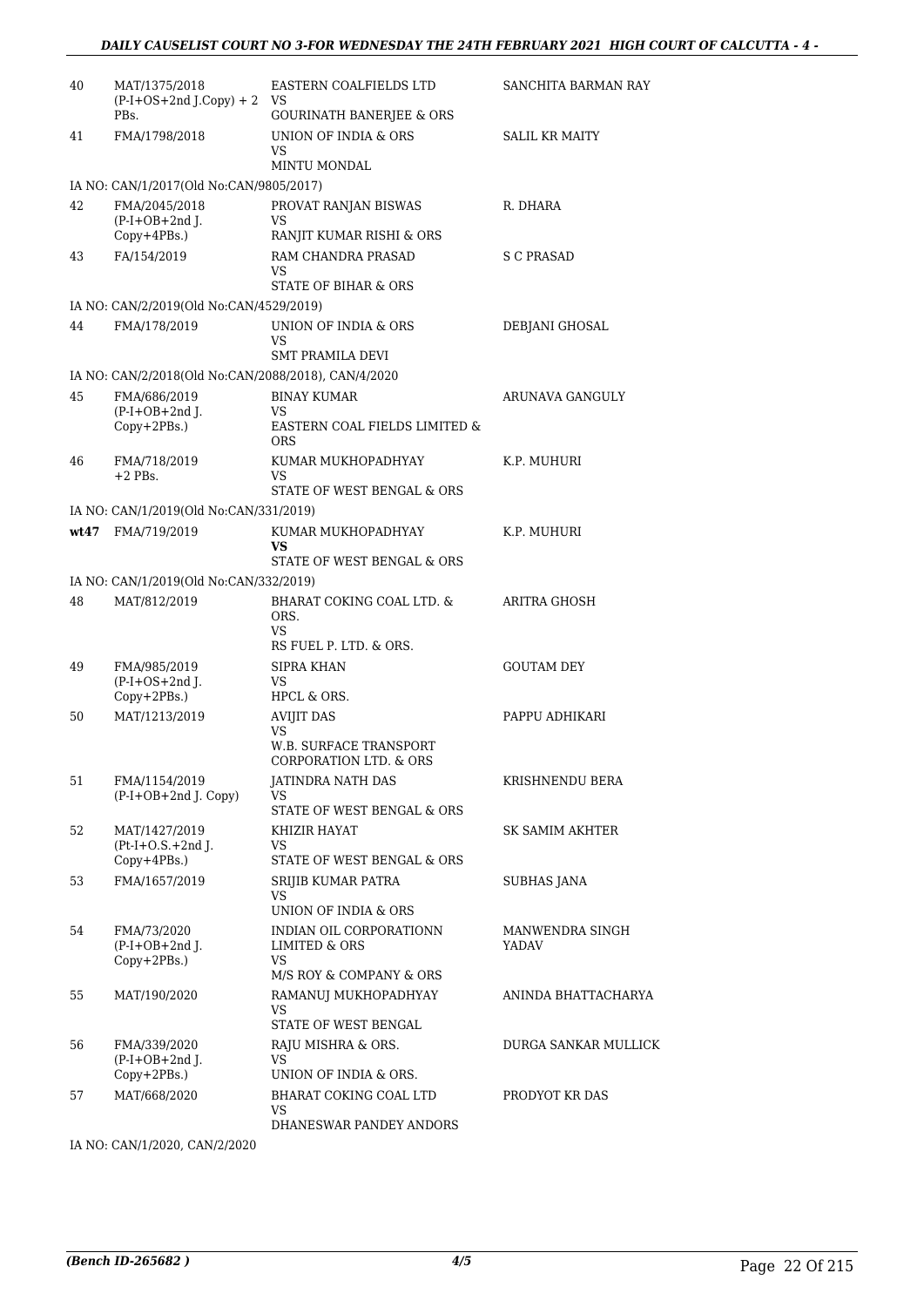| 58   | FMA/1301/2011                           | SATYENDRA TIWARY & ORS<br><b>VS</b><br><b>SARVESHWAR TIWARY &amp; ORS</b>                                 | <b>ABHA SINGH</b>                                                                                                        |  |  |
|------|-----------------------------------------|-----------------------------------------------------------------------------------------------------------|--------------------------------------------------------------------------------------------------------------------------|--|--|
|      |                                         |                                                                                                           |                                                                                                                          |  |  |
|      |                                         |                                                                                                           | IA NO: CAN/3/2019(Old No:CAN/8963/2019), CAN/4/2019(Old No:CAN/8965/2019), CAN/5/2019(Old No:CAN/12734/2019)             |  |  |
| 59   | MAT/1426/2018                           | SIDDHARTHA SAMANTA<br><b>VS</b><br>STATE OF WEST BENGAL & ORS                                             | SOUMYAJYOTI NANDY                                                                                                        |  |  |
|      |                                         |                                                                                                           |                                                                                                                          |  |  |
|      | No:CAN/8942/2018)                       |                                                                                                           | IA NO: CAN/1/2015(Old No:CAN/248/2015), CAN/2/2015(Old No:CAN/249/2015), CAN/3/2015(Old No:CAN/250/2015), CAN/4/2018(Old |  |  |
|      | wt60 MAT/1428/2018                      | BIDYUT KUMAR PANJA<br><b>VS</b>                                                                           | SOUMYAJYOTI NANDY                                                                                                        |  |  |
|      |                                         | STATE OF WEST BENGAL & ORS                                                                                |                                                                                                                          |  |  |
|      | IA NO: CAN/1/2018(Old No:CAN/8934/2018) |                                                                                                           |                                                                                                                          |  |  |
|      | wt61 MAT/1429/2018                      | MITHU SENGUPTA(HALDER)<br><b>VS</b>                                                                       | SOUMYAJYOTI NANDY                                                                                                        |  |  |
|      |                                         | STATE OF WEST BENGAL & ORS                                                                                |                                                                                                                          |  |  |
|      | IA NO: CAN/1/2018(Old No:CAN/8944/2018) |                                                                                                           |                                                                                                                          |  |  |
| wt62 | MAT/1430/2018                           | MOJAMMEL MOLLA<br><b>VS</b>                                                                               | SOUMYAJYOTI NANDY                                                                                                        |  |  |
|      |                                         | STATE OF WEST BENGAL & ORS                                                                                |                                                                                                                          |  |  |
|      | IA NO: CAN/1/2018(Old No:CAN/8945/2018) |                                                                                                           |                                                                                                                          |  |  |
| 63   | MAT/378/2020                            | THE PEERLESS INN                                                                                          | <b>RANANJAY DE</b>                                                                                                       |  |  |
|      |                                         | <b>VS</b><br>FIRST LABOUR COURT, GOVT OF<br><b>WEST BENGAL &amp; ORS</b>                                  |                                                                                                                          |  |  |
|      | IA NO: CAN/1/2020(Old No:CAN/2615/2020) |                                                                                                           |                                                                                                                          |  |  |
| 64   | FMAT/313/2020                           | M/S S.B.I.W STEELS (PRIVATE)<br><b>LIMITED</b><br><b>VS</b><br>STEEL AUTHORITY OF INDIA<br>LIMITED (SAIL) | DIPAL DEY                                                                                                                |  |  |
|      |                                         |                                                                                                           |                                                                                                                          |  |  |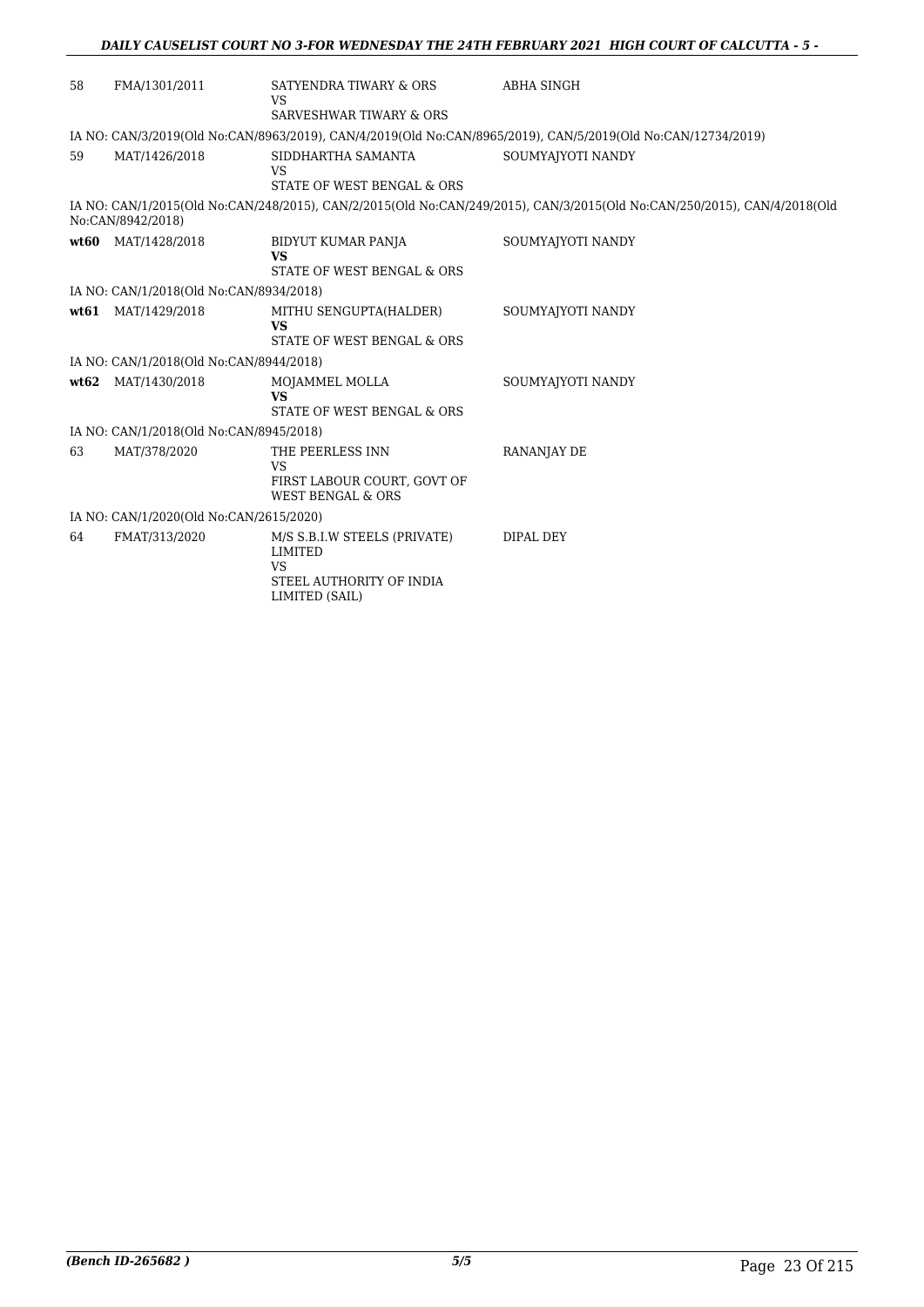

## **Appellate Side**

**DAILY CAUSELIST For Wednesday The 24th February 2021**

**COURT NO. 37**

**DIVISION BENCH (DB - III)**

**AT 10:45 AM**

**HON'BLE JUSTICE I. P. MUKERJI HON'BLE JUSTICE MD. NIZAMUDDIN**

**(VIA VIDEO CONFERENCE)**

**ON AND FROM TUESDAY, THE 23RD FEBRUARY, 2021 – ROSTER NOTIFIED ON 8TH JANUARY, 2021 IS MODIFIED TO THE FOLLOWING EXTENT :- WILL SIT TOGETHER TO TAKE UP ALL APPEALS UNDER COMMERCIAL COURTS, COMMERCIAL DIVISION AND COMMERCIAL APPELLATE DIVISION OF THE HIGH COURT'S ACT, 2015**

**NOTE: IMMEDIATELY AFTER EXHAUSTION OF ORIGINAL SIDE, APPELLATE SIDE MATTERS WILL BE TAKEN UP.**

**SPECIAL NOTE: (1) IF THERE IS NO COMMERCIAL COURT MATTER THEN MENTIONING OF COMMERCIAL COURT MATTERS WILL BE ENTERTAINED AT COURT NO. 3 ON REGULAR BASIS.**

**(2) COMMERCIAL COURT SHALL NOT SIT AT COURT NO. 37 IF THERE IS NO COMMERCIAL COURT MATTER IN THE LIST.**

**NOTE: MATTERS WILL BE TAKEN UP THROUGH PHYSICAL HEARING ONLY WHEN BOTH THE PARTIES ARE AGREED.**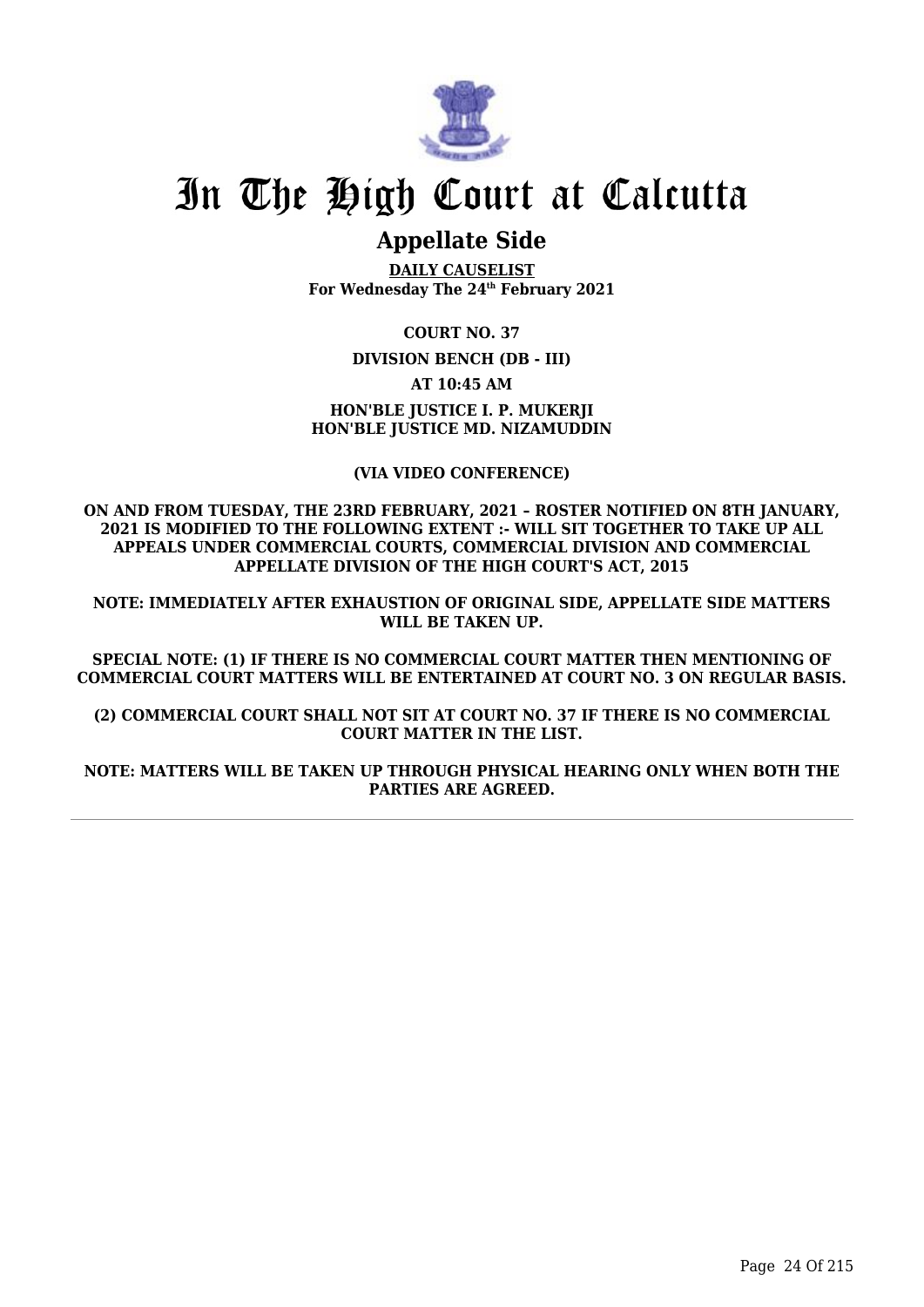

## **Appellate Side**

**DAILY CAUSELIST For Wednesday The 24th February 2021**

**COURT NO. 2**

### **DIVISION BENCH (DB- IV)**

**AT 10:45 AM**

**HON'BLE JUSTICE HARISH TANDON HON'BLE JUSTICE KAUSIK CHANDA (VIA VIDEO CONFERENCE)**

**ON AND FROM MONDAY, THE 11TH JANUARY, 2021 - ADMISSION OF APPEALS UNDER ORDER XLI OF THE CODE OF CIVIL PROCEDURE INCLUDING APPLICATIONS CONNECTED THERETO;**

**ANY OTHER FIRST APPEALS & FIRST MISCELLANEOUS APPEALS NOT ASSIGNED TO ANY OTHER BENCH & APPLICATIONS CONNECTED THERETO,**

**LAWAZIMA;**

**APPEALS RELATING TO LAND UNDER GROUP I AND APPLICATIONS CONNECTED THERETO;**

**APPEALS RELATING TO TRANSPORT & TELECOMMUNICATION UNDER GROUP VII AND REGULATION OF INDUSTRIES & ESSENTIAL COMMODITIES & VARIOUS CENTRAL ORDERS UNDER GROUP VIII AND APPLICATIONS CONNECTED THERETO;**

**NOTE: ON WEDNESDAY: CONTEMPT, MANDAMUS APPEALS WILL BE TAKEN UP FROM 2 P.M. ONWARDS. IF TIME PERMITS, OTHER MATTERS WILL BE TAKEN UP SERIALLY.**

**ON THURSDAY: HEARING MATTERS WILL BE TAKEN UP FROM 2.00 ONWARDS.**

**NOTE: MATTERS WILL BE TAKEN UP THROUGH PHYSICAL HEARING ONLY WHEN BOTH THE PARTIES ARE AGREED**

#### **TO BE MENTIONED**

1 FMAT/389/2020 [Assigned] HOOGHLY MOTORS PVT. LTD VS KANISHK SINHA SOUVIK MAJUMDER

IA NO: CAN/1/2020, CAN/2/2020

#### **EXTENSION OF INTERIM ORDER**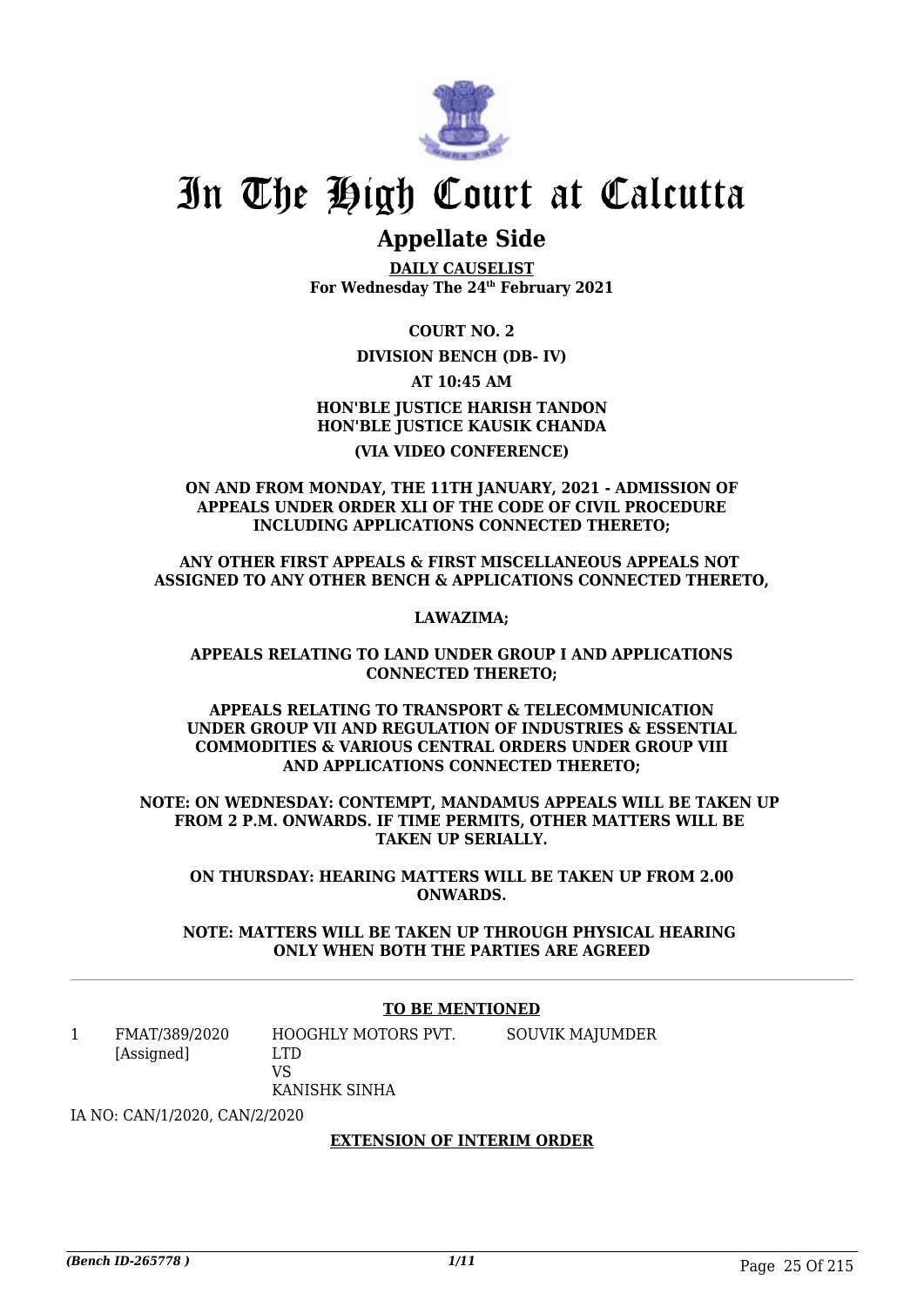- 2 FMA/586/2020 SMT ARATI AGARWAL & ORS VS AMOD KUMAR AGARWAL& ORS **KAUSTAV** BHATTACHARYA IA NO: CAN/1/2019(Old No:CAN/10653/2019) **ASSIGNED MATTERS** 3 MAT/70/2020 [Assigned] NEMAI CH. KUNDU & ORS. VS STATE OF WEST BENGAL & ORS. UTTAM KR. DE IA NO: CAN/2/2021 4 MAT/748/2020 [Assigned] ARUP CHAKRABORTY VS STATE OF WEST BENGAL AND ORS. FALGUNI BANDYOPADHYAY IA NO: CAN/1/2020, CAN/2/2020 **FOR ORDERS** 5 FMA/322/2009 [N.T.W.] BAIDYANATH MANDAL VS KAMINI MANDAL & ANR AMIT BANERJEE IA NO: CAN/3/2020, CAN/4/2021 6 FA/281/2016 [24.02.2021] [C-I] BISWANATH PAUL VS PARESH NATH PAUL & ORS HARE KRISHNA HALDER IA NO: CAN/1/2011(Old No:CAN/8150/2011), CAN/7/2015(Old No:CAN/2345/2015), CAN/8/2019(Old No:CAN/4163/2019), CAN/9/2020(Old No:CAN/396/2020) **ORDER XLI RULE II** 7 SAT/564/2016 HARAMANI SAHA SARKAR & ORS VS SRI SRI ISHWAR RADHA BALLAV JIU THAKUR & ORS **RAIU** BHATTACHARYYA IA NO: CAN/2/2021 8 FMAT/1319/2016 KALPANA DUBEY VS SILA RANI GUREY @ SILA GUREY GOUTAM DAS IA NO: CAN/3/2020(Old No:CAN/2165/2020), CAN/4/2020 9 SAT/134/2018 (Defective) MAJEDUR RAHAMAN DEAD R/P BY FARUK HOSSAIN & ASIF DEWAN
- ORS VS SUNIRMAL SOREN & ORS 10 SAT/261/2018 (Defective) GURUDAS CHATTOPADHYAY VS **JAGANNATH** CHATTOPADHYAY & ORS SHEBATEE DATTA

IA NO: CAN/1/2018(Old No:CAN/4635/2018)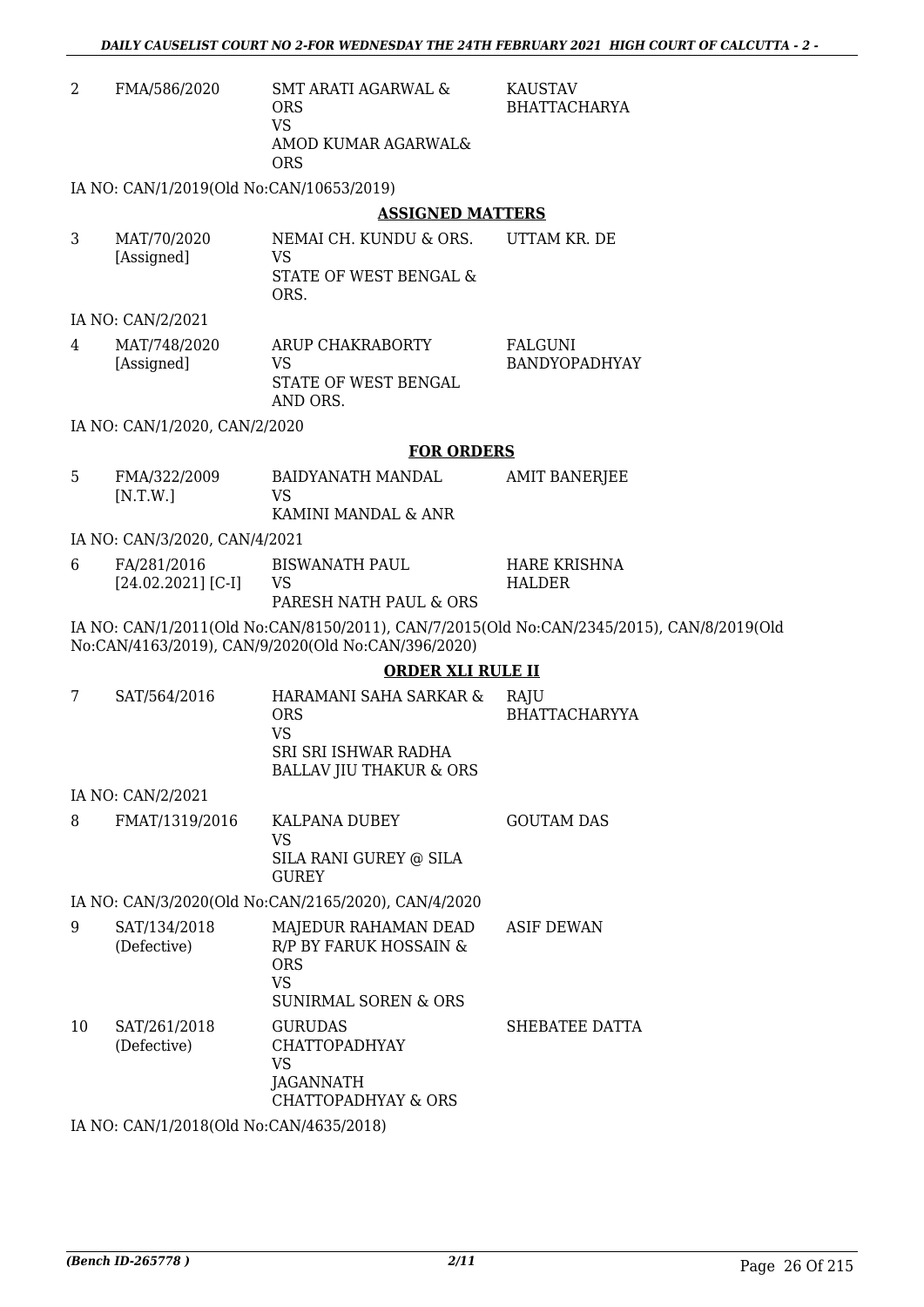| 11 | SAT/319/2018                             | NURABANU BIBI & ORS<br>VS                                                             | <b>BARUN CHATTERJEE</b>                  |
|----|------------------------------------------|---------------------------------------------------------------------------------------|------------------------------------------|
|    |                                          | MD JABED                                                                              |                                          |
| 12 | SAT/501/2018                             | ANIL KUMAR JANA<br><b>VS</b>                                                          | PRIYABRATA GHOSH                         |
|    |                                          | ANIL KUMAR PATRA & ORS                                                                |                                          |
| 13 | SAT/153/2019                             | DUKHU @ DUKHIT MAJHI @<br><b>NAMATA &amp; ORS</b><br><b>VS</b><br>CHITYA NAMATA & ORS | <b>MANAS KUMAR DAS</b>                   |
|    | IA NO: CAN/1/2019(Old No:CAN/9191/2019)  |                                                                                       |                                          |
| 14 | SAT/236/2019                             | SATHIHARA BIBI & ANR.<br><b>VS</b>                                                    | ATARUL HOQUE<br><b>MOLLA</b>             |
|    |                                          | HASNEHANA BIBI                                                                        |                                          |
|    | IA NO: CAN/1/2021                        |                                                                                       |                                          |
| 15 | SAT/319/2019<br>(Defective)              | MUKUL CHATTERJEE<br><b>VS</b><br><b>ANIUP KUMAR DEY</b>                               | <b>ASIT KUMAR</b><br><b>BHATTACHARYA</b> |
|    | IA NO: CAN/1/2019(Old No:CAN/11304/2019) |                                                                                       |                                          |
| 16 | SAT/341/2019<br>(Defective)              | <b>HRISHIKESH</b><br><b>CHATTOPADHYAY</b><br>VS<br>DHANANJOY BAUL DAS &<br>ANR.       | HIMADRI KR.<br><b>MAHATA</b>             |
|    | IA NO: CAN/1/2019(Old No:CAN/10316/2019) |                                                                                       |                                          |
| 17 | SAT/344/2019                             | MOULANA ABDUL KASHEM<br><b>CHOWDHURY</b>                                              | SANATAN MONDAL                           |
|    |                                          | <b>VS</b><br>FIROZ ALI KHAN @ BOBI &<br>ORS.                                          |                                          |
|    | IA NO: CAN/1/2020(Old No:CAN/497/2020)   |                                                                                       |                                          |
| 18 | SAT/355/2019                             | <b>SUBIR KUMAR GHOSH</b><br>VS FOR THE VS<br>SITANGSHU MALLICK &<br><b>ORS</b>        | <b>SK ABU ABBASUDDIN</b>                 |
|    | IA NO: CAN/1/2019(Old No:CAN/10954/2019) |                                                                                       |                                          |
| 19 | FMAT/1007/2019                           | ABDUL MONDAL & ORS.                                                                   | <b>ANIRBAN DAS</b>                       |
|    |                                          | <b>VS</b><br>SATTAR ALI MONDAL &<br>ORS.                                              |                                          |
|    | IA NO: CAN/1/2019(Old No:CAN/10504/2019) |                                                                                       |                                          |
| 20 | FMAT/1010/2019                           | HIRAK NATH SOUNTH                                                                     | REAZUL ISLAAM                            |
|    |                                          | <b>VS</b><br><b>GOURHARI KAMILA</b>                                                   |                                          |
| 21 | FMAT/1390/2019<br>(Inj.)                 | <b>SWETA SARKAR</b><br>VS.<br>SWAPAN BASU & ORS                                       | PRADIP KUMAR<br><b>KUNDU</b>             |
|    |                                          |                                                                                       |                                          |

IA NO: CAN/1/2020(Old No:CAN/6/2020)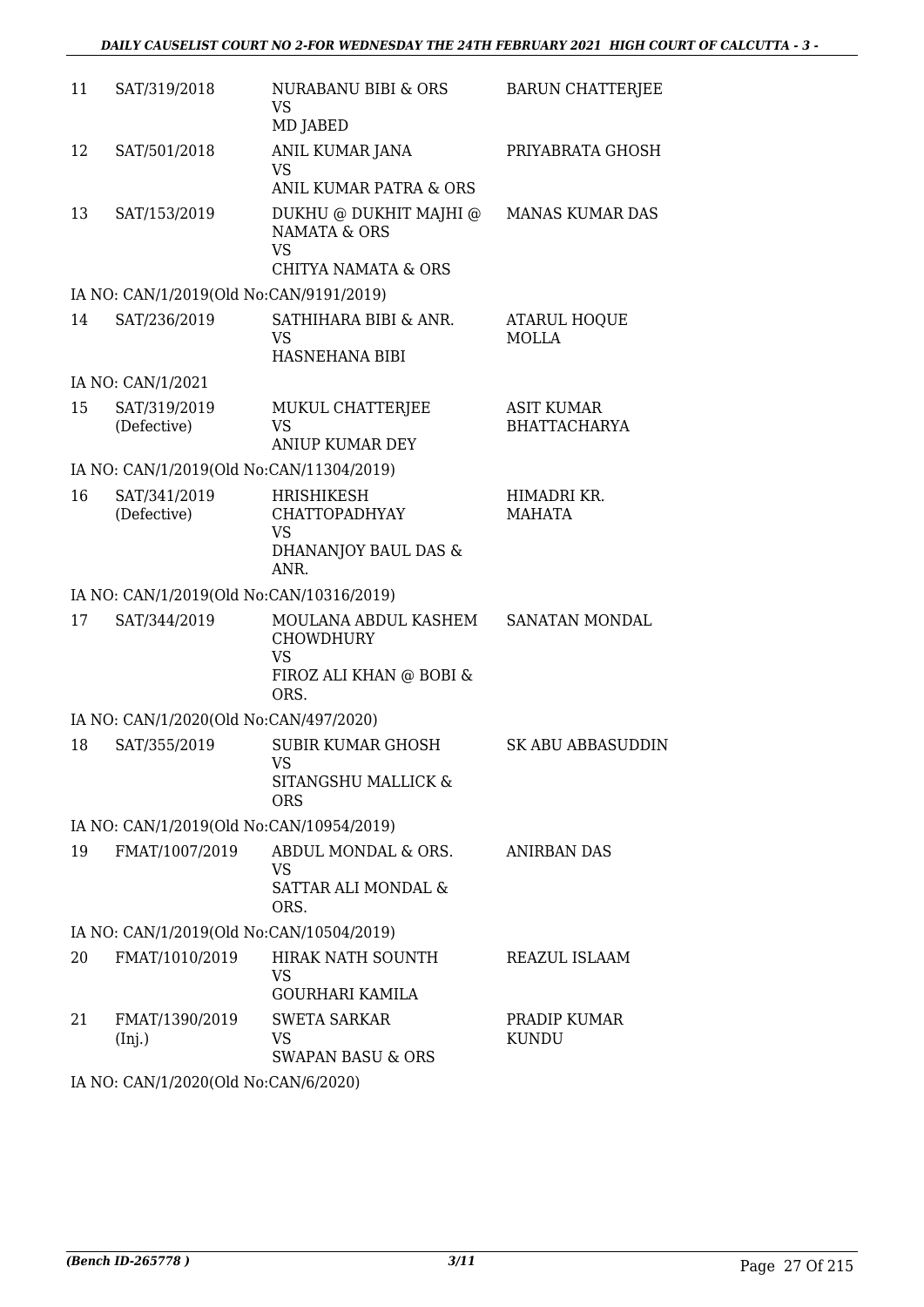| 22 | SAT/102/2020<br>[Appro. or]                                               | JAMAL MOLLA & ORS<br><b>VS</b><br><b>LOKMAN SK &amp; ORS</b>                                  | DYUTIMAN BANERJEE                                                                          |  |  |
|----|---------------------------------------------------------------------------|-----------------------------------------------------------------------------------------------|--------------------------------------------------------------------------------------------|--|--|
|    | IA NO: CAN/1/2020(Old No:CAN/5830/2020), CAN/2/2020(Old No:CAN/5831/2020) |                                                                                               |                                                                                            |  |  |
| 23 | SAT/104/2020                                                              | ADHIR KUMAR BISWAS AND DEBOPRIYO KARAN<br><b>ORS</b><br><b>VS</b><br><b>BHOMBAL BISWAS</b>    |                                                                                            |  |  |
|    | IA NO: CAN/1/2020, CAN/2/2020                                             |                                                                                               |                                                                                            |  |  |
| 24 | FMAT/571/2020                                                             | MONOMOHAN DUTTA<br><b>VS</b><br><b>BHUTNATH DUTTA AND</b>                                     | SARBANANDA<br><b>SANYAL</b>                                                                |  |  |
|    | IA NO: CAN/1/2020, CAN/2/2020                                             | <b>ANR</b>                                                                                    |                                                                                            |  |  |
| 25 | FMAT/111/2021<br>[25.02.2021]                                             | RAM SHANKAR DAS<br>VS<br>SAKTI SHANKAR DAS                                                    | <b>SMITA PAL</b>                                                                           |  |  |
|    | IA NO: CAN/1/2021                                                         |                                                                                               |                                                                                            |  |  |
|    |                                                                           | <b>CONTEMPT</b>                                                                               |                                                                                            |  |  |
| 26 | CPAN/1493/2016                                                            | MIRA BHATTACHARYYA &<br>ORS.<br><b>VS</b><br>SUBHAS BHATTACHARYYA                             | <b>BRATINDRA</b><br><b>NARAYAN RAY</b>                                                     |  |  |
|    | wt27 SAT/4354/2005                                                        | <b>BISWARUP</b><br><b>BHATTACHARYYA</b><br><b>VS</b><br>SUBHAS BHATTACHARYYA                  | <b>BRATINDRA</b><br><b>NARAYAN RAY</b>                                                     |  |  |
|    | No:CAN/5235/2015)                                                         |                                                                                               | IA NO: CAN/1/2005(Old No:CAN/15611/2005), CAN/2/2008(Old No:CAN/1407/2008), CAN/3/2015(Old |  |  |
| 28 | CPAN/1133/2017                                                            | TERAI TEA CO LTD & ANR<br><b>VS</b><br>SANJIV CHAKI & ANR                                     | <b>S KAR GHOSH</b>                                                                         |  |  |
|    | wt29 FMA/755/2017                                                         | STATE OF WEST BENGAL & PRASANTA BEHARI<br><b>ORS</b><br><b>VS</b><br>TERAI TEA CO. LTD. & ANR | MAHATA                                                                                     |  |  |
|    | wt30 RVW/101/2018                                                         | UNION OF INDIA & ANR<br><b>VS</b><br>TERAI TEA COMPANY & ORS                                  | RADHAMOHAN RAY                                                                             |  |  |
|    |                                                                           | IA NO: CAN/1/2018(Old No:CAN/5251/2018), CAN/2/2018(Old No:CAN/5252/2018)                     |                                                                                            |  |  |
| 31 | CPAN/312/2020                                                             | <b>AVIJIT GHOSH</b><br><b>VS</b><br><b>AMITABHA SENGUPTA</b>                                  | <b>ARKADIPTA</b><br><b>SENGUPTA</b>                                                        |  |  |
|    | wt32 MAT/1620/2017                                                        | THE STATE OF W B & ORS<br><b>VS</b><br><b>AVIJIT GHOSH &amp; ORS</b>                          | <b>LAL MOHAN BASU</b>                                                                      |  |  |
|    |                                                                           | <b>GROUP I - APPLICATION</b>                                                                  |                                                                                            |  |  |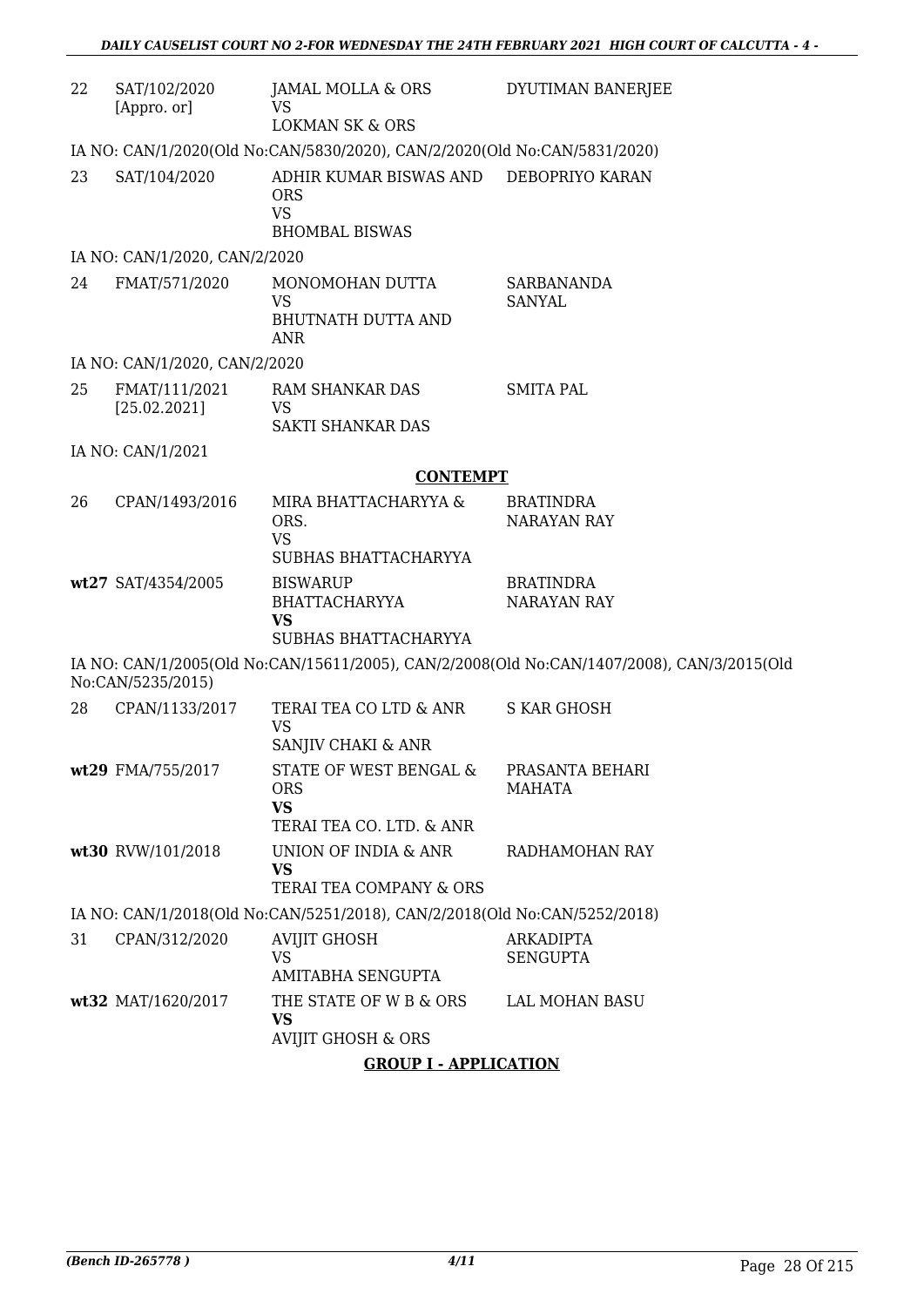| 33 | MAT/668/2016<br>$[Gr - I]$                                                | STATE OF WEST BENGAL & P.B. MAHATA<br><b>ORS</b><br><b>VS</b><br><b>SUKANTA PAL</b>                         |                                                                                           |  |
|----|---------------------------------------------------------------------------|-------------------------------------------------------------------------------------------------------------|-------------------------------------------------------------------------------------------|--|
|    | IA NO: CAN/1/2016(Old No:CAN/4115/2016), CAN/2/2016(Old No:CAN/4116/2016) |                                                                                                             |                                                                                           |  |
| 34 | MAT/179/2019<br>(Defective)                                               | GOPAL CH. KUNDU<br><b>VS</b>                                                                                | DYUTIMAN BANERJEE                                                                         |  |
|    | IA NO: CAN/1/2020(Old No:CAN/1671/2020)                                   | STATE OF WEST & ORS.                                                                                        |                                                                                           |  |
| 35 | MAT/180/2019                                                              | <b>SANTABRATA</b>                                                                                           | DYUTIMAN BANERJEE                                                                         |  |
|    | (Defective)                                                               | <b>BHATTACHARYYA</b><br><b>VS</b>                                                                           |                                                                                           |  |
|    |                                                                           | STATE OF WEST BENGAL &<br>ORS.                                                                              |                                                                                           |  |
|    | IA NO: CAN/1/2019(Old No:CAN/12203/2019)                                  |                                                                                                             |                                                                                           |  |
| 36 | FMA/1174/2019                                                             | THE STATE OF W.B. & ORS<br><b>VS</b>                                                                        | <b>TARAK KARAN</b>                                                                        |  |
|    |                                                                           | <b>AMITAVA GHOSH &amp; ORS</b><br>IA NO: CAN/2/2019(Old No:CAN/6246/2019), CAN/3/2019(Old No:CAN/6976/2019) |                                                                                           |  |
| 37 | MAT/1363/2019                                                             | MOTHABARI DHIBAR                                                                                            | ASHOK KUMAR JHA                                                                           |  |
|    |                                                                           | SAMABAY SAMITY LTD<br><b>VS</b>                                                                             |                                                                                           |  |
|    |                                                                           | UMA KANTI HALDER & ORS                                                                                      |                                                                                           |  |
|    | IA NO: CAN/1/2019(Old No:CAN/9590/2019)                                   |                                                                                                             |                                                                                           |  |
| 38 | MAT/1520/2019                                                             | GANESH CHANDRA GHOSH<br>& ORS<br><b>VS</b>                                                                  | SATYAM MUKHERJEE                                                                          |  |
|    |                                                                           | STATE OF WEST BENGAL<br>&ORS                                                                                |                                                                                           |  |
|    | IA NO: CAN/2/2021                                                         |                                                                                                             |                                                                                           |  |
| 39 | MAT/1687/2019<br>[Defective]                                              | SHYAMLATA MUNDARI<br><b>VS</b>                                                                              | DHANANJAY NAYAK                                                                           |  |
|    |                                                                           | STATE OF WEST BENGAL &<br><b>ORS</b>                                                                        |                                                                                           |  |
|    | IA NO: CAN/1/2019(Old No:CAN/11804/2019)                                  |                                                                                                             |                                                                                           |  |
| 40 | MAT/784/2020                                                              | MINOTI BISWAS AND ORS<br>VS<br>STATE OF WEST BENGAL                                                         | SARBANADA SANYAL                                                                          |  |
|    |                                                                           | AND ORS.                                                                                                    |                                                                                           |  |
|    | IA NO: CAN/1/2020, CAN/2/2020                                             |                                                                                                             |                                                                                           |  |
| 41 | MAT/195/2021<br>[Gr. VIII]                                                | SANDHYA SINGHYA ROY<br>VS                                                                                   | <b>ANISUR RAHMAN</b>                                                                      |  |
|    |                                                                           | MADHUMITA SINGHA RAY<br><b>AND OTHERS</b>                                                                   |                                                                                           |  |
|    | IA NO: CAN/1/2021                                                         |                                                                                                             |                                                                                           |  |
|    |                                                                           | <b>APPLICATION (FA AND FMA)</b>                                                                             |                                                                                           |  |
| 42 | FA/266/1986                                                               | SARASWATI DEVI & ORS.<br>VS                                                                                 | U.S.CHATTERJEE<br>A.PAIN                                                                  |  |
|    |                                                                           | DILIP KR. BANERJEE                                                                                          |                                                                                           |  |
|    | No:CAN/125/2020)                                                          |                                                                                                             | IA NO: CAN/2/2009(Old No:CAN/5318/2009), CAN/3/2009(Old No:CAN/5319/2009), CAN/5/2020(Old |  |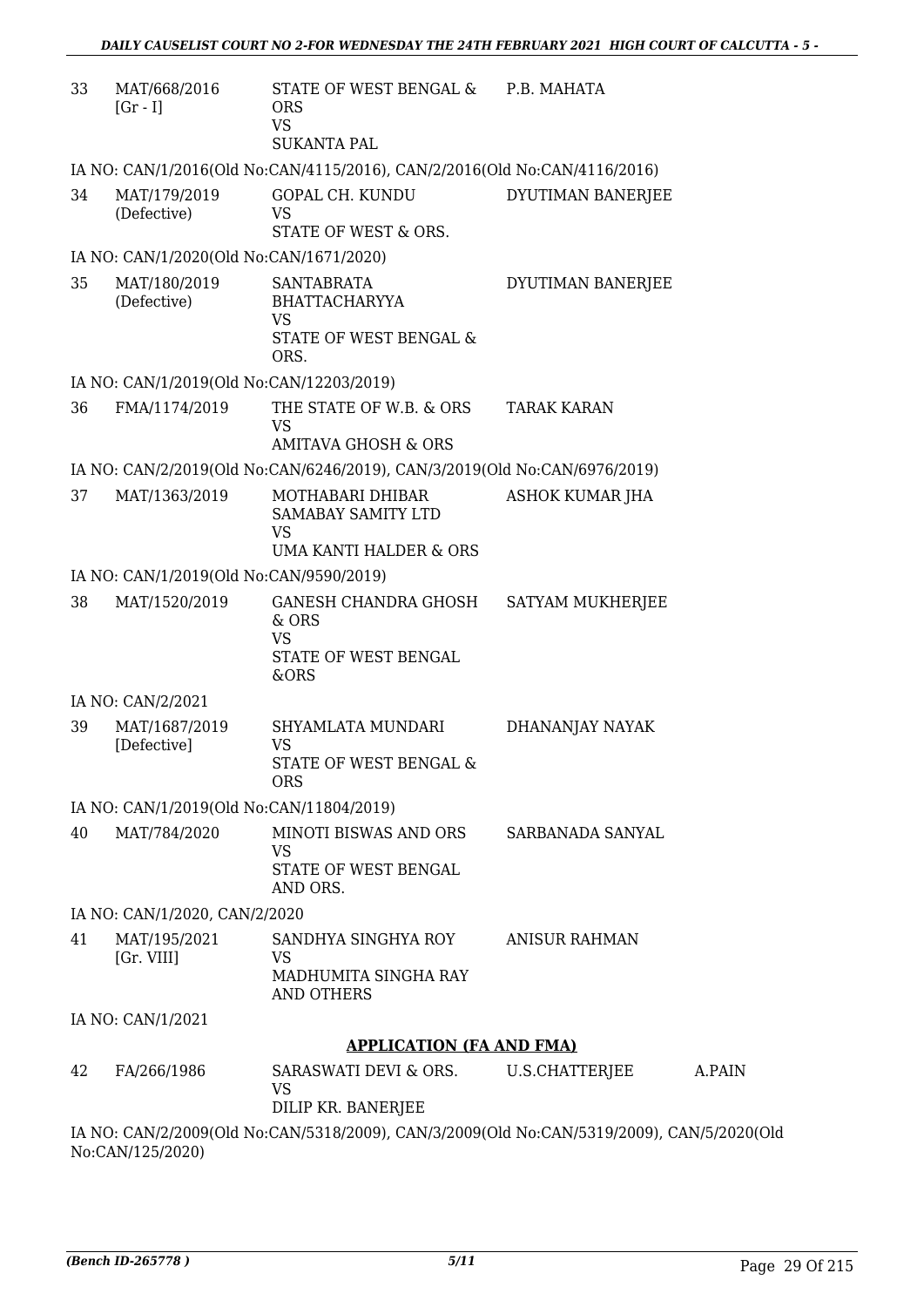| 43                                                                                                                                                            | FA/112/1992                                          | SMT BENIA BEWA & ORS.<br><b>VS</b><br><b>ANODA BEWA</b>                                                   | MR T.DUTTA GUPTA                | N.Y.A. |
|---------------------------------------------------------------------------------------------------------------------------------------------------------------|------------------------------------------------------|-----------------------------------------------------------------------------------------------------------|---------------------------------|--------|
|                                                                                                                                                               | No:CAN/12427/2019)                                   | IA NO: CAN/1/1999(Old No:CAN/4390/1999), CAN/2/2019(Old No:CAN/12426/2019), CAN/3/2019(Old                |                                 |        |
| 44                                                                                                                                                            | FAT/1016/2004                                        | <b>METRO RAILWAY</b><br><b>VS</b><br>JOGENDRA SINGH ARORA                                                 | RABINDRA NATH BAG               |        |
|                                                                                                                                                               | IA NO: CAN/4/2020                                    |                                                                                                           |                                 |        |
| 45                                                                                                                                                            | FA/113/2009                                          | <b>GAYATRI PAL</b><br><b>VS</b><br>NETAI NANDI @ NETISH                                                   | PARTHA PRATIM ROY               |        |
|                                                                                                                                                               |                                                      | NANDI & ORS.<br>IA NO: CAN/2/2012(Old No:CAN/3351/2012), CAN/4/2016(Old No:CAN/1864/2016), CAN/5/2017(Old |                                 |        |
|                                                                                                                                                               | No:CAN/2202/2017)                                    |                                                                                                           |                                 |        |
| 46                                                                                                                                                            | FMA/1499/2009                                        | DIPENDRA NATH BASU<br><b>VS</b><br>SR. DIVISIONAL<br>COMMERCIAL MANAGER,<br>E.RLY, SEALDAH & ORS.         | <b>ANIMESH DAS</b>              |        |
| IA NO: CAN/1/2010(Old No:CAN/8983/2010), CAN/2/2011(Old No:CAN/7515/2011), CAN/5/2014(Old<br>No:CAN/8312/2014), CAN/6/2015(Old No:CAN/11046/2015), CAN/7/2021 |                                                      |                                                                                                           |                                 |        |
| 47                                                                                                                                                            | FA/142/2011                                          | MALATI JASHU AND ORS<br><b>VS</b><br><b>SIKHA DAS AND ORS</b>                                             | <b>SIVA PROSAD GHOSE</b>        |        |
|                                                                                                                                                               | No:CAN/48/2019), CAN/7/2020, CAN/8/2020              | IA NO: CAN/1/2010(Old No:CAN/7129/2010), CAN/2/2010(Old No:CAN/10526/2010), CAN/6/2019(Old                |                                 |        |
| 48                                                                                                                                                            | FA/317/2013<br>$[Pt I + II + 4 LCR + 2 VS]$<br>P.B.] | M/S SHARP TOOL & ANR<br><b>SANKAR GHOSH</b>                                                               | <b>JAYANTA MUKHERJEE</b>        |        |
|                                                                                                                                                               | IA NO: CAN/3/2021                                    |                                                                                                           |                                 |        |
| 49                                                                                                                                                            | FAT/258/2015                                         | <b>ABDUL RAUF &amp; ORS</b><br><b>VS</b>                                                                  | ANAJLI AGARWAL                  |        |
|                                                                                                                                                               |                                                      | MD. ILLIAS & ORS                                                                                          |                                 |        |
| IA NO: CAN/1/2015(Old No:CAN/10357/2015), CAN/2/2016(Old No:CAN/2526/2016)                                                                                    |                                                      |                                                                                                           |                                 |        |
| 50                                                                                                                                                            | FA/62/2016                                           | PIJUSH DEB<br><b>VS</b><br>PRANAB RANJAN DEB &<br><b>ORS</b>                                              | SARMISTHA GHOSH<br><b>SARMA</b> |        |
| IA NO: CAN/1/2019(Old No:CAN/6331/2019), CAN/2/2020(Old No:CAN/1234/2020)                                                                                     |                                                      |                                                                                                           |                                 |        |
| 51                                                                                                                                                            | FA/212/2016                                          | <b>MIRA ROY</b><br><b>VS</b>                                                                              | R. BANERJEE                     |        |
|                                                                                                                                                               |                                                      | M/S TRIVENI HOLDINGS<br>PVT. LTD. & ORS                                                                   |                                 |        |
| IA NO: CAN/1/2016(Old No:CAN/8433/2016), CAN/2/2016(Old No:CAN/8584/2016), CAN/3/2017(Old<br>No:CAN/4917/2017), CAN/4/2018(Old No:CAN/2840/2018)              |                                                      |                                                                                                           |                                 |        |
| 52                                                                                                                                                            | FA/64/2017                                           | NEJAMUDDIN & ORS<br><b>VS</b><br>MD AFYAD (MINOR) & ORS                                                   | DYUTIMAN BANERJEE               |        |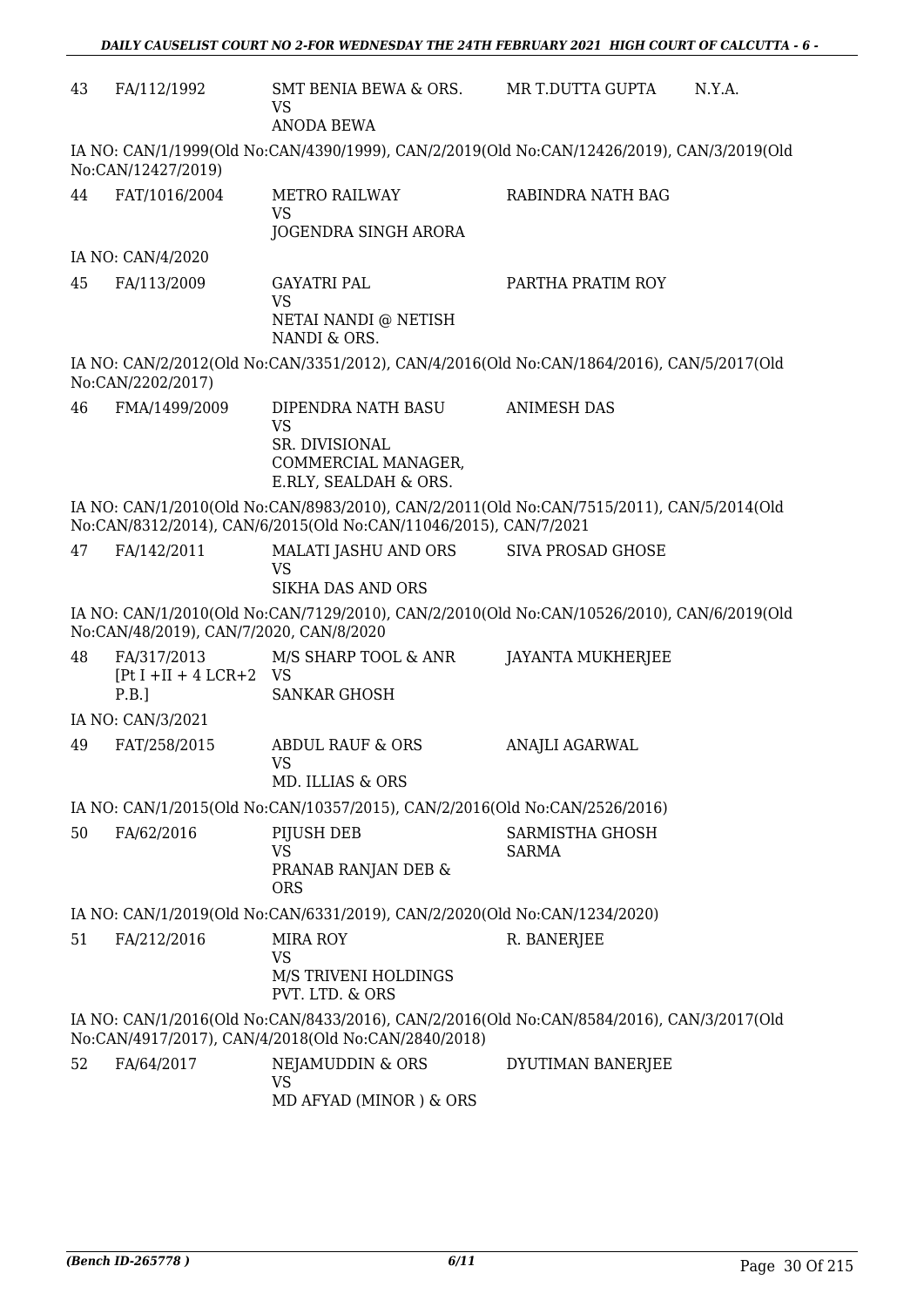| 53 | FAT/445/2017                                                              | BRAJ DULAL BORAL<br><b>VS</b><br>MADHAB CH. BORAL & ORS.                                            | KARTIK KR. RAY                            |
|----|---------------------------------------------------------------------------|-----------------------------------------------------------------------------------------------------|-------------------------------------------|
|    | IA NO: CAN/3/2019(Old No:CAN/9413/2019)                                   |                                                                                                     |                                           |
| 54 | FAT/40/2018                                                               | ASHIM KUMAR HAZRA<br><b>VS</b><br>NANDA KISHOR HAZRA &                                              | <b>SUHRID SUR</b>                         |
|    |                                                                           | <b>ANR</b>                                                                                          |                                           |
|    | IA NO: CAN/1/2018(Old No:CAN/1097/2018)                                   |                                                                                                     |                                           |
| 55 | FMAT/275/2018                                                             | PETRA STARKE<br><b>VS</b>                                                                           | V WADEHRA                                 |
|    |                                                                           | BIKRAM YOGA COLLEGE OF<br><b>INDIA LP &amp; ORS</b>                                                 |                                           |
|    |                                                                           | IA NO: CAN/1/2018(Old No:CAN/3615/2018), CAN/3/2019(Old No:CAN/7223/2019)                           |                                           |
| 56 | FAT/296/2018<br>[Defective]                                               | UDAY GHOSH @ UDAY<br><b>CHAND GHOSH &amp; ORS</b><br><b>VS</b>                                      | <b>MONISH SEN</b>                         |
|    |                                                                           | RAJKUMAR GHOSH & ORS<br>IA NO: CAN/1/2019(Old No:CAN/10562/2019), CAN/2/2019(Old No:CAN/10563/2019) |                                           |
| 57 | FAT/316/2018                                                              | LEGAL HEIRS OF LATE                                                                                 | <b>SUBRATA GHOSH</b>                      |
|    |                                                                           | KANU SHARMA ,ASHA<br><b>SHARMA &amp; ANR</b><br><b>VS</b><br>NAKUL SHARMA                           |                                           |
|    | IA NO: CAN/1/2019(Old No:CAN/9789/2019)                                   |                                                                                                     |                                           |
| 58 | FMAT/840/2018<br>[N.T.W.]                                                 | <b>JYOTIRINDRA</b><br><b>CHATTOPADHYAY</b><br><b>VS</b><br>GYANENDRA CHANDRA<br>CHATTOPADHYAY& ORS  | <b>AVIROOP</b><br><b>BHATTACHARYA</b>     |
|    | IA NO: CAN/1/2018(Old No:CAN/6829/2018)                                   |                                                                                                     |                                           |
| 59 | FAT/38/2019                                                               | <b>GITA MUKHERJEE &amp; ANR</b><br><b>VS</b><br><b>SHANTA DEY &amp; ANR</b>                         | TANMOY MUKHERJEE                          |
|    | IA NO: CAN/1/2019(Old No:CAN/808/2019)                                    |                                                                                                     |                                           |
| 60 | FAT/66/2019                                                               | EXE OFFICER , BDA<br><b>VS</b><br><b>ABDUL ALIM &amp; ORS</b>                                       | <b>SANCHARI</b><br><b>CHAKRABORTY</b>     |
|    |                                                                           | IA NO: CAN/1/2019(Old No:CAN/1640/2019), CAN/2/2019(Old No:CAN/1641/2019)                           |                                           |
| 61 | FAT/67/2019                                                               | EXE OFFICER , BDA<br><b>VS</b>                                                                      | <b>SANCHARI</b><br><b>CHAKRABORTY</b>     |
|    |                                                                           | <b>SAKERA KHATUN &amp; ANR</b>                                                                      |                                           |
|    |                                                                           | IA NO: CAN/1/2019(Old No:CAN/1642/2019), CAN/2/2019(Old No:CAN/1643/2019)                           |                                           |
| 62 | FA/133/2019                                                               | MITA RANI BASAK @ MITA<br><b>RANI BASAK &amp; ORS</b><br><b>VS</b>                                  | <b>BIBHASADITYA</b><br><b>CHAKRABARTY</b> |
|    | $14 \text{ NQ}$ , $CAM11/2010/014 \text{ N}$ <sub>2</sub> $CAM12061/2010$ | PRABHAT KUMAR BASAK                                                                                 |                                           |

IA NO: CAN/1/2019(Old No:CAN/3961/2019)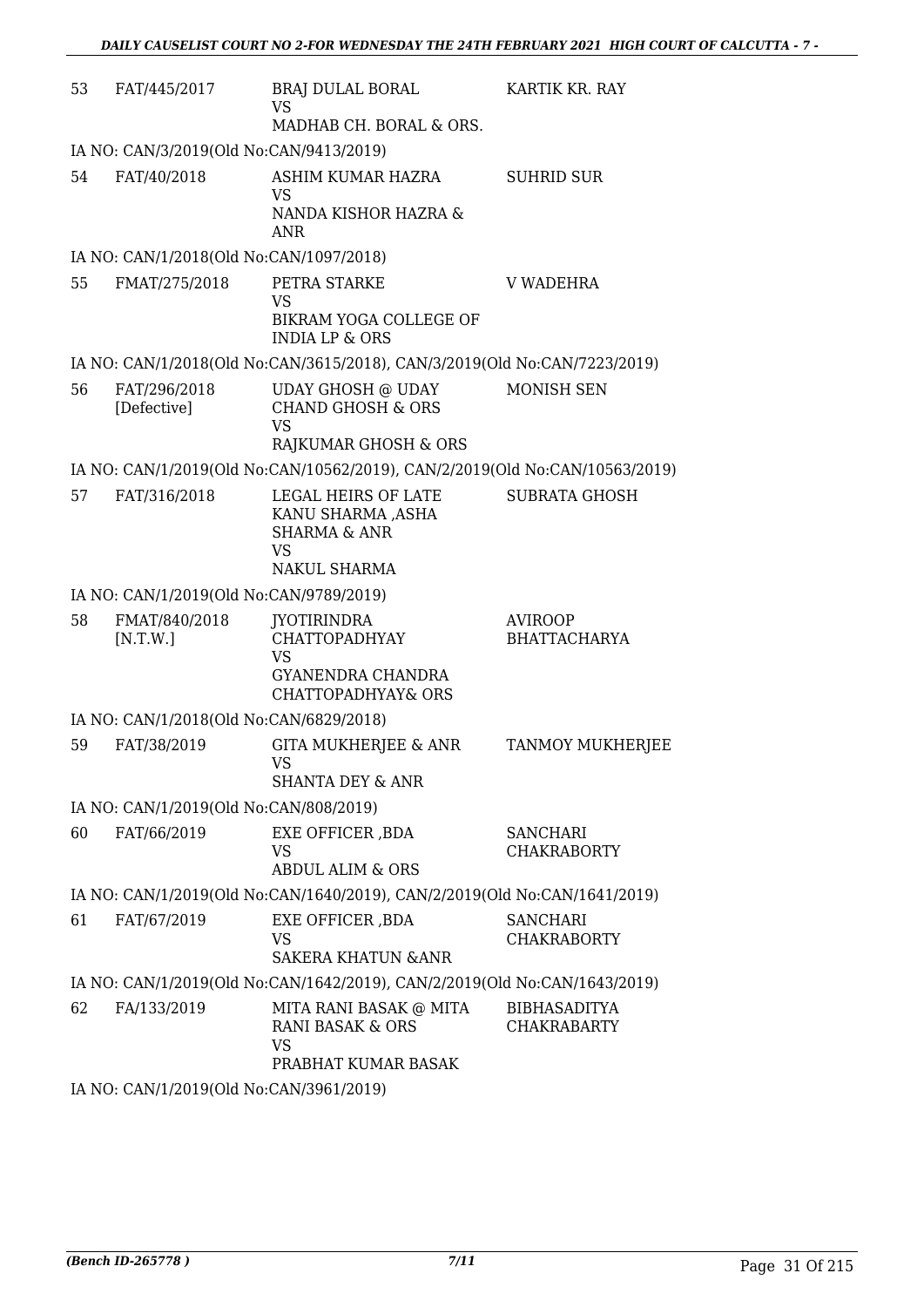| IA NO: CAN/2/2019(Old No:CAN/6848/2019), CAN/3/2019(Old No:CAN/11536/2019), CAN/4/2020(Old<br>No:CAN/1538/2020)<br>FAT/272/2019<br>64<br>CHITTAPRIYA GHOSH<br>PROTAP CHANDRA NATH @<br><b>PRATAP NATH &amp; ORS</b><br><b>VS</b><br>SAMBHU CHOWDHURY&<br><b>ORS</b><br>IA NO: CAN/1/2019(Old No:CAN/6388/2019), CAN/2/2019(Old No:CAN/6411/2019)<br>65<br>FAT/294/2019<br><b>SANCHARI</b><br><b>EXECUTIVE</b><br><b>OFFICERBURDWAN</b><br><b>CHAKRABORTY</b><br>DEVELOPMENT ATHORITY<br><b>VS</b><br><b>SK. KORBAN &amp; ORS</b><br>IA NO: CAN/1/2019(Old No:CAN/5852/2019), CAN/2/2019(Old No:CAN/5854/2019)<br>66<br>FAT/346/2019<br><b>IBRAHIM &amp; ORS</b><br>MD. M. NAZAR<br><b>VS</b><br><b>CHOWDHURY</b><br><b>ABID &amp; ORS</b><br>IA NO: CAN/1/2019(Old No:CAN/9707/2019), CAN/2/2019(Old No:CAN/9788/2019)<br>67<br>FAT/621/2019<br>BIDIT KUMAR CHATTERJEE<br><b>JAYANTA BANERJEE</b><br><b>VS</b><br>AMRIT MUKHOPADHYAY &<br><b>ANR</b><br>IA NO: CAN/1/2020, CAN/2/2020<br>68<br>FMAT/1139/2019<br>SHYAM SUNDAR KEDIA<br><b>MUNMUN TEWARY</b><br>[25.02.2021]<br><b>VS</b><br><b>SANDIP KEDIA &amp; ORS</b><br>IA NO: CAN/1/2019(Old No:CAN/11154/2019)<br>69<br>FAT/64/2020<br>KIRTI BHUSAN MUKHERJEE<br>PRAJAAINI DAS<br><b>VS</b><br>TUPURANI MUKHERJEE &<br>ORS.<br>IA NO: CAN/1/2020(Old No:CAN/1457/2020)<br>FMAT/113/2020<br><b>GOPAL MUKHERJEE</b><br>70<br><b>SANTIMAY</b><br><b>VS</b><br><b>BHATTACHARYYA</b><br>SITARAM MUKHERJEE &<br>ORS.<br>IA NO: CAN/1/2020(Old No:CAN/1091/2020)<br>71<br>FAT/132/2020<br>MANJU BANDOPADHYAY &<br>SUPRATIK SYAMAL<br>(Defective)<br>ORS.<br><b>VS</b><br>PARUL CHAKRABORTY<br>IA NO: CAN/1/2020(Old No:CAN/2827/2020), CAN/2/2020(Old No:CAN/2828/2020)<br>72<br>THE STATE OF WEST<br><b>ANIRUDDHA SEN</b><br>FAT/140/2020<br>(Defective)<br>BENGAL REP BY LAND<br>ACQUISTION COLLECTOR<br><b>VS</b><br>ANIRUDDHA BANERJEE | 63 | FA/227/2019 | <b>SWAPNA BASU (MITRA)</b><br><b>VS</b><br>SAMIR KUMAR MITRA &<br><b>ORS</b> | <b>KALYANI</b><br><b>BHATTACHARYYA</b> |
|--------------------------------------------------------------------------------------------------------------------------------------------------------------------------------------------------------------------------------------------------------------------------------------------------------------------------------------------------------------------------------------------------------------------------------------------------------------------------------------------------------------------------------------------------------------------------------------------------------------------------------------------------------------------------------------------------------------------------------------------------------------------------------------------------------------------------------------------------------------------------------------------------------------------------------------------------------------------------------------------------------------------------------------------------------------------------------------------------------------------------------------------------------------------------------------------------------------------------------------------------------------------------------------------------------------------------------------------------------------------------------------------------------------------------------------------------------------------------------------------------------------------------------------------------------------------------------------------------------------------------------------------------------------------------------------------------------------------------------------------------------------------------------------------------------------------------------------------------------------------------------------------|----|-------------|------------------------------------------------------------------------------|----------------------------------------|
|                                                                                                                                                                                                                                                                                                                                                                                                                                                                                                                                                                                                                                                                                                                                                                                                                                                                                                                                                                                                                                                                                                                                                                                                                                                                                                                                                                                                                                                                                                                                                                                                                                                                                                                                                                                                                                                                                            |    |             |                                                                              |                                        |
|                                                                                                                                                                                                                                                                                                                                                                                                                                                                                                                                                                                                                                                                                                                                                                                                                                                                                                                                                                                                                                                                                                                                                                                                                                                                                                                                                                                                                                                                                                                                                                                                                                                                                                                                                                                                                                                                                            |    |             |                                                                              |                                        |
|                                                                                                                                                                                                                                                                                                                                                                                                                                                                                                                                                                                                                                                                                                                                                                                                                                                                                                                                                                                                                                                                                                                                                                                                                                                                                                                                                                                                                                                                                                                                                                                                                                                                                                                                                                                                                                                                                            |    |             |                                                                              |                                        |
|                                                                                                                                                                                                                                                                                                                                                                                                                                                                                                                                                                                                                                                                                                                                                                                                                                                                                                                                                                                                                                                                                                                                                                                                                                                                                                                                                                                                                                                                                                                                                                                                                                                                                                                                                                                                                                                                                            |    |             |                                                                              |                                        |
|                                                                                                                                                                                                                                                                                                                                                                                                                                                                                                                                                                                                                                                                                                                                                                                                                                                                                                                                                                                                                                                                                                                                                                                                                                                                                                                                                                                                                                                                                                                                                                                                                                                                                                                                                                                                                                                                                            |    |             |                                                                              |                                        |
|                                                                                                                                                                                                                                                                                                                                                                                                                                                                                                                                                                                                                                                                                                                                                                                                                                                                                                                                                                                                                                                                                                                                                                                                                                                                                                                                                                                                                                                                                                                                                                                                                                                                                                                                                                                                                                                                                            |    |             |                                                                              |                                        |
|                                                                                                                                                                                                                                                                                                                                                                                                                                                                                                                                                                                                                                                                                                                                                                                                                                                                                                                                                                                                                                                                                                                                                                                                                                                                                                                                                                                                                                                                                                                                                                                                                                                                                                                                                                                                                                                                                            |    |             |                                                                              |                                        |
|                                                                                                                                                                                                                                                                                                                                                                                                                                                                                                                                                                                                                                                                                                                                                                                                                                                                                                                                                                                                                                                                                                                                                                                                                                                                                                                                                                                                                                                                                                                                                                                                                                                                                                                                                                                                                                                                                            |    |             |                                                                              |                                        |
|                                                                                                                                                                                                                                                                                                                                                                                                                                                                                                                                                                                                                                                                                                                                                                                                                                                                                                                                                                                                                                                                                                                                                                                                                                                                                                                                                                                                                                                                                                                                                                                                                                                                                                                                                                                                                                                                                            |    |             |                                                                              |                                        |
|                                                                                                                                                                                                                                                                                                                                                                                                                                                                                                                                                                                                                                                                                                                                                                                                                                                                                                                                                                                                                                                                                                                                                                                                                                                                                                                                                                                                                                                                                                                                                                                                                                                                                                                                                                                                                                                                                            |    |             |                                                                              |                                        |
|                                                                                                                                                                                                                                                                                                                                                                                                                                                                                                                                                                                                                                                                                                                                                                                                                                                                                                                                                                                                                                                                                                                                                                                                                                                                                                                                                                                                                                                                                                                                                                                                                                                                                                                                                                                                                                                                                            |    |             |                                                                              |                                        |
|                                                                                                                                                                                                                                                                                                                                                                                                                                                                                                                                                                                                                                                                                                                                                                                                                                                                                                                                                                                                                                                                                                                                                                                                                                                                                                                                                                                                                                                                                                                                                                                                                                                                                                                                                                                                                                                                                            |    |             |                                                                              |                                        |
|                                                                                                                                                                                                                                                                                                                                                                                                                                                                                                                                                                                                                                                                                                                                                                                                                                                                                                                                                                                                                                                                                                                                                                                                                                                                                                                                                                                                                                                                                                                                                                                                                                                                                                                                                                                                                                                                                            |    |             |                                                                              |                                        |
|                                                                                                                                                                                                                                                                                                                                                                                                                                                                                                                                                                                                                                                                                                                                                                                                                                                                                                                                                                                                                                                                                                                                                                                                                                                                                                                                                                                                                                                                                                                                                                                                                                                                                                                                                                                                                                                                                            |    |             |                                                                              |                                        |
|                                                                                                                                                                                                                                                                                                                                                                                                                                                                                                                                                                                                                                                                                                                                                                                                                                                                                                                                                                                                                                                                                                                                                                                                                                                                                                                                                                                                                                                                                                                                                                                                                                                                                                                                                                                                                                                                                            |    |             |                                                                              |                                        |
|                                                                                                                                                                                                                                                                                                                                                                                                                                                                                                                                                                                                                                                                                                                                                                                                                                                                                                                                                                                                                                                                                                                                                                                                                                                                                                                                                                                                                                                                                                                                                                                                                                                                                                                                                                                                                                                                                            |    |             |                                                                              |                                        |
|                                                                                                                                                                                                                                                                                                                                                                                                                                                                                                                                                                                                                                                                                                                                                                                                                                                                                                                                                                                                                                                                                                                                                                                                                                                                                                                                                                                                                                                                                                                                                                                                                                                                                                                                                                                                                                                                                            |    |             |                                                                              |                                        |
|                                                                                                                                                                                                                                                                                                                                                                                                                                                                                                                                                                                                                                                                                                                                                                                                                                                                                                                                                                                                                                                                                                                                                                                                                                                                                                                                                                                                                                                                                                                                                                                                                                                                                                                                                                                                                                                                                            |    |             |                                                                              |                                        |
|                                                                                                                                                                                                                                                                                                                                                                                                                                                                                                                                                                                                                                                                                                                                                                                                                                                                                                                                                                                                                                                                                                                                                                                                                                                                                                                                                                                                                                                                                                                                                                                                                                                                                                                                                                                                                                                                                            |    |             |                                                                              |                                        |
|                                                                                                                                                                                                                                                                                                                                                                                                                                                                                                                                                                                                                                                                                                                                                                                                                                                                                                                                                                                                                                                                                                                                                                                                                                                                                                                                                                                                                                                                                                                                                                                                                                                                                                                                                                                                                                                                                            |    |             |                                                                              |                                        |

IA NO: CAN/1/2020(Old No:CAN/2944/2020), CAN/2/2020(Old No:CAN/2946/2020)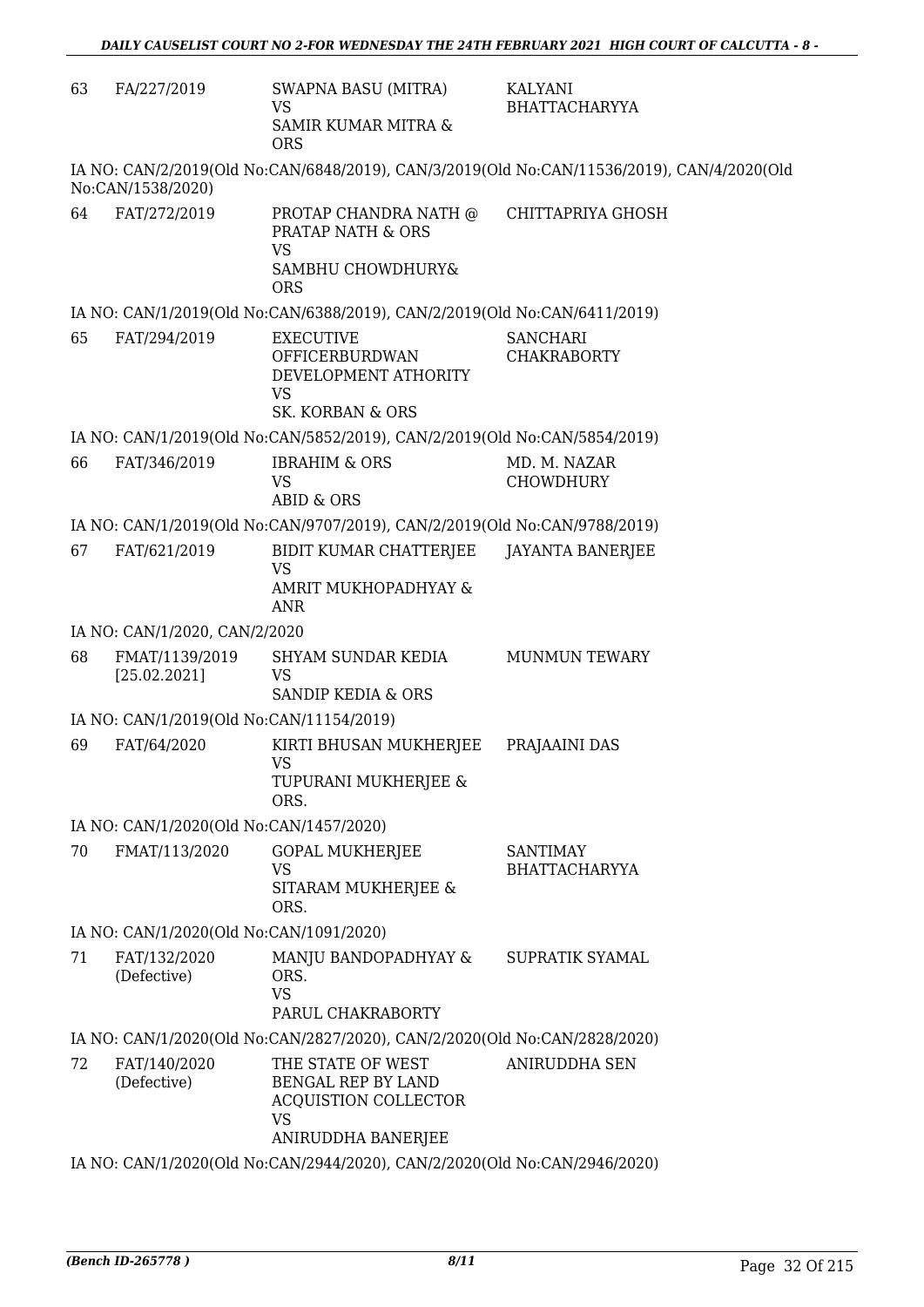| 73 | FAT/262/2020                                                   | <b>BASUDEB DAS</b><br><b>VS</b>                                                      | DEBABRATA DAS<br><b>GUPTA</b>                                                         |
|----|----------------------------------------------------------------|--------------------------------------------------------------------------------------|---------------------------------------------------------------------------------------|
|    |                                                                | <b>JHARNA ROY</b>                                                                    |                                                                                       |
|    | IA NO: CAN/1/2020, CAN/2/2020, CAN/3/2020                      |                                                                                      |                                                                                       |
| 74 | FAT/325/2020<br>[Defective]                                    | AMAL CHANDRA SARKAR<br><b>VS</b><br>MIRA GOPE ALIAS MIRA<br><b>SARKAR AND ANR</b>    | <b>BIRENDRA KUMAR</b><br>JHA                                                          |
|    | IA NO: CAN/1/2020                                              |                                                                                      |                                                                                       |
| 75 | FAT/335/2020                                                   | SOMNATH SANYAL<br><b>VS</b><br><b>MINATI</b><br>MUKHERJEE(BARTOLA)                   | <b>ASHIM KUMAR</b><br><b>CHATTERJEE</b>                                               |
|    | IA NO: CAN/1/2021                                              |                                                                                      |                                                                                       |
| 76 | FMAT/504/2020                                                  | M/S S.S. ENTERPRISES<br><b>VS</b><br>KRISHNA RANJAN<br><b>CHAKRABORTY</b>            | ARIF ALI                                                                              |
|    | IA NO: CAN/1/2020                                              |                                                                                      |                                                                                       |
| 77 | FMAT/575/2020                                                  | RAJANI PODADR AND ORS<br><b>VS</b><br>VIVILINE ENGINEERING<br><b>PVT LTD AND ORS</b> | RITTICK CHOWDHURI                                                                     |
|    | IA NO: CAN/1/2020                                              |                                                                                      |                                                                                       |
| 78 | FAT/5/2021                                                     | <b>GOUR MOHAN BOSE</b><br>VS<br><b>TAPAN BOSE</b>                                    | DIPAK DEY                                                                             |
|    | IA NO: CAN/1/2021                                              |                                                                                      |                                                                                       |
| 79 | FAT/43/2021<br>[Defective]                                     | PRADIP KR DAS ALIAS<br>PRODIP KR DAS AND ORS<br><b>VS</b>                            | <b>SAYANI</b><br><b>BHATTACHARYA</b>                                                  |
|    |                                                                | PURABI DAS AND ANR                                                                   |                                                                                       |
|    | IA NO: CAN/1/2021, CAN/2/2021                                  |                                                                                      |                                                                                       |
| 80 | FMAT/70/2021                                                   | ASIT KUMAR MODAK<br><b>VS</b><br><b>BIJAY SARKAR AND ORS</b>                         | <b>IBRAHIM SHAIKH</b>                                                                 |
|    | IA NO: CAN/1/2021, CAN/2/2021                                  |                                                                                      |                                                                                       |
|    |                                                                | <b>FOR HEARING</b>                                                                   |                                                                                       |
| 81 | FA/180/2010<br>$[Pt I + II + 2 PB + 4 VS]$<br>LCR+one tin box] | PRABIR DAS & ANR<br>KINU RAM MONDAL                                                  | NITAI CH. SAHA                                                                        |
|    |                                                                |                                                                                      | IA NO: CAN/2/2016(Old No:CAN/3668/2016), CAN/3/2018(Old No:CAN/9485/2018), CAN/4/2020 |
| 82 | FAT/321/2011<br>$[Pt I + II + 2 P.B.]$                         | SANDHYA SARKAR<br>- VS<br>PRASANTA DAS & ORS                                         | <b>JAYDIP BASU</b>                                                                    |
|    |                                                                |                                                                                      |                                                                                       |

IA NO: CAN/1/2011(Old No:CAN/8352/2011), CAN/2/2012(Old No:CAN/511/2012), CAN/3/2017(Old No:CAN/6463/2017)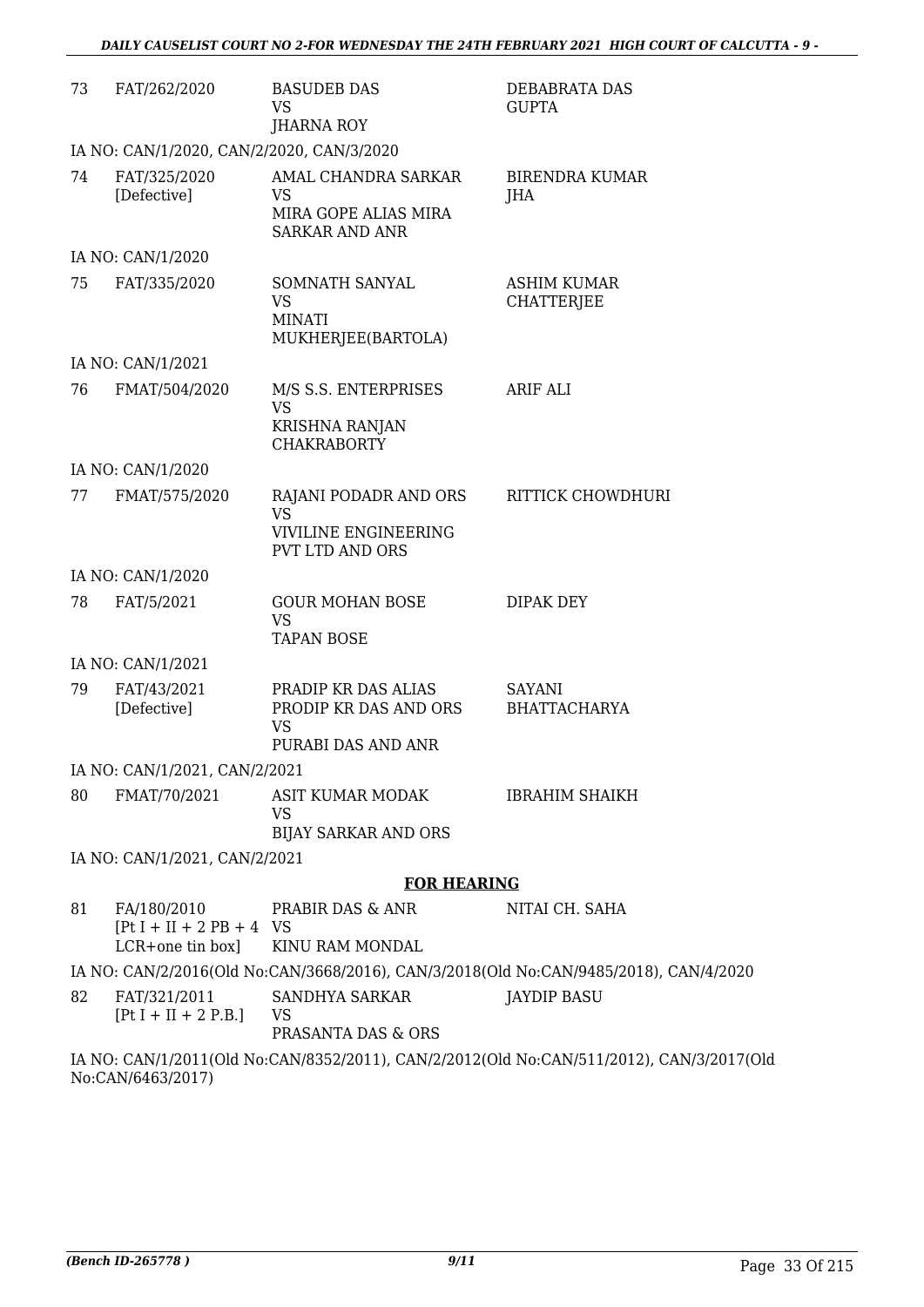| 83 | FA/344/2014<br>$[Pt I+II+4LCR+6]$<br>PB <sub>1</sub>                      | <b>SONA MAJUMDER</b><br><b>VS</b><br>KISHORI LAL AGARWAL &<br>ANR                                                               | <b>ARNAB</b><br><b>CHAKRABORTY</b>                                                                                                                                                   |
|----|---------------------------------------------------------------------------|---------------------------------------------------------------------------------------------------------------------------------|--------------------------------------------------------------------------------------------------------------------------------------------------------------------------------------|
|    | IA NO: CAN/5/2020                                                         |                                                                                                                                 |                                                                                                                                                                                      |
| 84 | FA/10/2015<br>$[Pt I+4+LCR+2 PB]$                                         | SMT PRANATI GHOSH &<br><b>ORS</b><br><b>VS</b>                                                                                  | ASHIS KUMAR DUTTA                                                                                                                                                                    |
| 85 | FAT/287/2015<br>$(6$ PB + 2 files of<br>LCR)                              | ANIL KUMAR GHOSH<br>THE EXECUTIVE OFFICER,<br>BURDWAN DEV.<br><b>AUTHORITY</b><br><b>VS</b><br>KHONDEKAR HEFAZUL<br>KARIM & ANR | <b>SANCHARI</b><br><b>CHAKRABORTY</b>                                                                                                                                                |
|    |                                                                           | IA NO: CAN/2/2015(Old No:CAN/6062/2015), CAN/3/2019(Old No:CAN/5106/2019)                                                       |                                                                                                                                                                                      |
|    | wt86 FAT/190/2015                                                         | THE EXECUTIVE OFFICER,<br>BURDWAN DEVELOPMENT<br><b>AUTHORITY</b><br><b>VS</b><br>UDAY KUMAR SAIN & ANR                         | <b>SANCHARI</b><br><b>CHAKRABORTY</b>                                                                                                                                                |
|    | No:CAN/8772/2019)                                                         |                                                                                                                                 | IA NO: CAN/2/2015(Old No:CAN/4291/2015), CAN/6/2019(Old No:CAN/5110/2019), CAN/7/2019(Old                                                                                            |
|    | wt87 FAT/524/2012                                                         | THE EX. OFFICER,<br>BURDWAN DEVP.<br><b>AUTHORITY</b><br><b>VS</b><br><b>ABDUL ALIM</b>                                         | <b>KBS MAHAPATRA</b>                                                                                                                                                                 |
|    | No:CAN/8306/2019)                                                         |                                                                                                                                 | IA NO: CAN/1/2017(Old No:CAN/3193/2017), CAN/2/2019(Old No:CAN/4725/2019), CAN/3/2019(Old                                                                                            |
|    | wt88 FAT/587/2014                                                         | BURDWAN DEVELOPMENT<br><b>AUTHORITY</b><br><b>VS</b><br>ANOWAR ALI & ORS                                                        | <b>SANCHARI</b><br><b>CHAKRABORTY</b>                                                                                                                                                |
|    | CAN/8/2019(Old No:CAN/8307/2019)                                          |                                                                                                                                 | IA NO: CAN/2/2014(Old No:CAN/12051/2014), CAN/3/2014(Old No:CAN/12476/2014), CAN/4/2015(Old<br>No:CAN/41/2015), CAN/5/2015(Old No:CAN/10469/2015), CAN/7/2019(Old No:CAN/4726/2019), |
| 89 | $(Pt I + II + 6 PB + LCR VS)$<br>+one yellow cover M/S. CHAINRUP<br>file) | FA/144/2017 PUNJAB & SIND BANK<br><b>SAMPATRAM</b>                                                                              | RAMESH CH. PRUSTI                                                                                                                                                                    |
|    | IA NO: CAN/1/2016(Old No:CAN/1198/2016)                                   |                                                                                                                                 |                                                                                                                                                                                      |
| 90 | FAT/170/2019<br>$(4$ PBs + 4LCR+ One ORS.<br>Blue Cover File)             | <b>BIJOYA LAXMI PARUI &amp;</b><br><b>VS</b><br>DR.RAJENDRANATH PARUI<br>& ORS.                                                 | <b>SUKANTA DAS</b>                                                                                                                                                                   |
|    |                                                                           | IA NO: CAN/3/2020(Old No:CAN/5267/2020), CAN/4/2020(Old No:CAN/5268/2020)                                                       |                                                                                                                                                                                      |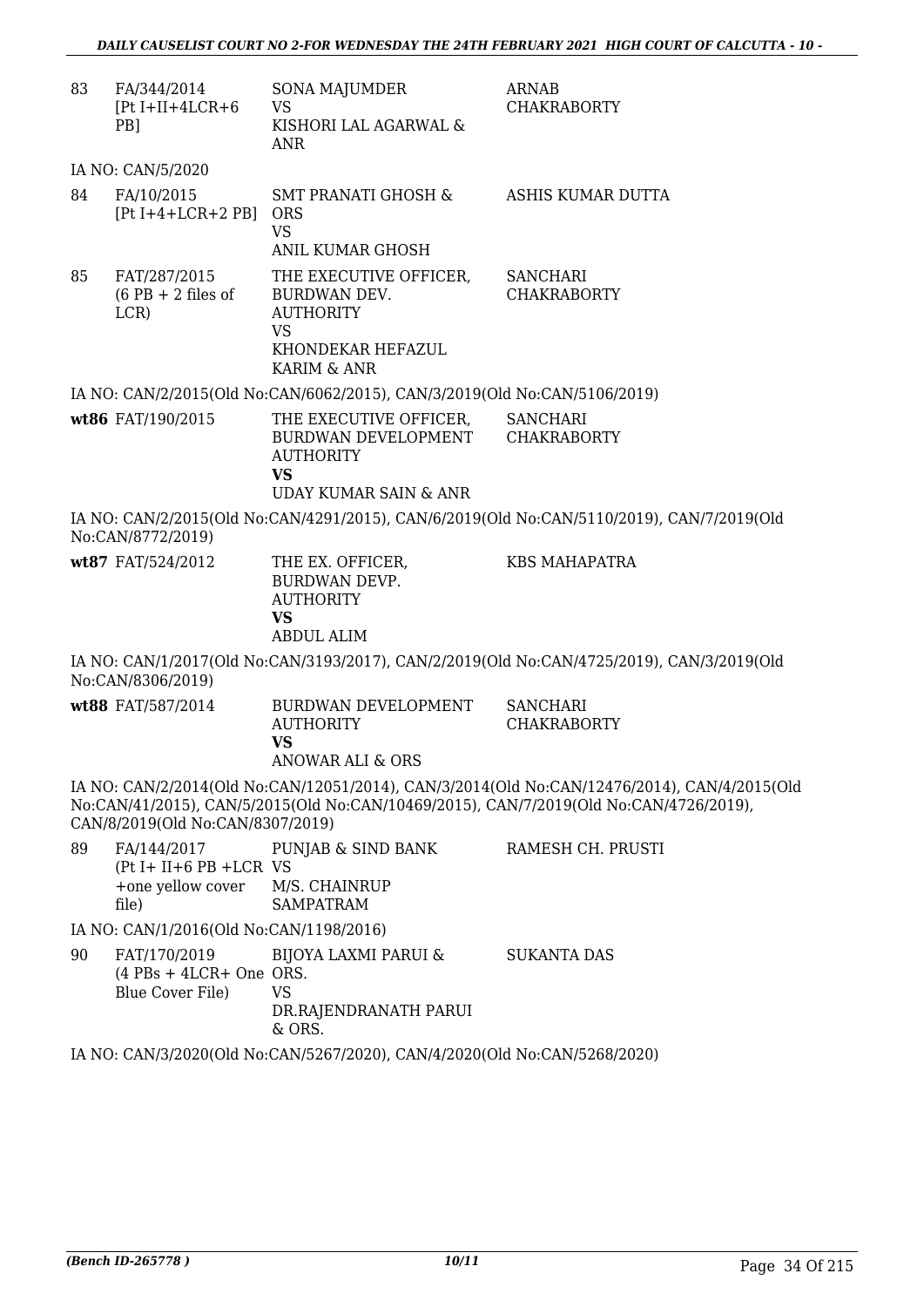**wt91** FAT/44/2018 A. NATH PARUI SINCE DECEASD REP. BY BIJOYA LAXMI PARUI & ORS **VS** DE. RAJENDRA NATH PARUI & ORS

IA NO: CAN/1/2018(Old No:CAN/1227/2018)

ARUP KUMAR CHATTERJEE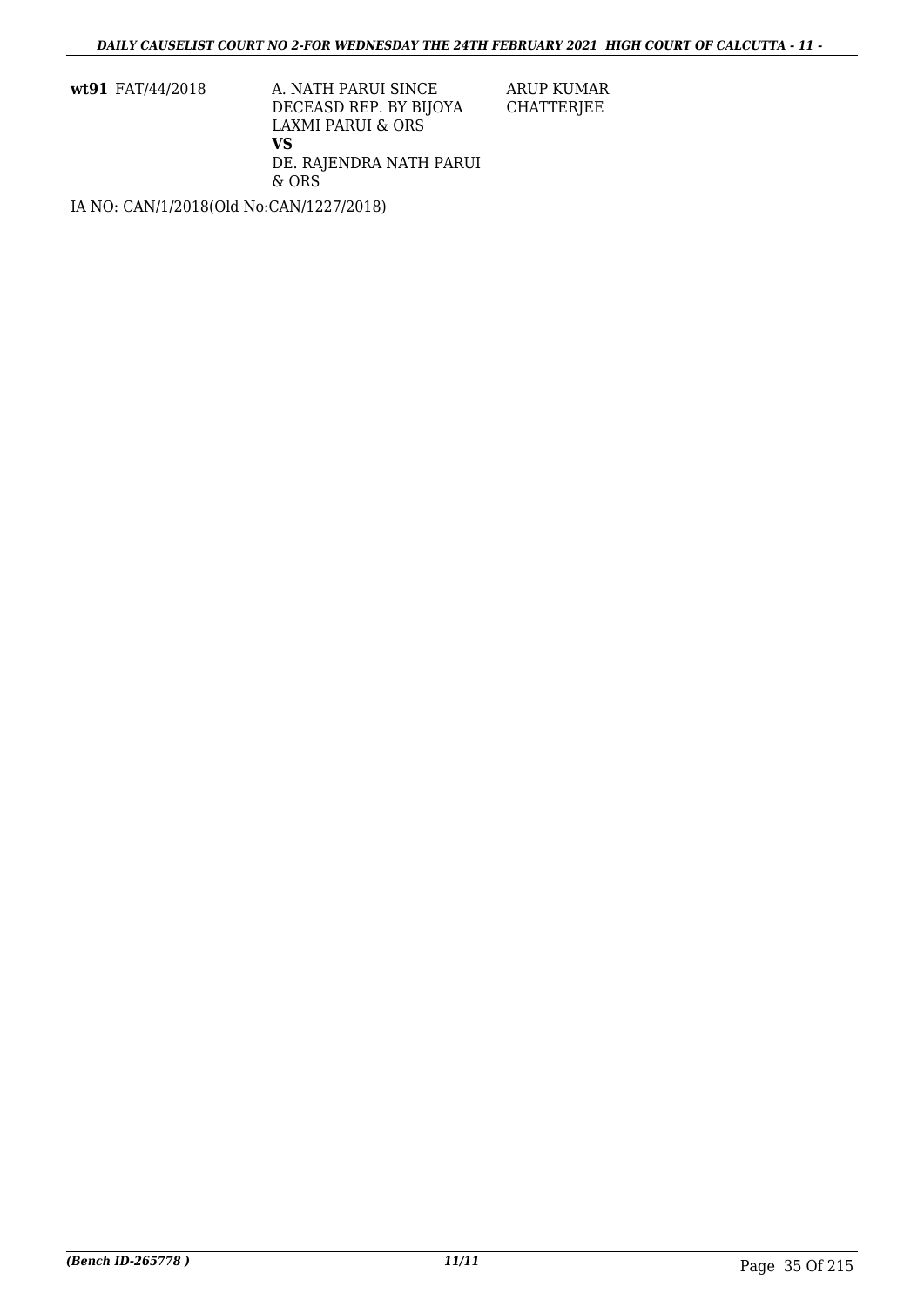

# In The High Court at Calcutta

## **Appellate Side**

**DAILY CAUSELIST For Wednesday The 24th February 2021**

**COURT NO. 11**

## **DIVISION BENCH (DB - VI)**

## **AT 10:45 AM**

## **HON'BLE JUSTICE SUBRATA TALUKDAR HON'BLE JUSTICE SAUGATA BHATTACHARYYA**

**(VIA VIDEO CONFERENCE) ON AND FROM 15.02.2021 TO 26.02.2021**

### **ON AND FROM MONDAY, THE 11TH JANUARY 2021 - APPEALS FROM ORDERS RELATING TO MUNICIPALITIES, CO-OPERATIVES & PANCHAYATS UNDER GROUP-V INCLUDING APPLICATIONS CONNECTED THERETO;**

### **HEARING OF WRIT APPEALS IRRESPECTIVE OF CLASSIFICATION INCLUDING APPLICATIONS CONNECTED THERETO;**

**AND** 

**ON AND FROM MONDAY, 15TH FEBRUARY 2021 TO 26TH FEBRUARY 2021 – WILL SIT TOGETHER AND TAKE UP THE LIST AND DETERMINATION OF HON'BLE JUSTICE SOUMEN SEN AND HON'BLE JUSTICE SAUGATA BHATTACHARYYA AND THE LIST AND DETERMINATION OF HON'BLE JUSTICE SUBRATA TALUKDAR AND HON'BLE JUSTICE HIRANMAY BHATTACHARYYA. SPECIAL NOTE: 1.(A) MENTIONING OF REALLY URGENT MATTERS WILL BE ALLOWED ON EVERY MONDAY AND WEDNESDAY AT THE FIRST SITTING OF THE COURT. (B) MENTIONING SLIPS MUST BE FILED STATING THE GROUNDS OF URGENCY WITH SERVICE OF NOTICE ON THE OPPOSITE SIDE(S). (C) FIXED MATTERS MARKED IN EACH GROUP WILL BE CALLED ON FIRST FROM THE GROUP. 2. APPELLATE SIDE MATTERS WILL BE TAKEN UP UPTO RECESS ON EVERY TUESDAY AND THURSDAY. 3. ON TUESDAYS AND THURSDAYS APPEALS FOR HEARING (SENT FROM DEPARTMENTS) WILL BE CALLED ON FIRST, THEREAFTER, MATTERS WILL**

**BE CALLED ON AS PER LIST. NOTE: MATTERS WILL BE TAKEN UP THROUGH PHYSICAL HEARING ONLY**

## **WHEN BOTH THE PARTIES ARE AGREED**

## **APPLICATION(S)**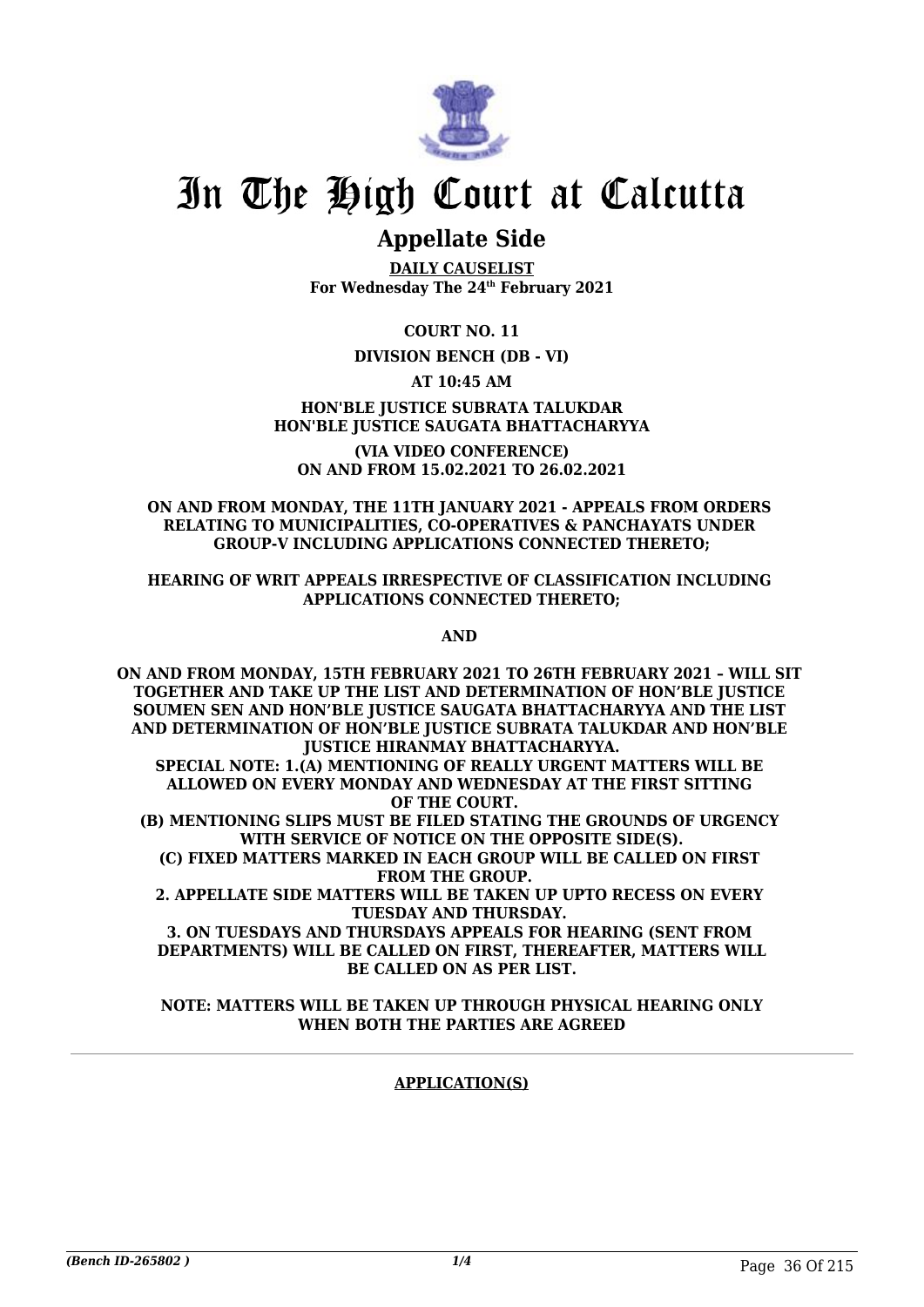| MAT/540/2020 | BIDDHAN CHANDRA ROY                                                       | SWETA GANDHI |
|--------------|---------------------------------------------------------------------------|--------------|
| [Fixed]      | MAHILA HELP GROUP CO                                                      | MURGAI       |
|              | OP SOCIETY LTD &ORS                                                       |              |
|              | VS                                                                        |              |
|              | STATE OF WEST BENGAL &                                                    |              |
|              | ORS                                                                       |              |
|              | IA NO: CAN/1/2020(Old No:CAN/5958/2020), CAN/2/2020(Old No:CAN/5961/2020) |              |

| MAT/622/2020 | GOBINDA SENAPATI<br>VS. | SANANDA GHOSH |
|--------------|-------------------------|---------------|
|              | KUNTAL GHOSH            |               |

IA NO: CAN/1/2020

3 MAT/169/2021  $[N.T.W.]$ MOSARRAF HOSSAIN AND ORS VS STATE OF WEST BENGAL AND ORS. MD.AHSANUZZAMAN

IA NO: CAN/1/2021

#### **APPEALS FOR HEARING (SENT FROM DEPARTMENTS)**

4 MAT/221/2020 [N.T.W.] SUJOY MONDAL VS STATE OF WEST BENGAL & ORS KALYANI BHATTACHARYA

IA NO: CAN/1/2020(Old No:CAN/1451/2020)

|   | wt5 WPA/16889/2019                        | <b>SUJOY MONDAL</b><br>VS<br>STATE OF WEST BENGAL<br>&ORS         | <b>KALYANI</b><br><b>BHATTACHARYYA</b> |
|---|-------------------------------------------|-------------------------------------------------------------------|----------------------------------------|
| 6 | MAT/276/2017<br>[Defective] [2nd<br>Time] | FARIDA KHATOON @<br>LASKAR<br>VS<br>STATE OF WEST BENGAL &<br>ORS | JASOBANTA RAKSHIT                      |

IA NO: CAN/1/2020(Old No:CAN/2664/2020), CAN/2/2020(Old No:CAN/2669/2020)

| MAT/328/2020 | MAFIJUDDIN MIA         | NILADRI SAHA |
|--------------|------------------------|--------------|
| [2nd Time]   | VS.                    |              |
|              | STATE OF WEST BENGAL & |              |
|              | ORS.                   |              |

IA NO: CAN/1/2020(Old No:CAN/2103/2020)

| wt8 | WPA/1748/2020                            | MAFIJUDDIN MIA<br>VS<br>STATE OF WEST BENGAL &<br>ORS   | NILADRI SAHA   |
|-----|------------------------------------------|---------------------------------------------------------|----------------|
| 9   | MAT/306/2020<br>[Defective][2nd<br>Time] | USHA MONDAL & ORS<br>VS<br>STATE OF WEST BENGAL<br>&ORS | PRANITA MONDAL |

IA NO: CAN/1/2020(Old No:CAN/2108/2020)

| 10 | MAT/134/2020<br>[Defective][2nd] | TUMPA SANYAL<br>VS.                 | TANUJA BASAK |
|----|----------------------------------|-------------------------------------|--------------|
|    | Time]                            | THE BHATPARA<br>MUNICIPALITY & ORS. |              |

IA NO: CAN/1/2020(Old No:CAN/1591/2020), CAN/2/2020(Old No:CAN/1592/2020)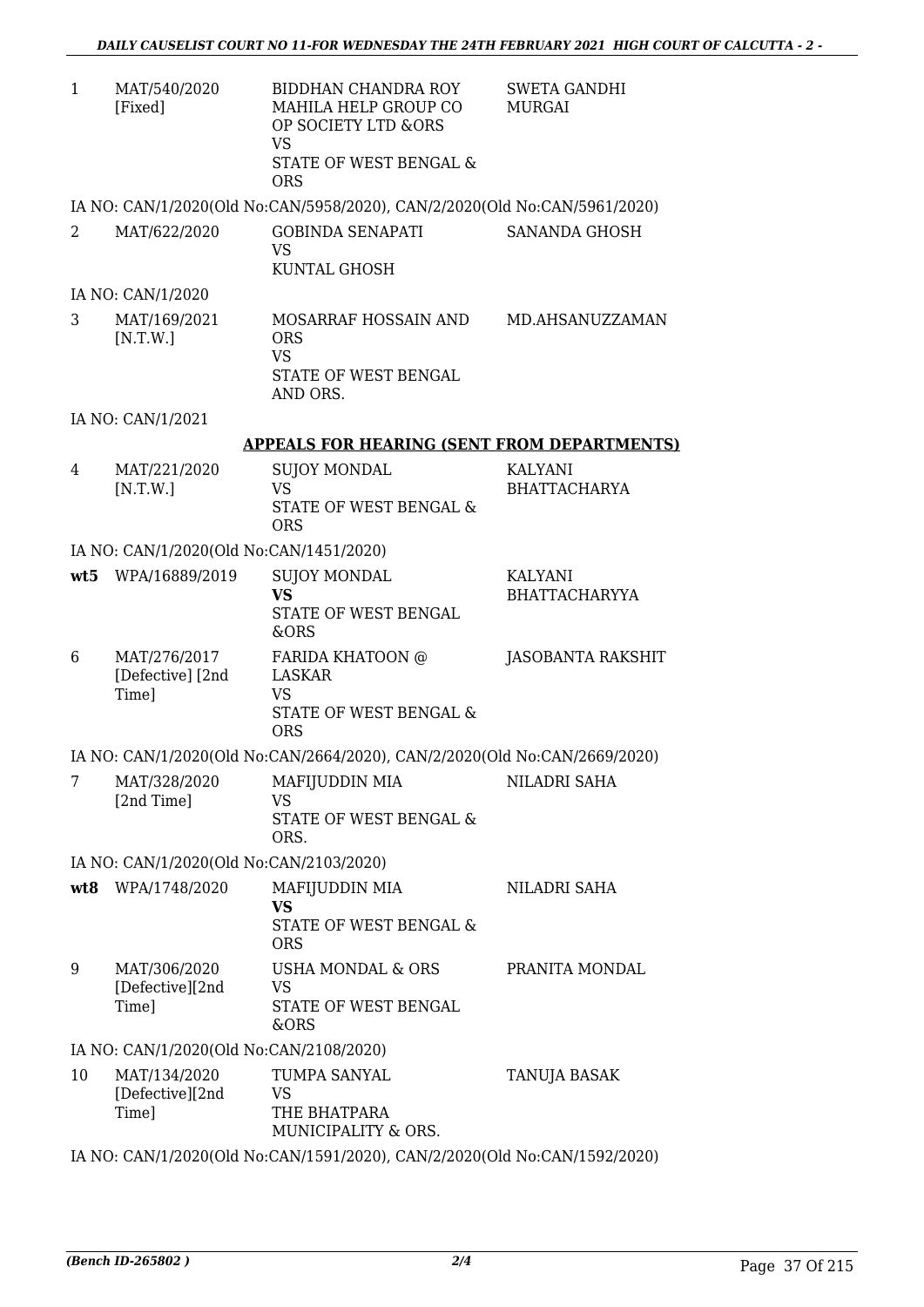| 11 | MAT/133/2020<br>[Defective]              | CHANCHAL HALDER<br>VS<br>THE BHATPARA<br>MUNICIPALITY & ORS.                                                                         | <b>TANUJA BASAK</b> |
|----|------------------------------------------|--------------------------------------------------------------------------------------------------------------------------------------|---------------------|
|    |                                          | IA NO: CAN/1/2020(Old No:CAN/1584/2020), CAN/2/2020(Old No:CAN/1585/2020)                                                            |                     |
| 12 | MAT/169/2020<br>[Defective][2nd<br>Time] | JAUHAR JAMAL<br><b>VS</b><br>STATE OF WEST BENGAL &<br><b>ORS</b>                                                                    | TANUJA BASAK        |
|    |                                          | IA NO: CAN/1/2020(Old No:CAN/1588/2020), CAN/2/2020(Old No:CAN/1589/2020)                                                            |                     |
| 13 | MAT/176/2020<br>[N.T.W.]                 | SANTOSH KR. KAR & ORS.<br><b>VS</b><br>STATE OF WEST BENGAL &<br>ORS.                                                                | <b>SUFI KAMAL</b>   |
|    | IA NO: CAN/1/2020(Old No:CAN/1036/2020)  |                                                                                                                                      |                     |
|    | wt14 WPA/354/2020                        | KOLLOL GHOSH & ORS<br><b>VS</b><br><b>STATE OF WEST BENGAL &amp;</b><br><b>ORS</b>                                                   | <b>SANDIP KUNDU</b> |
|    |                                          | <b>APPEALS FOR HEARING</b>                                                                                                           |                     |
| 15 | MAT/736/2020<br>(2 PBS) [N.T.W.]         | <b>GOBINDA MAITI</b><br><b>VS</b><br>MIDNAPORE MUNICIPALITY<br><b>AND ORS</b>                                                        | RAVI RANJAN KUMAR   |
|    | IA NO: CAN/1/2020                        |                                                                                                                                      |                     |
| 16 | FMA/3538/2014<br>(2 P.B.)[N.T.W.]        | <b>SURENDRA KUMAR</b><br><b>GOENKA &amp; ORS</b><br><b>VS</b><br><b>BANGUR AVENUE</b><br>RESIDENTS ASSOCIATION<br>& ORS              | RAJSHREE KAJARIA    |
|    | wt17 FMA/278/2015                        | <b>KRISHNA MURARI</b><br>GOENKA(K.M. GOENKA) &<br><b>ORS</b><br>VS<br><b>BANGUR AVENUE</b><br><b>RESIDENTS' ASSOCIATION</b><br>& ORS | RAJESH UPADHYAY     |
|    | wt18 FMA/3520/2014                       | SURENDRA KUMAR<br><b>GOENKA &amp; ORS</b><br><b>VS</b><br><b>BANGUR AVENUE</b><br>RESIDENTS' ASSOCIATION<br>& ORS                    | RAJSHREE KAJARIA    |
|    | IA NO: ASTA/1/2014(Old No:ASTA/101/2014) |                                                                                                                                      |                     |
|    | wt19 FMA/3536/2014                       | <b>SURENDRA KUMAR</b><br><b>GOENKA &amp; ORS</b><br>VS<br>SOUTH DUM DUM<br><b>MUNICIPAITY</b>                                        | RAJSHREE KAJARIA    |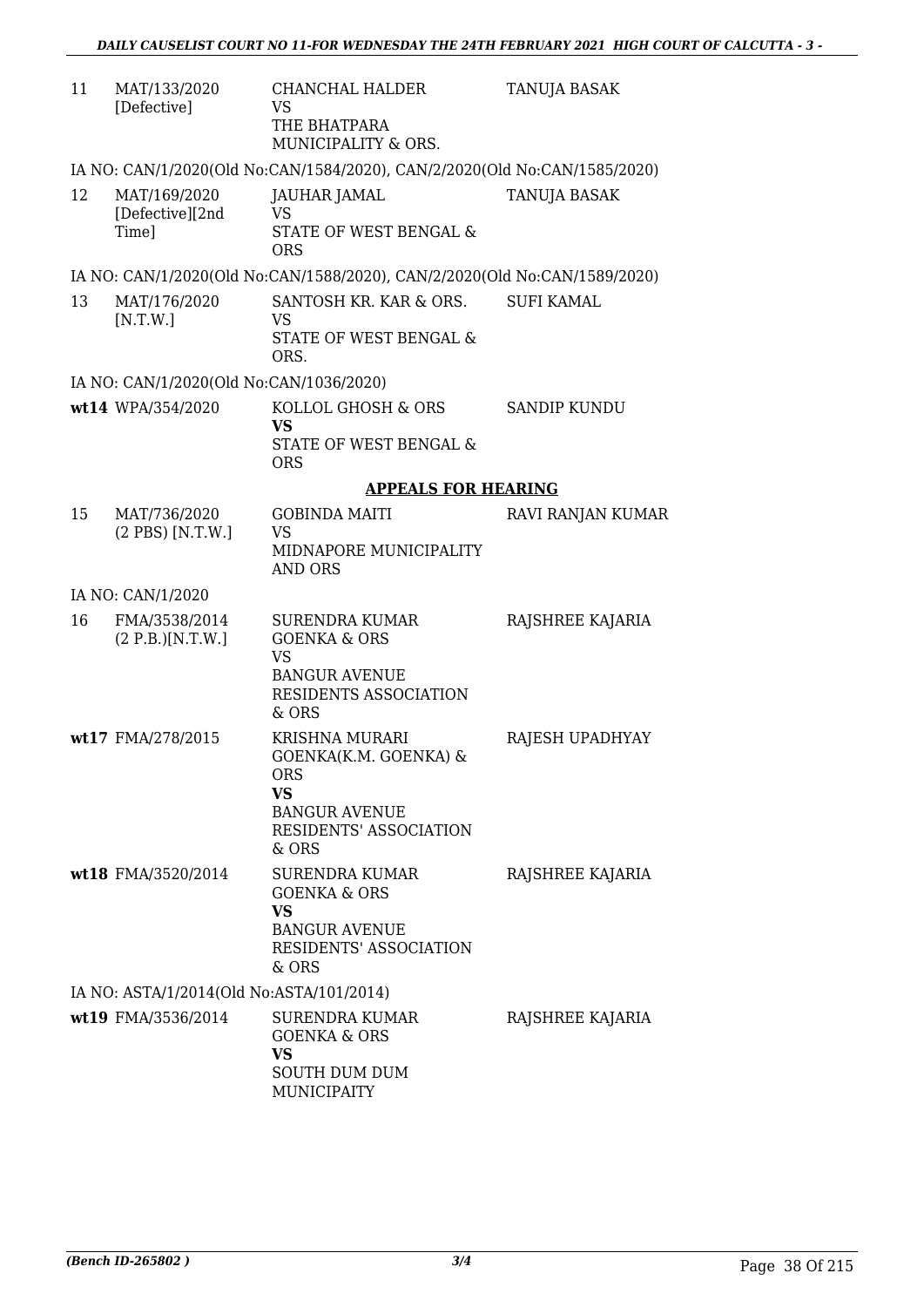| 20 | FMA/118/2012<br>[2 P.B.]  | MANOSH KR GHOSH<br>VS<br>STATE OF W.B.                             | RUDRA JYOTI<br><b>BHATTACHARJEE</b>                                                       |
|----|---------------------------|--------------------------------------------------------------------|-------------------------------------------------------------------------------------------|
|    |                           | No:CAN/8448/2014), CAN/4/2014(Old No:CAN/11688/2014)               | IA NO: CAN/1/2011(Old No:CAN/9055/2011), CAN/2/2012(Old No:CAN/9408/2012), CAN/3/2014(Old |
| 21 | FMA/2418/2014<br>(2 P.B.) | MADHUSUDAN DAS & ORS<br>VS<br>STATE OF WEST BENGAL &<br><b>ORS</b> | A.K.JHA                                                                                   |
|    | wt22 WPA/33023/2013       | MADHUSUDAN DAS & ORS<br>VS<br><b>STATE OFW B &amp; ORS</b>         | A K JHA                                                                                   |
| 23 | FMA/3538/2013<br>(2 P.B.) | RAJLAXMI PRADHAN(PAL)<br>VS<br><b>SUDESHNA</b><br>MAITY(SASHMAL)   | <b>GOURAV DAS</b>                                                                         |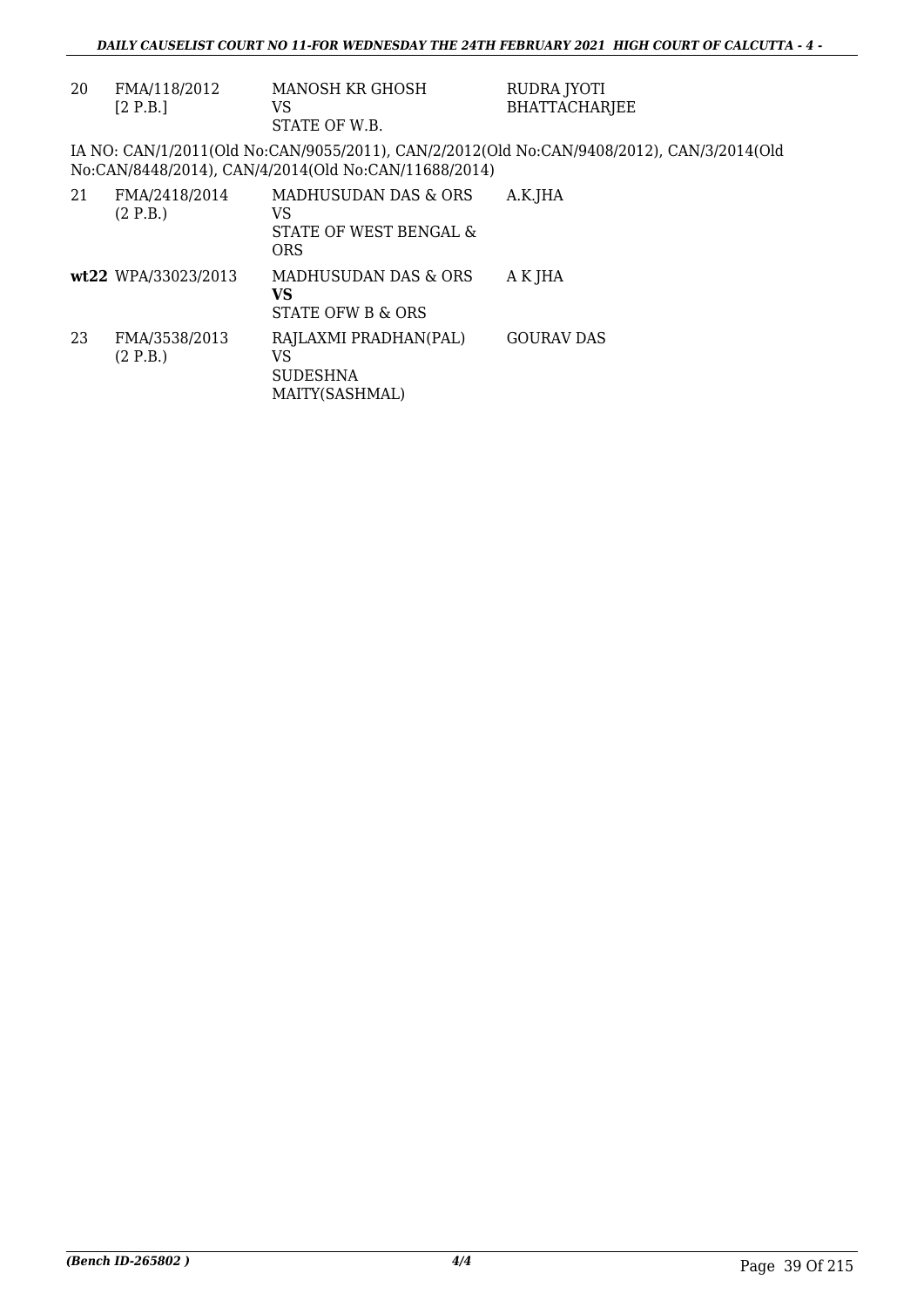

# In The High Court at Calcutta

## **Appellate Side**

**DAILY CAUSELIST For Wednesday The 24th February 2021**

**COURT NO. 28**

**DIVISION BENCH (DB - VII)**

**AT 10:45 AM**

#### **HON'BLE JUSTICE TAPABRATA CHAKRABORTY HON'BLE JUSTICE TIRTHANKAR GHOSH**

#### **(VIA VIDEO CONFERENCE)**

**ON AND FROM WEDNESDAY, THE 13TH JANUARY, 2021 - ANTICIPATORY BAIL UNDER SECTION 438 OF THE CODE OF CRIMINAL PROCEDURE INCLUDING MODIFICATION/CANCELLATION AND RELAXATION OF THE SAME;**

**BAIL UNDER SECTION 439 OF THE CODE OF CRIMINAL PROCEDURE (PUNISHMENT ABOVE 7 YEARS) INCLUDING MODIFICATION/CANCELLATION AND RELAXATION OF THE SAME;**

**SPECIAL NOTE:**

**MENTIONING WILL BE ALLOWED AT THE FIRST SITTING OF THE COURT ON MONDAY.**

**MONDAY – AFTER "TO BE MENTIONED" MATTERS AND OTHER FIXED MATTERS, BAIL APPLICATIONS OF THE YEAR 2021 WILL BE TAKEN UP SERIALLY FOR THE WHOLE DAY.**

**TUESDAY – AFTER "TO BE MENTIONED" MATTERS AND OTHER FIXED MATTERS, BAIL APPLICATIONS OF THE YEAR 2020 WILL BE TAKEN UP SERIALLY UP TO RECESS AND FROM 2 P.M. "ANTICIPATORY BAIL" APPLICATIONS OF THE YEAR 2020 WILL BE TAKEN UP SERIALLY.**

**WEDNESDAY – AFTER "TO BE MENTIONED" MATTERS AND OTHER FIXED MATTERS, BAIL APPLICATIONS OF THE YEAR 2021 WILL BE TAKEN UP SERIALLY TILL 3.30 P.M. AND THEREAFTER APPLICATIONS/RELAXATION AND CANCELLATION WILL BE TAKEN UP SERIALLY.**

**THURSDAY – AFTER "TO BE MENTIONED" MATTERS AND OTHER FIXED MATTERS, ANTICIPATORY BAIL APPLICATIONS OF THE YEAR 2020 WILL BE TAKEN UP SERIALLY UP TO 3.30 P.M. AND THEREAFTER APPLICATIONS/RELAXATION AND CANCELLATION WILL BE TAKEN UP SERIALLY.**

**FRIDAY – AFTER "TO BE MENTIONED" MATTERS AND OTHER FIXED MATTERS, ANTICIPATORY BAIL APPLICATIONS OF THE YEAR 2021 WILL BE TAKEN UP TO 3 P.M.**

**NOTE: MATTERS WILL BE TAKEN UP THROUGH PHYSICAL HEARING ONLY WHEN BOTH THE PARTIES ARE AGREED**

|   |                               | <b>TO BE MENTIONED</b>                                                                             |                  |  |
|---|-------------------------------|----------------------------------------------------------------------------------------------------|------------------|--|
|   | CRM/10917/2019                | RAMKRISHNA SARKAR & ANR<br>VS<br>STATE OF WEST BENGAL                                              | SUBRATA GHOSH    |  |
|   | IA NO: CRAN/1/2021            |                                                                                                    |                  |  |
| 2 | CRM/9505/2020<br>(Correction) | <b>MONIRUL ISLAM</b><br>VS<br>State of West Bengal                                                 | Apan Saha        |  |
| 3 | CRM/10116/2020<br>(C)         | ABHAY KUMAR @ ABHAY TIWARI<br>@ ABHAY KUMAR TEWARI AND<br><b>ANR</b><br>VS<br>State of West Bengal | DATTATREYA DUTTA |  |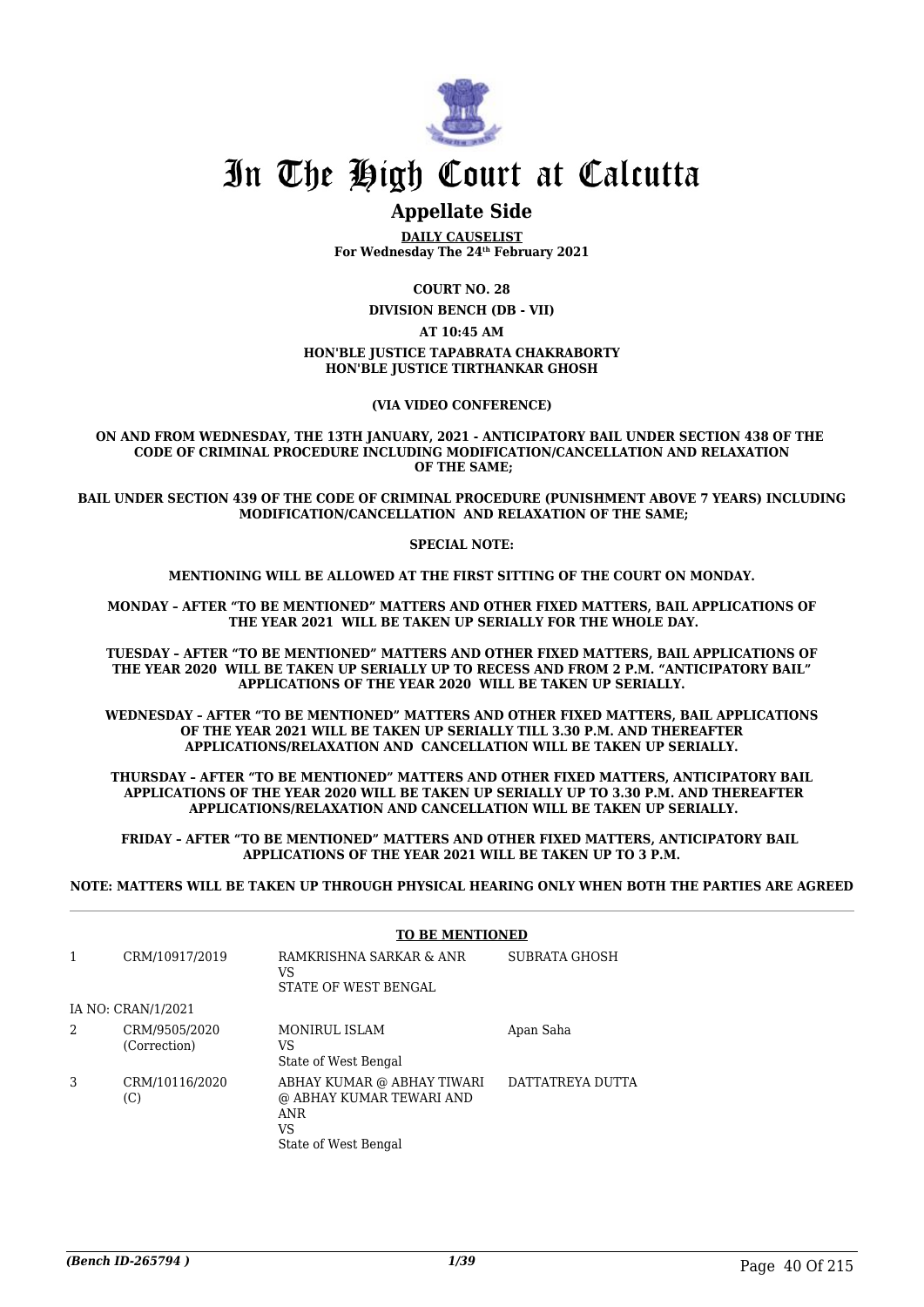| 4  | CRM/384/2021<br>(C) | SENTU SK<br>VS                                                                                 | SWARNALI SAHA                    |
|----|---------------------|------------------------------------------------------------------------------------------------|----------------------------------|
|    |                     | State of West Bengal                                                                           |                                  |
|    |                     | <b>APPLICATION FOR BAIL</b>                                                                    |                                  |
| 5  | CRM/345/2021        | <b>BHOLANATH MAJI</b><br>VS<br>State of West Bengal                                            | SOUMIK GANGULI                   |
| 6  | CRM/376/2021        | SK. ISMAIL @ DULAL AND ORS.<br>VS                                                              | SK. TOSLIM ALI                   |
| 7  | CRM/477/2021        | State of West Bengal<br>SAJAHAN CHITRAKAR @<br>SAHAJAN CHITRAKAR<br>VS<br>State of West Bengal | ARUP KR. BHOWMICK                |
|    |                     | <b>BAIL APPLICATION [NEW]</b>                                                                  |                                  |
| 8  | CRM/427/2021        | SUBRATA GUCHHAIT AND ANR<br>VS<br>THE STATE OF WEST BENGAL                                     | SK. SAHJAHAN ALI                 |
| 9  | CRM/443/2021        | SAJDAR BISWAS<br>VS                                                                            | TATHAGATA MAJUMDER               |
| 10 | CRM/451/2021        | State of West Bengal<br>HAIDER SK@HAIDAR<br>SEKH@HAYDAR SEKH<br>VS                             | Anisur Rahaman                   |
| 11 | CRM/454/2021        | State of West Bengal<br><b>BAITUL SK@BAITULLA</b><br><b>SK@BAIDUL SK</b><br>VS                 | <b>ANISUR RAHAMAN</b>            |
| 12 | CRM/463/2021        | State of West Bengal<br>MUSTAK AHMED MALLIK @<br><b>BAPAN</b><br><b>VS</b>                     | PAYEL SHOME                      |
| 13 | CRM/491/2021        | State of West Bengal<br>MONOJIT MONDAL @ FOCHEN<br>AND ANR<br>VS                               | <b>AMIT SINGH</b>                |
| 14 | CRM/494/2021        | State of West Bengal<br><b>ALAMGIR SARDAR</b><br><b>VS</b><br>State of West Bengal             | ASHOK DAS                        |
| 15 | CRM/496/2021        | ALAMGIR MALLIK@MD ALAMGIR<br><b>MULLICK</b><br>VS<br>State of West Bengal                      | <b>ASHOK DAS</b>                 |
| 16 | CRM/550/2021        | LAXMAN BISWAS@BISNWAS AND<br>ANR<br><b>VS</b><br>State of West Bengal                          | SUSNIGDHO<br><b>BHATTACHARYA</b> |
| 17 | CRM/553/2021        | LUTFAL HAQUE MANDAL AND<br>ANR<br>VS.<br>State of West Bengal                                  | PRAMITA BANETIEE                 |
| 18 | CRM/554/2021        | AYUSH @ GOVIND YADAV<br>VS<br>THE STATE OF WEST BENGAL                                         | SNEHA SINGH                      |
| 19 | CRM/556/2021        | JAWAD ALAM@KAFAN<br>VS<br>State of West Bengal                                                 | PINTU KARAR                      |
| 20 | CRM/557/2021        | ALAMGIR MOLLA<br>VS<br>State of West Bengal                                                    | <b>SONALI DAS</b>                |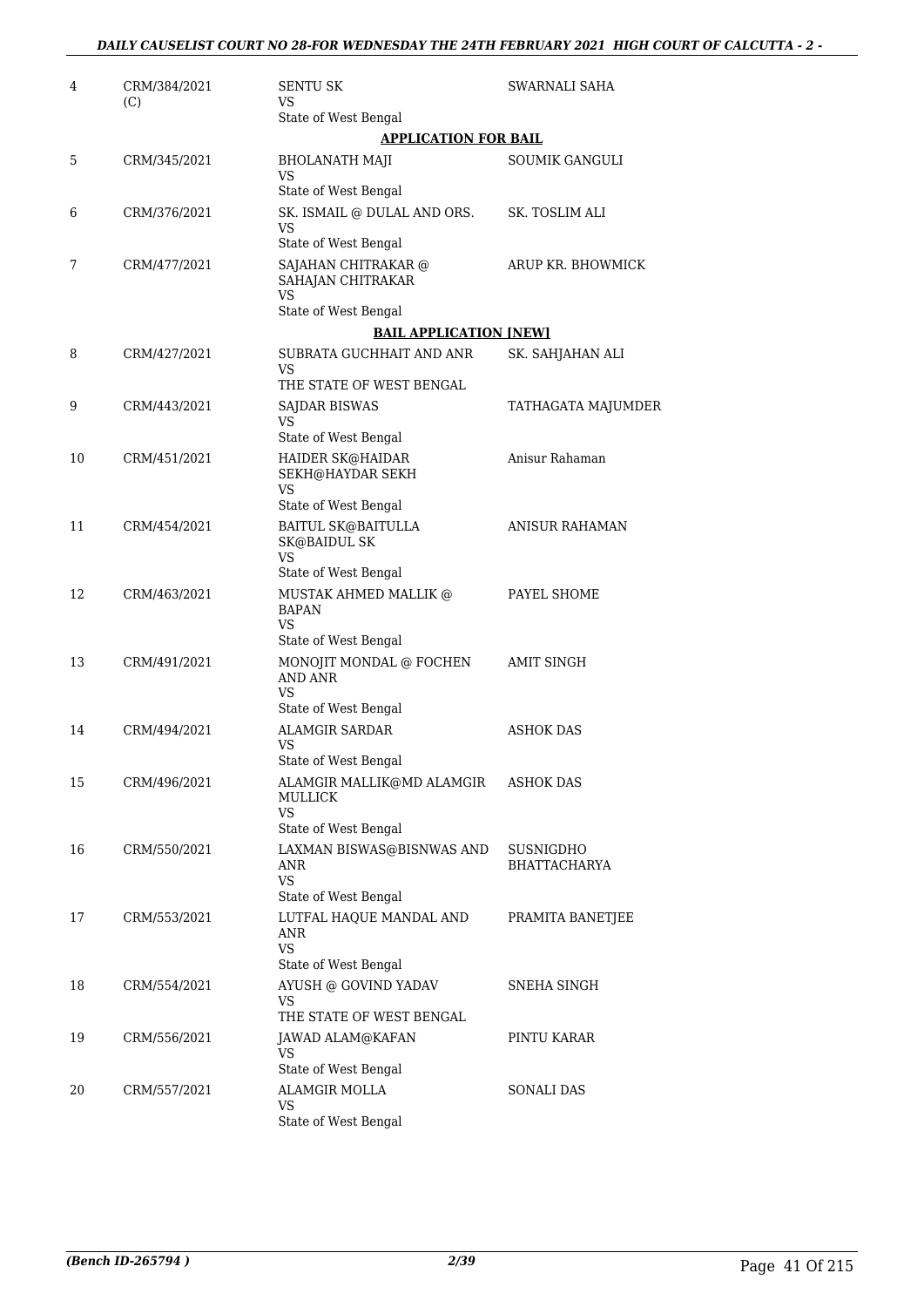| 21 | CRM/560/2021       | BIJOY CHOWDHURY @ BIJAY<br><b>CHOWDHURY</b><br><b>VS</b>                                                             | <b>ARNAB SAHA</b>               |
|----|--------------------|----------------------------------------------------------------------------------------------------------------------|---------------------------------|
|    |                    | State of West Bengal                                                                                                 |                                 |
|    | IA NO: CRAN/1/2021 |                                                                                                                      |                                 |
| 22 | CRM/565/2021       | NARAYAN PAUL<br>VS.<br>State of West Bengal                                                                          | AINDRILA DE                     |
| 23 | CRM/569/2021       | JAHANGIR MONDAL<br>VS                                                                                                | PRABIR KR. BANERJEE             |
|    |                    | State of West Bengal                                                                                                 |                                 |
| 24 | CRM/571/2021       | SANTANU BOSE AND ANR<br>VS<br>State of West Bengal                                                                   | SHASANKA SEKHAR SAHA            |
| 25 | CRM/572/2021       | sulekha ghosh @ sola<br>VS<br>State of West Bengal                                                                   | SHASHANKA SHEKHAR<br>SAHA       |
| 26 | CRM/576/2021       | PRADIP DAS<br>VS<br>State of West Bengal                                                                             | ANGSHUMAN<br><b>CHAKRABORTY</b> |
| 27 | CRM/578/2021       | AKASH BALIMIKI<br>VS                                                                                                 | Angshuman Chakrabarty           |
| 28 | CRM/580/2021       | State of West Bengal<br>SUKUMAR BISWAS AND ORS.<br><b>VS</b><br>State of West Bengal                                 | DIPTANGSHU BASU                 |
| 29 | CRM/582/2021       | RATHIN THOKDAR @RIJU AND<br>ANR<br>VS                                                                                | ARUP KUMR BHOWMICK              |
| 30 | CRM/584/2021       | State of West Bengal<br><b>ABDUL MANNAN</b><br><b>VS</b>                                                             | ARUP KR. BHOWMICK               |
| 31 | CRM/585/2021       | State of West Bengal<br>Sheo shankar Bharti@ Sheo<br>Shankar Bharti<br><b>VS</b><br>STATE OF WEST BENGAL AND<br>ORS. | KOUSTAV BAGCHI                  |
| 32 | CRM/586/2021       | <b>SHIBU MONDAL</b><br>VS                                                                                            | Ali Ahsan Alamgir               |
| 33 | CRM/587/2021       | State of West Bengal<br>DR. SRIKANTA PUSTI<br>VS<br>STATE OF WEST BENGAL AND<br>ORS.                                 | DEV KUMAR SHARMA                |
| 34 | CRM/588/2021       | MUSLIMA LASKAR AND ANR<br>VS                                                                                         | ABDUR RAKIB                     |
| 35 | CRM/590/2021       | State of West Bengal<br><b>GOPAL GOUR</b><br>VS                                                                      | ARITRA BHATTACHARYA             |
|    |                    | State of West Bengal                                                                                                 |                                 |
| 36 | CRM/591/2021       | MERAJUL HAQUE<br><b>VS</b><br>State of West Bengal                                                                   | <b>MOUNICK GHOSH</b>            |
| 37 | CRM/592/2021       | SWAPAN MONDAL<br>VS                                                                                                  | MD. YOUNUSH MONDAL              |
|    |                    | STATE OF WEST BENGAL AND<br>ORS.                                                                                     |                                 |
| 38 | CRM/593/2021       | SAYEK SK. AND ANR.<br>VS<br>State of West Bengal                                                                     | <b>MOUNICK GHOSH</b>            |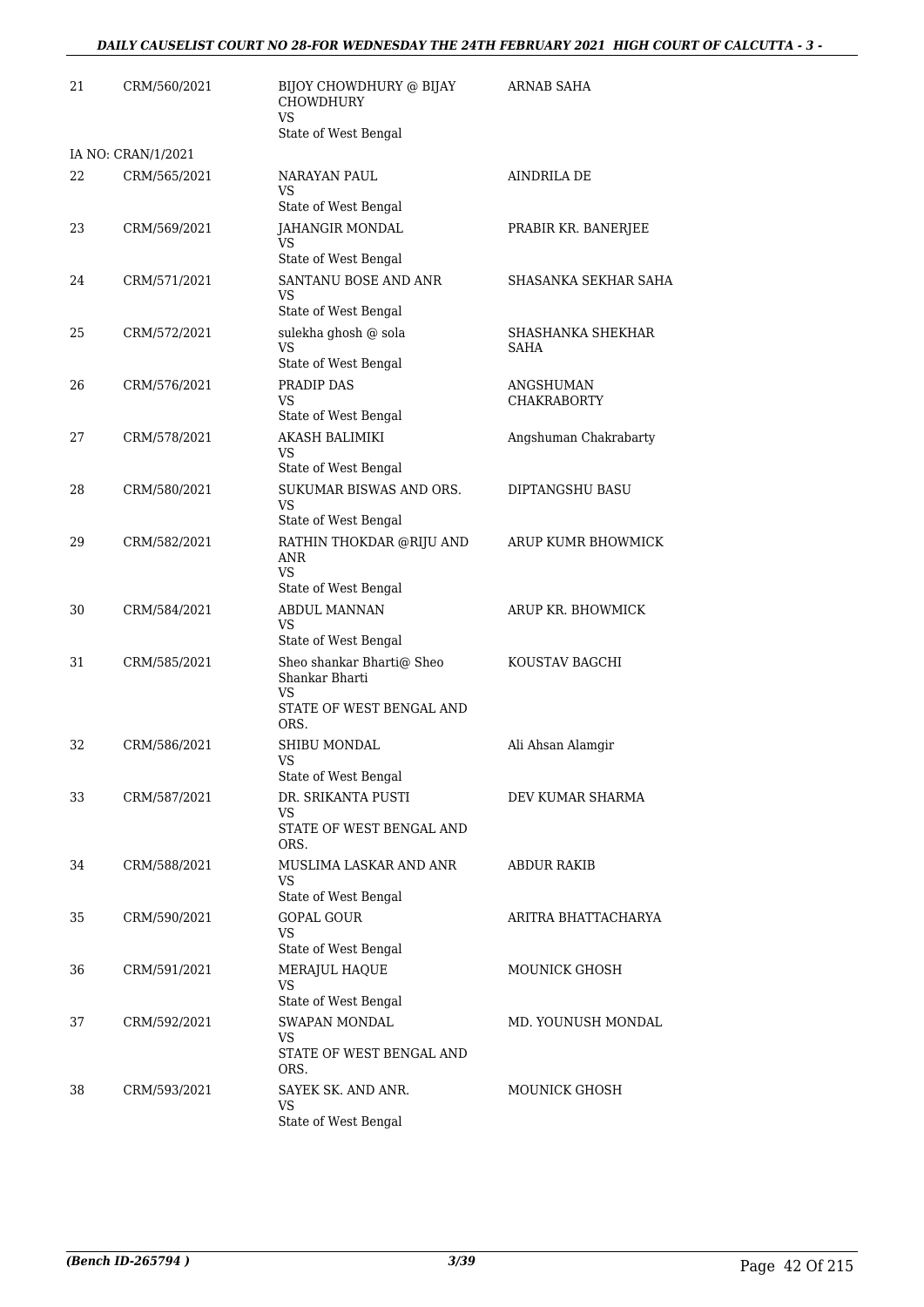## *DAILY CAUSELIST COURT NO 28-FOR WEDNESDAY THE 24TH FEBRUARY 2021 HIGH COURT OF CALCUTTA - 4 -*

| 39 | CRM/608/2021 | GANI BISWAS @ GONI BISWAS<br>VS<br>State of West Bengal                   | SOUMYAJIT BHATTA                   |
|----|--------------|---------------------------------------------------------------------------|------------------------------------|
| 40 | CRM/611/2021 | <b>RIJUL SK AND ORS</b><br>VS<br>State of West Bengal                     | <b>MAZHAR HOSSAIN</b><br>CHOWDHURY |
| 41 | CRM/612/2021 | SWAPAN MANDAL AND ORS<br>VS<br>State of West Bengal AND ANR               | MOUNICK GHOSH                      |
| 42 | CRM/614/2021 | MAJIBAR SK @ MOJU SK<br>VS<br>State of West Bengal                        | BENAJIR HASNA                      |
| 43 | CRM/615/2021 | SUROJIT BERA AND ANR<br>VS                                                | PARTHA SARKAR                      |
| 44 | CRM/618/2021 | State of West Bengal<br>AKSHAY SAHA AND ANR<br>VS<br>State of West Bengal | SUSNIGDHO<br><b>BHATTACHARYYA</b>  |
| 45 | CRM/621/2021 | <b>ISWAR MANDAL</b><br>VS<br>State of West Bengal                         | <b>SAGAR SAHA</b>                  |
| 46 | CRM/626/2021 | RAHUL MISRA AND ANR<br>VS                                                 | ARUNABHA JANA                      |
| 47 | CRM/628/2021 | State of West Bengal<br>KALIDASI NASKAR<br>VS<br>State of West Bengal     | <b>ABDUR RAKIB</b>                 |
| 48 | CRM/629/2021 | RAHUL MISRA AND ANR<br>VS<br>State of West Bengal                         | ARUNABHA JANA                      |
| 49 | CRM/631/2021 | <b>RABIN MONDAL</b><br>VS<br>State of West Bengal                         | SABYASACHI MUKHERJEE               |
| 50 | CRM/633/2021 | BAPI SAMANTA @ NILMONI<br>SAMANTA<br>VS<br>State of West Bengal           | RAMASHIS MUKHERJEE                 |
| 51 | CRM/635/2021 | <b>BISHU HARIJAN</b><br><b>VS</b><br>State of West Bengal                 | ARUP KUMAR BHOWMICK                |
| 52 | CRM/641/2021 | MASER ALI@MASER SEKH<br>VS<br>State of West Bengal                        | ABDUS SALAM                        |
| 53 | CRM/643/2021 | SK. MOINUDDIN @ PATAL<br>VS<br>State of West Bengal                       | <b>MANASI ROY</b>                  |
| 54 | CRM/645/2021 | MUSTAKIN MOLLA@SK<br>VS<br>State of West Bengal                           | SOURAV MUKHERJEE                   |
| 55 | CRM/646/2021 | <b>IYAR MONDAL</b><br>VS<br>State of West Bengal                          | SOURAV MUKHERJEE                   |
| 56 | CRM/647/2021 | ARIF ALI MOLLA<br>VS<br>State of West Bengal                              | SUMANTA CHAKRABORTY                |
| 57 | CRM/651/2021 | <b>GOLAM RABBANI @RABBANI</b><br>VS<br>State of West Bengal               | MUSHARRAF ALAM SK.                 |
| 58 | CRM/652/2021 | BISWAJIT MALI@BISSO@BISWA<br><b>VS</b><br>State of West Bengal            | SUMANTA CHAKRABORTY                |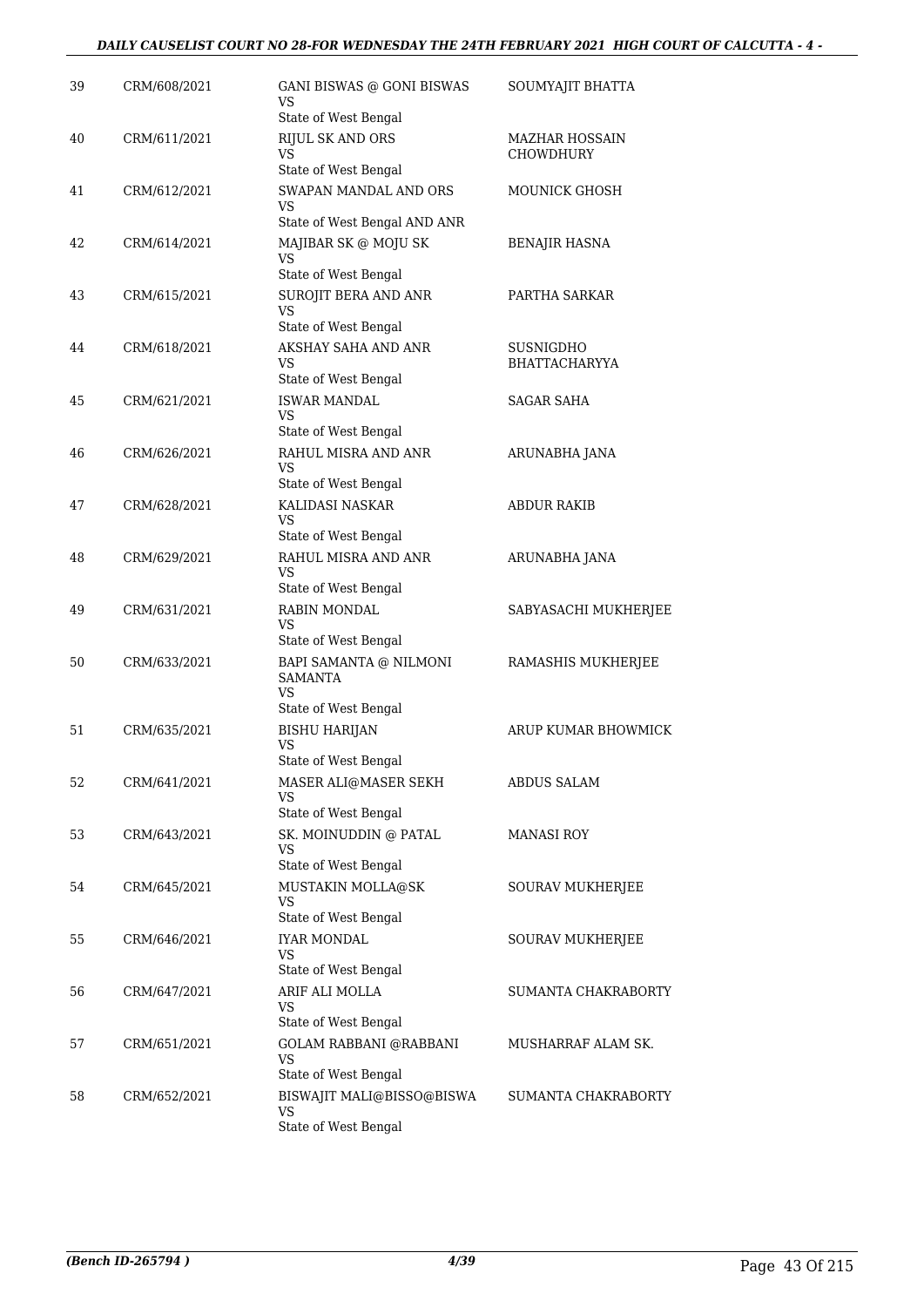| 59 | CRM/653/2021 | MONOJIT GHOSH @ MONO<br>VS<br>State of West Bengal                                              | SUBHAJYTOI CHANDRA                |
|----|--------------|-------------------------------------------------------------------------------------------------|-----------------------------------|
| 60 | CRM/658/2021 | SADIQUL ISLAM<br>VS<br>State of West Bengal                                                     | SAGAR SAHA                        |
| 61 | CRM/665/2021 | SAIFUDDIN SEKH<br>VS                                                                            | Md. Habibur Rahaman               |
| 62 | CRM/670/2021 | State of West Bengal<br>KABITA DUBEY<br>VS<br>State of West Bengal                              | <b>AMIT PAN</b>                   |
| 63 | CRM/673/2021 | <b>GOBINDA MALAKAR</b><br>VS<br>State of West Bengal                                            | DIPAYAN KUNDU                     |
| 64 | CRM/674/2021 | <b>ENAMUL HOQUE</b><br><b>VS</b><br>State of West Bengal                                        | KAZI M RAHAMAN                    |
| 65 | CRM/676/2021 | SUDIPTA HALDER @BABLU AND<br><b>ANOTHER</b><br><b>VS</b>                                        | SUMANTA CHAKRABORTY               |
| 66 | CRM/679/2021 | State of West Bengal<br>SK. MOMIN HOSAIN @ MOMIN<br><b>HOSSAIN</b><br><b>VS</b>                 | TANMOY CHOWDHURY                  |
| 67 | CRM/680/2021 | State of West Bengal<br><b>SURAJ BHAKTA</b><br>VS<br>State of West Bengal                       | <b>SUSNIGDHO</b><br>BHATTACHARYYA |
| 68 | CRM/681/2021 | TAPU GAIN ALIAS TOUFIK<br>HOSSAIN GAIN ALIAS TAUFIK<br><b>GAIN</b><br>VS                        | PRABIR MAJUMDER                   |
| 69 | CRM/684/2021 | State of West Bengal<br>SK. MD. ANISUR RAHAMAN @<br>MD. ANISUR RAHMAN<br>VS                     | md. musharrof hossain             |
| 70 | CRM/685/2021 | State of West Bengal<br>AASMAUL<br>@HSMAUL@BHASMAUL MOLLAH<br>VS                                | RITOPRITA GHOSH                   |
| 71 | CRM/688/2021 | State of West Bengal<br>RAMJI MONDAL<br>VS<br>State of West Bengal                              | ABHIJIT KR. ADHYA                 |
| 72 | CRM/691/2021 | MIRAJUL ISLAM @ MINORAJ<br><b>MINAJ</b><br>VS<br>State of West Bengal                           | <b>BUSRA KHATUN</b>               |
| 73 | CRM/692/2021 | PARTHA TALUKDAR<br>VS<br>State of West Bengal                                                   | PATHIK BANDHU<br><b>BANERJEE</b>  |
| 74 | CRM/695/2021 | <b>BISWAJIT DAS</b><br>VS<br>State of West Bengal                                               | PARTHA SARATHI<br>MONDAL          |
| 75 | CRM/698/2021 | RABIUL MONDAL @ BABUSONA<br>AND ANR<br>VS                                                       | Mrinal Kanti Mukherjee            |
| 76 | CRM/701/2021 | State of West Bengal<br>SHANKAR PROSAD SHARMA @<br>SHANKAR SHARMA<br>VS<br>State of West Bengal | APURBA KUMAR DUTTA                |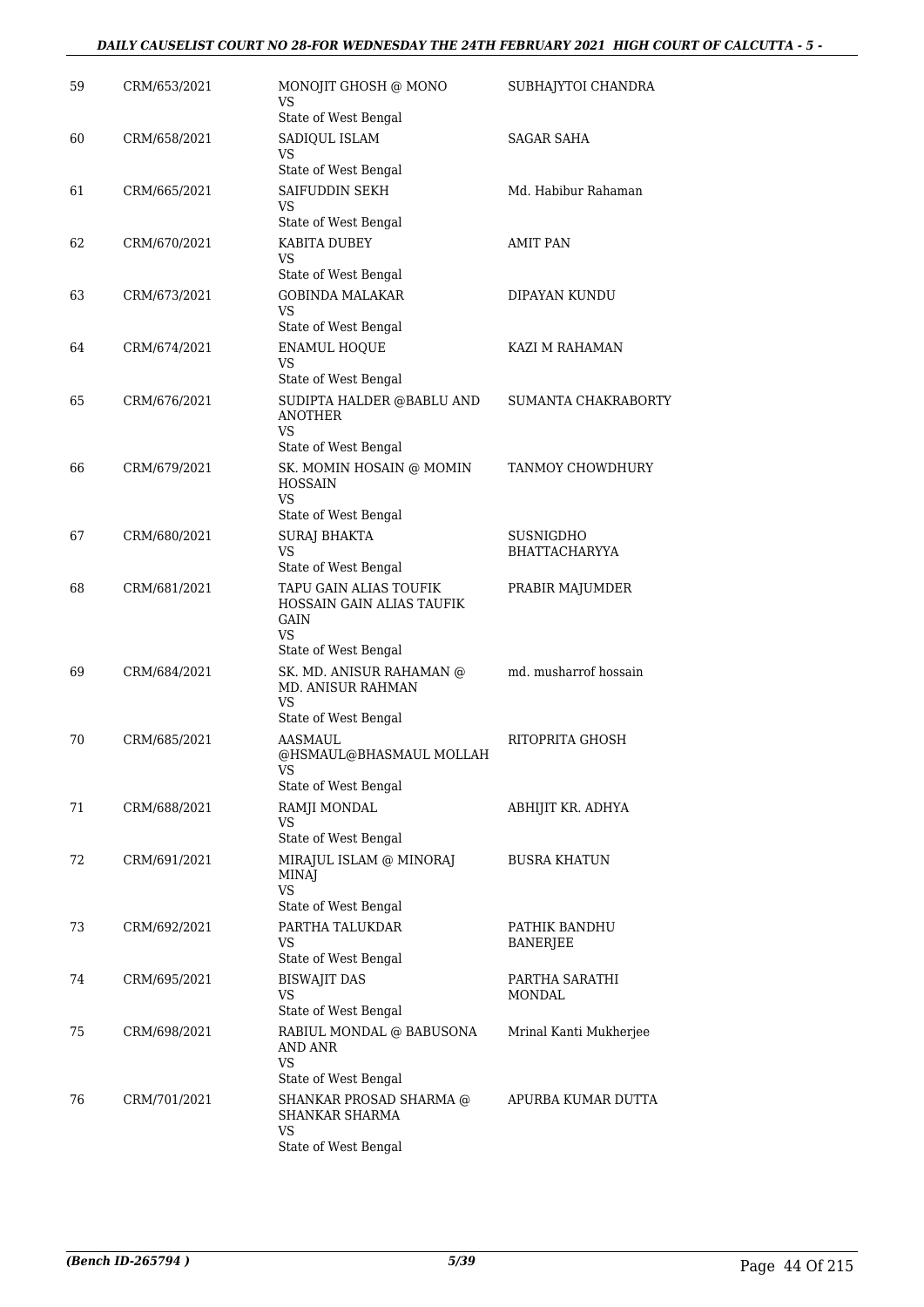| 77 | CRM/703/2021 | NIJAM PURKAIT<br>VS<br>State of West Bengal                  | <b>UJJAL ROY</b>     |
|----|--------------|--------------------------------------------------------------|----------------------|
| 78 | CRM/705/2021 | <b>AJIBAR SARDAR</b><br>VS                                   | SWARNALI SAHA        |
|    |              | State of West Bengal                                         |                      |
| 79 | CRM/710/2021 | MOKKEL SK @ MAKKEL SK<br>VS<br>State of West Bengal          | ABHIJIT SINGH        |
| 80 | CRM/712/2021 | BABOR ALI @ BABOR ALI SK                                     | SANANDA              |
|    |              | VS<br>State of West Bengal                                   | <b>BHATTACHARYYA</b> |
| 81 | CRM/713/2021 | SOMNATH MONDAL<br>VS                                         | <b>SUJIY SARKAR</b>  |
|    |              | State of West Bengal                                         |                      |
| 82 | CRM/716/2021 | <b>SASTI GHOSH</b><br>VS                                     | <b>SOUVIK DAS</b>    |
|    |              | State of West Bengal                                         |                      |
| 83 | CRM/722/2021 | <b>SUDIP SAMANTA</b><br>VS.                                  | Srimoyee Mukherjee   |
|    |              | State of West Bengal                                         |                      |
| 84 | CRM/725/2021 | <b>BIDHAN NATH AND ANR</b><br>VS<br>State of West Bengal     | ANANYA CHAKRABORTY   |
| 85 | CRM/726/2021 | PRANAB GHOSH @BABU GHOSH                                     | RAJNANDINI DAS       |
|    |              | VS<br>State of West Bengal                                   |                      |
| 86 | CRM/728/2021 | MUKUL BISWAS ALIAS MAKUL<br>BISWAS ALIAS GOLAM MURTUJA<br>VS | Shibasis Chatterjee  |
|    |              | State of West Bengal                                         |                      |
| 87 | CRM/733/2021 | JIARUL SARDAR AND ANR.<br>VS                                 | PRABIR KR. BANERJEE  |
|    |              | State of West Bengal                                         |                      |
| 88 | CRM/741/2021 | <b>BIKY DAS</b><br>VS                                        | PRABIR MAJUMDER      |
|    |              | State of West Bengal                                         |                      |
| 89 | CRM/747/2021 | <b>LAKHAN GHOSH</b><br>VS<br>State of West Bengal AND ANR    | <b>SNEHASISH PAL</b> |
| 90 | CRM/748/2021 | NUR ISLAM@NUR ISLAM SK                                       | Anisur Rahaman       |
|    |              | VS<br>State of West Bengal                                   |                      |
| 91 | CRM/750/2021 | <b>BIREN MANDAL</b>                                          | PRITHVIRAJ SINHA ROY |
|    |              | VS                                                           |                      |
|    |              | State of West Bengal                                         |                      |
| 92 | CRM/752/2021 | UTPAL DAS AND ANR<br>VS<br>State of West Bengal              | RAJ KUMAR GUPTA      |
| 93 | CRM/753/2021 | SK NASIM @PAPPU AND ANR                                      | <b>JYOTI PROKASH</b> |
|    |              | VS<br>State of West Bengal                                   | CHATTERJEE           |
| 94 | CRM/759/2021 | ELEEM BOX MOLLA                                              | MD JAMAT UL FIRDOUS  |
|    |              | VS<br>State of West Bengal                                   |                      |
| 95 | CRM/760/2021 | BAPPADITYA MONDAL<br>VS                                      | RAJ KUMAR GUPTA      |
|    |              | State of West Bengal                                         |                      |
| 96 | CRM/762/2021 | NOORBOX SK @ BHOLA SK @<br><b>NURBAKS SEKH</b><br>VS         | GOPAL DAS            |
|    |              | State of West Bengal                                         |                      |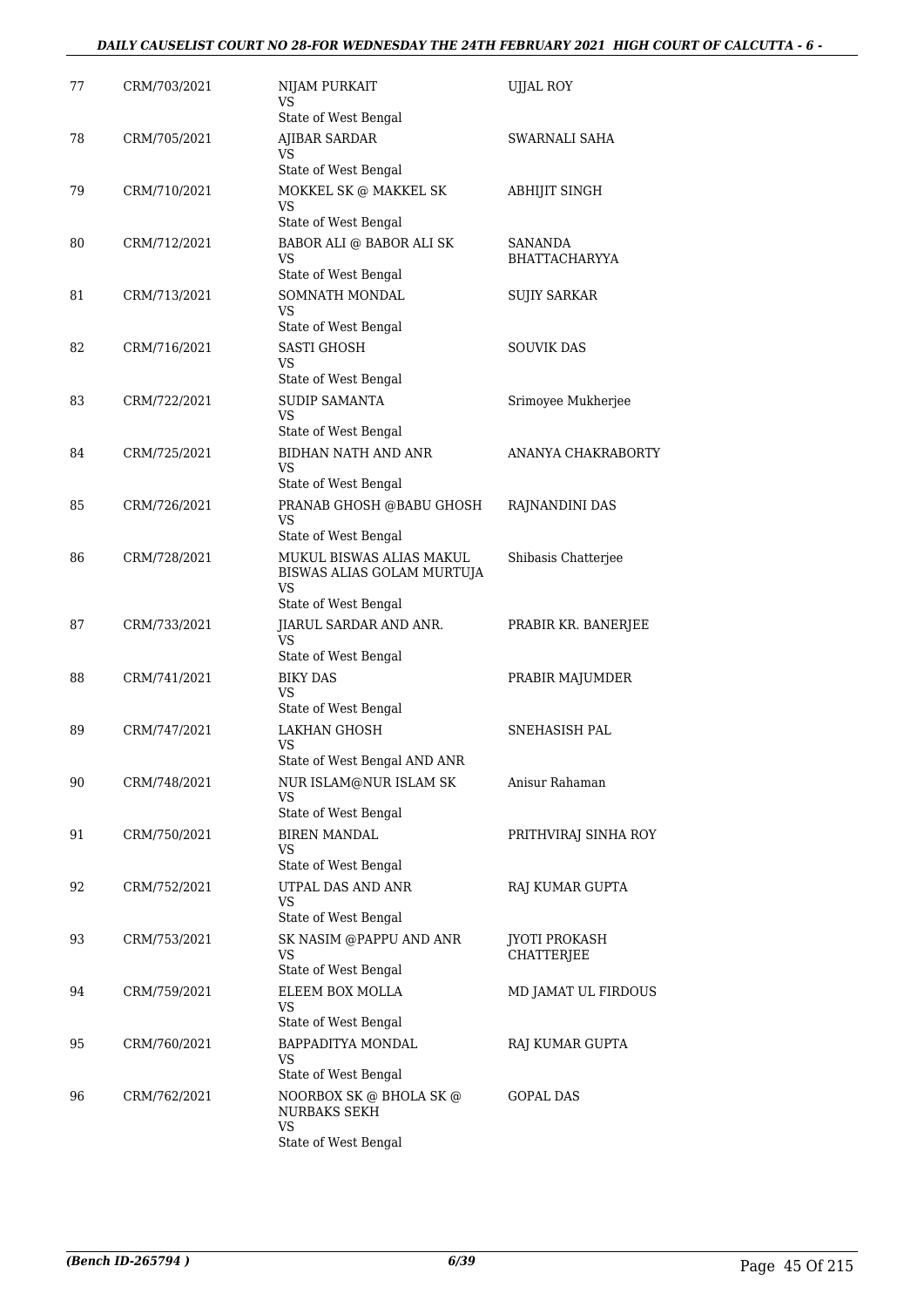| 97  | CRM/766/2021 | HASAN IMAM @ HASNU @<br>ZUBAIR AHMED @ ASIF HOSSAIN<br>@ ARIF HASAN<br>VS                       | PRATIK GHOSH                      |
|-----|--------------|-------------------------------------------------------------------------------------------------|-----------------------------------|
|     |              | State of West Bengal                                                                            |                                   |
| 98  | CRM/767/2021 | IDRISH KHAN@IDRISH ALI KHAN<br>VS<br>State of West Bengal                                       | <b>SAMIRUL SARDAR</b>             |
| 99  | CRM/768/2021 | <b>ABDUL HOQUE</b><br>VS<br>State of West Bengal                                                | SUJATA DAS                        |
| 100 | CRM/769/2021 | DIGANTA MONDAL AND ANR<br>VS<br>State of West Bengal                                            | SUMANTA CHAKRABORTY               |
| 101 | CRM/770/2021 | <b>ABDUL LATIF</b><br>VS                                                                        | <b>BUSRA KHATUN</b>               |
| 102 | CRM/771/2021 | State of West Bengal<br><b>TAPASH PAHAN@TAPAS</b><br>VS                                         | <b>BUSRA KHATUN</b>               |
| 103 | CRM/772/2021 | State of West Bengal<br>PARITOSH MISTRY<br>VS                                                   | <b>FRANCIS SAMSON</b><br>CORREA   |
| 104 | CRM/773/2021 | State of West Bengal<br><b>MUKUL SK</b><br>VS                                                   | DIPTENDU BANERJEE                 |
| 105 | CRM/778/2021 | State of West Bengal<br><b>BISWAJIT GHOSH</b><br>VS<br>State of West Bengal                     | KRISHNENDU BHADRA                 |
| 106 | CRM/779/2021 | MD ZAKIR @MD ZAKIR<br>VS<br>State of West Bengal                                                | <b>SOUVIK DUTTA</b>               |
| 107 | CRM/780/2021 | MINATI SAREN @ SOREN AND<br>ANR<br>VS                                                           | PAMPA DEY(DHABAL)                 |
|     |              | State of West Bengal                                                                            |                                   |
| 108 | CRM/782/2021 | AYUB ALI MOLLA<br>VS<br>State of West Bengal                                                    | SHASHANKA SHEKHAR<br>SAHA         |
| 109 | CRM/784/2021 | SATYAJIT DAS @ BABU<br>VS<br>State of West Bengal                                               | SHASHANKA SHEKHAR<br>SAHA         |
| 110 | CRM/785/2021 | NARESH THAKUR @ NORESH<br>THAKUR<br><b>VS</b><br>State of West Bengal                           | RAJNISH KUMAR<br>KALAWATIA        |
| 111 | CRM/786/2021 | SK RAMJAN @ FATE<br>VS                                                                          | SHASHANKA SHEKHAR<br>SAHA         |
| 112 | CRM/793/2021 | State of West Bengal<br>HIMANSHU SINGH<br><b>VS</b>                                             | NILENDRA NARAYAN RAY              |
| 113 | CRM/794/2021 | State of West Bengal<br>AMIT SONKAR @ AMIT KR<br>SONKAR @ PARDOOM<br>VS<br>State of West Bengal | TANMAY CHOWDHURY                  |
| 114 | CRM/795/2021 | ASHIS @ ASHISH LAL<br>VS                                                                        | TANMOY CHOWDHURY                  |
| 115 | CRM/797/2021 | State of West Bengal<br>FALGUN ROY<br>VS<br>State of West Bengal                                | SUSNIGDHO<br><b>BHATTACHARYYA</b> |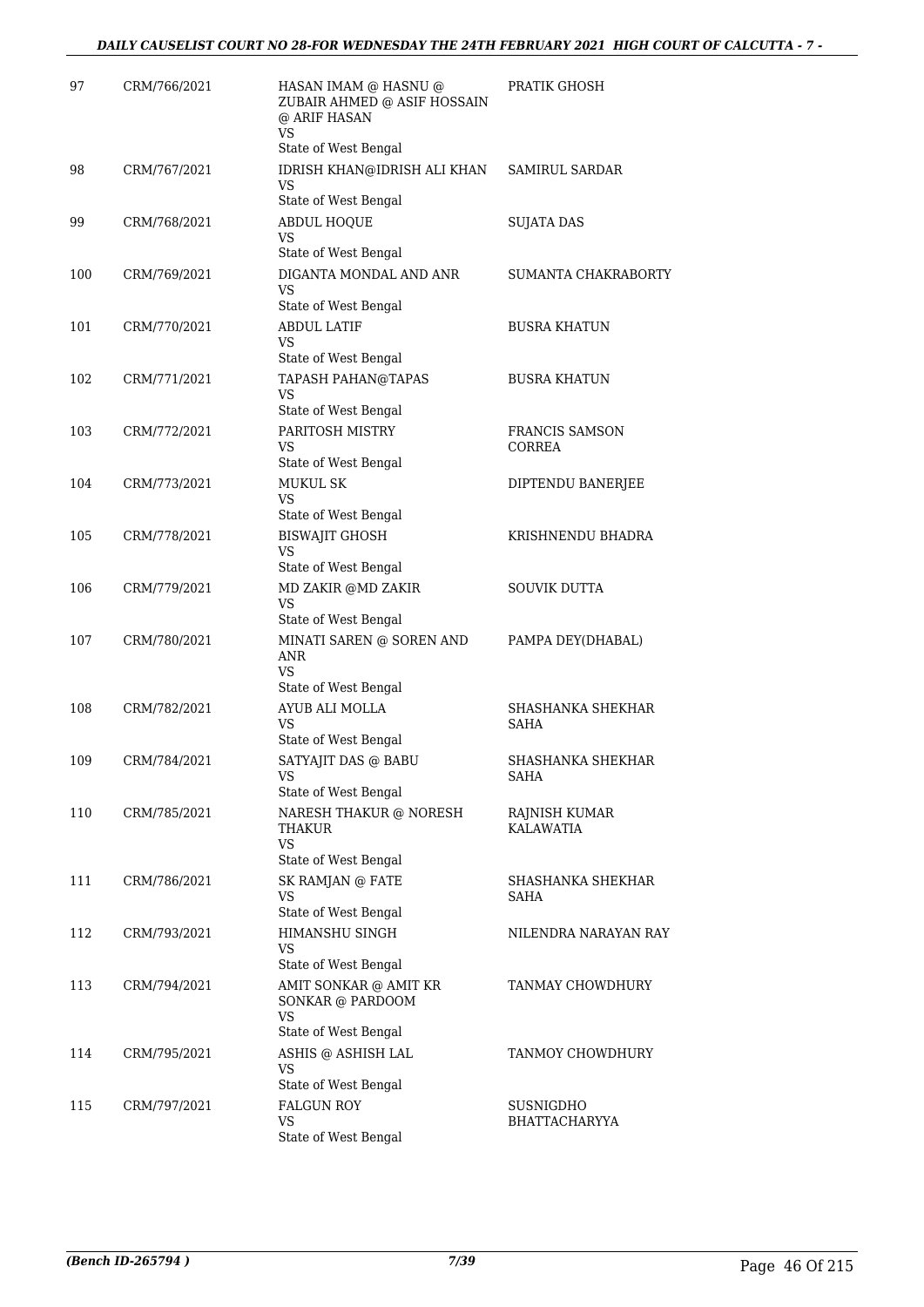## *DAILY CAUSELIST COURT NO 28-FOR WEDNESDAY THE 24TH FEBRUARY 2021 HIGH COURT OF CALCUTTA - 8 -*

| 116 | CRM/800/2021 | PRAN PRATIM BORA<br>VS<br>State of West Bengal                              | SANJIDA SULTANA                  |
|-----|--------------|-----------------------------------------------------------------------------|----------------------------------|
| 117 | CRM/801/2021 | NASIMA BIBI @ GURIYA AND ANR<br>VS<br>State of West Bengal                  | ARUN NASKAR                      |
| 118 | CRM/809/2021 | TINKU KUMAR SINGH<br>VS<br>State of West Bengal                             | DEV KUMAR SHARMA                 |
| 119 | CRM/810/2021 | TAPAS DAS<br>VS<br>State of West Bengal                                     | AMAL KRISHNA SAMANTA             |
| 120 | CRM/811/2021 | BASHEER AHMED S.M.S.<br>SICKANDER BATCH S.M<br>VS<br>Union of India AND ANR | NAVANIL DE                       |
| 121 | CRM/816/2021 | <b>SUMAN BARMAN</b><br>VS<br>State of West Bengal                           | ROMA ROY                         |
| 122 | CRM/819/2021 | <b>HASIMUDDIN</b><br><b>VS</b><br>State of West Bengal                      | <b>AMIT RAY</b>                  |
| 123 | CRM/820/2021 | <b>TARAK MISTRI</b><br>VS<br>State of West Bengal                           | MD JANNAT UL FIRDOUS             |
| 124 | CRM/821/2021 | ANISUR RAHMAN @ ANISUR<br><b>RAHAMAN</b><br>VS<br>State of West Bengal      | Ali Ahsan Alamgir                |
| 125 | CRM/825/2021 | <b>INDRANATH</b><br>MUKHERJEE@LATIM<br>VS<br>State of West Bengal           | ROBIUL ISLAM                     |
| 126 | CRM/830/2021 | ASIFUL MONDAL AND ANR<br><b>VS</b><br>State of West Bengal                  | <b>SANTANU MAJI</b>              |
| 127 | CRM/832/2021 | NISHANT KUMAR SHARMA @<br><b>ALOKE KUMAR</b><br>VS<br>State of West Bengal  | <b>IMDADUL HOQUE</b>             |
| 128 | CRM/834/2021 | SOMNATH DUTTA<br>VS<br>State of West Bengal                                 | KAUSTAV SHOME                    |
| 129 | CRM/835/2021 | <b>SATTAR AHAMED</b><br>VS<br>State of West Bengal                          | <b>ASIF DEWAN</b>                |
| 130 | CRM/838/2021 | MONORANJAN DAS<br>@MONORANJAN DAS<br>VS<br>State of West Bengal             | NAZIR AHMED                      |
| 131 | CRM/844/2021 | ENDAN SK @ INSAN SK<br>VS<br>State of West Bengal                           | ANISUR RAHMAN                    |
| 132 | CRM/846/2021 | NILAY SINGHA<br>VS<br>State of West Bengal                                  | JUIN DUTTA<br><b>CHAKRABORTY</b> |
| 133 | CRM/847/2021 | BISWANATH ROY@NANDA<br><b>VS</b><br>State of West Bengal                    | <b>BHASKAR CHATTERJEE</b>        |
| 134 | CRM/851/2021 | DEBASISH BAR<br>VS<br>State of West Bengal                                  | sk. sahjahan ali                 |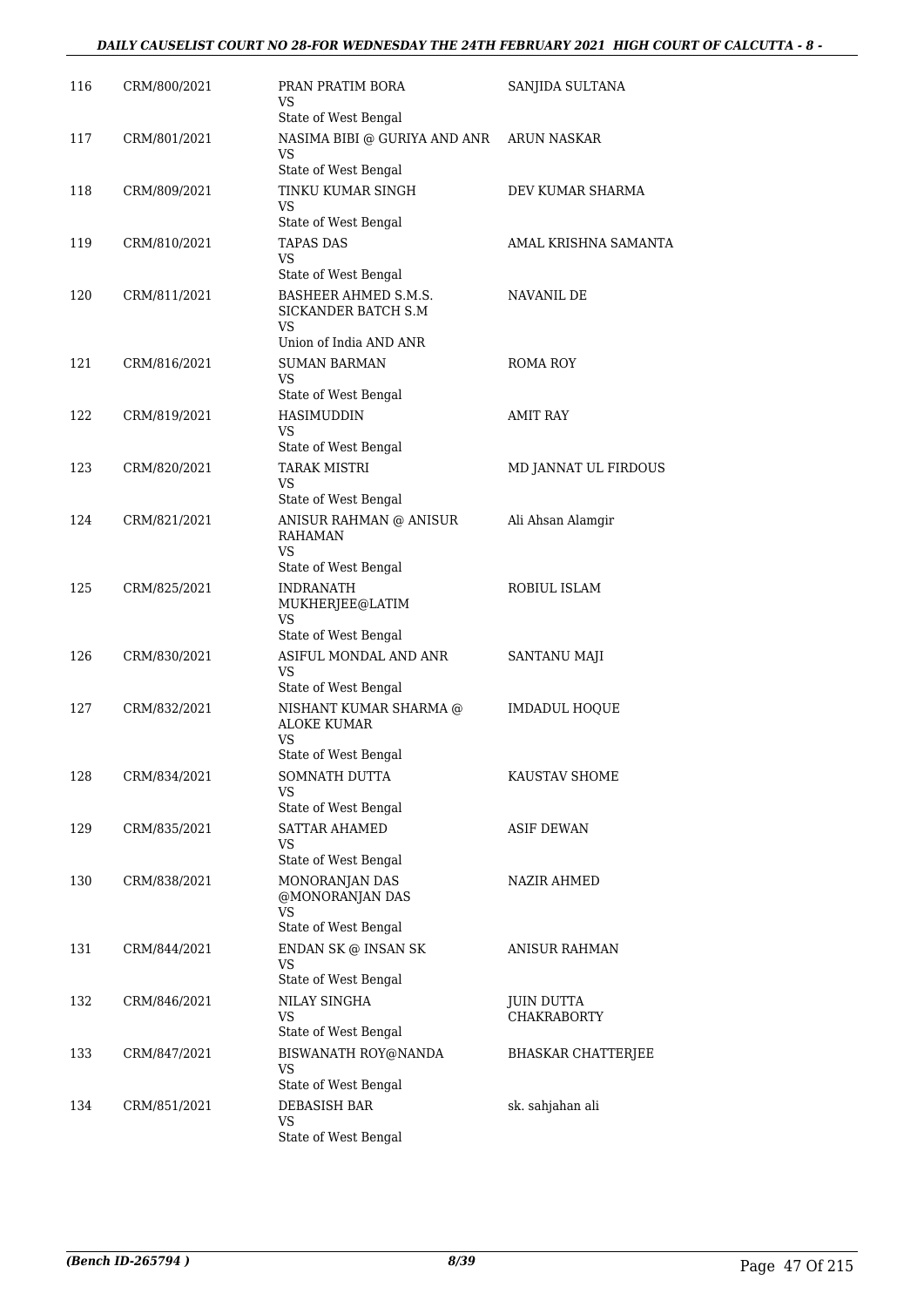## *DAILY CAUSELIST COURT NO 28-FOR WEDNESDAY THE 24TH FEBRUARY 2021 HIGH COURT OF CALCUTTA - 9 -*

| 135 | CRM/852/2021 | SK. JABER ALI<br>VS<br>State of West Bengal            | Srimoyee Mukherjee    |
|-----|--------------|--------------------------------------------------------|-----------------------|
| 136 | CRM/861/2021 | KOHINOOR BIBI<br>VS                                    | SOURAV MUKHERJEE      |
|     |              | State of West Bengal                                   |                       |
| 137 | CRM/864/2021 | SUBHASH GHOSH<br>VS<br>State of West Bengal            | SUBHRAJYOTI GHOSH     |
| 138 | CRM/865/2021 | PAPPU SINGH AND ANOTHER                                | SAGAR SAHA            |
|     |              | VS<br>State of West Bengal                             |                       |
| 139 | CRM/870/2021 | <b>SUJAN BISWAS</b><br><b>VS</b>                       | ARUP KUMAR BHOWMICK   |
|     |              | State of West Bengal                                   |                       |
| 140 | CRM/878/2021 | SHUBHANKAR HALDER<br>VS<br>State of West Bengal        | DONA AKTER            |
| 141 | CRM/879/2021 | BACHAN MONDAL @ BACHHAN                                | KUSAL KUMAR           |
|     |              | <b>MONDAL</b><br><b>VS</b>                             | MUKHERJEE             |
|     |              | State of West Bengal                                   |                       |
| 142 | CRM/880/2021 | MOUSUMI GOMES<br>VS<br>State of West Bengal            | Deepak Prahladka      |
| 143 | CRM/881/2021 | <b>BISWAJIT SHIL</b>                                   | Jeenia Rudra          |
|     |              | VS                                                     |                       |
|     |              | State of West Bengal                                   |                       |
| 144 | CRM/886/2021 | BAPPADITYA PAN @ BAPPA<br>VS<br>State of West Bengal   | SIDHANT CHOWDHURY     |
| 145 | CRM/887/2021 | SURAJIT PRAMANIK @ SURAJIT<br>PRAMANICK @ NEPAL<br>VS  | MINOTI GOMES          |
|     |              | State of West Bengal                                   |                       |
| 146 | CRM/889/2021 | MANORANJAN MONDAL<br><b>VS</b><br>State of West Bengal | MD. JANNAT UL FIRDOUS |
| 147 | CRM/895/2021 | UTTAM DOLAI                                            | ANUP DASGUPTA         |
|     |              | <b>VS</b><br>State of West Bengal                      |                       |
| 148 | CRM/897/2021 | KAMALA BERA                                            | SK SAHJAHAN ALI       |
|     |              | VS<br>State of West Bengal                             |                       |
| 149 | CRM/910/2021 | NAYAN ADIKARY AND ANR<br>VS                            | SAYANTAN HAZRA        |
|     |              | State of West Bengal                                   |                       |
| 150 | CRM/916/2021 | <b>INDRAJIT RANA</b><br>VS<br>State of West Bengal     | SUMAN DE              |
| 151 | CRM/918/2021 | SADDAM SK.                                             | <b>SAMIRUL SARDAR</b> |
|     |              | VS                                                     |                       |
|     |              | State of West Bengal                                   |                       |
| 152 | CRM/919/2021 | DIP BHUNIYA<br>VS<br>THE STATE OF WEST BENGAL          | GOPA BISWAS           |
| 153 | CRM/923/2021 | SADHAN HALDAR AND ANR                                  | PARTHA SARATHI DAS    |
|     |              | <b>VS</b><br>State of West Bengal                      |                       |
| 154 | CRM/927/2021 | <b>CHANDAN GIRI</b>                                    | SK SAHJAHAN ALI       |
|     |              | VS<br>State of West Bengal                             |                       |
|     |              |                                                        |                       |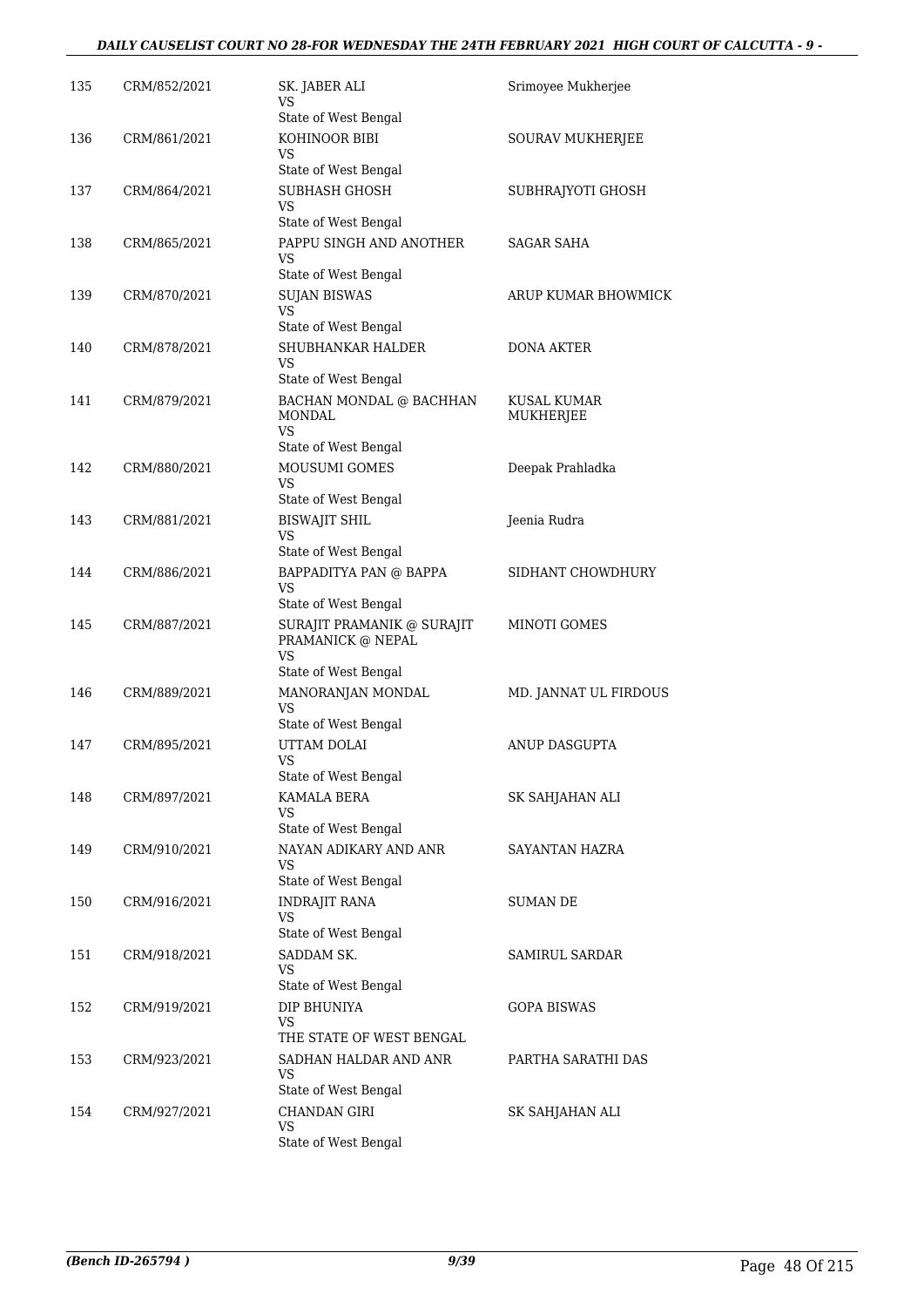| 155 | CRM/931/2021 | MAHASIN MALLICK @ AKALI @<br>MOHASIN MALLIK<br>VS                                                    | <b>TAPODIP GUPTA</b>                      |
|-----|--------------|------------------------------------------------------------------------------------------------------|-------------------------------------------|
| 156 | CRM/935/2021 | State of West Bengal<br>SAHABUDDIN SK @ SAFUDDI @<br>SABDDIN @ SOFIUDDIN SK @<br><b>SHAIKH</b><br>VS | Sumanta Das                               |
| 157 | CRM/937/2021 | State of West Bengal<br>MANORAMA CHOWDHURY<br>VS                                                     | ARUP KUMAR BHOWMICK                       |
| 158 | CRM/938/2021 | State of West Bengal<br>RAKIBUL MONDAL<br>VS                                                         | Asraf Mandal                              |
| 159 | CRM/939/2021 | State of West Bengal<br>SK. MIRU @ MIRUL<br>VS<br>State of West Bengal                               | ARUP KUMAR BHOWMICK                       |
| 160 | CRM/940/2021 | TANMOY HOWLADAR<br>VS<br>State of West Bengal                                                        | <b>MAZHAR HOSSAIN</b><br><b>CHOWDHURY</b> |
| 161 | CRM/943/2021 | <b>SANTOSH ROUT</b><br>VS<br>State of West Bengal                                                    | MAZHAR HOSSAIN<br><b>CHOWDHURY</b>        |
| 162 | CRM/947/2021 | <b>JAHANGIR MONDAL</b><br>VS<br>State of West Bengal                                                 | PRABIR MAJUMDER                           |
| 163 | CRM/949/2021 | AMINUL HOQUE @ AMINUL<br>HAQUE AND ANR<br><b>VS</b>                                                  | KOUSTAV BAGCHI                            |
| 164 | CRM/953/2021 | State of West Bengal<br>SIPAN LOHAR<br>VS                                                            | SOUPAL CHATTERJEE                         |
| 165 | CRM/954/2021 | State of West Bengal<br><b>ASHFAQUE AHAMED</b><br>VS                                                 | SAYAN MUKHERJEE                           |
| 166 | CRM/962/2021 | State of West Bengal<br>RABI DAS @ RABINDRA DAS<br>VS                                                | SOUPAL CHATTERJEE                         |
| 167 | CRM/963/2021 | State of West Bengal<br>MOINUDDIN MONDAL @ KATU<br>VS                                                | PAMPA DEY(DHABAL)                         |
| 168 | CRM/967/2021 | State of West Bengal<br>APEL MAHABUR MONDAL @<br>KAJAL AND ANR<br><b>VS</b>                          | <b>BUSRA KHATUN</b>                       |
| 169 | CRM/968/2021 | State of West Bengal<br><b>AINAL HAQUE</b><br>VS                                                     | ARNAB SAHA                                |
| 170 | CRM/969/2021 | State of West Bengal<br>azad ali @ khadimul<br>VS<br>State of West Bengal                            | imdadul hoque                             |
| 171 | CRM/971/2021 | SHUBHANKAR ROY<br>VS<br>State of West Bengal                                                         | SOUMYADEEP DAS                            |
| 172 | CRM/972/2021 | <b>BAIJANTI SHINDHE</b> @<br>VAIJAYANTI RAKHMAJI SHINDHE<br>VS                                       | KAUSHIK GHOSH                             |
| 173 | CRM/973/2021 | State of West Bengal<br>DIDAL BISWAS AND ORS<br>VS<br>State of West Bengal                           | MINOTI GOMES                              |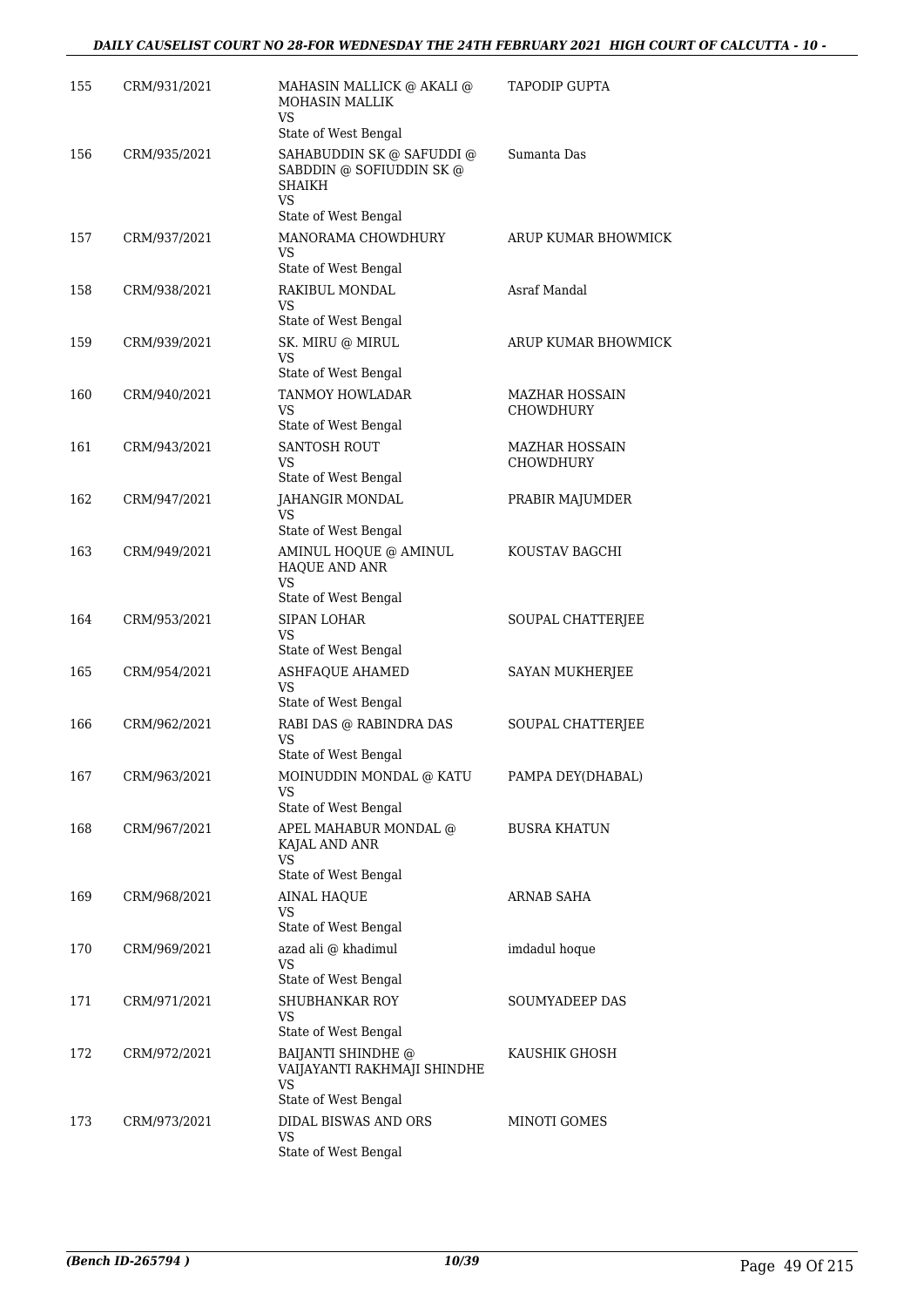| 174 | CRM/974/2021  | ASISH JOARDAR @ ASISH<br><b>JOYARDAR</b><br>VS.                    | Sujoy Sarkar              |
|-----|---------------|--------------------------------------------------------------------|---------------------------|
|     |               | State of West Bengal                                               |                           |
| 175 | CRM/976/2021  | <b>NASIR KAZI</b><br>VS                                            | <b>SUMAN CHAKRABORTY</b>  |
|     |               | State of West Bengal                                               |                           |
| 176 | CRM/980/2021  | SANJU NAG<br>VS                                                    | SANJIB MITRA              |
|     |               | State of West Bengal                                               |                           |
| 177 | CRM/982/2021  | PRADIP RUIDAS<br><b>VS</b>                                         | PINTU KARAR               |
|     |               | State of West Bengal                                               |                           |
| 178 | CRM/985/2021  | <b>AKASH DAS</b><br>VS<br>State of West Bengal                     | SK. TOSLIM ALI            |
| 179 | CRM/986/2021  | TAPAS SARKAR                                                       | PINTU KARAR               |
|     |               | <b>VS</b>                                                          |                           |
|     |               | State of West Bengal                                               |                           |
| 180 | CRM/992/2021  | MONOJ MAJUMDER<br>VS<br>State of West Bengal                       | SANJIB MITRA              |
| 181 | CRM/994/2021  | REJAUL SK@REJUL SK                                                 | Anisur Rahaman            |
|     |               | VS                                                                 |                           |
|     |               | State of West Bengal                                               |                           |
| 182 | CRM/998/2021  | RABJEL MONDAL@KALU<br>VS                                           | Anisur Rahaman            |
|     |               | State of West Bengal                                               |                           |
| 183 | CRM/1002/2021 | SOUMEN MONDAL<br>VS.<br>STATE OF WEST BENGAL                       | RAJESWAR CHAKRABORTY      |
| 184 | CRM/1003/2021 | ARGHA SARKAR @ BUBAI<br>VS                                         | <b>RITAM GHOSH</b>        |
|     |               | STATE OF WEST BENGAL                                               |                           |
| 185 | CRM/1004/2021 | ARATI GONRA AND ANR<br>VS<br>STATE OF WEST BENGAL                  | DEVIPRIYA MITRA           |
| 186 | CRM/1008/2021 |                                                                    | SIDDHARTHA SARKAR         |
|     |               | ANUP KUMAR MAJUMDER @<br>ANUP KUMAR MAZUMDAR @<br>POLU             |                           |
|     |               | VS                                                                 |                           |
|     |               | STATE OF WEST BENGAL                                               |                           |
| 187 | CRM/1010/2021 | <b>SAMIR SARKAR</b><br>VS<br>STATE OF WEST BENGAL                  | Asraf Mandal              |
| 188 | CRM/1012/2021 | MAIDUL SK@MAHIDUL SK                                               | PRABIR MAJUMDER           |
|     |               | VS                                                                 |                           |
|     |               | STATE OF WEST BENGAL                                               |                           |
| 189 | CRM/1016/2021 | SAHID HOSSAIN SARDER<br>VS<br>STATE OF WEST BENGAL                 | SHASHANKA SHEKHAR<br>SAHA |
| 190 | CRM/1017/2021 | KASEM MONDAL                                                       | SHASHANKA SHEKHAR         |
|     |               | VS.<br>STATE OF WEST BENGAL                                        | SAHA                      |
| 191 | CRM/1019/2021 | PALASH ROY                                                         | SHASHANKA SHEKHAR         |
|     |               | VS                                                                 | SAHA                      |
|     |               | STATE OF WEST BENGAL                                               |                           |
| 192 | CRM/1023/2021 | DIPANKAR DAS @ DIPENKAR DAS<br>@ DIPA @ DINPANKAR DAS<br><b>VS</b> | <b>BUSRA KHATUN</b>       |
|     |               | STATE OF WEST BENGAL                                               |                           |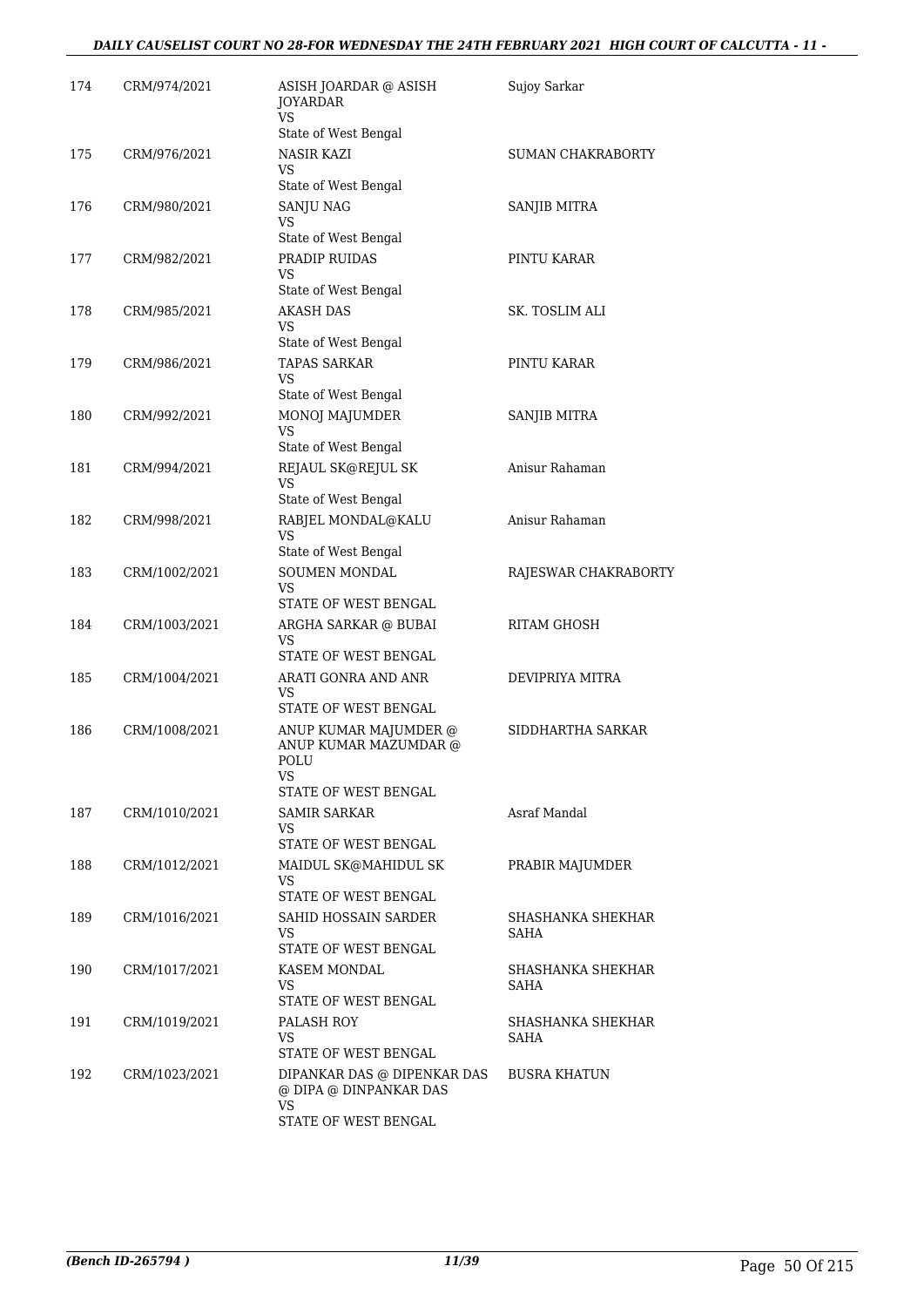| 193 | CRM/1024/2021 | SANAT MANDAL @ SANAT<br>MONDAL AND ANR<br>VS.          | <b>RAHUL DAS</b>                |
|-----|---------------|--------------------------------------------------------|---------------------------------|
|     |               | STATE OF WEST BENGAL                                   |                                 |
| 194 | CRM/1026/2021 | <b>SADDAM SARDAR</b>                                   | Surajit Basu                    |
|     |               | VS<br>STATE OF WEST BENGAL                             |                                 |
|     |               |                                                        |                                 |
| 195 | CRM/1033/2021 | ASIRUL @ HASIRUL SK<br>VS.                             | MRITYUNJOY<br><b>CHATTERJEE</b> |
|     |               | STATE OF WEST BENGAL                                   |                                 |
| 196 | CRM/1038/2021 | <b>BHAIRAB SARKAR AND ANR</b><br>VS                    | ANGSHUMAN                       |
|     |               | STATE OF WEST BENGAL AND<br>ORS.                       | <b>CHAKRABORTY</b>              |
| 197 | CRM/1039/2021 | <b>SAILEN GHARAI</b><br>VS                             | SUMAN DE                        |
|     |               | STATE OF WEST BENGAL AND<br>ORS.                       |                                 |
| 198 | CRM/1046/2021 | SAMAR BISWAS ALIAS GUYE<br>VS                          | <b>AMIT SINGH</b>               |
|     |               | STATE OF WEST BENGAL AND                               |                                 |
|     |               | ORS.                                                   |                                 |
| 199 | CRM/1048/2021 | SUBRATA GHOSH<br>VS                                    | ARKA CHAKRABORTY                |
|     |               | STATE OF WEST BENGAL                                   |                                 |
| 200 | CRM/1050/2021 | <b>MONIKA DAS</b>                                      | NAVANIL DE                      |
|     |               | VS<br>STATE OF WEST BENGAL                             |                                 |
| 201 | CRM/1051/2021 | ALAHAMDU MAHALPDAR                                     | SOURAV MUKHERJEE                |
|     |               | <b>VS</b>                                              |                                 |
|     |               | STATE OF WEST BENGAL AND<br>ORS.                       |                                 |
| 202 | CRM/1052/2021 | NIDUL PAUL                                             | SUMANTA CHAKRABORTY             |
|     |               | VS<br>STATE OF WEST BENGAL AND<br>ORS.                 |                                 |
| 203 | CRM/1054/2021 | PARITOSH SARDAR                                        | PRABIR MAJUMDER                 |
|     |               | VS                                                     |                                 |
|     |               | STATE OF WEST BENGAL                                   |                                 |
| 204 | CRM/1055/2021 | NARENDRA KUMAR<br>VS                                   | AKASH RAY                       |
|     |               | STATE OF WEST BENGAL AND<br>ORS.                       |                                 |
| 205 | CRM/1056/2021 | SADHAN MONDAL@ AJAN                                    | PRABIR MAJUMDER                 |
|     |               | VS<br>STATE OF WEST BENGAL                             |                                 |
| 206 | CRM/1058/2021 | RABI SHARMA @RABI KUMAR                                | SOURADEEP DUTTA                 |
|     |               | <b>SHARMA</b>                                          |                                 |
|     |               | VS                                                     |                                 |
|     |               | STATE OF WEST BENGAL                                   |                                 |
| 207 | CRM/1062/2021 | KARTICK JAMADAR @ KARTICK<br>JAMADER @ DOM             | SANANDA<br><b>BHATTACHARYYA</b> |
|     |               | VS                                                     |                                 |
|     |               | STATE OF WEST BENGAL                                   |                                 |
| 208 | CRM/1067/2021 | ASRAF @ ARSHAD @ ARSAD<br>VS                           | SEKHAR MUKHERJEE                |
|     |               | STATE OF WEST BENGAL                                   |                                 |
| 209 | CRM/1069/2021 | ARIFUL MONDAL                                          | MD. JAMAL UL FIRDOUS            |
|     |               | VS                                                     |                                 |
|     |               | STATE OF WEST BENGAL                                   |                                 |
| 210 | CRM/1073/2021 | BOJLUR RAHAMAN MONDAL @<br>BAJLUR RAHAMAN MONDAL<br>VS | KINGSUK MONDAL                  |
|     |               | STATE OF WEST BENGAL                                   |                                 |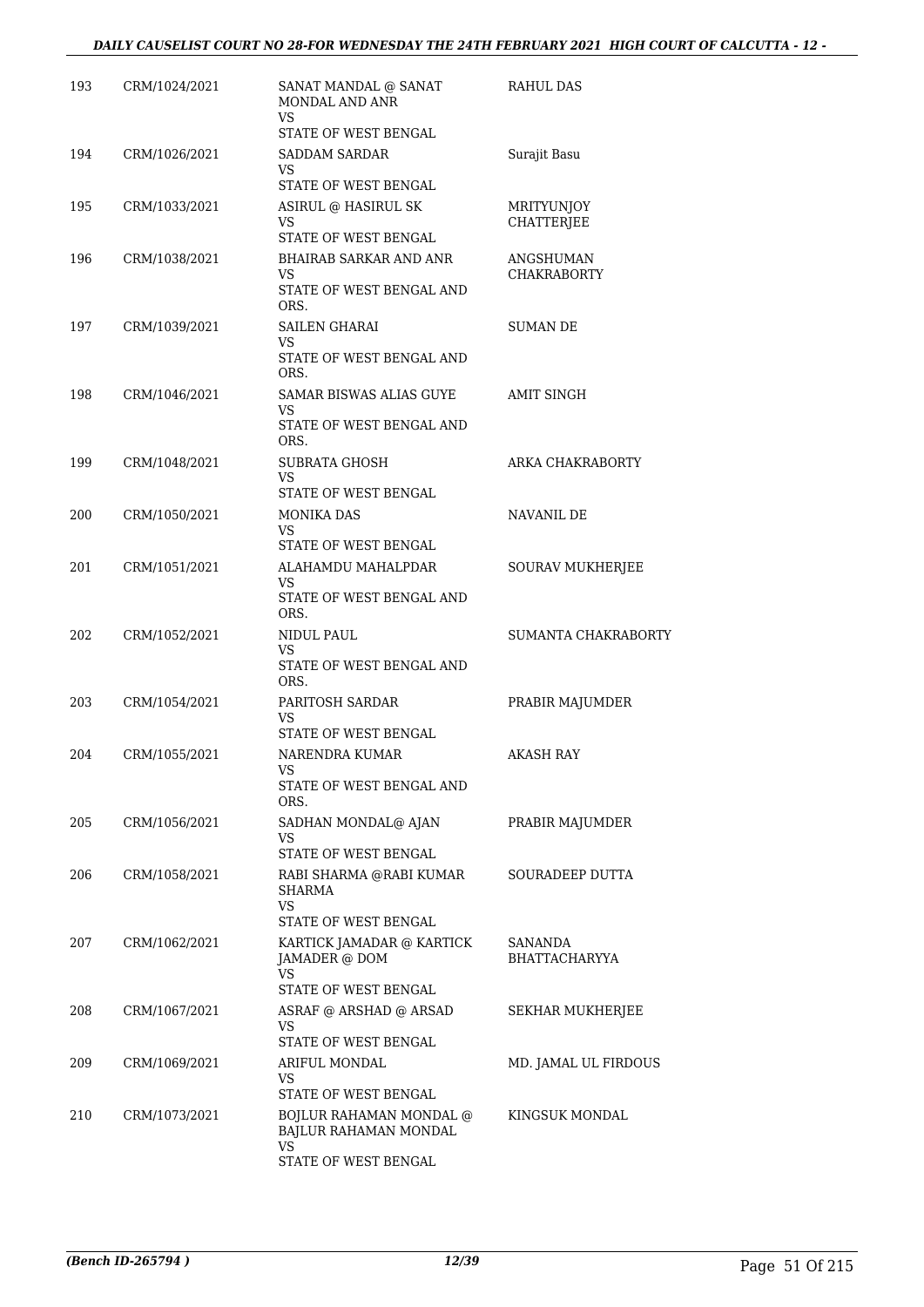| 211 | CRM/1074/2021 | ABDUL KAIOUM@ABDUL<br>KAIUM@ABDUL KAYUM<br><b>VS</b>             | SOURAV MUKHERJEE         |
|-----|---------------|------------------------------------------------------------------|--------------------------|
|     |               | STATE OF WEST BENGAL                                             |                          |
| 212 | CRM/1076/2021 | <b>SUTAPA GHOSH</b><br>VS                                        | AMIT RANJAN PATI         |
|     |               | STATE OF WEST BENGAL                                             |                          |
| 213 | CRM/1080/2021 | ARUN BASAK<br>VS.                                                | KOUSTUV SHOME            |
|     |               | STATE OF WEST BENGAL<br>FIKA TARAFDAR                            |                          |
| 214 | CRM/1081/2021 | VS<br>STATE OF WEST BENGAL                                       | PRABIR MAJUMDER          |
| 215 | CRM/1083/2021 | AMIT CHOUDHURY<br>VS<br>STATE OF WEST BENGAL                     | <b>ABHISHEK BANERJEE</b> |
| 216 | CRM/1084/2021 | PARTHA TURI<br>VS                                                | ABHISHEK BANERJEE        |
|     |               | STATE OF WEST BENGAL                                             |                          |
| 217 | CRM/1087/2021 | <b>SANTA BISWAS</b><br>VS<br>STATE OF WEST BENGAL                | <b>ABHISHEK BANERJEE</b> |
| 218 | CRM/1088/2021 | FARUK HOSSION SHEKH                                              | PARTHA SARATHI           |
|     |               | VS<br>STATE OF WEST BENGAL                                       | <b>MONDAL</b>            |
| 219 | CRM/1089/2021 | KANCHAN SONKAR                                                   | Subhabrata Chowdhury     |
|     |               | VS<br>THE STATE OF WEST BENGAL                                   |                          |
| 220 | CRM/1092/2021 | <b>IMRAN BISWAS</b><br>VS                                        | <b>ASHIM DEBNATH</b>     |
|     |               | STATE OF WEST BENGAL                                             |                          |
| 221 | CRM/1093/2021 | KHURSHID KHAN<br>VS                                              | <b>SUJIT SAHA</b>        |
| 222 | CRM/1097/2021 | STATE OF WEST BENGAL<br>SALIM SK.@ SK SALIM                      | PRADEEP KUMAR            |
|     |               | <b>VS</b><br>STATE OF WEST BENGAL AND<br>ORS.                    | <b>TARAFDAR</b>          |
| 223 | CRM/1101/2021 | MUSTAFA SK.<br>VS                                                | Diptendu Bandyopadhyay   |
|     |               | STATE OF WEST BENGAL                                             |                          |
| 224 | CRM/1103/2021 | HANNAN ALI @ MEJUR<br>VS<br>STATE OF WEST BENGAL AND             | DIPTENDU BANERJEE        |
|     |               | ORS.                                                             |                          |
| 225 | CRM/1104/2021 | ARNAB SINGH @ GUJA<br>VS                                         | <b>SUMAN CHAKRABORTY</b> |
|     |               | STATE OF WEST BENGAL                                             |                          |
| 226 | CRM/1105/2021 | LAL MAHAMMAD DHUKRE @ LAL<br>MAHAMMAD DUKRE @LALTUU<br><b>VS</b> | SUMIT ROUTH              |
|     |               | STATE OF WEST BENGAL AND<br>ORS.                                 |                          |
| 227 | CRM/1106/2021 | NURUL ISLAM SK. @ ISLAM<br>VS                                    | SANATAN MAJI             |
|     |               | STATE OF WEST BENGAL                                             |                          |
| 228 | CRM/1108/2021 | SAJIB BISWAS @ SANJIT                                            | NARAYAN DEBNATH          |
|     |               | VS<br>STATE OF WEST BENGAL AND<br>ORS.                           |                          |
| 229 | CRM/1110/2021 | SANJIB BISWAS @ SANJIT                                           | NARAYAN DEBNATH          |
|     |               | VS<br>STATE OF WEST BENGAL                                       |                          |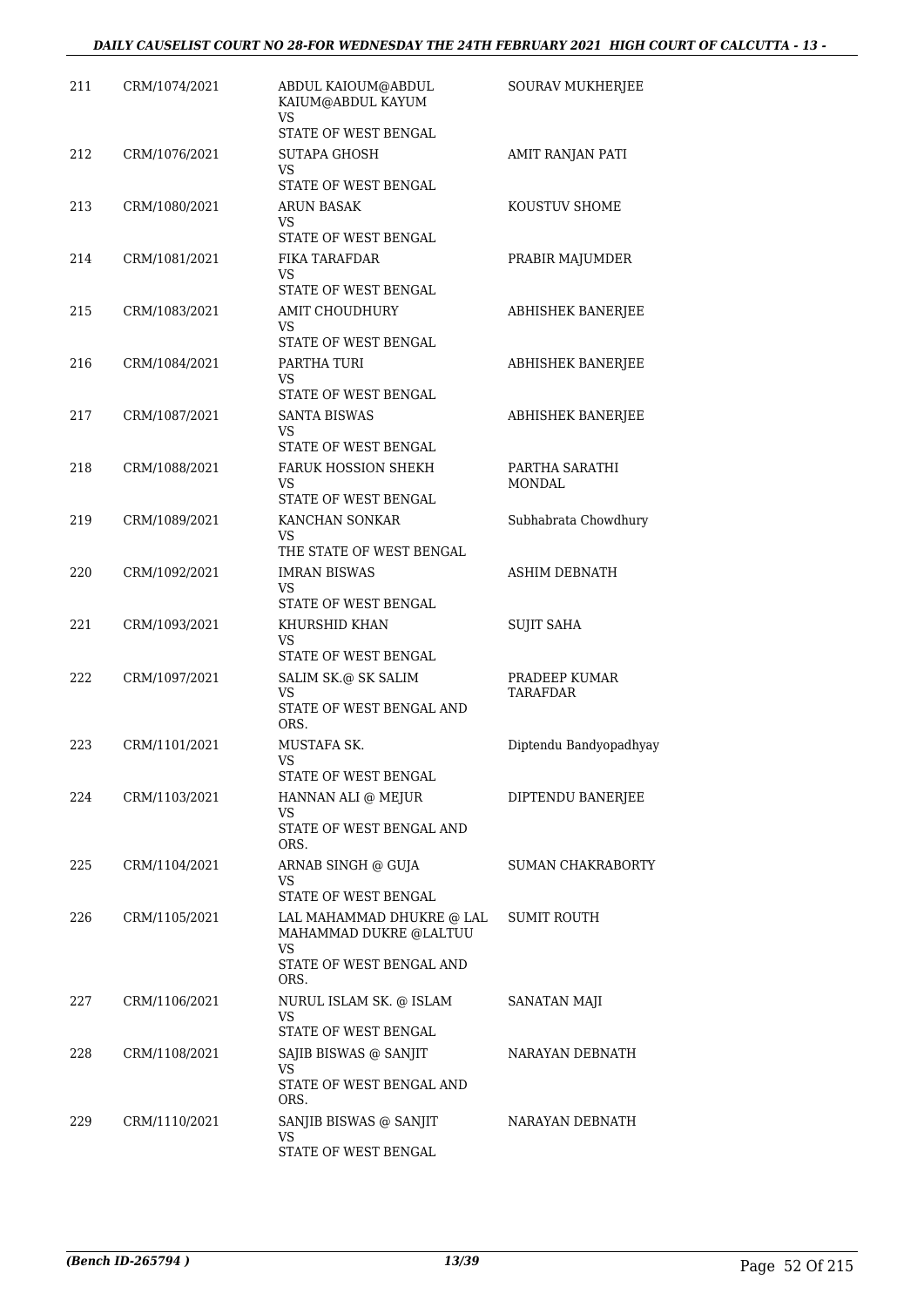## *DAILY CAUSELIST COURT NO 28-FOR WEDNESDAY THE 24TH FEBRUARY 2021 HIGH COURT OF CALCUTTA - 14 -*

| 230 | CRM/1111/2021 | SAHARAB MONDAL<br>VS                                                                                   | ASHOK KUMAR<br><b>CHOWDHURY</b> |
|-----|---------------|--------------------------------------------------------------------------------------------------------|---------------------------------|
|     |               | STATE OF WEST BENGAL AND<br>ORS.                                                                       |                                 |
| 231 | CRM/1112/2021 | RAJ CHAKRABORTY<br><b>VS</b><br>STATE OF WEST BENGAL                                                   | ASHOK KR. CHOWDHURY             |
| 232 | CRM/1119/2021 | AMARJIT SINGH<br>VS                                                                                    | PRABIR MAJUMDER                 |
| 233 | CRM/1125/2021 | STATE OF WEST BENGAL<br><b>NASIKUL SK</b>                                                              | <b>JISAN IQUBAL HOSSAIN</b>     |
|     |               | VS<br>STATE OF WEST BENGAL                                                                             |                                 |
| 234 | CRM/1127/2021 | MAHABUL SK<br>VS<br>STATE OF WEST BENGAL                                                               | JISAN IQUBAL HOSSAIN            |
| 235 | CRM/1129/2021 | MAHATAB MONDAL<br>VS<br>STATE OF WEST BENGAL                                                           | JISAN IQUBAL HOSSAIN            |
| 236 | CRM/1130/2021 | NIYAJUL SK<br>VS                                                                                       | Anisur Rahaman                  |
| 237 | CRM/1132/2021 | STATE OF WEST BENGAL<br>RUBEL ALI @ ABDUL AZIZ                                                         | HABIBUR RAHAMAN                 |
|     |               | <b>VS</b><br>STATE OF WEST BENGAL                                                                      |                                 |
| 238 | CRM/1143/2021 | PRODIP CHOWDHURY@PRADIP<br>KR CHOWDHURY@PRDEEP<br>KUMAR CHOWDHURY<br><b>VS</b><br>STATE OF WEST BENGAL | PRONOJIT ROY                    |
| 239 | CRM/1146/2021 | CHAINA GHOSH<br>VS<br>STATE OF WEST BENGAL                                                             | Srimoyee Mukherjee              |
| 240 | CRM/1149/2021 | GORA CHAND<br>MUKHERJEE@HARU<br>VS                                                                     | SUMITAVA CHAKRABORTY            |
|     |               | STATE OF WEST BENGAL                                                                                   |                                 |
| 241 | CRM/1155/2021 | TAHIRUL SK @ TASHIRUL SK<br><b>VS</b><br>STATE OF WEST BENGAL                                          | Kalidas Saha                    |
| 242 | CRM/1161/2021 | <b>TITU HALDER</b><br><b>VS</b><br>STATE OF WEST BENGAL                                                | MD. JANNAT UL FIRDOUS           |
| 243 | CRM/1162/2021 | NOOR JAHAN BIBI@WARSI ANTY<br>AND ANR<br>VS<br>STATE OF WEST BENGAL                                    | <b>ABHISEK GUPTA</b>            |
| 244 | CRM/1165/2021 | ATAUR RAHAMAN<br>VS.<br>STATE OF WEST BENGAL                                                           | KAZI M RAHAMAN                  |
| 245 | CRM/1167/2021 | ALKAS SK<br>VS.                                                                                        | <b>BAISALI GHOSHAL</b>          |
|     |               | STATE OF WEST BENGAL                                                                                   |                                 |
| 246 | CRM/1173/2021 | PREM KUMAR MANDAL<br>VS<br>STATE OF WEST BENGAL AND<br>ORS.                                            | <b>MOUNICK GHOSH</b>            |
| 247 | CRM/1176/2021 | JHANTU ARUI<br>VS.                                                                                     | ARUP KUMAR BHOWMICK             |
|     |               | STATE OF WEST BENGAL AND<br>ORS.                                                                       |                                 |
| 248 | CRM/1177/2021 | <b>SK IMRAN</b><br>VS                                                                                  | SANTANU MAJI                    |
|     |               | STATE OF WEST BENGAL                                                                                   |                                 |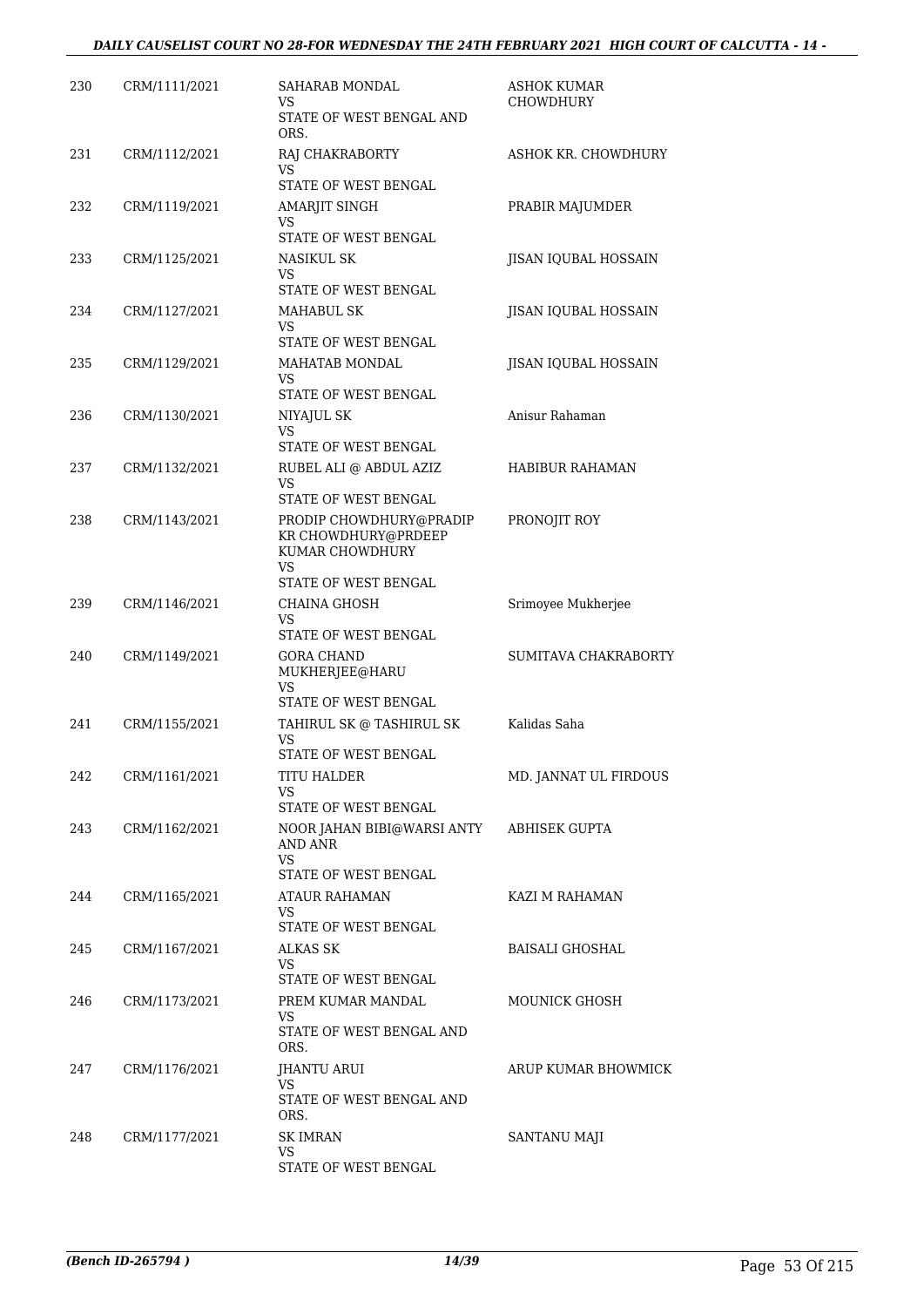## *DAILY CAUSELIST COURT NO 28-FOR WEDNESDAY THE 24TH FEBRUARY 2021 HIGH COURT OF CALCUTTA - 15 -*

| 249 | CRM/1178/2021 | SUKANTA KUMAR SAHOO<br>VS<br>STATE OF WEST BENGAL AND                 | SOUMYA BASU ROY<br><b>CHOWDHURY</b> |
|-----|---------------|-----------------------------------------------------------------------|-------------------------------------|
|     |               | ORS.                                                                  |                                     |
| 250 | CRM/1186/2021 | AMIT DAS ALIAS ASHIS DAS<br>VS                                        | SHASHANKA SHEKHAR<br><b>SAHA</b>    |
|     |               | STATE OF WEST BENGAL AND<br>ORS.                                      |                                     |
| 251 | CRM/1187/2021 | JHARU SK ALIAS ZARU SEIKH<br>VS<br>STATE OF WEST BENGAL               | JISAN IQBAL HOSSAIN                 |
| 252 | CRM/1191/2021 | ASANUDDIN SK<br>VS.                                                   | JISAN IQUBAL HOSSAIN                |
|     |               | STATE OF WEST BENGAL                                                  |                                     |
| 253 | CRM/1196/2021 | RANJIT SINGHA<br>VS<br>STATE OF WEST BENGAL                           | Jeenia Rudra                        |
| 254 | CRM/1197/2021 | RAJU SARDAR<br>VS                                                     | ABHIJIT KR. ADHYA                   |
| 255 | CRM/1199/2021 | STATE OF WEST BENGAL<br><b>RAJU SARDAR</b>                            | ABHIJIT KR. ADHYA                   |
|     |               | VS                                                                    |                                     |
|     |               | STATE OF WEST BENGAL                                                  |                                     |
| 256 | CRM/1202/2021 | NITIN JAISWAL<br>VS                                                   | Sujoy Sarkar                        |
|     |               | STATE OF WEST BENGAL                                                  |                                     |
| 257 | CRM/1205/2021 | ARSHAD ALI MONDAL<br>VS.                                              | SHASHANKA SHEKHAR<br>SAHA           |
|     |               | STATE OF WEST BENGAL                                                  |                                     |
| 258 | CRM/1206/2021 | SAMIR ADHIKARY<br>VS<br>STATE OF WEST BENGAL                          | SHASANKAR SEKHAR<br><b>SAHA</b>     |
| 259 | CRM/1208/2021 | PAN KISTO NUNIA @ PRAN<br>KRISHNA NONIA @ PRANKISTO<br>NONIYA AND ORS | PRATIK GHOSH                        |
|     |               | VS<br>STATE OF WEST BENGAL                                            |                                     |
| 260 | CRM/1209/2021 | NAJIR MOMIN@ NAZIR MOMIN<br><b>VS</b>                                 | <b>DIPTANGSHU BASU</b>              |
|     |               | STATE OF WEST BENGAL                                                  |                                     |
| 261 | CRM/1210/2021 | KANAI SARKAR<br>VS                                                    | SHASANKA SEKHAR SAHA                |
|     |               | STATE OF WEST BENGAL                                                  |                                     |
| 262 | CRM/1212/2021 | AMIYA GHOSH                                                           | UJJAL ROY                           |
|     |               | VS<br>STATE OF WEST BENGAL                                            |                                     |
| 263 | CRM/1213/2021 | JIYARUL MONDAL<br>VS                                                  | ARUNIMA DAS SHARMA                  |
|     |               | STATE OF WEST BENGAL                                                  |                                     |
| 264 | CRM/1221/2021 | FULLARA MONDAL<br>VS<br>CENTRAL BUREAU OF                             | SANTANU MAJI                        |
|     |               | <b>INVESTIGATION</b>                                                  |                                     |
| 265 | CRM/1224/2021 | raja @ rajarshi pradhan<br>VS<br>STATE OF WEST BENGAL                 | MUNSHI ASHIQ ELAHI                  |
| 266 | CRM/1228/2021 | <b>TAJMIN BIBI</b>                                                    | Sujoy Sarkar                        |
|     |               | VS<br>STATE OF WEST BENGAL                                            |                                     |
| 267 | CRM/1231/2021 | HASIBUL SEKH AND ANR                                                  | BISWAJIT HAZRA                      |
|     |               | VS<br>STATE OF WEST BENGAL AND<br>ORS.                                |                                     |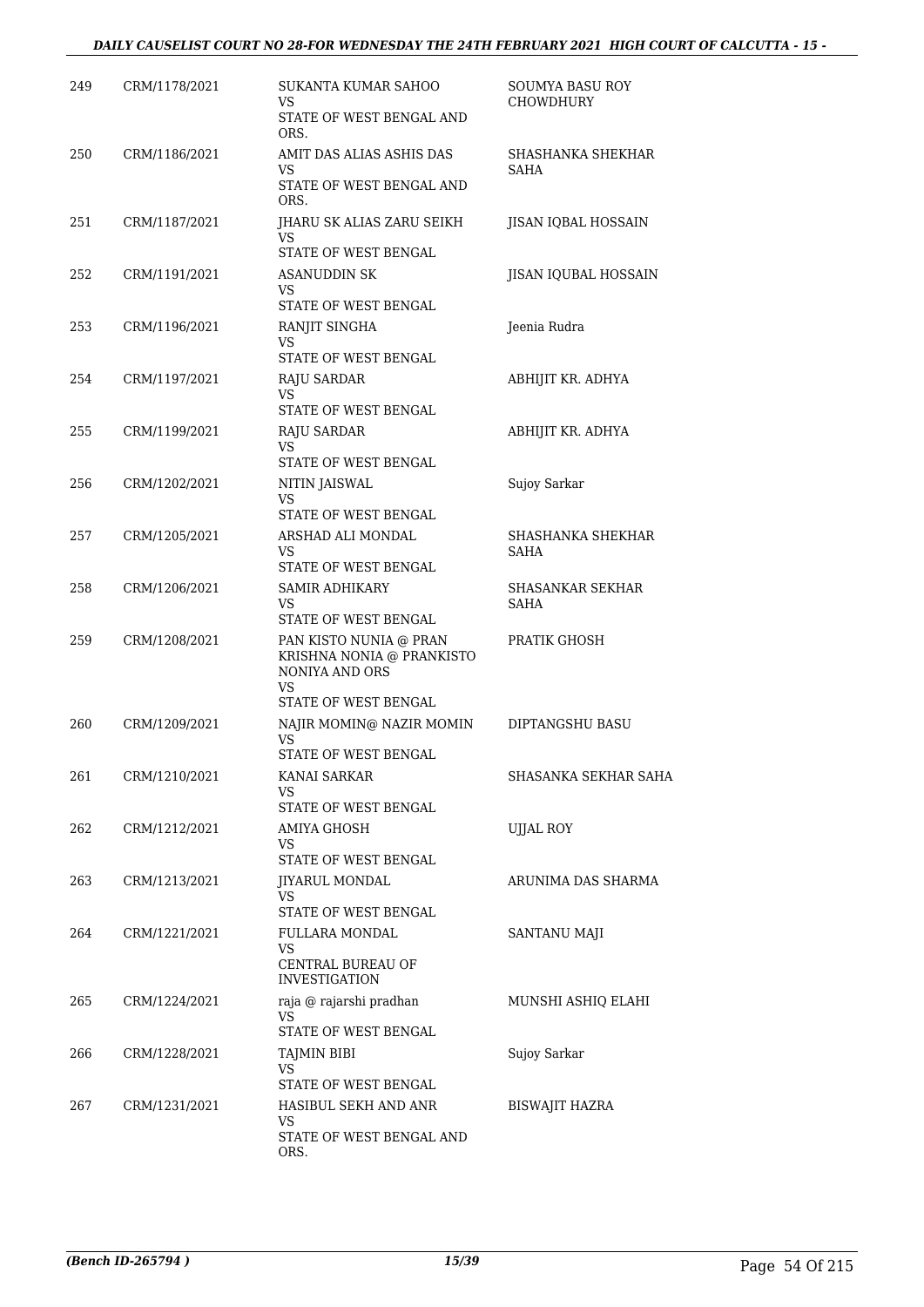| 268 | CRM/1235/2021 | KARTICK ROY<br>VS<br>STATE OF WEST BENGAL AND                                    | <b>KUNTAL ROY</b>                      |
|-----|---------------|----------------------------------------------------------------------------------|----------------------------------------|
| 269 | CRM/1250/2021 | ORS.<br>BAPPADITWA BISWAS @<br><b>BAPPADITYA BISWAS</b>                          | KOUSTAV BAGCHI                         |
|     |               | VS<br>STATE OF WEST BENGAL AND<br>ORS.                                           |                                        |
| 270 | CRM/1253/2021 | S.K.CHAND @CHAND<br>VS                                                           | DEVRANJAN DAS                          |
| 271 | CRM/1255/2021 | STATE OF WEST BENGAL<br><b>TAHERUL HOSSAIN</b><br>VS<br>STATE OF WEST BENGAL AND | <b>ABDUS SALAM</b>                     |
| 272 | CRM/1256/2021 | ORS.<br>APARNA BERA<br>VS.<br>STATE OF WEST BENGAL                               | NILADRI SEKHAR GHOSH                   |
| 273 | CRM/1257/2021 | KARTICK SAMMADAR<br>VS<br>STATE OF WEST BENGAL AND                               | HUSEN MUSTAFI                          |
| 274 | CRM/1258/2021 | ORS.<br>SUJOY CHANDRA @SUJOY<br><b>CHANDA</b><br>VS.<br>STATE OF WEST BENGAL     | <b>BITASOK BANERJEE</b>                |
| 275 | CRM/1262/2021 | GUDDU SHARMA@RAJU SHARMA<br><b>VS</b><br>STATE OF WEST BENGAL                    | PRONAY BASAK                           |
| 276 | CRM/1264/2021 | MURSALIM SK@MURSALIM SK<br>VS.<br>STATE OF WEST BENGAL                           | ALI AHSAN ALAMGIR                      |
| 277 | CRM/1269/2021 | SAFIKUL ISLAM<br>VS.<br>STATE OF WEST BENGAL                                     | <b>ANISUR RAHMAN</b>                   |
| 278 | CRM/1272/2021 | TOFIJUL SK @ HOSSAIN AND<br>ANR<br>VS.<br>STATE OF WEST BENGAL                   | Anisur Rahaman                         |
| 279 | CRM/1273/2021 | SARIFUL SK@PIU AND ANR<br>VS<br>STATE OF WEST BENGAL                             | TAPODIP GUPTA                          |
| 280 | CRM/1274/2021 | MD AMJAD KHAN<br>VS<br>STATE OF WEST BENGAL                                      | <b>TAPODIP GUPTA</b>                   |
| 281 | CRM/1284/2021 | HAFIJUL MONDAL @ HAFIZUL<br>MONDAL<br>VS.                                        | SHASHANKA SHEKHAR<br>SAHA              |
| 282 | CRM/1290/2021 | STATE OF WEST BENGAL<br><b>SANTOSH BASAK</b><br>VS.<br>STATE OF WEST BENGAL      | <b>SANANDA</b><br><b>BHATTACHARYYA</b> |
| 283 | CRM/1291/2021 | BIKASH HARI<br>VS<br>STATE OF WEST BENGAL                                        | <b>AMIT SINGH</b>                      |
| 284 | CRM/1294/2021 | ASHADUL MONDAL<br>VS<br>STATE OF WEST BENGAL                                     | SHIBAJI KUMAR DAS                      |
| 285 | CRM/1299/2021 | SAHABUDDIN @ SAHABUDDIN<br>SK<br><b>VS</b><br>STATE OF WEST BENGAL               | <b>BUSRA KHATUN</b>                    |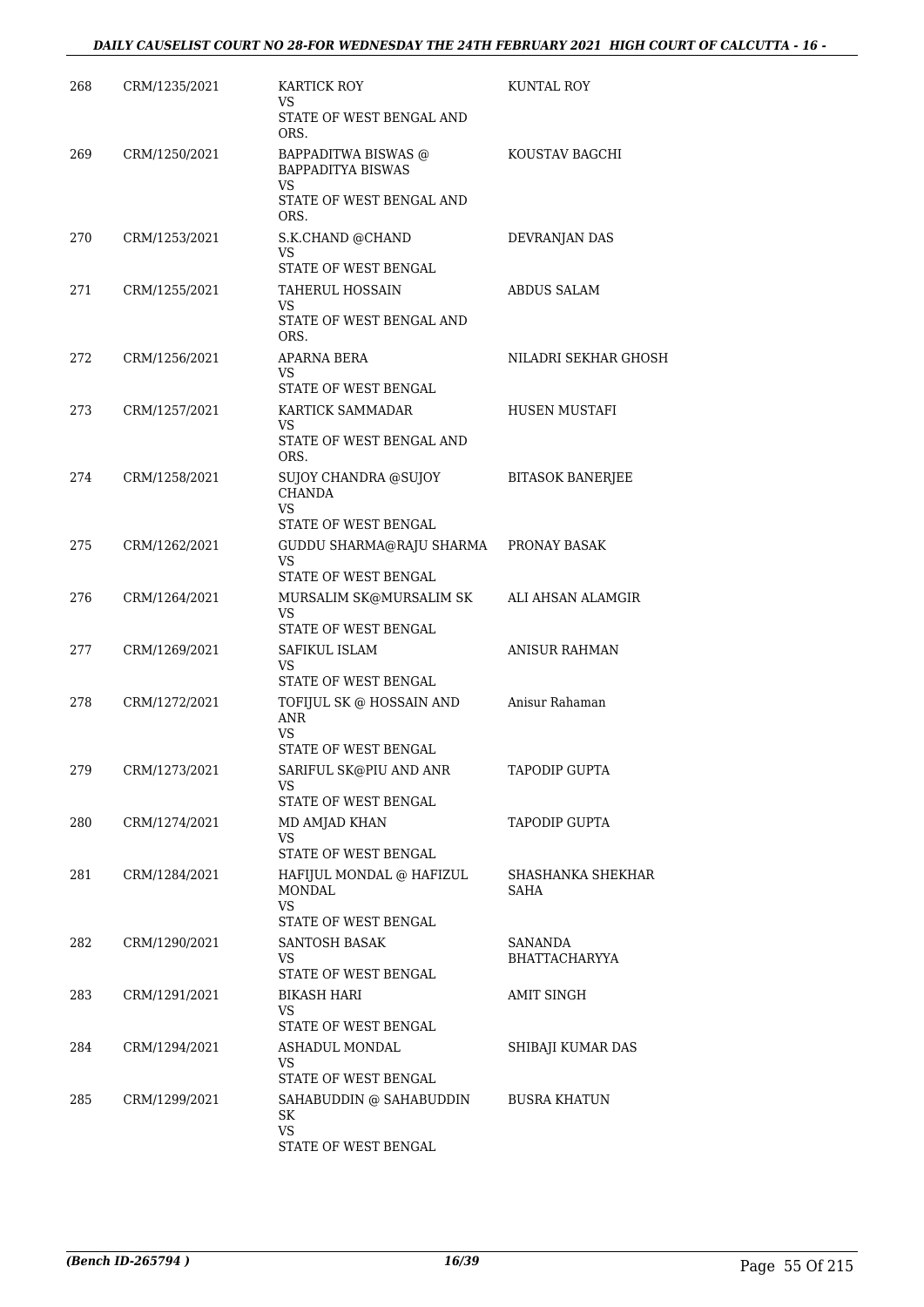## *DAILY CAUSELIST COURT NO 28-FOR WEDNESDAY THE 24TH FEBRUARY 2021 HIGH COURT OF CALCUTTA - 17 -*

| 286 | CRM/1300/2021 | RAHUL MALLICK AND ANR<br>VS                                          | SOFIA NESAR                             |
|-----|---------------|----------------------------------------------------------------------|-----------------------------------------|
|     |               | STATE OF WEST BENGAL                                                 |                                         |
| 287 | CRM/1302/2021 | JOYNAL MANDAL @ JAINAL<br><b>MANDAL</b><br><b>VS</b>                 | <b>BUSRA KHATUN</b>                     |
|     |               | STATE OF WEST BENGAL                                                 |                                         |
| 288 | CRM/1306/2021 | KAIMUDDIN MIAH@MOSTAN<br>VS                                          | <b>BUSRA KHATUN</b>                     |
|     |               | STATE OF WEST BENGAL                                                 |                                         |
| 289 | CRM/1311/2021 | OMAR FARUK<br>VS<br>STATE OF WEST BENGAL                             | Surajit Basu                            |
| 290 | CRM/1313/2021 | ARIF ALI MOLLA                                                       | ARUPO KUMAR                             |
|     |               | VS<br>STATE OF WEST BENGAL AND<br>ORS.                               | <b>BHOWMICK</b>                         |
| 291 | CRM/1314/2021 | SK JAFAR ALIAS JAFAR ALI<br><b>VS</b>                                | KAZI SAFIULLAH                          |
|     |               | STATE OF WEST BENGAL                                                 |                                         |
| 292 | CRM/1316/2021 | SK. SABIR ALI<br>VS                                                  | <b>ADITYA SEN</b>                       |
|     |               | STATE OF WEST BENGAL AND<br>ORS.                                     |                                         |
| 293 | CRM/1321/2021 | <b>SUJON BARMAN ALIAS</b><br><b>HIMANSHU</b><br>VS                   | <b>JUIN DUTTA</b><br><b>CHAKRABORTY</b> |
|     |               | STATE OF WEST BENGAL                                                 |                                         |
| 294 | CRM/1323/2021 | SAKILA BIBI AND ANOTHER<br>VS<br>STATE OF WEST BENGAL                | DIPAYAN KUNDU                           |
|     |               |                                                                      |                                         |
| 295 | CRM/1325/2021 | AMIN AKHTAR @AMIM AKTAR<br>VS<br>STATE OF WEST BENGAL                | <b>SAGAR SAHA</b>                       |
| 296 | CRM/1330/2021 | ADHIR BARMAN AND ANR                                                 | SUBRATA SAHA                            |
|     |               | VS<br>STATE OF WEST BENGAL AND<br>ORS.                               |                                         |
| 297 | CRM/1332/2021 | MOMREJ KHAN                                                          | SUBRATA SAHA                            |
|     |               | VS<br>STATE OF WEST BENGAL AND<br>ORS.                               |                                         |
| 298 | CRM/1337/2021 | SUDHANGSHU MONDAL ALIAS<br>PUTU                                      | PRONOJIT ROY                            |
|     |               | VS.<br>STATE OF WEST BENGAL                                          |                                         |
| 299 | CRM/1339/2021 | <b>SWARUP GHOSH</b><br>VS                                            | SK. TOSLIM ALI                          |
|     |               | STATE OF WEST BENGAL AND<br>ORS.                                     |                                         |
| 300 | CRM/1341/2021 | SAURAV KUNDU @ AKAI<br>VS                                            | SUSNIGDHO<br>BHATTACHARYYA              |
|     |               | STATE OF WEST BENGAL AND<br>ORS.                                     |                                         |
| 301 | CRM/1346/2021 | PRASEN KUNDU @BHABOL<br>@BHABOL KUNDU@ PROSEN<br><b>KUNDU</b><br>VS. | <b>TAPODIP GUPTA</b>                    |
|     |               | STATE OF WEST BENGAL                                                 |                                         |
| 302 | CRM/1347/2021 | IMAJUDDDIN MONDAL<br>VS                                              | <b>SOURAV MUKHERJEE</b>                 |
|     |               | STATE OF WEST BENGAL AND<br>ORS.                                     |                                         |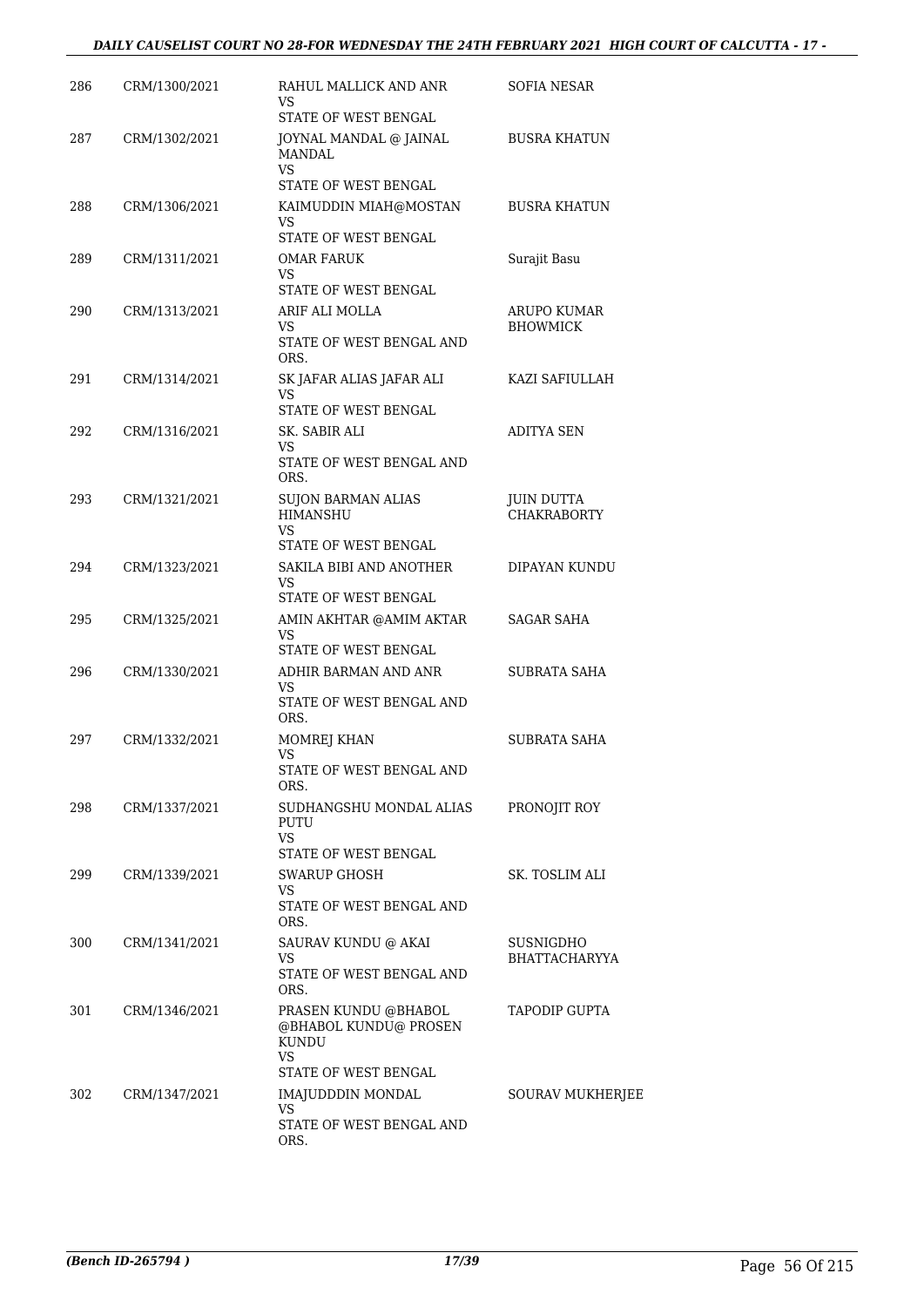| 303 | CRM/1348/2021 | MD DASTAGIR @DASTAGIR<br><b>ANSARI</b><br>VS                                                                                              | ANSUMAN BERA                       |
|-----|---------------|-------------------------------------------------------------------------------------------------------------------------------------------|------------------------------------|
|     |               | STATE OF WEST BENGAL                                                                                                                      |                                    |
| 304 | CRM/1350/2021 | ASHOK KUMAR CHOUDHURY<br>@ASHOK CHOUDHURY<br>@ASHOKE<br>CHOWDHURY@RAMESH<br>PRAJAPATI@CHOWDHURY<br>VS<br>STATE OF WEST BENGAL AND<br>ORS. | SOUMYA NAG                         |
| 305 | CRM/1352/2021 | MD. SAUKAT SEKH<br>VS<br>UNION OF INDIA, AIR<br>INTELLIGENCE UNIT, ,                                                                      | ARKACHAKRABORTY                    |
| 306 | CRM/1353/2021 | NAGEN @ NAGENDRANATH<br><b>GHOSH</b><br>VS<br>STATE OF WEST BENGAL AND<br>ORS.                                                            | KARABI ROY                         |
| 307 | CRM/1354/2021 | MEHER ALI SK AND OTHERS<br><b>VS</b><br>STATE OF WEST BENGAL                                                                              | KRISHNENDU DE                      |
| 308 | CRM/1356/2021 | RAJA GHOSHAL<br><b>VS</b><br>STATE OF WEST BENGAL                                                                                         | <b>SOUVIK DAS</b>                  |
| 309 | CRM/1357/2021 | SK SAKIR ALI @SK JIKSARUL ALI<br>VS<br>STATE OF WEST BENGAL                                                                               | ANINDYA GHOSH                      |
| 310 | CRM/1358/2021 | PH ESHA ALI @ AMBUBA<br><b>VS</b><br>STATE OF WEST BENGAL                                                                                 | DEBASIS KAR                        |
| 311 | CRM/1367/2021 | HASINA @ HASENA MOLLA @<br><b>HASINA BIBI</b><br><b>VS</b><br>STATE OF WEST BENGAL                                                        | SIDDHARTHA SARKAR                  |
| 312 | CRM/1370/2021 | <b>BIPLAB BISWAS</b><br>VS<br>STATE OF WEST BENGAL                                                                                        | MRITYUNJAY SAHA                    |
| 313 | CRM/1372/2021 | <b>SAMIR MANDAL</b><br>VS<br>STATE OF WEST BENGAL                                                                                         | ARUP KUMAR BHOWMICK                |
| 314 | CRM/1373/2021 | <b>SAMIRAN KR DAS</b><br>VS<br>STATE OF WEST BENGAL                                                                                       | MAZHAR HOSSAIN<br><b>CHOWDHURY</b> |
| 315 | CRM/1377/2021 | DHARMENDRA SINGH PATEL<br>VS<br>STATE OF WEST BENGAL                                                                                      | ASHOKE KUMAR NATH                  |
| 316 | CRM/1379/2021 | PRASENJIT BASU<br>VS<br>STATE OF WEST BENGAL                                                                                              | <b>BUSRA KHATUN</b>                |
| 317 | CRM/1380/2021 | ABARUN SHARMA@VARUN<br>KUMAR SHARMA<br>VS<br>STATE OF WEST BENGAL                                                                         | Kunal Ganguly                      |
| 318 | CRM/1383/2021 | <b>MATIN SK AND ORS</b><br><b>VS</b><br>STATE OF WEST BENGAL                                                                              | MRITUNJAY SAHA                     |
| 319 | CRM/1384/2021 | DEB KUMAR BAG<br>VS<br>STATE OF WEST BENGAL                                                                                               | KOEL SARKAR                        |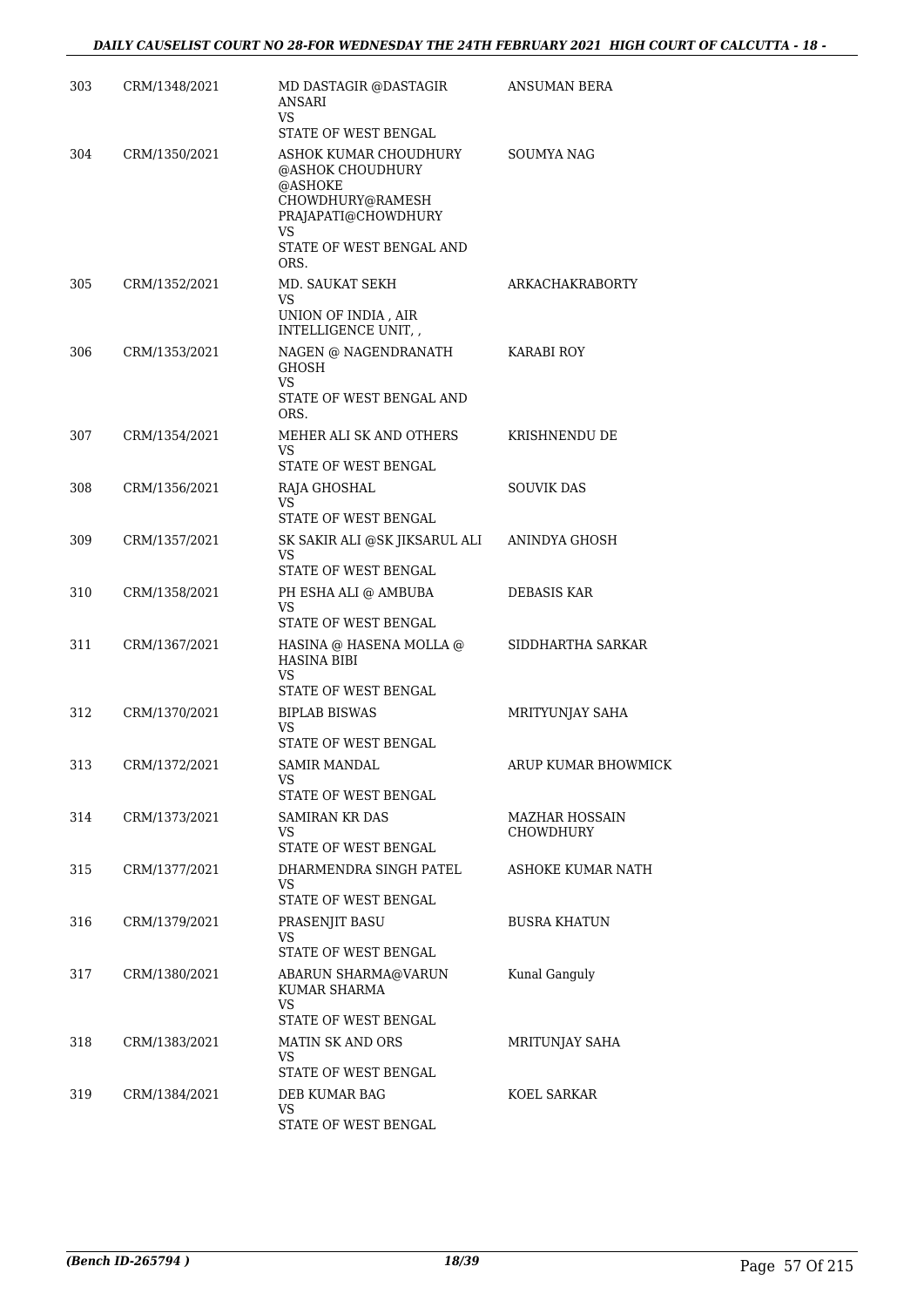## *DAILY CAUSELIST COURT NO 28-FOR WEDNESDAY THE 24TH FEBRUARY 2021 HIGH COURT OF CALCUTTA - 19 -*

| 320 | CRM/1386/2021 | AJIJUL SK AND ANR<br>VS                                                                | SUBRATA KARMAKAR      |
|-----|---------------|----------------------------------------------------------------------------------------|-----------------------|
|     |               | STATE OF WEST BENGAL                                                                   |                       |
| 321 | CRM/1389/2021 | SIPARUL SK. @ SIPARUL<br><b>MONDAL</b><br>VS.                                          | Shibasis Chatterjee   |
|     |               | STATE OF WEST BENGAL                                                                   |                       |
| 322 | CRM/1392/2021 | ANUP ROY @ ASHOK @ ASHOK<br>DA @ SUSANTA MAJUMDAR<br><b>VS</b><br>STATE OF WEST BENGAL | SABYASACHI CHATTERJEE |
| 323 | CRM/1399/2021 | RAHUL SK @ BABU SK                                                                     | ABDUS SALAM           |
|     |               | VS                                                                                     |                       |
|     |               | STATE OF WEST BENGAL                                                                   |                       |
| 324 | CRM/1404/2021 | SURENDRA RAI<br>VS<br>STATE OF WEST BENGAL                                             | ANAMITRA BANERJEE     |
| 325 |               |                                                                                        |                       |
|     | CRM/1405/2021 | ANSARUL ALAM<br>VS<br>STATE OF WEST BENGAL                                             | PARVEJ ANAM           |
| 326 | CRM/1411/2021 | SELIM SK.                                                                              | PRABIR MAJUMDER       |
|     |               | VS<br>STATE OF WEST BENGAL AND                                                         |                       |
|     |               | ORS.                                                                                   |                       |
| 327 | CRM/1417/2021 | MANODA BISWAS @ MANADA<br><b>BISWAS</b><br>VS                                          | <b>SAGAR SAHA</b>     |
|     |               | STATE OF WEST BENGAL AND<br>ORS.                                                       |                       |
| 328 | CRM/1418/2021 | BABLU SARKAR @ SK.@ BABLU<br>SK. @ BABLU SARKAR AND ANR.<br><b>VS</b>                  | DEBAPRIYA SAMANTA     |
|     |               | STATE OF WEST BENGAL                                                                   |                       |
| 329 | CRM/1422/2021 | SHYAM SUNDAR BISWAS<br>VS                                                              | <b>SUMITA SARKAR</b>  |
|     |               | STATE OF WEST BENGAL                                                                   |                       |
| 330 | CRM/1424/2021 | MD. SADDYAM @SADDAM<br>VS<br>STATE OF WEST BENGAL                                      | SHAREQ SIDDIQUE       |
| 331 | CRM/1428/2021 | <b>GANESH SARDAR</b>                                                                   | MADHUMITA PATRA       |
|     |               | VS                                                                                     |                       |
|     |               | STATE OF WEST BENGAL                                                                   |                       |
| 332 | CRM/1429/2021 | ANIMESH ADAK AND ANR<br>VS.<br>STATE OF WEST BENGAL                                    | MAIDUL ISLAM KAYAL    |
| 333 | CRM/1431/2021 | SUJAL SK @ SUJOL SK @ ANARUL                                                           | PRAMITA BANERJEE      |
|     |               | VS<br>STATE OF WEST BENGAL                                                             |                       |
| 334 | CRM/1437/2021 | ANIMESH MONDAL AND ANR<br>VS                                                           | SOURAV MUKHERJEE      |
|     |               | STATE OF WEST BENGAL                                                                   |                       |
| 335 | CRM/1438/2021 | SAHIN SK @SHINE SK<br>VS<br>STATE OF WEST BENGAL                                       | ARNAB SAHA            |
| 336 | CRM/1439/2021 | ANGGUR SK @ ANGUR SK                                                                   | JOY CHAKRABORTY       |
|     |               | VS.<br>STATE OF WEST BENGAL                                                            |                       |
| 337 | CRM/1441/2021 | PANCHU DAS                                                                             | Asraf Mandal          |
|     |               | VS                                                                                     |                       |
|     |               | STATE OF WEST BENGAL                                                                   |                       |
| 338 | CRM/1450/2021 | SAHANUR MOLLA @ FITTU<br>VS                                                            | RESHMI REHMAN         |
|     |               | STATE OF WEST BENGAL                                                                   |                       |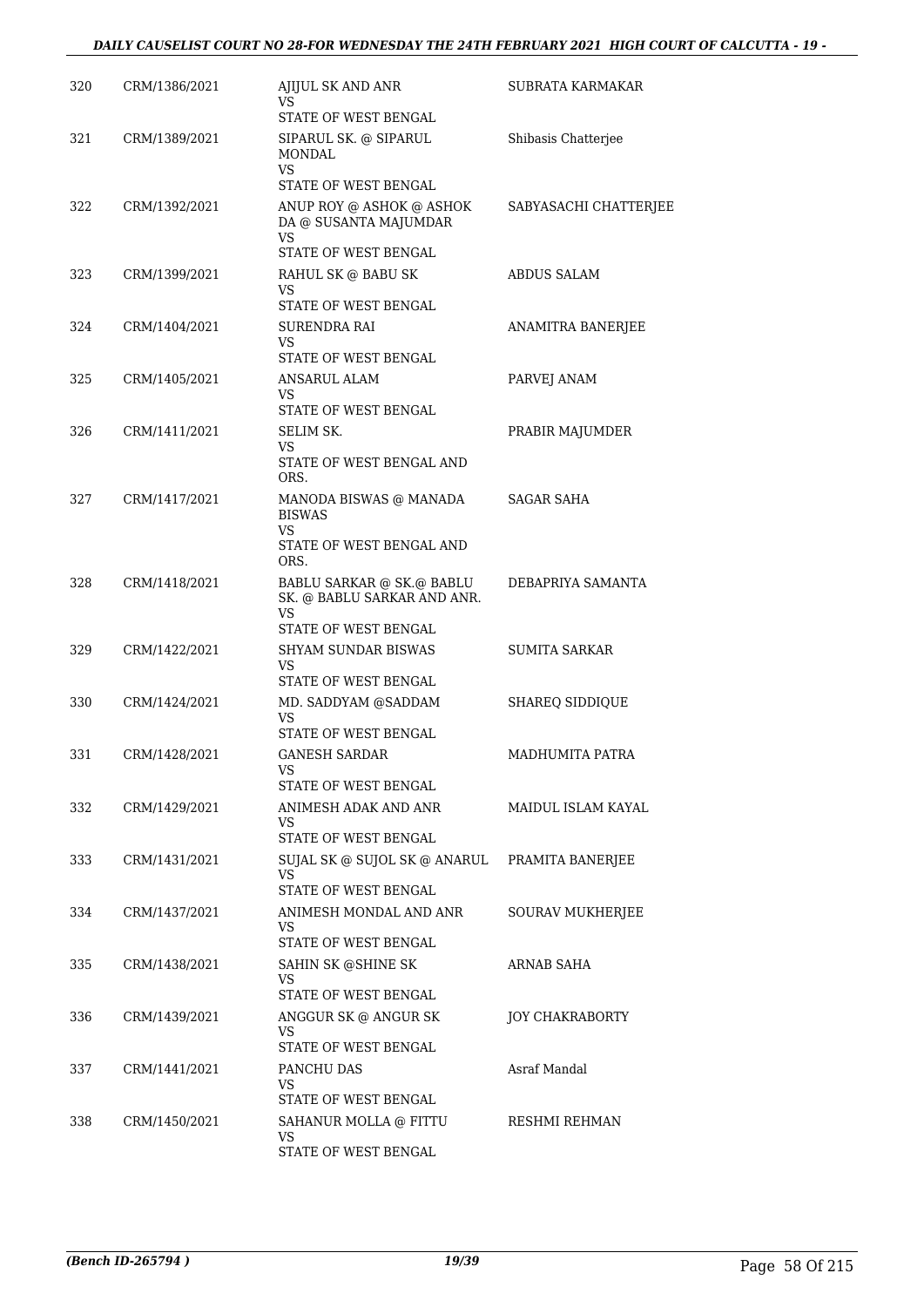| 339 | CRM/1452/2021 | KISHOR DAS<br>VS<br>STATE OF WEST BENGAL                                       | Asraf Mandal             |
|-----|---------------|--------------------------------------------------------------------------------|--------------------------|
| 340 | CRM/1455/2021 | <b>BABLU SEKH @ DAKRON</b><br>VS                                               | <b>ABDUS SALAM</b>       |
|     |               | STATE OF WEST BENGAL                                                           |                          |
| 341 | CRM/1457/2021 | AMRIT PATRA AND ANR<br>VS<br>STATE OF WEST BENGAL                              | NAVANIL DE               |
| 342 | CRM/1459/2021 | MONIRUL ISLAM MOLLA@MD<br><b>MONIRUL ISLAM</b><br>MOLLA@BABLU@BABLA<br>VS      | SAHIUDDIN AHMED          |
|     |               | STATE OF WEST BENGAL                                                           |                          |
| 343 | CRM/1460/2021 | RAJIKUL MOMIN<br>VS<br>STATE OF WEST BENGAL                                    | SAGAR SAHA               |
| 344 | CRM/1461/2021 | <b>ABHIJIT DAS</b><br>VS<br>STATE OF WEST BENGAL                               | <b>GAURAV KUMAR BASU</b> |
| 345 | CRM/1462/2021 | UTTAM MALO<br>VS.                                                              | SUJAN CHATTERJEE         |
|     |               | STATE OF WEST BENGAL                                                           |                          |
| 346 | CRM/1468/2021 | GOURANGA ADHIKARI<br>VS.<br>STATE OF WEST BENGAL                               | SANGHITA CHATTERJEE      |
| 347 | CRM/1473/2021 | HUMAYUN SK. @ HUMAYN SK.<br>VS.<br>STATE OF WEST BENGAL                        | <b>TAPODIP GUPTA</b>     |
| 348 | CRM/1476/2021 | MD. BAPI @ RAJ @ HERON<br>VS<br>STATE OF WEST BENGAL                           | Kalidas Saha             |
| 349 | CRM/1478/2021 | ZAKIR HOSSAIN<br>VS.<br>STATE OF WEST BENGAL                                   | JYOTIRMOY ADHIKARY       |
| 350 | CRM/1480/2021 | BHIM BISWAS @ BHIM CHANDRA<br><b>BISWAS</b><br>VS.<br>THE STATE OF WEST BENGAL | <b>SURAJIT BASU</b>      |
| 351 | CRM/1481/2021 | JUEL SEIKH ALIAS JUYEL SK.<br>VS                                               | SK. MOINUDDIN            |
|     |               | STATE OF WEST BENGAL                                                           |                          |
| 352 | CRM/1483/2021 | NIRMAL DAS<br>VS.<br>STATE OF WEST BENGAL                                      | KOUSTAV BAGCHI           |
| 353 | CRM/1486/2021 | PIYARUL SK.<br>VS.                                                             | <b>TAPODIP GUPTA</b>     |
| 354 | CRM/1493/2021 | STATE OF WEST BENGAL<br>PINTU DUTTA @ SAMRAT<br>VS.                            | MINOTI GOMES             |
|     |               | STATE OF WEST BENGAL                                                           |                          |
| 355 | CRM/1494/2021 | RAM SARKAR<br>VS<br>STATE OF WEST BENGAL                                       | MUSHARRAF ALAM SK.       |
| 356 | CRM/1495/2021 | RAM SARKAR<br>VS.                                                              | MUSHARRAF ALAM SK        |
| 357 | CRM/1496/2021 | STATE OF WEST BENGAL<br>SUJOY BISWAS @ SUJAY BISWAS<br>ALIAS SURYA<br>VS       | MENOTI GOMES             |
|     |               | STATE OF WEST BENGAL                                                           |                          |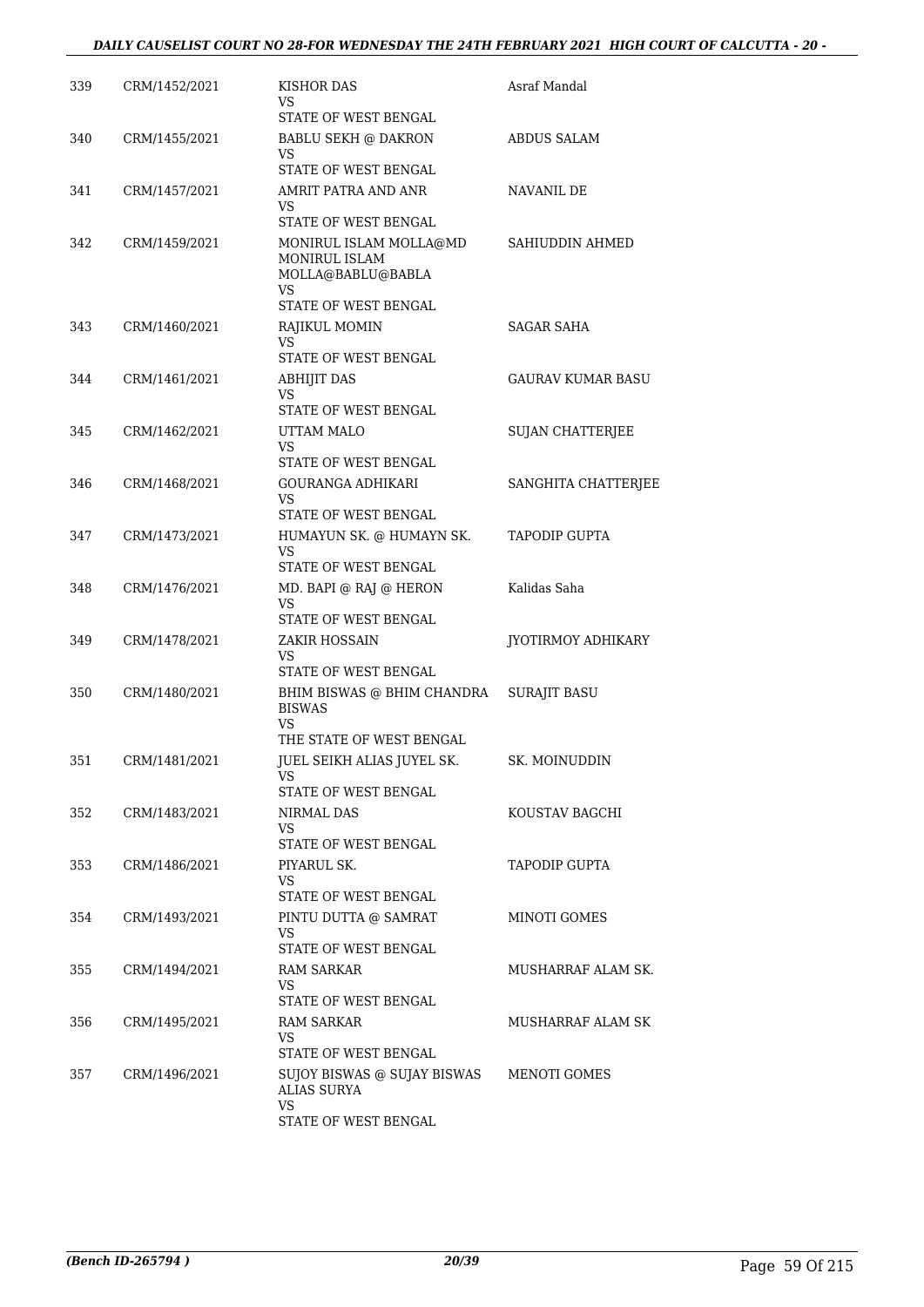| 358 | CRM/1511/2021 | ANANDA PAUL ALIAS PAL AND<br><b>OTHERS</b><br><b>VS</b>                  | Sumanta Das                               |
|-----|---------------|--------------------------------------------------------------------------|-------------------------------------------|
| 359 | CRM/1520/2021 | STATE OF WEST BENGAL<br>RENUKA MONDAL @ RENU<br><b>MONDAL</b>            | MD YOUNUSH MONDAL                         |
|     |               | <b>VS</b><br>STATE OF WEST BENGAL                                        |                                           |
| 360 | CRM/1525/2021 | <b>BHOLANATH DAS @ BHOLA</b><br>VS<br>STATE OF WEST BENGAL               | SOUMYAJIT DAS<br><b>MAHAPATRA</b>         |
| 361 | CRM/1528/2021 | CHANDAN KUMAR MAHANTA<br>VS<br>STATE OF WEST BENGAL                      | SUBRATA SAHA                              |
| 362 | CRM/1538/2021 | <b>SK MAIDUL HOSSAIN</b><br>VS<br>STATE OF WEST BENGAL                   | <b>MAZHAR HOSSAIN</b><br><b>CHOWDHURY</b> |
| 363 | CRM/1544/2021 | <b>BAPAN MAJHI</b><br><b>VS</b>                                          | SIDDHARTHA GHOSH ROY                      |
| 364 | CRM/1545/2021 | STATE OF WEST BENGAL<br><b>SUMON GHOSH</b><br>VS<br>STATE OF WEST BENGAL | <b>DEBASIS BRAHMA</b>                     |
| 365 | CRM/1546/2021 | SAMAIL SK. @SANIUL SK AND<br><b>ANOTHER</b><br>VS                        | ROBIUL ISLAM                              |
| 366 | CRM/1548/2021 | STATE OF WEST BENGAL<br>SAYED SK<br>VS<br>STATE OF WEST BENGAL AND       | MRITYUNJOY<br>CHATTERJEE                  |
| 367 | CRM/1549/2021 | ORS.<br><b>ALAUDDIN</b><br>VS<br>STATE OF WEST BENGAL AND<br>ORS.        | <b>MRITYUNJOY</b><br>CHATTERJEE           |
| 368 | CRM/1550/2021 | <b>HANIF MONDAL</b><br>VS.<br>STATE OF WEST BENGAL AND<br>ORS.           | MINOTI GOMES                              |
| 369 | CRM/1555/2021 | ASGAR ALI @ SONU<br>VS<br>STATE OF WEST BENGAL                           | SHASHANKA SHEKHAR<br>SAHA                 |
| 370 | CRM/1557/2021 | RAHIMA SEKH @ RAHILA<br>VS.<br>STATE OF WEST BENGAL                      | SOURAV MUKHERJEE                          |
| 371 | CRM/1559/2021 | ABBAS SK @ KALU SK @ KALU<br>VS<br>STATE OF WEST BENGAL                  | Anisur Rahaman                            |
| 372 | CRM/1561/2021 | NAJBAR SK. AND ANOTHER<br><b>VS</b><br>STATE OF WEST BENGAL              | NILENDRA NARAYAN RAY                      |
| 373 | CRM/1562/2021 | <b>ANARUL SK.</b><br>VS<br>STATE OF WEST BENGAL                          | Anisur Rahaman                            |
| 374 | CRM/1571/2021 | MUKHTAR SK@MUKHTER SK<br>VS<br>NARCOTICS CONTROL<br>BUREAU, KOL          | ARUSHI RATHORE                            |
| 375 | CRM/1573/2021 | <b>SUKESH PATTANAYAK</b><br>VS.<br>STATE OF WEST BENGAL                  | ARUP KUMAR BHOWMICK                       |
| 376 | CRM/1574/2021 | SANJAY SARKAR<br>VS<br>STATE OF WEST BENGAL                              | ARUP KUMAR BHOWMICK                       |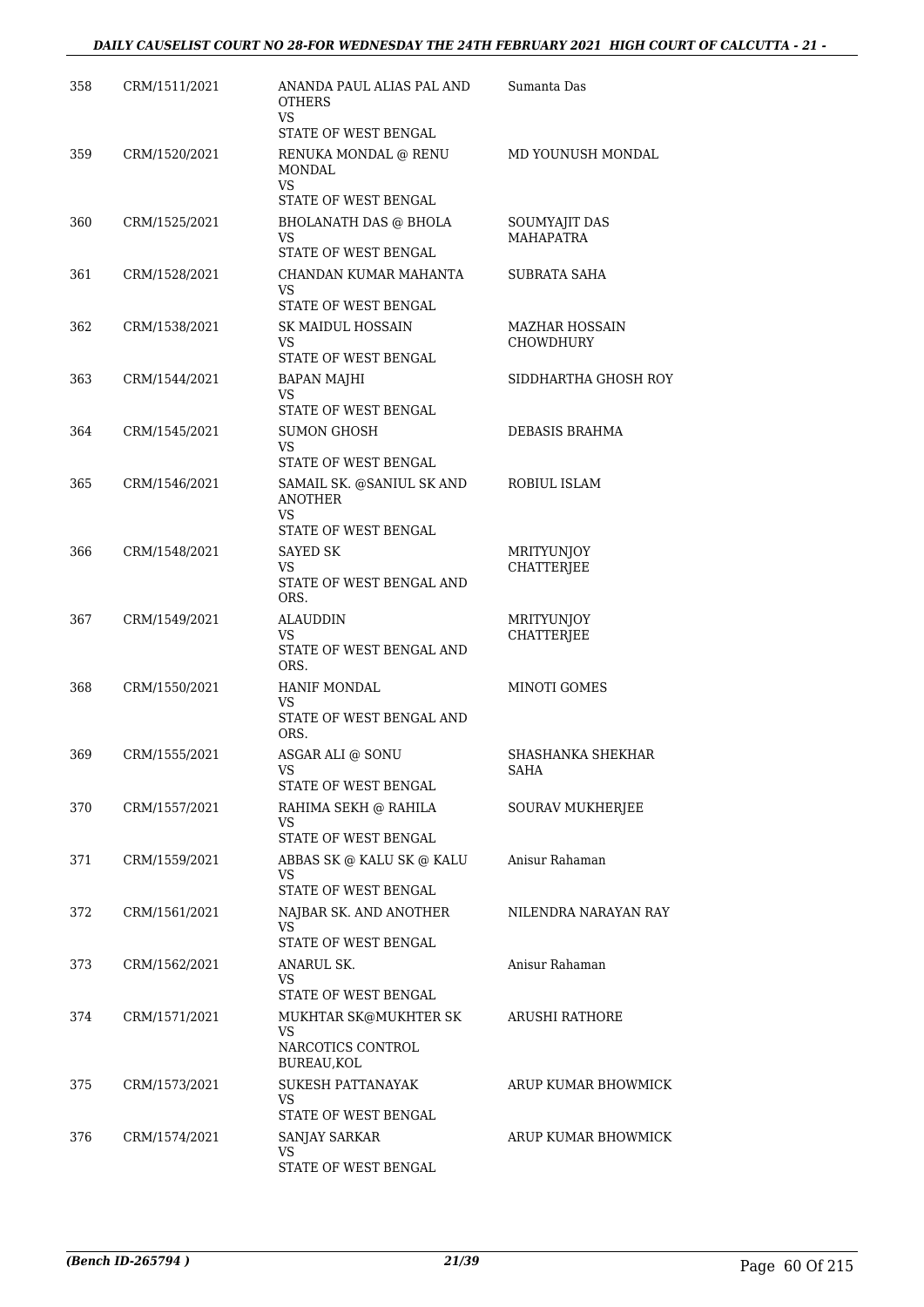| 377 | CRM/1578/2021 | <b>SABIR ALI GAZI</b><br>VS<br>STATE OF WEST BENGAL                                  | <b>ASHOK KUMAR</b><br><b>CHOWDHURY</b> |
|-----|---------------|--------------------------------------------------------------------------------------|----------------------------------------|
| 378 | CRM/1580/2021 | <b>BIKASH HAIT</b><br>VS<br>STATE OF WEST BENGAL                                     | SUBHASISH PACHHAL                      |
| 379 | CRM/1583/2021 | <b>BASUDHARA GHOSH</b><br>VS.<br>STATE OF WEST BENGAL                                | <b>ASRAF MANDAL</b>                    |
| 380 | CRM/1585/2021 | NAFISA KHATUN @ NAPISA<br>KHATUN @ ASHH AND ORS<br><b>VS</b><br>STATE OF WEST BENGAL | RAFIKUL ISLAM SARDAR                   |
| 381 | CRM/1586/2021 | MD ISPAK<br>VS.<br>STATE OF WEST BENGAL                                              | <b>FARNAZ NASIM</b>                    |
| 382 | CRM/1587/2021 | HABIB SK<br>VS.<br>STATE OF WEST BENGAL                                              | SOMNATH MAJUMDER                       |
| 383 | CRM/1590/2021 | SUBRATA PODDAR @ SUBRATA<br>PODDER @ SHUVO<br>VS.                                    | SOMNATH MAJUMDER                       |
| 384 | CRM/1591/2021 | STATE OF WEST BENGAL<br>RAHIMA BIBI<br>VS.<br>STATE OF WEST BENGAL                   | <b>SOUMA SUBHRA ROY</b>                |
| 385 | CRM/1593/2021 | ANURA BEGUM @MONJU<br>VS<br>STATE OF WEST BENGAL                                     | SASHANKA SEKHAR SAHA                   |
| 386 | CRM/1594/2021 | KAMALESH MAHATO @ MAHATO<br>@ KAMLESH @ ROY<br><b>VS</b><br>STATE OF WEST BENGAL     | SHASHANKA SHEKHAR<br><b>SAHA</b>       |
| 387 | CRM/1597/2021 | <b>SEKH MONIRUL</b><br>VS<br>STATE OF WEST BENGAL                                    | SAFDAR AZAM                            |
| 388 | CRM/1599/2021 | DILIP KIRTYANIA<br>VS.<br>STATE OF WEST BENGAL                                       | GAGANJYOTI SINGH                       |
| 389 | CRM/1606/2021 | SUSHIL MONDAL AND ORS<br>VS<br>STATE OF WEST BENGAL                                  | SANANDA<br>BHATTACHARJEE               |
| 390 | CRM/1607/2021 | MITHILESH RAM @ MITHLESH<br>RAM<br>VS.<br>STATE OF WEST BENGAL                       | DEBAPRIYA SAMANTA                      |
| 391 | CRM/1608/2021 | <b>RATAN BISWAS</b><br>VS<br>STATE OF WEST BENGAL                                    | DEBADRITA MONDAL                       |
| 392 | CRM/1609/2021 | JAYDEB MALLICK AND ORS.<br>VS<br>STATE OF WEST BENGAL                                | SOURAV MUKHERJEE                       |
| 393 | CRM/1610/2021 | BISWAJIT OJHA @ BISWA<br><b>VS</b><br>STATE OF WEST BENGAL                           | KOUSTAV BAGCHI                         |
| 394 | CRM/1611/2021 | DIPAK @ PUSPA ROY AND ANR.<br>VS<br>STATE OF WEST BENGAL                             | SOURAV MUKHERJEE                       |
| 395 | CRM/1613/2021 | AJIT BAG AND ANR<br>VS<br>STATE OF WEST BENGAL                                       | Srimoyee Mukherjee                     |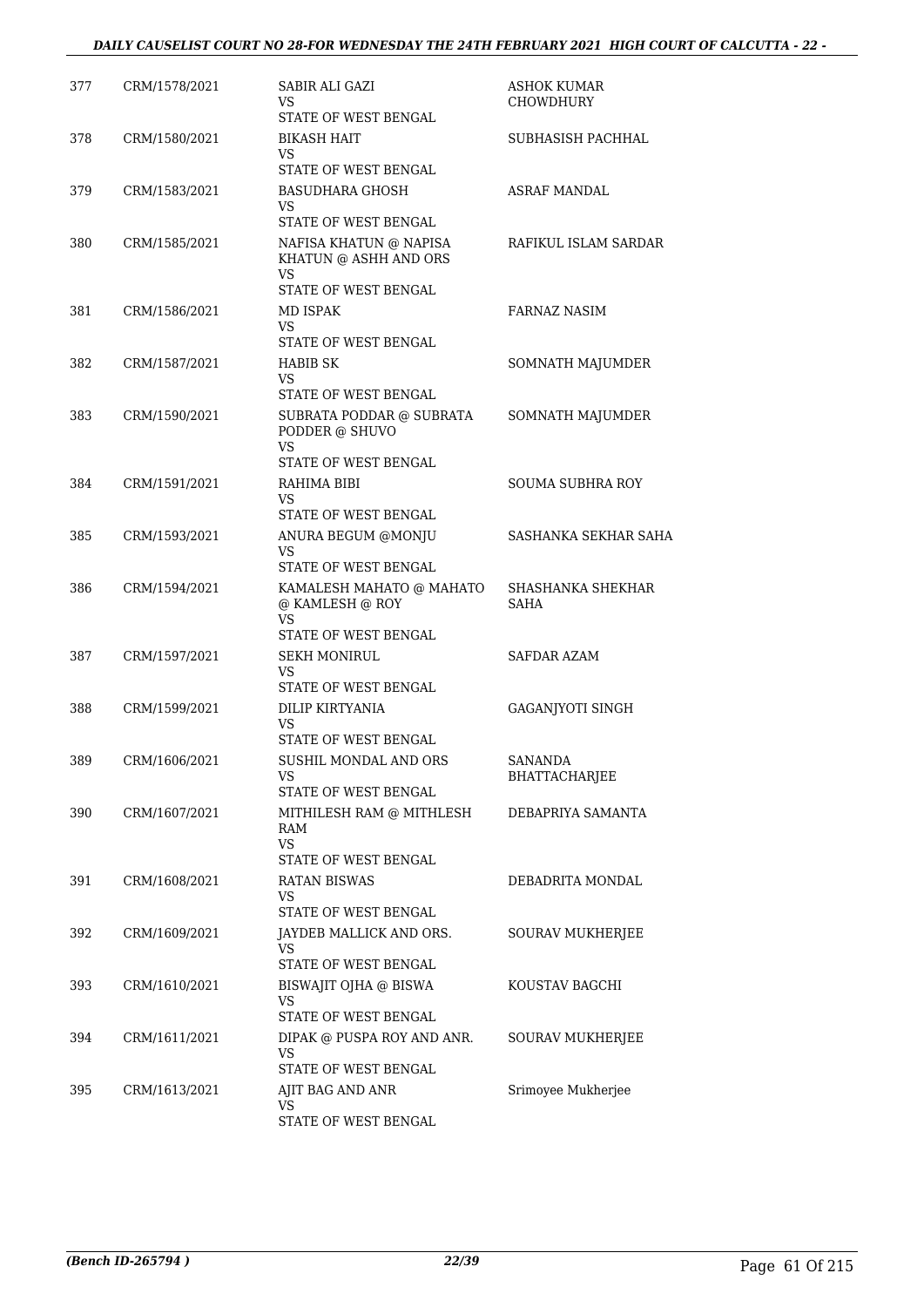| 396 | CRM/1615/2021 | DEBABRATA @ CHOTTU<br>PRAMANIK AND ANR<br>VS           | ABHIJIT KR. ADHYA        |
|-----|---------------|--------------------------------------------------------|--------------------------|
|     |               | STATE OF WEST BENGAL                                   |                          |
| 397 | CRM/1617/2021 | SANDIP NANDI @ SANDEEP<br><b>NANDY</b><br>VS           | <b>ARUSHI RATTORE</b>    |
|     |               | STATE OF WEST BENGAL                                   |                          |
| 398 | CRM/1619/2021 | RITIK RAM @ RITTIK                                     | Ramashis Mukherjee       |
|     |               | VS<br>STATE OF WEST BENGAL                             |                          |
| 399 | CRM/1620/2021 | MOSHARAF MOLLA                                         | SAYAN MUKHERJEE          |
|     |               | VS<br>STATE OF WEST BENGAL                             |                          |
| 400 | CRM/1621/2021 | RASID LASKAR @ RASID LASKAR<br>@ BACHHU<br>VS          | SUCHISMITA DUTTA         |
|     |               | STATE OF WEST BENGAL                                   |                          |
| 401 | CRM/1623/2021 | UTTAM DAS<br><b>VS</b>                                 | PRIYANKAR GANGULY        |
|     |               | STATE OF WEST BENGAL                                   |                          |
| 402 | CRM/1634/2021 | BABU ROY @ BAPI ROY<br>VS                              | SANJIB MITRA             |
|     |               | STATE OF WEST BENGAL                                   |                          |
| 403 | CRM/1635/2021 | NAJIMA BIBI                                            | ARUP KUMAR BHOWMICK      |
|     |               | <b>VS</b><br>STATE OF WEST BENGAL                      |                          |
| 404 | CRM/1637/2021 | SANJIT SAHA<br>VS                                      | <b>AVISHEK PRASAD</b>    |
|     |               | STATE OF WEST BENGAL                                   |                          |
| 405 | CRM/1640/2021 | RAFIKUL ISLAM<br>VS                                    | <b>ANCHITA SARKAR</b>    |
|     |               | STATE OF WEST BENGAL                                   |                          |
| 406 | CRM/1641/2021 | HARIHAR MAHATO<br>VS                                   | DIPAYAN DAN              |
|     |               | STATE OF WEST BENGAL                                   |                          |
| 407 | CRM/1642/2021 | AMIRUL SK@RAMJAN SK<br>VS<br>STATE OF WEST BENGAL      | SANDIP CHAKRABORTY       |
| 408 | CRM/1647/2021 | <b>SALAMAT SK</b>                                      | Ali Ahsan Alamgir        |
|     |               | VS                                                     |                          |
|     |               | STATE OF WEST BENGAL                                   |                          |
| 409 | CRM/1657/2021 | BARI SHAK AND ANR<br>VS<br>STATE OF WEST BENGAL        | KAMAL CHANDRA SAHA       |
| 410 | CRM/1658/2021 | UJJAL MONDAL @ BABU                                    | KAMALESH CH SAHA         |
|     |               | VS                                                     |                          |
|     |               | STATE OF WEST BENGAL                                   |                          |
| 411 | CRM/1660/2021 | SHAHNAZ PERWEEN@ BICHHIA<br>VS<br>STATE OF WEST BENGAL | APURBA KR. DUTTA         |
| 412 | CRM/1666/2021 | ALI MOSTOFA MOLLA                                      | SHASHANKA SEKHAR         |
|     |               | VS<br>STATE OF WEST BENGAL                             | SAHA                     |
| 413 | CRM/1667/2021 | BABLU SK AND ANR                                       | SHASHANKA SEKHAR         |
|     |               | VS<br>STATE OF WEST BENGAL                             | SAHA                     |
| 414 | CRM/1669/2021 | RAJESH MONDAL @ RAJU @<br>KALU AND ANR                 | KUNAL KUMAR<br>MUKHERJEE |
|     |               | VS<br>STATE OF WEST BENGAL                             |                          |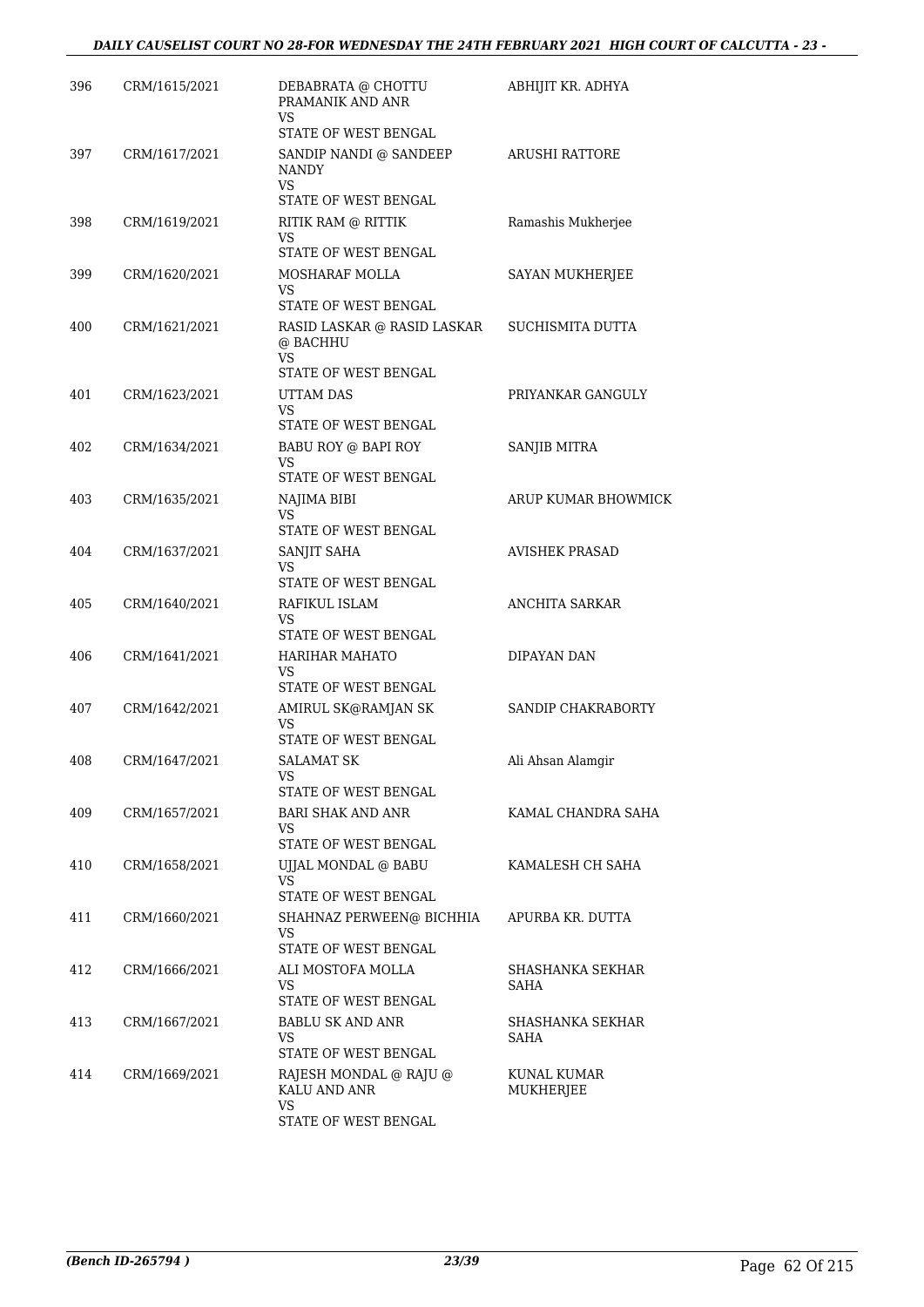| 415 | CRM/1671/2021 | <b>BASU DEBNATH</b><br>VS<br>STATE OF WEST BENGAL                                                                       | DEEPAK KR. SHAW           |
|-----|---------------|-------------------------------------------------------------------------------------------------------------------------|---------------------------|
| 416 | CRM/1672/2021 | DILIP MANDAL<br>VS<br>STATE OF WEST BENGAL                                                                              | <b>MOUNICK GHOSH</b>      |
| 417 | CRM/1675/2021 | DIN MOHAMMAD @ SANTU<br><b>BISWAS</b><br>VS                                                                             | PRABIR MAJUMDER           |
| 418 | CRM/1677/2021 | STATE OF WEST BENGAL<br>SANKAR @ SHANKAR MONDAL<br>VS                                                                   | <b>SANTANU MAJI</b>       |
| 419 | CRM/1678/2021 | STATE OF WEST BENGAL<br>NANKI YADAV @ MAHANTH<br>YADAV<br>VS.<br>THE COMMISSIONER OF<br><b>CUSTOMS (PREVENTIVE) AND</b> | SANAT KUMAR DAS           |
| 420 | CRM/1680/2021 | ANR<br>UTTAM CHATTERJEE<br><b>VS</b><br>UNION OF INDIA                                                                  | SHASHANKA SHEKHAR<br>SAHA |
| 421 | CRM/1681/2021 | SK. SALAUDDIN<br>VS.                                                                                                    | TANMOY CHOWDHURY          |
| 422 | CRM/1684/2021 | STATE OF WEST BENGAL<br>MD SOYEB @ SOHEB<br>VS<br>STATE OF WEST BENGAL                                                  | ARUNAVA GANGULY           |
| 423 | CRM/1686/2021 | RABI DAS<br>VS<br>STATE OF WEST BENGAL                                                                                  | ARUNAVA GANGULY           |
| 424 | CRM/1691/2021 | <b>BABUL AKTAR</b><br>VS.                                                                                               | RAJENDRA BANERJEE         |
| 425 | CRM/1692/2021 | STATE OF WEST BENGAL<br>RAJU MUKHERJEE<br>VS<br>STATE OF WEST BENGAL                                                    | DHANANJOY BANERJEE        |
| 426 | CRM/1697/2021 | TANMOY GHORUI<br>VS<br><b>STATE OF WEST BENGAL</b>                                                                      | <b>GAUTAM BANERJEE</b>    |
| 427 | CRM/1701/2021 | ASIF HOSSAIN@BIKI@BIKI SK<br>VS.<br>STATE OF WEST BENGAL                                                                | PRIYANKAR GANGULY         |
| 428 | CRM/1702/2021 | MITUL SK @ MITHUN SEKH<br>VS.<br>STATE OF WEST BENGAL                                                                   | <b>MANAS KUMAR DAS</b>    |
| 429 | CRM/1706/2021 | MD. TAHIRUL ISLAM<br>VS<br>NARCOTICS CONTROL BUREAU,<br>KOLKATA ZONAL UNIT                                              | Ali Ahsan Alamgir         |
| 430 | CRM/1708/2021 | <b>INJAMMUL SK@SEKH</b><br>VS<br>STATE OF WEST BENGAL                                                                   | <b>SUMANTA DAS</b>        |
| 431 | CRM/1709/2021 | RAHUL ADHIKARY @ ASHOK<br><b>ADHIKARY</b><br>VS<br>STATE OF WEST BENGAL                                                 | ARINDAM SEN               |
| 432 | CRM/1712/2021 | RANJIT DAS<br>VS<br>STATE OF WEST BENGAL                                                                                | SUBHASISH PACHCHAL        |
| 433 | CRM/1713/2021 | TINKU SENAPATI @ MANTI<br>VS<br>STATE OF WEST BENGAL                                                                    | PRANTICK GHOSH            |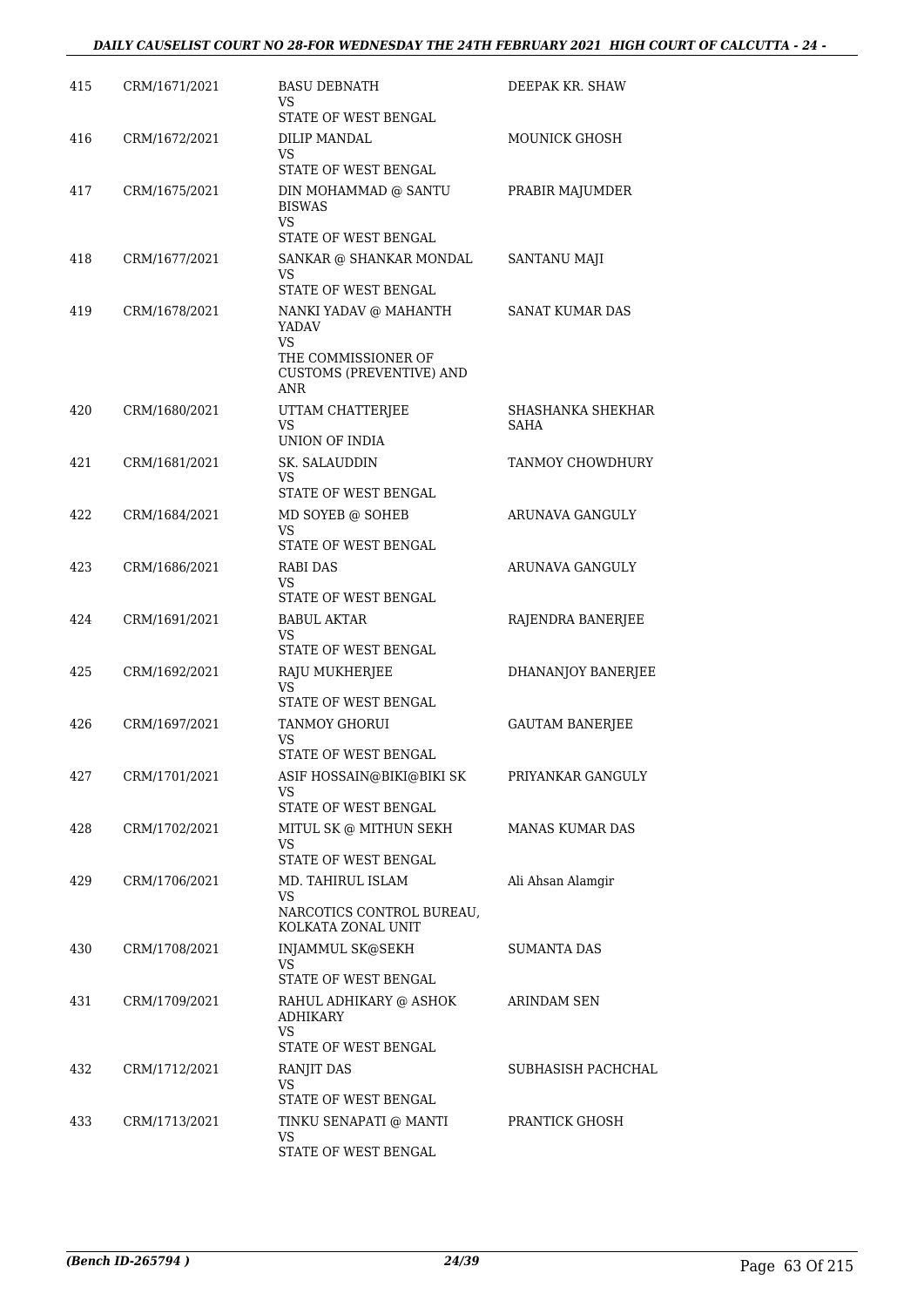| 434 | CRM/1715/2021 | <b>SAMIRAN BISWAS</b><br>VS                                        | <b>SAYAN DE</b>                 |
|-----|---------------|--------------------------------------------------------------------|---------------------------------|
| 435 | CRM/1722/2021 | STATE OF WEST BENGAL<br>ALAM HOSSAIN                               | BENAJIR HASNA                   |
|     |               | VS<br>N.C.B. AND ANR                                               |                                 |
| 436 | CRM/1723/2021 | ARSAD GAZI                                                         | KAMALESH CH. SAHA               |
|     |               | VS.<br>STATE OF WEST BENGAL                                        |                                 |
| 437 | CRM/1724/2021 | <b>GOLAM RAHAMAN @ LALTU</b><br>VS.<br>STATE OF WEST BENGAL        | KAMALESH CH SAHA                |
| 438 | CRM/1728/2021 | MUSHIAR RAHAMAN MOLLA @<br>MASHIER RAHAMAN @ MOSIAR<br>MOLLA<br>VS | SHASHANKA SHEKHAR<br>SAHA       |
|     |               | STATE OF WEST BENGAL                                               |                                 |
| 439 | CRM/1730/2021 | <b>TAMAL SANTRA</b><br>VS<br>STATE OF WEST BENGAL                  | <b>BHASKAR HUTAIT</b>           |
| 440 | CRM/1733/2021 | ALAM SK                                                            | SOURAV MUKHERJEE                |
|     |               | VS<br>STATE OF WEST BENGAL                                         |                                 |
| 441 | CRM/1735/2021 | MANAB MUKHERJEE                                                    | HUSEN MUSTAFI                   |
|     |               | VS                                                                 |                                 |
|     |               | STATE OF WEST BENGAL                                               |                                 |
| 442 | CRM/1736/2021 | YEASIN SK @YASIN SK<br>VS<br>STATE OF WEST BENGAL                  | MD BANI ISRAIL                  |
| 443 | CRM/1738/2021 | TAPAN MANNA<br>VS<br>STATE OF WEST BENGAL                          | Srimoyee Mukherjee              |
| 444 | CRM/1740/2021 | RAMESHWAR HEMBRAM AND<br>ANR.<br><b>VS</b><br>STATE OF WEST BENGAL | RAJIT LAL MAIRA                 |
| 445 | CRM/1742/2021 | SK. AKBAR<br>VS                                                    | SIDDHARTHA SARKAR               |
|     | CRM/1747/2021 | STATE OF WEST BENGAL                                               |                                 |
| 446 |               | DILSHAD ALI<br>VS<br>STATE OF WEST BENGAL                          | SIDDHARTHA SARKAR               |
| 447 | CRM/1755/2021 | SADHU SARAN PASWAN<br>VS                                           | DATTATREYA DUTTA                |
|     |               | STATE OF WEST BENGAL                                               |                                 |
| 448 | CRM/1756/2021 | SIRAJUL HAQUE @ ISLAM<br>VS<br>STATE OF WEST BENGAL                | ASHOK KUMAR<br><b>CHOWDHURY</b> |
| 449 | CRM/1758/2021 | RUHUL AMIN @ KALU                                                  | MD JANNAT FIRDOUS               |
|     |               | VS<br>STATE OF WEST BENGAL                                         |                                 |
|     |               |                                                                    |                                 |
| 450 | CRM/1759/2021 | IJAZ UDDIN MONDAL @ FJAJUL<br>VS<br>STATE OF WEST BENGAL           | MD JANNAT UL FIRDOUS            |
| 451 | CRM/1760/2021 | AJMAIL SK<br>VS                                                    | Sumanta Das                     |
|     |               | STATE OF WEST BENGAL                                               | MOHAMMAD KHAIRUL                |
| 452 | CRM/1761/2021 | MANOTOSH GHOSH<br>VS.<br>STATE OF WEST BENGAL                      |                                 |
| 453 | CRM/1763/2021 | KRISHNA PRAMANIK                                                   | SOHAM DE DHARA                  |
|     |               | VS<br>STATE OF WEST BENGAL                                         |                                 |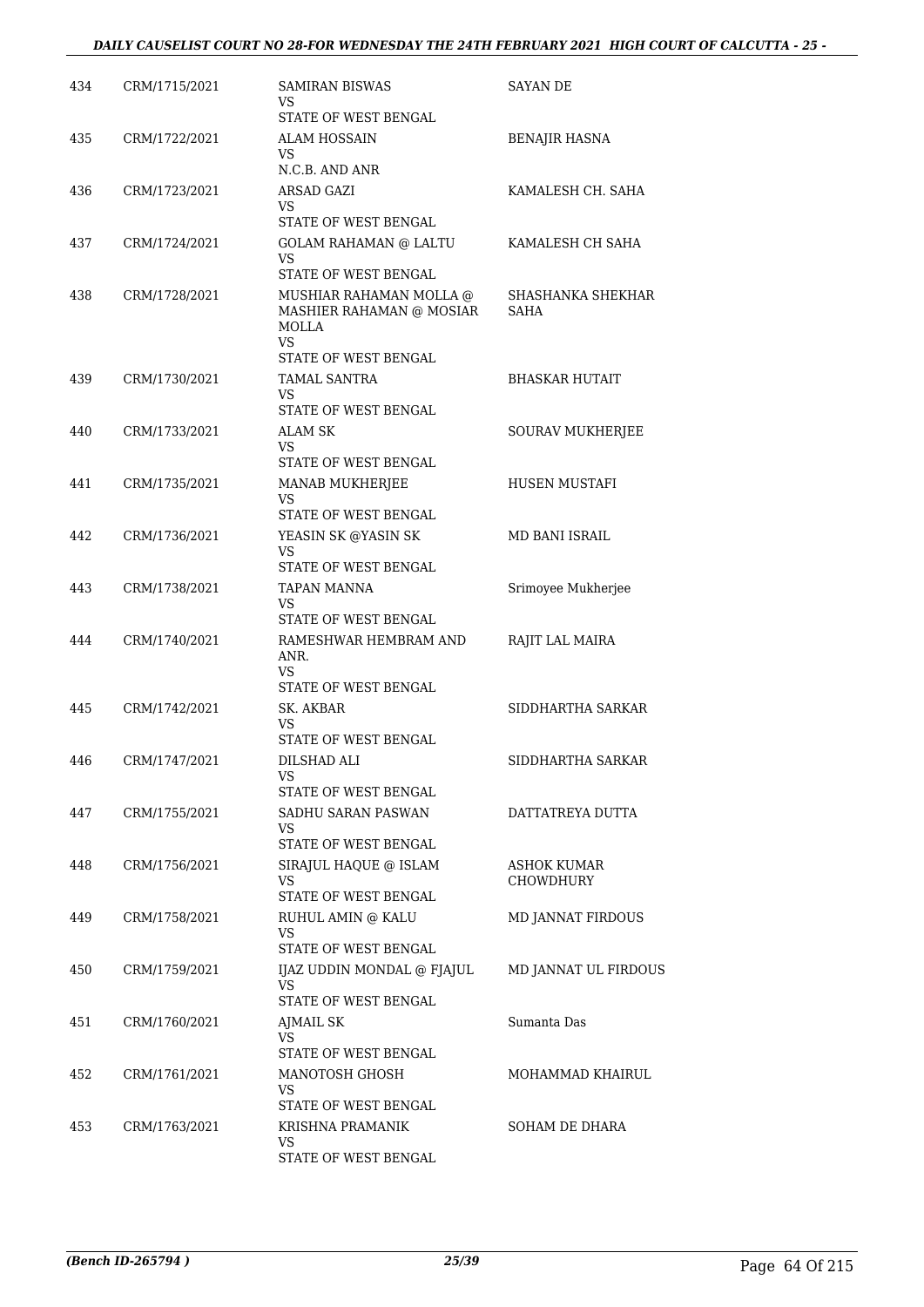| 454 | CRM/1765/2021 | RABKUL MOLLA@ROBKUL<br><b>MOLLA</b><br>VS.                                                                                 | <b>HAMIDUR RAHAMAN</b>                 |
|-----|---------------|----------------------------------------------------------------------------------------------------------------------------|----------------------------------------|
|     |               | STATE OF WEST BENGAL                                                                                                       |                                        |
| 455 | CRM/1770/2021 | <b>SUKANTA MONDAL</b><br>VS<br>STATE OF WEST BENGAL                                                                        | <b>MRITYUNJOY</b><br><b>CHATTERJEE</b> |
| 456 | CRM/1777/2021 | DHARMENDRA SINGH AND ORS<br>VS                                                                                             | SUBHAJIT CHOWDHURY                     |
| 457 | CRM/1779/2021 | STATE OF WEST BENGAL<br>ANARUL MONDAL<br>VS<br>STATE OF WEST BENGAL                                                        | DEBARSHI BRAHMA                        |
| 458 | CRM/1780/2021 | REKHA BIBI<br>VS                                                                                                           | <b>TAPODIP GUPTA</b>                   |
| 459 | CRM/1781/2021 | STATE OF WEST BENGAL<br>DILIP GORAI<br>VS.<br>STATE OF WEST BENGAL                                                         | LAKSHMINATH<br><b>BHATTACHARYA</b>     |
| 460 | CRM/1787/2021 | MAKBUL AKTAR SK AND ANR<br>VS<br>STATE OF WEST BENGAL                                                                      | <b>BHQASKAR CHATTERJEE</b>             |
| 461 | CRM/1789/2021 | ISRAIL SK @ ESRAIL AND ANR<br>VS.                                                                                          | PRATIMA BANERJEE                       |
| 462 | CRM/1791/2021 | STATE OF WEST BENGAL<br>SHIBU MANDAL<br>VS<br>STATE OF WEST BENGAL AND                                                     | MUSHARRAF ALAM SK.                     |
| 463 | CRM/1792/2021 | <b>ANOTHER</b><br>SAHAN SK@SAHAMUDDIN<br>@SAMARUDDIN<br>VS.                                                                | Santanu Chatterjee                     |
| 464 | CRM/1793/2021 | STATE OF WEST BENGAL<br>BHUPATI @ MOHAN ROY<br>VS                                                                          | PAMPA DEY (DHABAL)                     |
| 465 | CRM/1797/2021 | STATE OF WEST BENGAL<br>BINAY KUMAR SHAW @ BINOY<br>KUMJAR SHAW @ BIJOY KUMAR<br><b>SHAW</b><br>VS<br>STATE OF WEST BENGAL | <b>BHASKAR CHATTERJEE</b>              |
| 466 | CRM/1798/2021 | AMRUL SK@BABUA@AMIRUL<br>AND ANR<br>VS                                                                                     | MUSHARRAF ALAM SK                      |
| 467 | CRM/1800/2021 | STATE OF WEST BENGAL<br>MAJNU SK AND ANR<br>VS<br>STATE OF WEST BENGAL                                                     | PRABIR MAJUMDER                        |
| 468 | CRM/1801/2021 | HALIM KAZI ALIAS ABDUL HALIM<br>KAZI<br>VS<br>UNION OF INDIA                                                               | SHASHANKA SHEKHAR<br>SAHA              |
| 469 | CRM/1803/2021 | MD. UMAR ALI @ UMAR ALI<br>VS.<br>STATE OF WEST BENGAL                                                                     | Ali Ahsan Alamgir                      |
| 470 | CRM/1804/2021 | SOMNATH GHOSH<br>VS<br>STATE OF WEST BENGAL                                                                                | PRABIR MAJUMDER                        |
| 471 | CRM/1805/2021 | <b>BISWARUP GIRI ALIAS BISU</b><br>VS<br>STATE OF WEST BENGAL                                                              | KESHAB CHANDRA DAS                     |
| 472 | CRM/1808/2021 | JAGANNATH GHOSH<br>VS<br>STATE OF WEST BENGAL                                                                              | KRISHNENDU DE                          |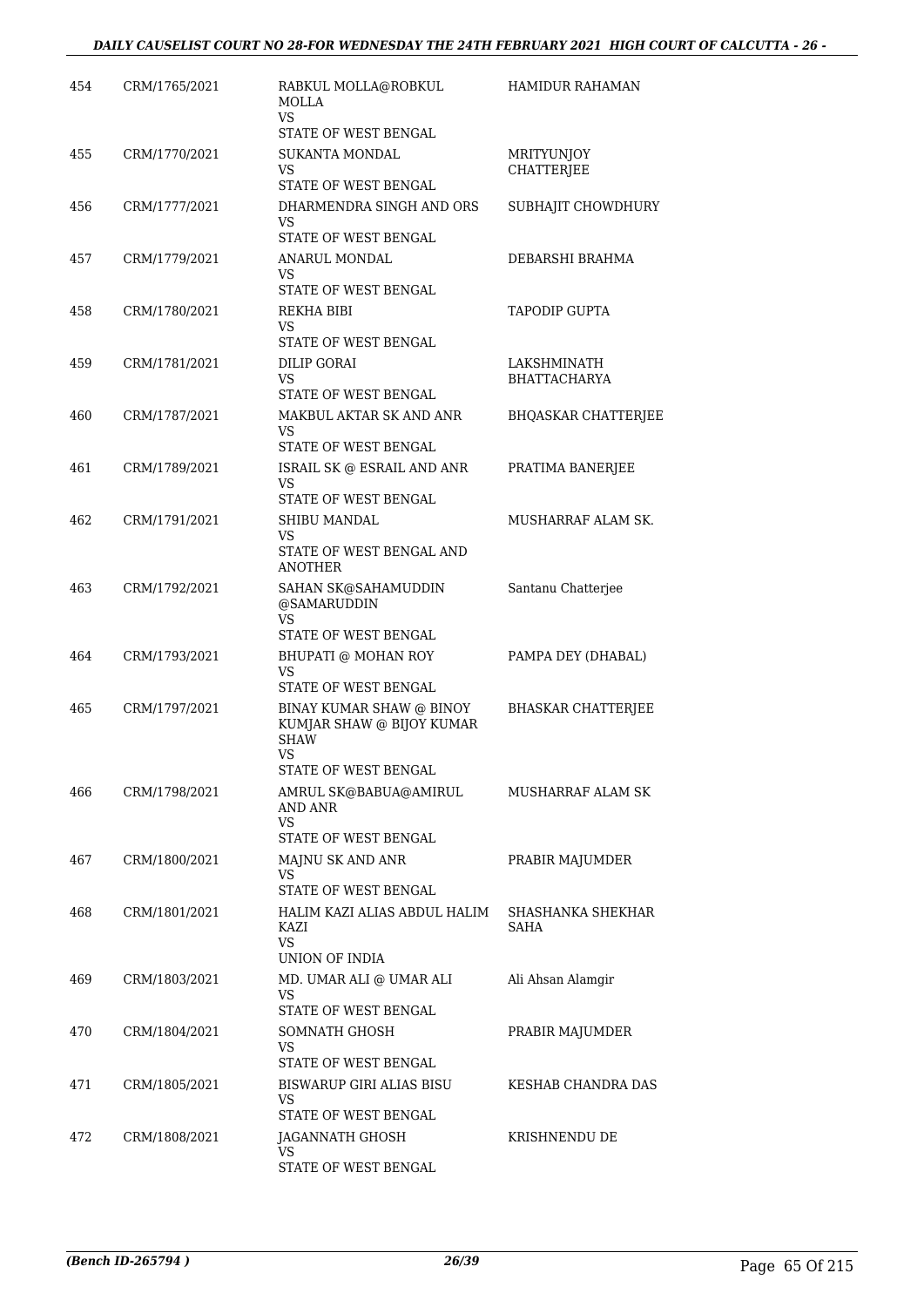## *DAILY CAUSELIST COURT NO 28-FOR WEDNESDAY THE 24TH FEBRUARY 2021 HIGH COURT OF CALCUTTA - 27 -*

| 473 | CRM/1814/2021 | JHANTU DOLUI<br>VS                                                            | Srimoyee Mukherjee              |
|-----|---------------|-------------------------------------------------------------------------------|---------------------------------|
| 474 | CRM/1819/2021 | STATE OF WEST BENGAL<br>YASHWANT MISHRA<br>VS                                 | <b>SUJAN CHATTERJEE</b>         |
|     |               | STATE OF WEST BENGAL                                                          |                                 |
| 475 | CRM/1822/2021 | <b>EZAZUL ISLAM</b><br>VS                                                     | SHASANKA SEKHAR SAHA            |
|     |               | STATE OF WEST BENGAL                                                          |                                 |
| 476 | CRM/1823/2021 | <b>ARBIND PRASAD</b><br>VS<br>STATE OF WEST BENGAL                            | SHASANKA SEKHAR<br>GHOSH        |
| 477 | CRM/1825/2021 | JAHAR ALI MONDAL@JHAR<br>VS                                                   | SHIBAJI KUMAR DAS               |
|     |               | STATE OF WEST BENGAL                                                          |                                 |
| 478 | CRM/1827/2021 | <b>BAPI DAS</b><br>VS<br>STATE OF WEST BENGAL                                 | HUSEN MUSTAFI                   |
| 479 | CRM/1829/2021 | SUNIL SINGH CHOWHAN @<br><b>SANJAY KUMAR</b>                                  | <b>GAGANJYOT SINGH</b>          |
|     |               | <b>VS</b><br>STATE OF WEST BENGAL                                             |                                 |
| 480 | CRM/1830/2021 | RAJIB BERA                                                                    | <b>SUGATA MAITI</b>             |
|     |               | VS.<br>STATE OF WEST BENGAL                                                   |                                 |
| 481 | CRM/1832/2021 | JALAL MONDAL                                                                  | <b>MINOTI GOMES</b>             |
|     |               | VS<br>STATE OF WEST BENGAL                                                    |                                 |
| 482 | CRM/1833/2021 | SUKUMONI SOREN @<br>SUKURMANI HEMRAM<br>VS                                    | <b>BUSRA KHATOON</b>            |
|     |               | STATE OF WEST BENGAL                                                          |                                 |
| 483 | CRM/1836/2021 | LAXMAN ROY<br>VS<br>STATE OF WEST BENGAL                                      | SANANDA<br><b>BHATTACHARYYA</b> |
| 484 | CRM/1838/2021 | SK NADEEM AKHTER @ NADIM<br>AKHTAR AK @ NADEEM AKHTAR<br><b>AND ANR</b><br>VS | SHAREQUL HAQUE                  |
|     |               | STATE OF WEST BENGAL<br><b>TAPAS BISWAS</b>                                   | MINOTI GOMES                    |
| 485 | CRM/1845/2021 | VS<br>STATE OF WEST BENGAL                                                    |                                 |
| 486 | CRM/1846/2021 | SUKUMAR HALDAR@SUJIT<br>HALDAR<br><b>VS</b><br>STATE OF WEST BENGAL           | <b>BUSRA KHATUN</b>             |
| 487 | CRM/1848/2021 | BAPPA SARDAR<br>VS.                                                           | TAPAS KUMAR DEY                 |
|     |               | STATE OF WEST BENGAL                                                          |                                 |
| 488 | CRM/1851/2021 | HASAN MONDAL AND ANR<br>VS                                                    | SUMANTA CHAKRABORTY             |
| 489 | CRM/1855/2021 | STATE OF WEST BENGAL<br>DABLU SINGH                                           | <b>TAPODIP GUPTA</b>            |
|     |               | VS<br>STATE OF WEST BENGAL                                                    |                                 |
| 490 | CRM/1856/2021 | MIHID SK                                                                      | SIDDHARTHA SARKAR               |
|     |               | VS<br>STATE OF WEST BENGAL                                                    |                                 |
| 491 | CRM/1857/2021 | ALAUDDIN KHAN                                                                 | Ramashis Mukherjee              |
|     |               | VS.<br>STATE OF WEST BENGAL                                                   |                                 |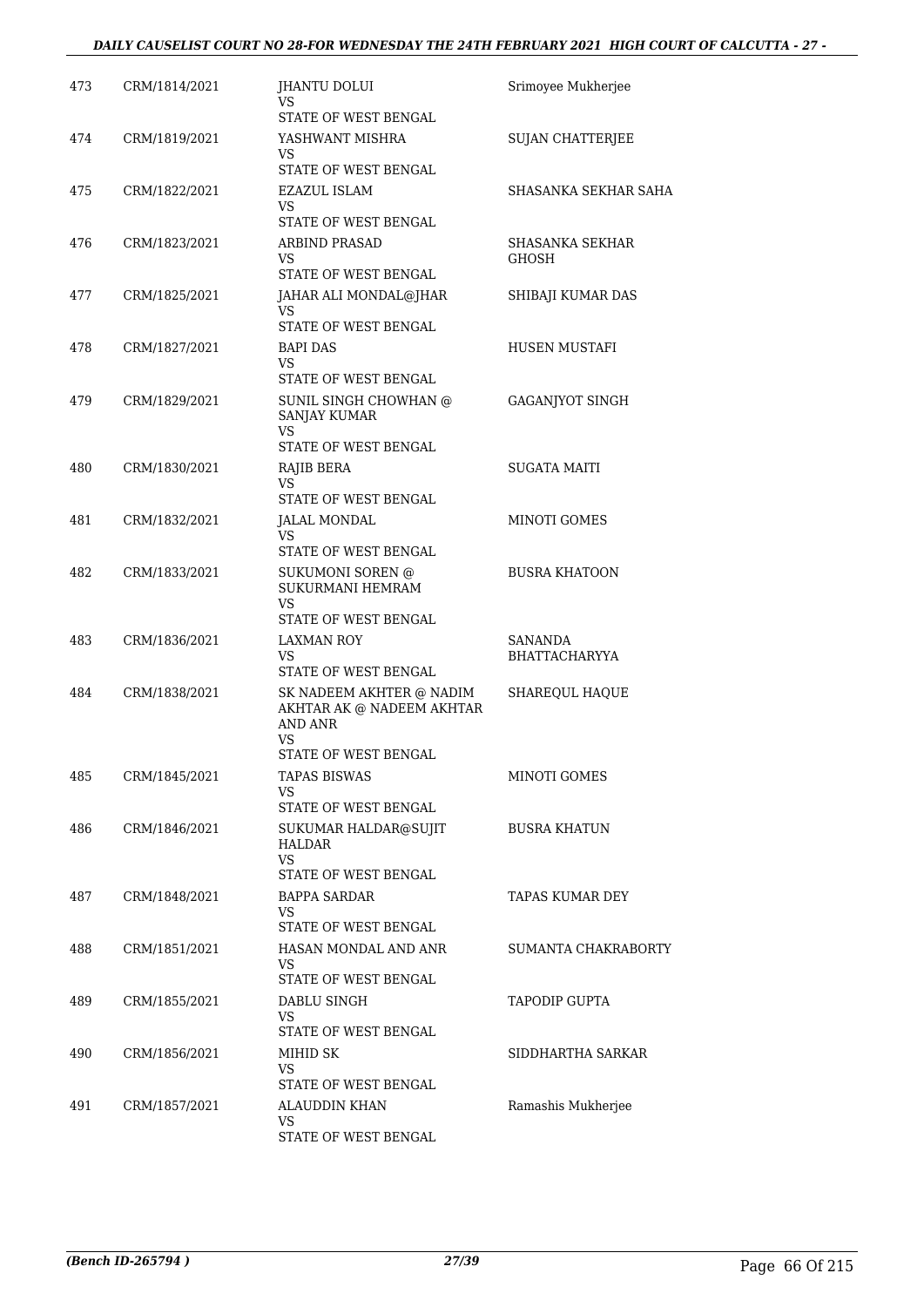| 492 | CRM/1864/2021 | <b>JOLLY BASU</b><br>VS<br>STATE OF WEST BENGAL                                                           | SK. MUJIBAR RAHMAN                     |
|-----|---------------|-----------------------------------------------------------------------------------------------------------|----------------------------------------|
| 493 | CRM/1866/2021 | SUBALCHANDRA SARKAR @<br><b>BARMAN</b><br><b>VS</b><br>STATE OF WEST BENGAL                               | <b>BARNA KHATOON</b>                   |
| 494 | CRM/1869/2021 | JAHIRUDDIN @BABUA<br>VS                                                                                   | Md. Safiur Rahaman                     |
| 495 | CRM/1871/2021 | STATE OF WEST BENGAL<br>JASHODA DEVI@JASODHA DEBI<br>VS<br>STATE OF WEST BENGAL                           | S G GHOSHCHOUDHURY                     |
| 496 | CRM/1873/2021 | KABER @ KUBER SK @ KABIR SK<br>AND ANR<br><b>VS</b><br>STATE OF WEST BENGAL                               | RAJESHWAR<br><b>CHAKRABORTY</b>        |
| 497 | CRM/1874/2021 | ASRAFUL MULLICK@ABUBAKAR<br>MOLLICK<br>VS                                                                 | RAFIKUL ISLAM SARDAR                   |
| 498 | CRM/1876/2021 | STATE OF WEST BENGAL<br><b>SARIF SK AND ANR</b><br>VS<br>STATE OF WEST BENGAL                             | MD GOLAM NURE IMROHI                   |
| 499 | CRM/1878/2021 | <b>SENTU SHAH</b><br>VS<br>STATE OF WEST BENGAL                                                           | SNEHANSU MAJUMDER                      |
| 500 | CRM/1879/2021 | ABDUL KAIYUM<br>VS.<br>STATE OF WEST BENGAL                                                               | MUSHARRAF ALAM SK                      |
| 501 | CRM/1881/2021 | SUBHAJIT MAHATO@NIKI<br><b>VS</b><br>STATE OF WEST BENGAL                                                 | MOYUKH MUKHERJEE                       |
| 502 | CRM/1883/2021 | HELAL SK $\circledcirc$ LADEN $\circledcirc$<br><b>HELALUDDIN SK</b><br><b>VS</b><br>STATE OF WEST BENGAL | JAHANGIR HOSSAIN                       |
| 503 | CRM/1887/2021 | AKHER SK @ MD AKHER SK<br>VS<br>STATE OF WEST BENGAL                                                      | ARUP SARKAR                            |
| 504 | CRM/1890/2021 | AJIBAR MONDAL<br>VS<br>STATE OF WEST BENGAL                                                               | Srimoyee Mukherjee                     |
| 505 | CRM/1893/2021 | UTPAL MANDAL<br>VS.<br>STATE OF WEST BENGAL                                                               | <b>BITASOK BANERJEE</b>                |
| 506 | CRM/1896/2021 | JAFIRUDDIN SEKH<br>VS.<br>STATE OF WEST BENGAL                                                            | <b>AMARENDRA</b><br><b>CHAKRABORTY</b> |
| 507 | CRM/1899/2021 | SHYAMAPADA BISWAS<br>VS.<br>STATE OF WEST BENGAL                                                          | <b>MOUSUMI BISWAS</b>                  |
| 508 | CRM/1900/2021 | IRSAD KHA @ IRSHAD KHA @<br>KATTU KHA<br>VS.<br>STATE OF WEST BENGAL                                      | PROSENJIT MUKHERJEE                    |
| 509 | CRM/1903/2021 | KARTICK SINGH@JAGA<br>VS.                                                                                 | PRAVAS BHATTACHARYA                    |
| 510 | CRM/1904/2021 | STATE OF WEST BENGAL<br>SUJAN GHOSH @ BABUSONA<br>GHOSH @ SUJOY GHOSH<br>VS<br>STATE OF WEST BENGAL       | PRABIR MAJUMDER                        |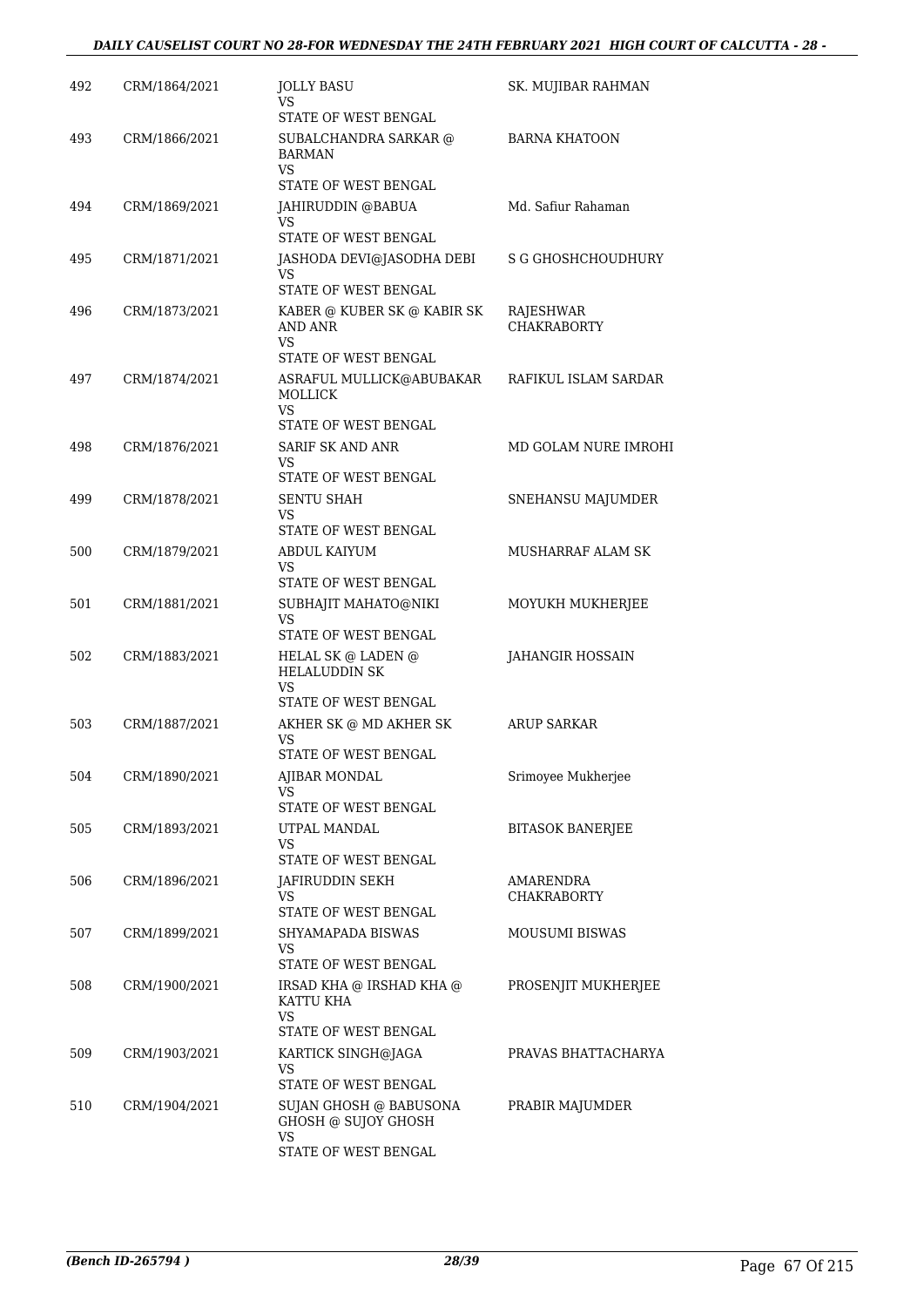| 511 | CRM/1911/2021 | PRABHAT MONDAL<br>VS<br>STATE OF WEST BENGAL                                                        | PURNASIS BHUNIA                 |
|-----|---------------|-----------------------------------------------------------------------------------------------------|---------------------------------|
| 512 | CRM/1915/2021 | SUKDEV RAJBANSHI<br>VS.<br>STATE OF WEST BENGAL                                                     | SHASHANKA SHEKHAR<br>SAHA       |
| 513 | CRM/1921/2021 | <b>SAMIR BARMAN</b><br>VS.<br>STATE OF WEST BENGAL                                                  | <b>ARUP SARKAR</b>              |
| 514 | CRM/1927/2021 | SUBIR SARKAR @ TAKLA @<br><b>CHATTU</b><br>VS.                                                      | KAMALESH CH. SAHA               |
| 515 | CRM/1928/2021 | STATE OF WEST BENGAL<br>HAFIJUL HAQUE @ ISLAM<br>VS.<br>STATE OF WEST BENGAL                        | ASHOK KUMAR<br><b>CHOUDHURY</b> |
| 516 | CRM/1931/2021 | ABUL HOSSAIN @ NUNUWA<br>VS<br>STATE OF WEST BENGAL                                                 | <b>MD ABU SAFDER</b>            |
| 517 | CRM/1932/2021 | KABUL ALI<br>VS.<br>STATE OF WEST BENGAL                                                            | <b>IMDADUL HOOUE</b>            |
| 518 | CRM/1935/2021 | KALIPADA PRAMANIK AND ORS<br>VS<br>STATE OF WEST BENGAL                                             | PRONAY BASAK                    |
| 519 | CRM/1937/2021 | ASHISH CHANDA<br>VS.<br>STATE OF WEST BENGAL                                                        | <b>SANTANU KR ROY</b>           |
| 520 | CRM/1943/2021 | SADDAM MOLLA @ SADDAM @<br><b>AHEDUL SARKAR</b><br>VS.<br>STATE OF WEST BENGAL                      | SUBRATA SAHA                    |
| 521 | CRM/1945/2021 | SAKIL@SAJIJUL TARAFDAR<br>VS.<br>STATE OF WEST BENGAL                                               | ARGHA CHOWDHURY                 |
| 522 | CRM/1946/2021 | MOJIBUR RAHAMAN @ RONGBIR<br>SEIKH @ MOHIBUR RAHAMAN @<br><b>BAPI</b><br>VS<br>STATE OF WEST BENGAL | Anisur Rahaman                  |
| 523 | CRM/1949/2021 | <b>REJAUL SK</b><br>VS<br>STATE OF WEST BENGAL                                                      | Anisur Rahaman                  |
| 524 | CRM/1951/2021 | KAMAL ROY<br>VS<br>STATE OF WEST BENGAL                                                             | SUBRATA SAHA                    |
| 525 | CRM/1954/2021 | <b>ARCHANA ROY</b><br>VS.<br>STATE OF WEST BENGAL                                                   | SALMAN HASAN                    |
| 526 | CRM/1955/2021 | AJOY SAROHA<br>VS<br>STATE OF WEST BENGAL                                                           | NILADRI SEKHAR GHOSH            |
| 527 | CRM/1956/2021 | JEKER SK@JAKER SK@JEKER<br>ALI@JAKER ALI AND ANR<br><b>VS</b><br>STATE OF WEST BENGAL               | TAPODIPT GUPTA                  |
| 528 | CRM/1958/2021 | BALARAM HALDAR @ HALDER<br>VS.<br>STATE OF WEST BENGAL                                              | SHASHANKA SHEKHAR<br>SAHA       |
| 529 | CRM/1963/2021 | MUKTI RANI MONDAL<br>VS.<br>STATE OF WEST BENGAL                                                    | SOMNATH ADHIKARY                |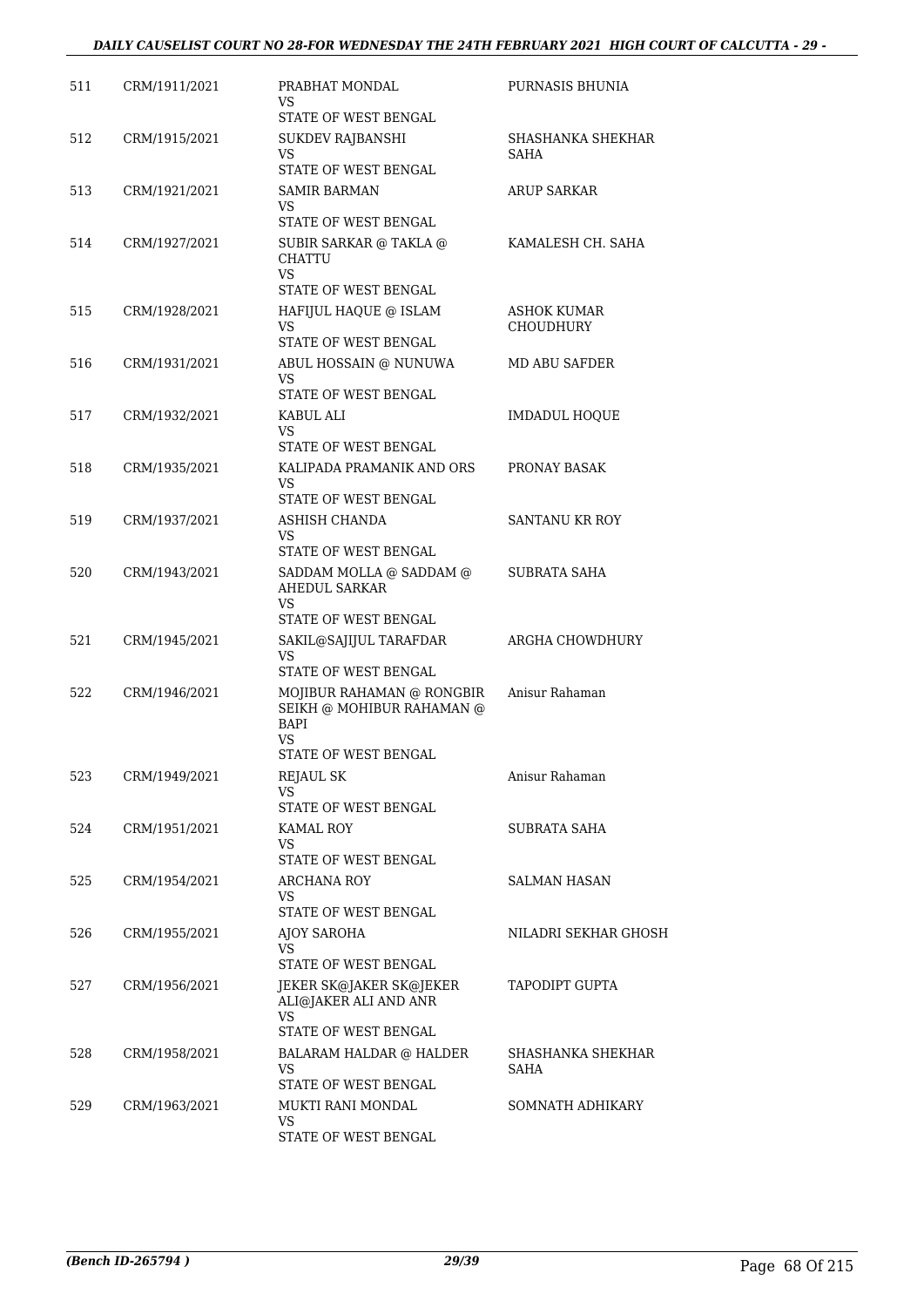| 530 | CRM/1966/2021 | FERAJUL SK@FIRAJUL<br>VS<br>STATE OF WEST BENGAL                                       | ARUP KUMAR BHOWMICK                        |
|-----|---------------|----------------------------------------------------------------------------------------|--------------------------------------------|
| 531 | CRM/1974/2021 | BAKKAR HALSANA<br>VS                                                                   | SUCHISMITA DUTTA                           |
| 532 | CRM/1975/2021 | <b>STATE OF WEST BENGAL</b><br>MUJIBAR RAHAMAN@MOJIBAR<br>SK                           | JISAN IQUBAL HOSSAIN                       |
|     |               | <b>VS</b><br>STATE OF WEST BENGAL                                                      |                                            |
| 533 | CRM/1979/2021 | AMAR BAG AND ANR<br>VS<br>STATE OF WEST BENGAL                                         | SANANDA<br><b>BHATTACHARYA</b>             |
| 534 | CRM/1981/2021 | SANJIB DOLUI@SANDIP<br>DOLUI@TOTON<br>VS<br>STATE OF WEST BENGAL                       | Srimoyee Mukherjee                         |
| 535 | CRM/1982/2021 | SUVAN ALI AND ANR.<br>VS<br>STATE OF WEST BENGAL                                       | bhaskar chatterjee                         |
| 536 | CRM/1983/2021 | YEASIN ALI<br>VS<br>STATE OF WEST BENGAL                                               | Kalidas Saha                               |
| 537 | CRM/1984/2021 | SOFIQUL SK. @ SAFILUL ISLAM<br>@ SAFIKUL SK.<br>VS<br>STATE OF WEST BENGAL AND<br>ANR. | Kalidas Saha                               |
| 538 | CRM/1985/2021 | SK MOHAMMAD @RAJU<br>VS<br>STATE OF WEST BENGAL                                        | <b>SUMAN CHAKRABORTY</b>                   |
| 539 | CRM/1986/2021 | JANAK MALI<br>VS<br>STATE OF WEST BENGAL                                               | sasnjit singh                              |
| 540 | CRM/1987/2021 | RANJAN NANDI ALIAS LUCHO<br><b>ORS</b><br>VS<br>STATE OF WEST BENGAL                   | RAJNANDINI DAS                             |
| 541 | CRM/1988/2021 | <b>SOURAV MAITY</b><br>VS<br>STATE OF WEST BENGAL                                      | ANIL KUMAR<br><b>CHATTOPADHYAY</b>         |
| 542 | CRM/1989/2021 | MIR JUMMAN ALI<br>VS<br>STATE OF WEST BENGAL                                           | ARUP KUMAR BHOWMICK                        |
| 543 | CRM/1990/2021 | ARJUN BHUNIA @ KHAISHA<br>VS<br>STATE OF WEST BENGAL                                   | Malay Bhattacharyya                        |
| 544 | CRM/1996/2021 | ABHAY TIWARI @ ABHAY KUMAR<br>TIWARI<br>VS.<br>STATE OF WEST BENGAL                    | RATUL DAS                                  |
| 545 | CRM/1999/2021 | TATAN BASAK @ TOTON<br><b>VS</b><br>STATE OF WEST BENGAL                               | <b>BUSRA KHATOON</b>                       |
| 546 | CRM/2002/2021 | <b>BIPLAB BISWAS</b><br>VS<br>STATE OF WEST BENGAL                                     | SANANDA<br><b>BHATTACHARYYA</b>            |
| 547 | CRM/2003/2021 | DIPANKAR MONDAL<br>VS<br>STATE OF WEST BENGAL                                          | SNEHANSU MAJUMDER                          |
| 548 | CRM/2007/2021 | KALIPADA SARDAR @ KALI<br>VS<br>STATE OF WEST BENGAL                                   | <b>SOUMYA BASU ROY</b><br><b>CHOUDHURY</b> |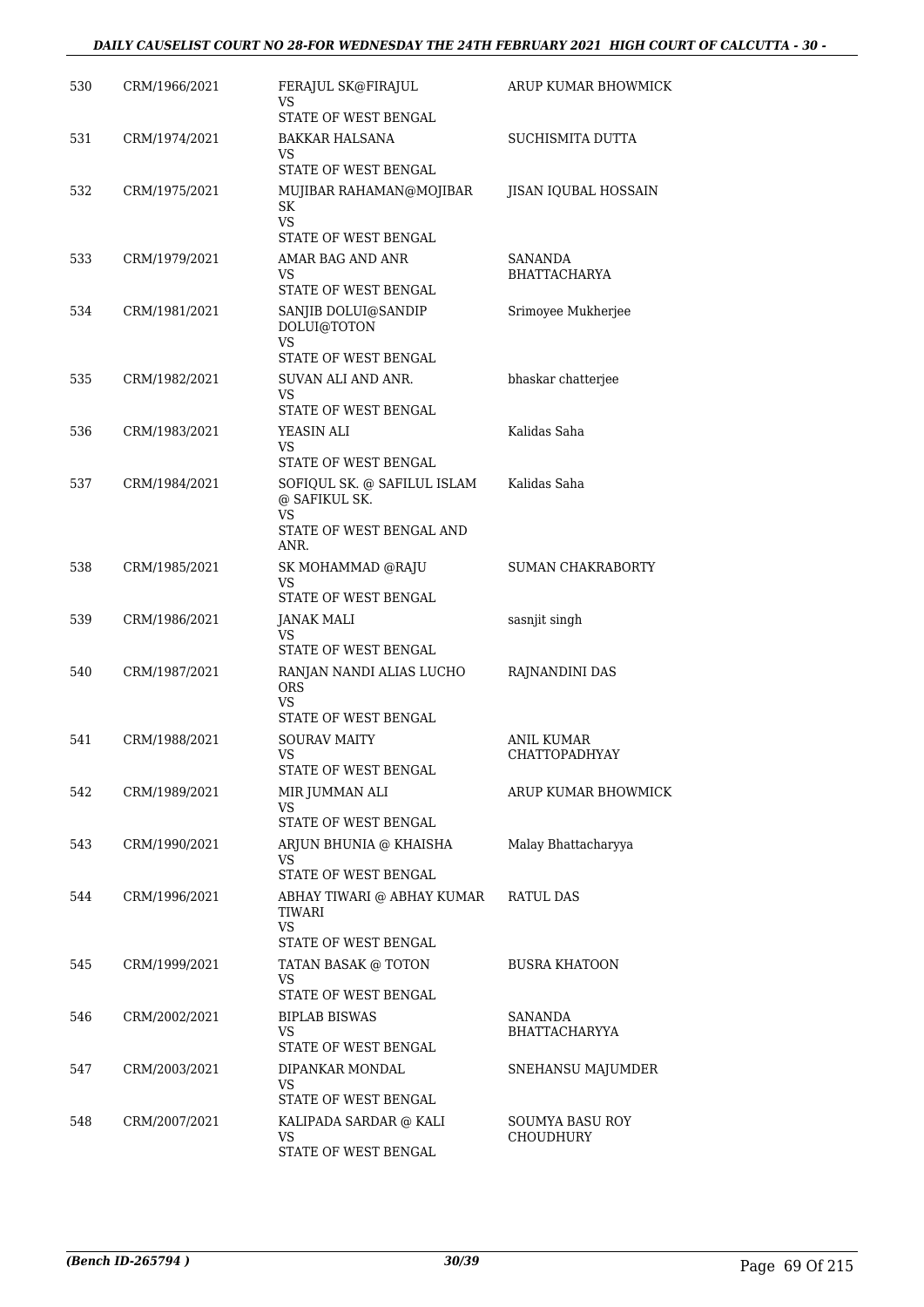| 549 | CRM/2010/2021 | RAJIB PRAMANIK<br>VS<br>STATE OF WEST BENGAL                | PRABIR MAJUMDER                 |
|-----|---------------|-------------------------------------------------------------|---------------------------------|
| 550 | CRM/2016/2021 | MOHIT JATAB @ MOHIT<br>VS                                   | <b>SUMITA SARKAR</b>            |
|     |               | <b>STATE OF WEST BENGAL</b>                                 |                                 |
| 551 | CRM/2019/2021 | USMAN SK @ OSMAN SK<br>VS                                   | SANANDA<br><b>BHATTACHARYYA</b> |
| 552 | CRM/2021/2021 | STATE OF WEST BENGAL<br>NAROTTAM MONDAL<br>VS               | MINOTI GOMES                    |
|     |               | STATE OF WEST BENGAL                                        |                                 |
| 553 | CRM/2023/2021 | JINNATUN KHATUN JAMADAR<br>VS                               | SOMNATH CHAKRABORTY             |
|     |               | STATE OF WEST BENGAL AND<br>ORS.                            |                                 |
| 554 | CRM/2024/2021 | JAHANGIR SK.<br>VS                                          | MONIRA BEGUM                    |
|     |               | STATE OF WEST BENGAL                                        |                                 |
| 555 | CRM/2026/2021 | PRADIP BALA @ AKASH<br>VS                                   | MINOTI GOMES                    |
| 556 | CRM/2029/2021 | STATE OF WEST BENGAL<br><b>ALAM SK</b>                      | ARUP KUMAR BHOWMICK             |
|     |               | VS<br><b>STATE OF WEST BENGAL</b>                           |                                 |
| 557 | CRM/2031/2021 | BINOY SARDAR @BINAY SARDAR                                  | PRABIR MAJUMKDER                |
|     |               | <b>VS</b><br>STATE OF WEST BENGAL                           |                                 |
| 558 | CRM/2033/2021 | MD. SAIF<br>VS                                              | MD. ZEESHAN UDDIN               |
| 559 | CRM/2034/2021 | STATE OF WEST BENGAL<br><b>SOUMEN DHARA</b>                 | AYAN MITRA                      |
|     |               | VS<br>STATE OF WEST BENGAL                                  |                                 |
| 560 | CRM/2038/2021 | <b>RAKIB SK</b>                                             | PARVEJ ANAM                     |
|     |               | VS<br>STATE OF WEST BENGAL                                  |                                 |
| 561 | CRM/2039/2021 | SARIFUL ISLAM                                               | <b>BHASKAR CHATTERJEE</b>       |
|     |               | <b>VS</b><br>STATE OF WEST BENGAL                           |                                 |
| 562 | CRM/2042/2021 | HASANUR JAMAN SK @ HASAN<br>VS                              | Sumanta Das                     |
|     |               | STATE OF WEST BENGAL                                        |                                 |
| 563 | CRM/2046/2021 | DEBASISH MANDAL<br><b>VS</b><br><b>STATE OF WEST BENGAL</b> | SOVAN DAS GUPTA                 |
| 564 | CRM/2047/2021 | SAIFUL ALI MANDAL @ MADDU                                   | SUMANTA DAS                     |
|     |               | VS<br>STATE OF WEST BENGAL                                  |                                 |
| 565 | CRM/2048/2021 | SAMAR HALDER                                                | SUMANTA DAS                     |
|     |               | VS<br>STATE OF WEST BENGAL                                  |                                 |
| 566 | CRM/2053/2021 | RATAN BALA<br>VS                                            | KOUSTAV SHOME                   |
|     |               | STATE OF WEST BENGAL                                        |                                 |
| 567 | CRM/2055/2021 | DILIP SARKAR<br>VS.                                         | KAUSTAV SHOME                   |
|     |               | STATE OF WEST BENGAL                                        |                                 |
| 568 | CRM/2057/2021 | SANDIP PRAMANIK<br>VS                                       | KAUSTAV SHOME                   |
|     |               | STATE OF WEST BENGAL                                        |                                 |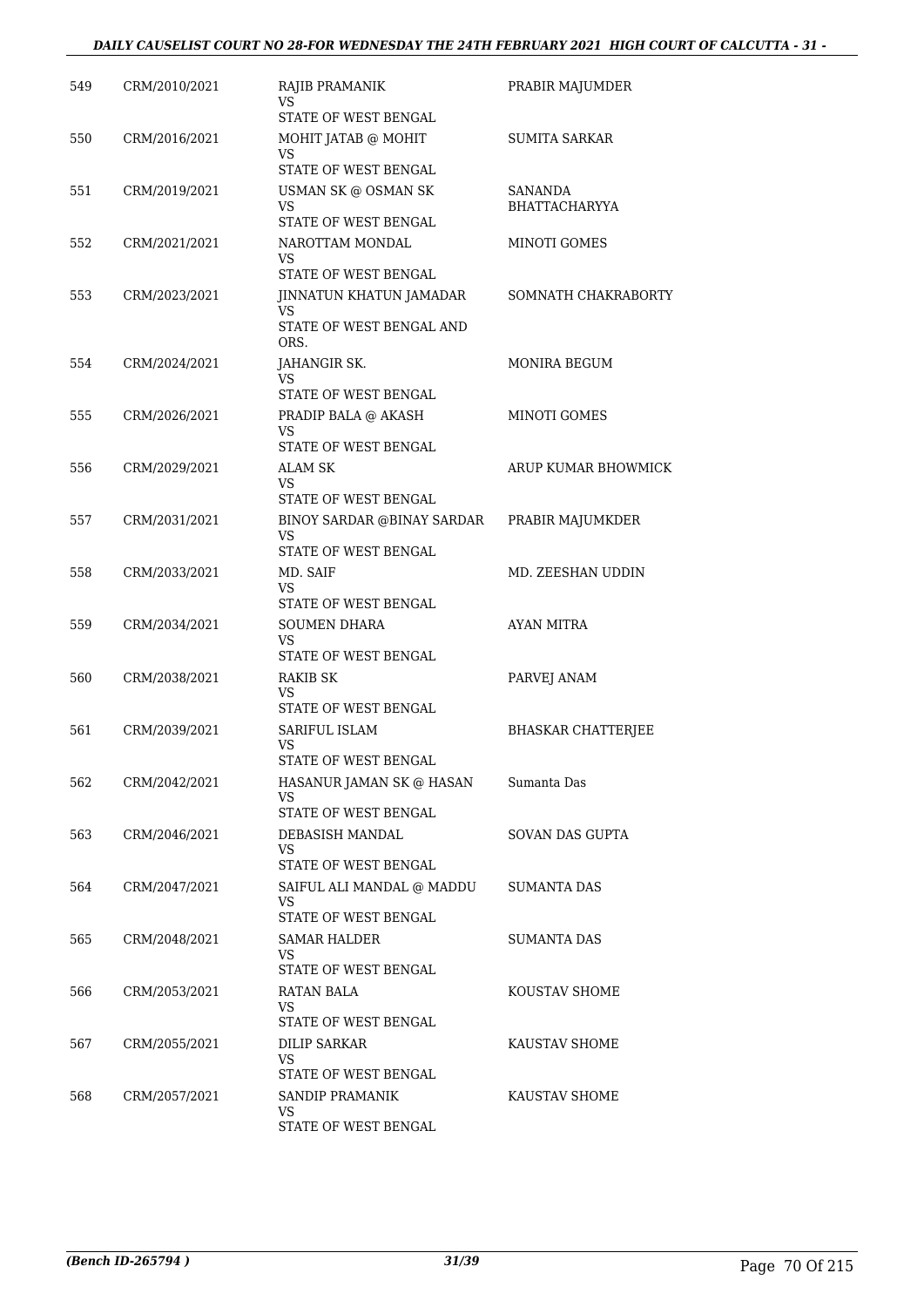| 569   | CRM/2059/2021       | SUMAN DAS @ CHHOLU<br>VS                                                | ARUP KUMAR BHOWMICK         |
|-------|---------------------|-------------------------------------------------------------------------|-----------------------------|
|       |                     | STATE OF WEST BENGAL                                                    |                             |
| 570   | CRM/2060/2021       | SADIKUKL@SADIQUL SK<br>VS                                               | ZIAUL HAQUE                 |
|       |                     | STATE OF WEST BENGAL                                                    |                             |
| 571   | CRM/2061/2021       | CHANO MONDAL                                                            | <b>SAYAN DE</b>             |
|       |                     | VS<br>STATE OF WEST BENGAL                                              |                             |
| 572   | CRM/2062/2021       | RABINDRANATH DINDA                                                      | SHIBAJI KUMAR DAS           |
|       |                     | VS                                                                      |                             |
|       |                     | STATE OF WEST BENGAL                                                    |                             |
| 573   | CRM/2064/2021       | MD. SHAHED $\textcircled{a}$ MD. SAHID $\textcircled{a}$<br>RAJU<br>VS. | <b>SHEKHAR BARMAN</b>       |
|       |                     | STATE OF WEST BENGAL                                                    |                             |
| 574   | CRM/2066/2021       | SK. SAHABUDDIN @ HABLU<br>VS                                            | JYOTI PRAKASH<br>CHATTERJEE |
|       |                     | STATE OF WEST BENGAL                                                    |                             |
| 575   | CRM/2069/2021       | NAJIMUL GAZI @ NAZMUL GAZI                                              | SAFDAR AZAM                 |
|       |                     | <b>VS</b><br>STATE OF WEST BENGAL                                       |                             |
| 576   | CRM/2074/2021       | PRATIK DAS                                                              | <b>SAYAN DE</b>             |
|       |                     | VS                                                                      |                             |
|       |                     | STATE OF WEST BENGAL                                                    |                             |
| 577   | CRM/2075/2021       | <b>ANUP BHOWMIK</b><br>VS                                               | <b>SUMAN DE</b>             |
|       |                     | STATE OF WEST BENGAL                                                    |                             |
| 578   | CRM/2076/2021       | SK. REJAULHAQUE @ REJAUL<br><b>HAQUE</b>                                | Srimoyee Mukherjee          |
|       |                     | VS.<br>STATE OF WEST BENGAL                                             |                             |
| 579   | CRM/2085/2021       | ASISH TEWARI @ ASIS TEWARI                                              | SWARNALI SAHA               |
|       |                     | VS<br>STATE OF WEST BENGAL                                              |                             |
| 580   | CRM/2086/2021       | MITHU SIKARI AND ANR                                                    | <b>ASHOK DAS</b>            |
|       |                     | VS<br>STATE OF WEST BENGAL                                              |                             |
| 581   | CRM/2087/2021       | SK. REHANULLAH @ REHAN                                                  | ARUP KUMAR BHOWMICK         |
|       |                     | <b>VS</b>                                                               |                             |
|       |                     | STATE OF WEST BENGAL                                                    |                             |
| 582   | CRM/2090/2021       | ANKIT TIWARI@TEWARY<br>VS                                               | BISWAJIT MANNA              |
|       |                     | STATE OF WEST BENGAL                                                    |                             |
| 583   | CRM/2091/2021       | KRISHNA RANJAN MANDAL<br>VS                                             | ARUP KUMAR BHOWMICK         |
|       |                     | STATE OF WEST BENGAL                                                    |                             |
|       |                     | <b>APPLICATION FOR ANTICIPATORY BAIL</b>                                |                             |
| 584   | CRM/2036/2020       | MONIRUL ISLAM                                                           | APAN SAHA                   |
|       |                     | VS<br>STATE OF WEST BENGAL                                              |                             |
|       | wt585 CRM/2033/2020 | MONIRUL ISLAM                                                           | APAN SAHA                   |
|       |                     | VS<br>STATE OF WEST BENGAL                                              |                             |
|       | wt586 CRM/2035/2020 | MONIIRUL ISLAM                                                          | APAN SAHA                   |
|       |                     | VS.                                                                     |                             |
|       |                     | STATE OF WEST BENGAL                                                    |                             |
| wt587 | CRM/2443/2020       | MONIRUL ISLAM<br>VS.                                                    | APAN SAHA                   |
|       |                     | STATE OF WEST BENGAL                                                    |                             |
|       | wt588 CRM/2445/2020 | MONIRUL ISLAM                                                           | APAN SAHA                   |
|       |                     | VS<br>STATE OF WEST BENGAL                                              |                             |
|       |                     |                                                                         |                             |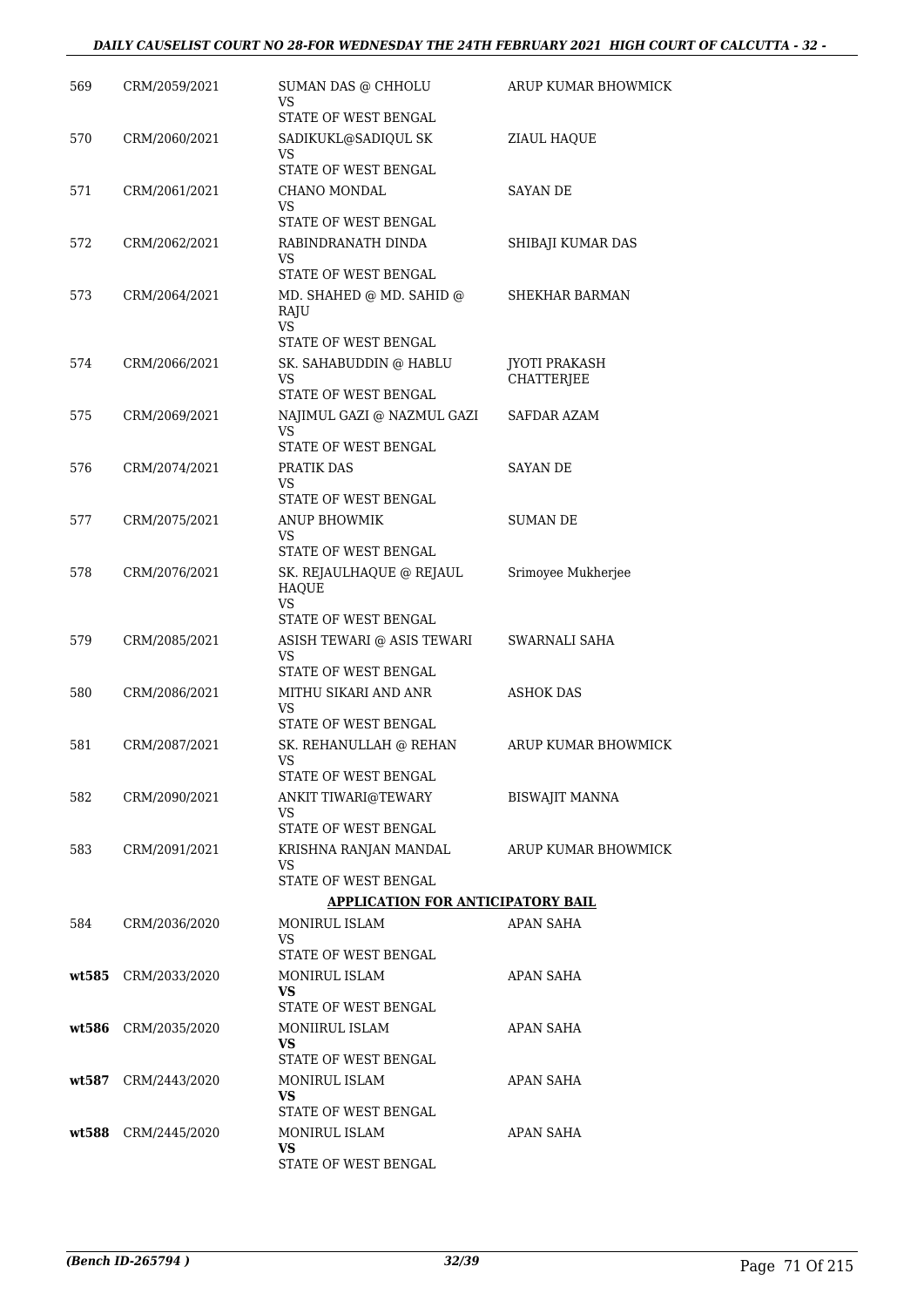#### *DAILY CAUSELIST COURT NO 28-FOR WEDNESDAY THE 24TH FEBRUARY 2021 HIGH COURT OF CALCUTTA - 33 -*

| 589 | CRM/7913/2020                      | SANTANU GHOSH<br>VS<br>State of West Bengal                 | Apan Saha                   |
|-----|------------------------------------|-------------------------------------------------------------|-----------------------------|
|     | IA NO: CRAN/1/2020                 |                                                             |                             |
| 590 | CRM/8917/2020                      | RAJIV SINGH<br><b>VS</b>                                    | KOUSTAV BAGCHI              |
|     |                                    | State of West Bengal                                        |                             |
| 591 | IA NO: CRAN/1/2021<br>CRM/127/2021 |                                                             |                             |
|     |                                    | ROBI ROY<br><b>VS</b><br>State of West Bengal               | SANJITA MONDAL              |
| 592 | CRM/296/2021                       | SHABAJ ALAM@SK SHAHBAZ<br><b>ANWAR AND ORS</b><br><b>VS</b> | PRIYANKA SAHA               |
|     |                                    | State of West Bengal                                        |                             |
| 593 | CRM/311/2021                       | <b>SOMNATH ROY</b><br>VS.<br>State of West Bengal           | Apan Saha                   |
| 594 | CRM/312/2021                       | <b>BABU CHANDRA GHOSH</b><br>VS                             | Shraman Sarkar              |
|     |                                    | State of West Bengal                                        |                             |
|     |                                    | <b>ANTICIPATORY BAIL</b>                                    |                             |
| 595 | CRM/1135/2021                      | <b>B K RAO AND ORS</b>                                      | ANIRUDDHA                   |
|     | (C)                                | VS<br>STATE OF WEST BENGAL                                  | <b>BHATTACHARYA</b>         |
| 596 | CRM/432/2021                       | HAZRU@HAJRUDDIN BISWAS<br><b>VS</b>                         | <b>IMDADUL HOQUE</b>        |
|     |                                    | State of West Bengal                                        |                             |
| 597 | CRM/442/2021                       | <b>GOURANGA MANDAL</b><br>VS                                | ABHINABA DAN                |
|     |                                    | State of West Bengal                                        |                             |
| 598 | CRM/448/2021                       | <b>RUBEL SK AND ORS</b><br>VS<br>State of West Bengal       | <b>TAPODIP GUPTA</b>        |
| 599 | CRM/450/2021                       | ASIT KUMAR DAS AND ORS<br>VS                                | Anisur Rahaman              |
|     |                                    | State of West Bengal                                        |                             |
| 600 | CRM/458/2021                       | MD. SAHANAWAZ ALAM @ VICKY<br>@ BICKY<br><b>VS</b>          | Puja Goswami                |
| 601 |                                    | State of West Bengal                                        |                             |
|     | CRM/460/2021                       | DIPU NAYAK @NAYEK<br>VS<br>State of West Bengal             | SHIBAJI KUMAR DAS           |
| 602 | CRM/461/2021                       | SAMIRAN KARMAKAR@CHEPU<br>AND ORS<br><b>VS</b>              | <b>TAPODIP GUPTA</b>        |
|     |                                    | State of West Bengal                                        |                             |
| 603 | CRM/465/2021                       | <b>DULAL MAITY</b><br><b>VS</b><br>State of West Bengal     | SK. SAHJAHAN ALI            |
| 604 | CRM/467/2021                       | KURIAKOSE THANNICKEL<br>GEORGE<br>VS                        | MAZHAR HOSSAIN<br>CHOWDHURY |
|     |                                    | State of West Bengal                                        |                             |
| 605 | CRM/470/2021                       | SATARUPA RAKSHIT<br>VS<br>State of West Bengal              | DHANANJAY BANERJEE          |
| 606 | CRM/472/2021                       | DIPU NAYAK @ NAYEK                                          | SHIBAJI KUMAR DAS           |
|     |                                    | <b>VS</b><br>State of West Bengal                           |                             |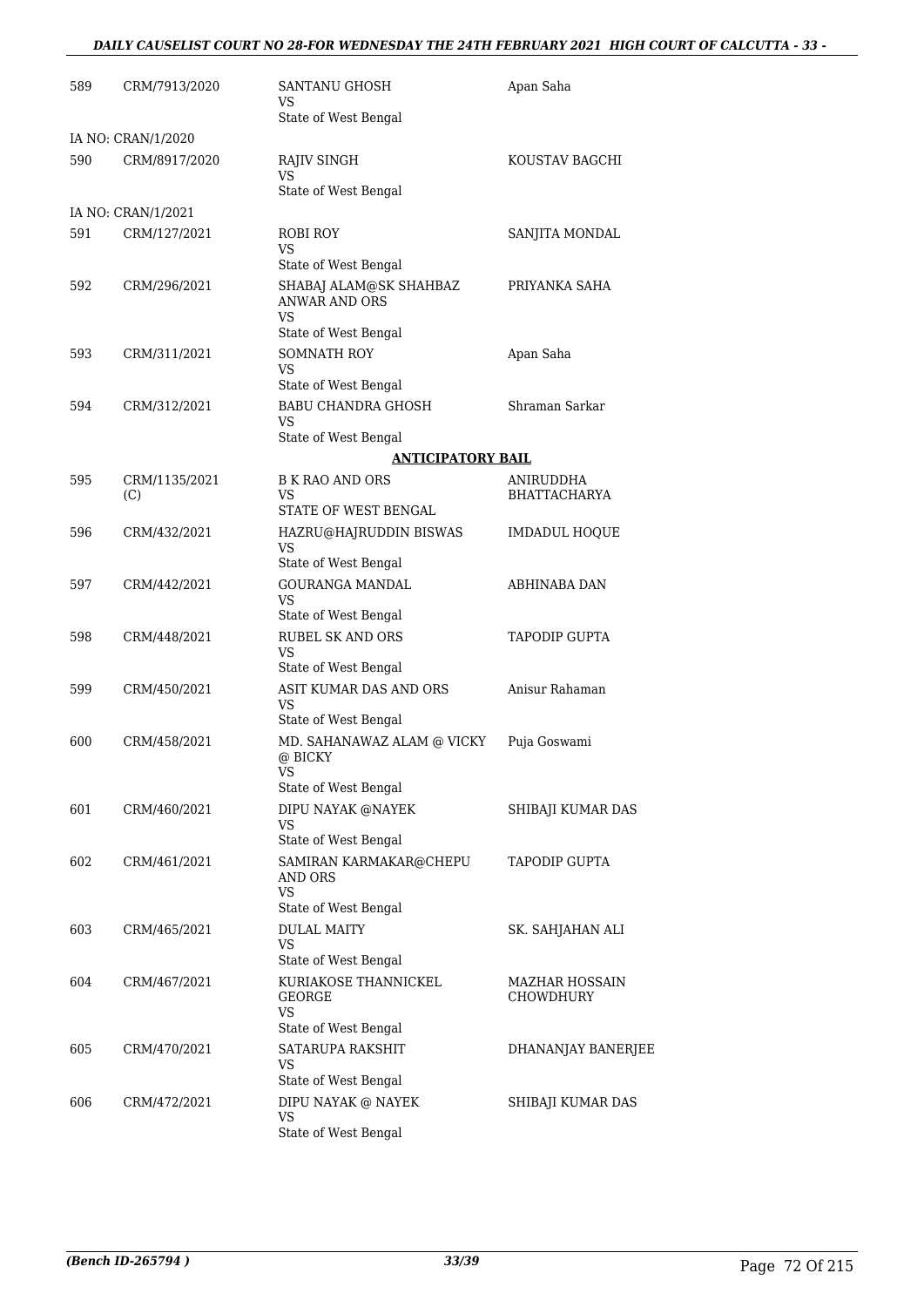| 607 | CRM/473/2021 | <b>SATYAM SAHA</b><br>VS                                                            | ARUP KR. BHOWMICK                 |
|-----|--------------|-------------------------------------------------------------------------------------|-----------------------------------|
| 608 | CRM/474/2021 | State of West Bengal<br>KINGSUK @ KINGSHUK RAKSHIT                                  | DHANANJAY BANERJEE                |
|     |              | VS<br>State of West Bengal                                                          |                                   |
| 609 | CRM/478/2021 | <b>BISWANATH DAS</b><br>VS<br>State of West Bengal                                  | Supratick Syamal                  |
| 610 | CRM/479/2021 | RAJIB DAKTAR @ RAVI DAKTAR<br>VS<br>State of West Bengal                            | JISAN IQBAL HOSSAIN               |
| 611 | CRM/485/2021 | BISAKHA RABI DAS @ TUKTUKU<br>RABI DAS<br><b>VS</b><br>State of West Bengal         | JISAN IQUBAL HOSSAIN              |
| 612 | CRM/486/2021 | EHASAN ISLAM @ EHASAN ALI @<br><b>BADAM</b><br><b>VS</b><br>State of West Bengal    | <b>BISWAJIT MITRA</b>             |
| 613 | CRM/487/2021 | RAGHU NATH<br>VS                                                                    | S. G. CHOWDHURY                   |
|     |              | State of West Bengal                                                                |                                   |
| 614 | CRM/490/2021 | MADAN MOHAN DAS AND ORS.<br>VS<br>State of West Bengal                              | SOUMYAJIT DAS<br><b>MAHAPATRA</b> |
| 615 | CRM/495/2021 | SIULI BIBI @ SIULI MONDAL<br>VS<br>State of West Bengal                             | SK. ABU JAFOR                     |
| 616 | CRM/502/2021 | HARE RAM GHOSH AND ORS<br>VS                                                        | MUSHARRAF ALAM SK                 |
| 617 | CRM/503/2021 | State of West Bengal<br>SUKANTA SARKAR AND ORS                                      | MD. YOUSUF ALI                    |
|     |              | VS<br>State of West Bengal                                                          |                                   |
| 618 | CRM/504/2021 | DIPAK SAHA AND ORS<br><b>VS</b><br>State of West Bengal                             | <b>MINOTI GOMES</b>               |
| 619 | CRM/505/2021 | MD. MOSTAFA @ MD. MOSTAFA<br>AND ORS<br><b>VS</b><br>State of West Bengal           | MUSHARRAF ALAM SK                 |
| 620 | CRM/508/2021 | AMIR ALI AND ORS<br>VS                                                              | MUSHARRAF ALAM SK                 |
| 621 | CRM/509/2021 | State of West Bengal<br><b>GOKUL CHANDRA ROY @ GOKUL</b><br><b>ROY</b><br><b>VS</b> | <b>MINOTI GOMES</b>               |
| 622 | CRM/510/2021 | State of West Bengal<br>SAHA ALAM@SAHLAM SK AND                                     | <b>MOUNICK GHOSH</b>              |
|     |              | ANR<br><b>VS</b><br>State of West Bengal                                            |                                   |
| 623 | CRM/512/2021 | <b>UTTAM BARMAN</b><br>VS                                                           | <b>BSURA KHATUN</b>               |
| 624 | CRM/513/2021 | State of West Bengal<br>JYOSTNA BEGAM AND ORS                                       | Srimoyee Mukherjee                |
|     |              | VS<br>State of West Bengal                                                          |                                   |
| 625 | CRM/515/2021 | PRADIP MANDAL AND ANR<br>VS<br>State of West Bengal                                 | KAZI M RAHAMAN                    |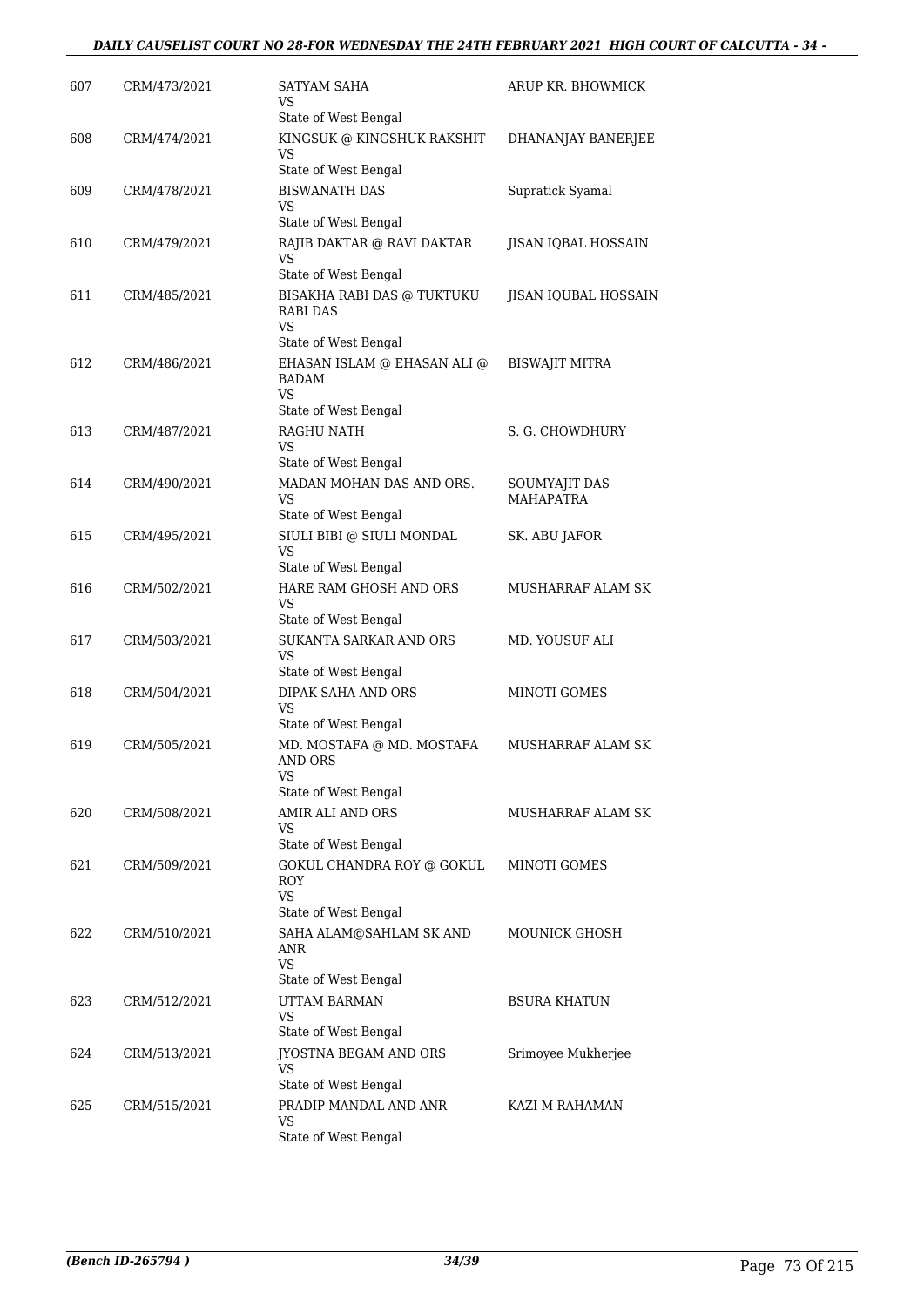| 626 | CRM/516/2021 | ZARIF @ ZARIF MD.<br>VS                                                           | SHAHARAYAR ALAM          |
|-----|--------------|-----------------------------------------------------------------------------------|--------------------------|
| 627 | CRM/517/2021 | State of West Bengal<br>ROBIUL AWAL @ JAMAL SK.AND<br>ANR<br><b>VS</b>            | PROBAL SARKAR            |
| 628 | CRM/518/2021 | State of West Bengal<br><b>SAYEM BISWAS</b><br>VS                                 | KAZI M RAHAMAN           |
| 629 | CRM/519/2021 | State of West Bengal<br><b>JAMEDUL ISLAM</b><br>VS                                | SHAHARAYAR ALAM          |
| 630 | CRM/522/2021 | State of West Bengal<br>SAFIUR RAHAMAN AND ANR<br>VS.                             | ARNAB SAHA               |
| 631 | CRM/523/2021 | State of West Bengal<br>NIRMAL BARMAN<br><b>VS</b>                                | ASIS BHATTACHARYYA       |
| 632 | CRM/526/2021 | State of West Bengal<br><b>DEBESH SARKAR</b><br><b>VS</b><br>State of West Bengal | MUKUNDALAL SARKAR        |
| 633 | CRM/528/2021 | MOSTAKIM KHAN@MOSTA<br>VS<br>State of West Bengal                                 | KAZI M RAHAMAN           |
| 634 | CRM/529/2021 | EMDADUL RAHAMAN@EMADUL<br>SK<br>VS.                                               | KAZI M RAHAMAN           |
| 635 | CRM/532/2021 | State of West Bengal<br>KHAGENDRA DAS AND ORS<br><b>VS</b>                        | ASIS BHATTACHARYA        |
| 636 | CRM/534/2021 | State of West Bengal<br>ASWANI MANDAL@ASWINI<br><b>MONDAL</b><br>VS.              | SIDDHARTHA SARKAR        |
| 637 | CRM/538/2021 | State of West Bengal<br>ASAWINI MONDAL AND ANR<br>VS<br>State of West Bengal      | <b>GOLAM NURE IMROHI</b> |
| 638 | CRM/542/2021 | PADO ALI<br><b>VS</b><br>State of West Bengal                                     | Jeenia Rudra             |
| 639 | CRM/544/2021 | NIROL BARMAN@NIRAL<br><b>BARMAN</b><br>VS<br>State of West Bengal                 | ARNAB SAHA               |
| 640 | CRM/551/2021 | MINATI SARDAR<br>VS<br>State of West Bengal                                       | ANINDRILA DE             |
| 641 | CRM/552/2021 | PREM KHAN@ABDUL QUADIR<br><b>VS</b><br>State of West Bengal                       | PINTU KARAR              |
| 642 | CRM/555/2021 | VISHAL VIKASH EKKA@BISHAL<br>BIKASH EKKA ANDORS<br>VS                             | AINDRILA DE              |
| 643 | CRM/561/2021 | State of West Bengal<br><b>GOPAL SARKAR</b><br><b>VS</b>                          | <b>BUSRA KHATUN</b>      |
| 644 | CRM/564/2021 | State of West Bengal<br>TAPAN MAJUMDER<br>VS<br>State of West Bengal              | SUHAJIT CHOWBEY          |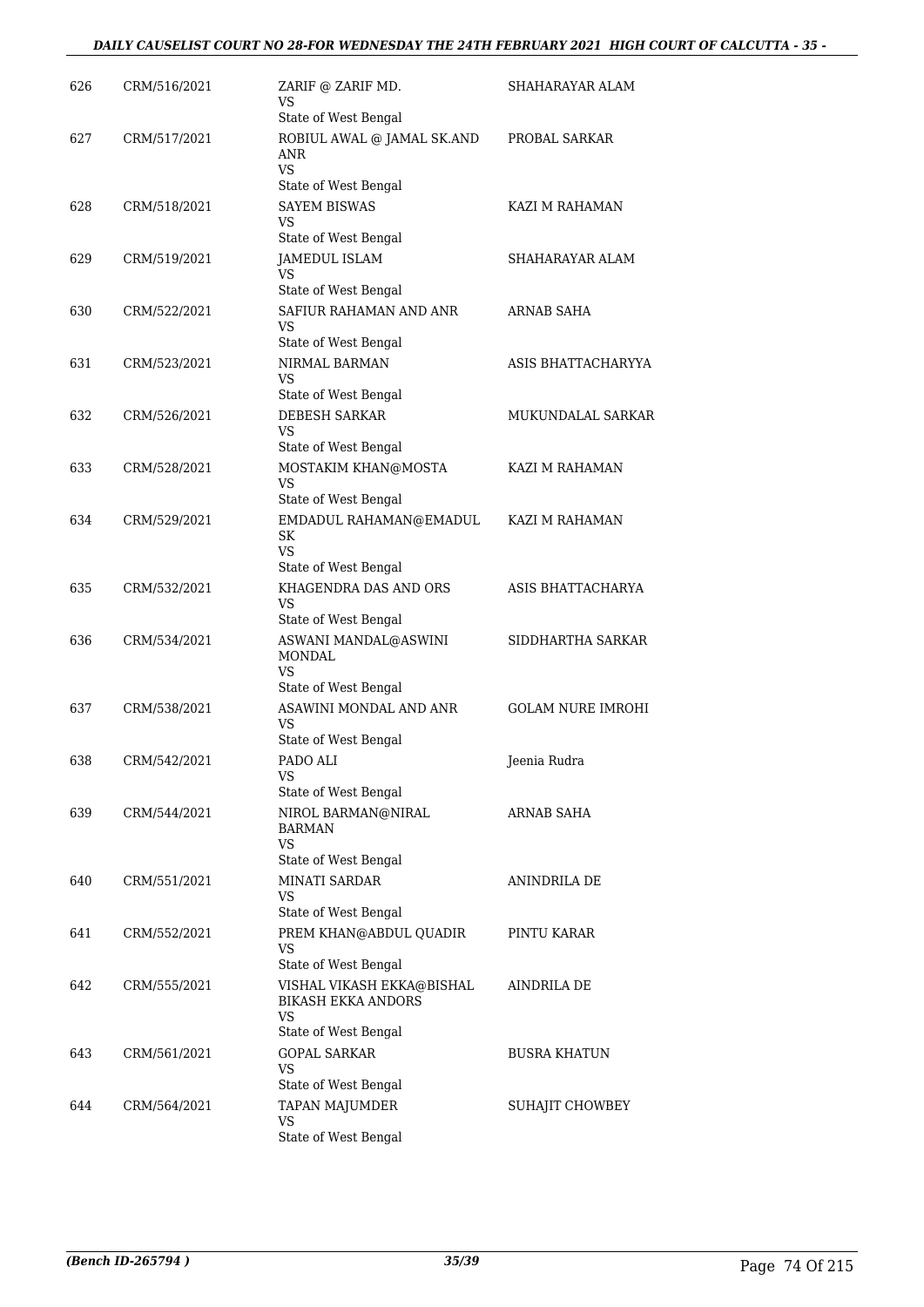| 645 | CRM/566/2021                    | NEMAI BISWAS @ SANYASI<br>ALIAS NIMAI BISWAS<br><b>VS</b>                        | Sumanta Das                                                                                                        |
|-----|---------------------------------|----------------------------------------------------------------------------------|--------------------------------------------------------------------------------------------------------------------|
|     |                                 | State of West Bengal                                                             |                                                                                                                    |
|     |                                 | <b>APPLICATIONS / CANCELLATION / RELAXATION OF BAIL</b>                          |                                                                                                                    |
| 646 | CRR/1065/2017                   | <b>ASHADULLAH</b><br>BISWAS@ASADULLAH BISWAS<br>VS                               | M MUKHERJEE                                                                                                        |
|     |                                 | STATE OF WEST BENGAL                                                             |                                                                                                                    |
|     |                                 | IA NO: CRAN/1/2018(Old No:CRAN/1080/2018), CRAN/2/2020                           |                                                                                                                    |
| 647 | CRM/8342/2019                   | RAHUL PASHI@RAHUL PASI &<br>ANR<br>VS                                            | RAVI RANJAN KUMAR                                                                                                  |
|     |                                 | STATE OF WEST BENGAL                                                             |                                                                                                                    |
|     | IA NO: CRAN/2/2020              |                                                                                  |                                                                                                                    |
| 648 | CRM/10051/2019                  | KRIPA SINDHU DAS<br>VS                                                           | SUBHAS CHANDRA DUTTA                                                                                               |
|     |                                 | STATE OF WEST BENGAL                                                             |                                                                                                                    |
| 649 | CRM/10487/2019                  | SYEAD IMAMUL HOSSAIN @<br>SYED RONI & ORS.<br>VS.                                | <b>SK SELIM MALIK</b>                                                                                              |
|     |                                 | STATE OF WEST BENGAL                                                             |                                                                                                                    |
|     | IA NO: CRAN/1/2021              |                                                                                  |                                                                                                                    |
| 650 | CRM/10529/2019                  | ANINDITA ROY<br>VS                                                               | KAMALESH CH SAHA                                                                                                   |
|     |                                 | STATE OF WEST BENGAL & ANR                                                       |                                                                                                                    |
| 651 | CRM/11229/2019                  | SOURAV SAMANTA<br>VS<br>STATE OF WEST BENGAL                                     | MOHAN KUMAR<br><b>PUTATUNDA</b>                                                                                    |
|     |                                 | IA NO: CRAN/1/2020(Old No:CRAN/919/2020), CRAN/2/2020                            |                                                                                                                    |
| 652 | CRM/11717/2019                  | MOHAMMAD ALI @ MD ALI<br>VS                                                      | MS JOKNAKI SAHA                                                                                                    |
|     |                                 | STATE OF WEST BENGAL                                                             |                                                                                                                    |
|     | IA NO: CRAN/1/2020              |                                                                                  |                                                                                                                    |
| 653 | CRM/12150/2019                  | <b>SADEK SK</b><br>VS.<br>STATE OF WEST BENGAL                                   | <b>SANTANU MAJI</b>                                                                                                |
|     |                                 | CRAN/4/2020(Old No:CRAN/3370/2020), CRAN/5/2021                                  | IA NO: CRAN/1/2020(Old No:CRAN/1670/2020), CRAN/2/2020(Old No:CRAN/1672/2020), CRAN/3/2020(Old No:CRAN/3368/2020), |
| 654 | CRM/234/2020                    | SK. SABDAR                                                                       | HOSSAIN MUSTAFI                                                                                                    |
|     |                                 | VS<br>STATE OF WEST BENGAL                                                       |                                                                                                                    |
|     | IA NO: CRAN/1/2021              |                                                                                  |                                                                                                                    |
| 655 | CRM/507/2020                    | PURNA KRISHNA REDDY@PUN<br>AREDDY KRISHNAREDDI@PUNA<br><b>REDDY</b><br><b>VS</b> | DEBAPRIYA SAMANTA                                                                                                  |
|     |                                 | STATE OF WEST BENGAL                                                             |                                                                                                                    |
|     | IA NO: CRAN/1/2020              |                                                                                  |                                                                                                                    |
| 656 | CRM/1732/2020                   | SMT SUKLA BHATTACHARJEE<br>VS<br>STATE OF WEST BENGAL                            | SANTANU SETH                                                                                                       |
|     | IA NO: CRAN/1/2020              |                                                                                  |                                                                                                                    |
| 657 | CRM/1734/2020                   | SHRESTHA MUKHERJEE & ORS<br>VS                                                   | <b>SOFIA NESAR</b>                                                                                                 |
|     |                                 | STATE OF WEST BENGAL                                                             |                                                                                                                    |
|     | IA NO: CRAN/1/2020, CRAN/2/2020 |                                                                                  |                                                                                                                    |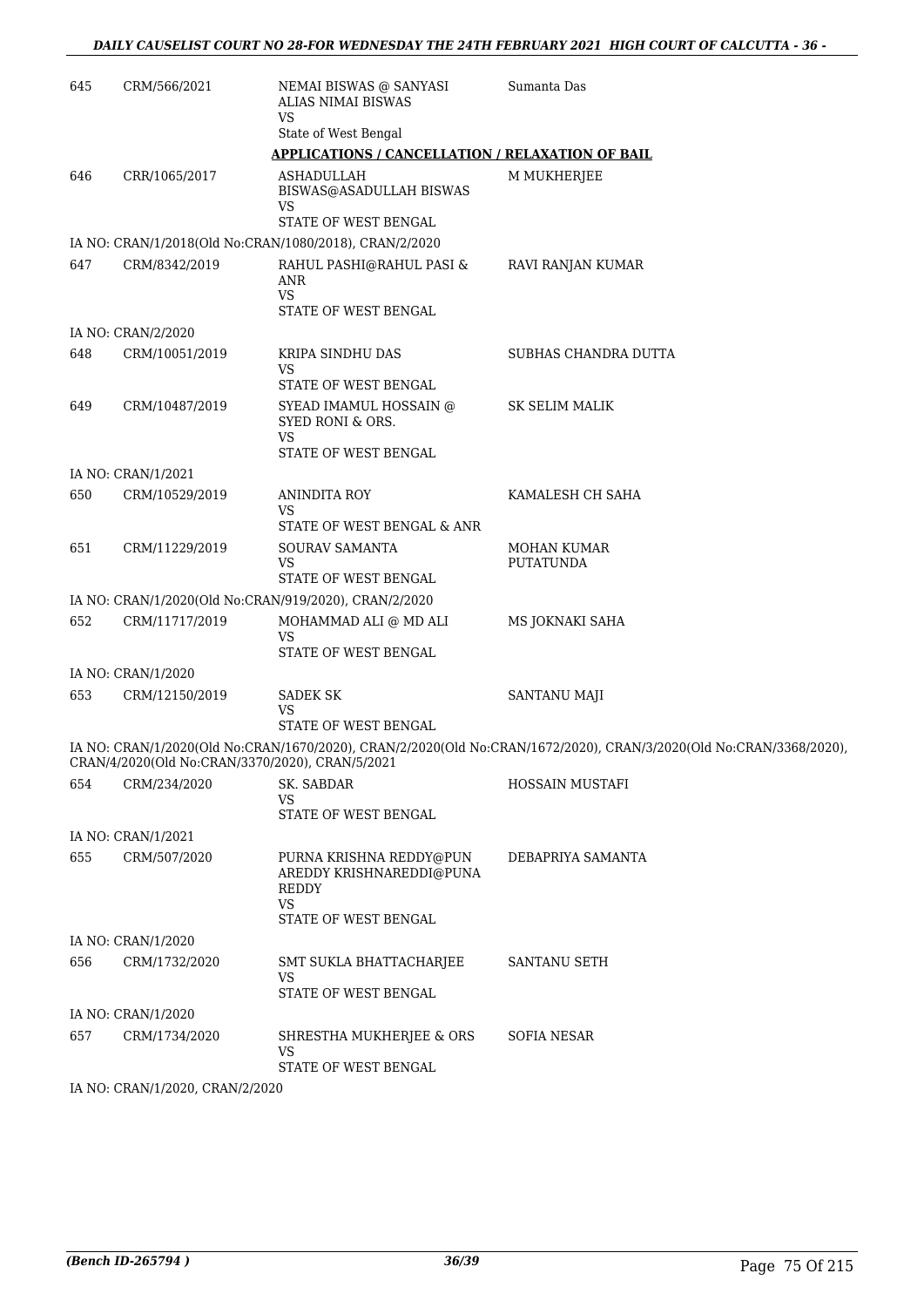| 658 | CRM/2476/2020                             | OLIUL RAHAMAN @ WALIUL<br><b>RAHAMAN</b><br><b>VS</b><br>STATE OF WEST BENGAL  | <b>ANISUR RAHMAN</b>                   |
|-----|-------------------------------------------|--------------------------------------------------------------------------------|----------------------------------------|
|     | IA NO: CRAN/1/2020                        |                                                                                |                                        |
| 659 | CRM/2552/2020                             | SK. JASHIM<br>VS<br>STATE OF WEST BENGAL                                       | SUJOY SARKAR                           |
|     | IA NO: CRAN/1/2021                        |                                                                                |                                        |
| 660 | CRM/2645/2020                             | SOMNATH GHOSH<br>VS<br>STATE OF WEST BENGAL                                    | KARAN DUDHWEWALA                       |
|     | IA NO: CRAN/1/2021                        |                                                                                |                                        |
| 661 | CRM/2819/2020                             | NIRAJ GOEL                                                                     | SOUMYA NAG                             |
|     |                                           | VS<br>STATE OF WEST BENGAL                                                     |                                        |
|     |                                           | IA NO: CRAN/1/2020(Old No:CRAN/3332/2020), CRAN/2/2020                         |                                        |
| 662 | CRM/3536/2020                             | BACHHU GHOSH@ASHIM<br><b>GHOSH</b><br>VS                                       | DEBAPRIYA MUKHERJEE                    |
|     |                                           | STATE OF WEST BENGAL                                                           |                                        |
| 663 | IA NO: CRAN/2/2020<br>CRM/3820/2020       | SUBRATA MANDAL @ LAXMAN &<br>ANR                                               | <b>APURBA KR</b><br><b>CHAKRABORTY</b> |
|     |                                           | VS<br>STATE OF WEST BENGAL                                                     |                                        |
|     | IA NO: CRAN/2/2021                        |                                                                                |                                        |
| 664 | CRM/4133/2020                             | RAJIB MALLICK<br>VS<br>STATE OF WEST BENGAL & ANR                              | DEBAPRATIM GUHA                        |
|     | IA NO: CRAN/1/2020(Old No:CRAN/2340/2020) |                                                                                |                                        |
| 665 | CRM/4602/2020                             | TAPAN MONDAL<br>VS                                                             | <b>SABNAM LASKAR</b>                   |
|     | IA NO: CRAN/1/2020(Old No:CRAN/2746/2020) | STATE OF WEST BENGAL                                                           |                                        |
| 666 | CRM/4603/2020                             | TAPAN MONDAL                                                                   | <b>SUBHAM LASKAR</b>                   |
|     |                                           | VS<br>DEBABRATA BURMAN & ORS                                                   |                                        |
|     | IA NO: CRAN/1/2020(Old No:CRAN/2747/2020) |                                                                                |                                        |
| 667 | CRM/4706/2020                             | ANURADHA SUREKA<br>VS                                                          | <b>BAJRANG MANOT</b>                   |
|     |                                           | STATE OF WEST BENGAL                                                           |                                        |
|     |                                           | IA NO: CRAN/1/2020(Old No:CRAN/2902/2020), CRAN/2/2020, CRAN/3/2020            |                                        |
| 668 | CRM/5154/2020                             | SUPRIYA BHUNIA @ BHUNYA<br>VS<br>STATE OF WEST BENGAL                          | <b>MRITYUNIOY</b><br>CHATTERJEE        |
|     | IA NO: CRAN/2/2021                        |                                                                                |                                        |
| 669 | CRM/5240/2020                             | ROHAN CHOWDHURY<br>VS                                                          | DEBAJYOTI DEB                          |
|     |                                           | STATE OF WEST BENGAL<br>IA NO: CRAN/1/2020(Old No:CRAN/3544/2020), CRAN/2/2020 |                                        |
| 670 | CRM/5525/2020                             | EBADUR RAHAMAN & ANR<br>VS<br>STATE OF WEST BENGAL                             | SANTANU MAJI                           |
|     | IA NO: CRAN/2/2020                        |                                                                                |                                        |
| 671 | CRM/5783/2020                             | AJOY DALSINGH & ANR<br>VS<br>STATE OF WEST BENGAL                              | SOUMYAJIT DAS<br><b>MAHAPATRA</b>      |
|     |                                           |                                                                                |                                        |

IA NO: CRAN/2/2020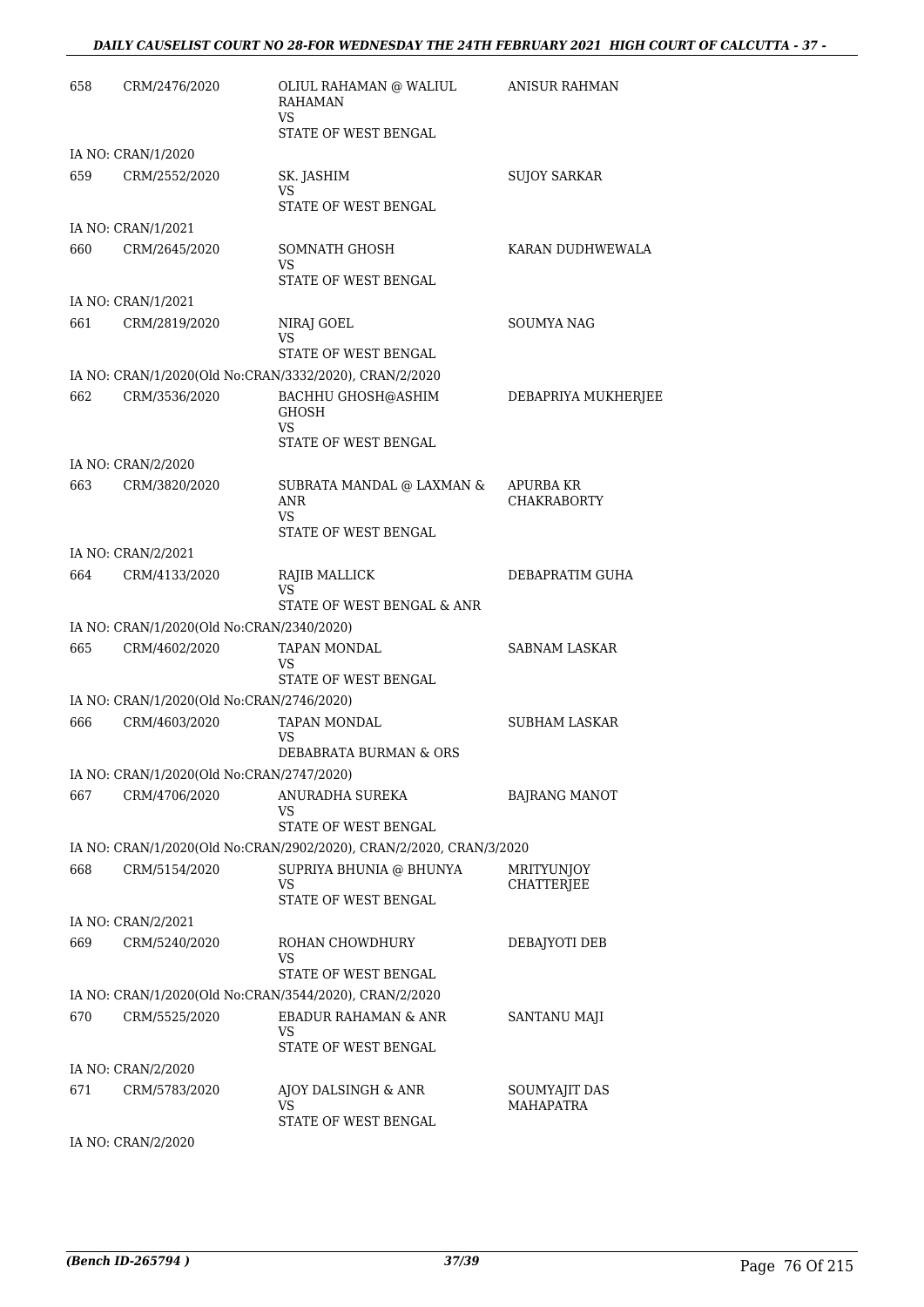| 672 | CRM/6082/2020                                                 | BHOLA ADHIKARY<br>VS<br>STATE OF WEST BENGAL                                         | ANGSHUMAN<br><b>CHAKRABORTY</b> |
|-----|---------------------------------------------------------------|--------------------------------------------------------------------------------------|---------------------------------|
| 673 | CRM/6321/2020                                                 | IA NO: CRAN/1/2020(Old No:CRAN/4550/2020), CRAN/2/2021<br><b>MANISH PANDEY</b><br>VS | PAWAN KR GUPTA                  |
|     |                                                               | State of West Bengal                                                                 |                                 |
| 674 | IA NO: CRAN/1/2020, CRAN/2/2020, CRAN/3/2020<br>CRM/6322/2020 | <b>MANISH PANDEY</b>                                                                 | PAWAN KR GUPTA                  |
|     |                                                               | VS                                                                                   |                                 |
|     |                                                               | State of West Bengal                                                                 |                                 |
|     | IA NO: CRAN/1/2020, CRAN/2/2020, CRAN/3/2020                  |                                                                                      |                                 |
| 675 | CRM/6550/2020<br>(3.30 P.M.)                                  | FOREJ LASKAR<br>VS<br>State of West Bengal                                           | SANDIP CHAKRABORTY              |
|     | IA NO: CRAN/1/2020                                            |                                                                                      |                                 |
| 676 | CRM/6883/2020                                                 | <b>SUBRATA DEY</b><br>VS                                                             | <b>MUNMUM BASU</b>              |
|     | IA NO: CRAN/1/2020                                            | State of West Bengal AND ANR                                                         |                                 |
| 677 | CRM/7471/2020                                                 | SAJIBUL MONDAL ALIAS<br><b>MANDAL</b>                                                | MRITUNJOY CHATTERJEE            |
|     |                                                               | <b>VS</b><br>State of West Bengal                                                    |                                 |
|     | IA NO: CRAN/1/2020, CRAN/2/2021                               |                                                                                      |                                 |
| 678 | CRM/7832/2020                                                 | <b>MANGAL MISTRY</b>                                                                 | TANMAY CHOWDHURY                |
|     |                                                               | VS<br>State of West Bengal                                                           |                                 |
|     | IA NO: CRAN/1/2020                                            |                                                                                      |                                 |
| 679 | CRM/8644/2020                                                 | NISHES GHOSH<br>VS<br>STATE OF WEST BENGAL AND                                       | <b>SOUMYA NAG</b>               |
|     |                                                               | ORS.                                                                                 |                                 |
| 680 | CRM/8781/2020                                                 | <b>SUKUR SK. AND ORS</b><br>VS<br>STATE OF WEST BENGAL                               | <b>MANAS KUMAR DAS</b>          |
|     | IA NO: CRAN/1/2021                                            |                                                                                      |                                 |
| 681 | CRM/9123/2020                                                 | SIMRAN @SIMRAN SULTANA<br>AND ORS<br>VS<br>State of West Bengal                      | <b>AMRITA CHEL</b>              |
|     | IA NO: CRAN/1/2021                                            |                                                                                      |                                 |
| 682 | CRM/9385/2020                                                 | SMT DEEPSIKHA MANNA<br>SARKAR<br>VS<br>State of West Bengal                          | SABYASACHI ROY                  |
| 683 | CRM/9387/2020                                                 | SMT DEEPSIKHA MANNA<br><b>SARKAR</b><br>VS                                           | SABYASACHI ROY                  |
| 684 | CRM/9803/2020                                                 | State of West Bengal AND ANR<br>DEBASISH BANERJEE<br>VS                              | APALAK BASU                     |
|     |                                                               | State of West Bengal                                                                 |                                 |
| 685 | CRM/10500/2020                                                | JUMMAN MALLIK @ JUMMAN SK<br>VS<br>State of West Bengal                              | SYED ALI AZAD                   |
|     | IA NO: CRAN/1/2021                                            |                                                                                      |                                 |
| 686 | CRM/10595/2020                                                | <b>SHRIBASH BISWAS</b><br>VS                                                         | SONALI DAS                      |
|     |                                                               | State of West Bengal                                                                 |                                 |
|     | IA NO: CRAN/1/2021                                            |                                                                                      |                                 |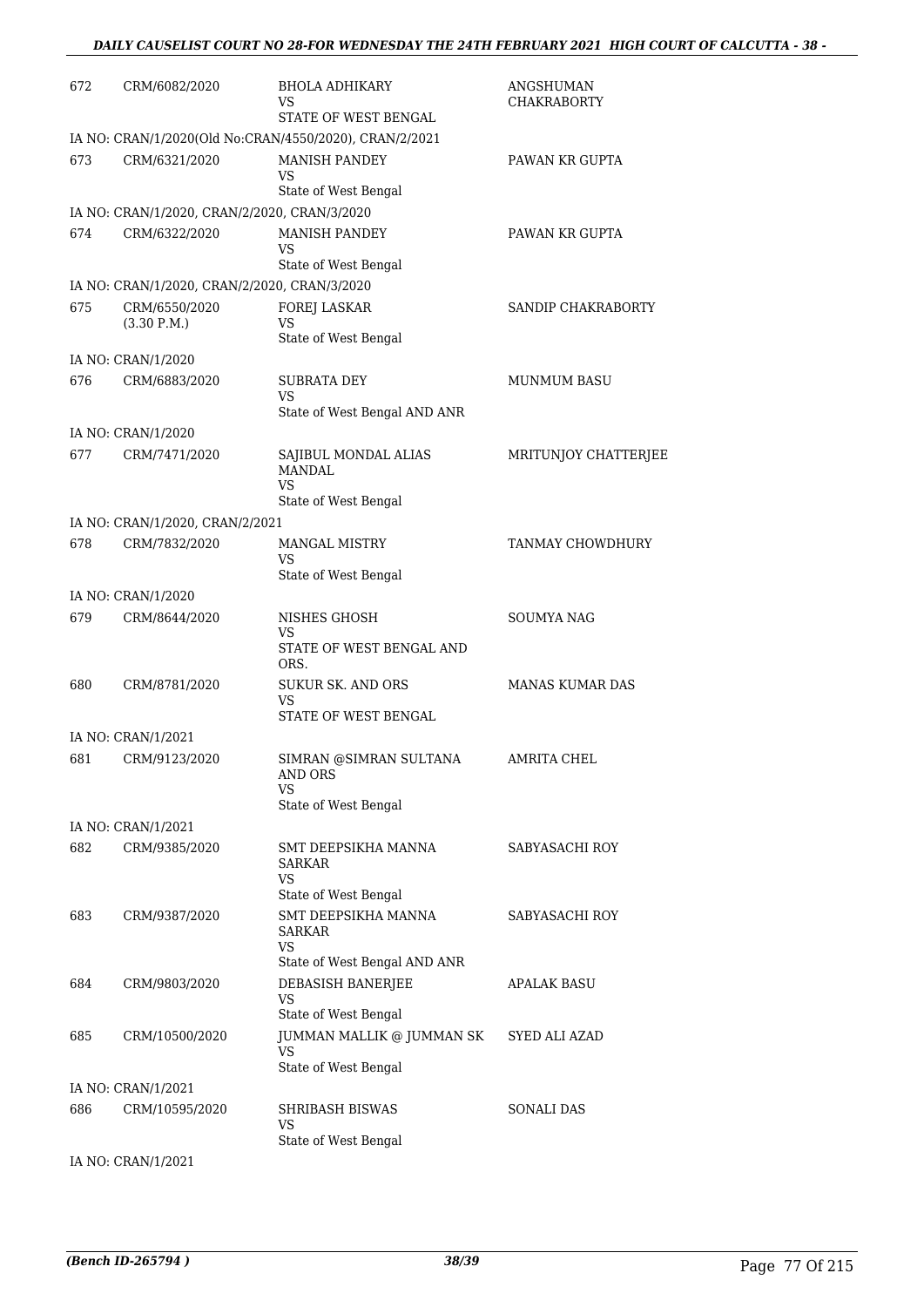#### *DAILY CAUSELIST COURT NO 28-FOR WEDNESDAY THE 24TH FEBRUARY 2021 HIGH COURT OF CALCUTTA - 39 -*

| 687 | CRM/11241/2020 | SABITA GAYEN<br>VS<br>State of West Bengal AND ANR                            | INDRAJEET DEY                       |
|-----|----------------|-------------------------------------------------------------------------------|-------------------------------------|
| 688 | CRM/11259/2020 | <b>ANJANA DEY</b><br>VS<br>STATE OF WEST BENGAL AND<br>ORS.                   | <b>SOUMYA BASU ROY</b><br>CHOWDHURY |
| 689 | CRM/22/2021    | MD. IMTIYAZ MOOLA<br><b>VS</b><br>STATE OF WEST BENGAL AND<br>ORS.            | SANJIB MITRA                        |
| 690 | CRM/44/2021    | NURJAHAN ABEGAM<br>VS<br>STATE OF WEST BENGAL AND<br>ORS.                     | DEBAJUYOTI DEB                      |
| 691 | CRM/806/2021   | SK RABIUL AND ANOTHER<br><b>VS</b><br>State of West Bengal                    | DEBJYOTI MAITY                      |
| 692 | CRM/929/2021   | ABHILASHA RAJGARHIA<br><b>VS</b><br>State of West Bengal AND ANR              | SHRESTHA<br><b>BHATTACHARJEE</b>    |
| 693 | CRM/1029/2021  | <b>SARASWATI GHOSH</b><br><b>VS</b><br>STATE OF WEST BENGAL AND<br><b>ANR</b> | <b>AINDRILA DE</b>                  |
| 694 | CRM/1043/2021  | HAJRAT MOLLA ALIAS HAZRAT<br><b>MOLLA</b><br><b>VS</b><br>AMINA JAMADAR       | TRIPTI PANDEY                       |
| 695 | CRM/1138/2021  | SUBHRA HALDER @ MONDAL<br><b>VS</b><br>STATE OF WEST BENGAL AND<br>ANR        | <b>ASIT NAYAK</b>                   |
| 696 | CRM/1246/2021  | CHAMPA KORA<br>VS<br>STATE OF WEST BENGAL AND<br><b>ANOTHER</b>               | <b>SANAT KUMAR DAS</b>              |
| 697 | CRM/1351/2021  | <b>DILRUBA PARVEEN</b><br>VS.<br>STATE OF WEST BENGAL AND<br>ORS.             | <b>BISWAJIT MITRA</b>               |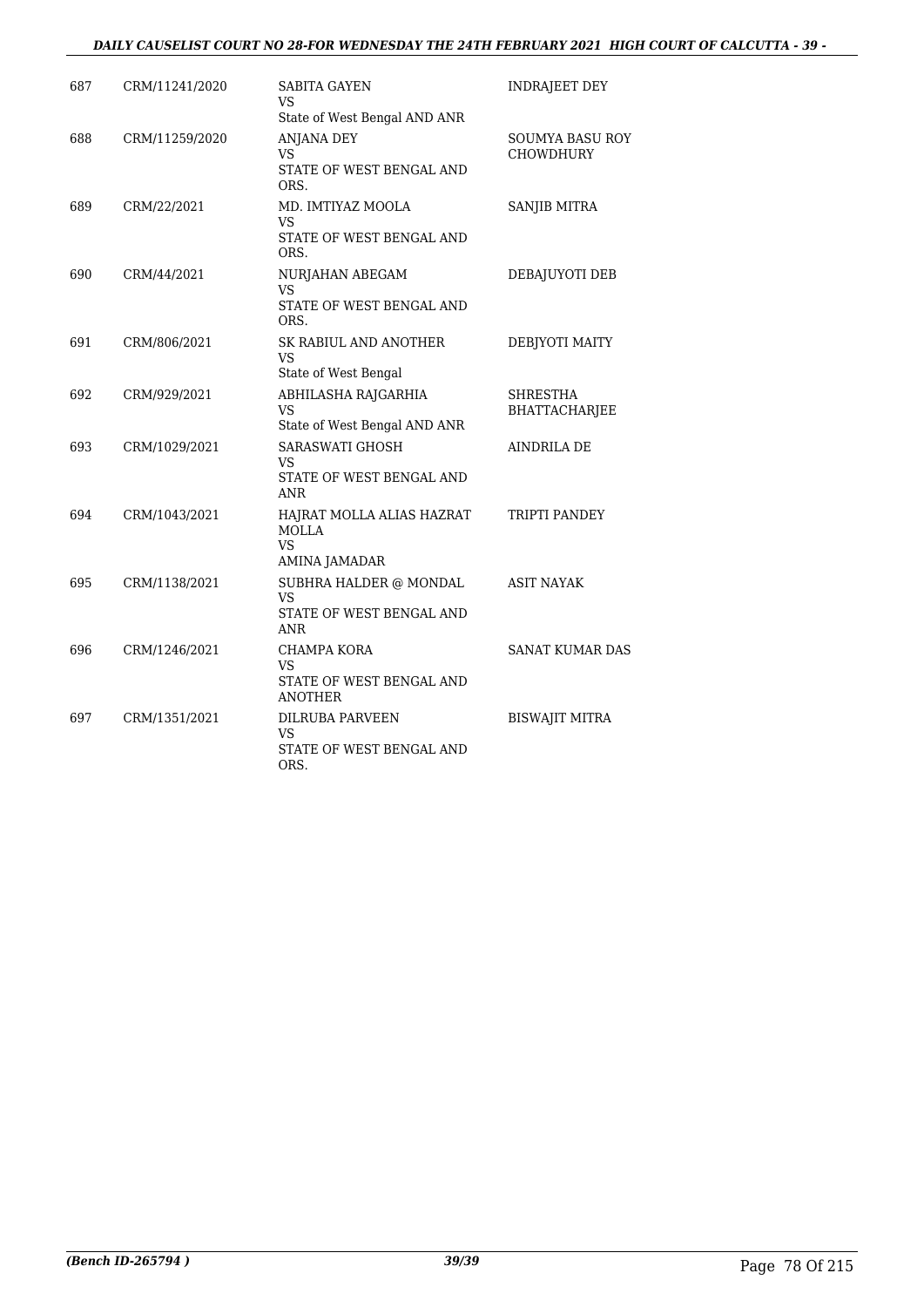

# In The High Court at Calcutta

## **Appellate Side**

**DAILY CAUSELIST For Wednesday The 24th February 2021**

#### **COURT NO. 4**

**DIVISION BENCH (DB - VIII)**

#### **AT 10:45 AM**

## **HON'BLE JUSTICE ARINDAM SINHA HON'BLE JUSTICE SUVRA GHOSH**

#### **(VIA VIDEO CONFERENCE)**

#### **ON AND FROM MONDAY, THE 11TH JANUARY , 2021 – APPEALS RELATING TO SERVICE UNDER GROUP VI AND APPLICATIONS CONNECTED THERETO;**

**MATRIMONIAL & FAMILY COURT APPEALS & MATTERS RELATING TO GUARDIANSHIP INCLUDING APPLICATIONS CONNECTED THERETO;**

**ADMISSION OF APPEALS UNDER SECTION 30 OF THE EMPLOYEES' COMPENSATION ACT, 1923;**

**HEARING OF WRIT APPEALS IRRESPECTIVE OF CLASSIFICATION INCLUDING APPLICATIONS CONNECTED THERETO.**

#### **SPL. NOTE: ON TUESDAY APPEALS WILL BE TAKEN UP FIRST.**

**NOTE: MATTERS WILL BE TAKEN UP THROUGH PHYSICAL HEARING ONLY WHEN BOTH THE PARTIES ARE AGREED.**

#### **APPLICATION**

| 1 | FA/379/2013                              | MALAY BANERJEE & ORS<br>VS<br><b>ANTARA BANERJEE &amp; ORS</b> | SAGNIK CHATTERJEE  |
|---|------------------------------------------|----------------------------------------------------------------|--------------------|
|   | IA NO: CAN/1/2013(Old No:CAN/11287/2013) |                                                                |                    |
| 2 | FMAT/92/2018<br>(CAN 1295/2018)<br>(NTW) | MADHUMALA SINGHA<br>VS<br>SWARUP CHAKRABORTY                   | PAMPA DEY (DHABAL) |
|   | IA NO: CAN/2/2019(Old No:CAN/4836/2019)  |                                                                |                    |
| 3 | FAT/187/2019<br>(Defective)              | SMT SHIPRA KUMARI<br>(AGARWAL)<br>VS<br><b>SUMIT AGARWAL</b>   | SAPTARSHI DUTT     |
|   |                                          | IA NO. CANIJI 1901.0(OLI NA CANIJA002.1901.0) CANIJO 19021     |                    |

IA NO: CAN/1/2019(Old No:CAN/4093/2019), CAN/2/2021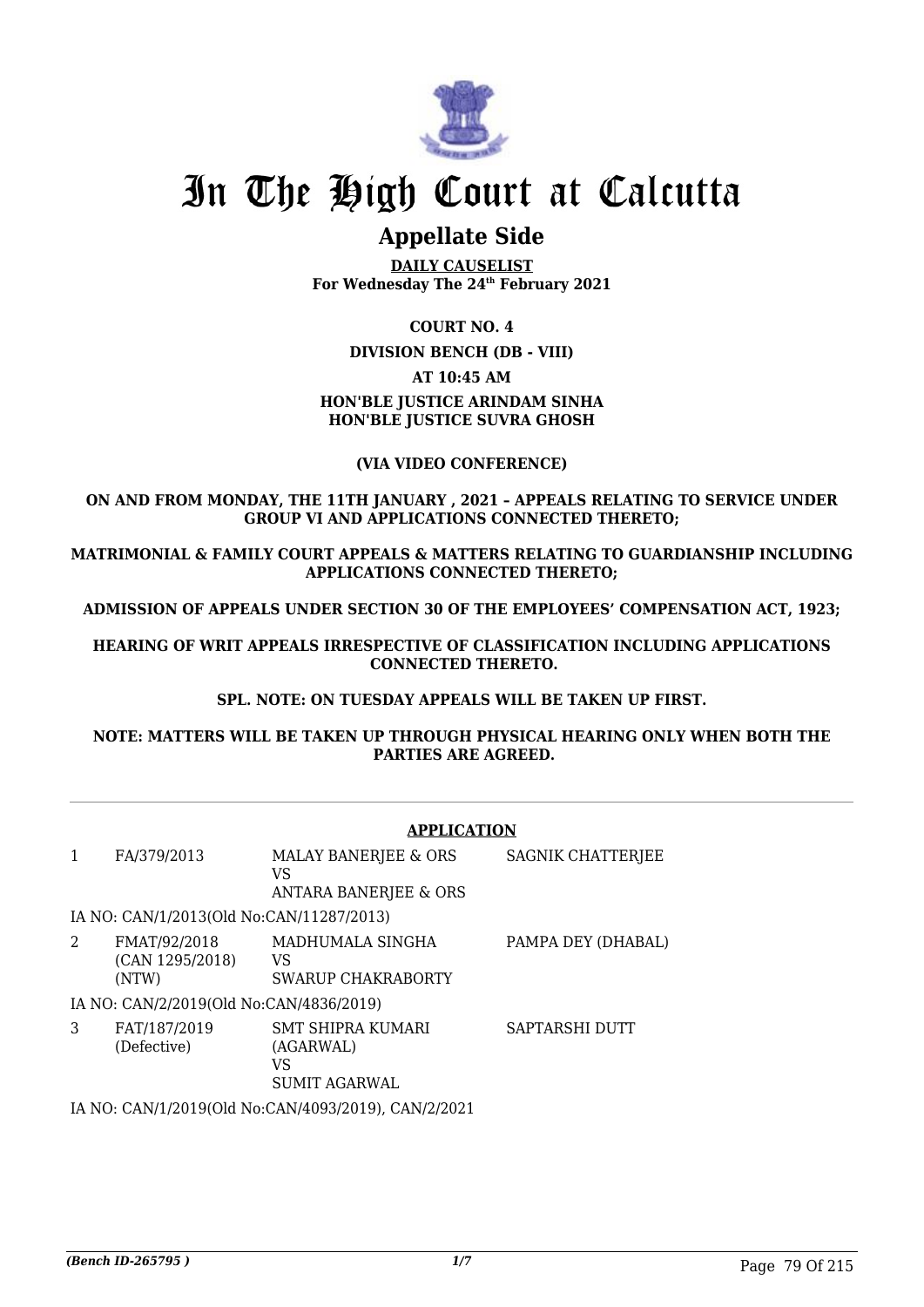| 4                 | FAT/424/2019                              | <b>SUSHIMI PAN</b><br><b>VS</b>                                                                            | SIDDHARTHA LAHIRI                                                                                                                                                                   |  |  |
|-------------------|-------------------------------------------|------------------------------------------------------------------------------------------------------------|-------------------------------------------------------------------------------------------------------------------------------------------------------------------------------------|--|--|
|                   |                                           | <b>SANTANU PAN</b>                                                                                         |                                                                                                                                                                                     |  |  |
|                   | IA NO: CAN/1/2019(Old No:CAN/9625/2019)   |                                                                                                            |                                                                                                                                                                                     |  |  |
| 5                 | FMA/984/2019<br>$(01-03-2021)$ (AR)       | <b>CHANDAN DAS</b><br>VS<br>STATE OF WEST BENGAL &                                                         | <b>SUKUMAR GHOSH</b>                                                                                                                                                                |  |  |
|                   |                                           | <b>ORS</b>                                                                                                 |                                                                                                                                                                                     |  |  |
|                   | IA NO: CAN/1/2019(Old No:CAN/10795/2019)  |                                                                                                            |                                                                                                                                                                                     |  |  |
| 6                 | FMA/1058/2019<br>$(4$ PBS $)$             | A. M. COHEN & ORS<br><b>VS</b><br><b>SOL NOAH &amp; ORS</b>                                                | <b>GARGI GOSWAMI</b>                                                                                                                                                                |  |  |
|                   |                                           | CAN/7/2020(Old No:CAN/4737/2020), CAN/8/2020(Old No:CAN/4738/2020)                                         | IA NO: CAN/1/2019(Old No:CAN/6683/2019), CAN/2/2019(Old No:CAN/7208/2019), CAN/3/2019(Old<br>No:CAN/8889/2019), CAN/4/2019(Old No:CAN/8890/2019), CAN/6/2020(Old No:CAN/1925/2020), |  |  |
| 7                 | FMAT/1088/2019                            | <b>SMT TINKU ROY</b><br><b>VS</b><br><b>ARUP ROY</b>                                                       | <b>CPC 1908</b>                                                                                                                                                                     |  |  |
|                   |                                           | IA NO: CAN/1/2019(Old No:CAN/11232/2019), CAN/2/2019(Old No:CAN/11237/2019)                                |                                                                                                                                                                                     |  |  |
| 8                 | FMA/343/2020                              | <b>SUMAN SARKAR</b>                                                                                        | <b>SUDIPTA KUMAR</b>                                                                                                                                                                |  |  |
|                   |                                           | <b>VS</b>                                                                                                  | <b>BOSE</b>                                                                                                                                                                         |  |  |
|                   |                                           | MANISHA DUTTA SARKAR                                                                                       |                                                                                                                                                                                     |  |  |
| 9                 | IA NO: CAN/1/2019(Old No:CAN/11210/2019)  |                                                                                                            |                                                                                                                                                                                     |  |  |
|                   | MAT/403/2020<br>(Defective)               | <b>BANGIYA GRAMIN VIKASH</b><br><b>BANK (BGVB) &amp; ORS</b><br><b>VS</b><br><b>SUDIP MANDAL &amp; ANR</b> | ANINDA<br><b>BHATTACHARYA</b>                                                                                                                                                       |  |  |
|                   | IA NO: CAN/1/2021, CAN/2/2021             |                                                                                                            |                                                                                                                                                                                     |  |  |
| 10                | MAT/603/2020                              | Union of India AND ORS<br>VS<br><b>VIRENDRA SINGH</b>                                                      | <b>ARITRI MAJUMDER</b>                                                                                                                                                              |  |  |
|                   | IA NO: CAN/1/2020, CAN/2/2020, CAN/3/2020 |                                                                                                            |                                                                                                                                                                                     |  |  |
| 11                | FAT/17/2021                               | KANCHAN GUPTA<br><b>VS</b><br><b>SACHIN GUPTA</b>                                                          | <b>SUMAN SANKAR</b><br><b>CHATTERJEE</b>                                                                                                                                            |  |  |
|                   | IA NO: CAN/1/2021, CAN/2/2021             |                                                                                                            |                                                                                                                                                                                     |  |  |
| 12                | FAT/20/2021<br>$(24-02-2021)$             | SMT SHIULI SHARMA(NEE<br>PANJA)<br><b>VS</b><br><b>VIVEK SHARMA</b>                                        | <b>MANIDEEPA PAUL</b>                                                                                                                                                               |  |  |
| IA NO: CAN/1/2021 |                                           |                                                                                                            |                                                                                                                                                                                     |  |  |
| 13                | FAT/29/2021<br>(Defective)                | TAPAS BANDOPADHYAY<br>VS<br>INDRANI BANDOPADHYAY                                                           | KALYAN CHATTERJEE                                                                                                                                                                   |  |  |
|                   | IA NO: CAN/1/2021, CAN/2/2021             |                                                                                                            |                                                                                                                                                                                     |  |  |
| 14                | MAT/83/2021<br>$(01-03-2021)$ (AR)        | KOUSHIK PAUL<br>VS                                                                                         | VICTOR CHATTERJEE                                                                                                                                                                   |  |  |
|                   |                                           | UNION OF INDIA AND ORS.                                                                                    |                                                                                                                                                                                     |  |  |

IA NO: CAN/1/2021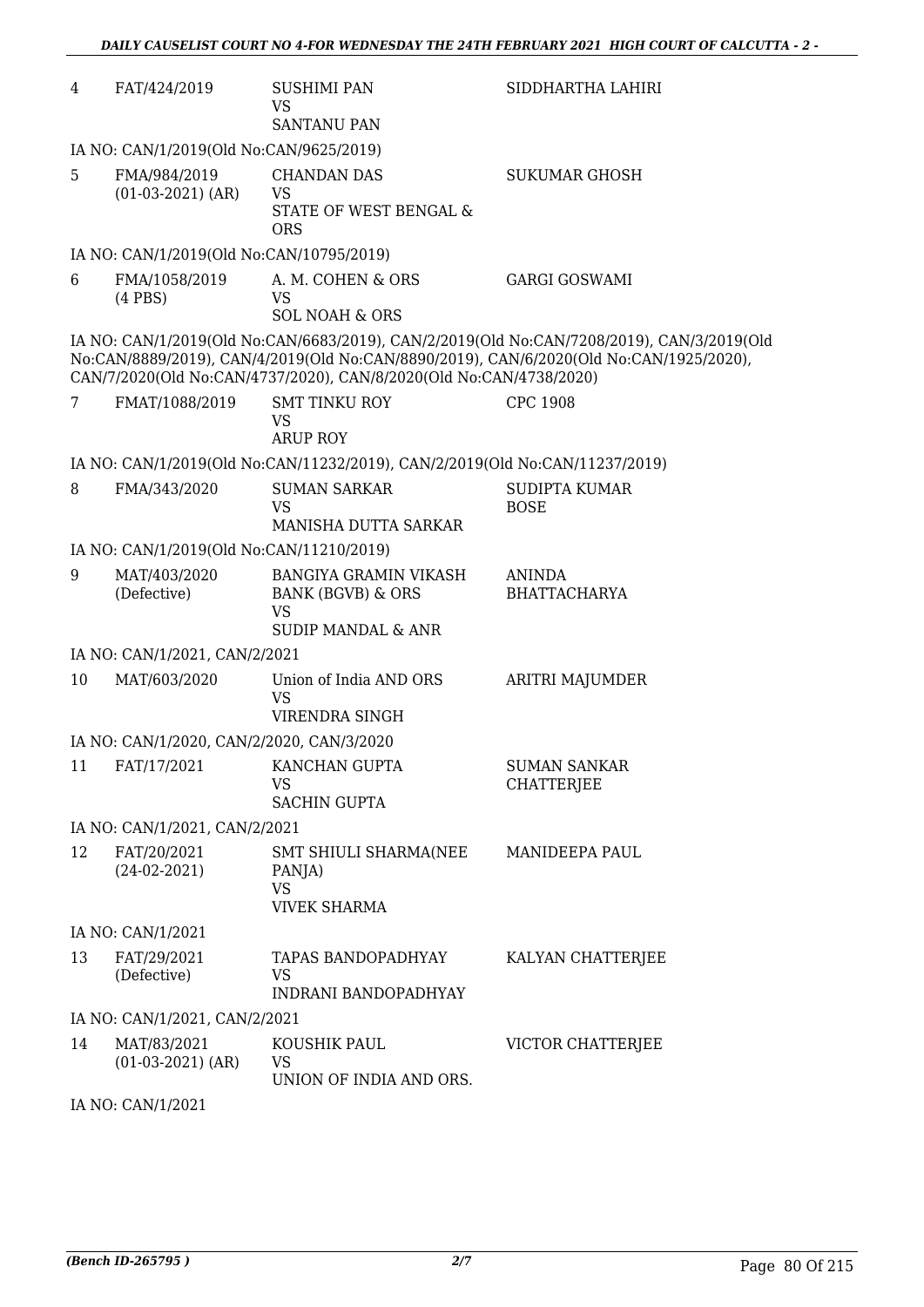| 15 | MAT/104/2021                                         | <b>GAUTAM KUAMR YADAV</b><br>VS                                                                                                           | PALASH MUKHERJEE                                                                          |
|----|------------------------------------------------------|-------------------------------------------------------------------------------------------------------------------------------------------|-------------------------------------------------------------------------------------------|
|    |                                                      | UNION OF INDIA AND ORS.                                                                                                                   |                                                                                           |
|    | IA NO: CAN/1/2021                                    |                                                                                                                                           |                                                                                           |
| 16 | MAT/122/2021                                         | CONTARACTORS WORKERS<br>OF UNION OF BSNL AND<br><b>ORS</b><br><b>VS</b><br>UNION OF INDIA AND ORS.                                        | SIDDHARTHA ROY                                                                            |
|    | IA NO: CAN/1/2021                                    |                                                                                                                                           |                                                                                           |
| 17 | MAT/136/2021<br>(V-Volumes)                          | <b>DIPANKAR</b><br>BANDYOPADHYAY<br>VS<br>DURGAPUR CHEMICALS LTD<br>AND ORS                                                               | <b>SOUMOULI SARKAR</b>                                                                    |
|    | IA NO: CAN/1/2021                                    |                                                                                                                                           |                                                                                           |
| 18 | MAT/147/2021                                         | <b>SMT RASHMONI HELA</b><br><b>VS</b><br><b>SBI AND ORS</b>                                                                               | <b>CHIRANJIB SINHA</b>                                                                    |
|    | IA NO: CAN/1/2021                                    |                                                                                                                                           |                                                                                           |
| 19 | MAT/163/2021<br>(Defective)                          | KAUSIK GHOSH AND ORS<br><b>VS</b><br>STATE OF WEST BENGAL<br>AND ORS.                                                                     | <b>SALONI</b><br><b>BHATTACHARJEE</b>                                                     |
|    | IA NO: CAN/1/2021                                    |                                                                                                                                           |                                                                                           |
|    |                                                      | <b>APPEAL FOR HEARING</b>                                                                                                                 |                                                                                           |
| 20 | FMA/2699/2015<br>$(2$ PBS) $(25-02-2021)$            | <b>GENERAL MANAGER</b><br>(PROJECT) EASTERN<br><b>COALFIELDS LTD &amp; ANR</b><br><b>VS</b><br><b>GOPAL CHANDRA</b><br>MUKHOPADHYAY & ORS | <b>BIJAY KUMAR</b>                                                                        |
| 21 | FMA/3290/2015<br>(2 PBS)                             | <b>ALOK KUMAR YADAV</b><br>vs<br>UNION OF INDIA & ORS                                                                                     | PRATIK MAJUMDER                                                                           |
|    | IA NO: CAN/1/2015(Old No:CAN/11163/2015)             |                                                                                                                                           |                                                                                           |
| 22 | FMA/3517/2015<br>$(24-02-2021)$                      | THE CHAIRMAN,<br><b>SELTCTION COMMITTEE &amp;</b><br>CHIF EXECU, OFFICER & AN<br>VS<br><b>GAYATRI DALAI</b>                               | <b>SALIL KUMAR MAITI</b>                                                                  |
| 23 | FMAT/624/2016<br>$(02-03-2021)$ (AR)                 | MOUSAMI SARKAR<br>VS<br><b>SUBHENDU SARKAR</b>                                                                                            | KRISHNA DEO DAS                                                                           |
|    | No:CAN/8696/2019)                                    |                                                                                                                                           | IA NO: CAN/1/2016(Old No:CAN/5241/2016), CAN/3/2017(Old No:CAN/5293/2017), CAN/5/2019(Old |
| 24 | FMA/3351/2016<br>$(2$ PBS $)$ $(09-03-2021)$<br>(AR) | UJJWAL KANTI<br><b>BANDYOPADHYAY &amp; ORS</b><br><b>VS</b><br>STATE OF WEST BENGAL &                                                     | <b>TAPAS KUMAR</b><br><b>MONDAL</b>                                                       |

ORS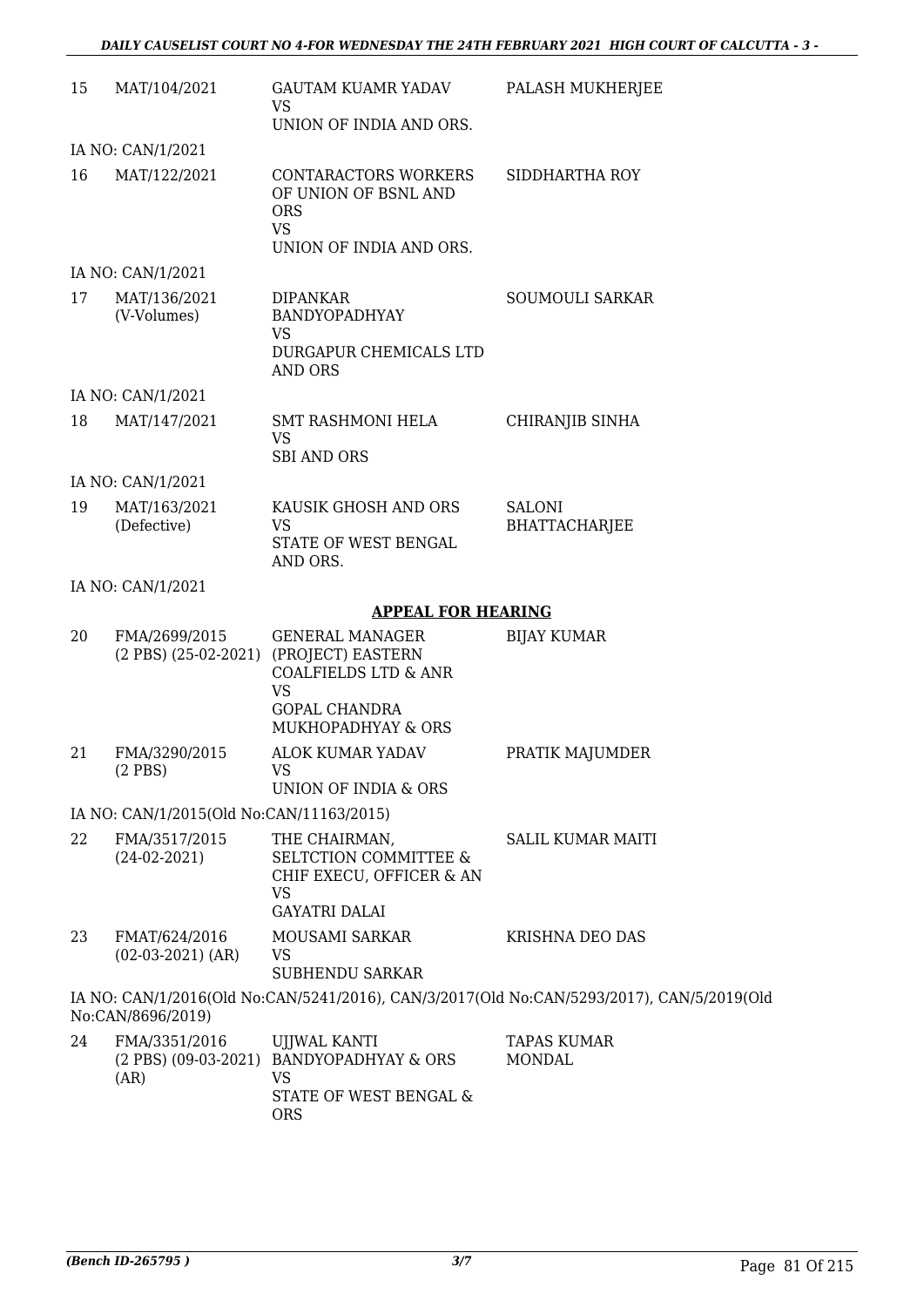| 25 | FMA/826/2017<br>(2 PBS) (01-03-2021) VS<br>(AR)       | UJJAL CHATTOPADHYAY<br>AIRPORT'S AUTHORITY OF<br><b>INDIA &amp; ORS</b>                                             | B N RAY                                   |
|----|-------------------------------------------------------|---------------------------------------------------------------------------------------------------------------------|-------------------------------------------|
| 26 | FMA/868/2017<br>$(24-02-2021)$ (4)<br>PBS)(AR)        | JNAN RANAJAN DAS & ORS<br>VS<br><b>SBSTC &amp; ORS</b>                                                              | <b>MRINAL RANJAN</b><br><b>PRAMANIK</b>   |
|    | IA NO: CAN/3/2019(Old No:CAN/6479/2019)               |                                                                                                                     |                                           |
| 27 | MAT/1014/2017<br>(2 PBS) (02-03-2021) VS<br>(AR)      | <b>JITENDRA PRASAD</b><br>UNION OF INDIA & ORS                                                                      | PRATIK MAJUMDER                           |
| 28 | MAT/1016/2017                                         | THE EXECUTIVE DIRECTOR<br>& APPE. AUTHO., BANK OF<br><b>BARODA &amp; ORS</b><br><b>VS</b><br><b>CHANDRA SHEKHAR</b> | MOUMITA GHOSH                             |
| 29 | FMA/1375/2017<br>$(6$ PBS $)$                         | ARUP BASU CHOWDHURY<br><b>VS</b><br><b>UCO BANK &amp; ORS</b>                                                       | PRATIK MAJUMDER                           |
| 30 | FMA/1402/2017                                         | MANUEL PURTI & & ANR<br><b>VS</b><br>STATE OF WEST BENGAL &<br><b>ORS</b>                                           | <b>BIBHASADITYA</b><br><b>CHAKRABARTY</b> |
|    | IA NO: CAN/1/2017(Old No:CAN/3302/2017)               |                                                                                                                     |                                           |
| 31 | FAT/38/2018<br>$(PT I+II+2 LCR+2$<br>PBS+Onr Tin Box) | JAYANTA CHOWDHURY<br><b>VS</b><br><b>SMT TUMPA</b><br>CHOWDHURY(SARKAR)                                             | <b>SUSMITA MUKHERJEE</b>                  |
| 32 | FAT/181/2018<br>(PT-I+OS+4 LCRs+4 VS<br>PBS)          | DIPANWITA DAS(SARKAR)<br><b>MOLOY DAS</b>                                                                           | <b>BHABANI PRASAD</b><br><b>MONDAL</b>    |
|    | IA NO: CAN/4/2018(Old No:CAN/7774/2018)               |                                                                                                                     |                                           |
|    | wt33 FAT/182/2018                                     | DIPANWITA DAS (SARKAR)<br>VS<br>MOLOY DAS                                                                           | <b>BHABANI PRASAD</b><br><b>MONDAL</b>    |
|    | IA NO: CAN/1/2018(Old No:CAN/7776/2018)               |                                                                                                                     |                                           |
| 34 | MAT/1578/2018<br>$(2$ PBS)                            | WEST BENGAL ESSENTIAL<br>COMMODITEIS SUPPLY<br>CORP LTD & ANR<br><b>VS</b><br><b>ANIMESH BASKEY &amp; ORS</b>       | SANJAY SAHA                               |
| 35 | FMA/3/2019<br>$(4$ PBS $)$                            | <b>ANNAPURNA MAITY</b><br>VS<br>UNION OF INDIA & ORS                                                                | MD KUTUBUDDIN                             |
| 36 | FAT/96/2019                                           | <b>SWAPAN RANA</b><br>VS<br><b>SURAJIT RANA</b>                                                                     | DEBAPRATIM<br><b>BANERJEE</b>             |
|    | IA NO: CAN/2/2019(Old No:CAN/2852/2019)               |                                                                                                                     |                                           |
| 37 | FAT/196/2019                                          | SUTAPA MUKHERJEE<br>VS<br>DIPAK MUKHERJEE                                                                           | ARPITA SAHA                               |
|    | IA NO CANIQUO10(OLLNI» CANIE770U0010)                 |                                                                                                                     |                                           |

IA NO: CAN/2/2019(Old No:CAN/5770/2019)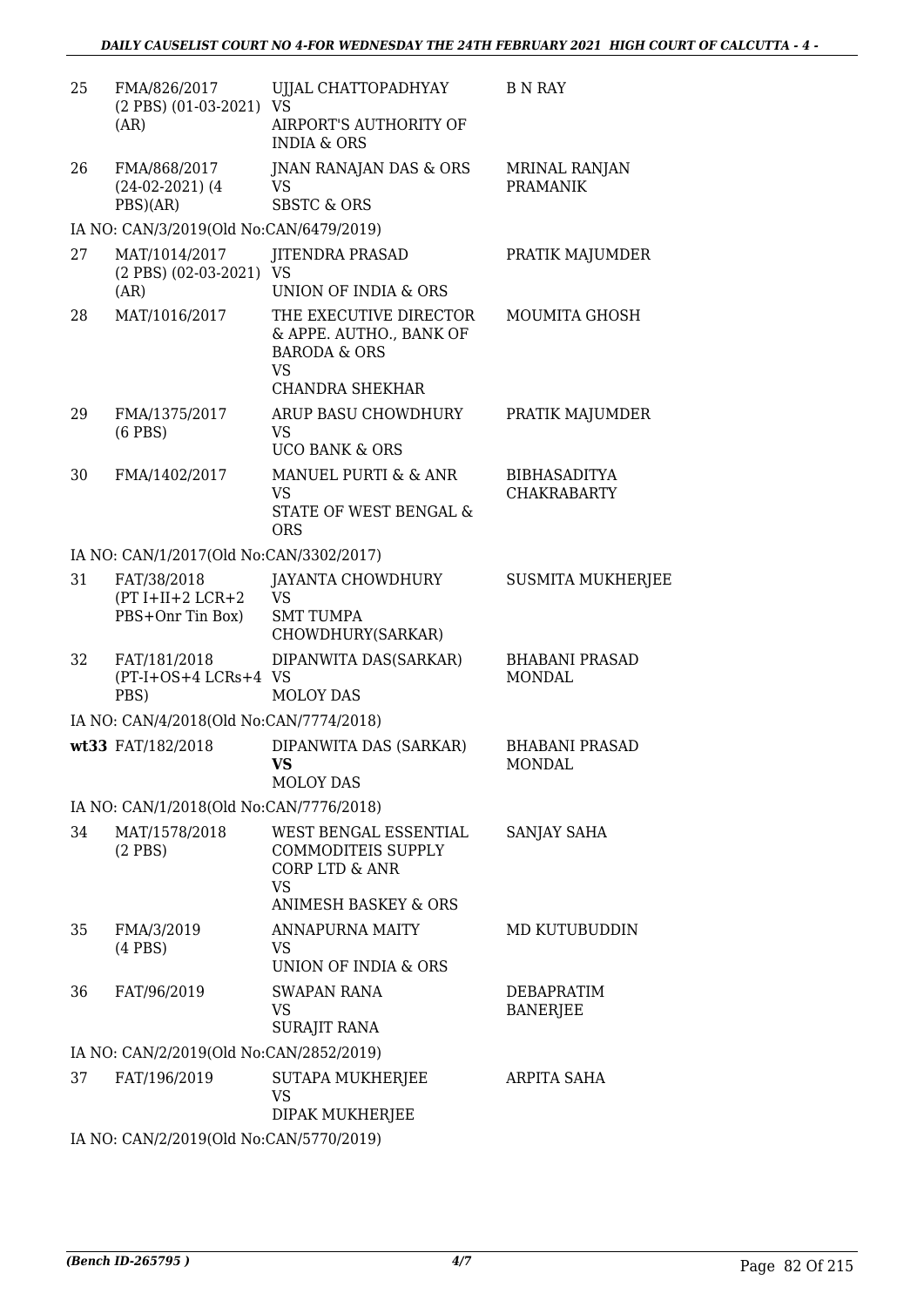| 38 | FMA/697/2019<br>$(2$ PBS $)$  | WEST BENGAL ESSENTIAL<br><b>COMMODITIES SUPPLY</b><br>CORP LTD & ANR<br><b>VS</b><br>PRAVAKAR NASKAR & ORS          | SANJAY SAHA |
|----|-------------------------------|---------------------------------------------------------------------------------------------------------------------|-------------|
|    | wt39 FMA/699/2019             | WEST BENGAL ESSENTIAL<br><b>COMMODITIES SUPPLY</b><br><b>CORP LTD &amp; ANR</b><br><b>VS</b><br>KUNTAL GHOSH & ORS  | SANJAY SAHA |
|    | wt40 FMA/706/2019             | WEST BENGAL ESSENTIAL<br><b>COMMODITES SUPPLY CORP</b><br>LTD & ANR<br><b>VS</b><br><b>SIMANTA HANSDA &amp; ORS</b> | SANJAY SAHA |
|    | wt41 FMA/707/2019             | WEST BENGAL ESSENTIAL<br>COMMODITES SUPPLY CORP<br>LTD & ANR<br><b>VS</b><br>KRISHNENDU BHOWMICK &<br><b>ORS</b>    | SANJAY SAHA |
|    | wt42 FMA/708/2019             | WB ESSENTIAL COMMO<br>SUPPLY CORP LTD & ANR<br><b>VS</b><br>JAITRA ACHARYA & ORS                                    | SANJAY SAHA |
| 43 | FMA/698/2019                  | WB ESSENTIAL COMMO<br><b>SUPPLY CORP LTD &amp; ANR</b><br><b>VS</b><br>FALGUNI JANA & ORS                           | SANJAY SAHA |
|    | wt44 MAT/553/2020             | WEST BENGAL ESSENTIAL<br><b>COMMODITIES SUPPLY</b><br><b>CORPORATION LIMITED</b><br><b>VS</b><br>ALO ROY            | SANJAY SAHA |
|    | IA NO: CAN/1/2020, CAN/2/2020 |                                                                                                                     |             |
|    | wt45 MAT/554/2020             | WEST BENGAL ESSENTIAL<br>SUPPLY CORPORATION LTD<br>VS<br>PALASH KAR AND ORS                                         | SANJAY SAHA |
|    | wt46 MAT/555/2020             | WEST BENGAL ESSENTIAL<br>COMMODITIES SUPPLY LTD<br>VS<br>SUPARNA DUTTA AND ORS                                      | SANJAY SAHA |
|    | IA NO: CAN/1/2020, CAN/2/2020 |                                                                                                                     |             |
|    | wt47 MAT/556/2020             | WESTBENGAL ESSENTIAL<br>COMMODITIES SUPPLY LTD<br>VS.<br>APARNA CHAKRABORTY<br>AND ORS                              | SANJAY SAHA |

IA NO: CAN/1/2020, CAN/2/2020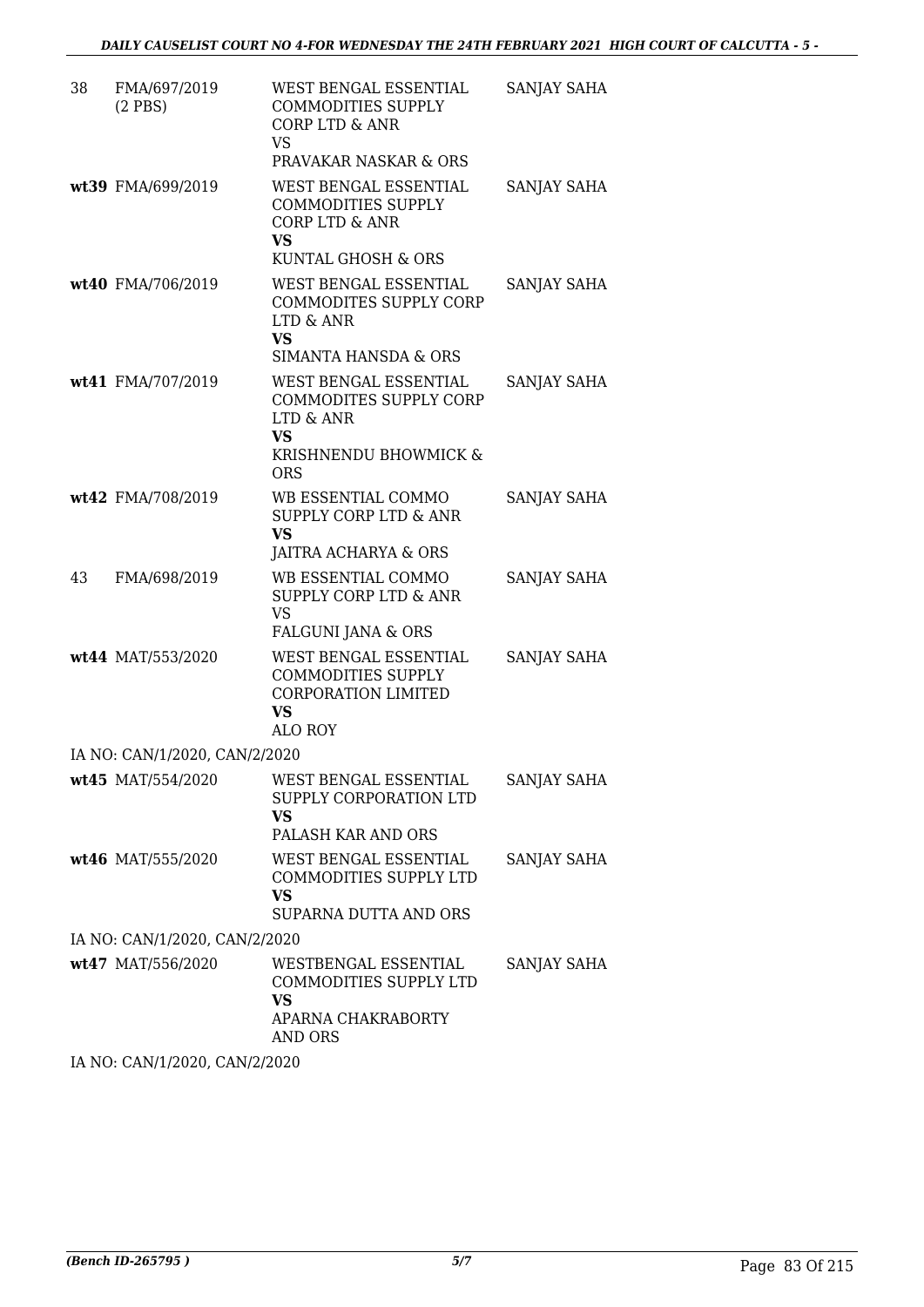|    | wt48 MAT/560/2020                        | WEST BENGAL ESSENOTIAL<br>COMMODITIES SUPPLY LTD<br><b>AND ORS</b><br><b>VS</b><br><b>SUPARNA HALDER</b><br>@PAIK@HALDER (PAIK) AND<br><b>ORS</b> | SANJAY SAHA        |
|----|------------------------------------------|---------------------------------------------------------------------------------------------------------------------------------------------------|--------------------|
|    | wt49 MAT/561/2020                        | WEST BENGAL ESSENTIAL<br><b>COMMODITIES SUPPLY</b><br><b>CORPORATION LTD</b><br><b>VS</b><br>PUTUL RANI MONDAL                                    | SANJAY SAHA        |
|    | wt50 MAT/562/2020                        | WEST BENGAL ESSENTIAL<br><b>COMMODITIES SUPPLY</b><br><b>CORPORATION LTD</b><br><b>VS</b><br><b>AKHIL HEMBRAM</b>                                 | SANJAY SAHA        |
|    | IA NO: CAN/1/2020, CAN/2/2020            |                                                                                                                                                   |                    |
|    | wt51 MAT/563/2020                        | WEST BENGAL ESSENTIAL<br>COMMODITIES SUPPLY LTD<br><b>VS</b><br>SUPARNA SEAL@ SUPARNA<br><b>SEAL KUNDU</b>                                        | <b>SANJAY SAHA</b> |
|    | IA NO: CAN/1/2020, CAN/2/2020            |                                                                                                                                                   |                    |
|    | wt52 MAT/565/2020                        | WEST BENGAL ESSENTIAL<br><b>COMMODITIES SUPPLY</b><br><b>CORPORATION LTD</b><br><b>VS</b><br><b>SEKHAR BISWAS</b>                                 | SANJAY SAHA        |
| 53 | FMA/700/2019<br>$(2$ PBS $)$             | <b>INDRANIL BOSE</b><br>VS<br>STATE OF WEST BENGAL &<br><b>ORS</b>                                                                                | ANINDITA PAL       |
|    |                                          | IA NO: CAN/2/2017(Old No:CAN/12127/2017), CAN/3/2021                                                                                              |                    |
| 54 | FMA/1175/2019<br>$(2$ PBS)               | SHAHLA KHOKHAR<br>VS<br>THE STATE BANK OF<br><b>MYSORE &amp; ORS</b>                                                                              | ZIAUL ISLAM        |
| 55 | MAT/1415/2019                            | <b>SANKAR KUMAR DAS</b><br>VS<br>ALLAHABAD BANK & ORS                                                                                             | ANIRBAN MITRA      |
|    | IA NO: CAN/1/2019(Old No:CAN/10162/2019) |                                                                                                                                                   |                    |
| 56 | FMA/1457/2019                            | LICI & ORS.                                                                                                                                       | JAHADAR ALAM       |
|    |                                          | <b>VS</b><br>HIMACHAL CHAKRABORTY<br>& ORS.                                                                                                       |                    |
|    | IA NO: CAN/1/2020(Old No:CAN/862/2020)   |                                                                                                                                                   |                    |
| 57 | MAT/104/2020                             | DIPAK DASGUPTA<br><b>VS</b><br>STATE OF WEST BENGAL &<br><b>ORS</b>                                                                               | KRISHNADAS PODDAR  |
|    | IA NO: CAN/1/2020(Old No:CAN/1722/2020)  |                                                                                                                                                   |                    |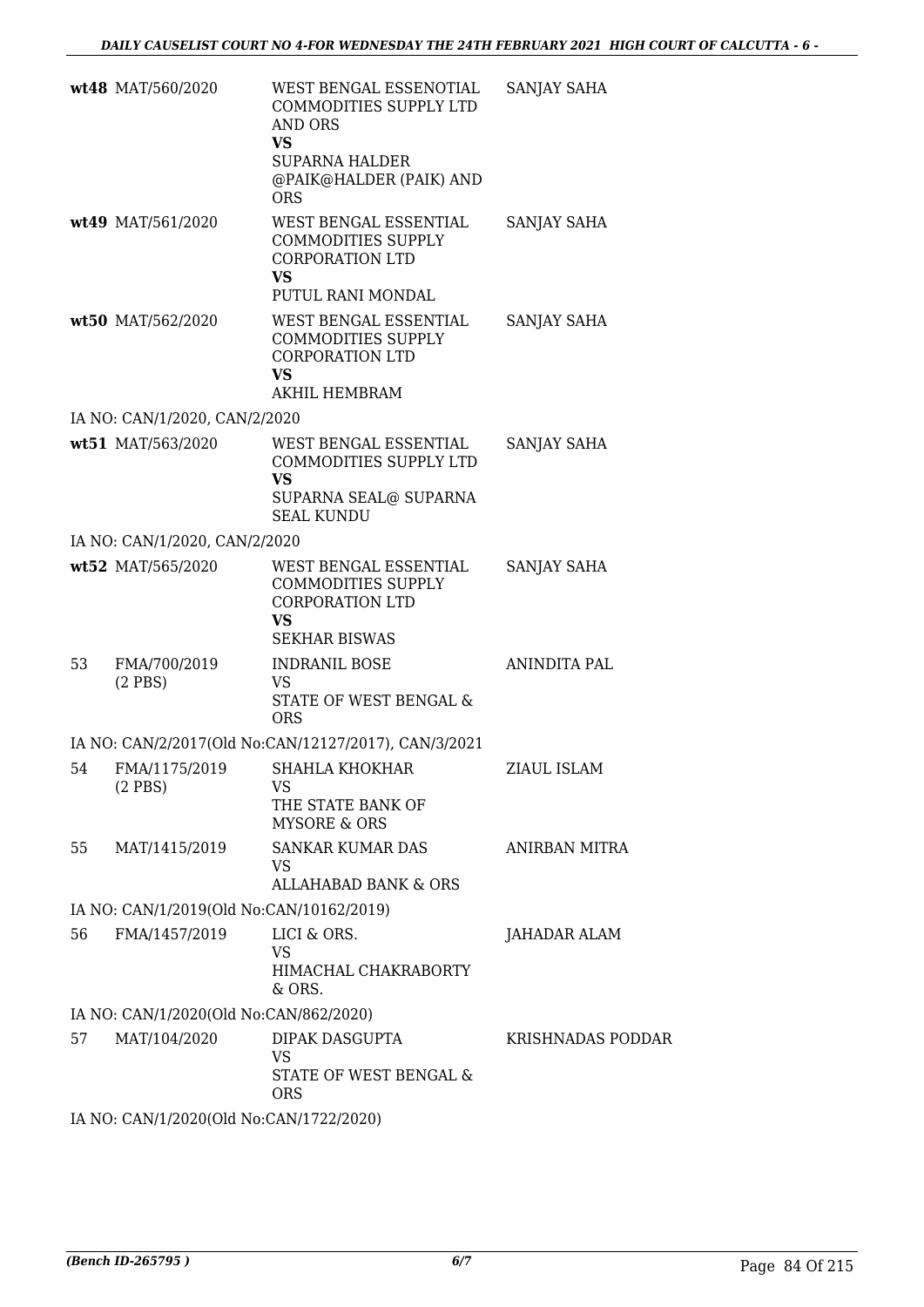| 58 | FAT/160/2020<br>(Office report)         | <b>TAMOJIT BOSE</b><br>VS                                                      | <b>ABHISHEK DUTT</b>                                                                                                                                                               |
|----|-----------------------------------------|--------------------------------------------------------------------------------|------------------------------------------------------------------------------------------------------------------------------------------------------------------------------------|
|    |                                         | <b>MOUMITA ROY</b>                                                             |                                                                                                                                                                                    |
| 59 | MAT/356/2020                            | RAM DAYAL RAI<br><b>VS</b>                                                     | PAMPA DEY DHABAL                                                                                                                                                                   |
|    |                                         | UNION OF INDIA & ORS                                                           |                                                                                                                                                                                    |
|    | IA NO: CAN/1/2020(Old No:CAN/2445/2020) |                                                                                |                                                                                                                                                                                    |
| 60 | MAT/484/2020<br>$(2$ PBS $)$            | MD. JAHIDUL ISLAM & ORS<br><b>VS</b><br>STATE OF WEST BENGAL&<br><b>ORS</b>    | <b>SALONI</b><br><b>BHATTACHARJEE</b>                                                                                                                                              |
|    |                                         |                                                                                | IA NO: CAN/1/2020(Old No:CAN/4135/2020), CAN/2/2020(Old No:CAN/4619/2020), CAN/3/2020(Old<br>No:CAN/4621/2020), CAN/4/2020(Old No:CAN/4623/2020), CAN/5/2020(Old No:CAN/4624/2020) |
| 61 | MAT/519/2020<br>$(2$ PBS)               | SAHAR ALI LASKAR<br>VS<br>STATE OF WEST BENGAL&<br><b>ORS</b>                  | <b>SALONI</b><br><b>BHATTACHARAJEE</b>                                                                                                                                             |
|    | No:CAN/5392/2020), CAN/4/2020           |                                                                                | IA NO: CAN/1/2020(Old No:CAN/5389/2020), CAN/2/2020(Old No:CAN/5390/2020), CAN/3/2020(Old                                                                                          |
| 62 | MAT/577/2020<br>$(4$ PBS $)$            | JAYANTA SARKAR<br><b>VS</b><br>NATIONAL JUTE BOARD                             | <b>VICTOR CHATTERJEE</b>                                                                                                                                                           |
|    | IA NO: CAN/1/2020                       |                                                                                |                                                                                                                                                                                    |
| 63 | FMA/605/2020<br>$(2$ PBS)               | KALIKA PATHAK<br><b>VS</b><br>UNION OF INDIA & ORS                             | <b>ACHIN KUMAR</b><br><b>MAJUMDER</b>                                                                                                                                              |
| 64 | MAT/827/2020                            | SWAPAN KUMAR SAHA<br>VS<br><b>BANGIYA GRAMIN BIKASH</b><br><b>BANK AND ORS</b> | <b>NEIL BASU</b>                                                                                                                                                                   |
|    | IA NO: CAN/1/2020, CAN/2/2020           |                                                                                |                                                                                                                                                                                    |
| 65 | FMA/920/2020<br>$(6$ PBS $)$            | <b>SANTANA DAS</b><br><b>VS</b>                                                | <b>ABHIJIT PAL</b>                                                                                                                                                                 |
|    |                                         | <b>UNION OF INDIA &amp; ORS</b>                                                |                                                                                                                                                                                    |
|    |                                         | IA NO: CAN/3/2020(Old No:CAN/3502/2020), CAN/4/2020(Old No:CAN/3503/2020)      |                                                                                                                                                                                    |
| 66 | FAT/47/2021                             | KRISHNA CHAKRABORTY<br>VS<br>SUBHANKAR CHAKRABORTY                             | ASOK KR.<br><b>BHATTACHARYYA</b>                                                                                                                                                   |
|    | IA NO: CAN/1/2021, CAN/2/2021           |                                                                                |                                                                                                                                                                                    |
| 67 | FMAT/86/2021                            | PINKI DEY (PODDER)<br><b>VS</b>                                                | <b>MUNMUN DUBEY</b>                                                                                                                                                                |
|    |                                         | MRINAL KANTI DEY                                                               |                                                                                                                                                                                    |
|    | IA NO: CAN/1/2019(Old No:CAN/9893/2019) |                                                                                |                                                                                                                                                                                    |
| 68 | MAT/98/2021                             | MD. MOHBASIR<br>VS<br>UNION OF INDIA AND ORS.                                  | <b>SALONI</b><br><b>BHATTACHARYA</b>                                                                                                                                               |
|    | IA NO: CAN/1/2021                       |                                                                                |                                                                                                                                                                                    |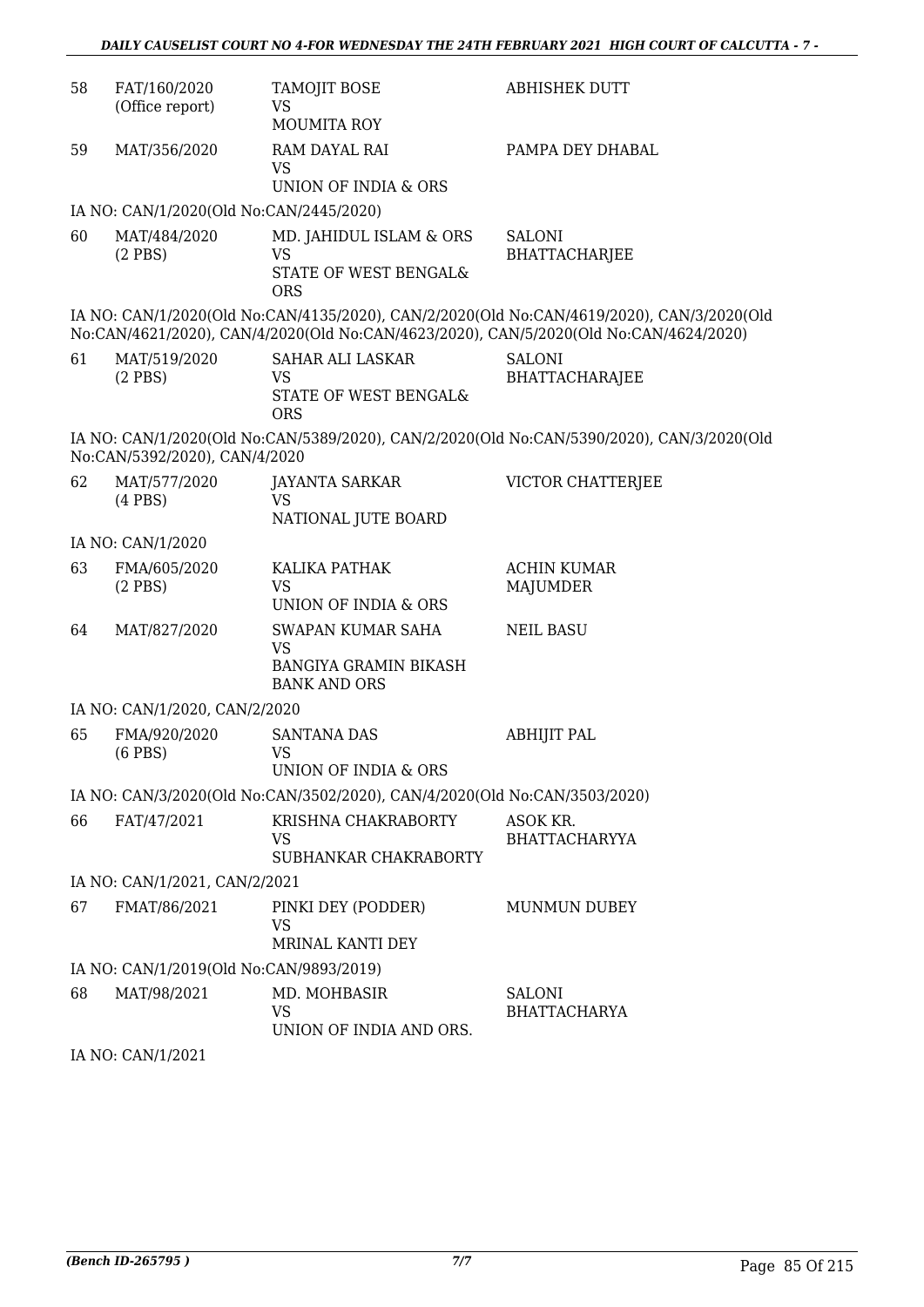

# In The High Court at Calcutta

# **Appellate Side**

**DAILY CAUSELIST For Wednesday The 24th February 2021**

#### **COURT NO. 238**

#### **DIVISION BENCH (DB)**

#### **AT 3:00 PM**

## **HON'BLE JUSTICE ARIJIT BANERJEE HON'BLE JUSTICE JAY SENGUPTA**

## **(VIA VIDEO CONFERENCE)**

#### **ON WEDNESDAY, THE 24TH FEBRUARY, 2021 AT 3.00 P.M. - WILL SIT TOGETHER TO TAKE UP MATTERS RELATED TO PONZY SCHEME.**

#### **NOTE : MATTERS WILL BE TAKEN UP THROUGH PHYSICAL HEARING ONLY WHEN BOTH THE PARTIES ARE AGREED.**

|     |                                | FUK UKDEKS                                                                                            |                                       |
|-----|--------------------------------|-------------------------------------------------------------------------------------------------------|---------------------------------------|
| 1   | FMAT/36/2021                   | NILLESH PARREKH<br>VS<br>ASSISTANT DIRECTOR.<br>ENFORCEMENT<br>DIRECTORATE, KOLKATA<br><b>AND ORS</b> | MEGHAJIT<br><b>MUKHERJEE</b>          |
|     | IA NO: CAN/1/2021              |                                                                                                       |                                       |
| 2   | WPA/27005/2016<br>(ROSE VALLY) | KALIPADA PAL<br>VS.<br><b>UNION OF INDIA &amp; ORS</b>                                                | <b>SUBHASIS</b><br><b>CHAKRABORTY</b> |
|     |                                | IA NO: CAN/1/2019(Old No:CAN/4506/2019), CAN/2/2021, CAN/3/2021                                       |                                       |
| wt3 | WPA/11372/2018                 | <b>KABERI SUR</b><br><b>VS</b><br>UNION OF INDIA & ORS                                                | <b>DEBASISH KUNDU</b>                 |
| wt4 | WPA/12984/2018                 | <b>AVIJIT MAITI &amp; ORS</b><br><b>VS</b><br>UNION OF INDIA & ORS                                    | SUSANTA KUMAR<br><b>SANTRA</b>        |
| wt5 | WPA/12991/2018                 | PRANAB KUMAR BHANJA &<br><b>ORS</b><br><b>VS</b><br>UNION OF INDIA & ORS                              | <b>SUSANTA KUMAR</b><br><b>SANTRA</b> |
| wt6 | WPA/1352/2018                  | ANUP BURMAN & ORS<br><b>VS</b><br>STATE OF WEST BENGAL &<br><b>ORS</b>                                | <b>SUJAY K HALDER</b>                 |

## **FOR ORDERS**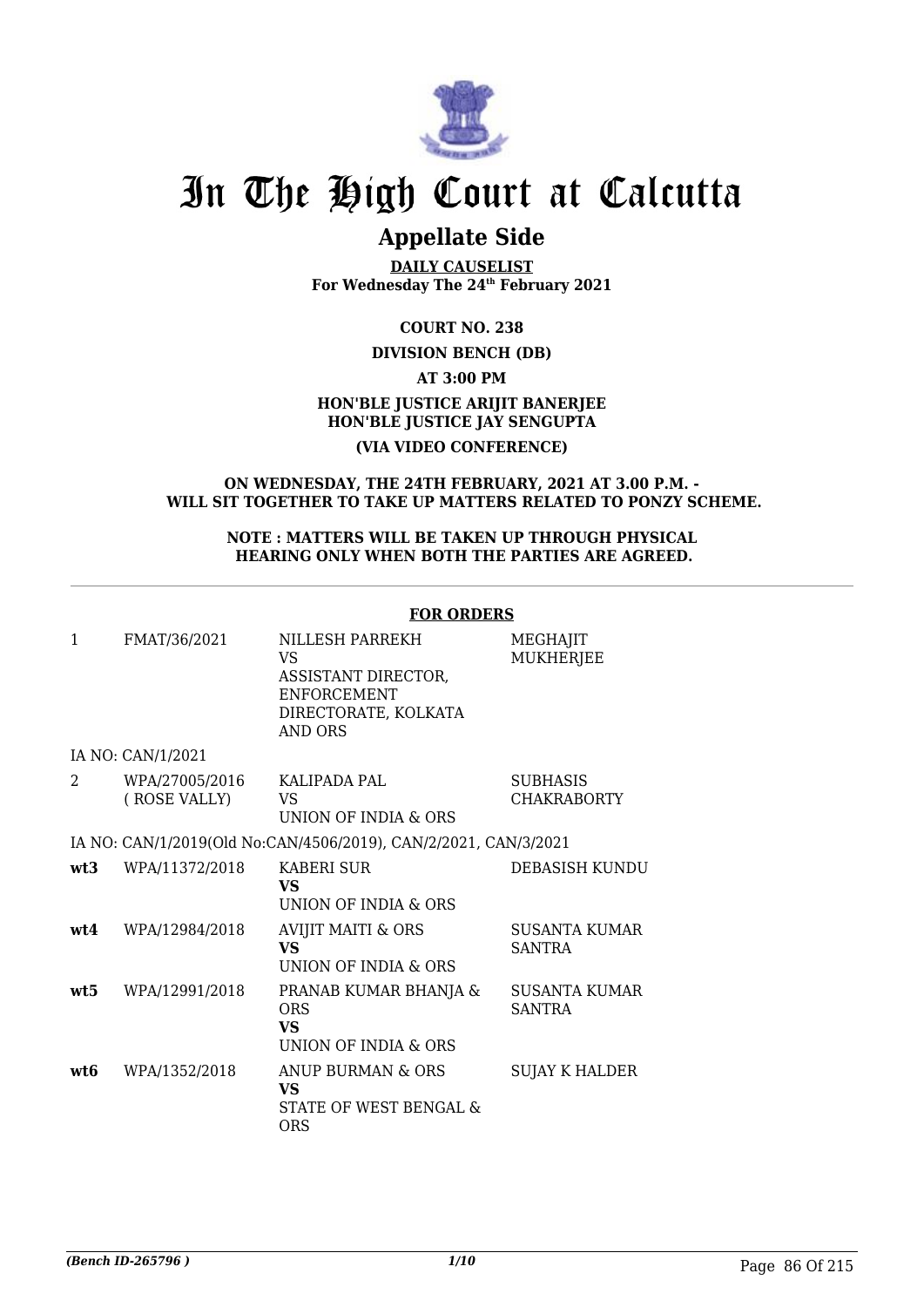| wt7  | WPA/13730/2019                          | ARPITA SARKAR<br>VS<br>UNION OF INDIA & ORS                                        | MAHUYA DUTTA<br><b>BISWAS</b>         |
|------|-----------------------------------------|------------------------------------------------------------------------------------|---------------------------------------|
| wt8  | WPA/18205/2018                          | <b>BANIBRATO ROY</b><br><b>VS</b><br>UNION OF INDIA & ORS.                         | SABYASACHI<br>MUKHERJEE               |
| wt9  | WPA/20011/2019                          | TAPAN KUMAR SASMAL &<br><b>ORS</b><br><b>VS</b>                                    | <b>SOUMITRA BISWAS</b>                |
|      |                                         | UNION OF INDIA & ORS                                                               |                                       |
| wt10 | WPA/20542/2019                          | AMARENDRA NATH HAZRA<br>& ORS<br><b>VS</b><br>UNION OF INDIA & ORS                 | <b>SUSANTA KR SANTRA</b>              |
| wt11 | WPA/206/2019                            | SK. MOHAMMAD RAFIQUE<br>& ORS<br><b>VS</b><br>UNION OF INDIA & ORS                 | <b>SUJAY KUMAR</b><br><b>HALDER</b>   |
|      | wt12 WPA/208/2019                       | <b>ASHOK RUJ &amp; ORS</b><br><b>VS</b><br>UNION OF INDIA & ORS                    | <b>SUJAY KUMAR</b><br><b>HALDER</b>   |
|      | IA NO: CAN/1/2019(Old No:CAN/3484/2019) |                                                                                    |                                       |
|      | wt13 WPA/209/2019                       | SK. ATAHAR ALI & ORS<br><b>VS</b><br>UNION OF INDIA& ORS                           | <b>SUJAY KUMAR</b><br><b>HALDER</b>   |
|      | wt14 WPA/21868/2017                     | <b>GOLAM MURTOZA</b><br><b>VS</b><br>UNION OF INDIA & ORS                          | <b>JAYANTA SAMANTA</b>                |
| wt15 | WPA/2219/2018                           | ARJUN KUMAR MANDAL &<br><b>ORS</b><br><b>VS</b><br><b>UNION OF INDIA &amp; ORS</b> | RAMA HALDER                           |
| wt16 | WPA/23015/2018                          | <b>SUPRAVATH PAUL</b><br>VS<br><b>UNION OF INDIA &amp;ORS</b>                      | <b>SUSANTA KUMAR</b><br><b>SANTRA</b> |
|      | wt17 WPA/234/2019                       | DHIRAJ MONDAL & ORS<br>VS.<br><b>UNION OF INDIA &amp;ORS</b>                       | ANINDYA SUNDAR<br><b>DAS</b>          |
|      | IA NO: CAN/1/2019(Old No:CAN/3857/2019) |                                                                                    |                                       |
|      | wt18 WPA/23615/2017                     | TAPAN MANDAL<br>VS.<br>THE CENTRAL BUREAU OF<br><b>INVESTIGATION &amp; ORS</b>     | K K KAR                               |
|      | wt19 WPA/23615/2018                     | BIDHAN GHORAI & ORS<br><b>VS</b><br><b>UNION OF INDIA&amp; ORS</b>                 | S.K. SANTRA                           |
| wt20 | WPA/24283/2018                          | <b>SUMANJIT DEY</b><br><b>VS</b><br>UNION OF INDIA & ORS                           | DIPNITA SAMANTA                       |
|      | wt21 WPA/24583/2018                     | RANJAN MANNA @ RANJAN<br>KUMAR MANNA & ORS<br><b>VS</b><br>UNION OF INDIA &ORS     | <b>SUSANTA KUMAR</b><br>SANTRA        |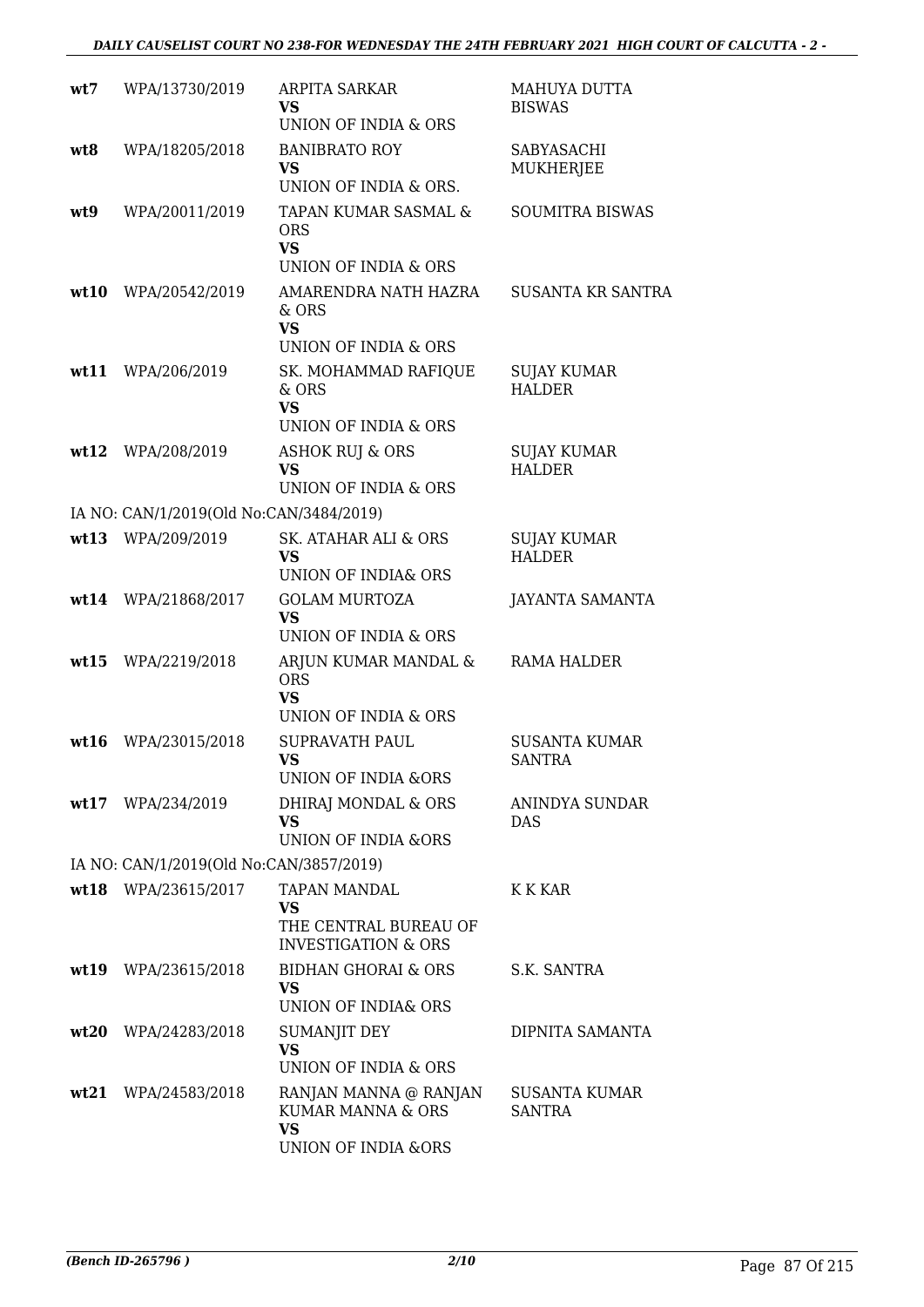| wt22 | WPA/25845/2016                          | ROSE VALLEY FIELDS<br><b>EMPLOYEES UNION (WB</b><br>CIRCLE) & ANR<br>VS<br>UNION OF INDIA & ORS | <b>ALTAF HOSSAIN</b>                  |
|------|-----------------------------------------|-------------------------------------------------------------------------------------------------|---------------------------------------|
|      | IA NO: CAN/1/2018(Old No:CAN/4643/2018) |                                                                                                 |                                       |
| wt23 | WPA/26223/2018                          | AMIT KUMAR DAS & ORS<br>VS<br>UNION OF INDIA & ORS                                              | MADHU JANA                            |
| wt24 | WPA/3586/2019                           | SRIKANTA JANA & ORS<br>VS<br>UNION OF INDIA & ORS                                               | <b>SUSANTA KUMAR</b><br><b>SANTRA</b> |
| wt25 | WPA/3587/2019                           | TAPAS SAMANTA & ORS<br><b>VS</b><br>UNION OF INDIA & ORS                                        | <b>SUSANTA KUMAR</b><br>SANTRA        |
| wt26 | WPA/3588/2019                           | LAKSHMIKANTA JANA &<br><b>ORS</b><br><b>VS</b><br>UNION OF INDIA & ORS                          | <b>SUSANTA KUMAR</b><br><b>SANTRA</b> |
| wt27 | WPA/4756/2018                           | <b>SUSIL KUMAR DAS &amp; ORS</b><br><b>VS</b><br>UNION OF INDIA & ORS                           | <b>SUSANTA KUMAR</b><br><b>SANTRA</b> |
| wt28 | WPA/5061/2019                           | NASRAT PARVIN & ORS<br>VS<br>UNION OF INDIA & ORS                                               | SUJAY KUMAR<br><b>HALDER</b>          |
| wt29 | WPA/5062/2019                           | SK SAMSUDDIN AHMED &<br><b>ORS</b><br>VS<br><b>UNION OF INDIA &amp;ORS</b>                      | <b>SUJAY KUMAR</b><br>HALDER.         |
| wt30 | WPA/5194/2019                           | MD. JALAL & ORS<br><b>VS</b><br>UNION OF INDIA & ORS                                            | MD. AFJAL HOSSAIN                     |
| wt31 | WPA/5913/2017                           | ARUP RANJAN GHOSH &<br>ORS.<br>VS<br>UNION OF INDIA & ORS.                                      | <b>ARINDAM DAS</b>                    |
|      | IA NO: CAN/1/2020(Old No:CAN/968/2020)  |                                                                                                 |                                       |
|      | wt32 WPA/6538/2019                      | SAURENDRA NATH SEN<br>VS<br>UNION OF INDIA & ORS                                                | TARAK NATH SARKAR                     |
|      | wt33 WPA/6554/2019                      | MANJU SEN<br><b>VS</b><br>UNION OF INDIA & ORS                                                  | <b>TARAK NATH SARKAR</b>              |
|      | IA NO: CAN/1/2021, CAN/2/2021           |                                                                                                 |                                       |
|      | wt34 WPA/6801/2018                      | SUBODH KR BASAK<br>VS<br>UNION OF INDIA & ORS                                                   | A GHOSH                               |
|      | wt35 WPA/7773/2018                      | ANARUL ALI SK. @ SHAIKH<br>& ORS.<br>VS<br>STATE OF WEST BENGAL &<br>ORS.                       | SUJAY KR. HALDER                      |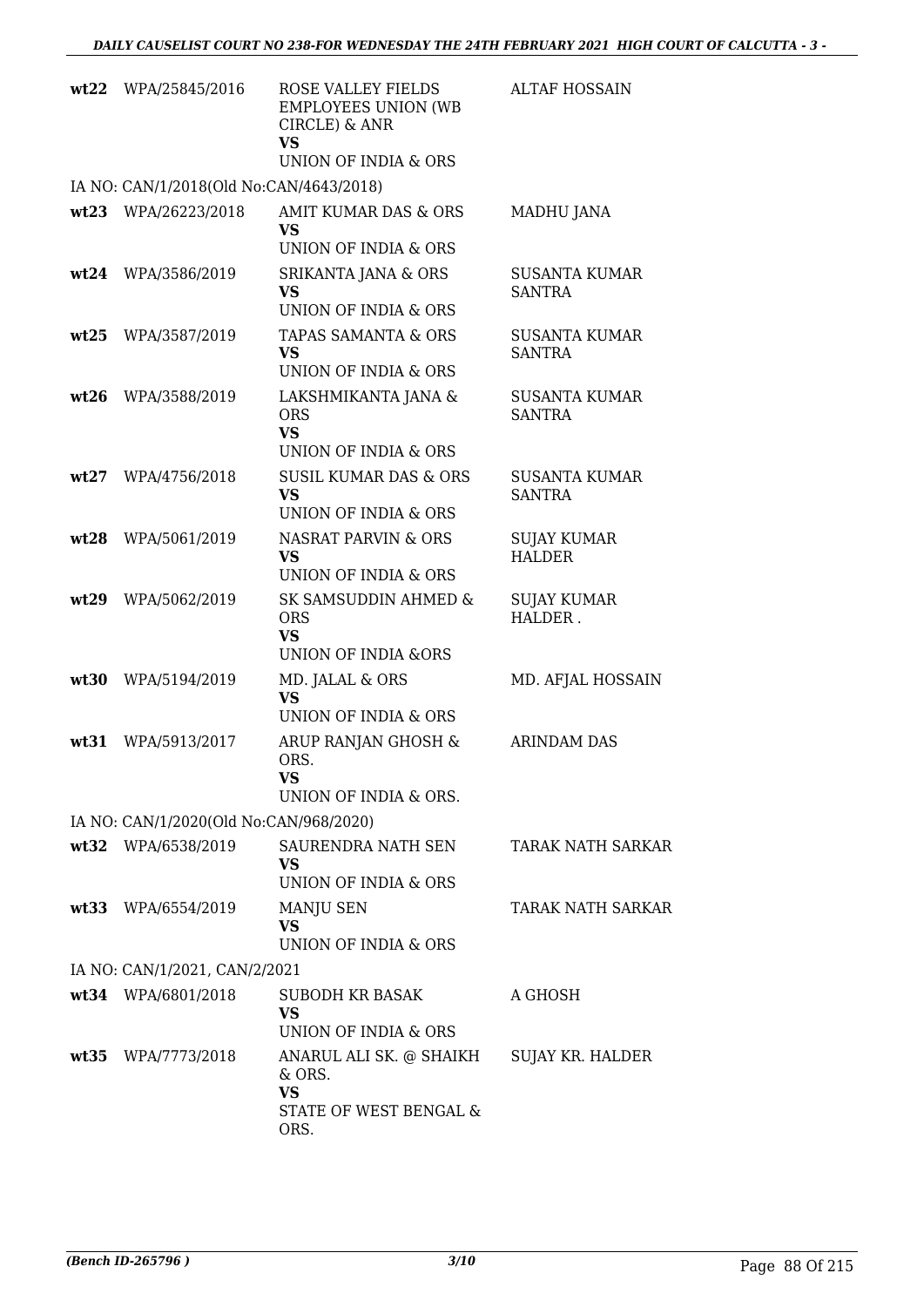|      | wt36 WPA/7935/2019                                  | DIPAK MUKHERJEE<br><b>VS</b><br>STATE OF WEST BENGAL &<br><b>ORS</b>                | KAMAL KANTA KAR                       |
|------|-----------------------------------------------------|-------------------------------------------------------------------------------------|---------------------------------------|
|      | IA NO: CAN/1/2021                                   |                                                                                     |                                       |
|      | wt37 WPA/9732/2018                                  | SAMBHUNATH MAJHI<br><b>VS</b><br>UNION OF INDIA & ORS                               | <b>MONALISA DAS</b>                   |
| 38   | WPA/3409/2015<br>(PREMIER AGROLIT ORS<br>LTD.)      | MD MEHAMUD ALAM &<br><b>VS</b><br>UNION OF INDIA & ORS                              | <b>ARINDAM DAS</b>                    |
|      | IA NO: CAN/1/2018(Old No:CAN/1285/2018)             |                                                                                     |                                       |
| 39   | WPA/12414/2015<br>(Assada Agro<br>Project Ltd.)     | SANJOY DUTTA & ORS<br><b>VS</b><br>UNION OF INDIA & ORS                             | <b>SUBHASIS</b><br><b>CHAKRABORTY</b> |
| 40   | WPA/6090/2016<br>(MSD Agro)                         | MASIA BIBI & ANR<br><b>VS</b><br>UNION OF INDIA & ORS                               | <b>SUBHASIS</b><br><b>CHAKRABORTY</b> |
| 41   | WPA/13218/2015<br>(WARIS FINANCE I.<br>LTD)         | SAMIR MONDAL & ANR<br>VS<br>UNION OF INDIA & ORS                                    | <b>S CHAKRABORTY</b>                  |
|      |                                                     | IA NO: CAN/1/2020(Old No:CAN/168/2020), CAN/2/2020(Old No:CAN/816/2020), CAN/3/2020 |                                       |
|      | wt42 WPA/18794/2015                                 | DIPANKAR ROY & ORS<br><b>VS</b><br>STATE OF WEST BENGAL &<br><b>ORS</b>             | <b>SAKHAWAT</b><br>KHANDAKAR          |
|      | IA NO: CAN/1/2015(Old No:CAN/12196/2015)            |                                                                                     |                                       |
| 43   | WPA/13988/2015<br>(G.B.C INDUSTRIAL VS<br>$GR.$ )   | NARAYAN DEBNATH & ORS<br>UNION OF INDIA & ORS.                                      | <b>ARINDAM DAS</b>                    |
|      |                                                     | IA NO: CAN/1/2016(Old No:CAN/12205/2016), CAN/2/2017(Old No:CAN/8260/2017)          |                                       |
| wt44 | WPA/22078/2016                                      | GBC INVESTOR & AGENT<br>WELFARE ASSOCIATION<br><b>VS</b><br>UNION OF INDIA & ORS    | ARINDAM DAS                           |
| 45   | WPA/20902/2016<br>(Multipurpose Bios<br>$(I)$ Ltd.) | KARTICK CHANDRA GHOSH<br>& ANR<br><b>VS</b><br>UNION OF INDIA & ORS                 | SUBHASISH<br><b>CHAKRABORTY</b>       |
|      | IA NO: CAN/1/2019(Old No:CAN/9169/2019)             |                                                                                     |                                       |
| 46   | WPA/12410/2015<br>(Wired Industries<br>$Ltd.$ )     | RATAN DAS & ANR<br>VS.<br>UNION OF INDIA & ORS                                      | <b>SUBHASIS</b><br><b>CHAKRABORTY</b> |
| wt47 | WPA/14706/2017                                      | ARJUN KUMAR MANDAL &<br>ANR<br><b>VS</b><br>UNION OF INDIA & ORS                    | RAMA HALDAR                           |
| wt48 | WPA/30955/2017                                      | <b>KRISHNA MURTHY</b><br>THABJUL<br><b>VS</b><br>UNION OF INDIA & ORS               | GOURANGA KR DAS                       |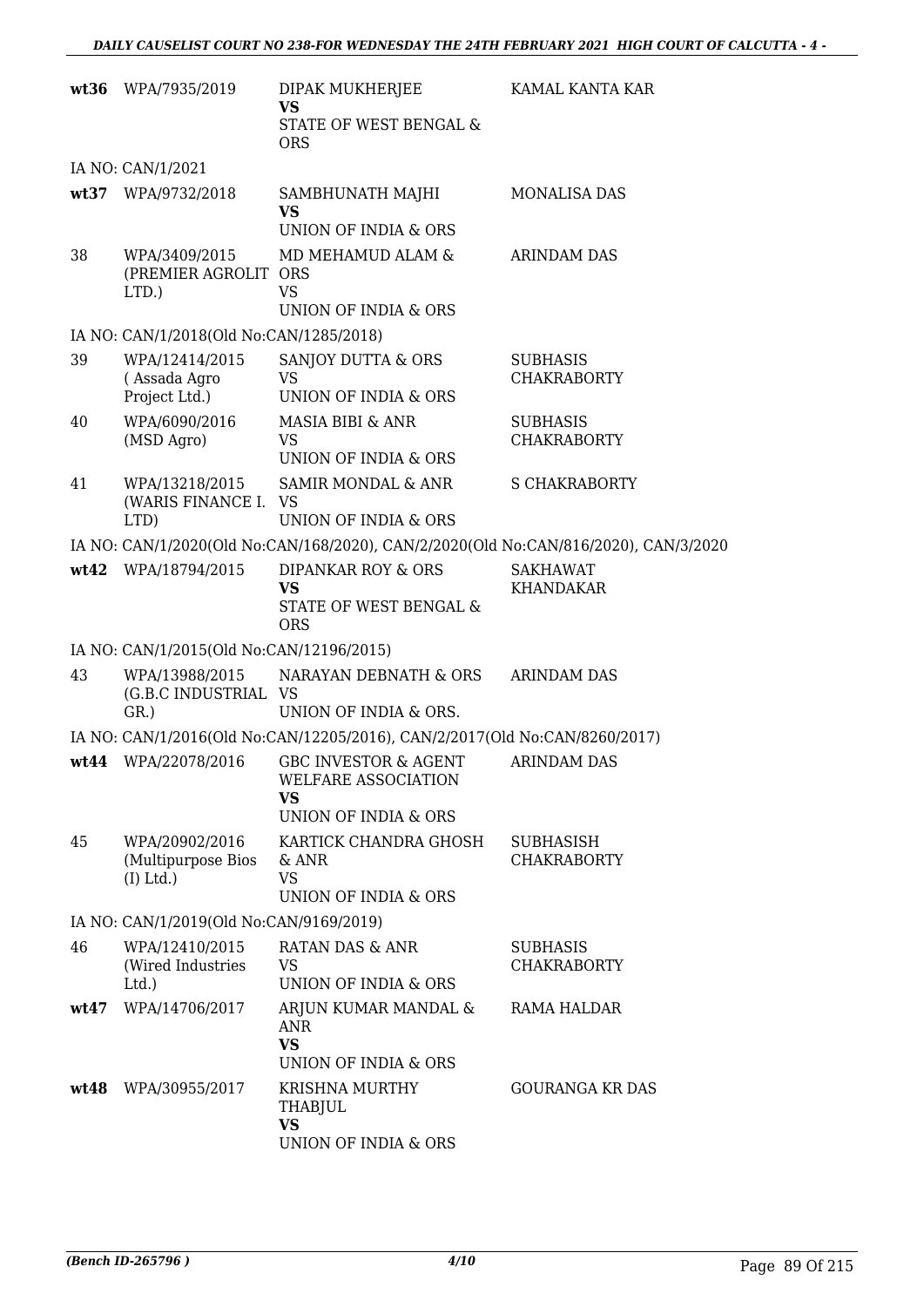|      | wt49 WPA/5322/2016                                                                                              | SWAPAN KUMAR NASKAR<br><b>VS</b>                                                                            | MD MOJNU SK                                                                               |
|------|-----------------------------------------------------------------------------------------------------------------|-------------------------------------------------------------------------------------------------------------|-------------------------------------------------------------------------------------------|
|      |                                                                                                                 | STATE OF WEST BENGAL &<br><b>ORS</b>                                                                        |                                                                                           |
| wt50 | WPA/8750/2017                                                                                                   | ASHOKE KUMAR KHATUA &<br>ANR<br><b>VS</b>                                                                   | <b>SUMITA SARKAR</b>                                                                      |
|      |                                                                                                                 | UNION OF INDIA & ORS                                                                                        |                                                                                           |
| 51   | WPA/17513/2015<br>(ANNEX INFRA)                                                                                 | <b>ASHOK NEOGY</b><br><b>VS</b><br>UNION OF INDIA & ORS                                                     | <b>ANINDA DAS</b>                                                                         |
|      |                                                                                                                 |                                                                                                             |                                                                                           |
|      | No:CAN/8935/2019)                                                                                               |                                                                                                             | IA NO: CAN/1/2017(Old No:CAN/2509/2017), CAN/2/2019(Old No:CAN/7742/2019), CAN/3/2019(Old |
|      | wt52 WPA/23083/2018                                                                                             | <b>ANNEX INVESTOR &amp;</b><br><b>AGENTS WELFARE</b><br><b>ASSOCIATION &amp; ANR</b><br><b>VS</b>           | A. DAS                                                                                    |
|      |                                                                                                                 | UNION OF INDIA& ORS                                                                                         |                                                                                           |
| 53   | WPA/17904/2015<br>(RAHUL GROUP.)                                                                                | DEPOSITORS & AGENT<br>WELFARE ASSO. OF RAHUL<br><b>GROUP &amp; ORS</b><br><b>VS</b><br>UNION OF INDIA & ORS | <b>ARINDAM DAS</b>                                                                        |
|      |                                                                                                                 | IA NO: CAN/1/2016(Old No:CAN/11781/2016), CAN/2/2018(Old No:CAN/3445/2018)                                  |                                                                                           |
| 54   | WPA/3518/2014<br>[ M/s. Roofers ]                                                                               | DINESH AGARWAL<br>VS.                                                                                       | <b>SAMBHUNATH</b><br><b>SARDAR</b>                                                        |
|      | WITH ANDAMAN<br><b>MATTER (WP</b><br>001/2019 Ratan Lal<br>& Ors. Vs. The<br>Andaman & NIcobar<br>Admn. & Ors.) | STATE OF WEST BENGAL &<br>ORS.                                                                              |                                                                                           |
| wt55 | WPA/24057/2015                                                                                                  | <b>SMT SABITA DAS ANR</b><br><b>VS</b><br>UNION OF INDIA & ORS                                              | <b>SUBHASIS</b><br><b>CHAKRABORTY</b>                                                     |
|      | IA NO: CAN/1/2016(Old No:CAN/105/2016)                                                                          |                                                                                                             |                                                                                           |
| wt56 | WPA/27069/2015                                                                                                  | MD. JASIM KHAN & ANR<br><b>VS</b>                                                                           | S. R. SEN                                                                                 |
|      |                                                                                                                 | UNION OF INDIA & ORS                                                                                        |                                                                                           |
| 57   | WPA/23802/2016<br>(M/S. Teachers<br>Welfare Credit &<br>Holding Ltd.)                                           | <b>PRADIP DAS &amp; ORS</b><br>VS<br>UNION OF INDIA                                                         | GOURANGA KUMAR<br><b>DAS</b>                                                              |
| wt58 | WPA/1507/2017                                                                                                   | MONOJ KUMAR PAUL &<br>ANR<br><b>VS</b><br>UNION OF INDIA & ORS                                              | <b>SUBHASIS</b><br><b>CHAKRABORTY</b>                                                     |
| wt59 | WPA/19693/2018                                                                                                  | PATRALEKHA SEN & ORS<br>VS<br>UNION OF INDIA & ORS                                                          | SYED JULFIKAR ALI                                                                         |
| wt60 | WPA/21343/2018                                                                                                  | <b>SUPRIYA DEY &amp; ORS</b><br><b>VS</b><br>UNION OF INDIA & ORS                                           | <b>IRESH PAUL</b>                                                                         |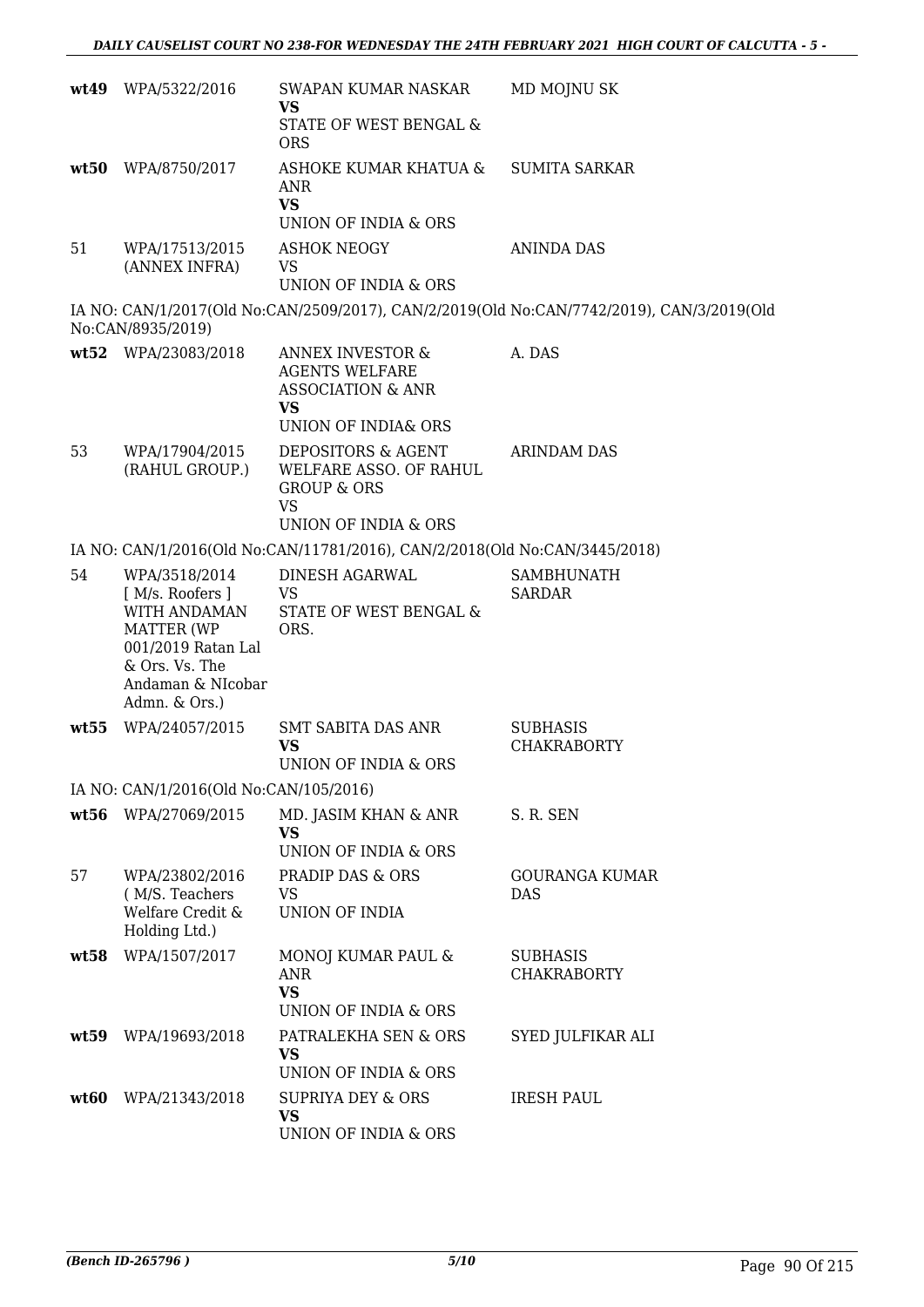|      | wt61 WPA/5912/2017                       | AMBAR ROY CHOUDHURY &<br>ANR.<br><b>VS</b><br>UNION OF INDIA & ORS.                                            | <b>ARINDAM DAS</b>    |
|------|------------------------------------------|----------------------------------------------------------------------------------------------------------------|-----------------------|
| 62   | WPA/24110/2016<br>(PINCON GROUP)         | THE INVESTORS &<br>MARKETING MEMBERS'<br><b>WELFARE SOCIETY &amp; ORS</b><br><b>VS</b><br>UNION OF INDIA & ORS | <b>SUBIR SABUD</b>    |
| wt63 | WPA/1202/2017                            | AMIT DE & ANR<br><b>VS</b><br>STATE OF WEST BENGAL &<br><b>ORS</b>                                             | PAMPA DEY DHABAL      |
|      | wt64 WPA/1215/2020                       | CHITTARANJAN ROY<br><b>VS</b><br>DIRECTORATE OF<br><b>ECONOMIC OFFENCES</b><br>HOME & HILL AFFA. DEPT<br>&ORS  | MANAS DASGUPTA        |
| wt65 | WPA/14592/2017                           | <b>GURUPADA SAMANTA</b><br><b>VS</b><br>UNION OF INDIA & ORS                                                   | <b>SUBIR SABUD</b>    |
| wt66 | WPA/1478/2017                            | <b>SUSSAIN ALI &amp; ORS</b><br><b>VS</b><br>STATE OF WEST BENGAL &<br><b>ORS</b>                              | <b>SIBANI BHAGAT</b>  |
| wt67 | WPA/16081/2019                           | DIWAKAR SINGH & ORS<br><b>VS</b><br>UNION OF INDIA & ORS                                                       | <b>RAMIJ MUNSI</b>    |
| wt68 | WPA/16287/2019                           | <b>SAKTIPADA</b><br>BHATTACHARJYA<br><b>VS</b><br>THE GOVT OF WEST<br><b>BENGAL &amp; ORS</b>                  | TRIPTI PANDEY         |
|      | IA NO: CAN/1/2019(Old No:CAN/10910/2019) |                                                                                                                |                       |
|      | wt69 WPA/18549/2017                      | KASHINATH KUNDU& ANR<br>VS<br>UNION OF INDIA & ORS                                                             | S. CHAKRABORTY        |
|      | wt70 WPA/18551/2017                      | GOPAL CHANDRA KHAMARI<br>& ANR<br><b>VS</b><br>UNION OF INDIA & ORS                                            | <b>S. CHALRABORTY</b> |
|      | IA NO: CAN/1/2017(Old No:CAN/10011/2017) |                                                                                                                |                       |
|      | wt71 WPA/18555/2017                      | MALAY KUMAR GIRI & ANR<br><b>VS</b><br>UNION OF INDIA & ORS                                                    | S. R. SEN             |
| wt72 | WPA/19683/2019                           | RAM PHAL SINGH & ORS<br>VS<br>UNION OF INDIA & ORS                                                             | RAMIJ MUNSI           |
|      | wt73 WPA/20325/2019                      | ZAFARUDDIN & ORS<br><b>VS</b><br>UNION OF INDIA & ORS                                                          | <b>RAMIJ MUNSI</b>    |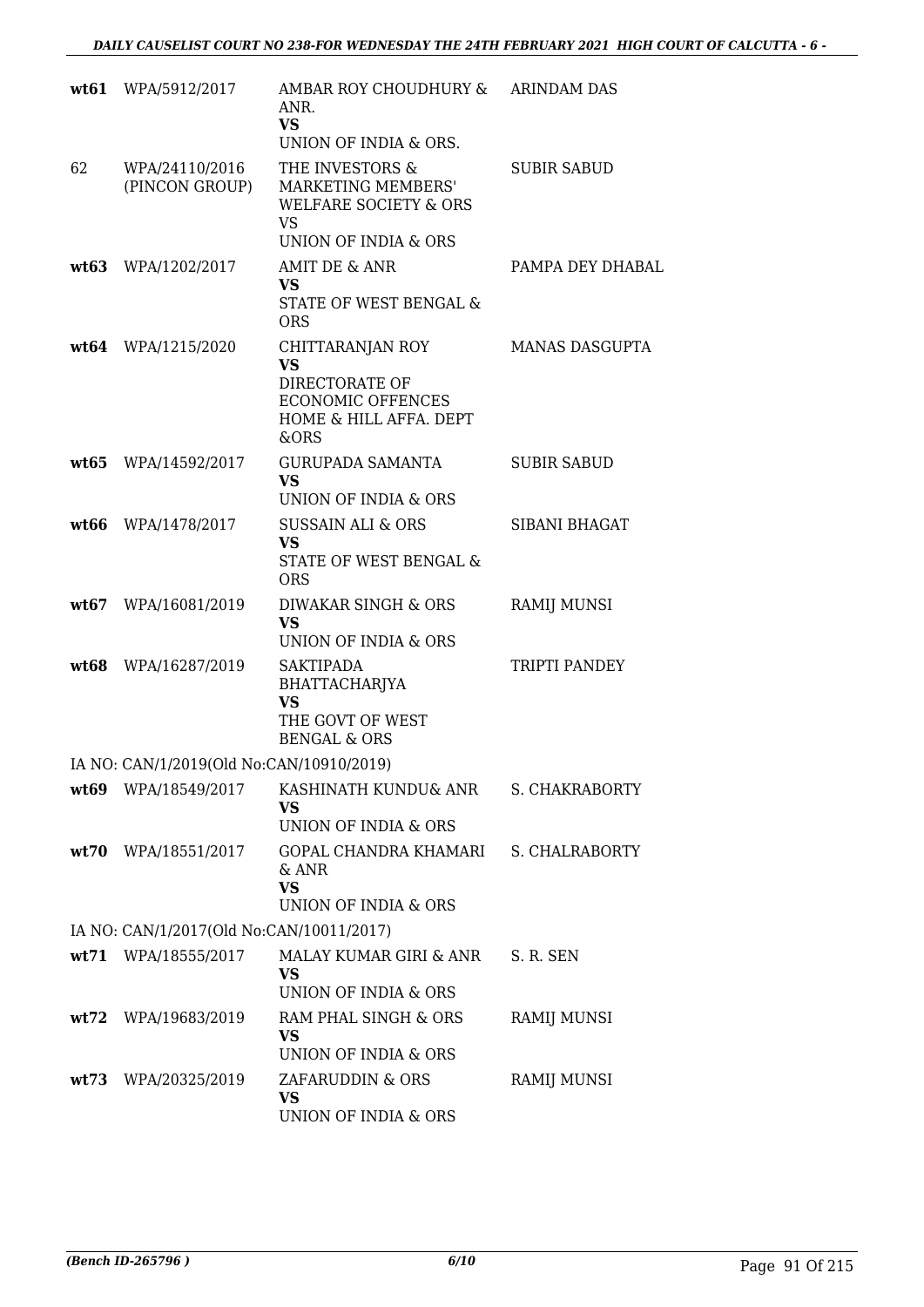|      | wt74 WPA/20328/2019               | KAMLESH YADAV & ORS<br>VS<br>UNION OF INDIA & ORS                                       | <b>RAMIJ MUNSI</b>                     |
|------|-----------------------------------|-----------------------------------------------------------------------------------------|----------------------------------------|
| wt75 | WPA/2134/2017                     | <b>RITA SARKAR &amp; ORS</b><br><b>VS</b><br><b>UNION OF INDIA &amp;ORS</b>             | RANJANA HAR<br><b>CHOWDHURY</b>        |
| wt76 | WPA/21911/2017                    | BIRENDRA NATH KAYAL<br>VS<br>UNION OF INDIA & ORS.                                      | <b>INDRANIL BHUNIA</b>                 |
| wt77 | WPA/2836/2017                     | NIMAI MAJHI & ORS<br><b>VS</b><br>STATE OF WEST BENGAL &<br><b>ORS</b>                  | SK. SAHJAHAN ALI                       |
| wt78 | WPA/30734/2017                    | PURNENDU DAS & ORS<br><b>VS</b><br><b>UNION OF INDIA &amp; ORS</b>                      | SK SAHJAHAN ALI                        |
| wt79 | WPA/3572/2018                     | <b>SAGIDA BEGAM</b><br><b>VS</b><br>UNION OF INDIA & ORS.                               | SRIKANTA DATTA                         |
| wt80 | WPA/3899/2019                     | SATYADEV JAISWAL & ORS<br><b>VS</b><br>UNION OF INDIA & ORS                             | <b>RAMIJ MUNSI</b>                     |
| wt81 | WPA/3901/2019                     | SATYADEV JAISWAL & ORS<br>VS<br>UNION OF INDIA & ORS                                    | <b>RAMIJ MUNSI</b>                     |
| wt82 | WPA/444/2019                      | MONORANJAN MANNA &<br><b>ORS</b><br><b>VS</b><br>UNION OF INDIA & ORS                   | SANJAY KUMAR DAS                       |
| 83   | WPA/34291/2014<br>(VIBGYOR GROUP) | KAMARUL HASSAN & ANR<br><b>VS</b><br>UNION OF INDIA & ORS                               | <b>ARINDAM DAS</b>                     |
|      |                                   | IA NO: CAN/1/2016(Old No:CAN/9393/2016), CAN/2/2016(Old No:CAN/9787/2016)               |                                        |
|      | wt84 WPA/10673/2016 BINOY DHALI   | VS<br>STATE OF WEST BENGAL &<br><b>ORS</b>                                              | <b>AMLAN KUMAR</b><br><b>MUKHERJEE</b> |
|      | wt85 WPA/10675/2017               | UPENDRA PRASAD GUPTA<br><b>VS</b><br>STATE OF WEST BENGAL &<br><b>ORS</b>               | <b>BISWAJIT SARKAR</b>                 |
|      | wt86 WPA/10707/2017               | SWHWETA RANI GUPTA &<br><b>ANR</b><br><b>VS</b><br>STATE OF WEST BENGAL &<br><b>ORS</b> | <b>BISWAJIT SARKAR</b>                 |
|      | wt87 WPA/10709/2017               | KISHNA CHANDRA<br>MUKHERJEE & ANR<br><b>VS</b><br>STATE OF WEST BENGAL &<br><b>ORS</b>  | <b>BISWAJIT SARKAR</b>                 |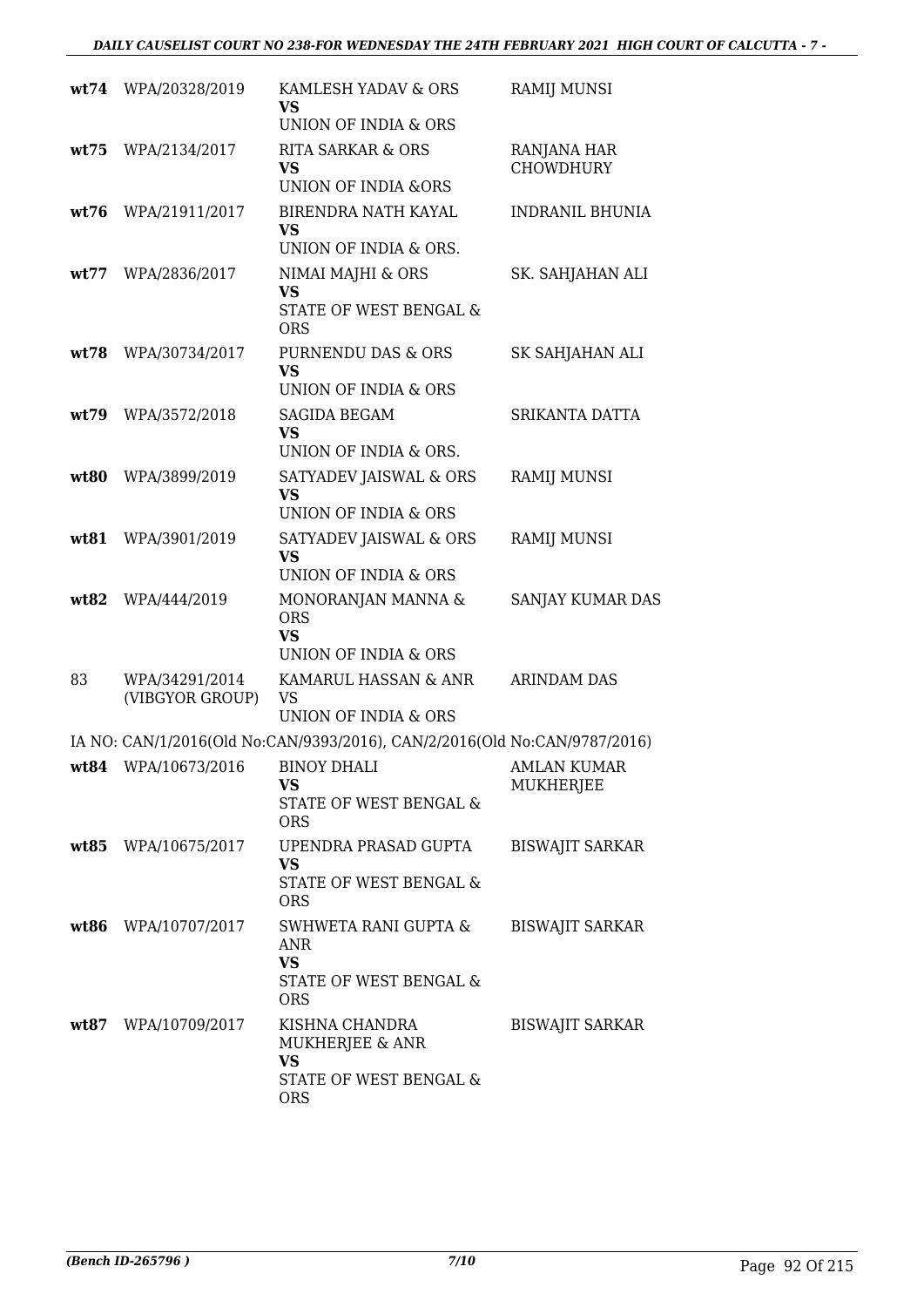|      | wt88 WPA/10713/2017 | SWAPNA BAGCHI & ANR<br><b>VS</b>                                                                     | <b>BISWAJIT SARKAR</b>                                                                    |
|------|---------------------|------------------------------------------------------------------------------------------------------|-------------------------------------------------------------------------------------------|
|      |                     | STATE OF WEST BENGAL &<br><b>ORS</b>                                                                 |                                                                                           |
|      | wt89 WPA/13478/2017 | BIRENDRA NATH MONDAL ARINDAM DAS<br>& ORS<br><b>VS</b><br>STATE OF WEST BENGAL &                     |                                                                                           |
|      |                     | <b>ORS</b>                                                                                           |                                                                                           |
|      | wt90 WPA/13479/2017 | PRASANTA KUMAR<br><b>MONDAL</b><br><b>VS</b>                                                         | <b>ARINDAM DAS</b>                                                                        |
|      |                     | STATE OF WEST BENGAL &<br><b>ORS</b>                                                                 |                                                                                           |
|      | wt91 WPA/13483/2017 | ARUN KUMAR KARMAKAR & ARINDAM DAS<br><b>ANR</b><br><b>VS</b><br>STATE OF WEST BENGAL &<br><b>ORS</b> |                                                                                           |
|      | wt92 WPA/14040/2016 | ANOWAREZZAMAN HALDER<br>& ANR.<br><b>VS</b>                                                          | SK. JALALUDDIN                                                                            |
|      |                     | UNION OF INDIA & ORS.                                                                                |                                                                                           |
|      | wt93 WPA/1458/2019  | BADAL CHANDRA DAS &<br>ANR<br><b>VS</b><br>THE SECURITIES &<br><b>EXCHANGE BOARD OF</b>              | <b>DIBYENDU</b><br><b>CHATTERJEE</b>                                                      |
|      |                     | <b>INDIA &amp; ORS</b>                                                                               |                                                                                           |
|      | wt94 WPA/15270/2015 | <b>VIBGYOR ALLIED</b><br><b>INFRASTRUCTURE LTD &amp;</b><br><b>ORS</b><br><b>VS</b>                  | <b>BISWAJIT SARKAR</b>                                                                    |
|      |                     | STATE OF WEST BENGAL &<br><b>ORS</b>                                                                 |                                                                                           |
|      |                     | No:CAN/8619/2017), CAN/4/2020(Old No:CAN/2797/2020), CAN/5/2020, CAN/6/2020                          | IA NO: CAN/1/2016(Old No:CAN/9392/2016), CAN/2/2016(Old No:CAN/9786/2016), CAN/3/2017(Old |
|      | wt95 WPA/16946/2015 | DEBAL KANTA NASKAR &<br><b>ANR</b><br><b>VS</b><br>UNION OF INDIA & ORS                              | <b>S CHAKRABORTY</b>                                                                      |
|      | wt96 WPA/17257/2018 | <b>SISIR KUMAR MAITI</b><br><b>VS</b><br>UNION OF INDIA & ORS                                        | <b>APURBA</b><br><b>CHAKRABORTY</b>                                                       |
| wt97 | WPA/17694/2017      | RAJESH KUMARA SINGH &<br><b>ORS</b><br><b>VS</b>                                                     | SYED J ALI                                                                                |
|      |                     | STATE OF WEST BENGAL &<br><b>ORS</b>                                                                 |                                                                                           |
|      | wt98 WPA/21168/2018 | DEBAJYOTI ROY & ANR<br><b>VS</b><br>UNION OF INDIA & ORS                                             | BRATIN KUMAR DEY                                                                          |
|      |                     |                                                                                                      |                                                                                           |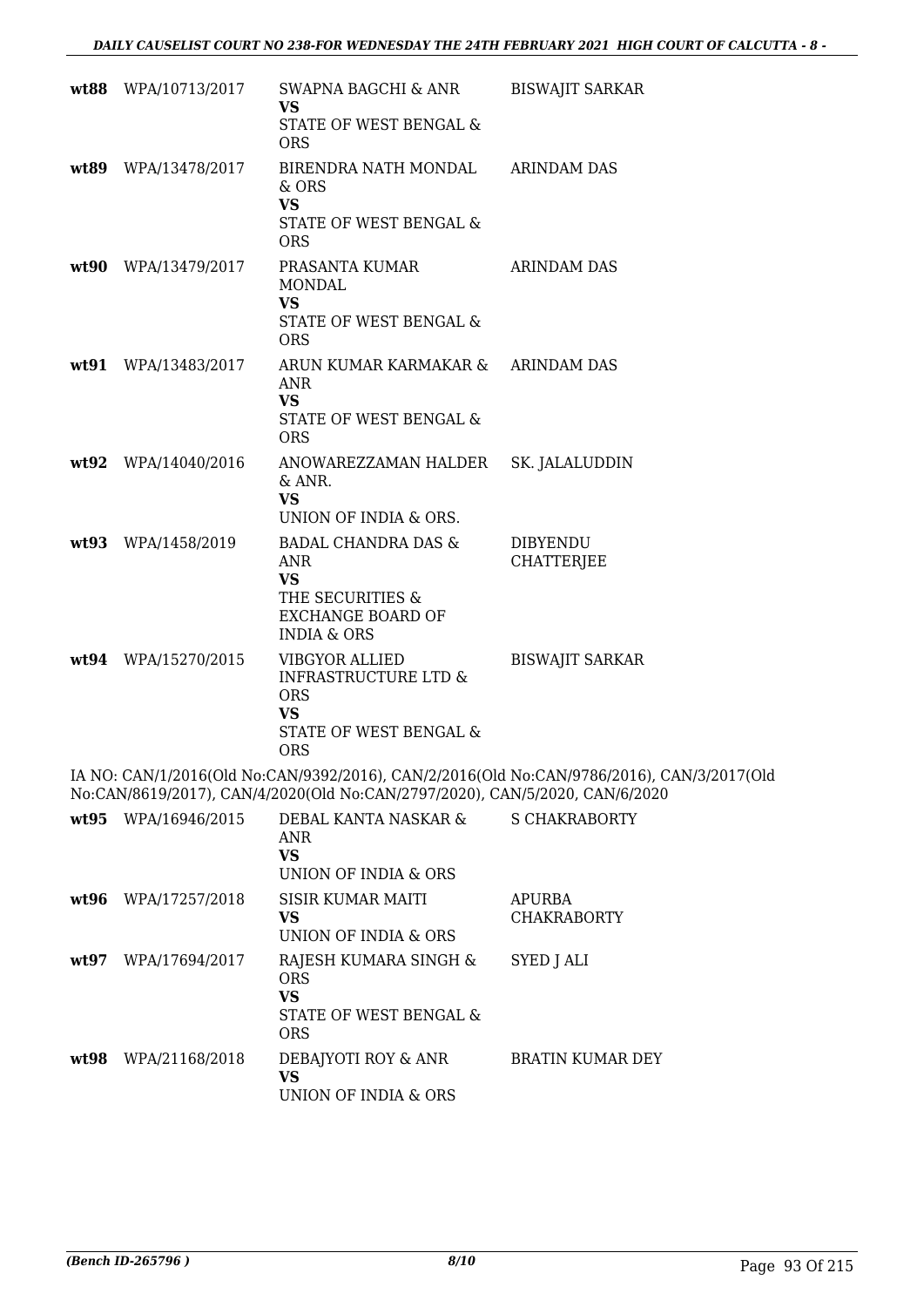| wt99 WPA/21275/2016  | DR AMIT KUMAR ROY &<br>ORS.<br><b>VS</b><br>STATE OF WEST BENGAL &<br><b>ORS</b>                        | HARADHAN MONDAL                             |
|----------------------|---------------------------------------------------------------------------------------------------------|---------------------------------------------|
| wt100 WPA/21279/2016 | SHIBA PRASAD SAHA & ANR<br><b>VS</b><br>STATE OF WEST BENGAL &<br><b>ORS</b>                            | HARADHAN MONDAL                             |
| wt101 WPA/22027/2017 | SATCHIDANANDA DAS<br><b>VS</b><br>UNION OF INDIA & ORS                                                  | K. PAUL                                     |
| wt102 WPA/22086/2016 | RAMCHANDRA MARJIT &<br>ANR<br><b>VS</b><br>UNION OF INDIA & ORS                                         | <b>ARINDAM DAS</b>                          |
| wt103 WPA/24667/2015 | <b>BANSHARI MOHAN</b><br><b>GOSWAMI</b><br><b>VS</b><br><b>STATE OF WEST BENGAL &amp;</b><br><b>ORS</b> | SARADINDU GHOSH                             |
| wt104 WPA/24762/2016 | TOJOM KOYU & ANR.<br><b>VS</b><br>UNION OF INDIA & ORS.                                                 | <b>MAINAK SHARMA</b>                        |
| wt105 WPA/26021/2018 | DEBASISH CHATTERJEE &<br><b>ORS</b><br><b>VS</b><br>UNION OF INDIA & ORS                                | <b>BISWAJIT</b><br><b>CHATTERJEE</b>        |
| wt106 WPA/28771/2017 | ANJAN BHATTACHARYA (IN<br>PERSON)<br><b>VS</b><br>STATE OF WEST BENGAL &<br><b>ORS</b>                  | ANJAN<br><b>BHATTACHARYA (IN</b><br>PERSON) |
| wt107 WPA/30026/2016 | POULAMI MUKHERJEE<br>VS.<br>UNION OF INDIA & ORS                                                        | <b>ARINDAM DAS</b>                          |
| wt108 WPA/430/2016   | GOBINDA CHANDRA DAS &<br><b>ORS</b><br><b>VS</b><br>UNION OF INDIA & ORS                                | JAYDEEP MISHRA                              |
|                      | IA NO: CAN/1/2018(Old No:CAN/10385/2018). CAN/2/2019(Old No:CAN/3315/2019). CAI                         |                                             |

IA NO: CAN/1/2018(Old No:CAN/10385/2018), CAN/2/2019(Old No:CAN/3315/2019), CAN/3/2019(Old No:CAN/3799/2019), CAN/4/2019(Old No:CAN/9992/2019), CAN/5/2019(Old No:CAN/12744/2019), CAN/6/2020(Old No:CAN/2174/2020)

| wt109 WPA/506/2020               | <b>SUSMITA DAS &amp; ANR</b><br>VS<br>UNION OF INDIA & ORS                                    | <b>ANANYA</b><br><b>CHAKRABORTY</b> |
|----------------------------------|-----------------------------------------------------------------------------------------------|-------------------------------------|
| wt110 WPA/6327/2016              | VIBGYOR INVESTOR &<br><b>AGENT WELFARE</b><br>ASSOCIATION & ORS<br>VS<br>UNION OF INDIA & ORS | ARINDAM DAS                         |
| TA 3TO CA3TIA IOOOO CA3TIO IOOOO |                                                                                               |                                     |

IA NO: CAN/1/2020, CAN/2/2020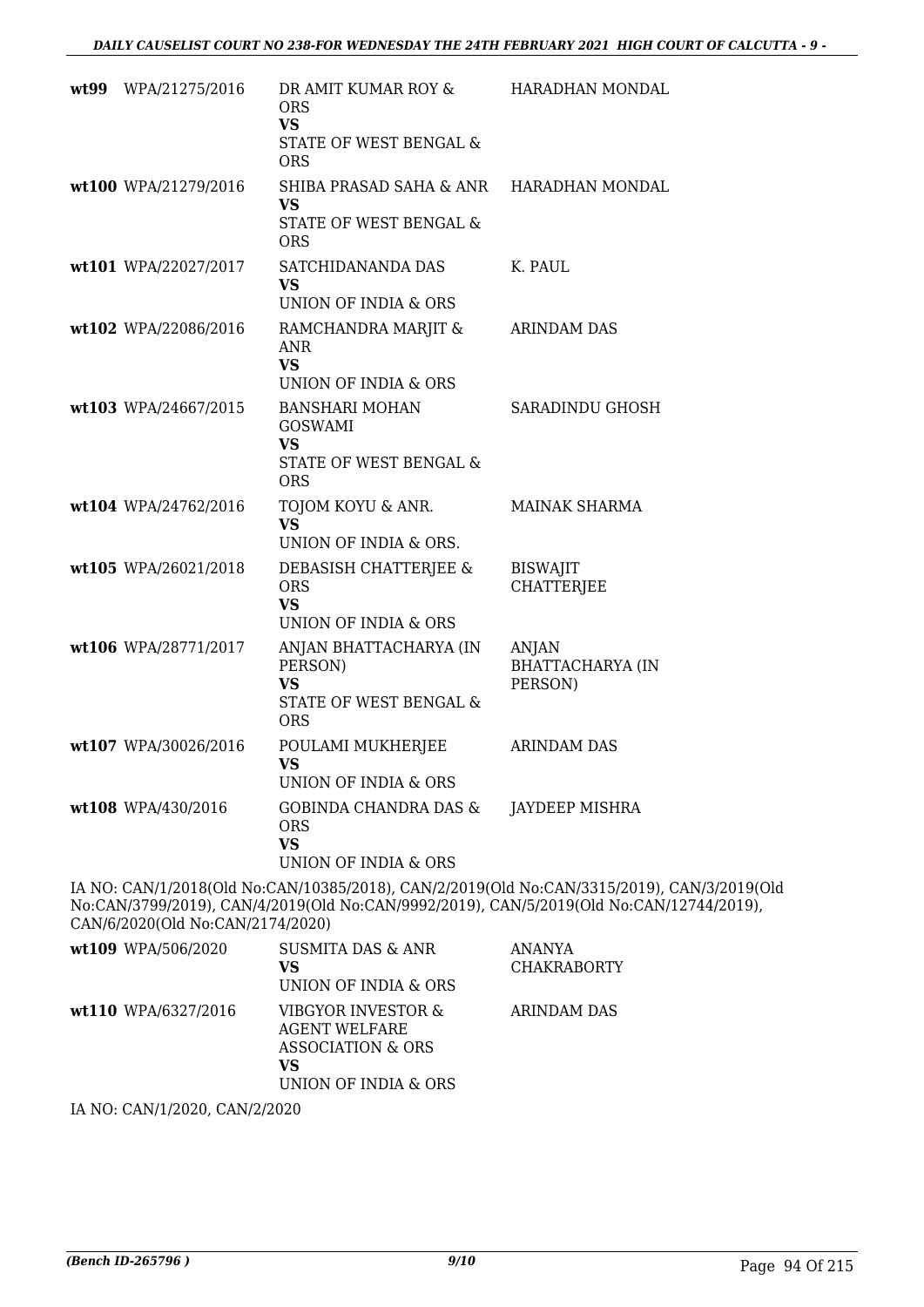| wt111 WPA/8361/2016 | <b>GOPAL AICH &amp; ORS</b><br>VS<br>UNION OF INDIA & ORS          | MAHIM SASMAL  |
|---------------------|--------------------------------------------------------------------|---------------|
| wt112 WPA/994/2020  | CHANDA NATH MANDAL &<br>ORS<br>VS<br>STATE OF WEST BENGAL &<br>ORS | MANIKA SARKAR |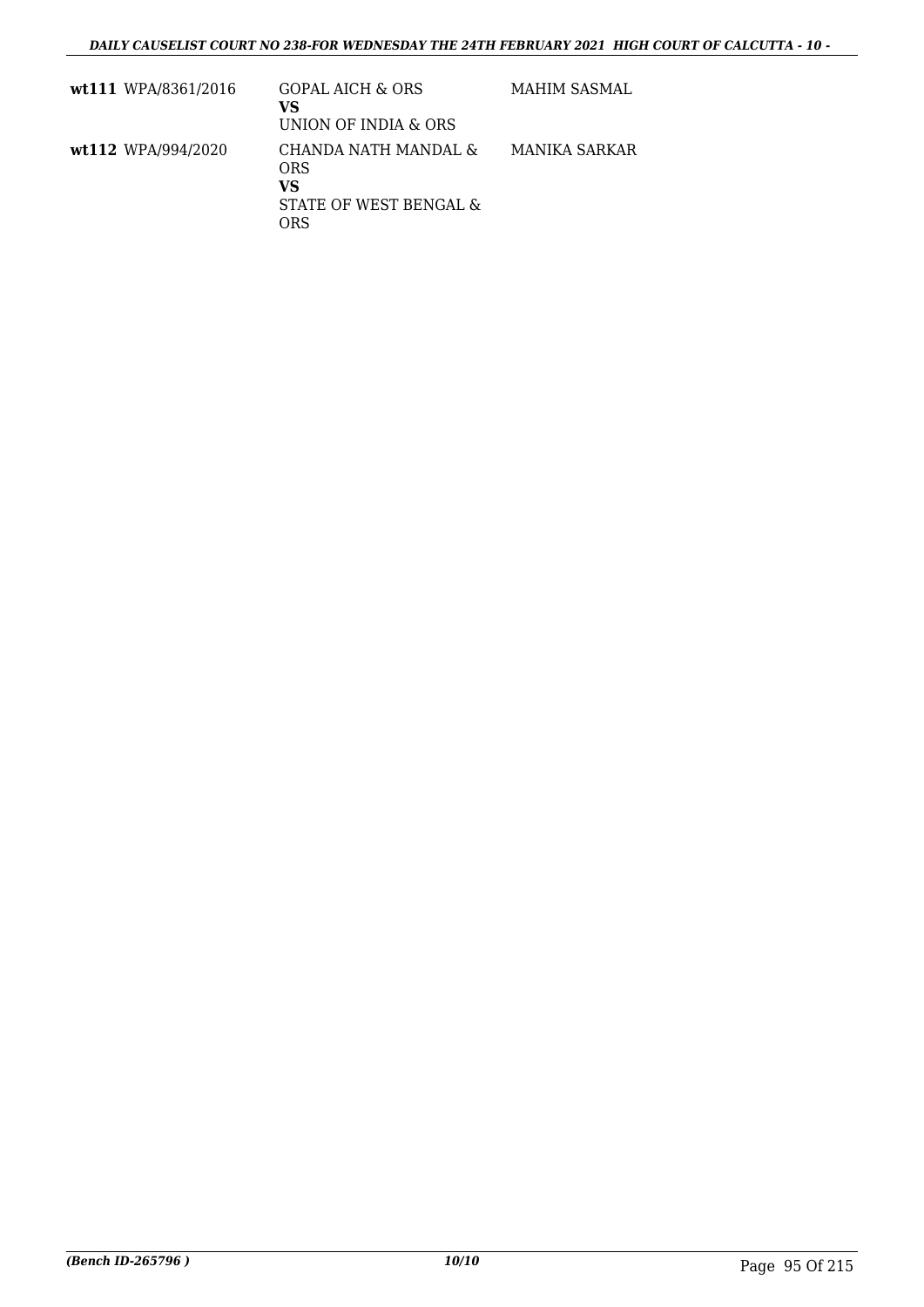

# In The High Court at Calcutta

# **Appellate Side**

**DAILY CAUSELIST For Wednesday The 24th February 2021**

### **COURT NO. 13**

**SINGLE BENCH (SB - III)**

**AT 10:45 AM**

**HON'BLE JUSTICE RAJASEKHAR MANTHA**

**(VIA VIDEO CONFERENCE)**

**ON AND FROM MONDAY, THE 11TH JANUARY, 2021- ROSTER NOTIFIED ON 8TH JANUARY, 2021 IS MODIFIED TO THE FOLLOWING EXTENT :- MATTERS (MOTIONS & HEARING) UNDER ARTICLE 226 OF THE CONSTITUTION RELATING TO SERVICE UNDER GROUP VI AND APPLICATIONS CONNECTED THERETO; MATTERS (MOTIONS & HEARING) UNDER ARTICLE 226 OF THE CONSTITUTION RELATING TO ALL SERVICE MATTERS RELATING TO PANCHAYATS AND CO-OPERATIVE SOCIETIES UNDER GROUP V AND APPLICATIONS CONNECTED THERETO; HEARING OF WRIT PETITIONS IRRESPECTIVE OF CLASSIFICATIONS AND APPLICATIONS CONNECTED THERETO NOTE :**

**1. MENTIONING WILL BE ALLOWED, AT THE FIRST SITTING OF THE COURT, UPON BEING LISTED AS "TO BE MENTIONED" IN THE VIRTUAL MODE AS PER NOTIFICATION NO. 4286-RG DATED 27.11.2020 AND IN PHYSICAL FORM.**

**2. ALL THE LISTED MATTERS WILL BE TAKEN UP SERIALLY, UNLESS OTHERWISE FIXED.**

**3. APPELLATE SIDE MATTERS WILL CONTINUE AFTER COMPLETION OF ORIGINAL SIDE.**

**4. NO HEARING MATTERS SHALL BE INCLUDED UNTIL FURTHER ORDERS. 5. WITH EFFECT FROM MONDAY (15.02.2021) GROUP-V MOTIONS SHALL BE TAKEN UP FIRST ON TUESDAY AND THURSDAY**

#### **TO BE MENTIONED**

|   | WPA/21245/2018<br>(For correction) | PANCHAMI PRADHAN<br>VS<br>STATE OF WEST BENGAL<br>&ORS        | <b>GOUTAM KUMAR</b><br><b>MAITY</b> |
|---|------------------------------------|---------------------------------------------------------------|-------------------------------------|
| 2 | WPA/2164/2021<br>(For correction)  | <b>SUMANA GHOSH</b><br>VS<br>STATE OF WEST BENGAL<br>AND ORS. | <b>SOUMIK GANGULI</b>               |
|   |                                    | <b>CONTEMPT APPLICATION</b>                                   |                                     |

| WPCRC/17175/2003 MANORANJAN | <b>CHAKRABORTY</b><br>VS.<br>SUBIMAL SAMANTA | RAJESH UPADHYAY |
|-----------------------------|----------------------------------------------|-----------------|
|                             |                                              |                 |

IA NO: CAN/1/2004(Old No:CAN/10448/2004)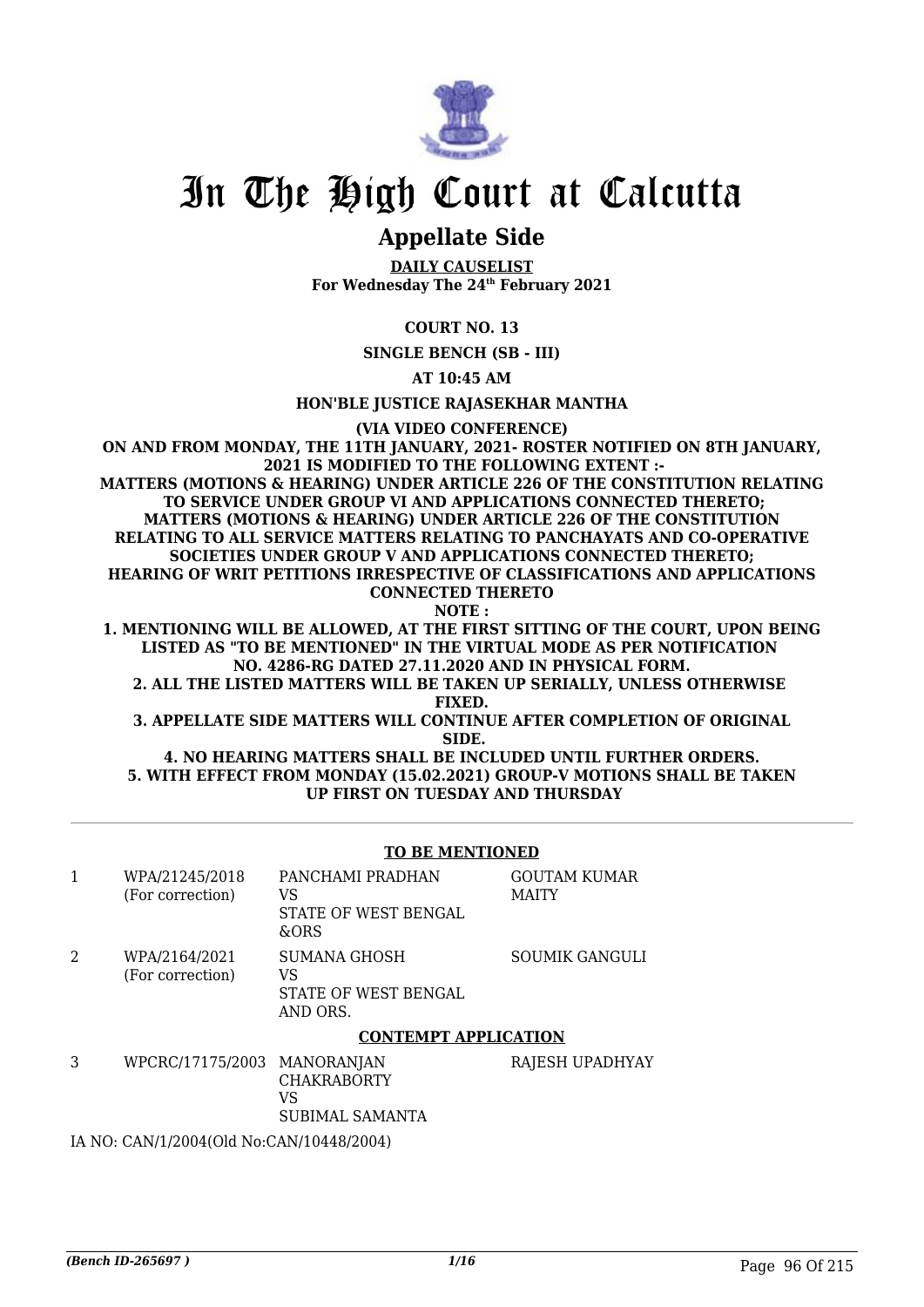| wt4             | WPA/8471/2002                           | <b>MONORANJAN</b><br>CHAKRABORTY & ANR.<br><b>VS</b><br>THE BOARD OF DIRECTORS,<br><b>BELEGORIA</b> | <b>TAPAN SARKAR</b>                 |
|-----------------|-----------------------------------------|-----------------------------------------------------------------------------------------------------|-------------------------------------|
| 5               | CO/1122/2020<br>(25.02.2021)            | <b>SAIBAL BASU</b><br>VS<br><b>SMT SUDEEPTA BASU</b>                                                | KUMARDEEP<br><b>MAJUMDER</b>        |
|                 | IA NO: CAN/1/2020(Old No:CAN/3210/2020) |                                                                                                     |                                     |
| wt <sub>6</sub> | CPAN/593/2020                           | <b>SAIBAL BASU</b><br>VS<br><b>SUDEEPTA BASU</b>                                                    | <b>BRATIN KR DEY</b>                |
|                 |                                         | <b>APPLICATION</b>                                                                                  |                                     |
| 7               | WPA/35768/2013<br>(28.02.2021)          | GITA BARMAN (MANDAL)<br><b>VS</b><br>STATE OF WEST BENGAL &<br><b>ORS</b>                           | SAIKAT CHATTERJII                   |
|                 | IA NO: CAN/1/2020, CAN/2/2020           |                                                                                                     |                                     |
| wt8             | WPA/35770/2013                          | <b>SANTANA BARMAN</b><br><b>VS</b><br>STATE OF WEST BENGAL &<br><b>ORS</b>                          | SAIKAT CHATTERJII                   |
|                 | IA NO: CAN/1/2020, CAN/2/2020           |                                                                                                     |                                     |
|                 |                                         | <b>ASSIGN MOTION</b>                                                                                |                                     |
| 9               | WPA/4810/2020<br>$(Gr. - I)$            | SUKLA BHOWMICK<br><b>VS</b><br>STATE OF WEST BENGAL &                                               | MARY DATTA                          |
|                 |                                         | <b>ORS</b>                                                                                          |                                     |
|                 |                                         | <b>MOTION (GROUP VI)</b>                                                                            |                                     |
| 10              | WPA/30701/2014<br>$(28.02.2021)$ (!)    | <b>GOURI JANA</b><br><b>VS</b><br>STATE OF WEST BENGAL &<br><b>ORS</b>                              | ANRUDHA SARKAR                      |
| 11              | WPA/26228/2018                          | <b>SK. SAHIBUL &amp; ORS</b><br>VS<br>STATE OF WEST BENGAL &                                        | <b>GOURAV DAS</b>                   |
|                 |                                         | <b>ORS</b>                                                                                          |                                     |
| 12              | WPA/1559/2019<br>$(04.03.2021)$ (2)     | <b>CHANDRA NATH</b><br><b>BANDYOPADHY</b><br>VS.                                                    | <b>SUSMITA DEY</b>                  |
|                 |                                         | STATE OF WEST BENGAL &<br>ORS.                                                                      |                                     |
| 13              | WPA/17501/2019<br>$(25.02.2021)$ (!)    | ABDUS SAMAN SHAIKH @<br><b>SAMAD SK</b><br><b>VS</b><br>STATE OF WEST BENGAL &<br><b>ORS</b>        | <b>MRINAL KANTI</b><br><b>GHOSH</b> |
|                 | IA NO: CAN/1/2020                       |                                                                                                     |                                     |
| 14              | WPA/21446/2019<br>(04.03.2021)          | UJJAL KR CHAKRABORTY<br><b>VS</b><br>STATE OF WEST BENGAL &<br><b>ORS</b>                           | <b>SUSMITA DEY BASU</b>             |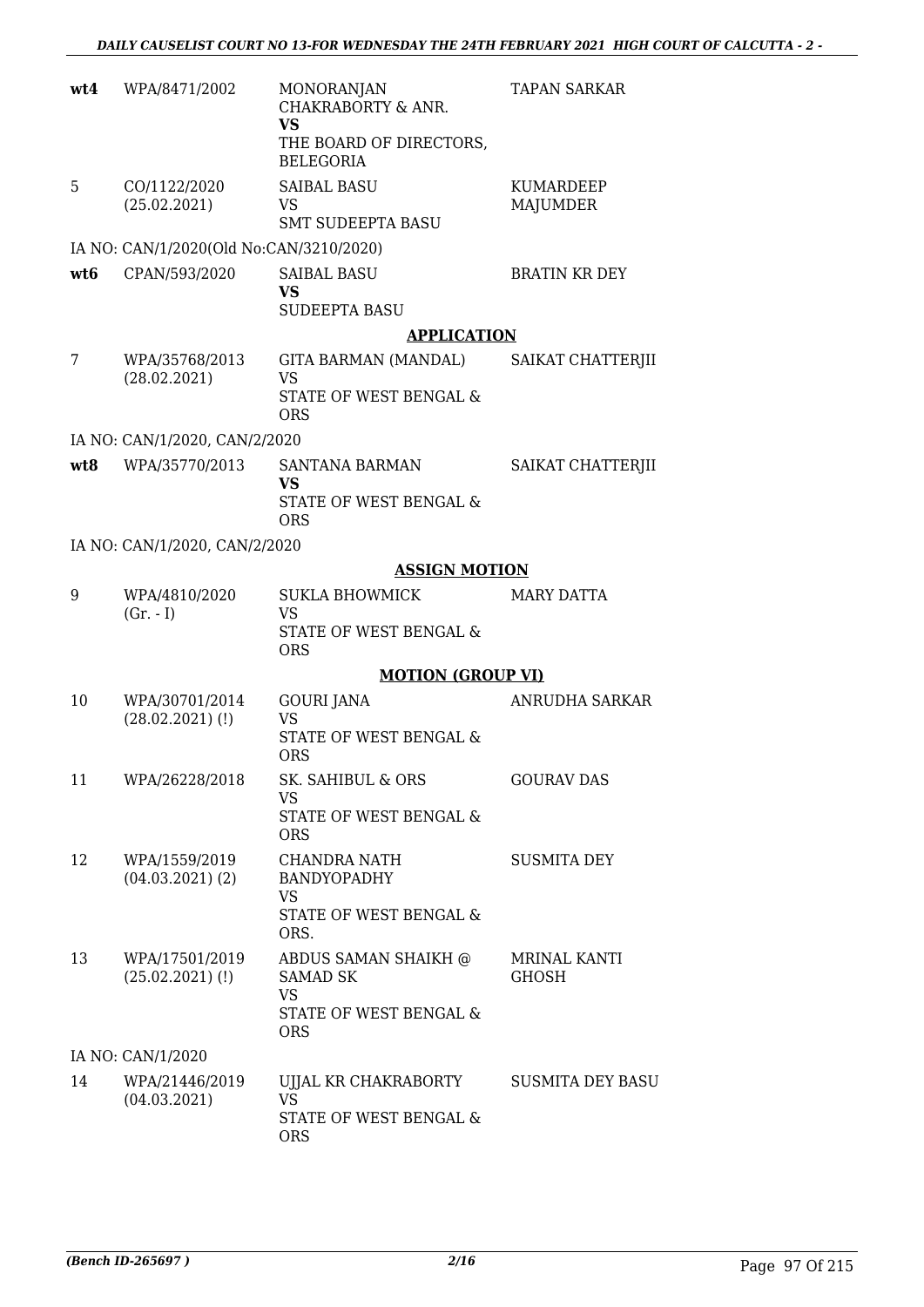| 15 | WPA/23795/2019                          | SHYAMA PRASAD DEY                                                                          | <b>NEIL BASU</b>                            |
|----|-----------------------------------------|--------------------------------------------------------------------------------------------|---------------------------------------------|
|    |                                         | VS<br><b>BANGIYA GRAMIN VIKASH</b><br><b>BANK &amp; ORS</b>                                |                                             |
| 16 | WPA/23818/2019                          | SUDHA SINGH<br>VS<br>UNION OF INDIA & ORS                                                  | <b>MITUL</b><br><b>CHAKRABORTY</b>          |
| 17 | WPA/238/2020                            | RAJIB MONDAL<br><b>VS</b><br>STATE OF WEST BENGAL &<br><b>ORS</b>                          | <b>VIVASWAN DHAR</b>                        |
| 18 | WPA/1551/2020                           | NILADRI SEKHAR JANA<br><b>VS</b><br>UNION OF INDIA & ORS                                   | <b>SOFIA NESAR</b>                          |
| 19 | WPA/1677/2020<br>$(25.02.2021)$ (1)     | <b>SUJIT MALLICK</b><br><b>VS</b><br>STATE OF WEST BENGAL &<br><b>ORS</b>                  | KAMAKSHYA PRASAD<br>MUKHOPADHYAY            |
| 20 | WPA/2111/2020                           | DEBASISH SAHA, HAV<br><b>VS</b><br>UNION OF INDIA & ORS                                    | <b>SANDIP KUMAR</b><br><b>BHATTACHARYA</b>  |
|    | IA NO: CAN/1/2020(Old No:CAN/4760/2020) |                                                                                            |                                             |
| 21 | WPA/2246/2020<br>$(01.03.2021)$ $(1)$   | <b>RINA DHANGAR</b><br>VS<br>EASTERN COALFIELDS LTD<br>$&$ ORS                             | CHANDAN KUMAR<br>LAL                        |
| 22 | WPA/2360/2020<br>$(09.03.2021)$ $(1)$   | <b>UDAY SK &amp; ORS</b><br><b>VS</b><br>STATE OF WEST BENGAL &<br><b>ORS</b>              | <b>SANDIP KUMAR</b><br><b>BHATTACHARYYA</b> |
| 23 | WPA/2765/2020<br>(1)                    | RAJU KEERTTANIYA<br><b>VS</b><br>UNITED BANK OF INDIA &<br><b>ORS</b>                      | SIBNATH GANGULY                             |
| 24 | WPA/3041/2020                           | RAHUL DUTTA & ORS<br><b>VS</b><br>STATE OF WEST BENGAL &<br><b>ORS</b>                     | <b>MASUD KARIM</b>                          |
| 25 | WPA/3759/2020<br>(25.02.2021(1))        | MD. SAFIKUL ISLAM<br>VS<br>THE CHAIRMAN OF SOUTH<br>BENGAL STATE TRANSPORT<br>CORPO. & ORS | <b>JOY CHAKRABORTY</b>                      |
| 26 | WPA/3790/2020<br>$(01.03.2021)$ $(1)$   | SANJIT KUMAR MAJI<br>VS<br>EASTERN COAL FIELDS LTD<br>& ORS                                | RABINDRA NATH BAG                           |
| 27 | WPA/3805/2020<br>$(01.03.2021)$ $(1)$   | SURINDER PAL @ SHINDA<br>$&$ ANR<br><b>VS</b><br>UNION OF INDIA & ORS                      | NASREEN ISLAM                               |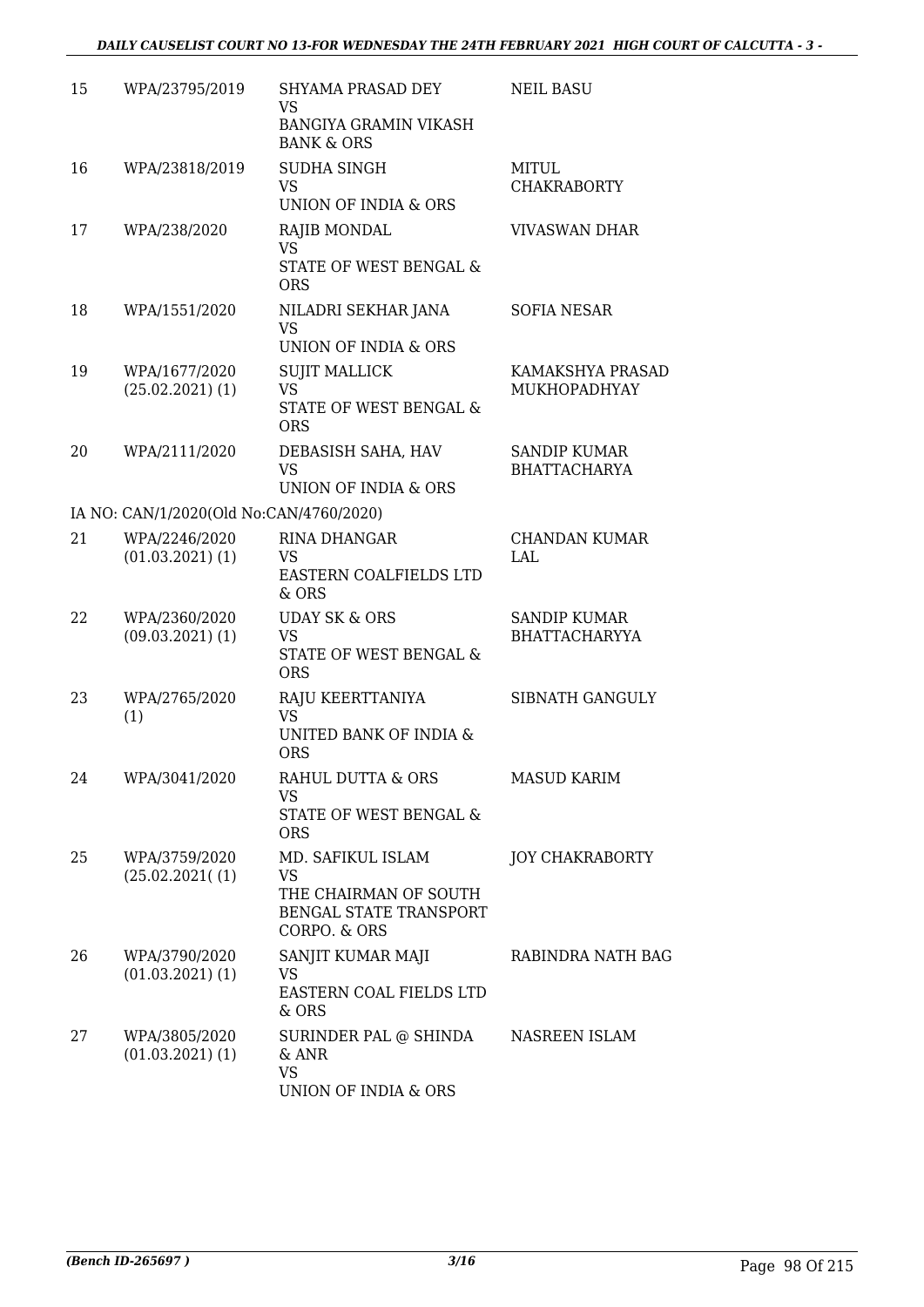### *DAILY CAUSELIST COURT NO 13-FOR WEDNESDAY THE 24TH FEBRUARY 2021 HIGH COURT OF CALCUTTA - 4 -*

| 28 | WPA/3843/2020<br>$(01.03.2021)$ $(1)$ | PARESH CHANDRA DULEY<br><b>VS</b><br>STATE OF WEST BENGAL &<br><b>ORS</b>                 | <b>BRATIN KUMAR DEY</b>                |
|----|---------------------------------------|-------------------------------------------------------------------------------------------|----------------------------------------|
| 29 | WPA/3847/2020<br>(1)                  | <b>BAHADUR MONDAL</b><br><b>VS</b><br>STATE OF WEST BENGAL &<br><b>ORS</b>                | <b>ASRAF MONDAL</b>                    |
| 30 | WPA/3988/2020<br>$(02.03.2021)$ $(2)$ | <b>CHINMOY GHOSH &amp; ORS</b><br><b>VS</b><br>STATE OF WEST BENGAL &<br><b>ORS</b>       | MD HAFIZ ALI                           |
| 31 | WPA/3989/2020<br>$(02.03.2021)$ $(2)$ | MD. SAHAJADA HOQUE &<br><b>ORS</b><br><b>VS</b><br>STATE OF WEST BENGAL &<br><b>ORS</b>   | MD HAFIZ ALI                           |
| 32 | WPA/4216/2020<br>$(01.03.2021)$ $(1)$ | TRIDIP ROYCHOUDHURY<br>VS.<br><b>EASTERN COALFIELDS</b><br>LIMITED & ORS                  | <b>DAISY BASU</b>                      |
| 33 | WPA/4249/2020<br>$(01.03.2021)$ $(1)$ | <b>BHAGABATI DAS</b><br>VS.<br>UNION OF INDIA & ORS                                       | <b>KALYANI</b><br><b>BHATTACHARYYA</b> |
| 34 | WPA/4287/2020<br>$(01.03.2021)$ $(1)$ | ARCHANA CHATTERJEE<br>VS<br>STATE OF WEST BENGAL &<br><b>ORS</b>                          | <b>BHABANI PRASAD</b><br><b>MONDAL</b> |
| 35 | WPA/4320/2020<br>$(01.03.2021)$ $(1)$ | PARESH CH. GORAI<br><b>VS</b><br><b>BHARAT COOKING COAL</b><br>LTD. & ORS.                | SARBANANDA<br>SANYAL                   |
| 36 | WPA/4340/2020<br>$(03.03.2021)$ $(1)$ | SANDEEP KR. RAY<br><b>VS</b><br><b>BUREAU OF INDIAN</b><br>STANDARDS & ORS.               | ANIRUDDHA MITRA                        |
| 37 | WPA/4433/2020<br>$(02.03.2021)$ $(1)$ | <b>SK IBRAHIM MD</b><br>VS.<br>UNION OF INDIA & ORS                                       | JATINDRA BARIK                         |
| 38 | WPA/4435/2020<br>$(02.03.2021)$ $(1)$ | <b>MD JAN KHAN</b><br><b>VS</b><br>UNION OF INDIA & ROS                                   | JATINDRA BARIK                         |
| 39 | WPA/4650/2020<br>$(03.03.2021)$ $(1)$ | NITISH ANAND<br>VS<br>W.B. TRANSPORT<br>CORPORATION LIMITED &<br><b>ORS</b>               | <b>SUNNY NANDY</b>                     |
| 40 | WPA/5023/2020                         | MALAY KUMAR DAS & ORS<br><b>VS</b><br>NORTH BENGAL STATE<br>TRANSPORT CORPORTION<br>& ORS | SUFI MASIH AFTAB                       |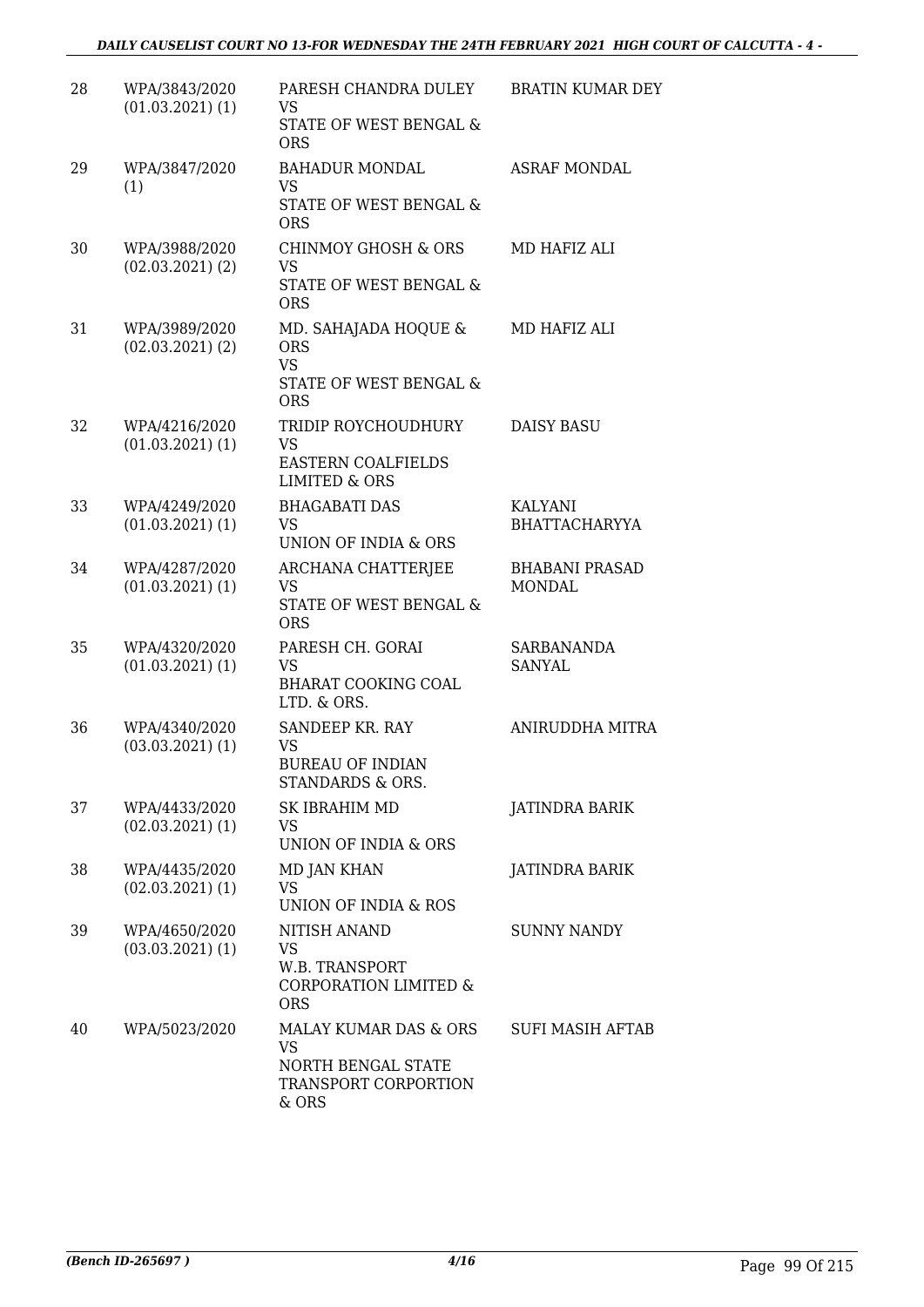| 41 | WPA/5047/2020                           | RANA DEY<br>VS<br>PRINCIPAL<br>SECRETARY, HOME<br><b>DEPARTMENT &amp; ORS</b>      | <b>SUJIT KUMAR GHOSH</b>        |
|----|-----------------------------------------|------------------------------------------------------------------------------------|---------------------------------|
| 42 | WPA/5218/2020<br>$(25.02.2021)$ (1)     | PRADIP KUMAR PYNE<br>VS<br>STATE OF WEST BENGAL &<br><b>ORS</b>                    | VICTOR CHATTERJEE               |
| 43 | WPA/5219/2020<br>$(25.02.2021)$ (1)     | BIJOY KUMAR ROUTH<br>VS<br>STATE OF WEST BENGAL &<br><b>ORS</b>                    | VICTOR CHATTERJEE               |
| 44 | WPA/5221/2020<br>$(25.02.2021)$ (1)     | <b>BARUN KUMAR RAY</b><br>VS<br>THE NORTH BENGAL STATE<br>TRANSPORT CORP & ORS     | VICTOR CHATTERJEE               |
| 45 | WPA/5222/2020<br>$(25.02.2021)$ (1)     | NARAYAN MAHATO<br><b>VS</b><br>THE NORTH BENGAL STATE<br>TRANSPORT CORP & ORS      | VICTOR CHATTERJEE               |
| 46 | WPA/6579/2020<br>(10.03.2021)(2)        | SALMA SULTANA MOLLA<br>VS.<br>STATE OF WEST BENGAL &<br>ORS.                       | ARANYA SAHA                     |
|    | IA NO: CAN/1/2020(Old No:CAN/5370/2020) |                                                                                    |                                 |
| 47 | WPA/6964/2020                           | TRIPTI ACHARYYA (<br><b>BANERJEE</b> )<br><b>VS</b><br>State of West Bengal        | <b>JOYDIP BANERJEE</b>          |
|    | IA NO: CAN/1/2020                       |                                                                                    |                                 |
| 48 | WPA/8800/2020                           | NILOY GANGULY<br><b>VS</b><br>AXIS BANK AND ORS                                    | <b>DEBANJAN DAS</b>             |
| 49 | WPA/9899/2020                           | FIROJA KHATUN<br>VS<br>UNION OF INDIA AND ORS.                                     | NANIGOPAL<br><b>CHAKRABORTY</b> |
| 50 | WPA/9973/2020<br>$(25.02.2021)$ (1)     | TAPAS ROY<br>VS<br>UNION OF INDIA AND ORS.                                         | <b>UJJAL RAY</b>                |
| 51 | WPA/10297/2020                          | PRITAM SAHA AND ORS<br>VS<br>THE STATE OF WEST<br><b>BENGAL AND ORS</b>            | ANITA KAUNDA                    |
| 52 | WPA/10300/2020                          | BISWAJIT BISWAS AND ORS<br><b>VS</b><br>THE STATE OF WEST<br><b>BENGAL AND ORS</b> | <b>ANITA KAUNDA</b>             |
| 53 | WPA/10339/2020<br>$(04.03.2021)$ (2)    | HARE KRISHNA GIRI<br>VS<br>STATE OF WEST BENGAL<br>AND ORS.                        | SUSMITA DEY(BASU)               |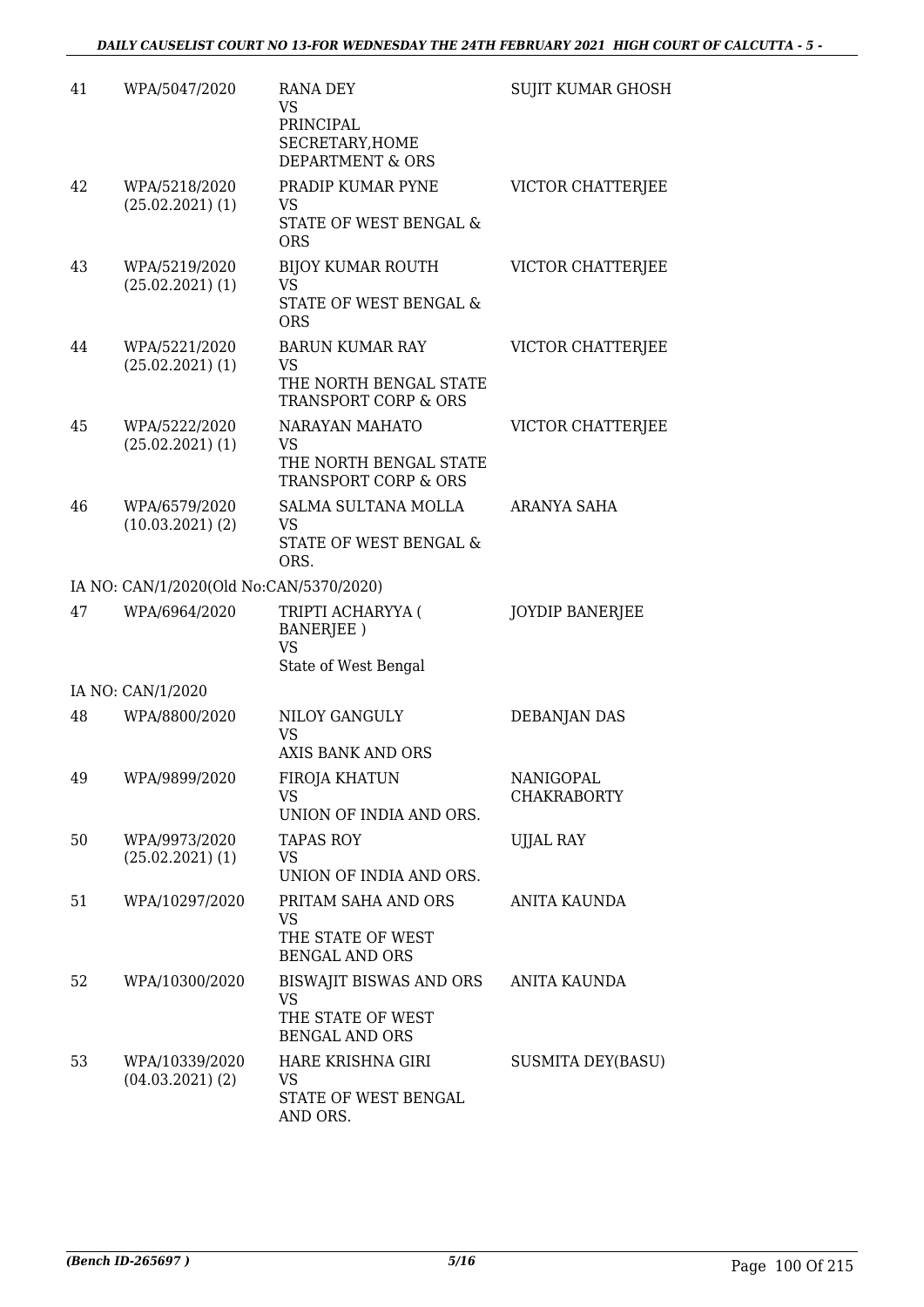|      | wt54 WPA/10361/2020                  | SK. AKBAR ALI<br>VS<br>STATE OF WEST BENGAL<br>AND ORS.                   | <b>SUSMITA DEY(BASU)</b> |
|------|--------------------------------------|---------------------------------------------------------------------------|--------------------------|
| wt55 | WPA/10343/2020                       | MANORANJAN SHAMANTA<br>VS<br>STATE OF WEST BENGAL<br>AND ORS              | <b>SUSMITA DEY(BASU)</b> |
| wt56 | WPA/10345/2020                       | <b>SUNIL KUMAR SAHOO</b><br><b>VS</b><br>STATE OF WEST BENGAL<br>AND ORS. | <b>SUSMITA DEY(BASU)</b> |
| wt57 | WPA/10347/2020                       | <b>ASIT KUMAR MALLIK</b><br><b>VS</b><br>STATE OF WEST BENGAL<br>AND ORS. | <b>SUSMITA DEY(BASU)</b> |
| wt58 | WPA/10349/2020                       | KAZI AZIZUL HAQUE<br>VS<br>STATE OF WEST BENGAL<br>AND ORS.               | <b>SUSMITA DEY(BASU)</b> |
| wt59 | WPA/10354/2020                       | <b>ASOKE KUMAR MANNA</b><br><b>VS</b><br>STATE OF WEST BENGAL<br>AND ORS. | <b>SUSMITA DEY</b>       |
| wt60 | WPA/10341/2020                       | SAKTI PRASAD BHAKTA<br>VS<br>STATE OF WEST BENGAL<br>AND ORS.             | <b>SUSMITA DEY(BASU)</b> |
| wt61 | WPA/10357/2020                       | RASH BEHARI BERA<br>VS<br>STATE OF WEST BENGAL<br>AND ORS.                | <b>SUSMITA DEY BASU</b>  |
| wt62 | WPA/10358/2020                       | KALLOL KUMAR MISHRA<br><b>VS</b><br>STATE OF WEST BENGAL<br>AND ORS.      | <b>SUSMITA DEY(BASU)</b> |
|      | wt63 WPA/10359/2020                  | AJIT KUMAR MANDAL<br><b>VS</b><br>STATE OF WEST BENGAL<br>AND ORS.        | <b>SUSMITA DEY</b>       |
|      | wt64 WPA/10360/2020                  | SAKTI PADA MONDAL<br><b>VS</b><br>STATE OF WEST BENGAL<br>AND ORS.        | <b>SUSMITA DEY BASU</b>  |
|      | wt65 WPA/10356/2020                  | RANJAN KUMAR GHOSAL<br>VS<br>STATE OF WEST BENGAL<br>AND ORS.             | SUSMITA DEY              |
| 66   | WPA/10340/2020<br>$(04.03.2021)$ (2) | SAKTIPADA MAHATO<br>VS<br>STATE OF WEST BENGAL<br>AND ORS.                | SUSMITA DEY              |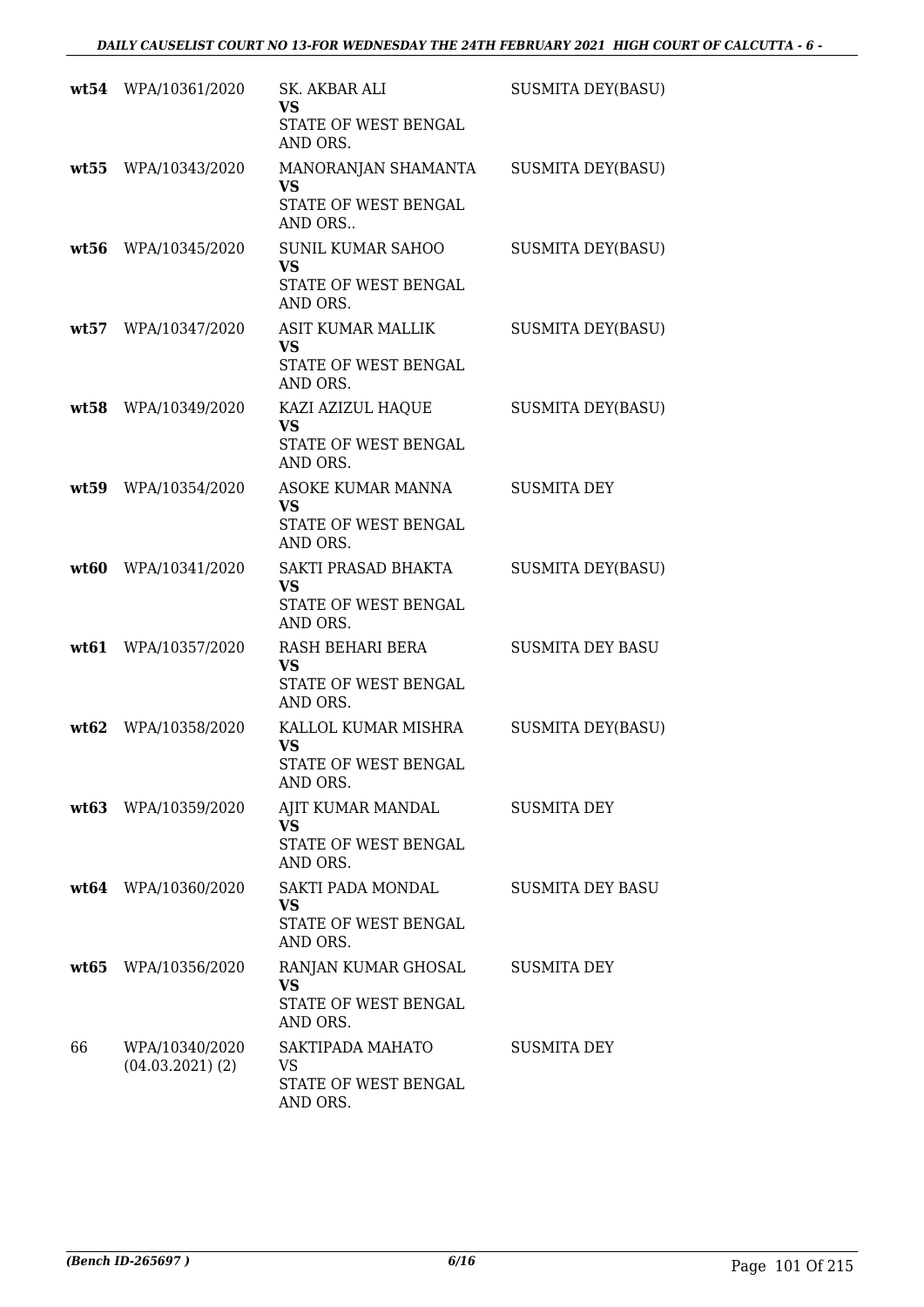|    | wt67 WPA/10342/2020                  | <b>JOYDEV MONDAL</b><br><b>VS</b><br>STATE OF WEST BENGAL<br>AND ORS.                      | <b>SUSMITA DEY</b>          |
|----|--------------------------------------|--------------------------------------------------------------------------------------------|-----------------------------|
|    | wt68 WPA/10344/2020                  | SUBRATA MAHAPATRA<br><b>VS</b><br>STATE OF WEST BENGAL<br>AND ORS.                         | <b>SUSMITA DEY</b>          |
|    | wt69 WPA/10346/2020                  | DIPAK KUMAR DEY SARKAR SUSMITA DEY<br><b>VS</b><br>STATE OF WEST BENGAL<br>AND ORS.        |                             |
|    | wt70 WPA/10348/2020                  | PARBATI MAHATA<br><b>VS</b><br>STATE OF WEST BENGAL<br>AND ORS.                            | <b>SUSMITA DEY</b>          |
|    | wt71 WPA/10350/2020                  | MRINAL KANTI JANA<br><b>VS</b><br>STATE OF WEST BENGAL<br>AND ORS.                         | <b>SUSMITA DEY</b>          |
|    | wt72 WPA/10351/2020                  | <b>BHOLANATH BAG</b><br><b>VS</b><br>STATE OF WEST BENGAL<br>AND ORS.                      | <b>SUSMITA DEY</b>          |
| 73 | WPA/11551/2020                       | PULAK BARAN<br><b>CHAKRABORTY</b><br><b>VS</b><br>UNION OF INDIA AND ORS.                  | UTTIYA RAY                  |
| 74 | WPA/11725/2020<br>(1)                | HARU DAS AND ORS<br>VS<br>STATE OF WEST BENGAL<br>AND ORS.                                 | SAGAR SINGH                 |
| 75 | WPA/11776/2020                       | BANDANA PAN AND<br><b>OTHERS</b><br>VS<br>STATE OF WEST BENGAL<br>AND ORS.                 | NITISH SMANTA               |
| 76 | WPA/786/2021<br>$(25.02.2021)$ (1)   | SHRABANI MUKHERJEE<br>VS<br>STATE OF WEST BENGAL<br>AND ORS.                               | <b>SUDIPA BISWAS</b>        |
| 77 | WPA/950/2021<br>$(05.03.2021)$ $(1)$ | SOMANGSU BHUSAN<br><b>SARKAR</b><br><b>VS</b><br>PUNJAB NATIONAL BANK<br><b>AND OTHERS</b> | Sobhan Majumder             |
| 78 | WPA/1057/2021<br>$(26.02.2021)$ (1)  | SANGAM CHATURVEDI<br>VS<br>UNION OF INDIA AND ORS.                                         | BISHALAKSMI<br><b>GHOSH</b> |
| 79 | WPA/1306/2021<br>$(04.03.2021)$ (1)  | DURGAPADA SANYAL<br>VS<br>STATE OF WEST BENGAL<br>AND ORS.                                 | <b>SUSMITA DEY(BASU)</b>    |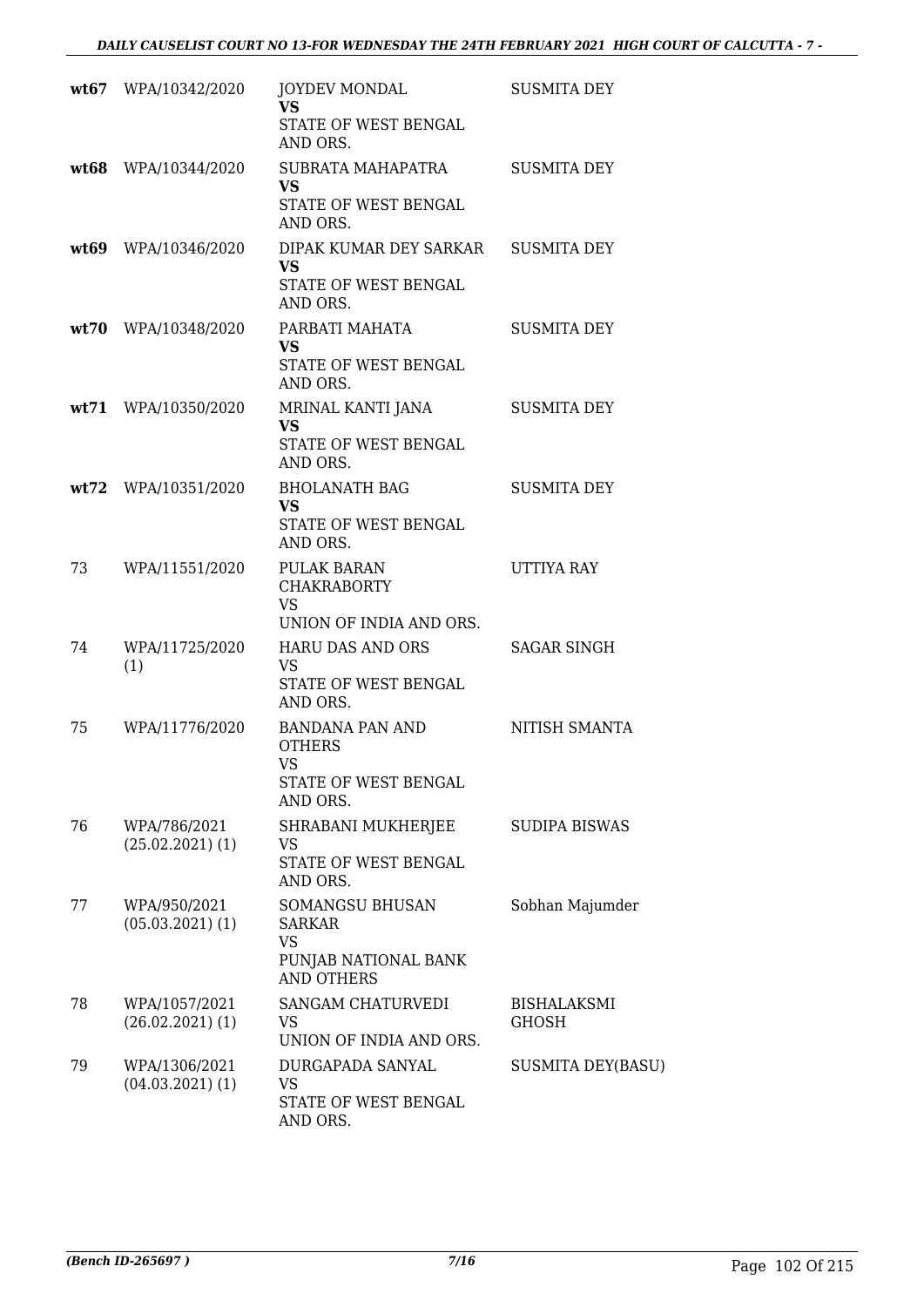| 80 | WPA/1395/2021<br>$(02.03.2021)$ (1)   | <b>ALOKE KUMAR</b><br><b>BHATTACHARYA</b><br>VS<br>UNION OF INDIA AND ORS.                   | K.P.<br>MUKHOPADHYAY    |
|----|---------------------------------------|----------------------------------------------------------------------------------------------|-------------------------|
| 81 | WPA/1426/2021                         | KAMAL KUMAR DAS<br>VS<br><b>CALCUTTA STATE</b><br>TRANSPORT CORPORATION<br><b>AND OTHERS</b> | RUPSA SREEMANI          |
| 82 | WPA/1470/2021<br>(25.02.2021)         | PUNEET KUMAR SINGH<br><b>VS</b><br>UNION OF INDIA AND ORS                                    | RITUPARNA SAHA          |
| 83 | WPA/1563/2021<br>(1)                  | MRITYUNJOY BOSE<br><b>VS</b><br>UNION OF INDIA AND ORS.                                      | SOUMALYA GANGULI        |
| 84 | WPA/1823/2021                         | AMIT KUMAR SAHA<br><b>VS</b><br>UNION OF INDIA AND ORS.                                      | <b>MANIK LAL PODDAR</b> |
| 85 | WPA/1869/2021                         | RANJIT SAHA<br><b>VS</b><br>STATE OF WEST BENGAL<br>AND ORS.                                 | <b>NAZIR AHMED</b>      |
| 86 | WPA/1871/2021                         | TINA MAJUMDER<br>VS<br>AIR INDIA AIRPORT<br>SERVICES LIMITED AND<br><b>OTHERS</b>            | SANJUKTA DUTTA          |
| 87 | WPA/1908/2021                         | JHUMA GHOSE<br>VS<br>STATE OF WEST BENGAL<br>AND ORS.                                        | KRISHNENDU BERA         |
| 88 | WPA/2069/2021                         | AKASH KUMAR CHOURASIA<br><b>VS</b><br>UNION OF INDIA AND ORS.                                | NILANJAN PAL            |
| 89 | WPA/2118/2021                         | <b>INDRANIL GHOSH</b><br>VS<br>STATE OF WEST BENGAL<br>AND ORS.                              | <b>MANIKA ROY</b>       |
| 90 | WPA/2470/2021                         | <b>SHANKER KUMAR</b><br>AGRAWAL<br><b>VS</b><br>COAL INDIA LIMITED AND<br><b>ORS</b>         | <b>SUMIT DAS</b>        |
| 91 | WPA/2612/2021<br>$(03.03.2021)$ $(1)$ | AJAY KUMAR MITRA<br>VS<br>PUNJAB NATIONAL BANK<br><b>AND OTHERS</b>                          | <b>DEBASIS SUR</b>      |
| 92 | WPA/2679/2021<br>$(08.03.2021)$ $(1)$ | SHARBANI BANERJEE<br>VS<br>COAL INDIA LIMITED AND<br><b>ORS</b>                              | OISANI MUKHERJEE        |
| 93 | WPA/3008/2021<br>(03.03.2021)         | TOTON GHOSH<br><b>VS</b><br>PUBLIC SERVICE<br>COMMISSION AND ORS                             | ARPA CHAKRABORTY        |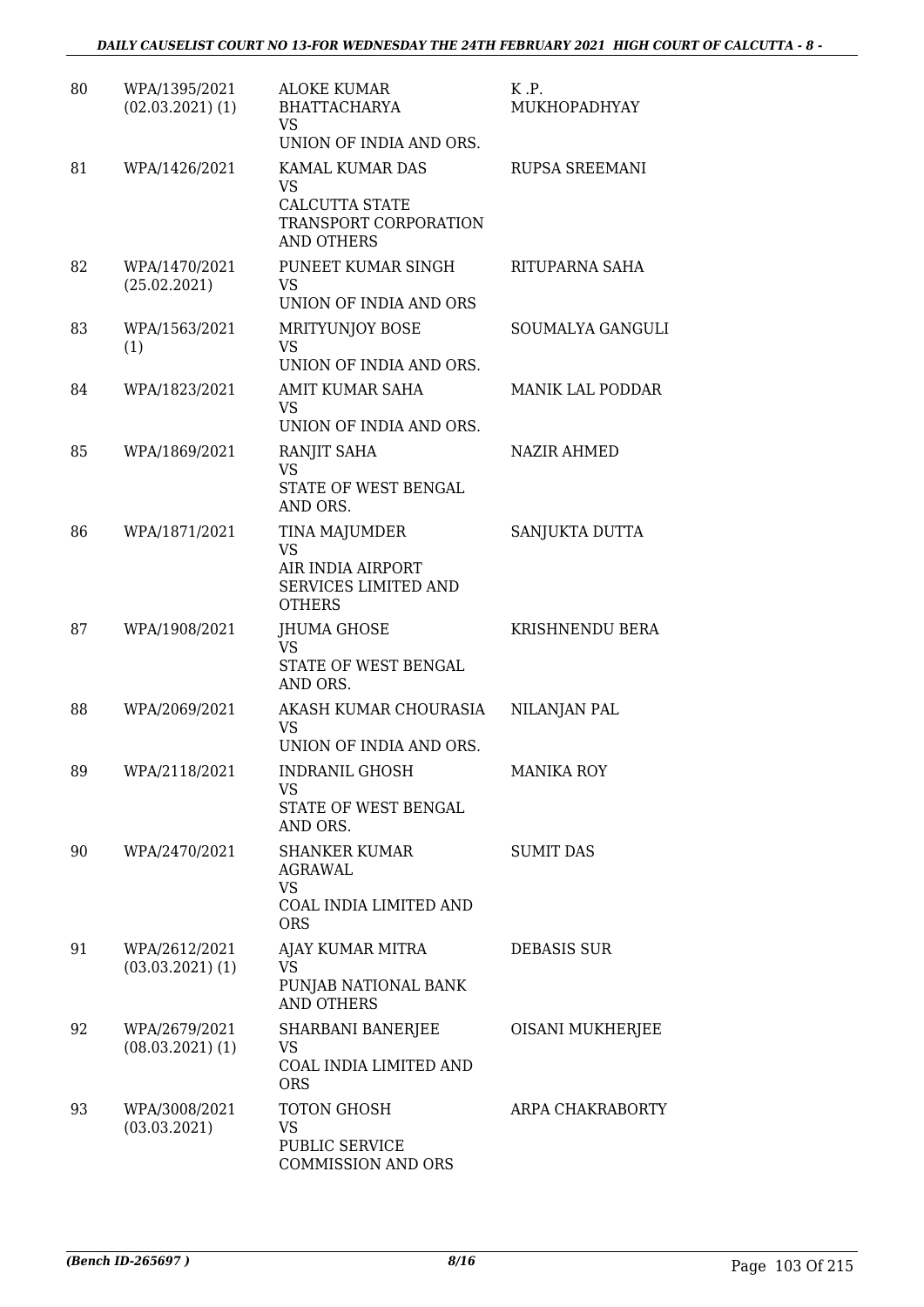| 94   | WPA/3043/2021<br>$(01.03.2021)$ $(1)$ | M/S P.C. DEY ENTERPRISE<br>AND ANR<br>VS<br>UNION OF INDIA AND ORS.                             | DEBABRATA ROY               |
|------|---------------------------------------|-------------------------------------------------------------------------------------------------|-----------------------------|
| wt95 | WPA/3048/2021                         | M/S DEBASISH NAG AND<br>ANR<br><b>VS</b><br>UNION OF INDIA AND ORS.                             | DEBABRATA RAY               |
| wt96 | WPA/3058/2021                         | M/S KARMAKAR<br><b>ENTERPRISE AND</b><br><b>ANOTHER</b><br><b>VS</b><br>UNION OF INDIA AND ORS. | DEBABRATA RAY               |
| wt97 | WPA/3073/2021                         | M/S SHYAM SUNDAR<br><b>GHOSH</b><br><b>VS</b><br>UNION OF INDIA AND ORS.                        | DEBABRATA ROY               |
| wt98 | WPA/3085/2021                         | M/S JAGADISH CHANDRA<br><b>ADHIKARY AND ANR</b><br><b>VS</b><br>UNION OF INDIA AND ORS.         | DEBABRATA RAY               |
| 99   | WPA/3060/2021<br>$(25.02.2021)$ $(1)$ | MAHENDRA KUMAR<br><b>VS</b><br>UNION OF INDIA AND ORS.                                          | PRATIK MAJUMDER             |
| 100  | WPA/3116/2021<br>(03.03.2021)         | SUBHAJIT BAYEN<br>VS<br>UNION OF INDIA AND ORS.                                                 | MANISH KUMAR DAN            |
| 101  | WPA/3164/2021<br>(26.02.2021)         | POULAMI BHATTACHARYA<br><b>VS</b><br>UNION OF INDIA AND ORS.                                    | KAMAL KANTA KAR             |
| 102  | WPA/3219/2021<br>(08.03.2021)         | <b>MANAS HALDER</b><br>VS<br>UNION OF INDIA AND ORS.                                            | <b>ARPAN SINHA</b>          |
| 103  | WPA/3352/2021<br>$(25.02.2021)$ $(1)$ | <b>FARUK SHAIKH</b><br>VS<br>STATE OF WEST BENGAL<br>AND ORS.                                   | PRIYAKSHI BANERJEE          |
| 104  | WPA/3383/2021<br>(08.03.2021)         | NIRBHAY LODH<br>VS.<br><b>UCO BANK</b>                                                          | MITUL<br><b>CHAKRABORTY</b> |
| 105  | WPA/3551/2021<br>(09.03.2021)         | DHIRENDRA NATH<br><b>MONDAL</b><br><b>VS</b><br>STATE OF WEST BENGAL<br>AND ORS.                | <b>SUSMITA DEY(BASU)</b>    |
| 106  | WPA/3554/2021<br>(09.03.2021)         | NABA KUMAR GHOSH<br>VS<br>UNION OF INDIA AND ORS.                                               | <b>SUSMITA DEY (BASU)</b>   |
| 107  | WPA/3707/2021                         | CHANDRA MITRA<br>VS<br>THE ASSISTANT DIRECTOR<br>GOVT, AND ORS                                  | SAYANTI SENGUPTA            |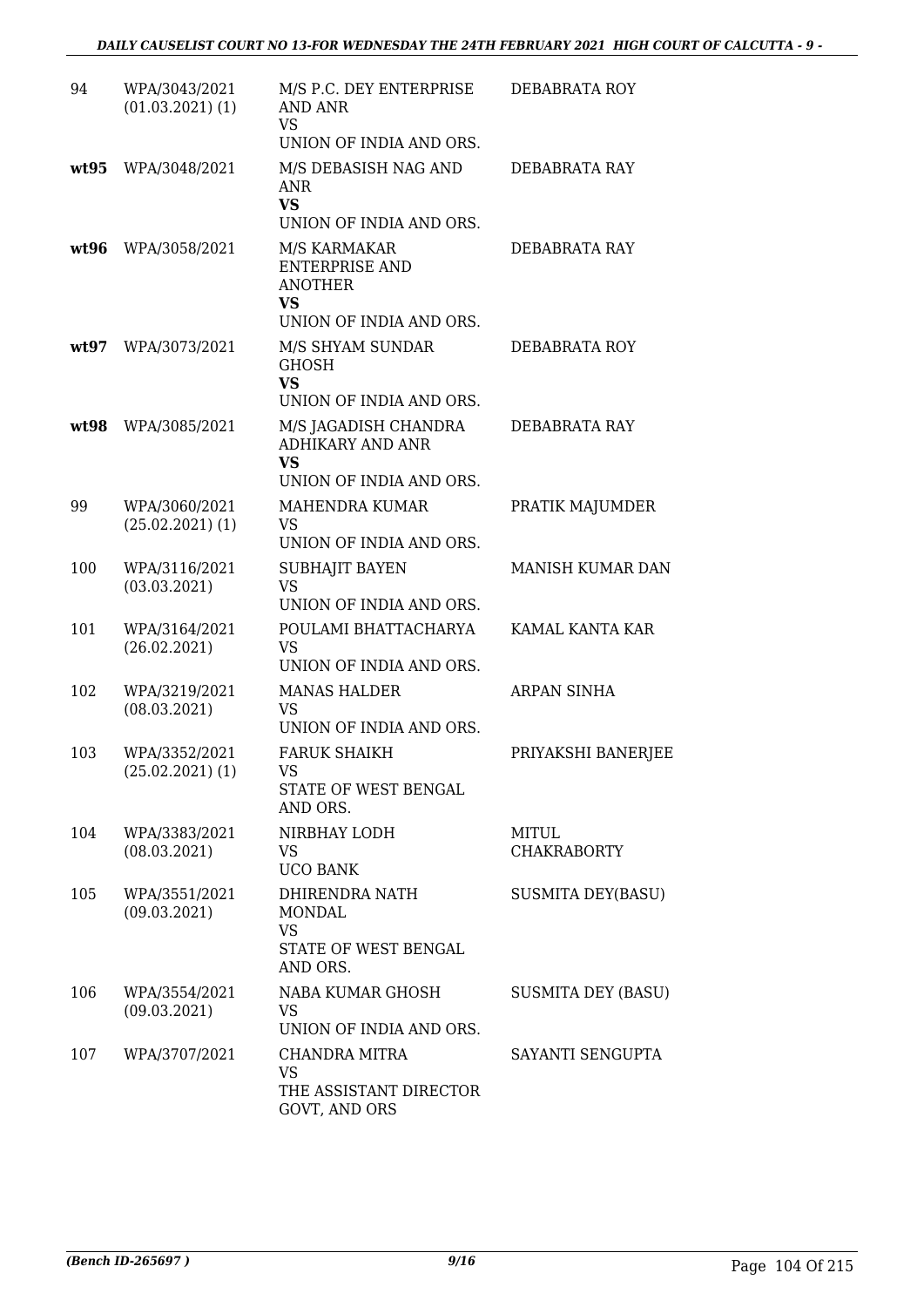| 108 | WPA/3726/2021                 | SOSTI JANA MANDAL<br>@SOSTI JANA<br><b>VS</b><br>STATE OF WEST BENGAL<br>AND ORS.                     | PARTHA SARATHI<br><b>MONDAL</b> |                 |
|-----|-------------------------------|-------------------------------------------------------------------------------------------------------|---------------------------------|-----------------|
| 109 | WPA/3743/2021                 | AMAR SHIT AND OTHERS<br>VS<br>STATE OF WEST BENGAL<br>AND ORS.                                        | <b>SOUMIK GANGULI</b>           |                 |
| 110 | WPA/3901/2021<br>(26.02.2021) | ASRAF ALI AND ORS<br><b>VS</b><br>STATE OF WEST BENGAL<br>AND ORS.                                    | <b>BITASOK BANERJEE</b>         |                 |
| 111 | WPA/3951/2021                 | RAJIB SEKH AND ANR<br>VS<br>STATE OF WEST BENGAL<br>AND ORS.                                          | MADHUSUDAN ROY                  |                 |
| 112 | WPA/4024/2021<br>(25.02.2021) | UTAM BATABYAL<br><b>VS</b><br>PASCHIM BANGA GRAMIN<br><b>BANK AND OTHERS</b>                          | <b>NEIL BASU</b>                |                 |
| 113 | WPA/4091/2021                 | DILIP KUMAR GANGULY<br><b>VS</b><br><b>BANGIYA GRAMIN VIKASH</b><br><b>BANK</b>                       | KMAKSHYA PRASAD<br>MUKHOPADHYAY |                 |
| 114 | WPA/4164/2021                 | KOUSHIK CHAKRABORTY<br><b>THAKUR</b><br><b>VS</b><br>THE HON'BLE HIGH COURT<br>AT CALCUTTA AND OTHERS | <b>NEIL BASU</b>                | SAIKAT BANERJEE |
| 115 | WPA/4326/2021                 | RAHUL SARKAR<br>VS<br>THE UNION OF INDIA AND<br><b>ORS</b>                                            | <b>SOMRAJ DHAR</b>              |                 |
| 116 | WPA/4450/2021                 | <b>BALAI DAS</b><br><b>VS</b><br>STATE OF WEST BENGAL<br>AND ORS.                                     | <b>SUPREEM NASKAR</b>           |                 |
| 117 | WPA/4459/2021                 | HAFIJUL ISLAM<br><b>VS</b><br>STATE OF WEST BENGAL<br>AND ORS.                                        | AYAN MITRA                      |                 |
| 118 | WPA/4462/2021                 | KHANDHEKAR ARIFUL<br><b>ISLAM</b><br>VS<br>STATE OF WEST BENGAL<br>AND ORS.                           | <b>AYAN MITRA</b>               |                 |
| 119 | WPA/4510/2021                 | TAPAS KUMAR KUNDU AND<br><b>ORS</b><br><b>VS</b><br>STATE OF WEST BENGAL<br>AND ORS.                  | RAJESH NASKAR                   |                 |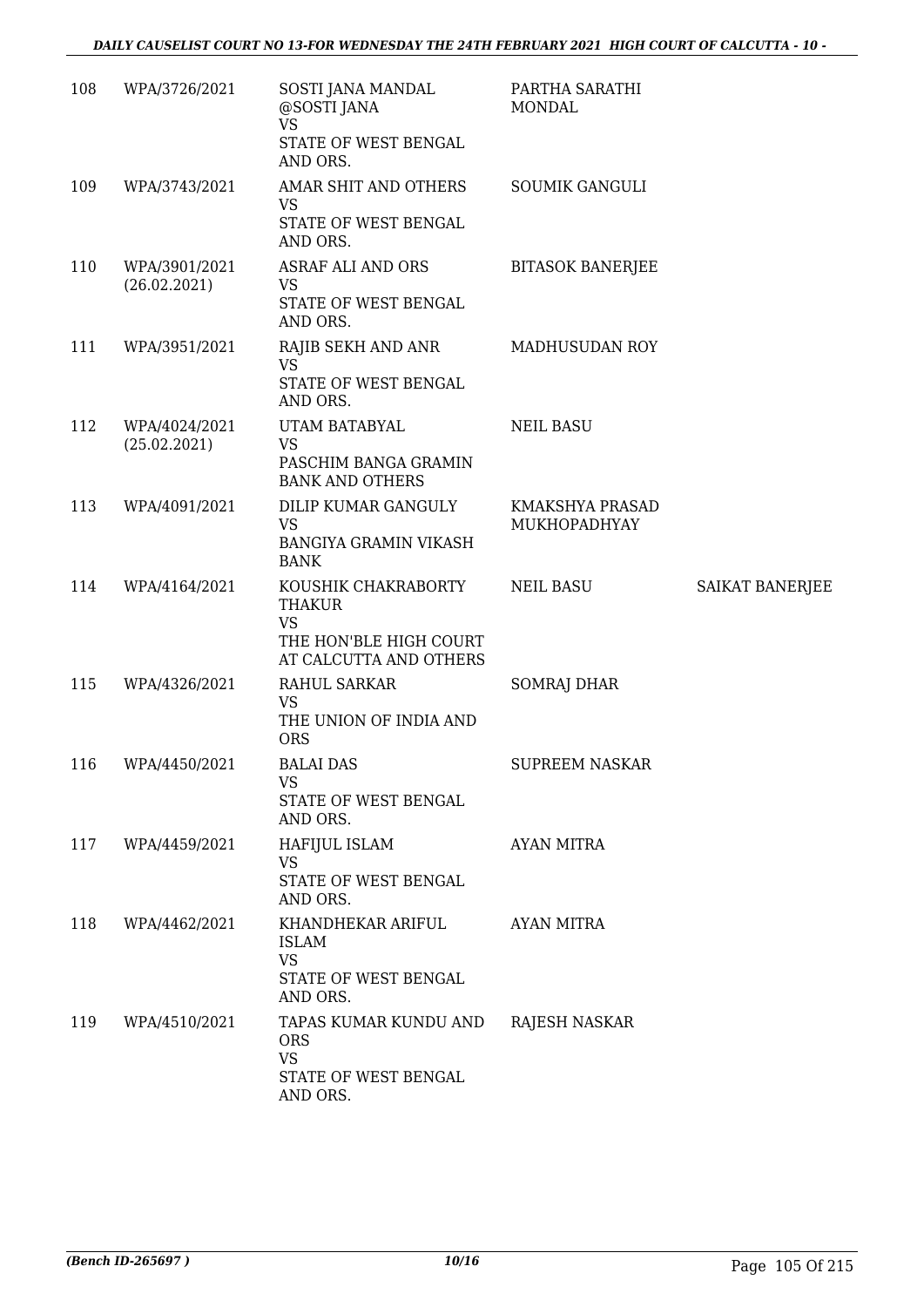| 120 | WPA/4570/2021     | DR. NIRENDRANATH PATRA<br><b>VS</b><br>STATE OF WEST BENGAL<br>AND ORS.                                                             | <b>SUBHRA DAS</b>                       |
|-----|-------------------|-------------------------------------------------------------------------------------------------------------------------------------|-----------------------------------------|
| 121 | WPA/4587/2021     | <b>ARNAB SEN</b><br>VS.<br>UNION OF INDIA AND ORS.                                                                                  | DIPANKAR PAL                            |
| 122 | WPA/4602/2021     | RATNA MONDAL<br><b>VS</b><br>UNION OF INDIA AND ORS.                                                                                | <b>SAMARENDRA NATH</b><br><b>BISWAS</b> |
| 123 | WPA/4614/2021     | <b>MAINUDDIN SARDAR</b><br><b>VS</b><br>INSPECTOR GENERAL, FTR<br>HEADQUARTERS BORDER<br><b>SECURITY FORCE AND</b><br><b>OTHERS</b> | <b>SUBHAM GHOSH</b>                     |
| 124 | WPA/4619/2021     | MAKBUL MOLLA<br><b>VS</b><br>STATE OF WEST BENGAL                                                                                   | KAJAL RAY                               |
|     |                   | AND ORS.                                                                                                                            |                                         |
| 125 | WPA/4626/2021     | SUMAN CHAKRABORTY<br>AND ANR<br>VS<br><b>BHARAT SANCHAR NIGAM</b><br>LTD AND ORS                                                    | MAHABOOB AHMED                          |
| 126 | WPA/4640/2021     | ARDHENDU GHOSH<br>VS<br><b>BANK OF INDIA AND ORS</b>                                                                                | ARDHENDU GHOSH                          |
| 127 | WPA/4683/2021     | <b>BIBRATA BISWAS</b><br><b>VS</b><br>UNION OF INDIA AND ORS.                                                                       | PRATIK MAJUMDER                         |
| 128 | WPA/4686/2021     | <b>BUDHRAM ORAON</b><br><b>VS</b><br>UNION OF INDIA AND ORS.                                                                        | PRATIK MAJUMDER                         |
| 129 | WPA/4692/2021     | YER LATIB MOLLA AND<br><b>OTHERS</b><br><b>VS</b><br>THE GOVERNMENT OF<br>WEST BENGAL AND<br><b>OTHERS</b>                          | PRAMITA BANERJEE                        |
| 130 | WPA/4789/2021     | SOMNATH GHOSH<br><b>VS</b><br>STATE OF WEST BENGAL<br>AND ORS.                                                                      | <b>UJJAL RAY</b>                        |
|     | 131 WPA/4935/2021 | KOYALA MAZDOOR<br><b>CONGRESS</b><br><b>VS</b><br>UNION OF INDIA AND ORS.                                                           | SABYASACHI<br>CHATTERJEE                |
|     |                   | <b>MOTION GROUP - V</b>                                                                                                             |                                         |
| 132 | WPA/25956/2015    | SANDIP GUPTA<br>VS<br>STATE OF WEST BENGAL &<br><b>ORS</b>                                                                          | <b>S BHAGAT</b>                         |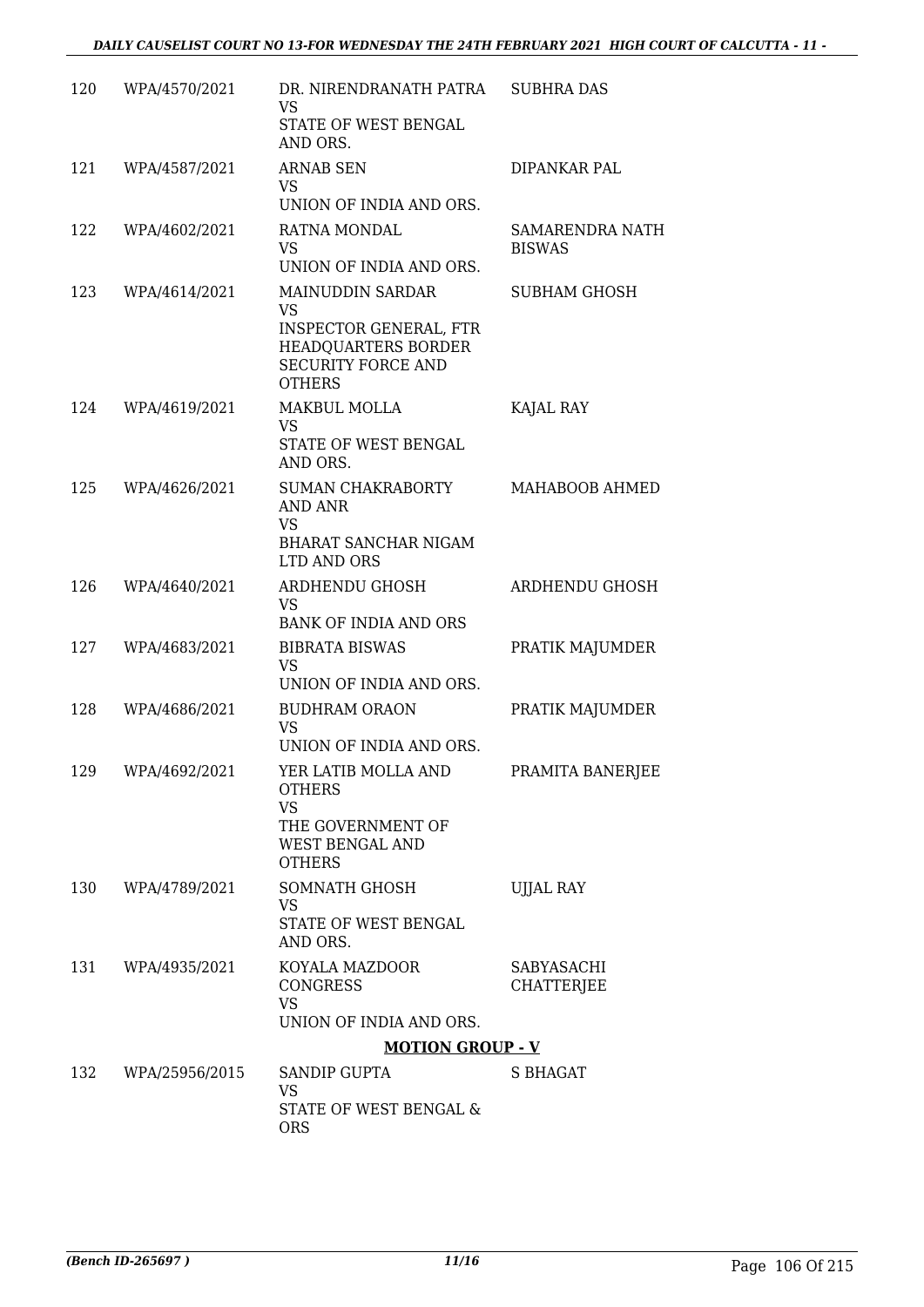| 133 | WPA/6396/2019                                                  | SUJIT RAJBANSHI<br>VS.<br><b>STATE OF WEST BENGAL &amp;</b><br><b>ORS</b>                                     | UJANI PAL SAMANTA                       |
|-----|----------------------------------------------------------------|---------------------------------------------------------------------------------------------------------------|-----------------------------------------|
| 134 | WPA/6397/2019                                                  | RAJA RAJBANSHI<br><b>VS</b><br>STATE OF WEST BENGAL &<br><b>ORS</b>                                           | <b>UJANI PAL SAMANTA</b>                |
| 135 | WPA/6933/2019<br>(1)                                           | AKBAR ALI & ORS<br><b>VS</b><br>STATE OF WEST BENGAL &<br><b>ORS</b>                                          | <b>GOURAV DAS</b>                       |
| 136 | WPA/6934/2019                                                  | DASHO MURMU & ORS<br><b>VS</b><br>STATE OF WEST BENGAL &<br><b>ORS</b>                                        | <b>GOURAV DAS</b>                       |
| 137 | WPA/6935/2019                                                  | <b>ANARUL SEKH &amp; ORS</b><br><b>VS</b><br>STATE OF WEST BENGAL &<br><b>ORS</b>                             | <b>GOURAV DAS</b>                       |
| 138 | WPA/6936/2019                                                  | <b>FAZLUR RAHAMAN &amp; ORS</b><br><b>VS</b><br>STATE OF WEST BENGAL &<br><b>ORS</b>                          | <b>GOURAV DAS</b>                       |
| 139 | WPA/256/2020<br>(1)                                            | RANJAN KUMAR DAS<br><b>VS</b><br>STATE OF WEST BENGAL &<br><b>ORS</b>                                         | MDL HABIBUR<br><b>RAHMAN</b>            |
| 140 | WPA/4095/2020<br>$(09.03.2021)$ $(1)$                          | SMT GANGAMANI BAGDI<br>VS<br>STATE OF WEST BENGAL &<br><b>ORS</b>                                             | <b>SOUMI KUNDU</b>                      |
| 141 | WPA/2138/2021<br>(Co.-op. society<br>Services)<br>(25.02.2021) | <b>AMAL SARKAR</b><br><b>VS</b><br>THE WEST BENGAL STATE<br><b>CO-OPERATIVE HOUSING</b><br>FEDERATION AND ORS | <b>STEVEN SOURODIP</b><br><b>BISWAS</b> |
| 142 | WPA/3028/2021<br>(25.02.2021)                                  | BELA RANI SAMANTA AND<br><b>ORS</b><br><b>VS</b><br>STATE OF WEST BENGAL<br>AND ORS.                          | <b>ZIAUL HAQUE</b>                      |
| 143 | WPA/3243/2021<br>(25.02.2021)                                  | <b>NAYAN SARKAR</b><br>VS.<br>STATE OF WEST BENGAL<br>AND ORS.                                                | <b>ANKITA DEY</b>                       |
| 144 | WPA/3601/2021<br>(25.02.2021)                                  | <b>GOUTAM GHOSH</b><br>VS<br>STATE OF WEST BENGAL<br>AND ORS.                                                 | <b>NEIL BASU</b>                        |
| 145 | WPA/3605/2021<br>(25.02.2021)                                  | HARANATH LAI AND ORS<br>VS<br>STATE OF WEST BENGAL<br>AND ORS.                                                | <b>NEIL BASU</b>                        |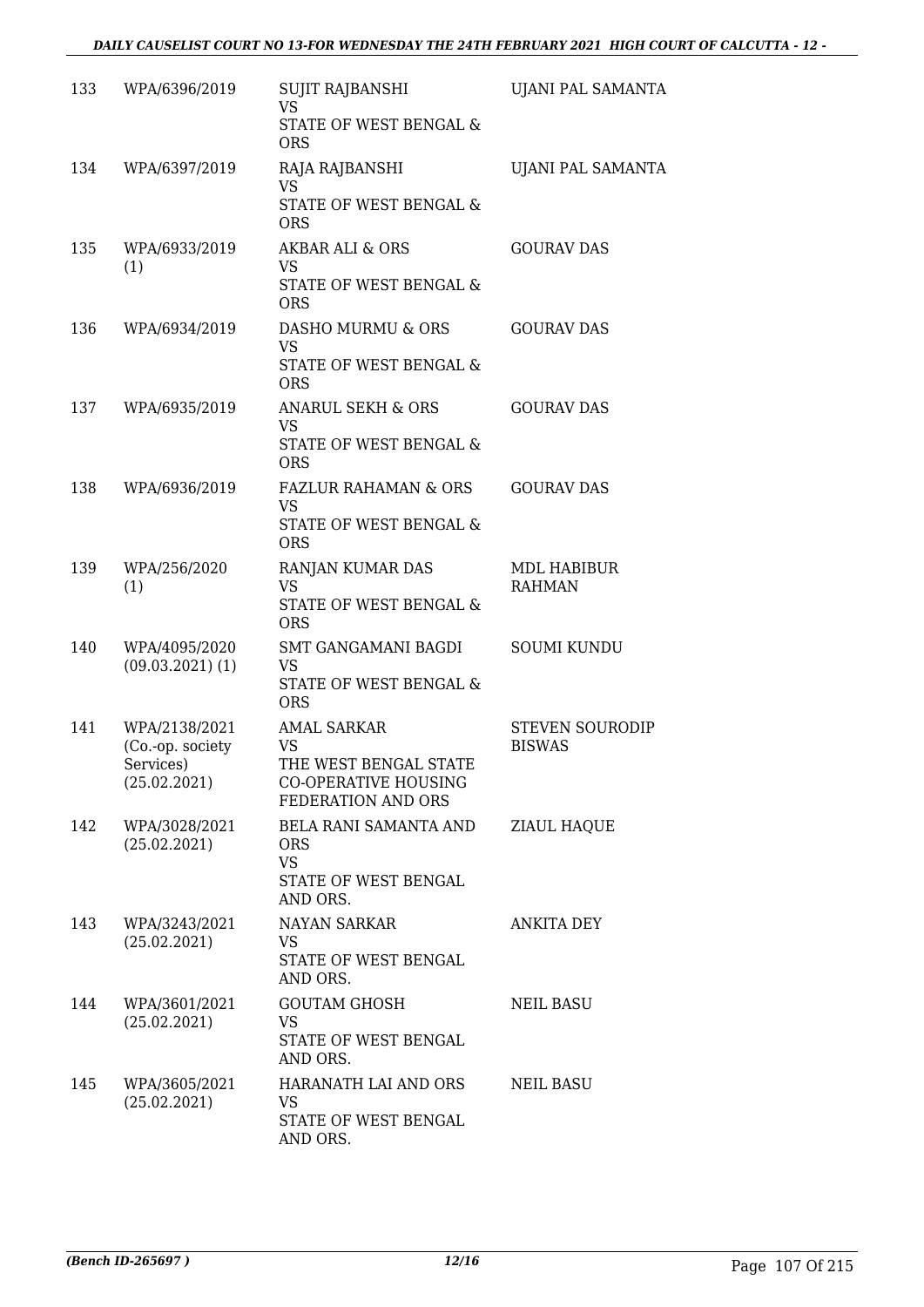| 146 | WPA/3804/2021                                     | SULEKHA KHATUN BIBI<br><b>AND OTHERS</b><br><b>VS</b><br>STATE OF WEST BENGAL                        | SRIKANTA DATTA                        |
|-----|---------------------------------------------------|------------------------------------------------------------------------------------------------------|---------------------------------------|
| 147 | WPA/3883/2021                                     | AND ORS.<br>BADAL CHANDRA GANGULY<br><b>VS</b><br>STATE OF WEST BENGAL<br>AND ORS.                   | SATYAJIT MAHATA                       |
| 148 | WPA/4218/2021<br>(25.02.2021)                     | ABDUL CHHAMAD MALITA<br>AND ORS<br><b>VS</b><br>STATE OF WEST BENGAL<br>AND ORS.                     | <b>TIRTHANKAR ROY</b>                 |
| 149 | WPA/4647/2021                                     | TARIFUL MONDAL<br><b>VS</b><br>THE STATE OF WEST<br><b>BENGAL AND ORS</b>                            | ANJAN<br><b>BHATTACHARYA</b>          |
| 150 | WPA/4654/2021                                     | RABINDRA NATH SARKAR<br><b>VS</b><br>THE STATE OF WEST<br><b>BENGAL AND ORS</b>                      | <b>ANJAN</b><br><b>BHATTACHARYA</b>   |
| 151 | WPA/4658/2021                                     | MD. JANAB ALI<br><b>VS</b><br>THE STATE OF WEST<br><b>BENGAL AND ORS</b>                             | ANJAN<br><b>BHATTACHARYA</b>          |
| 152 | WPA/4983/2021                                     | <b>BIMALA RABIDAS</b><br><b>VS</b><br>STATE OF WEST BENGAL<br>AND ORS.                               | SABITA KHUTIA<br><b>BHUNYA</b>        |
| 153 | WPA/4988/2021                                     | MD. ABDUL MAJID<br><b>VS</b><br>STATE OF WEST BENGAL<br>AND ORS.                                     | <b>SABITA KHUTIA</b><br><b>BHUNYA</b> |
| 154 | WPA/5029/2021                                     | NAIMUDDIN AHAMED<br>VS.<br>STATE OF WEST BENGAL<br>AND ORS.                                          | <b>SABITA</b><br>KHUTIA(BHUNYA)       |
|     | 155 WPA/5053/2021                                 | PARESH CHANDRA<br><b>BHANDARI</b><br><b>VS</b><br>STATE OF WEST BENGAL                               | SABITA KHUTIA<br>(BHUNYA)             |
|     |                                                   | <b>HEARING ASSIGNED</b>                                                                              |                                       |
| 156 | WPA/13095/2018<br>$(Gr.-III)$ (3)<br>(17.03.2021) | C.D. EQUIFINANCE PRIVATE AJAY GAGGAR<br>LIMITED<br><b>VS</b><br>STATE OF WEST BENGAL &<br><b>ORS</b> |                                       |

IA NO: CAN/1/2018(Old No:CAN/5793/2018), CAN/3/2020(Old No:CAN/708/2020)

**HEARING**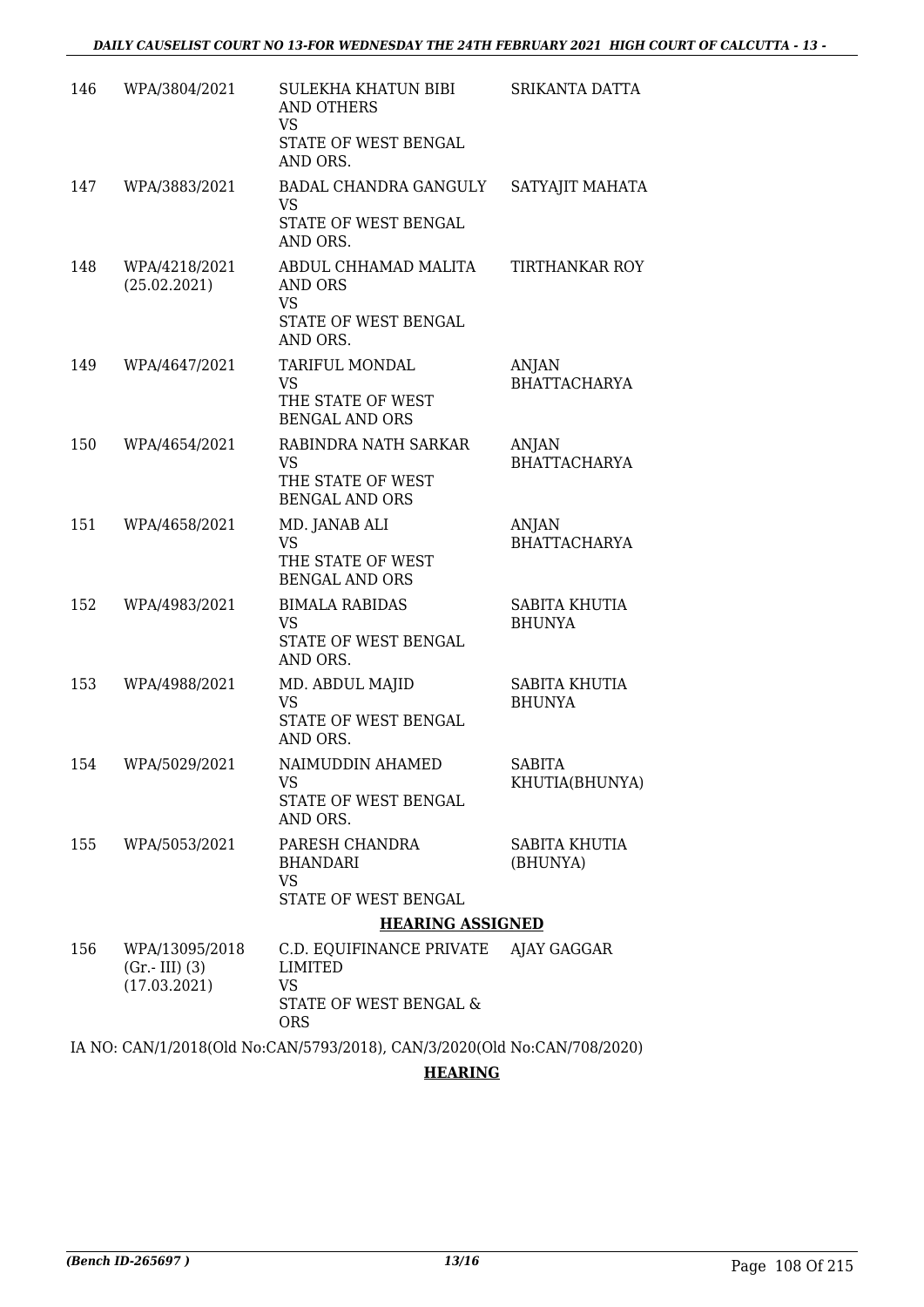| 157 | WPA/924/2009<br>$(Gr.-VI)$ $(3)$         | SUBIR BHATTACHARJEE<br><b>VS</b>                                                           | <b>JASOBANTA RAKSHIT</b>                      |                        |
|-----|------------------------------------------|--------------------------------------------------------------------------------------------|-----------------------------------------------|------------------------|
|     | (01.03.2021)                             | STATE OF WEST BENGAL &<br><b>ORS</b>                                                       |                                               |                        |
|     |                                          | IA NO: CAN/1/2010(Old No:CAN/2267/2010), CAN/2/2015(Old No:CAN/4526/2015)                  |                                               |                        |
| 158 | WPA/19270/2012<br>(Gr.VI) (2)            | <b>JYOTIRMOY MITRA</b><br><b>VS</b><br>DVC & ORS                                           | ANIMESH<br><b>BHATTACHARYA</b>                |                        |
|     | IA NO: CAN/1/2020(Old No:CAN/1000/2020)  |                                                                                            |                                               |                        |
| 159 | WPA/20544/2015<br>(2)                    | PURNA CHANDRA SARKAR<br>VS<br><b>BANGIYA GRAMIN VIKASH</b><br><b>BANK &amp; ORS</b>        | <b>SUMITA SHAW</b>                            |                        |
|     |                                          | IA NO: CAN/1/2019(Old No:CAN/12708/2019), CAN/2/2020, CAN/3/2020                           |                                               |                        |
| 160 | WPA/21557/2016<br>(2)                    | NAGENDRANATH MURMU<br><b>VS</b><br><b>INDIAN OVERSEAS BANK &amp;</b><br><b>ORS</b>         | CHITTAPRIYA GHOSH                             |                        |
| 161 | WPA/21892/2016<br>$(Gr.-VI)$ $(2)$       | JITENDRA PRASAD MALI<br><b>VS</b><br><b>UNION OF INDIA 7 ORS</b>                           | PAMPA DEY (DHABAL)                            |                        |
|     | IA NO: CAN/1/2019(Old No:CAN/12261/2019) |                                                                                            |                                               |                        |
| 162 | WPA/21787/2018<br>(Gr.VI) (3)            | SK SAMUAL HOSSEN & ORS<br><b>VS</b><br>STATE OF WEST BENGAL &<br><b>ORS</b>                | RAJU<br><b>BHATTACHARYYA</b>                  |                        |
|     |                                          | IA NO: CAN/1/2020(Old No:CAN/898/2020), CAN/2/2020(Old No:CAN/1329/2020)                   |                                               |                        |
| 163 | WPA/24525/2018<br>(Gr.VI) (2)            | RAMA PRASAD SARKAR<br><b>VS</b><br>STATE OF WEST BENGAL&<br><b>ORS</b>                     | <b>RAMA PRASAD</b><br><b>SARKAR IN PERSON</b> |                        |
| 164 | WPA/24642/2018<br>(Gr.VI) (2)            | <b>RAKESH KUMAR</b><br><b>SRIVASTAVA &amp; ANR</b><br>VS<br>W.B. S. E. D. CO-LTD & ORS     | V. CHATTERJEE                                 |                        |
|     | IA NO: CAN/1/2019(Old No:CAN/8318/2019)  |                                                                                            |                                               |                        |
|     | wt165 WPA/25162/2018                     | <b>ANIRUDDHA KAR &amp; ORS</b><br><b>VS</b><br>W.B.S. E.D.CO. LTD & ORS                    | VICTOR CHATTERJEE                             |                        |
|     | IA NO: CAN/1/2019(Old No:CAN/8317/2019)  |                                                                                            |                                               |                        |
| 166 | WPA/5214/2019<br>(2)                     | MD. RUKNUDDIN<br><b>VS</b><br>THE HON'BLE HIGH COURT<br>AT CALCUTTA & ORS                  | SHABAZ ALAM                                   | <b>SAIKAT BANERJEE</b> |
| 167 | WPA/7670/2019<br>(2)                     | ASIM SARKAR @ ASHIM<br><b>SARKAR</b><br><b>VS</b><br>CENTRAL BANK OF INDIA &<br><b>ORS</b> | <b>SAMKHA SUBHRA</b><br>ROY                   |                        |
| 168 | WPA/7671/2019<br>(2)                     | <b>JUDHISTHIR MAHATO</b><br><b>VS</b><br>CENTRAL BANK OF INDIA &<br><b>ORS</b>             | SANKHA SUBHRA<br>ROY                          |                        |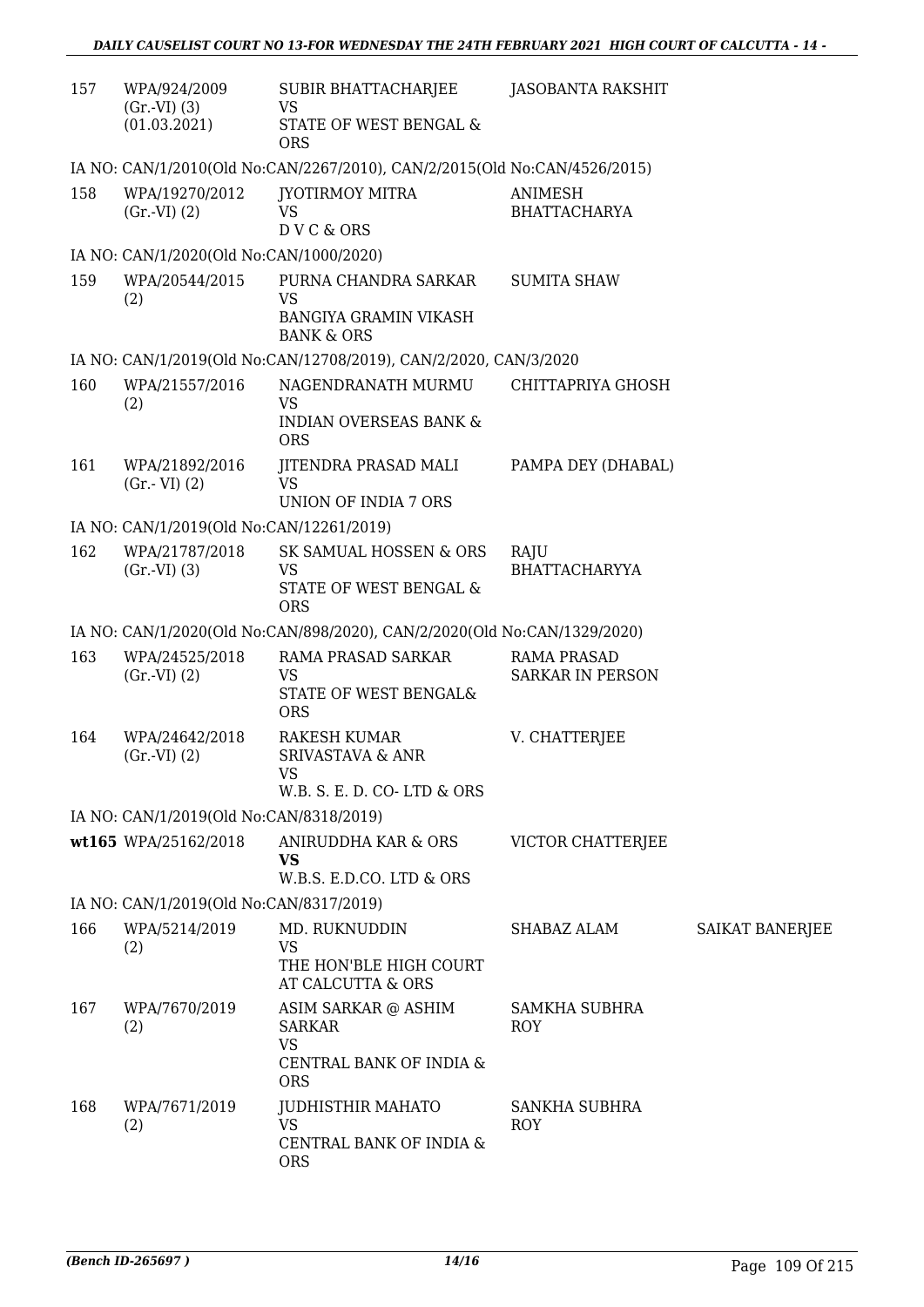### *DAILY CAUSELIST COURT NO 13-FOR WEDNESDAY THE 24TH FEBRUARY 2021 HIGH COURT OF CALCUTTA - 15 -*

| 169 | WPA/7672/2019<br>(2)                      | <b>BIJOYLAL BEGI</b><br><b>VS</b>                                                 | SANKHA SUBHRA RAY                    |
|-----|-------------------------------------------|-----------------------------------------------------------------------------------|--------------------------------------|
|     |                                           | CENTRAL BANK OF INDIA &<br><b>ORS</b>                                             |                                      |
| 170 | WPA/7673/2019                             | <b>JAMUNA RUI DAS</b><br>VS                                                       | SANKHA SUBHRA<br><b>ROY</b>          |
|     | (2)                                       | CENTRAL BANK OF INDIA &<br><b>ORS</b>                                             |                                      |
| 171 | WPA/16750/2019<br>(2)                     | <b>BIMALA RANI SINGHA</b><br><b>VS</b><br>STATE OF WEST BENGAL<br>&ORS            | MD HABIBUR<br><b>RAHAMAN</b>         |
| 172 | WPA/17541/2019<br>(2)                     | RATNA KARANJAI<br><b>VS</b><br>UNION OF INDIA & ORS                               | RATNA KARANJAI<br>(INPESON)          |
| 173 | WPA/21485/2019<br>$(Gr.-VI)$ $(3)$        | PARTHA SAKHA ROY<br>VS<br>STATE OF WEST BENGAL &<br><b>ORS</b>                    | <b>GOUTAM DINDA</b>                  |
| 174 | WPA/2728/2020<br>$(Gr.-VI)$ $(3)$         | PRATUL KUMAR NAYAK<br><b>VS</b><br>UNITED BANK OF INDIA &<br><b>ORS</b>           | <b>GOUTAM ACHARYA</b>                |
| 175 | WPA/6374/2020<br>(2)                      | SUDHANYA DAS& ORS<br><b>VS</b><br>STATE OF WEST BENGAL&<br><b>ORS</b>             | <b>MAYUKH MAITRA</b>                 |
| 176 | WPA/7126/2020<br>(2)                      | PRATAP MANNA<br>VS<br>STATE OF WEST BENGAL<br>AND ORS.                            | TIANA<br><b>BHATTACHARYA</b>         |
|     | IA NO: CAN/1/2020, CAN/2/2020, CAN/3/2020 |                                                                                   |                                      |
| 177 | WPA/7271/2020<br>$(Gr.-VI)$ $(2)$         | <b>SAMIR KUMAR HALDER</b><br>VS<br>State of West Bengal                           | PAYEL SHOME                          |
|     | IA NO: CAN/1/2020                         |                                                                                   |                                      |
| 178 | WPA/11609/2020<br>$(Gr.-VI) (2)$          | RATNA KARANJAI IN<br><b>PERSON</b><br><b>VS</b><br>UNION OF INDIA AND ORS.        | RATNA KARANJAI IN<br><b>PERSON</b>   |
|     |                                           | <b>HEARING (IRRESPECTIVE OF CLASSIFICATION)</b>                                   |                                      |
| 179 | WPA/7633/2018<br>$(Gr.-II) (2)$           | <b>SMT. GOURI SANTRA</b><br><b>VS</b><br>STATE OF WEST BENGAL &<br><b>ORS</b>     | <b>SHRABONI SARKAR</b>               |
| 180 | WPA/20342/2018<br>(Gr.V) (2)              | MADHUMITA BANERJEE<br>VS<br>THE KOLKATA MUNICIPAL<br><b>CORPORATION &amp; ORS</b> | <b>BIDYUT KUMAR</b><br>HALDER        |
| 181 | WPA/12664/2019<br>(Gr.V) (2)              | DR. MANAS KUMAR<br><b>PRATIHAR</b><br>VS<br>STATE OF WEST BENGAL &<br><b>ORS</b>  | <b>SAMIR KUMR</b><br><b>ADHIKARI</b> |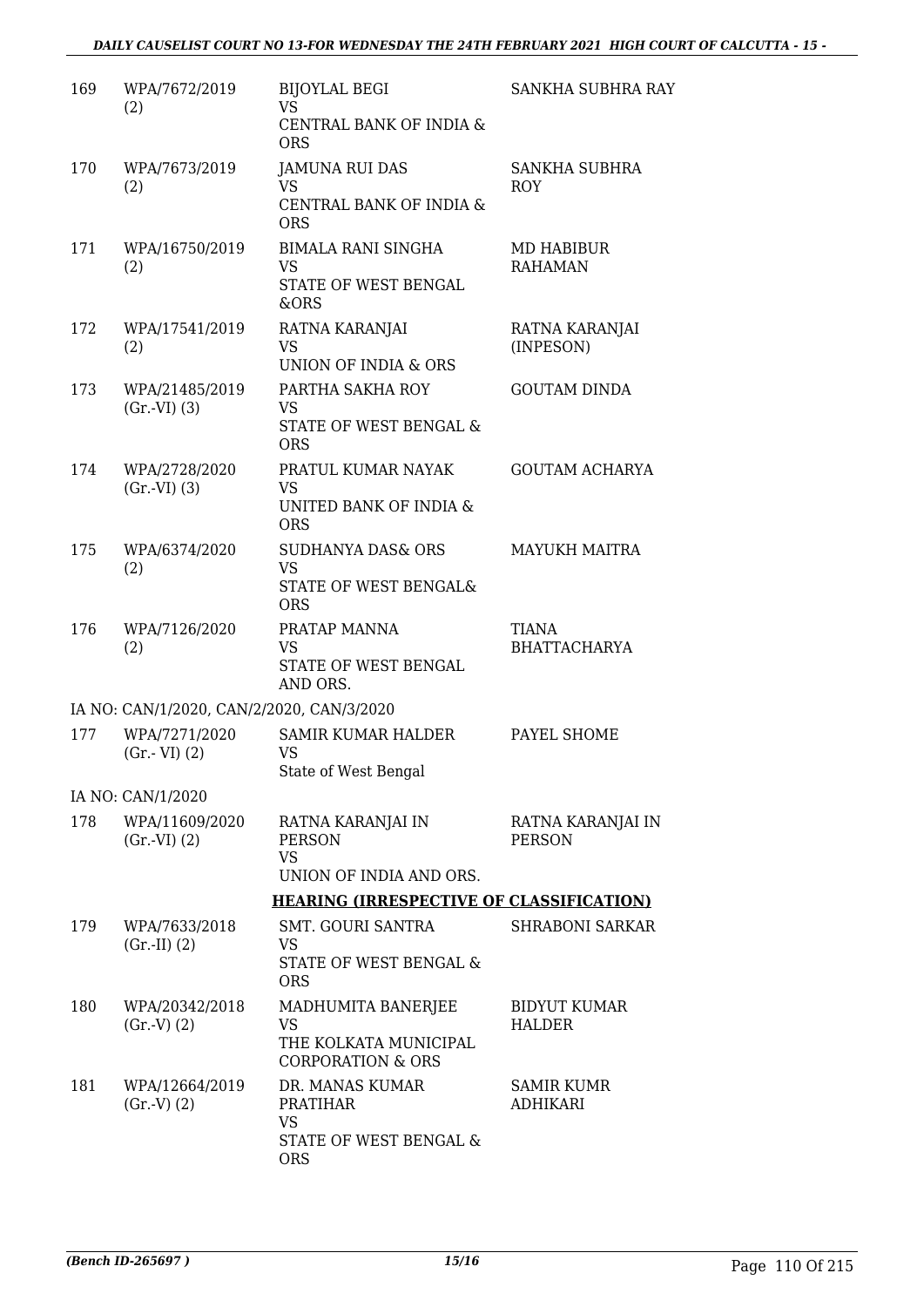### *DAILY CAUSELIST COURT NO 13-FOR WEDNESDAY THE 24TH FEBRUARY 2021 HIGH COURT OF CALCUTTA - 16 -*

|     | wt182 WPA/9921/2018          | DR.ARUN CHAKRABORTY<br>VS<br>STATE OF WEST BENGALS<br>ORS   | D.K. SAHOO                            |
|-----|------------------------------|-------------------------------------------------------------|---------------------------------------|
| 183 | WPA/21815/2019<br>(Gr.V) (2) | BADAL DAS<br>VS<br>STATE OF WEST BENGAL &<br>ORS            | LAKSHMIKANTA<br><b>BHATTACHARYA</b>   |
| 184 | WPA/4598/2020<br>(Gr.V) (2)  | ABINASH NATH & ORS<br>VS<br>STATE OF WEST BENGAL &<br>ORS   | PARTHA SARKAR                         |
| 185 | WPA/4888/2020<br>(Gr.V) (2)  | <b>SOUMEN CHABRI</b><br>VS<br>STATE OF WEST BENGAL &<br>ORS | <b>SALONI</b><br><b>BHATTACHARJEE</b> |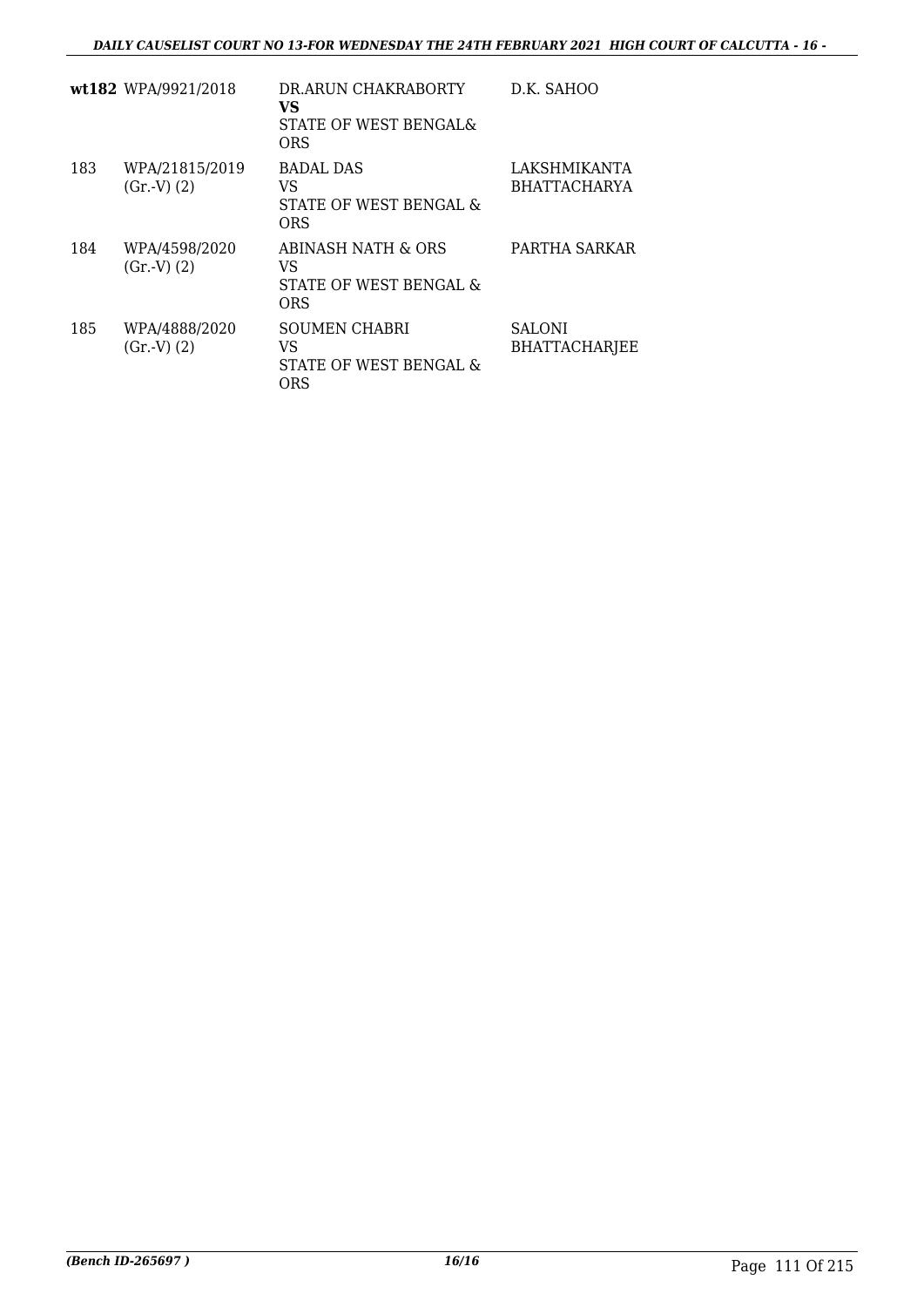

# In The High Court at Calcutta

### **Appellate Side**

**DAILY CAUSELIST For Wednesday The 24th February 2021**

### **COURT NO. 8**

**SINGLE BENCH (SB - IV)**

**AT 10:45 AM**

### **HON'BLE JUSTICE SABYASACHI BHATTACHARYYA**

### **(VIA VIDEO CONFERENCE)**

**ON AND FROM MONDAY, THE 11TH JANUARY, 2021 – MATTERS (MOTION & HEARING ) UNDER ARTICLE 226 OF THE CONSTITUTION RELATING TO RESIDUARY UNDER GROUP IX [EXCLUDING ELECTRICITY MATTERS AND MATTERS UNDER PUBLIC PREMISES (UNAUTHORISED OCCUPANTS) ACT, 1971] INCLUDING APPLICATIONS CONNECTED THERETO.**

**NOTE (1) : ORIGINAL SIDE MATTERS WILL BE TAKEN UP FROM 10:45 A.M. TILL RECESS, ONLY ON TUESDAYS AND THURSDAYS.**

**NOTE ( 2) : APPELLATE SIDE MATTERS WILL BE TAKEN UP FROM 2 P.M. ONWARDS OR IMMEDIATELY AFTER COMPLETION OF ORIGINAL SIDE MATTERS, WHICHEVER IS EARLIER, ON TUESDAY AND THURSDAYS.**

**NOTE (3) : ON MONDAYS, WEDNESDAYS AND FRIDAYS, APPELLATE SIDE MATTERS WILL BE TAKEN THROUGHOUT THE DAY.**

**NOTE (4) : LEARNED ADVOCATES APPEARING IN MATTERS PERTAINING**

**--------------------------------------------------------------------------------------------------------- TO DIN (COMPANIES ACT, 2013) ARE REQUESTED TO HAND OVER**

**------------------------------------------------------------------------------------------------- THE DETAILS (NUMBER/ITEM NO. .... ETC.) TO THE COURT OFFICER**

**---------------------------------------------------------------------------------------------------**

**FOR BEING CLUBBED TOGETHER FOR HEARING.**

**-----------------------------------------------------------------------**

**NOTE (5) : MENTIONING WILL BE ALLOWED ONLY AT THE FIRST SITTING OF COURT ON THE FIRST WORKING DAY OF EVERY WEEK.**

**MATTERS WILL BE TAKEN UP THROUGH PHYSICAL HEARING ONLY WHEN BOTH THE PARTIES ARE AGREED.**

### **TO BE MENTIONED**

1 WPA/326/2014 (RELEASE)

HARAN CH. DAS & ORS VS STATE OF WEST BENGAL & ORS SANKHA PRASAD RAY

IA NO: CAN/3/2015(Old No:CAN/10943/2015), CAN/4/2019(Old No:CAN/4863/2019), CAN/5/2020, CAN/6/2021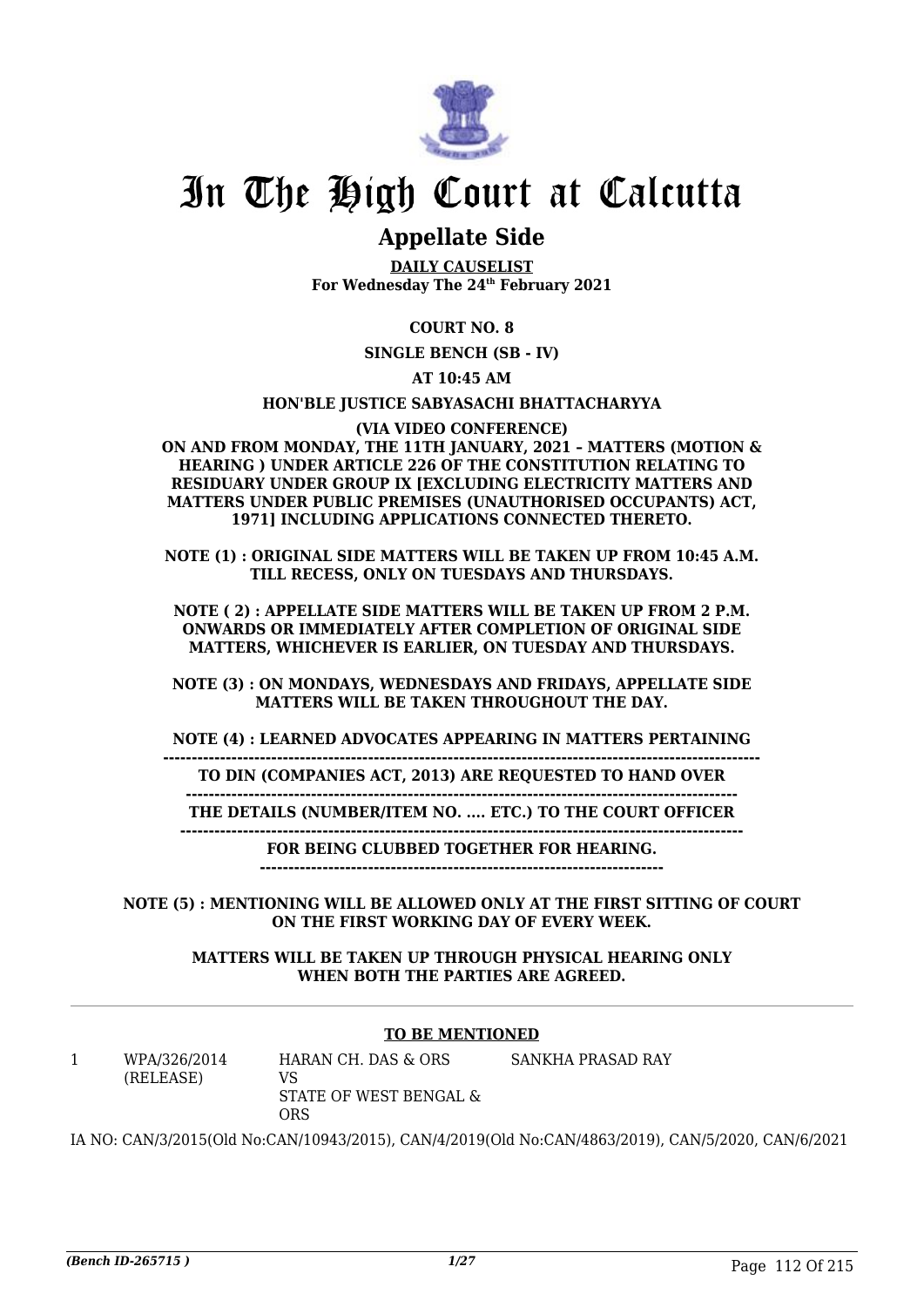| $\overline{2}$ | WPA/26953/2017<br>(RELEASE)             | ASHIM CH. TRIGUNAIT<br>VS<br>THE REG. GEN. H.C, CAL. &                                                   | CHITTAPRIYA GHOSH                                                                          |
|----------------|-----------------------------------------|----------------------------------------------------------------------------------------------------------|--------------------------------------------------------------------------------------------|
|                |                                         | ORS.                                                                                                     |                                                                                            |
| 3              | WPA/14654/2018<br>(RELEASE)             | <b>DURGA MURMA</b><br><b>VS</b><br>STATE OF WEST BENGAL &                                                | <b>ANUP KUMAR</b><br><b>BHOWMICK</b>                                                       |
|                |                                         | <b>ORS</b>                                                                                               |                                                                                            |
| 4              | WPA/23851/2019                          | NILKANTH MINING<br><b>COMPANY &amp; ANR</b><br><b>VS</b><br>COAL INDIA LTD & ORS                         | DIPANKAR SAHA                                                                              |
|                | IA NO: CAN/1/2020(Old No:CAN/1046/2020) |                                                                                                          |                                                                                            |
| 5              | WPA/9164/2020<br>(RELEASE)              | SHIVI SRIVASTAVA<br><b>VS</b><br>STATE OF WEST BENGAL<br>AND ORS.                                        | <b>GHULAM MUZTABA</b>                                                                      |
| 6              | WPA/10337/2020                          | RUNU BHOWMICK                                                                                            | <b>JUIN CHAKRABORTY</b>                                                                    |
|                | (NON<br>PROSECUTION)                    | <b>VS</b><br>STATE OF WEST BENGAL<br>AND ORS.                                                            |                                                                                            |
| 7              | WPA/758/2021                            | <b>TOTA ROY</b>                                                                                          | Malay Bhattacharyya                                                                        |
|                | (RELEASE)                               | VS<br>STATE OF WEST BENGAL<br>AND ORS.                                                                   |                                                                                            |
| 8              | WPA/1878/2021<br>(RELEASE)              | MADHUSUDHAN PAIK<br>VS<br>STATE OF WEST BENGAL<br>AND ORS.                                               | RAJKUMAR SAIN                                                                              |
|                |                                         | <b>EXTENSION OF INTERIM ORDER</b>                                                                        |                                                                                            |
| 9              | WPA/9866/2020                           | M/S. KALIMATA VYAPAAR<br>PVT LTD AND ANR                                                                 | KALLOL SAHA                                                                                |
|                |                                         | <b>VS</b><br>THE GENERAL MANAGER,<br>NORTHERN RAILWAYS AND<br><b>ORS</b>                                 |                                                                                            |
|                |                                         | <b>URGENT MOTION</b>                                                                                     |                                                                                            |
| 10             | WPA/21919/2013<br>(10:45 A.M.)          | NO 001216097EX CT<br>RANJEET SINGH<br><b>VS</b><br>UNION OF INDIA & ORS                                  | <b>KARABI ROY</b>                                                                          |
|                | IA NO: CAN/1/2020, CAN/2/2020           |                                                                                                          |                                                                                            |
| 11             | WPA/12399/2019                          | TAPAS KUMAR GHOSH                                                                                        | <b>SOUMYA MAZUMDAR</b>                                                                     |
|                |                                         | <b>VS</b><br>STATE OF WEST BENGAL &<br><b>ORS</b>                                                        |                                                                                            |
| 12             | WPA/18440/2019                          | ARCHON POWERINFRA<br><b>INDIA PVT LTD</b><br><b>VS</b><br>THE INDIAN OIL<br><b>CORPORATION &amp; ORS</b> | <b>JEENIA RUDRA</b>                                                                        |
|                |                                         |                                                                                                          | IA NO: CAN/1/2019(Old No:CAN/11340/2019), CAN/3/2020(Old No:CAN/3997/2020), CAN/4/2020(Old |

No:CAN/3998/2020), CAN/5/2021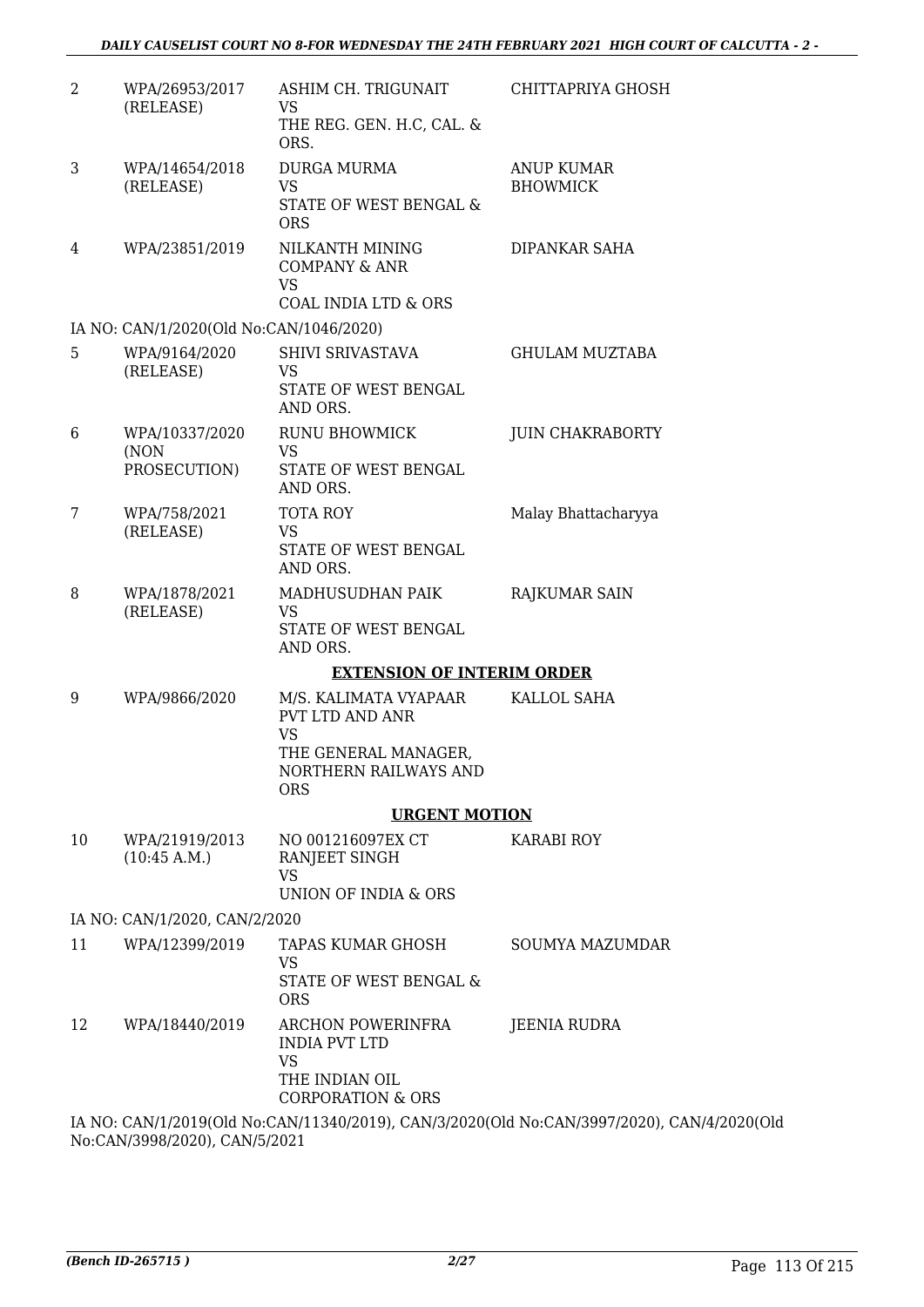|    | wt13 WPA/1404/2020            | ARCHON POWERINFRA<br><b>INDIA PVT LTD</b><br><b>VS</b><br>INDIAN OIL CORPORATION<br>$&$ ORS             | JEENIA RUDRA                           |
|----|-------------------------------|---------------------------------------------------------------------------------------------------------|----------------------------------------|
| 14 | WPA/609/2020                  | <b>HRISHIKESH SARDAR &amp;</b><br><b>ORS</b><br><b>VS</b><br>STATE OF WEST BENGAL &<br><b>ORS</b>       | <b>SUBRATA</b><br>MUKHERJEE            |
| 15 | WPA/610/2020                  | <b>DULAL SARDAR &amp; ANR</b><br><b>VS</b><br>STATE OF WEST BENGAL &<br><b>ORS</b>                      | <b>SUBRATA</b><br>MUKHERJEE            |
| 16 | WPA/5144/2020                 | TATA CONSUMER<br>PRODUCTS LTD & ORS<br>VS<br>UNION OF INDIA & ORS                                       | RUSHA SAHA                             |
| 17 | WPA/6612/2020                 | M/S. R. PIYARELALL<br><b>IMPORT &amp; EXPORT LTD.</b><br><b>VS</b><br>CBI & ORS.,                       | KOUSHIK KUNDU                          |
|    |                               | IA NO: CAN/1/2020(Old No:CAN/5428/2020), CAN/2/2020, CAN/3/2020                                         |                                        |
|    | wt18 WPA/6614/2020            | RAMESH KUMAR AGARWAL KOUSHIK KUNDU<br>& ANR<br><b>VS</b><br><b>CBI &amp; ORS</b>                        |                                        |
|    |                               | IA NO: CAN/1/2020(Old No:CAN/5431/2020), CAN/2/2020, CAN/3/2020                                         |                                        |
| 19 | WPA/7287/2020                 | NATIONAL PROJECTS<br><b>CONSTRUCRTION</b><br><b>CORPORATION LIMITED</b><br><b>VS</b><br>MICRO AND SMALL | RESHMI MUKHERJEE                       |
|    |                               | <b>ENTERPRISES</b><br>FACILITATION COUNCIL<br>(SAMADHAAN) MSEFC                                         |                                        |
|    | IA NO: CAN/1/2020, CAN/2/2020 |                                                                                                         |                                        |
| 20 | WPA/9140/2020                 | TRILOKI GUPTA<br><b>VS</b><br>State of West Bengal                                                      | <b>NARENDRA PRASAD</b><br><b>GUPTA</b> |
| 21 | WPA/9767/2020                 | RATAN KUMAR BARMAN<br>VS<br>STATE OF WEST BENGAL<br>AND ORS.                                            | PARTHA<br><b>CHAKRABORTY</b>           |
| 22 | WPA/10241/2020                | VISHAMBHAR SARAN<br>VS.<br><b>BUERAU OF IMMIGRATION</b><br>AND ORS                                      | NIKITA<br>JHUNJHUNWALA                 |
|    | IA NO: CAN/1/2021             |                                                                                                         |                                        |

IA NO: CAN/1/2021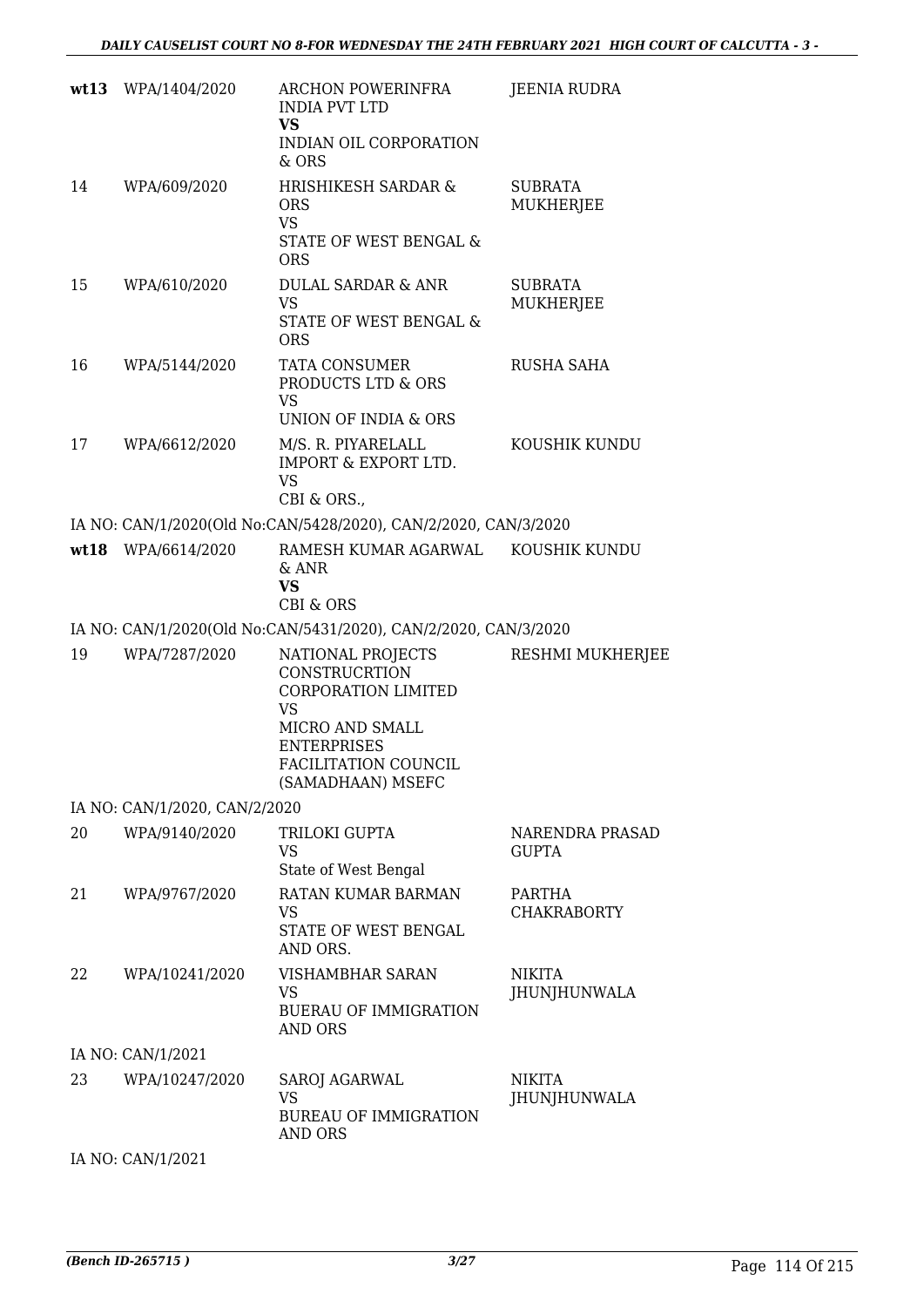| 24   | WPA/10249/2020    | VISHAL AGARWAL<br>VS.<br><b>BUREAU OF IMMIGRATION</b><br>AND ORS                                   | NIKITA<br><b>JHUNJHUWALA</b>         |
|------|-------------------|----------------------------------------------------------------------------------------------------|--------------------------------------|
|      | IA NO: CAN/1/2021 |                                                                                                    |                                      |
| 25   | WPA/10545/2020    | RENUKA SARKAR<br>VS<br>STATE OF WEST BENGAL<br>AND ORS.                                            | SHAMIK CHATTERJEE                    |
| 26   | WPA/52/2021       | m/s swastik agro tech pvt ltd<br>by amit gupta<br><b>VS</b><br>STATE OF WEST BENGAL                | <b>SAKET SHARMA</b>                  |
| 27   | WPA/135/2021      | AND ORS.<br><b>ABDUL ODUD</b><br><b>VS</b><br>STATE OF WEST BENGAL<br>AND ORS.                     | LIPIKA CHATTERJEE                    |
| 28   | WPA/921/2021      | HAYDER ALI KHAN @<br>HAIDER ALI KHAN<br>@BAPANSON<br><b>VS</b><br>STATE OF WEST BENGAL<br>AND ORS. | <b>JAYANTA KUMAR</b><br>MUKHOPADHYAY |
| 29   | WPA/1328/2021     | ARUP DAS BAIRAGYA<br>VS<br>STATE OF WEST BENGAL<br>AND ORS.                                        | RAJ KUMAR GUPTA                      |
| 30   | WPA/1440/2021     | PALASH DUTTA<br>VS<br>STATE OF WEST BENGAL<br>AND ORS.                                             | RUPSA SREEMANI                       |
| 31   | WPA/1444/2021     | <b>ASHOK BANERJEE</b><br><b>VS</b><br>THE STATE OF WEST<br><b>BENGAL AND ORS</b>                   | <b>SUPREEM NASKAR</b>                |
| 32   | WPA/2744/2021     | <b>J.P AVIATION SERVICES</b><br>PRIVATE LTD.AND ANR<br>VS.<br>UNION OF INDIA AND ORS.              | RAMENDU AGARWAL                      |
| 33   | WPA/3756/2021     | J P AVIATION SERVICES PVT<br>LTD AND ANR<br><b>VS</b><br>UNION OF INDIA AND ORS.                   | RAMENDU AGARWAL                      |
| 34   | CPAN/347/2020     | GURUPADA KHATUA & ANR<br><b>VS</b><br>ONKAR SINGH MINA & ORS                                       | <b>GOUR CHAND</b><br><b>SAMNANTA</b> |
| wt35 | WPA/74/2020       | <b>GURUPADA KHATUA &amp; ORS</b><br>VS<br>THE DISTRICT<br>MAGISTRATE, SOUTH 24-<br>PARGANAS & ORS  | <b>GORA CHAND</b><br>SAMANTA         |

IA NO: CAN/1/2020(Old No:CAN/3450/2020), CAN/2/2021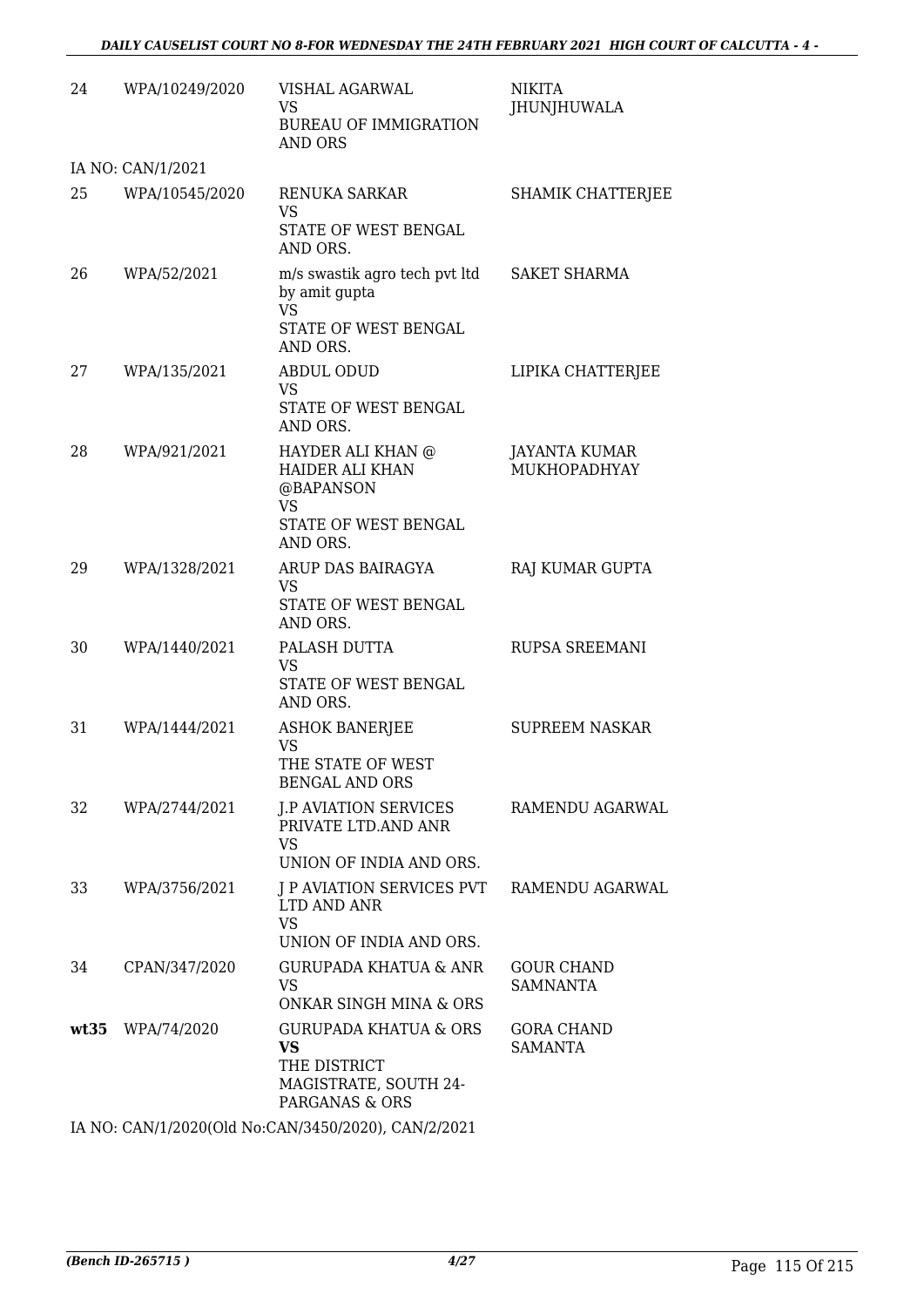| 36 | WPA/8882/2020                 | <b>ARIJIT MITRA</b><br>VS<br>STATE OF WEST BENGAL                           | AMITAVA BHOWMIK                       |
|----|-------------------------------|-----------------------------------------------------------------------------|---------------------------------------|
| 37 | WPA/9583/2020                 | AND ORS.<br><b>BASARAT MOLLA</b><br>VS.<br>STATE OF WEST BENGAL<br>AND ORS. | RAFIKUL ISLAM<br><b>SARDAR</b>        |
| 38 | WPA/9591/2020                 | AKSHAY KUKMAR DAS<br>VS<br>STATE OF WEST BENGAL<br>AND ORS.                 | BHARAT CHANDRA<br><b>SIMAI</b>        |
| 39 | WPA/10521/2020                | ABDA KHATOON AND ORS<br>VS<br>STATE OF WEST BENGAL<br>AND ORS.              | SARBANANDA<br>SANYAL                  |
| 40 | WPA/11379/2020                | ABUL BASAR MOLLA<br>VS.<br>STATE OF WEST BENGAL<br>AND ORS.                 | SATYAJIT MANDAL                       |
| 41 | WPA/2585/2021                 | JYOTSHNA DEB<br><b>VS</b><br>STATE OF WEST BENGAL<br>AND ORS.               | <b>BHARAT CHANDRA</b><br><b>SIMAI</b> |
| 42 | WPA/2955/2021                 | <b>SHANKAR PRASAD MAITY</b><br>VS<br>THE BRANCH MANAGER,<br>PNB AND ORS     | PAPIYA SHAW                           |
| 43 | WPA/11406/2020<br>(2:00 P.M.) | JYOTI SANKAR BERA<br>VS<br>STATE OF WEST BENGAL<br>AND ORS.                 | SABYASACHI<br><b>BHATTACHARYA</b>     |
|    |                               | <b>URGENT MOTION 1</b>                                                      |                                       |
| 44 | WPA/4618/2020                 | SWAPAN KUMAR DINDA<br>VS<br><b>STATE OF WEST BENGAL &amp;</b><br><b>ORS</b> | KAMAL KANTA KAR                       |
| 45 | WPA/1531/2021                 | SRIDAM MONDAL AND ANR<br>VS.<br>STATE OF WEST BENGAL<br>AND ORS.            | <b>NEIL BASU</b>                      |
| 46 | WPA/7350/2020                 | <b>NEPAL DAS</b><br>VS.<br>Union of India                                   | <b>JOY CHAKRABORTY</b>                |
|    | IA NO: CAN/1/2020             |                                                                             |                                       |
| 47 | WPA/8099/2020                 | <b>SUBHASIS MAHATO</b><br><b>VS</b><br>Union of India                       | <b>MALABIKA SAHA</b>                  |
| 48 | WPA/1000/2021                 | SIKHA GAN<br>VS.<br>STATE OF WEST BENGAL<br>AND ORS.                        | SIDDHARTHA DEB<br>ROY                 |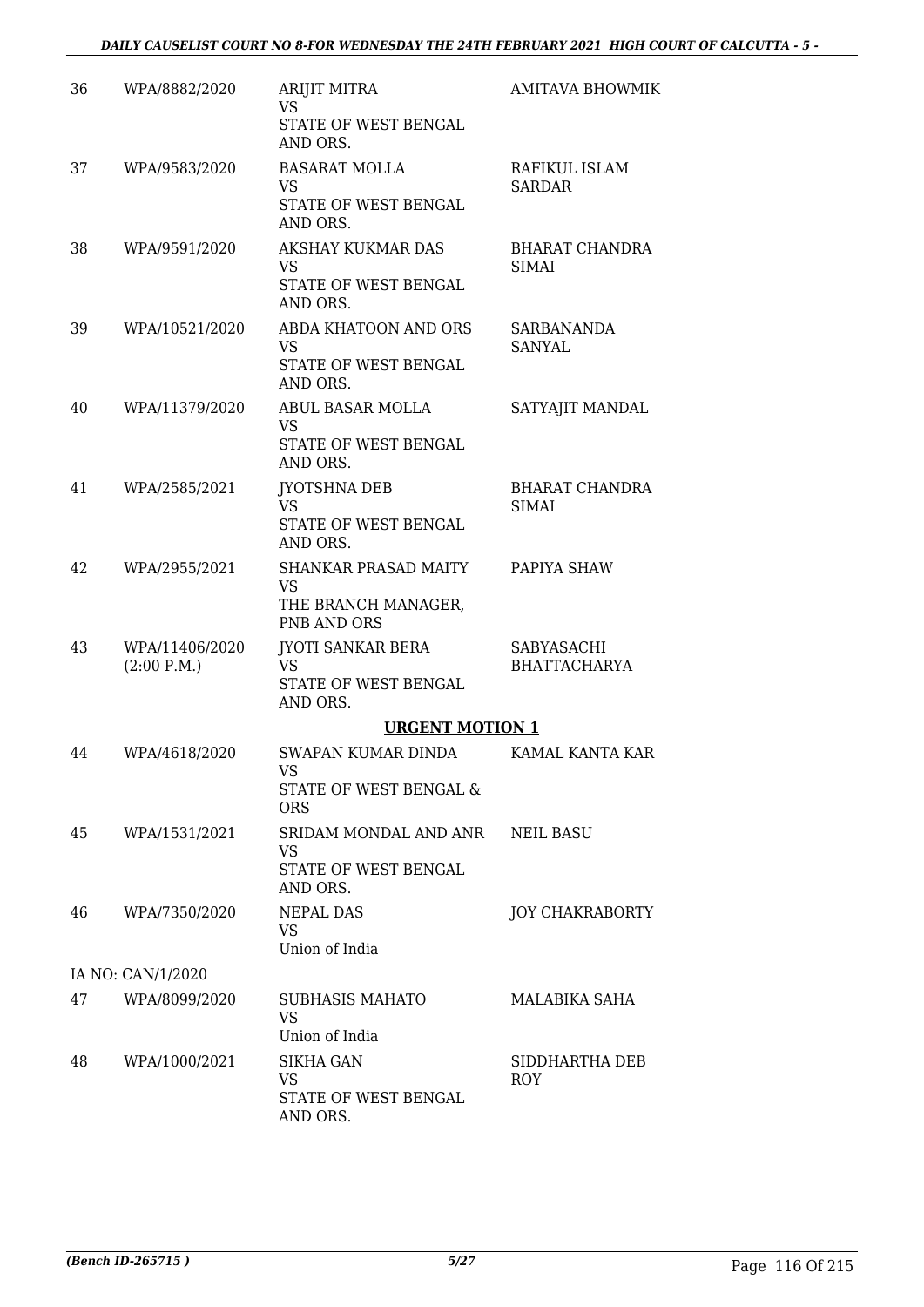| 49 | WPA/2236/2021  | <b>ESKAG SANJEEVANI</b><br>PRIVATE LIMITED AND<br><b>ANOTHER</b><br>VS<br>MUNICIPAL CORPORATION<br>OG GREATOR MUMBAI AND | PRASUN GHOSH                    |
|----|----------------|--------------------------------------------------------------------------------------------------------------------------|---------------------------------|
|    |                | <b>ANOTHER</b>                                                                                                           |                                 |
| 50 | WPA/2698/2021  | <b>RANUMA BIBI</b><br><b>VS</b><br>STATE OF WEST BENGAL<br>AND ORS.                                                      | RAJ KUMAR SAIN                  |
| 51 | WPA/2389/2020  | CHANCHAL BASU<br>VS<br>STATE OF WEST BENGAL &<br>ORS.                                                                    | UTSAV MUKHERJEE                 |
| 52 | WPA/9795/2020  | THE MAHA BODHI SOCIETY<br>OF INDIA<br><b>VS</b><br>STATE OF WEST BENGAL<br>AND ORS.                                      | <b>B K BANERJEE</b>             |
| 53 | WPA/10985/2020 | CHITTARANJAN RAY<br><b>VS</b><br>STATE OF WEST BENGAL<br>AND ORS.                                                        | CHITTARANJAN RAY<br>(IN PERSON) |
| 54 | WPA/11431/2020 | BIJOY BISWAS AND ORS<br>VS<br>THE UNION OF INDIA AND<br><b>ORS</b>                                                       | <b>MAINAK GANGULY</b>           |
| 55 | WPA/164/2021   | SK AMIR @ ARMAN BHOLA<br><b>VS</b><br>STATE OF WEST BENGAL<br>AND ORS.                                                   | <b>MOYUKH</b><br>MUKHERJEE      |
| 56 | WPA/1517/2021  | KANCHAN MONDAL AND<br>ANR<br><b>VS</b><br>STATE OF WEST BENGAL<br>AND ORS.                                               | SABYASACHI<br><b>MONDAL</b>     |
| 57 | WPA/4783/2021  | <b>ATIN ROY</b><br>VS<br>STATE OF WEST BENGAL<br>AND ORS                                                                 | SATRAJIT SINHA ROY              |
|    |                | <b>URGENT MOTION 2</b>                                                                                                   |                                 |
| 58 | WPA/23994/2019 | RANENDRA NARAYAN SAHA<br>VS<br>STATE OF WEST BENGAL &                                                                    | SREEJOYEE BOSE                  |
|    |                | <b>ORS</b>                                                                                                               |                                 |
| 59 | WPA/286/2020   | KABITA MAJHI<br>VS<br>STATE OF WEST BENGAL &                                                                             | <b>BRAJABALLABH SAHA</b>        |
| 60 | WPA/942/2020   | <b>ORS</b><br>RENUBALA MAJHI<br><b>VS</b><br>STATE OF WEST BENGAL &                                                      | <b>DEBASIS SUR</b>              |
|    |                | <b>ORS</b>                                                                                                               |                                 |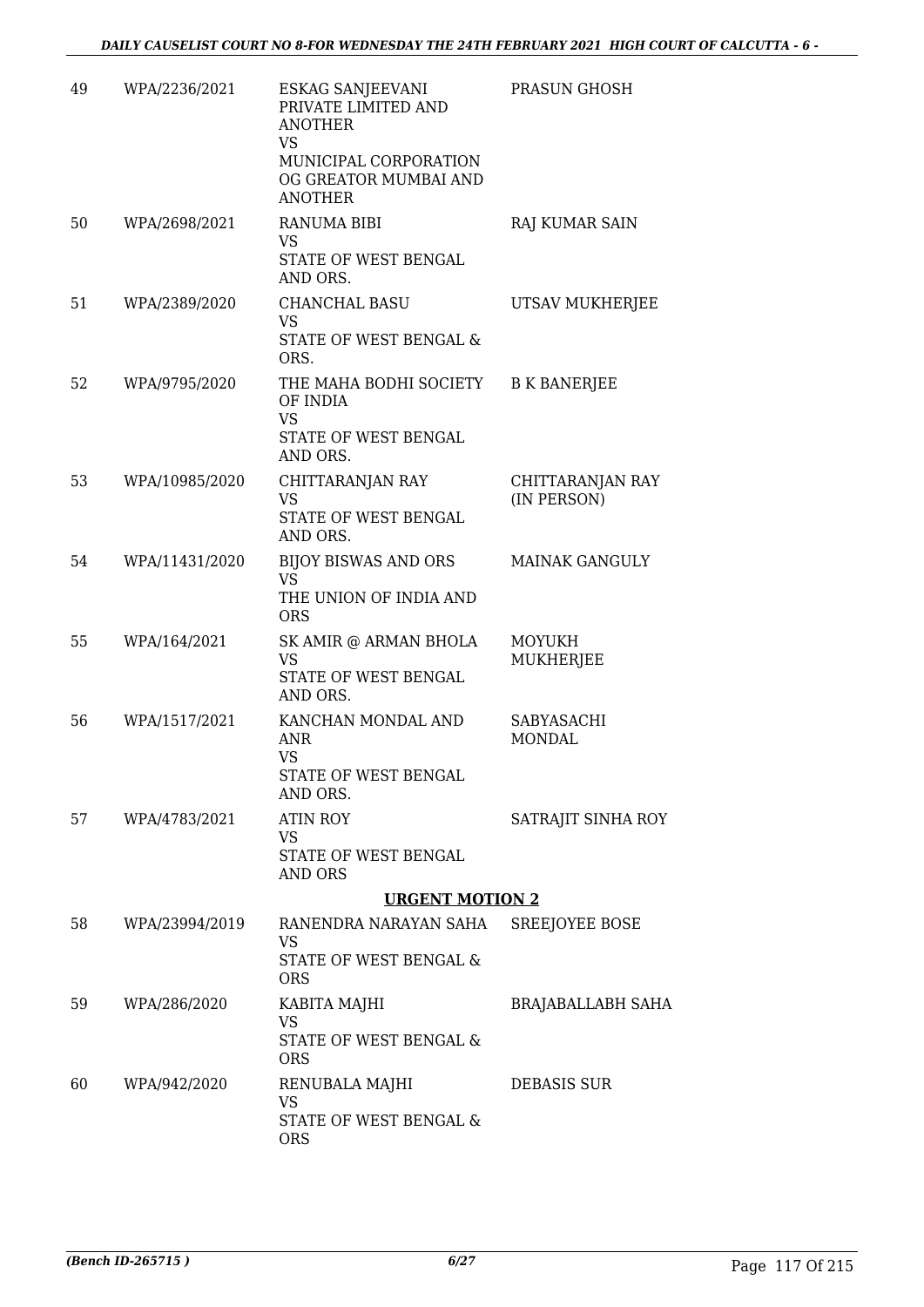| 61 | WPA/2160/2020 | <b>SWAPAN KR DAS</b><br>VS<br>STATE OF WEST BENGAL &<br><b>ORS</b>                           | <b>SUBIR KR</b><br><b>BHATTACHARYYA</b> |
|----|---------------|----------------------------------------------------------------------------------------------|-----------------------------------------|
| 62 | WPA/2522/2020 | PANKAJ MAHATA<br><b>VS</b><br>STATE OF WEST BENGAL &<br><b>ORS</b>                           | <b>SARTHAK BURMAN</b>                   |
| 63 | WPA/2989/2020 | SEKHAR CHANDRA<br><b>CHOWDHURY</b><br>VS<br>STATE OF WEST BENGAL &<br><b>ORS</b>             | LIPIKA CHATTERJEE                       |
| 64 | WPA/4376/2020 | TEJPAL RABIDAS & ORS<br><b>VS</b><br>STATE OF WEST BENGAL &<br><b>ORS</b>                    | <b>SUFI KAMAL</b>                       |
| 65 | WPA/4379/2020 | GOPAL MANDAL & ORS<br><b>VS</b><br>STATE OF WEST BENGAL &<br><b>ORS</b>                      | PRIYANKA MONDAL                         |
| 66 | WPA/4534/2020 | MANU SARKAR & ANR<br><b>VS</b><br>STATE OF WEST BENGAL &<br><b>ORS</b>                       | RUPSA SREEMANI                          |
| 67 | WPA/4762/2020 | SUBHAS CHANDRA<br><b>BHATTACHARYYA</b><br>VS<br>STATE OF WEST BENGAL &<br><b>ORS</b>         | KAMAL KANTA KAR                         |
| 68 | WPA/4923/2020 | PROF. ANURADHA GHOSH<br>VS<br>STATE OF WEST BENGAL &<br><b>ORS</b>                           | <b>SUMAN BANERJEE</b>                   |
| 69 | WPA/4983/2020 | EYASMINA KHATUN<br>VS<br>STATE OF WEST BENGAL &<br><b>ORS</b>                                | KRISHNA YADAV                           |
| 70 | WPA/4989/2020 | MUNCY NASHER ALI SAHA S. M. HASAN<br>$&$ ANR<br><b>VS</b><br>UNION OF INDIA & ORS            |                                         |
| 71 | WPA/5647/2020 | ANATHBANDHU TEACHER'S  TUHIN SUBHRA RAUT<br>TRAINING INSTITUTE<br>VS<br>UNION OF INDIA & ORS |                                         |
| 72 | WPA/5996/2020 | ASHA PAL<br><b>VS</b><br>STATE OF WEST BENGAL &<br><b>ORS</b>                                | MD. ASHRAFUL HUQ                        |

IA NO: CAN/1/2020(Old No:CAN/4172/2020)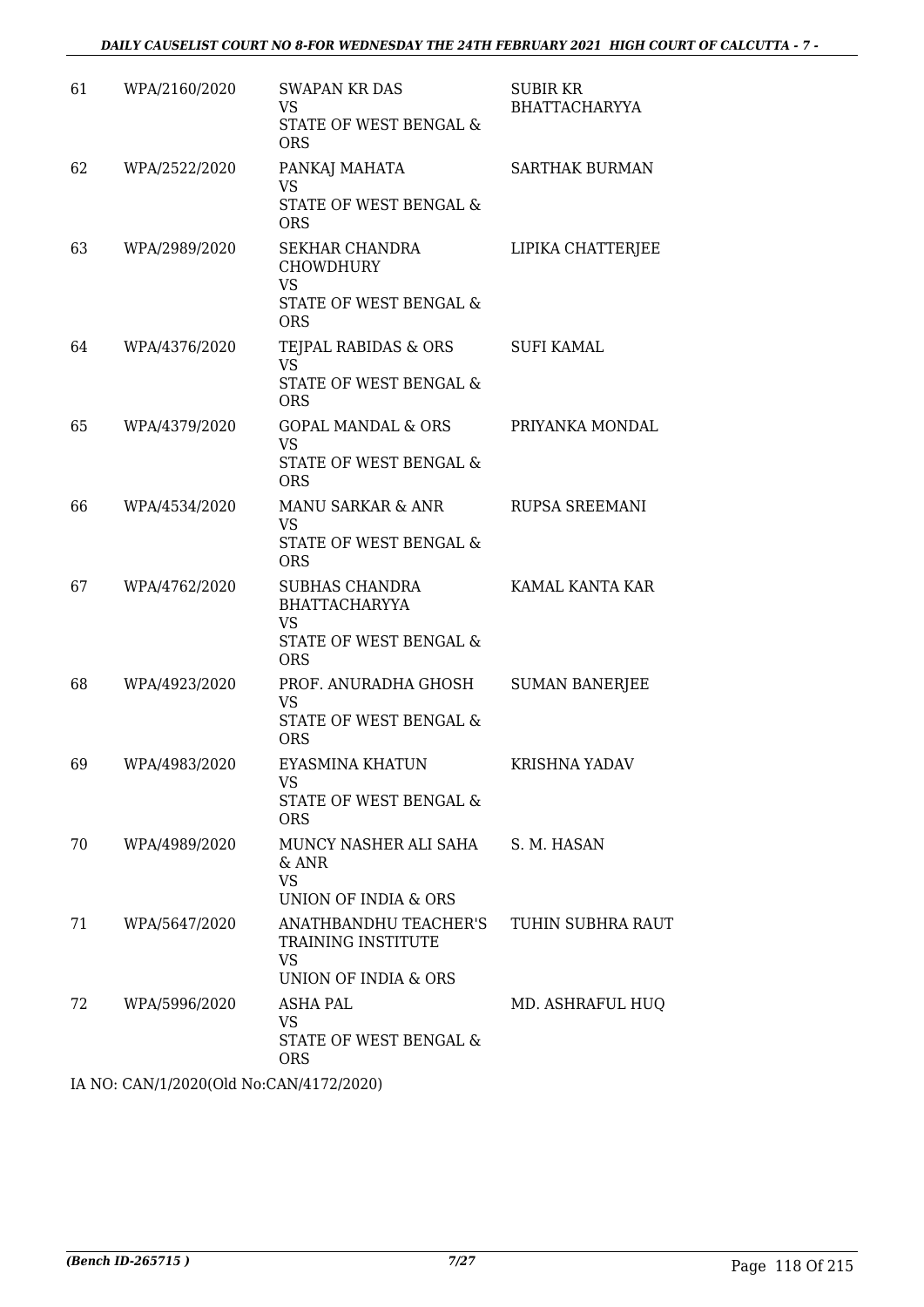| 73 | WPA/7101/2020     | <b>ARATI SOREN</b><br>VS                                                                                                       | <b>SOHOM RAY</b>                    |                 |
|----|-------------------|--------------------------------------------------------------------------------------------------------------------------------|-------------------------------------|-----------------|
|    | IA NO: CAN/1/2020 | STATE OF WEST BENGAL                                                                                                           |                                     |                 |
| 74 | WPA/7488/2020     | RADHA THAPA @ RADHA<br><b>BAHADUR</b><br><b>VS</b><br>STATE OF WEST BENGAL<br>AND ORS.                                         | <b>SANJIB DAS</b>                   |                 |
|    | IA NO: CAN/1/2020 |                                                                                                                                |                                     |                 |
| 75 | WPA/7836/2020     | KAMAL BAGARIA<br><b>VS</b><br>State of West Bengal                                                                             | <b>JAYSHREE SAHA</b>                |                 |
| 76 | WPA/7956/2020     | UTTAM KUMAR DAS<br><b>VS</b><br>STATE OF WEST BENGAL<br>AND ORS.                                                               | SAYANTAN HAZRA                      | SAIKAT BANERJEE |
| 77 | WPA/8105/2020     | DR. TUSHAR CHOWDHURY<br><b>VS</b><br>State of West Bengal                                                                      | PRADYAT SAHA                        |                 |
| 78 | WPA/8134/2020     | REJAUL SK.<br><b>VS</b><br>State of West Bengal                                                                                | <b>MANOJ KUMAR ROY</b>              |                 |
| 79 | WPA/8149/2020     | TAPAS SAMANTA<br>VS<br>STATE OF WEST BENGAL<br>AND ORS.                                                                        | RAFIKUL ISLAM                       |                 |
|    | IA NO: CAN/1/2020 |                                                                                                                                |                                     |                 |
| 80 | WPA/8217/2020     | MANAS KOTAL AND ORS.<br><b>VS</b><br>STATE OF WEST BENGAL<br>AND ORS.                                                          | samit bhanja                        |                 |
| 81 | WPA/8232/2020     | <b>FAIDEAL SUPPLIES LTD</b><br><b>AND ANR</b><br><b>VS</b><br>Union of India AND ORS                                           | ANIRUDDHA<br>AGARWALLA              |                 |
| 82 | WPA/8370/2020     | <b>INDRALAL PRAMANIK</b><br>VS<br>STATE OF WEST BENGAL                                                                         | <b>GOURANGA KUMAR</b><br><b>DAS</b> |                 |
| 83 | WPA/8630/2020     | AND ORS.<br>BHAJAGOBINDA ROY @<br><b>BHAJAN ROY</b><br><b>VS</b><br>State of West Bengal                                       | <b>NAZIR AHMED</b>                  |                 |
| 84 | WPA/8637/2020     | <b>SOUVIK MUKHERJEE</b><br><b>VS</b><br>THE ADDL. SECY. AND<br>CHIEF PASSPORT OFFICER,<br>PASSPORT SEVA PRG. AND<br><b>ORS</b> | <b>SUMAN BANERJEE</b>               |                 |
| 85 | WPA/8661/2020     | <b>BAIJNATH JAISWAL</b><br><b>VS</b><br>STATE OF WEST BENGAL<br>AND ORS.                                                       | <b>AMLAN KUMAR</b><br>MUKHERJEE     |                 |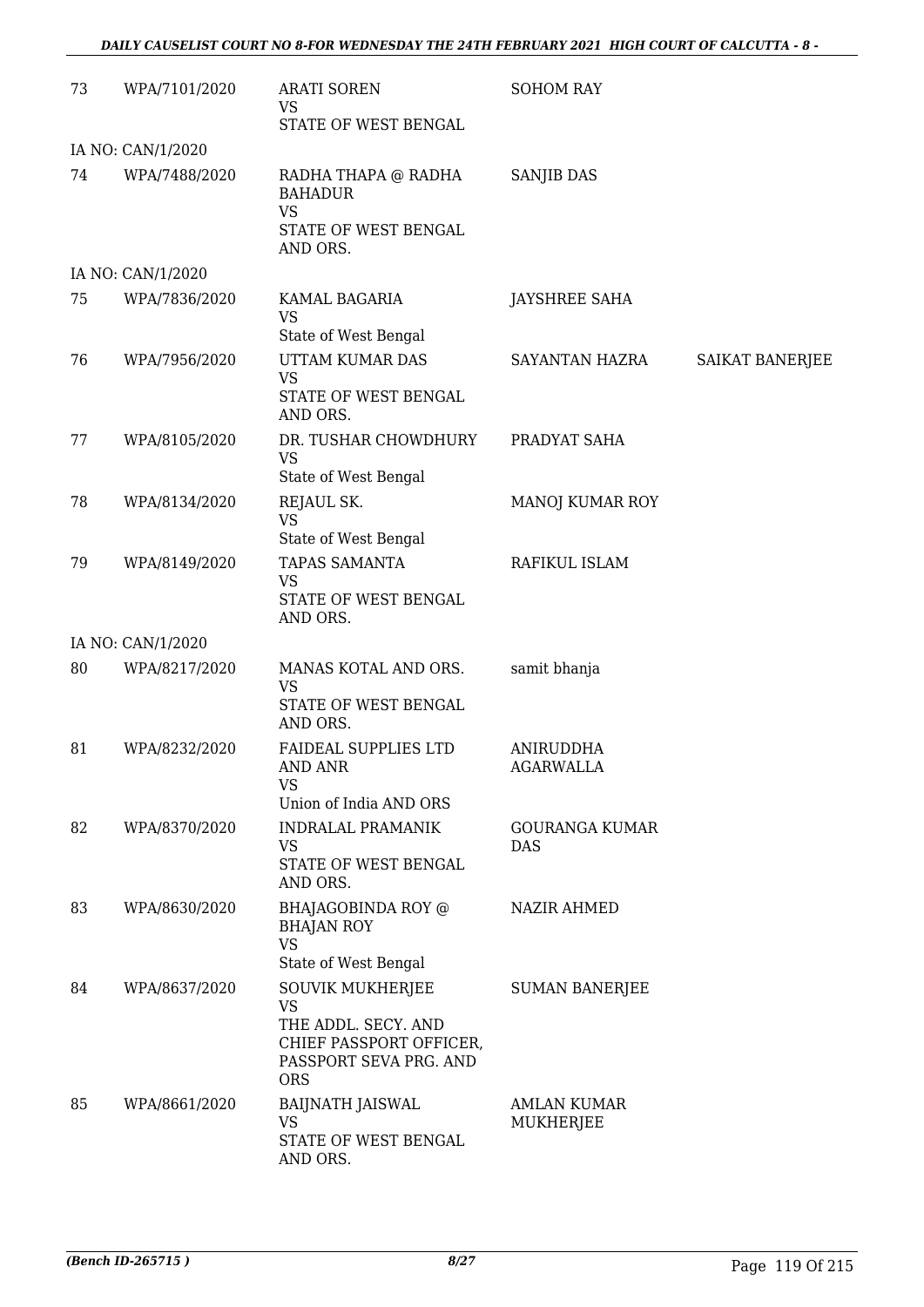| 86 | WPA/8671/2020 | BISWAJIT SADHUKHAN<br><b>VS</b><br>STATE OF WEST BENGAL<br>AND ORS.                                                                                              | SUTAPA UPADHYAY               |
|----|---------------|------------------------------------------------------------------------------------------------------------------------------------------------------------------|-------------------------------|
| 87 | WPA/8696/2020 | RABINDRA SARKAR<br>VS<br>STATE OF WEST BENGAL<br>AND ORS.                                                                                                        | TARUNJYOTI TEWARI             |
| 88 | WPA/8753/2020 | SMT REBA MANNA<br><b>VS</b><br>STATE OF WEST BENGAL<br>AND ORS.                                                                                                  | SOURADIPTA<br><b>BANERJEE</b> |
| 89 | WPA/8826/2020 | UTPAL MONDAL<br><b>VS</b><br>THE STATE OF WEST<br><b>BENGAL AND ORS</b>                                                                                          | DYUTIMOY PAUL                 |
| 90 | WPA/9052/2020 | <b>BEMALA DEBI</b><br>VS<br>STATE OF WEST BENGAL<br>AND ORS.                                                                                                     | <b>ABHIK SARKAR</b>           |
| 91 | WPA/9064/2020 | <b>AMENA BIBI</b><br><b>VS</b><br>STATE OF WEST BENGAL<br>AND ORS.                                                                                               | <b>MARIA RAHAMAN</b>          |
| 92 | WPA/9198/2020 | <b>REKHA BARMAN</b><br><b>VS</b><br>State of West Bengal                                                                                                         | <b>MADHURIMA</b><br>MUKHERJEE |
| 93 | WPA/9215/2020 | <b>APU KUNDU</b><br>VS<br>STATE OF WEST BENGAL<br>AND ORS.                                                                                                       | SHIBAJI KUMAR DAS             |
| 94 | WPA/9297/2020 | <b>BABURAM SARDAR</b><br><b>VS</b><br>STATE OF WEST BENGAL<br>AND ORS.                                                                                           | <b>MIR ANOWAR</b>             |
| 95 | WPA/9342/2020 | SUNIL SARDAR<br>VS.<br>UNION OF INDIA AND ORS.                                                                                                                   | RAKESH SARKAR                 |
| 96 | WPA/9344/2020 | ARJUN SHARMA<br>VS<br>UNION OF INDIA AND ORS.                                                                                                                    | RAKESH SARKAR                 |
| 97 | WPA/9372/2020 | NITYANANDA CHATTERJEE<br>@ NITAI<br><b>VS</b><br>STATE OF WEST BENGAL<br>AND ORS.                                                                                | RAJNANDINI DAS                |
| 98 | WPA/9393/2020 | IRADHA DAMODAR<br>SALGRAM JEW AND SRI SRI<br>SHIB THAKUR JEW REPD.<br>BY SHEBAITS SAJAL BARAN<br>GHOSH AND ORS.<br><b>VS</b><br>STATE OF WEST BENGAL<br>AND ORS. | SUBHAS CH. ATHA               |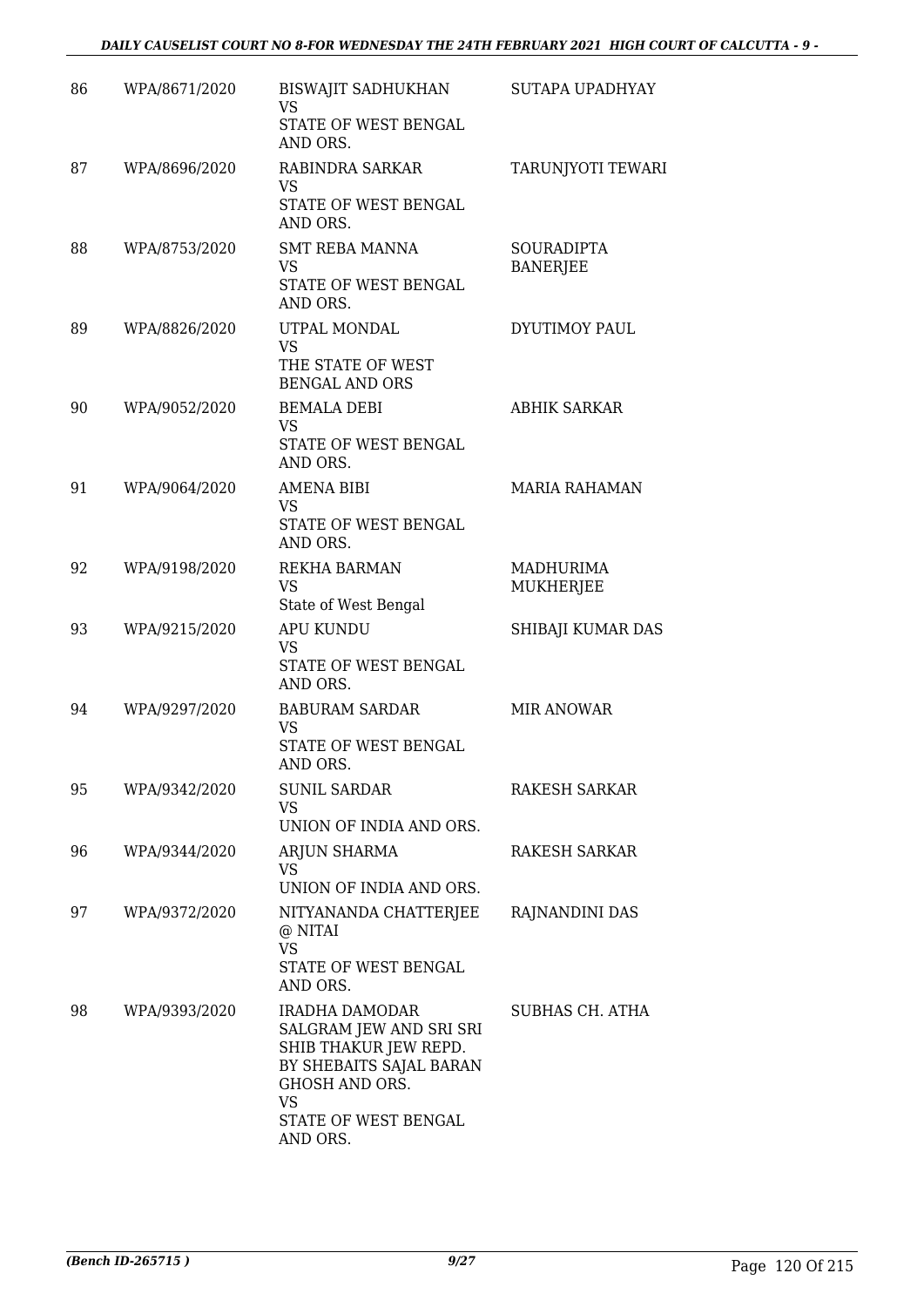| 99  | WPA/9419/2020      | <b>AMIT SINGHA</b><br>VS<br>STATE OF WEST BENGAL<br>AND ORS.                                      | KAMAL KANTA KAR                     |
|-----|--------------------|---------------------------------------------------------------------------------------------------|-------------------------------------|
| 100 | WPA/9465/2020      | MOLOY KUMAR PAL AND<br>ANR<br><b>VS</b><br>PASCHIM BANGA GRAMIM<br><b>BANK AND ORS</b>            | <b>SAJAL KUMAR GHOSH</b>            |
| 101 | WPA/9486/2020      | DILL DEVELOPERS<br>PRIVATES LIMITED<br><b>VS</b><br><b>REGISTRAR OF</b><br>COMPANIES, WEST BENGAL | SHEBATEE DATTA                      |
| 102 | WPA/9568/2020      | <b>SUKUMAR DAS</b><br><b>VS</b><br>STATE OF WEST BENGAL<br>AND ORS.                               | KAMAK KANTA KAR                     |
| 103 | WPA/9615/2020      | RAJIB HOSEN BISWAS<br><b>VS</b><br>INDIAN OIL CORP AND ORS                                        | <b>MARIA RAHAMAN</b>                |
| 104 | WPA/9692/2020      | <b>BINA MONDAL</b><br><b>VS</b><br>STATE OF WEST BENGAL<br>AND ORS.                               | KAMAL KANTA KAR                     |
| 105 | WPA/9724/2020      | <b>SMT SATMINDAR KAUR</b><br><b>AND ANR</b><br><b>VS</b><br>STATE OF WEST BENGAL<br>AND ORS.      | <b>TRIPTIMOY</b><br><b>TALUKDER</b> |
| 106 | WPA/9729/2020      | PURNA CHANDRA DAS<br><b>VS</b><br>STATE OF WEST BENGAL<br>AND ORS.                                | SK SAHJAHAN ALI                     |
| 107 | WPA/9741/2020      | MOUSUMI SAHOO<br>VS.<br>STATE OF WEST BENGAL<br>AND ORS.                                          | SK SAHRAJAHAN ALI                   |
| 108 | WPA/9851/2020      | RASHBIHARI DOLAI<br>VS.<br>STATE OF WEST BENGAL<br>AND ORS.                                       | <b>SANDIP KUMAR</b><br>MONADAL      |
| 109 | WPA/10035/2020     | RAHUL PALIT<br><b>VS</b><br>STATE OF WEST BENGAL<br>AND ORS.                                      | <b>SAMIR ROY</b><br>CHOWDHURY       |
| 110 | WPA/10060/2020     | <b>ANSURA BIBI</b><br><b>VS</b><br>STATE OF WEST BENGAL<br>AND ORS.                               | SK SUJAUDDIN                        |
|     | 111 WPA/10310/2020 | SAMARTH MEHTA AND ANR ANURAG BAGARIA<br><b>VS</b><br>THE STATE OF WEST<br>BENGAL AND ORS          |                                     |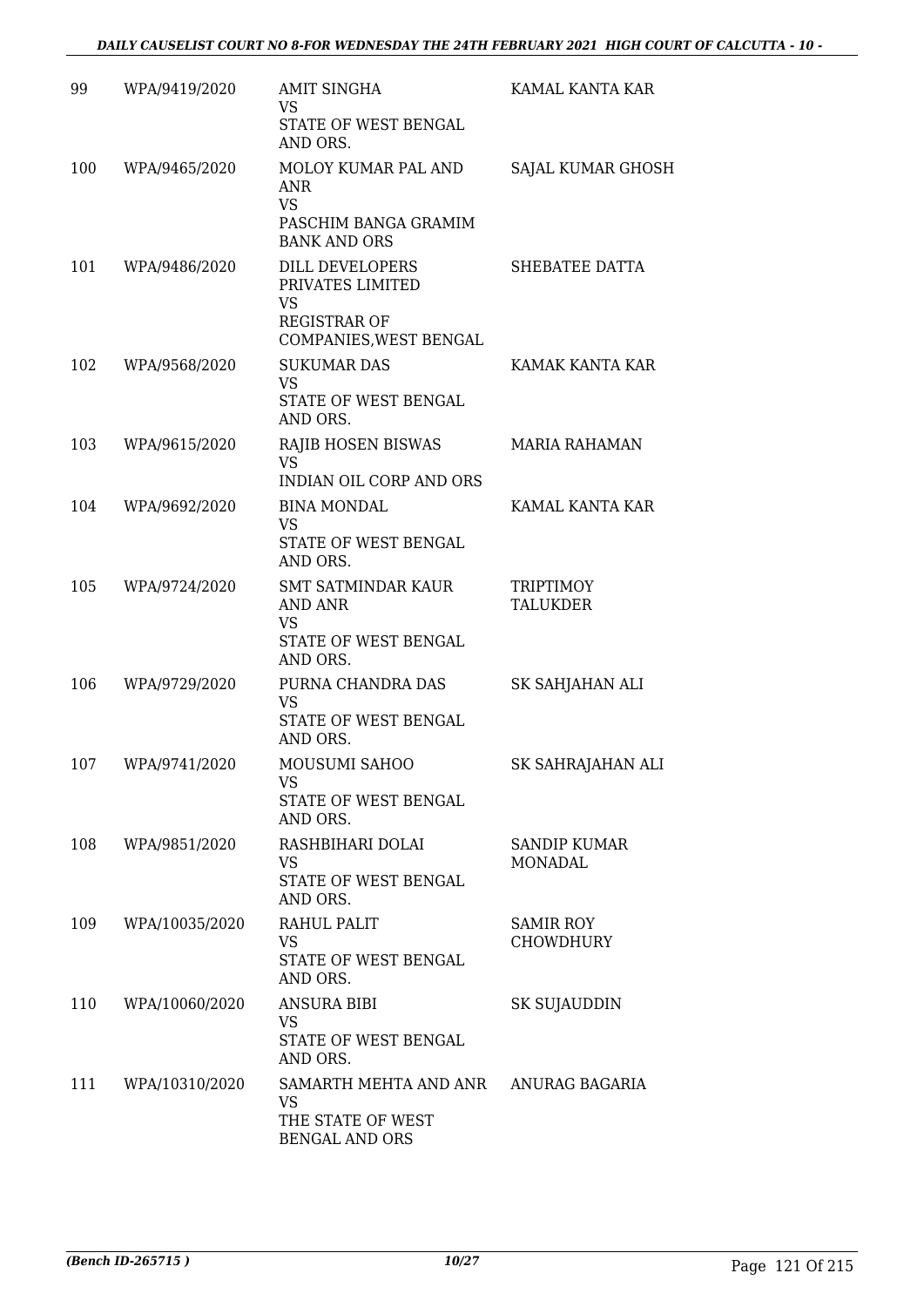| 112 | WPA/10366/2020 | PRASANTA BISWAS<br>VS.<br>UNION OF INDIA AND ORS.                                                                                    | <b>TAPAN ROY</b>               |
|-----|----------------|--------------------------------------------------------------------------------------------------------------------------------------|--------------------------------|
| 113 | WPA/10449/2020 | BANK OF INDIA THIKA<br><b>SHRAMIK SANGRAM</b><br>COMMITTEE(WB)<br><b>VS</b><br><b>BANK OF INDIA</b>                                  | <b>MANIKA SWARNOKAR</b>        |
| 114 | WPA/10466/2020 | <b>SHAIBAL ROUT AND</b><br><b>ANOTHER</b><br><b>VS</b><br>STATE OF WEST BENGAL<br>AND ORS.                                           | BHARAT CHANDRA<br><b>SIMAI</b> |
| 115 | WPA/10597/2020 | SATISH ROSIN AND<br>TURPENTINE WORKS AND<br><b>ANR</b><br><b>VS</b><br>STATE OF WEST BENGAL<br>AND ORS.                              | NILAY SENGUPTA                 |
| 116 | WPA/10645/2020 | <b>GOBINDA NAIYA</b><br><b>VS</b><br>THE STATE OF WEST<br><b>BENGAL AND ORS</b>                                                      | <b>ABDUR RAKIB</b>             |
| 117 | WPA/10733/2020 | <b>HIRANMOY PATRA</b><br><b>VS</b><br>THE MARKETING HEAD<br><b>IOCL MD AND ORS</b>                                                   | <b>SRIKUMAR MANDAL</b>         |
| 118 | WPA/10870/2020 | NILOY SAHA<br><b>VS</b><br>UNION OF INDIA AND ORS.                                                                                   | TRIPTIMOY<br>TALUKDER          |
| 119 | WPA/10890/2020 | M/S HICO MULTIFIN<br>PRODUCTS PVT LTD<br><b>VS</b><br>INDIAN CORPORATION LTD<br><b>AND ORS</b>                                       | PRIYANKA AGARWAL               |
| 120 | WPA/10904/2020 | <b>HIMANSU GHORUI</b><br>VS<br>STATE OF WEST BENGAL<br>AND ORS.                                                                      | DIPTENDU MONDAL                |
| 121 | WPA/10964/2020 | SUSANTA ADHIKARY<br>VS<br>STATE OF WEST BENGAL<br>AND ORS.                                                                           | KAMAL KANTA KAR                |
| 122 | WPA/10996/2020 | <b>GEETANJALI</b><br><b>INFRASTRUCTURE AND</b><br><b>EARTHMOVERS AND</b><br><b>ANOTHER</b><br>VS<br>STATE OF WEST BENGAL<br>AND ORS. | SAPTARSHI KUMAR<br>MAL.        |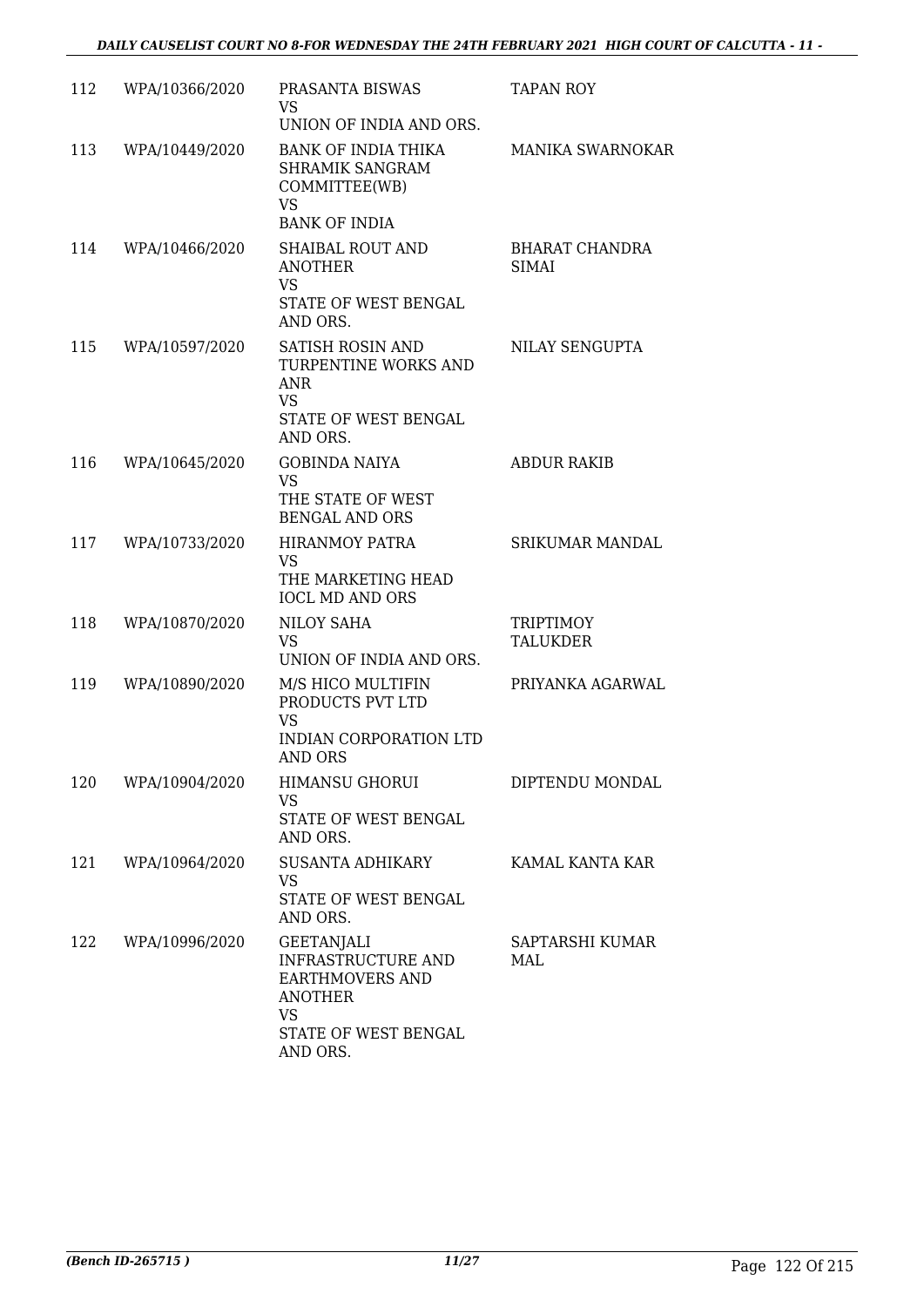| 123 | WPA/10998/2020     | <b>GEETANJALI</b><br>INFRASTRUCTURE AND<br><b>EARTHMOVERS AND</b><br><b>ANOTHER</b><br><b>VS</b> | SAPTARSHI KUMAR<br>MAL          |
|-----|--------------------|--------------------------------------------------------------------------------------------------|---------------------------------|
|     |                    | STATE OF WEST BENGAL<br>AND ORS.                                                                 |                                 |
|     | 124 WPA/11524/2020 | <b>BABLU PAL AND ANR</b><br><b>VS</b><br>STATE OF WEST BENGAL<br>AND ORS.                        | <b>BRATINDRA</b><br>NARAYAN RAY |
| 125 | WPA/11548/2020     | ABHIJIT KUMAR ADHYA<br><b>VS</b><br>STATE OF WEST BENGAL<br>AND ORS.                             | SAUMYAJIT GHOSAL                |
| 126 | WPA/11640/2020     | <b>JOYNUR BEWA</b><br><b>VS</b><br>STATE OF WEST BENGAL<br>AND ORS.                              | SRIKUMAR MANDAL                 |
|     | 127 WPA/11909/2020 | <b>ISLAM ALI KHAN</b><br><b>VS</b><br>STATE OF WEST BENGAL<br>AND ORS.                           | ASHIS KUMAR DUTTA               |
| 128 | WPA/11957/2020     | ARPITA MANDAL<br>VS<br>STATE OF WEST BENGAL<br>AND ORS.                                          | ANJAN<br><b>BHATTACHARYA</b>    |
|     | IA NO: CAN/1/2021  |                                                                                                  |                                 |
|     | 129 WPA/11973/2020 | HOSENARA KAZI<br><b>VS</b><br>STATE OF WEST BENGAL                                               | MAIDUL ISLAM<br>KAYAL           |
|     |                    | AND ORS.                                                                                         |                                 |
| 130 | WPA/59/2021        | ANITA BHATTACHARYA<br>VS<br>STATE OF WEST BENGAL<br>AND ORS.                                     | PAYEL SHOME                     |
|     | 131 WPA/71/2021    | <b>ARATI GHOSH</b><br><b>VS</b><br>STATE OF WEST BENGAL<br>AND ORS.                              | <b>SAYAK KONAR</b>              |
|     | 132 WPA/73/2021    | ARMEX SECURITY PRIVATE<br>LIMITED<br><b>VS</b><br>STATE OF WEST BENGAL<br>AND ORS.               | DYUTIMAN BANERJEE               |
| 133 | WPA/105/2021       | SMT BHARATI GUPTA<br><b>VS</b><br>STATE OF WEST BENGAL<br>AND ORS.                               | MAHESWARI<br>SHARMA             |
| 134 | WPA/235/2021       | SUSAIL KUMAR SINGH<br>VS<br>STATE OF WEST BENGAL<br>AND ORS.                                     | SHAMIK CHATTERJEE               |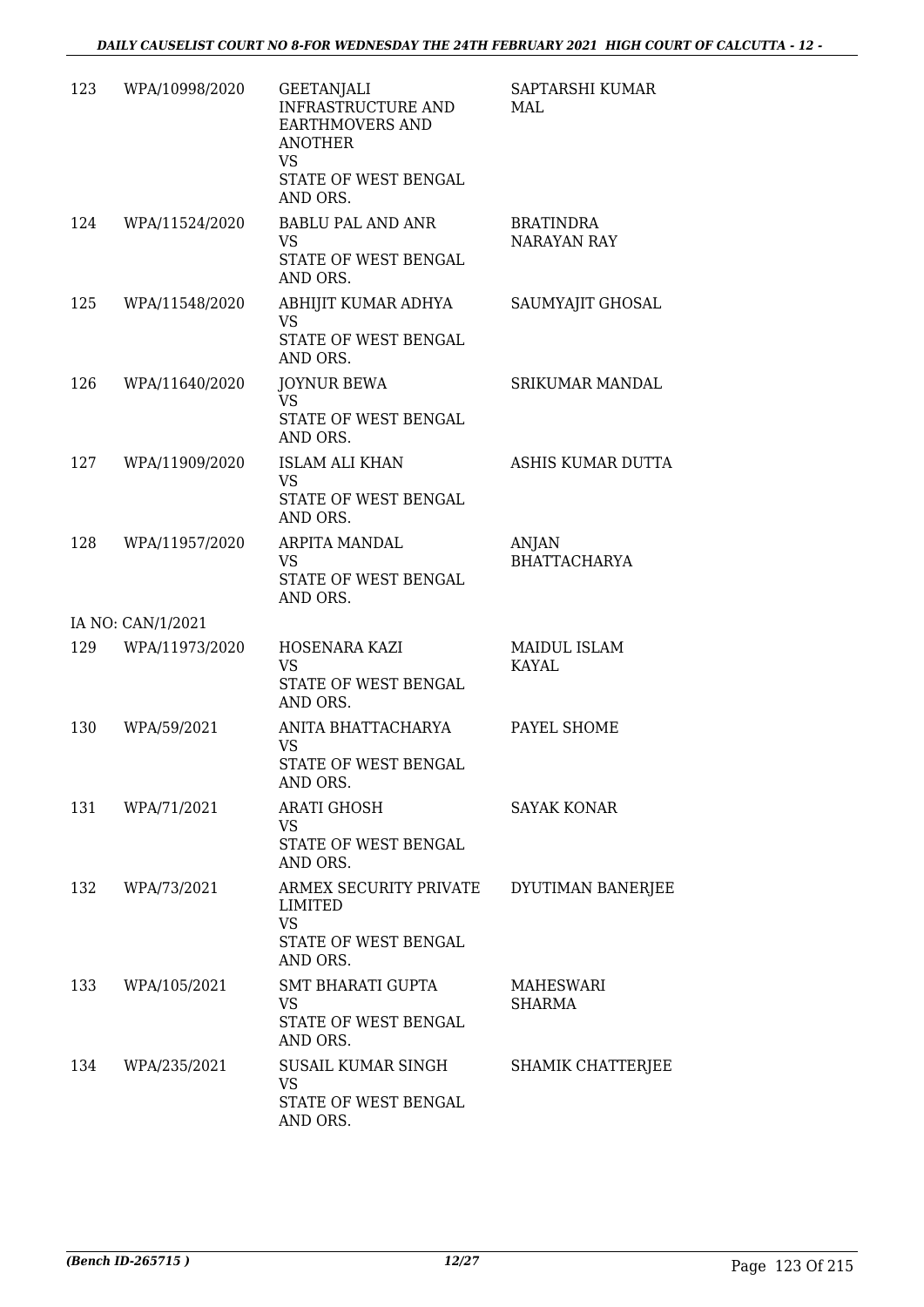| 135 | WPA/582/2021       | RAKESH KUMAR DAS<br>VS<br>STATE OF WEST BENGAL                                                    | <b>SNEHA SINGH</b>                     |
|-----|--------------------|---------------------------------------------------------------------------------------------------|----------------------------------------|
|     |                    | AND ORS.                                                                                          |                                        |
| 136 | WPA/621/2021       | DWARKA DAS MULCHAND<br><b>MANDANI</b><br><b>VS</b>                                                | AISHWARYA<br>CHATTERJEE                |
|     |                    | STATE OF WEST BENGAL<br>AND ORS.                                                                  |                                        |
| 137 | WPA/815/2021       | AJOY KRISHNA PRADHAN<br>VS.<br>THE MINISTER OF<br><b>BACKWARD CLASS</b><br><b>WELFARE AND ORS</b> | <b>NONIGOPAL</b><br><b>CHAKRABORTY</b> |
| 138 | WPA/856/2021       | KARAM CHAND THAPAR<br>AND BROS. LTD<br>VS<br>DOMODAR VALLEY CORP.                                 | CHIARANJIB SINHA                       |
|     | IA NO: CAN/1/2021  |                                                                                                   |                                        |
|     | wt139 WPA/862/2021 | KARAM CHAND THAPA4R<br>AND BROS (COAL SALES)<br><b>LTD</b><br><b>VS</b><br>DAMODAR VALLEY CORP.   | CHIRANJIB SINHA                        |
|     | IA NO: CAN/1/2021  |                                                                                                   |                                        |
|     | wt140 WPA/865/2021 | KARAM CHAND THAPAR<br>AND BROS (COAL SALES)<br><b>LTD</b><br><b>VS</b><br>DAMODAR VALLEY CORP     | CHIRANJIB SINHA                        |
|     | IA NO: CAN/1/2021  |                                                                                                   |                                        |
|     | wt141 WPA/871/2021 | KARAM CHAND THAPAR<br>AND BROS(COAL SALES)<br><b>LTD</b><br><b>VS</b><br>DAMODAR VALLEY CORP      | CHIRANJIB SINHA                        |
|     | IA NO: CAN/1/2021  |                                                                                                   |                                        |
|     | 142 WPA/868/2021   | SAMRAT REALPRAJECTS<br>PVT. LTD.<br><b>VS</b><br>STATE OF WEST BENGAL<br>AND ORS.                 | PARTHA<br><b>CHAKRABORTY</b>           |
| 143 | WPA/1007/2021      | SK. SAIFUDDIN<br>VS<br>STATE OF WEST BENGAL                                                       | SK.SALIM                               |
| 144 | WPA/1087/2021      | AND ORS.<br>MISS TANUSHREE ROY<br><b>VS</b><br>STATE OF WEST BENGAL<br>AND ORS.                   | NILENDRA NARAYAN<br><b>RAY</b>         |
| 145 | WPA/1178/2021      | KAMALIKA GHOSH<br>VS<br>LIFE INSURANCE<br>CORPORATION OF INDIA                                    | DEBDUTTA BASU                          |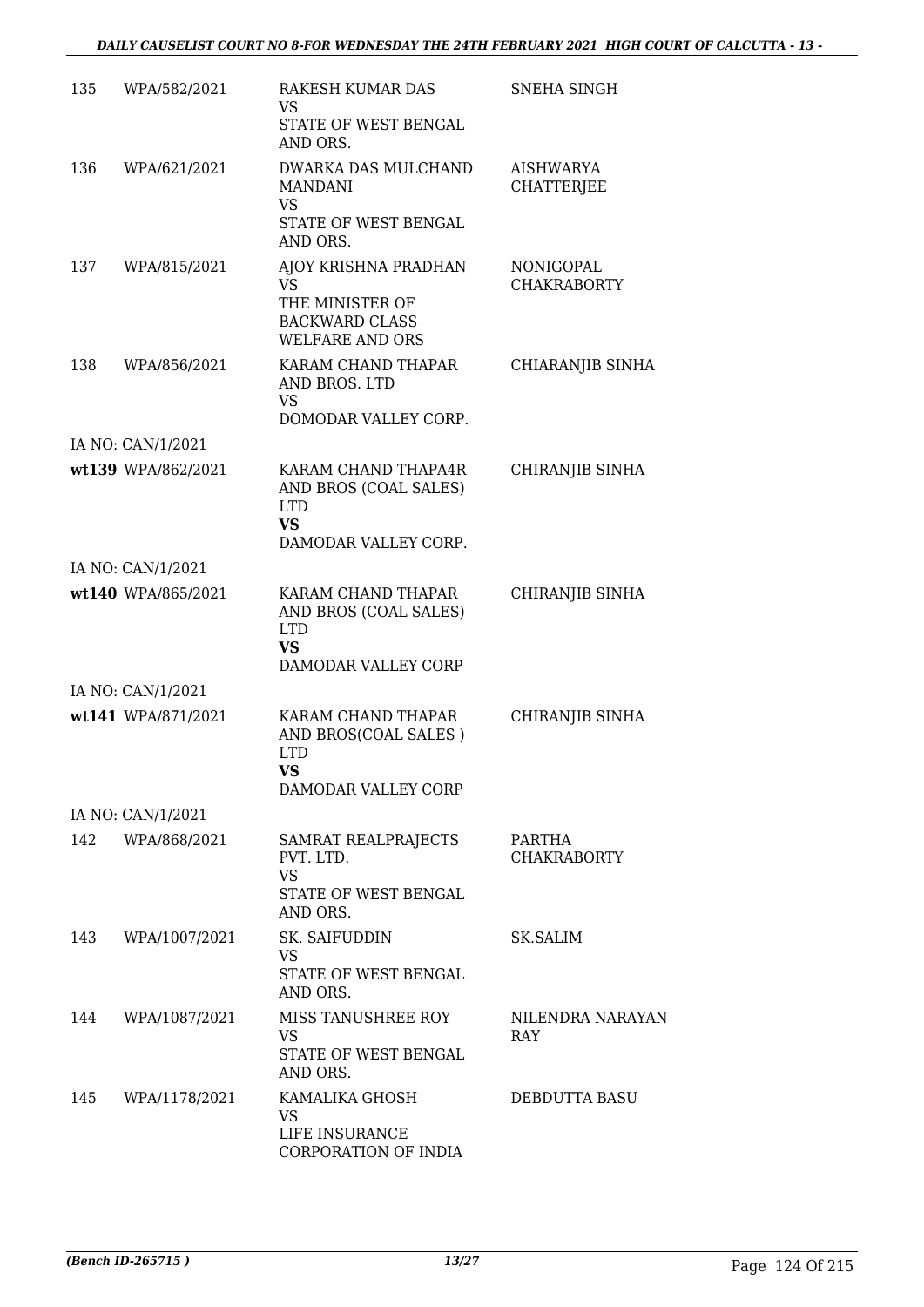| 146 | WPA/1197/2021  | SUVENDU ADHIKARI<br>VS<br>STATE OF WEST BENGAL                                              | Debdeep Sinha                      |
|-----|----------------|---------------------------------------------------------------------------------------------|------------------------------------|
| 147 | WPA/1434/2021  | AND ORS.<br>PRONOBESH PAKHIRA<br><b>VS</b><br>STATE OF WEST BENGAL<br>AND ORS.              | LAKSHMINATH<br><b>BHATTACHARYA</b> |
| 148 | WPA/2179/2021  | NIDHIR RANJAN<br>MAJUMDER<br><b>VS</b><br>UNION OF INDIA AND ORS.                           | DIPTENDU MANDAL                    |
| 149 | WPA/2499/2021  | ALL BENGAL YOUTH<br>WELFARE ASS. AND ANR.<br><b>VS</b><br>STATE OF WEST BENGAL              | SABYASACHI ROY                     |
|     |                | AND ORS.                                                                                    |                                    |
|     |                | <b>PART HEARD MATTERS</b>                                                                   |                                    |
| 150 | WPA/9265/2020  | DOWINS RESOURCE PVT.<br><b>LTD</b><br><b>VS</b><br>Union of India                           | ABHIRUP<br><b>CHAKRABORTY</b>      |
|     |                | <b>LISTED MOTION</b>                                                                        |                                    |
| 151 | WPA/6534/2018  | SUBRATA DUTTA & ANR<br><b>VS</b>                                                            | <b>ABHIJIT PAL</b>                 |
|     |                | STATE OF WEST BENGAL<br>&ORS                                                                |                                    |
| 152 | WPA/8571/2018  | CHETKI PROPERTIES PVT. DEBASREE DHAMALI<br>LTD & ANR<br><b>VS</b><br>STATE OF WEST BENGAL & |                                    |
|     |                | <b>ORS</b>                                                                                  |                                    |
|     |                | IA NO: CAN/1/2019(Old No:CAN/565/2019), CAN/2/2019(Old No:CAN/566/2019), CAN/3/2021         |                                    |
| 153 | WPA/9773/2018  | JAKIR MONDAL<br>VS                                                                          | ATIS KUMAR BISWAS                  |
|     |                | STATE OF WEST BENGAL &<br><b>ORS</b>                                                        |                                    |
| 154 | WPA/2753/2019  | BATESWAR MAITY & ANR<br>VS                                                                  | LIPIKA CHATTERJEE                  |
|     |                | STATE OF WEST BENGAL &<br><b>ORS</b>                                                        |                                    |
| 155 | WPA/18635/2019 | PRALAY MAJUMDER<br>VS<br>STATE OF WEST BENGAL &                                             | SUDIP GHOSH<br><b>CHOWDHURY</b>    |
|     |                | <b>ORS</b>                                                                                  |                                    |
|     |                | IA NO: CAN/1/2020(Old No:CAN/975/2020), CAN/2/2020                                          |                                    |
| 156 | WPA/23281/2019 | <b>AMIT MONDAL</b><br>VS<br>STATE OF WEST BENGAL &<br>ORS.                                  | NILANJAN ADHIKARI                  |
| 157 | WPA/4347/2020  | KRISHNA KUMAR RUNGTA<br><b>VS</b><br>UNION OF INDIA & ORS                                   | RITIKA SHROFF                      |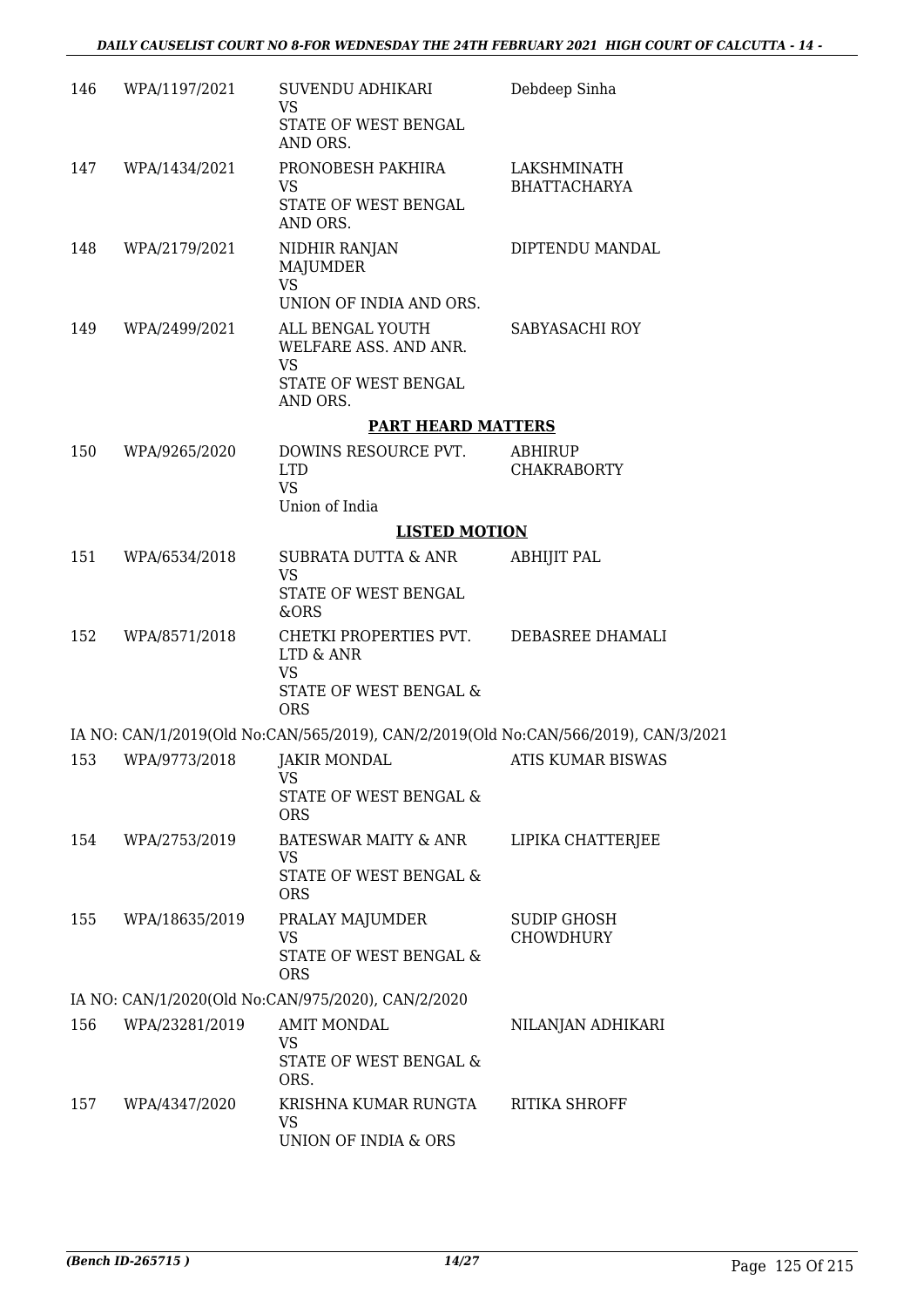| 158 | WPA/5662/2020                           | UNA VEDA NATHANIEL<br><b>VS</b>                                                           | S. G. CHOWDHURY                     |                     |
|-----|-----------------------------------------|-------------------------------------------------------------------------------------------|-------------------------------------|---------------------|
|     |                                         | STATE OF WEST BENGAL                                                                      |                                     |                     |
|     | IA NO: CAN/1/2020(Old No:CAN/3532/2020) |                                                                                           |                                     |                     |
| 159 | WPA/6697/2020                           | <b>GARIMA RUNGTA</b><br><b>VS</b>                                                         | <b>SIDDHARTHA</b><br><b>SHROFF</b>  |                     |
|     |                                         | <b>UNION OF INDIA</b>                                                                     |                                     |                     |
|     | IA NO: CAN/1/2020(Old No:CAN/5591/2020) |                                                                                           |                                     |                     |
| 160 | WPA/6810/2020                           | RAJGARIA TIMBER<br><b>PVT.LTD&amp; ANR</b><br><b>VS</b><br><b>UNION OF INDIA&amp; ORS</b> | <b>RAJIB MULLICK</b>                |                     |
|     |                                         | IA NO: CAN/1/2020(Old No:CAN/5791/2020), CAN/2/2020, CAN/3/2021, CAN/4/2021               |                                     |                     |
| 161 | WPA/7011/2020                           | <b>SRIKUMAR GIRI</b>                                                                      | <b>GAUTAM GURIA</b>                 |                     |
|     |                                         | VS<br>STATE OF WEST BENGAL<br>AND ORS.                                                    |                                     |                     |
|     | IA NO: CAN/1/2020                       |                                                                                           |                                     |                     |
| 162 | WPA/7071/2020                           | MADAN MOHAN KHANRA<br><b>VS</b>                                                           | <b>GAUTAM GURIA</b>                 | <b>GAUTAM GURIA</b> |
|     |                                         | THE STATE OF WEST<br><b>BENGAL</b>                                                        |                                     |                     |
|     | IA NO: CAN/1/2020                       |                                                                                           |                                     |                     |
| 163 | WPA/7656/2020                           | A.J. SARKAR AND CO AND<br><b>ORS</b>                                                      | PRATIP KUMAR<br><b>CHATTERJEE</b>   |                     |
|     |                                         | <b>VS</b><br>STATE OF WEST BENGAL<br>AND ORS.                                             |                                     |                     |
|     | IA NO: CAN/1/2020                       |                                                                                           |                                     |                     |
| 164 | WPA/7864/2020                           | CYGNUS EQUIPMENTS AND                                                                     | RAJESH UPADHYAY                     |                     |
|     |                                         | RENTALS PRIVATE LIMITED<br><b>VS</b>                                                      |                                     |                     |
|     |                                         | Union of India                                                                            |                                     |                     |
| 165 | WPA/8220/2020                           | LAKSHMI NASAKAR<br><b>VS</b>                                                              | <b>MANOJ KUMAR</b><br><b>MONDAL</b> |                     |
|     |                                         | STATE OF WEST BENGAL<br>AND ORS.                                                          |                                     |                     |
| 166 | WPA/8333/2020                           | DIBAKAR RANA                                                                              | ANJAN                               |                     |
|     |                                         | <b>VS</b><br>STATE OF WEST BENGAL<br>AND ORS.                                             | <b>BHATTACHARYA</b>                 |                     |
| 167 | WPA/9146/2020                           | <b>BIPLAB BOSE</b>                                                                        | <b>SUDESHNA BASU</b>                |                     |
|     |                                         | <b>VS</b><br>State of West Bengal                                                         | THAKUR                              |                     |
| 168 | WPA/9614/2020                           | MOHANA GHOSH                                                                              | Madhurima Sarkar                    |                     |
|     |                                         | <b>VS</b><br>STATE OF WEST BENGAL<br>AND ORS.                                             |                                     |                     |
| 169 | WPA/9677/2020                           | SHEO CHARAN AGARWAL                                                                       | PRABHAT KUMAR                       |                     |
|     |                                         | <b>VS</b><br>Union of India                                                               | <b>SINGH</b>                        |                     |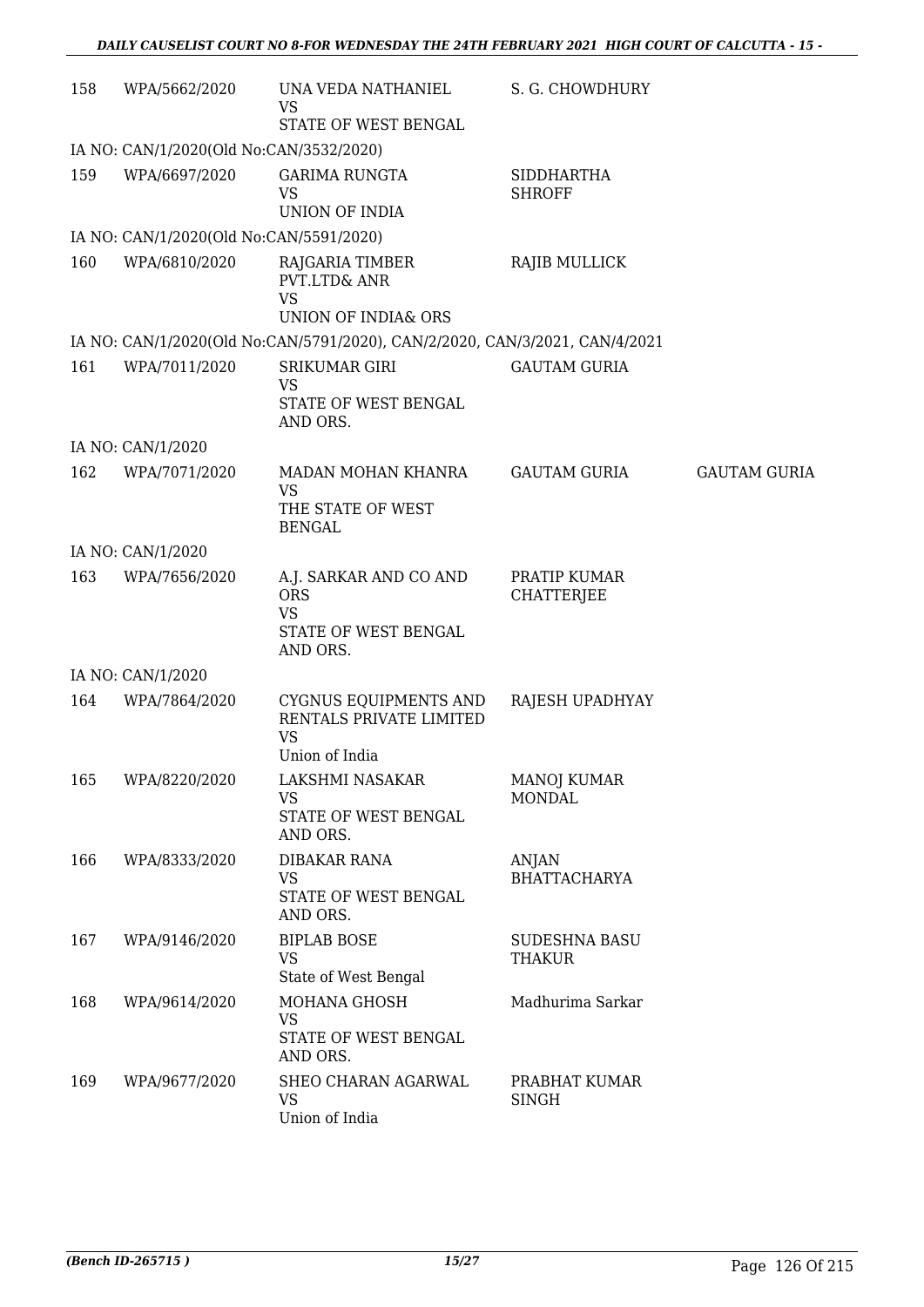| 170 | WPA/9827/2020      | <b>SAMAR KUMAR MONDAL</b><br>VS<br>State of West Bengal                                                 | PINTU KARAR                            |
|-----|--------------------|---------------------------------------------------------------------------------------------------------|----------------------------------------|
| 171 | WPA/9828/2020      | HABUL MONDAL AND ORS<br><b>VS</b><br>STATE OF WEST BENGAL<br>AND ORS.                                   | SUDARSHAN GHOSH                        |
| 172 | WPA/9889/2020      | <b>AMALA ROY</b><br><b>VS</b><br>STATE OF WEST BENGAL<br>AND ORS.                                       | PAMPA DEY DHABAL                       |
| 173 | WPA/10011/2020     | PROSUN BANERJEE AND<br>ANR<br><b>VS</b><br>UNION OF INDIA AND ORS.                                      | <b>ARIF ALI</b>                        |
| 174 | WPA/10315/2020     | KSHETRIYA SHERI GANDHI<br><b>ASHRAM AND ANR</b><br><b>VS</b><br>STATE OF WEST BENGAL                    | <b>SUJIT SAHA</b>                      |
| 175 | WPA/10442/2020     | AND ORS.<br>PROMOD RANJAN ROY AND<br><b>ANOTHER</b><br><b>VS</b><br>RESERVE BANK OF INDIA<br>AND OTHERS | <b>GARGI GOSWAMI</b>                   |
| 176 | WPA/10501/2020     | SHEILA BINANI<br>VS<br>UNION OF INDIA AND<br><b>ANOTHERS</b>                                            | <b>SUBHASIS DEY</b>                    |
| 177 | WPA/10810/2020     | ABDUL RAJAK AND ANR<br><b>VS</b><br>STATE OF WEST BENGAL<br>AND ORS.                                    | <b>GOLAM KARIM</b><br><b>CHOWDHURY</b> |
| 178 | WPA/11114/2020     | <b>BISWANATH PAL</b><br><b>VS</b><br>STATE OF WEST BENGAL<br>AND ORS.                                   | RAFIKUL ISLAM<br>SARDAR                |
| 179 | WPA/11286/2020     | ASHOK GHORAI AND ANR MAINAK SWARNOKAR<br>VS<br>STATE OF WEST BENGAL<br>AND ORS.                         |                                        |
| 180 | WPA/11385/2020     | ASLAM ALI MOLLA<br><b>VS</b><br>STATE OF WEST BENGAL<br>AND ORS.                                        | <b>ASIT KR</b><br><b>BHATTACHARYA</b>  |
|     | 181 WPA/11631/2020 | SAHIDUL ISLAM MOLLA<br>AND ORS<br><b>VS</b><br>STATE OF WEST BENGAL<br>AND ORS.                         | JAMUNA SAHA                            |
|     | 182 WPA/11860/2020 | <b>SK ALAUDDIN</b><br>VS<br>STATE OF WEST BENGAL<br>AND ORS.                                            | SOUMAJIT DAS<br><b>MAHAPATRA</b>       |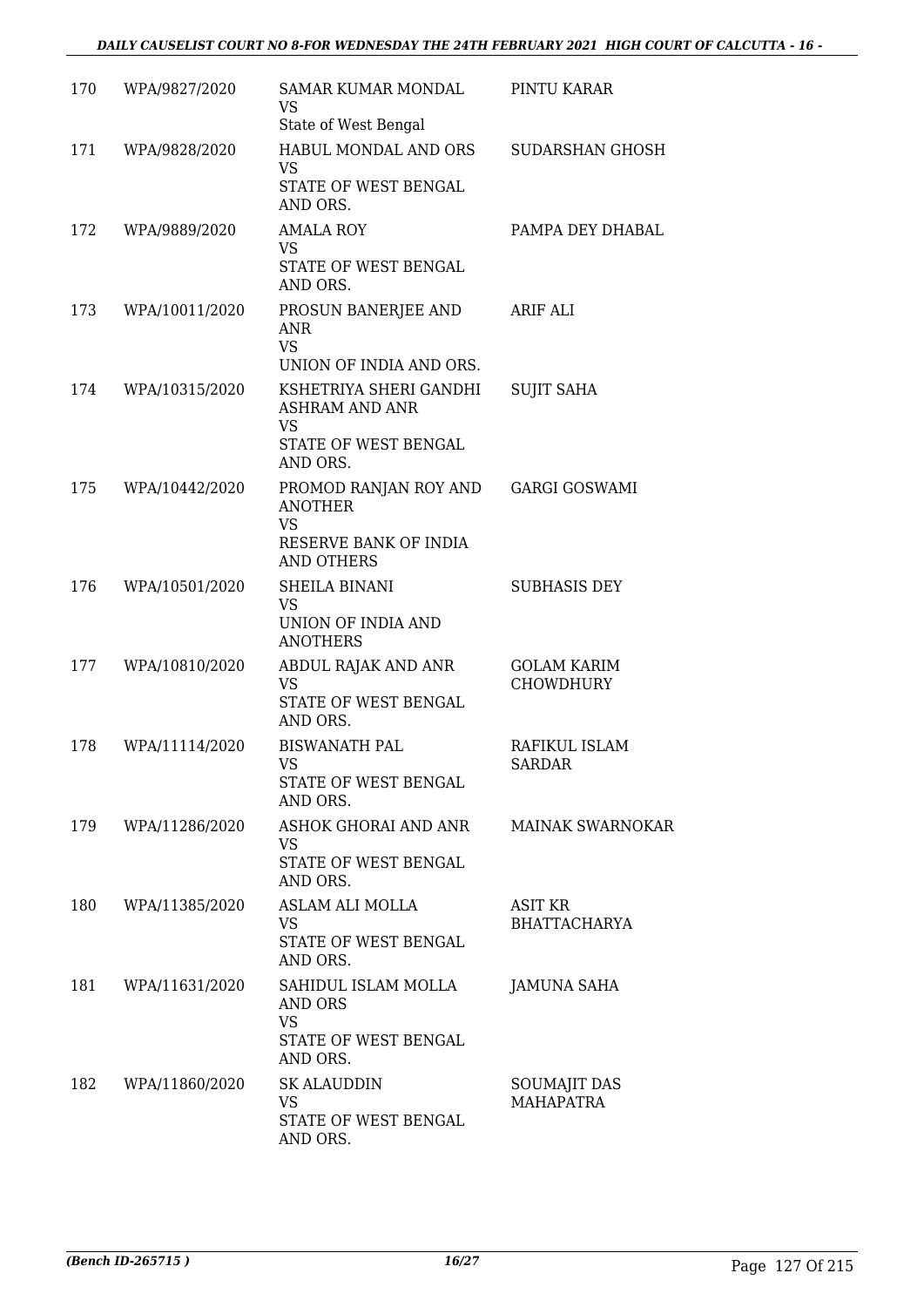| 183 | WPA/11968/2020                           | KOUSHIK DAS<br><b>VS</b><br>STATE OF WEST BENGAL<br>AND ORS.                                  | <b>SANGHITA</b><br><b>CHATTERJEE</b>     |
|-----|------------------------------------------|-----------------------------------------------------------------------------------------------|------------------------------------------|
|     |                                          | <b>APPLICATION</b>                                                                            |                                          |
| 184 | WPA/23011/2006                           | PRIYA BANERJEE<br><b>VS</b><br>STATE OF W.B.                                                  | MANISHA<br><b>CHATTERJEE</b>             |
|     |                                          | IA NO: CAN/1/2008(Old No:CAN/1397/2008), CAN/2/2020(Old No:CAN/2093/2020)                     |                                          |
| 185 | WPA/18171/2016                           | <b>SANGHITA MAITY</b><br>VS<br>STATE OF WEST BENGAL &<br><b>ORS</b>                           | <b>ANJAN</b><br><b>BHATTACHARYA</b>      |
|     | IA NO: CAN/2/2019(Old No:CAN/10975/2019) |                                                                                               |                                          |
| 186 | WPA/13834/2017                           | CHAITANYA BIKASH PAUL<br><b>VS</b><br>EPF ORGANISATION,<br>MINISTRY OF LABOUR &<br><b>ORS</b> | MRINAL KANTI<br><b>KUNDU</b>             |
|     |                                          | IA NO: CAN/1/2019(Old No:CAN/5144/2019), CAN/2/2020                                           |                                          |
|     |                                          | <b>CONTEMPT APPLICATION</b>                                                                   |                                          |
| 187 | CPAN/995/2010                            | <b>BIDYUT BANERJEE</b><br>VS                                                                  | <b>ASHIM KUMAR</b><br><b>BISWAS</b>      |
|     | wt188 WPA/22189/2009                     | SOUMYA BHATTACHARYA<br><b>BIDYUT BANERJEE</b><br><b>VS</b><br>STATE OF WEST BENGAL &          | <b>ASHIM BISWAS</b>                      |
| 189 | CPAN/393/2020                            | <b>ORS</b><br>PURNIMA DAS MAHANTA<br>(BISWAS)<br><b>VS</b><br><b>N.R SEKAR RAJU</b>           | ARJUN SAMANTA                            |
|     | IA NO: CAN/1/2020(Old No:CAN/5205/2020)  |                                                                                               |                                          |
|     | wt190 WPA/16452/2019                     | PURNIMA DAS MAHANTA<br>(BISWAS)<br><b>VS</b><br>UNION OF INDIA & ORS                          | ARJUN SAMANTA                            |
| 191 | CPAN/660/2020                            | RABIN JANA AND ORS<br><b>VS</b><br><b>ARNAB BISWAS</b>                                        | AMLAN MUKHERJEE                          |
|     | wt192 WPA/608/2020                       | RABIB JANA & ORS<br>VS<br><b>STATE OF WEST BENGAL &amp;</b><br><b>ORS</b>                     | <b>AMLAN KUMAR</b><br>MUKHERJEE          |
| 193 | CPAN/47/2021                             | PARTHA PRATIM MONDAL<br><b>VS</b><br>SANJOY GHOSH                                             | <b>ARUP NATH</b><br><b>BHATTACHARYYA</b> |
|     | wt194 WPA/7088/2020                      | PARTHA PRATIM MONDAL<br>VS<br>STATE OF WEST BENGAL                                            | DIPTENDU MONDAL                          |
|     |                                          |                                                                                               |                                          |

IA NO: CAN/1/2020, CAN/2/2020

### **NEW MOTION**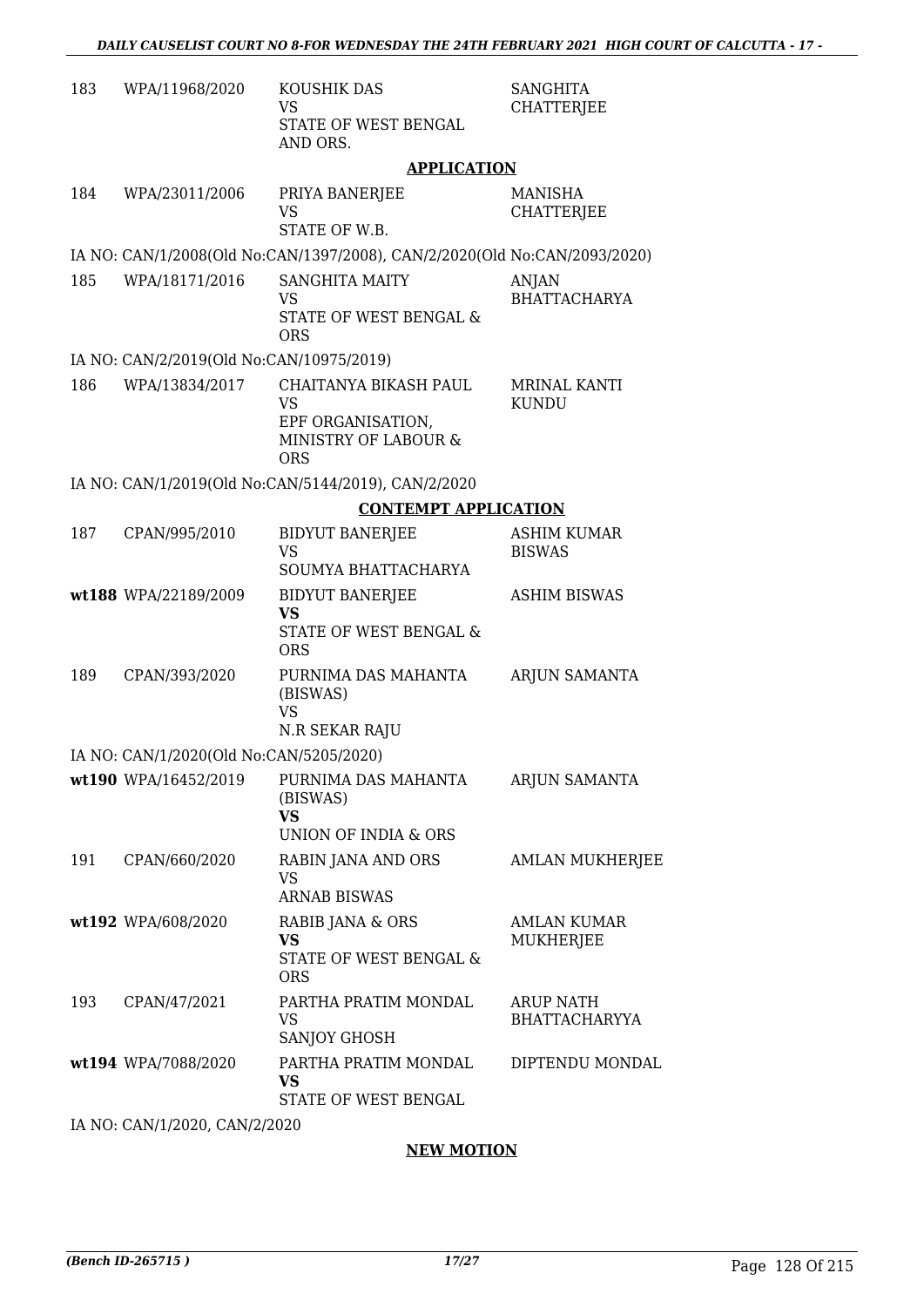| 195 | WPA/2856/2021 | SARAT CHANDRA MANDAL<br>VS<br>STATE OF WEST BENGAL<br>AND ORS.        | <b>DONA AKTER</b>              |
|-----|---------------|-----------------------------------------------------------------------|--------------------------------|
| 196 | WPA/3183/2021 | KADAN BIBI @KADON BIBI<br>VS<br>STATE OF WEST BENGAL<br>AND ORS       | SOVAN DASGUPTA                 |
| 197 | WPA/3628/2021 | RUMA KHATUN @RUMA<br><b>BIBI</b><br><b>VS</b><br>STATE OF WEST BENGAL | ARIJIT BHUSAN<br><b>BAGCHI</b> |
|     |               | AND ORS.                                                              |                                |
| 198 | WPA/3630/2021 | AJMIRA KHATUN<br><b>VS</b><br>STATE OF WEST BENGAL<br>AND ORS.        | ARIJIT BHUSAN<br><b>BAGCHI</b> |
| 199 | WPA/3696/2021 | ADARSHA PURKAIT<br>VS<br>STATE OF WEST BENGAL<br>AND ORS.             | CHITTAPRIYA GHOSH              |
| 200 | WPA/3744/2021 | KAMAL KADEL<br><b>VS</b><br>STATE OF WEST BENGAL<br>AND ORS.          | RAJNANDINI DAS                 |
| 201 | WPA/3755/2021 | BRAJA MOHAN BERA<br>VS<br>STATE OF WEST BENGAL<br>AND ORS.            | <b>SALILKUMAR MAITI</b>        |
| 202 | WPA/3759/2021 | BRAJA MOHAN BERA<br><b>VS</b><br>STATE OF WEST BENGAL<br>AND ORS.     | <b>SALIL KUMAR MAITI</b>       |
| 203 | WPA/3874/2021 | CHAPA RANI ROY<br>VS<br>STATE OF WEST BENGAL<br>AND ORS.              | <b>GOPAL MONDAL</b>            |
| 204 | WPA/3876/2021 | KANAK MONDAL<br>VS<br>STATE OF WEST BENGAL<br>AND ORS.                | <b>GOPAL MONDAL</b>            |
| 205 | WPA/3878/2021 | BHUPENDRANATH DAS<br>VS.<br>STATE OF WEST BENGAL<br>AND ORS.          | <b>GOPAL MONDAL</b>            |
| 206 | WPA/3880/2021 | <b>ANURUP ROY</b><br>VS<br>STATE OF WEST BENGAL<br>AND ORS.           | TRIPTIMOY<br><b>TALUKDER</b>   |
| 207 | WPA/4098/2021 | CHIYATULLA MONDAL<br>VS<br>STATE OF WEST BENGAL<br>AND ORS.           | RAZZAK HOSSAIN                 |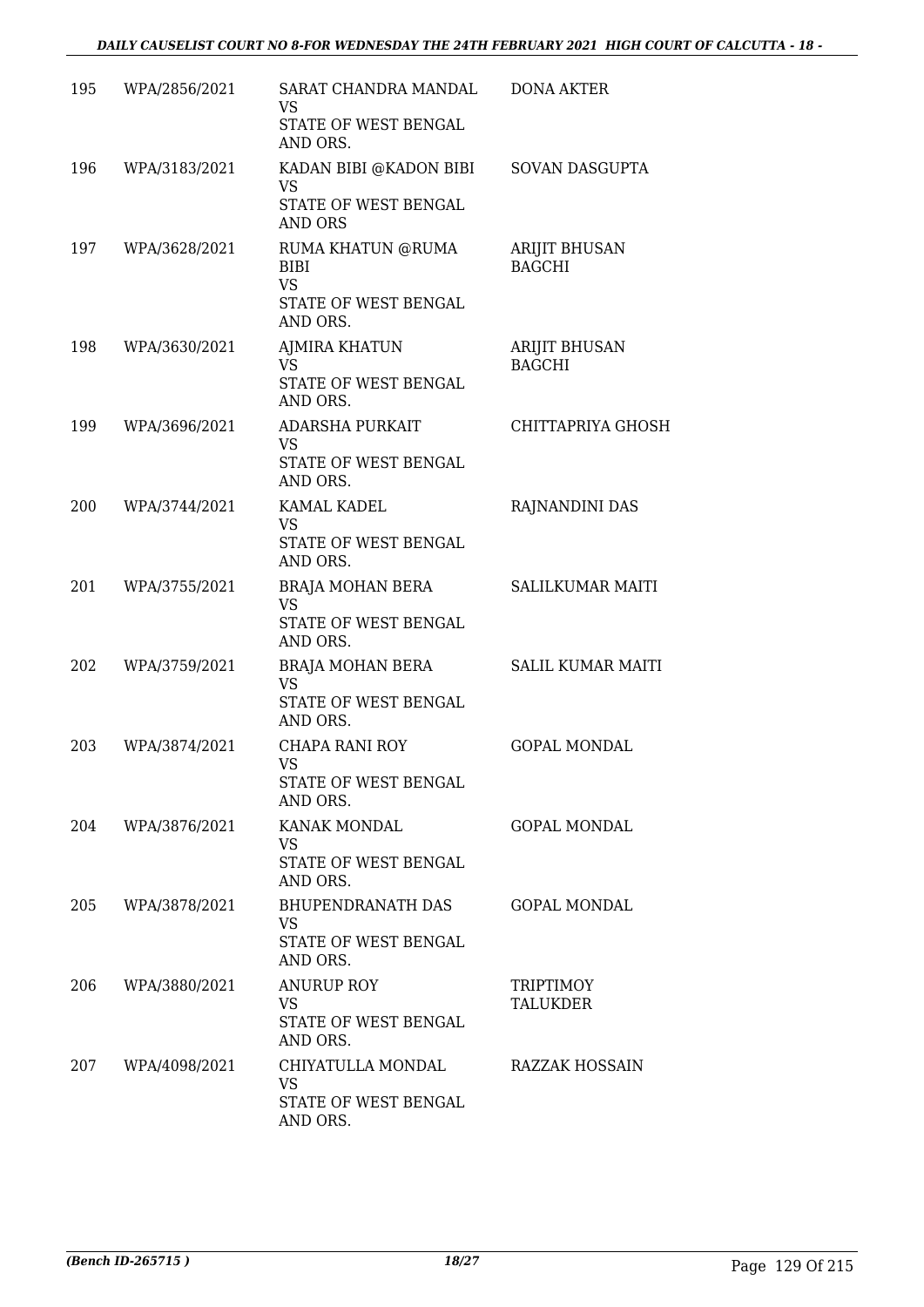| 208 | WPA/4100/2021     | CHIYATULLA MONDAL                                                                 | <b>RAZZAK HOSSAIN</b>                  |
|-----|-------------------|-----------------------------------------------------------------------------------|----------------------------------------|
|     |                   | <b>VS</b><br>STATE OF WEST BENGAL<br>AND ORS.                                     |                                        |
| 209 | WPA/4102/2021     | SHUKCHAD SEKH<br><b>VS</b><br>STATE OF WEST BENGAL<br>AND ORS.                    | <b>RAZZAK HOSSAIN</b>                  |
| 210 | WPA/4162/2021     | SITAL CHANDRA DAS<br><b>VS</b><br>STATE OF WEST BENGAL<br>AND ORS.                | PRITI JAIN                             |
| 211 | WPA/4185/2021     | PRABIR BANERJEE<br><b>VS</b><br>STATE OF WEST BENGAL<br>AND ORS.                  | <b>SUDIP GHOSH</b><br><b>CHOWDHURY</b> |
| 212 | WPA/4188/2021     | SUSANTA CHAKRABORTY<br><b>VS</b><br>STATE OF WEST BENGAL<br>AND ORS.              | <b>SUDIP GHOSH</b><br>CHOWDHURY        |
| 213 | WPA/4404/2021     | SANDIP KARFORMA<br><b>VS</b><br>STATE OF WEST BENGAL<br><b>AND ANR</b>            | ANIRBAN DATTA                          |
| 214 | WPA/4443/2021     | KASEM ALI MOLLA<br><b>VS</b><br>STATE OF WEST BENGAL<br>AND ORS.                  | <b>DONA AKTER</b>                      |
| 215 | WPA/4499/2021     | ANJANA SAHA<br><b>VS</b><br>STATE OF WEST BENGAL<br>AND ORS.                      | <b>SUBHAJIT GHOSH</b>                  |
| 216 | WPA/4540/2021     | SK MD. NAZIMUDDIN<br><b>VS</b><br>STATE OF WEST BENGAL<br>AND ORS.                | KAZI SAJJAD ALAM                       |
|     | 217 WPA/4566/2021 | JAYA DAS AND OTHERS<br>VS<br>STATE OF WEST BENGAL<br>AND ORS.                     | SK REJAUL ALAM                         |
| 218 | WPA/4706/2021     | SUKDEV CHATTERJEE<br>VS<br>STATE OF WEST BENGAL<br>AND ORS.                       | SANJIB MITRA                           |
| 219 | WPA/4719/2021     | <b>MOU PRAMANIK</b><br>(SAMANTA)<br><b>VS</b><br>STATE OF WEST BENGAL<br>AND ORS. | AMITABHA GHOSH                         |
| 220 | WPA/4728/2021     | <b>SK NUR NABI</b><br>VS<br>STATE OF WEST BENGAL<br>AND ORS.                      | <b>GOURANGA KUMAR</b><br>DAS           |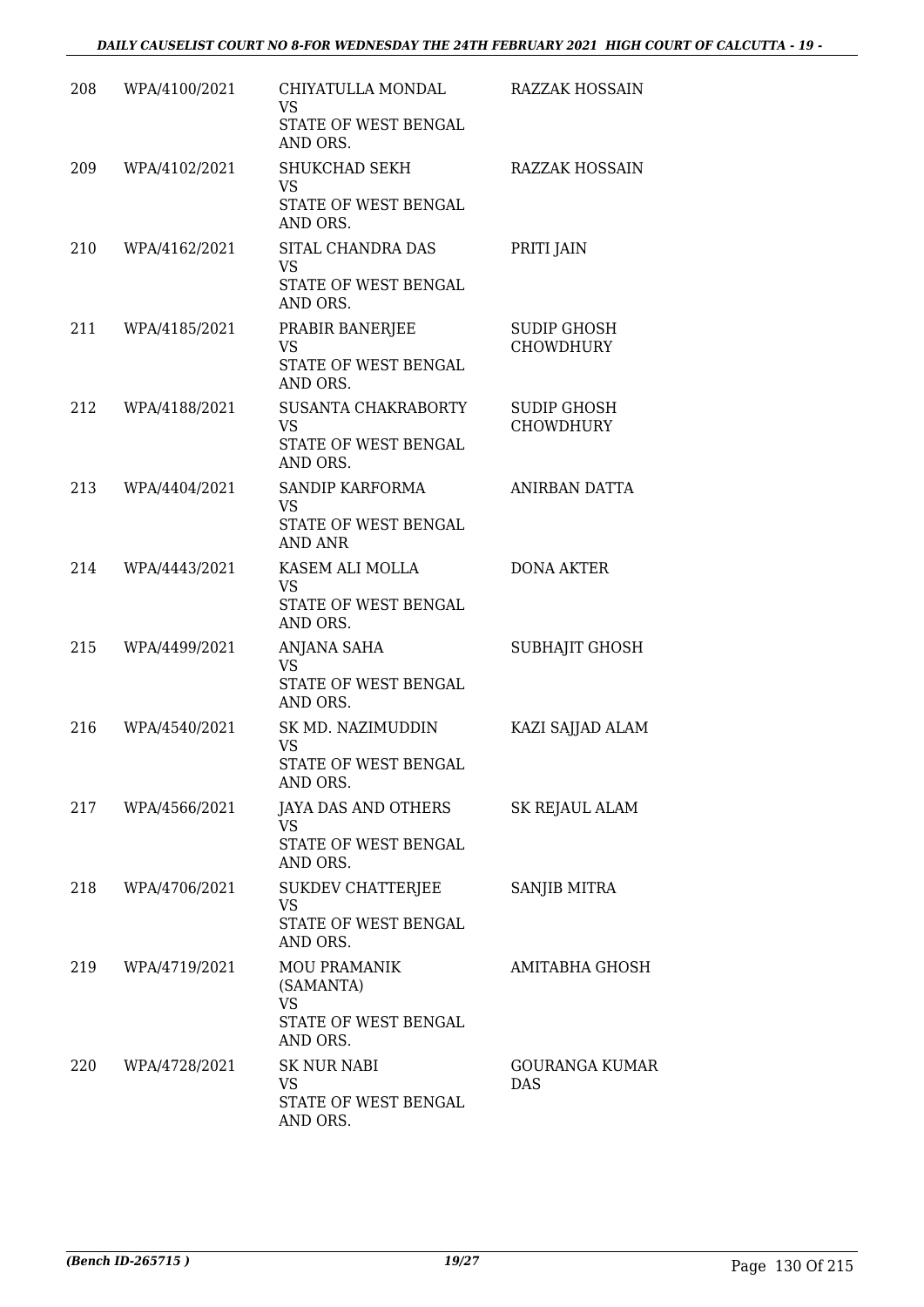| 221 | WPA/4765/2021 | <b>SHYAMALI BASU</b><br>VS.<br>STATE OF WEST BENGAL<br>AND ORS.                                                | UTTAM KUMAR<br><b>BHATTACHARYA</b>    |
|-----|---------------|----------------------------------------------------------------------------------------------------------------|---------------------------------------|
| 222 | WPA/4858/2021 | PARITOSH GIRI<br>VS<br>STATE OF WEST BENGAL<br>AND ORS.                                                        | ANIRUDDHA<br><b>BHATTACHARYA</b>      |
| 223 | WPA/4880/2021 | <b>SELIM MALLICK</b><br><b>VS</b><br><b>STATE OF WEST BENGAL</b><br>AND ORS.                                   | <b>DEBASIS SUR</b>                    |
| 224 | WPA/4900/2021 | M/S GHOSH ELECTRICAL<br><b>WORKS AND ANOTHER</b><br><b>VS</b><br>THE UNITED BANK OF<br><b>INDIA AND OTHERS</b> | MALAY DHAR                            |
| 225 | WPA/4930/2021 | SWAPNA DEBGUPTA<br>VS<br>STATE OF WEST BENGAL<br>AND ORS.                                                      | <b>KAMAL DAS</b>                      |
| 226 | WPA/4933/2021 | <b>SUNITA SARDAR</b><br><b>VS</b><br>STATE OF WEST BENGAL<br>AND ORS.                                          | <b>ABHILASH SINHAROY</b>              |
| 227 | WPA/4985/2021 | MOUMITA BHOWMIK<br><b>VS</b><br>STATE OF WEST BENGAL<br>AND ORS.                                               | <b>SAYAK KONAR</b>                    |
| 228 | WPA/4993/2021 | MUKHTAR ALAM<br><b>VS</b><br>STATE OF WEST BENGAL<br>AND ORS.                                                  | <b>ZAINAB TAHUR</b>                   |
| 229 | WPA/5015/2021 | <b>SURATH SARDAR</b><br><b>VS</b><br>STATE OF WEST BENGAL<br>AND ORS.                                          | ASIT KR.<br><b>BHATTACHARYA</b>       |
| 230 | WPA/5019/2021 | MD. AMINUL ISLAM<br>VS<br>STATE OF WEST BENGAL<br>AND ORS.                                                     | <b>SUBHADEEP</b><br><b>CHATTERJEE</b> |
| 231 | WPA/5045/2021 | RAGHU NATH DEWAN AND KANAI LAL MONDAL<br><b>ORS</b><br><b>VS</b><br>STATE OF WEST BENGAL<br>AND ORS.           |                                       |
| 232 | WPA/5067/2021 | AJEKHA BIBI<br><b>VS</b><br>STATE OF WEST BENGAL<br>AND ORS.                                                   | KUSHAL DAS                            |
| 233 | WPA/5106/2021 | ARCHANA MONDAL<br>VS.<br>STATE OF WEST BENGAL<br>AND ORS.                                                      | SOURAV CHATTERJEE                     |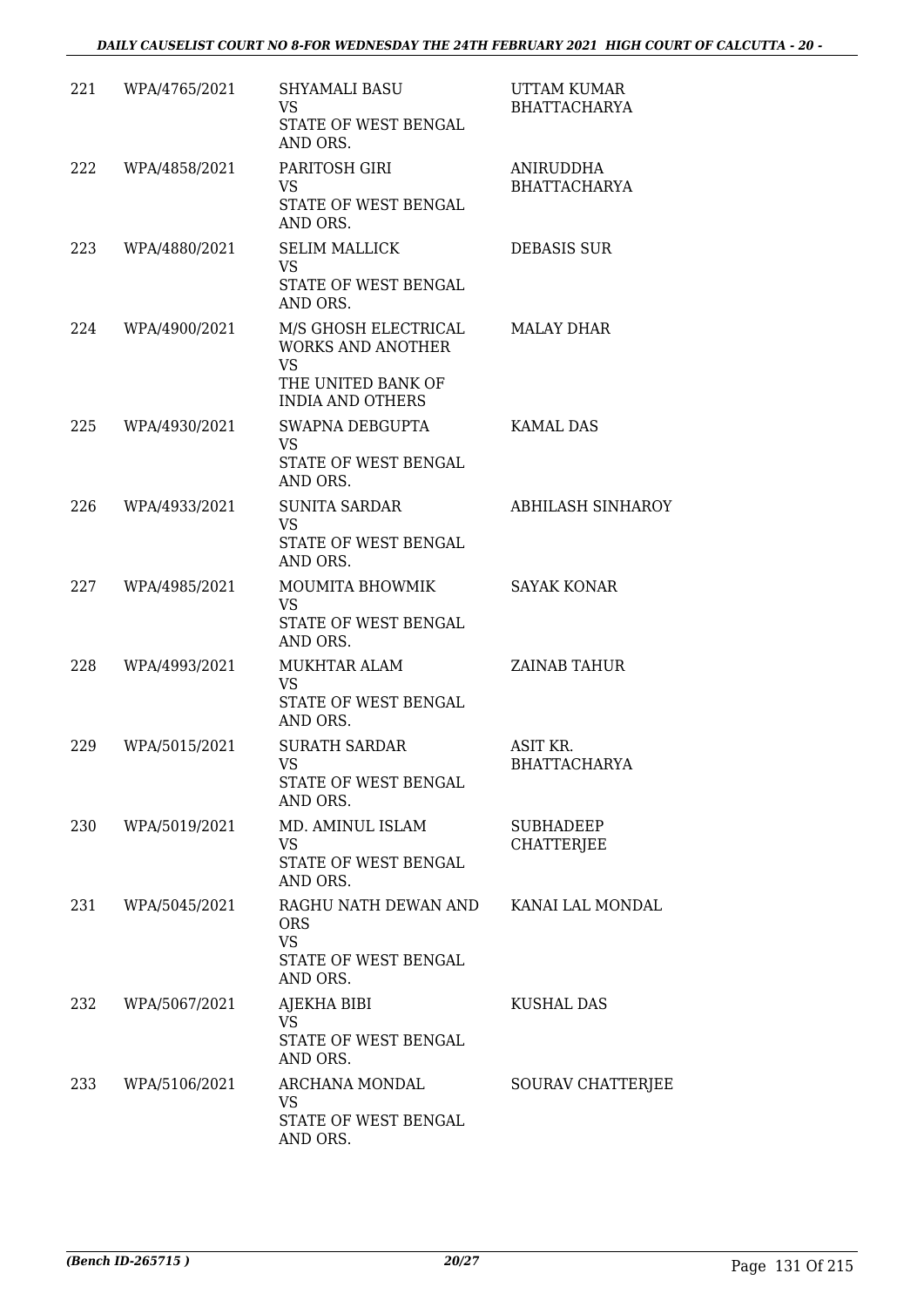| 234 | WPA/5137/2021                           | SK. AMINUDDIN AND<br><b>OTHERS</b><br><b>VS</b><br>STATE OF WEST BENGAL<br>AND ORS.                                                      | <b>INDRAJIT</b><br>BHATTACHARJEE    |
|-----|-----------------------------------------|------------------------------------------------------------------------------------------------------------------------------------------|-------------------------------------|
| 235 | WPA/5154/2021                           | SHILPI BHATTACHARYA<br><b>VS</b><br>STATE OF WEST BENGAL<br>AND ORS.                                                                     | SAMBUDDHA DUTTA                     |
| 236 | WPA/5300/2021                           | NAKUL CHANDRA MONDAL KANAI LAL MONDAL<br>AND OTHERS<br><b>VS</b><br>STATE OF WEST BENGAL<br>AND ORS.                                     |                                     |
|     |                                         | <b>UPGRADED MATTERS</b>                                                                                                                  |                                     |
| 237 | WPA/24176/2016                          | ANAMITRA BHATTACHARYA<br>VS<br>STATE OF WEST BENGAL &<br><b>ORS</b>                                                                      | <b>AVEEK BOSE</b>                   |
| 238 | WPA/4476/2017                           | ASHA RANI HIJLI<br><b>VS</b><br>STATE OF WEST BENGAL &                                                                                   | A. N. NASKAR                        |
|     |                                         | <b>ORS</b>                                                                                                                               |                                     |
|     | IA NO: CAN/1/2020(Old No:CAN/1999/2020) |                                                                                                                                          |                                     |
| 239 | WPA/25913/2018                          | <b>BIBHUTI BHUSHAN</b><br><b>MONDAL &amp; ORS</b><br>VS<br>THE NATIONAL WETLANDS                                                         | MOUSUMI BHOWAL                      |
|     | IA NO: CAN/1/2020                       | <b>COMMITTEE &amp; ORS</b>                                                                                                               |                                     |
| 240 | WPA/5583/2019                           | RASHID ALAM ALIAS<br><b>GABBAR</b><br>VS<br>THE DY GENERAL &<br><b>INSPECTOR GENERAL OF</b><br>CORRECTIONAL<br><b>SERVI&amp;ANR</b>      | <b>LOKESH SHARMA</b>                |
| 241 | WPA/16861/2019                          | MAFAJUL HUSSAIN & ORS<br>VS<br>STATE OF WEST BENGAL &<br><b>ORS</b>                                                                      | MD HABIBUR<br><b>RAHAMAN</b>        |
| 242 | WPA/20922/2019                          | NABA KR DEY<br><b>VS</b><br>STATE OF WEST BENGAL &<br><b>ORS</b>                                                                         | <b>BISWAPRIYA</b><br><b>SAMANTA</b> |
| 243 | WPA/21231/2019                          | ANGEL EDUCATION<br><b>SOCIETY &amp; ORS</b><br><b>VS</b><br>WEST BENGAL INDUSTRIAL<br><b>INFRASTRUCTURE</b><br>DEVELOPMENT<br>CORPORATIO | DEEPAK KR SINGH                     |

IA NO: CAN/1/2020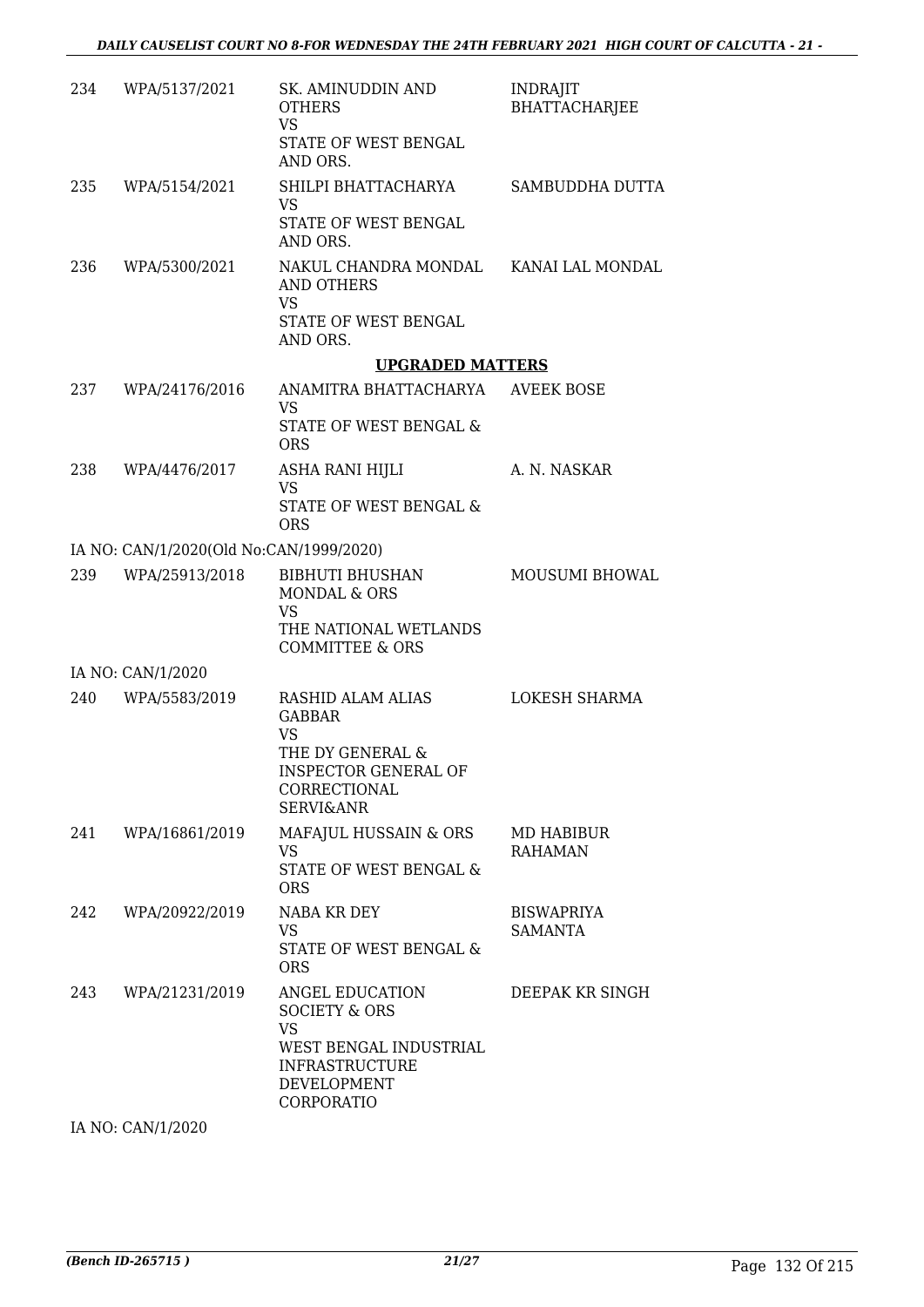| 244 | WPA/22796/2019                | MATRI SEVAK SANGHA &<br>ANR<br><b>VS</b><br>STATE OF WEST BENGAL &<br><b>ORS</b>                                   | ARPITA SAHA                           |
|-----|-------------------------------|--------------------------------------------------------------------------------------------------------------------|---------------------------------------|
|     | IA NO: CAN/1/2020, CAN/2/2020 |                                                                                                                    |                                       |
| 245 | WPA/22818/2019                | GARGEE SINGHA ROY<br>VS<br>STATE OF WEST BENGAL&<br><b>ORS</b>                                                     | SANKHA SUBHRA RAY                     |
|     | IA NO: CAN/1/2021             |                                                                                                                    |                                       |
| 246 | WPA/1130/2020                 | <b>BANI DUTTA</b><br><b>VS</b><br>STATE OF WEST BENGAL &<br><b>ORS</b>                                             | PRASANTA KR<br><b>BANERJEE</b>        |
| 247 | WPA/1998/2020                 | MAA NANDI KESHRI RICE<br>MILL & ANR<br><b>VS</b><br>UNION OF INDIA & ORS                                           | SOUMYA MAZUMDER                       |
| 248 | WPA/2164/2020                 | <b>SMT MANJU DAS</b><br><b>VS</b><br>STATE OF WEST BENGAL &<br><b>ORS</b>                                          | MAHESWARI<br>SHARMA                   |
| 249 | WPA/2365/2020                 | SHRIHARI MAITI<br><b>VS</b><br>STATE OF WEST BENGAL &<br><b>ORS</b>                                                | ND ASHRAFUL HUQ                       |
| 250 | WPA/3518/2020                 | IDFC FIRST BANK LIMITED<br>& ANR<br><b>VS</b><br>STATE OF WEST BENGAL &<br><b>ORS</b>                              | <b>AMAR SINGH</b>                     |
| 251 | WPA/3574/2020                 | RELIABLE FACILITIES<br><b>SERVICES PVT.LTD</b><br>VS<br>CHITTARANJAN NATIONAL<br><b>CANCER INSTITUTE &amp; ORS</b> | PRASUN GHOSH                          |
| 252 | WPA/3705/2020                 | <b>ANUP KR BAG</b><br>VS<br>STATE OF WEST BENGAL &<br><b>ORS</b>                                                   | SK SAHJAHAN ALI                       |
| 253 | WPA/4233/2020                 | <b>BISWAJIT BARAM</b><br><b>VS</b><br>STATE OF WEST BENGAL &<br><b>ORS</b>                                         | SUBHOJIT MALLICK                      |
| 254 | WPA/4632/2020                 | DARBARI MONDAL<br><b>VS</b><br>STATE OF WEST BENGAL &<br><b>ORS</b>                                                | ANBU BINDU<br><b>CHAKRABORTY</b>      |
| 255 | WPA/5246/2020                 | NETULA DAS & ORS<br>VS<br>STATE OF WEST BENGAL &<br><b>ORS</b>                                                     | <b>AVIROOP</b><br><b>BHATTACHARYA</b> |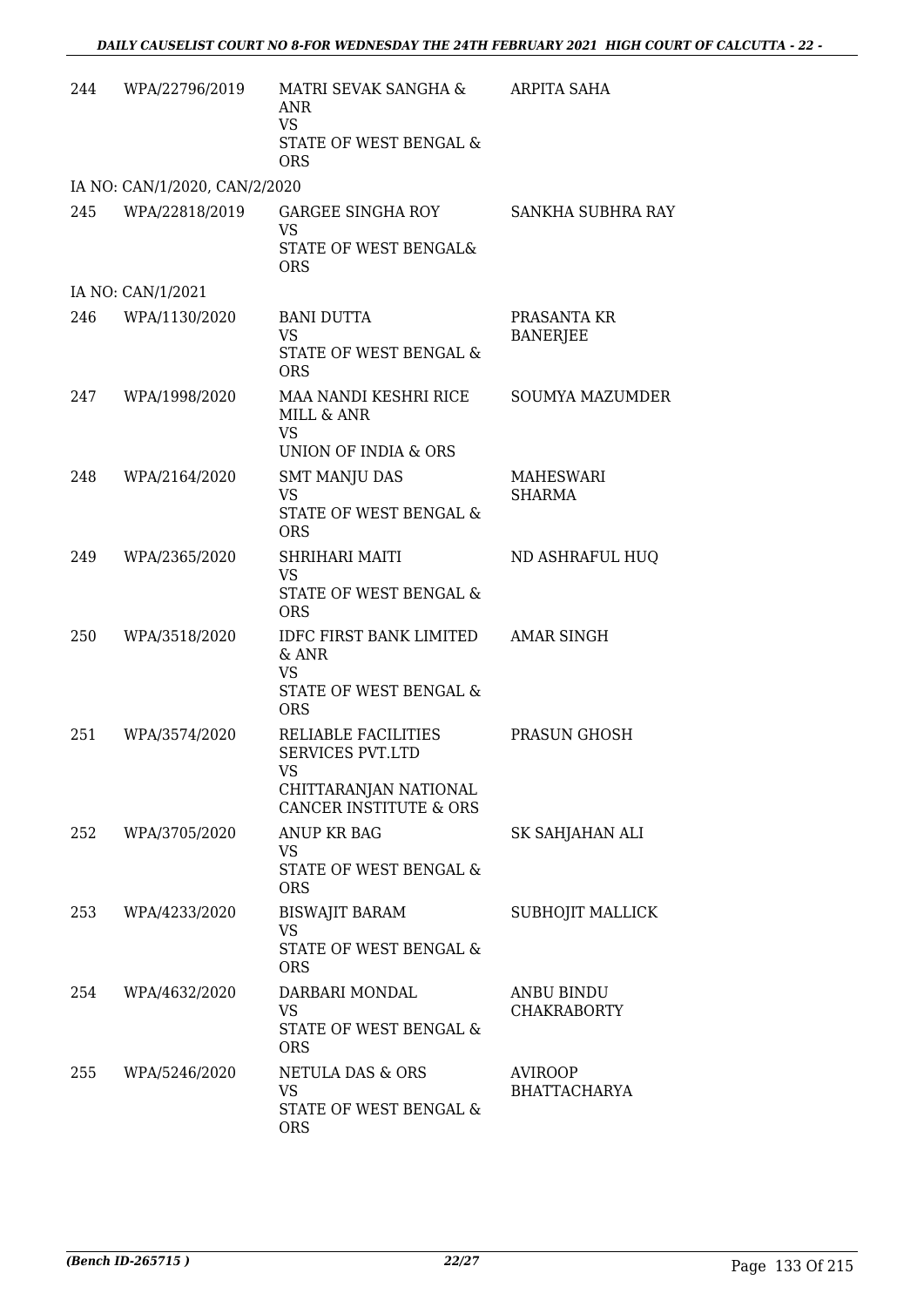| 256 | WPA/5592/2020                           | <b>ANUPAM MITRA</b><br>VS<br>STATE OF WEST BENGAL &<br><b>ORS</b>                                                                 | <b>GAZI FARUQUE</b><br><b>HOSSAIN</b> |
|-----|-----------------------------------------|-----------------------------------------------------------------------------------------------------------------------------------|---------------------------------------|
|     | IA NO: CAN/1/2020(Old No:CAN/3346/2020) |                                                                                                                                   |                                       |
| 257 | WPA/5623/2020                           | SHEIKH NASIM ALI<br>PROPRIETOR OF REGAIN<br><b>CONSTRUCTION &amp; ORS</b><br><b>VS</b><br>STATE OF WEST BENGAL &                  | VICTOR CHATTERJEE                     |
|     | IA NO: CAN/1/2020(Old No:CAN/3414/2020) | <b>ORS</b>                                                                                                                        |                                       |
|     |                                         |                                                                                                                                   |                                       |
| 258 | WPA/5691/2020                           | <b>KARTICK PAUL</b><br>VS<br>STATE OF WEST BENGAL &                                                                               | <b>TAPAN ROY</b>                      |
|     |                                         | <b>ORS</b>                                                                                                                        |                                       |
|     |                                         | IA NO: CAN/1/2020(Old No:CAN/3587/2020), CAN/3/2020(Old No:CAN/4335/2020)                                                         |                                       |
| 259 | WPA/6958/2020                           | <b>SUJIT DAS</b><br><b>VS</b>                                                                                                     | NITAI CHANDRA<br>SAHA                 |
|     |                                         | <b>INDIAN BANK AND</b><br><b>ANOTHER</b>                                                                                          |                                       |
|     | IA NO: CAN/1/2020                       |                                                                                                                                   |                                       |
| 260 | WPA/7352/2020                           | JITENDRA NARAYAN RAY<br>SISHU SEVA BHAWAN REP.<br>BY HON. SECRETARY DR<br>NIHAR RANJAN GHOSH<br><b>VS</b><br>State of West Bengal | PRITHWISH GURIA                       |
|     | IA NO: CAN/1/2020                       |                                                                                                                                   |                                       |
| 261 | WPA/7359/2020                           | SHOVARANI GHOSH<br>VS<br>THE STATE OF WEST<br><b>BENGAL</b>                                                                       | <b>AMRITA DE</b>                      |
|     | IA NO: CAN/1/2020                       |                                                                                                                                   |                                       |
| 262 | WPA/7479/2020                           | SK. JAHANGIR<br>VS<br>State of West Bengal                                                                                        | <b>GOURANGA KUMAR</b><br>DAS          |
|     | IA NO: CAN/1/2020                       |                                                                                                                                   |                                       |
| 263 | WPA/7625/2020                           | ABHINABA PAL<br>VS<br>THE STATE OF WEST<br><b>BENGAL</b>                                                                          | MANIDEEPA (PAUL)<br><b>ROY</b>        |
|     | IA NO: CAN/1/2020                       |                                                                                                                                   |                                       |
| 264 | WPA/7729/2020                           | <b>BHARATI PRADHAN</b><br><b>VS</b><br>State of West Bengal                                                                       | <b>GOUTAM MISHRA</b>                  |
| 265 | WPA/7918/2020                           | <b>GOUTAM SHAW</b><br>VS<br>STATE OF WEST BENGAL<br>AND ORS.                                                                      | <b>TIRTHANKAR</b><br>MUKHERJEE        |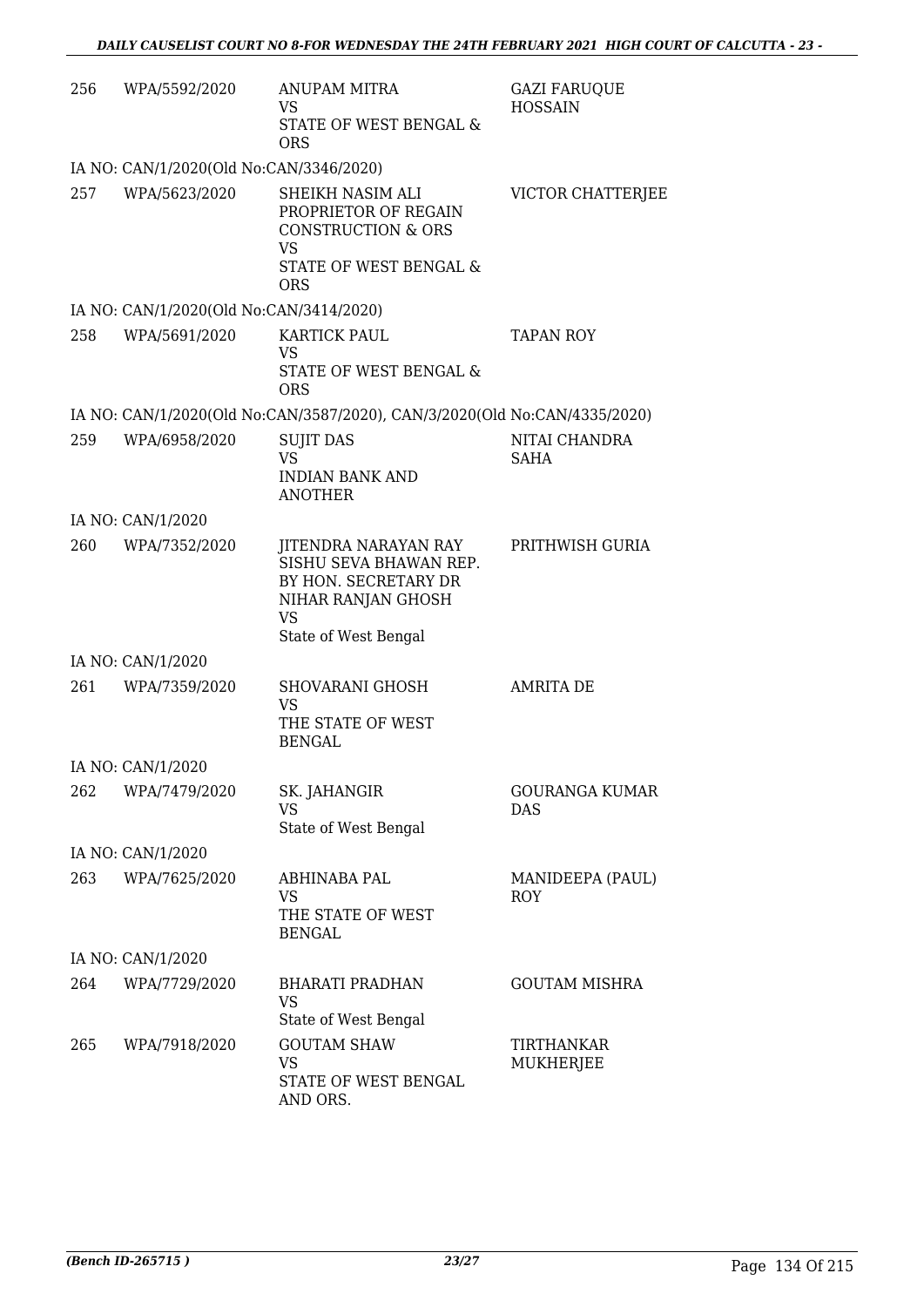| 266  | WPA/8022/2020 | M/S K.M. ENTERPRISE AND<br><b>ORS</b><br><b>VS</b><br>STATE OF WEST BENGAL<br>AND ORS.         | <b>SUDESHNA BASU</b><br>THAKUR        |
|------|---------------|------------------------------------------------------------------------------------------------|---------------------------------------|
| 267  | WPA/8036/2020 | MD. SALAUDDIN<br><b>VS</b><br>State of West Bengal                                             | <b>MANIKA SARKAR</b>                  |
| 268  | WPA/8065/2020 | AJJATUN BIBI PURKAIT<br><b>VS</b><br>STATE OF WEST BENGAL<br>AND ORS.                          | PANKAJ HALDER                         |
| 269  | WPA/8337/2020 | SK BADSHA ALI<br>VS<br>STATE OF WEST BENGAL<br>AND ORS.                                        | MITUL<br><b>CHAKRABORTY</b>           |
| 270  | WPA/8460/2020 | NILLESH PAREKH<br><b>VS</b><br>UNION OF INDIA AND ORS                                          | ANIRUDHA<br><b>AGARWALLA</b>          |
| 271  | WPA/8619/2020 | DEUSEN MONDAL<br><b>VS</b><br>THE STATE OF WEST<br><b>BENGAL AND ORS</b>                       | <b>MRINAL KANTI</b><br><b>SARTDAR</b> |
| 272  | WPA/8654/2020 | <b>ARYAN</b><br>SURELIA@BONI@ARIHANT<br><b>SURELIA</b><br><b>VS</b><br>State of West Bengal    | <b>SARBAN</b><br><b>BHATTACHARJEE</b> |
| 273  | WPA/8690/2020 | PRADIP KR BISWAS<br><b>VS</b><br>STATE OF WEST BENGAL<br>AND ORS.                              | <b>ASHOK HALDER</b>                   |
| 274  | WPA/8709/2020 | <b>BOGIYA BIBI</b><br><b>VS</b><br>STATE OF WEST BENGAL<br>AND ORS.                            | <b>OMAR FARUK GAZI</b>                |
| 275  | WPA/8741/2020 | APARNA DAS ALIAS MAITY<br>VS<br>Union of India                                                 | APURBA GHOSH                          |
| 276  | WPA/8794/2020 | MASJIDE TOUHID SAMLA<br><b>VS</b><br>STATE OF WEST BENGAL<br>AND ORS.                          | <b>GAZI FARUQUE</b><br><b>HOSSAIN</b> |
| 277  | WPA/8848/2020 | NIRANJAN LALL SARAFF<br><b>AND OTHERS</b><br><b>VS</b><br>UNION OF IONDIA AND<br><b>OTHERS</b> | A K UPADHYAY                          |
| 278. | WPA/8865/2020 | GOBINDO DAS @GOBINDA<br><b>CHANDRA DAS</b><br><b>VS</b><br>STATE OF WEST BENGAL<br>AND ORS.    | SK. NIZAMUDDIN                        |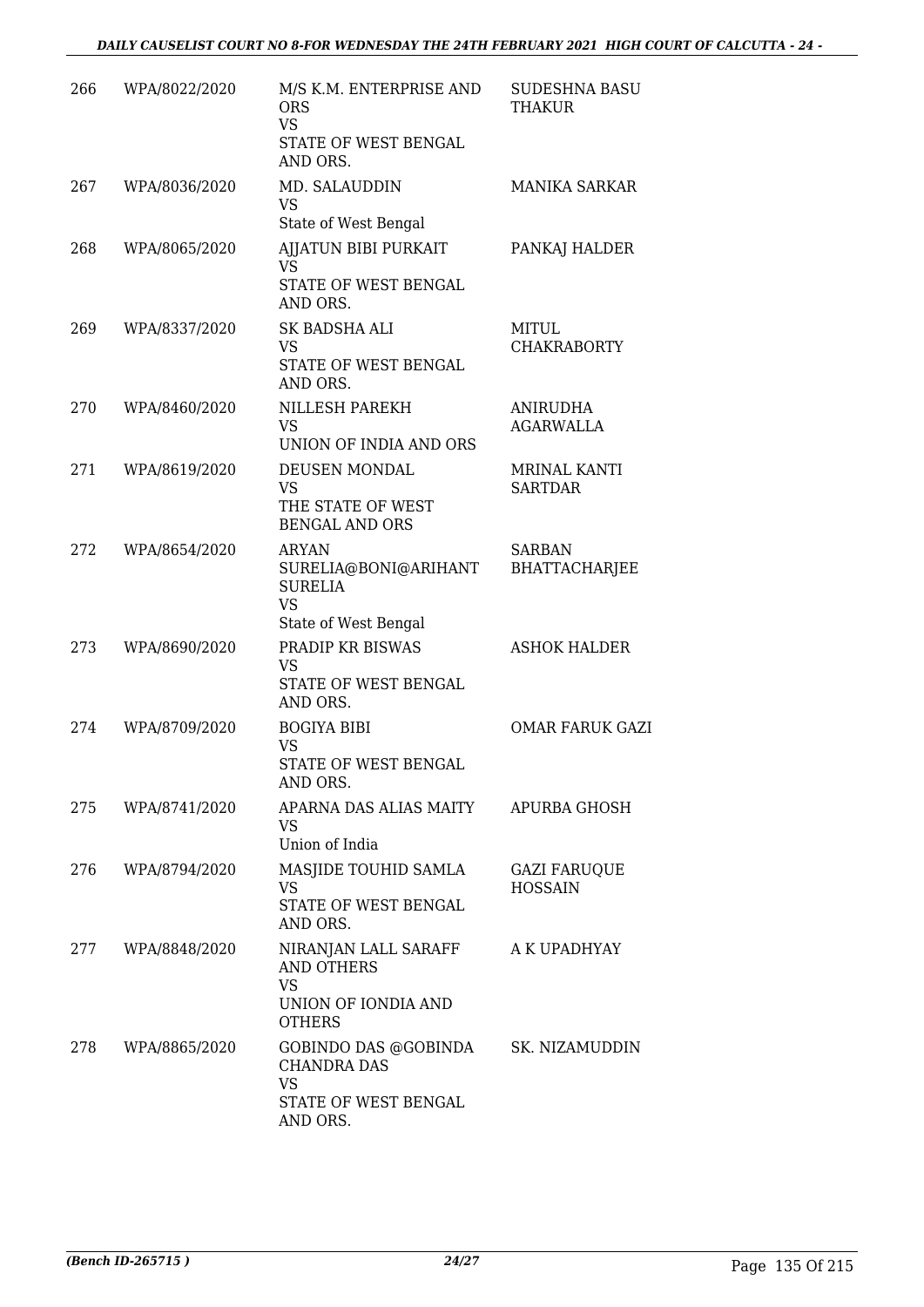| 279 | WPA/8893/2020 | nishakar mondal and anr<br><b>VS</b><br>STATE OF WEST BENGAL                                                                          | Apan Saha                             |
|-----|---------------|---------------------------------------------------------------------------------------------------------------------------------------|---------------------------------------|
|     |               | AND ORS.                                                                                                                              |                                       |
| 280 | WPA/9172/2020 | VINIT KUMAR AND OTHERS<br>VS<br>STATE OF PUNJAB AND ORS                                                                               | <b>SOUMEN GHOSH</b>                   |
| 281 | WPA/9175/2020 | M/S. RAJASTHAN GUEST<br><b>HOUSE AND ORS</b><br><b>VS</b><br><b>EMPLOYEES STATE</b><br><b>INSURANCE CORPORATION</b><br><b>AND ORS</b> | <b>ASHIK HOSSAIN</b>                  |
| 282 | WPA/9210/2020 | HCC - LAND T PURULIA JV ASISH CHOUDHURY<br>VS<br><b>RECOVERY OFFICER</b><br><b>DURGAPUR REGIONAL SUB</b><br>OFFICE                    |                                       |
| 283 | WPA/9255/2020 | HIRE PURCHASE AND<br><b>LEASE ASSOCIATION</b><br><b>VS</b>                                                                            | <b>SHOUNAK MITRA</b>                  |
|     |               | RESERVE BANK OF INDIA                                                                                                                 |                                       |
| 284 | WPA/9261/2020 | AJMERA STEELS PVT. LTD. TAPAN KUMAR MITRA<br><b>VS</b><br>STEEL AUTHORITY OF<br><b>INDIA LIMITED</b>                                  |                                       |
| 285 | WPA/9386/2020 | MD SK SAIFUZZAMAN<br>VS<br>STATE OF WEST BENGAL<br>AND ORS.                                                                           | PRABIR CHATRERJEE                     |
| 286 | WPA/9426/2020 | M/S SHUBHVAIBHAV<br>NIRMAN PRIVATELIMITED<br>VS<br>STATE OF WEST BENGAL<br>AND ORS.                                                   | PARTHA<br><b>CHAKRABORTY</b>          |
| 287 | WPA/9461/2020 | KRISHNA DAS PODDAR<br><b>VS</b><br>STATE OF WEST BENGAL<br>AND ORS.                                                                   | MAHENDRA PROSAD<br><b>GUPTA</b>       |
| 288 | WPA/9494/2020 | <b>KRISHNA DAS</b><br>VS<br>State of West Bengal                                                                                      | <b>SANDIP KUMAR</b><br>MONDAL         |
| 289 | WPA/9633/2020 | NIRMALA MAITI<br>VS.<br>STATE OF WEST BENGAL<br>AND ORS.                                                                              | <b>SUBHODIP</b><br><b>CHAKRABORTY</b> |
| 290 | WPA/9798/2020 | SURESH CHANDRA SHAW<br><b>VS</b><br>LIFE INSURANCE<br>CORPORATION OF INDIA<br><b>AND ORS</b>                                          | <b>KRISHNA DAS</b><br><b>PODDER</b>   |
| 291 | WPA/9842/2020 | <b>BUDDHADEV BISWAS</b><br><b>VS</b><br>RESERVE BANK OF INDIA<br>AND OTHER                                                            | PARTHA<br><b>CHAKRABORTY</b>          |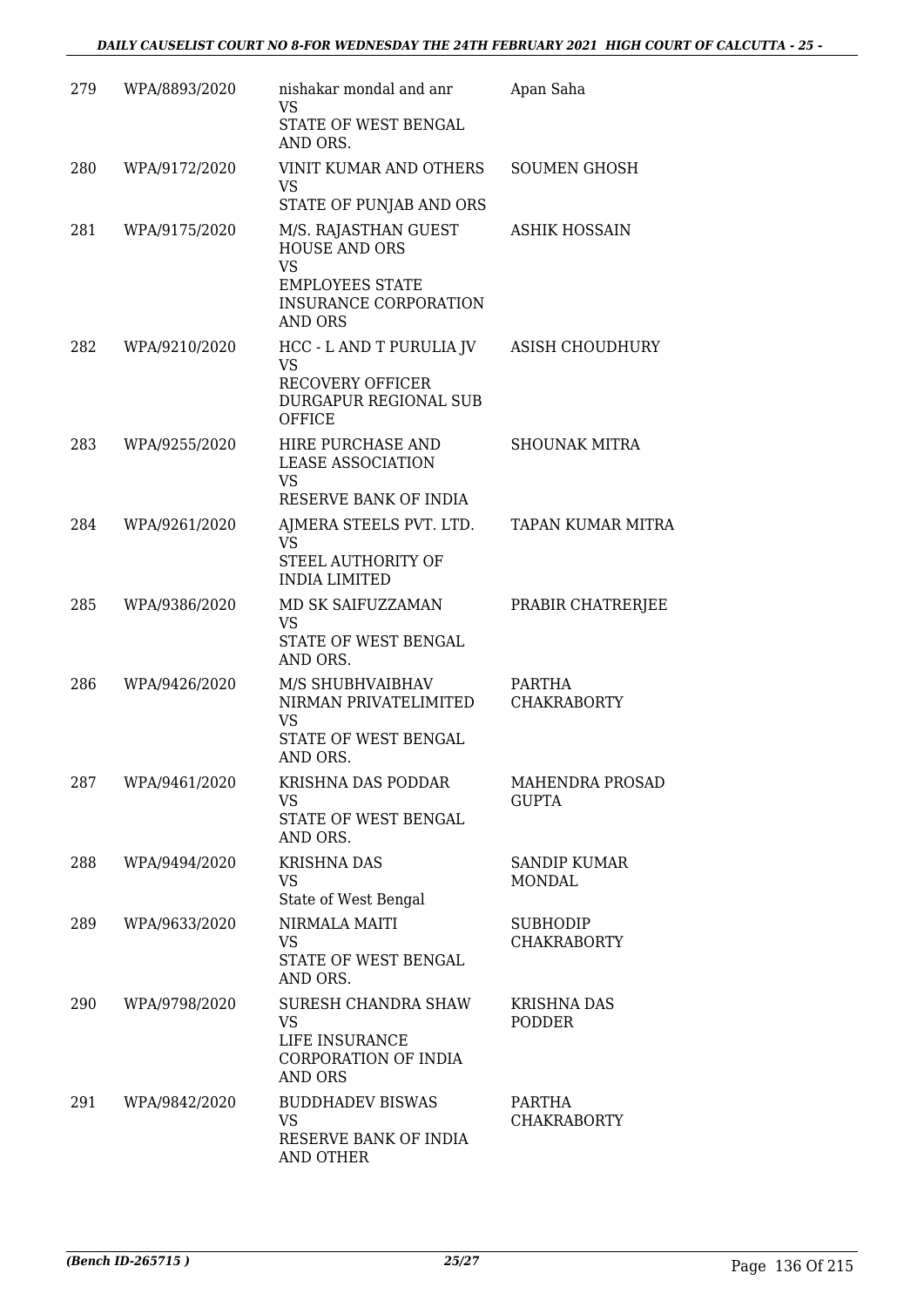| 292 | WPA/9877/2020  | <b>MD YUSUF</b><br>VS<br>STATE OF WEST BENGAL<br>AND ORS.                                                                                   | <b>MAHESWARI</b><br>SHARMA |
|-----|----------------|---------------------------------------------------------------------------------------------------------------------------------------------|----------------------------|
| 293 | WPA/10056/2020 | <b>GIRISH SHARMA</b><br>VS<br>UNION OF INDIA AND ORS.                                                                                       | <b>AVIJIT GHOSHAL</b>      |
| 294 | WPA/10434/2020 | RISHI CHOWDHURY<br>VS<br>UNION OF INDIA AND ORS.                                                                                            | <b>AYUSH JAIN</b>          |
| 295 | WPA/10460/2020 | GOURBANGA WEIGHTS AND<br><b>MEASURES RAPAIRERS</b><br>AND DEALERS WELFARE<br>ASSSOCIATION AND ANR<br>VS<br>STATE OF WEST BENGAL<br>AND ORS. | DIPAYAN KUNDU              |
| 296 | WPA/10790/2020 | <b>JAHAR SHA</b><br>VS<br>State of West Bengal AND<br>ANR                                                                                   | <b>SOUMYA NAG</b>          |
| 297 | WPA/10973/2020 | SUJOY KUMAR GHOSH AND<br><b>ORS</b><br>VS<br>STATE OF WEST BENGAL<br>AND ORS.                                                               | <b>TANUKA BASU</b>         |
| 298 | WPA/11427/2020 | SIDDHARTHA SANKAR PAL<br>AND ORS<br>VS<br>THE STATE OF WEST<br><b>BENGAL AND ORS</b>                                                        | <b>MAINAK GANGULY</b>      |
| 299 | WPA/11489/2020 | M/S. JAGANNATH<br><b>CONSTRUCTION</b><br><b>VS</b><br>STATE OF WEST BENGAL<br>AND ORS.                                                      | PHATICK CHANDRA<br>DAS     |
| 300 | WPA/11641/2020 | <b>SUPRATIM ROY</b><br><b>VS</b><br>STATE OF WEST BENGAL<br>AND ORS.                                                                        | NILENDRA NARAYAN<br>ROY    |
| 301 | WPA/11747/2020 | MD. KABIRUDDIN<br><b>AHAMMED</b><br>VS<br>STATE OF WEST BENGAL<br>AND ORS.                                                                  | SUBRATA SAHA               |
| 302 | WPA/11921/2020 | KUSHODHOJO METE @<br><b>KUSHAY METE</b><br>VS<br>STATE OF WEST BENGAL<br>AND ORS.                                                           | KUNTAL BANERJEE            |
| 303 | WPA/80/2021    | M/S. RADHASHREE<br>FINANCE LTD<br><b>VS</b><br>UNION OF INDIA AND ORS.                                                                      | DEVYANI SENGUPTA           |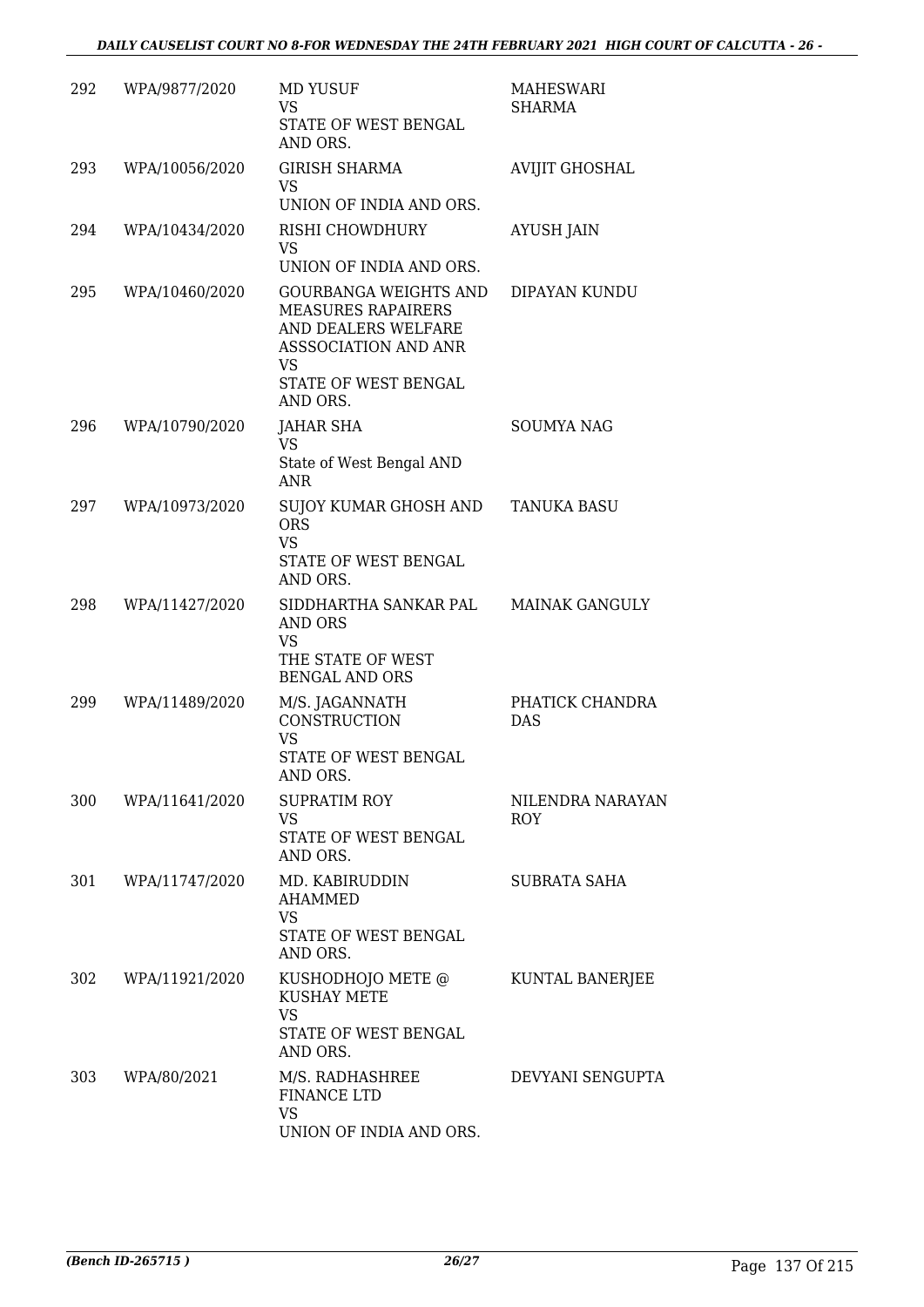| 304 | WPA/112/2021      | KANAM LATEX INDUSTRIES<br>PRIVATE LIMITED AND<br><b>ANOTHER</b><br>VS<br>STATE OF WEST BENGAL<br>AND ORS.                                                          | <b>SALONI</b><br><b>BHATTACHARJEE</b> |
|-----|-------------------|--------------------------------------------------------------------------------------------------------------------------------------------------------------------|---------------------------------------|
|     | IA NO: CAN/1/2021 |                                                                                                                                                                    |                                       |
| 305 | WPA/151/2021      | TAPAS KUMAR HALDER<br>AND OTHERS<br><b>VS</b><br>STATE OF WEST BENGAL<br>AND ORS.                                                                                  | SUDESHNA BASU<br><b>THAKUR</b>        |
| 306 | WPA/607/2021      | <b>BIPAD TARAN SAHA</b><br>VS<br>STATE OF WEST BENGAL<br>AND ORS.                                                                                                  | <b>ABHIJIT MANDAL</b>                 |
| 307 | WPA/677/2021      | RUIA ELECTRONICS PVT<br>LTD AND ORS<br>VS<br>STATE OF WEST BENGAL<br>AND ORS.                                                                                      | SOUMYAJYOTI NANDI                     |
| 308 | WPA/703/2021      | <b>BAPI BISWAS AND ORS</b><br>VS.<br>STATE OF WEST BENGAL<br>AND ORS.                                                                                              | SANDIP SARKAR                         |
| 309 | WPA/790/2021      | JITENDRA NARAYAN RAY<br>SISHU SEVA BHAWAN AND<br><b>OTHERS</b><br><b>VS</b><br>DIRECTOR, DRUG CONTROL<br>HEADQUARTERS CENTRAL<br>KOLKATA ZONE AND<br><b>OTHERS</b> | <b>KAUSTABH</b><br><b>BAANERJEE</b>   |
| 310 | WPA/1047/2021     | <b>TANMAY MAITY</b><br>VS<br>STATE OF WEST BENGAL<br>AND ORS.                                                                                                      | <b>PUNAM BASU</b>                     |
| 311 | WPA/2322/2021     | RABI SINGH AND ANR<br>VS.<br>STATE OF WEST BENGAL<br>AND ORS.                                                                                                      | <b>JAHANGIR HOSSAIN</b>               |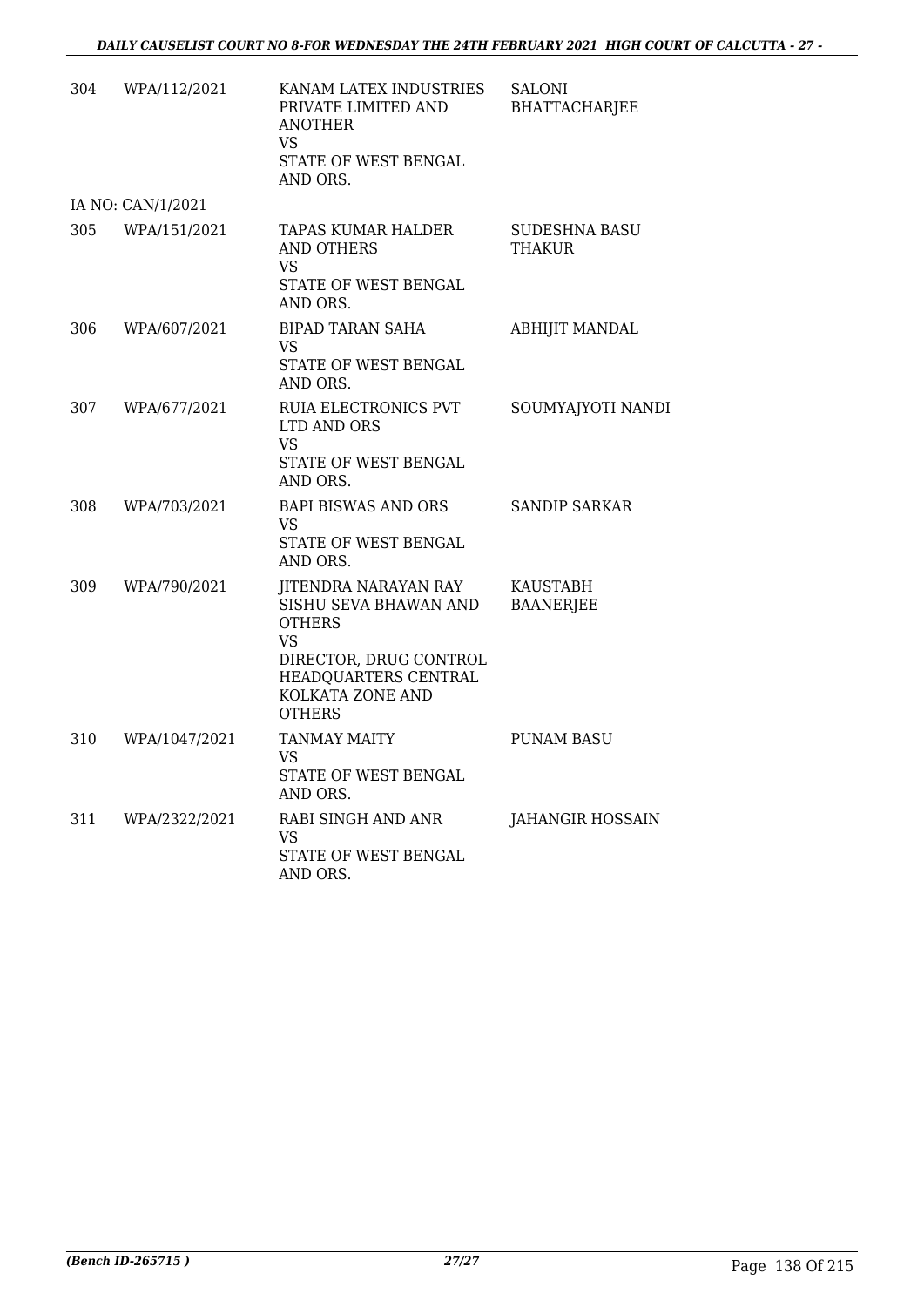

## In The High Court at Calcutta

### **Appellate Side**

**DAILY CAUSELIST For Wednesday The 24th February 2021**

**COURT NO. 15**

**SINGLE BENCH (SB - VII)**

### **AT 10:45 AM**

### **HON'BLE JUSTICE RAJARSHI BHARADWAJ**

**(VIA VIDEO CONFERENCE)**

**ON AND FROM MONDAY, THE 11TH JANUARY, 2021 - MATTERS (MOTION & HEARING) UNDER ARTICLE 226 OF THE CONSTITUTION RELATING TO PRIMARY EDUCATION UNDER GROUP-II INCLUDING SERVICES AND APPLICATIONS CONNECTED THERETO;**

**MATTERS (MOTION & HEARING) UNDER ARTICLE 226 OF THE CONSTITUTION RELATING TO COLLEGES, UNIVERSITIES AND LIBRARIES UNDER GROUP - II INCLUDING SERVICES AND APPLICATIONS CONNECTED THERETO.**

**HEARING OF WRIT PETITIONS IRRESPECTIVE OF CLASSIFICATION AND APPLICATIONS CONNECTED THERETO.**

**NOTE : EVERY MONDAY TO WEDNESDAY NEW MOTION, WILL BE TAKEN UP SERIALLY.**

**NOTE : EVERY THURSDAY NEW MOTIONS (TET & RECRUITMENT OF PRIKARY TEACHERS) WILL BE TAKEN UP SERIALLY.**

**NOTE : EVERY FRIDAY APPLICATION, AND MOTIONS WILL BE TAKEN UP SERIALLY.**

**NOTE : ON 26TH FEBRUARY, 2021 NEW MOTIONS(TET) MATTERS WILL BE TAKEN UP FOR THE WHOLE DAY.**

**NOTE : MENTIONING WILL BE ALLOWED ONLY ON VIRTUAL MODE AND ON MONDAY & WEDNESDAY.**

### **NOTE : NO UPGRADATION WILL BE ALLOWED.**

#### **NOTE : MATTERS WILL BE TAKEN UP THROUGH PHYSICAL HEARING WHEN BOTH THE PARTIES ARE AGREED.**

| 1              | WPA/10643/2020<br>(For connection) | <b>LAXMI RANI BERA</b><br>VS<br>STATE OF WEST BENGAL AND<br>ORS.    | MANARANJAN SAHU        |
|----------------|------------------------------------|---------------------------------------------------------------------|------------------------|
|                |                                    | <b>NEW MOTIONS</b>                                                  |                        |
| $\mathfrak{D}$ | WPA/60/2021                        | <b>TAPASI DAS AND ORS</b><br>VS<br>STATE OF WEST BENGAL AND<br>ORS. | SUDIPTA DASGUPTA       |
| 3              | WPA/70/2021                        | ANIRUDDHA BISWAS AND ORS<br>VS<br>STATE OF WEST BENGAL AND<br>ORS.  | <b>BIKRAM BANERJEE</b> |

### **TO BE MENTIONED**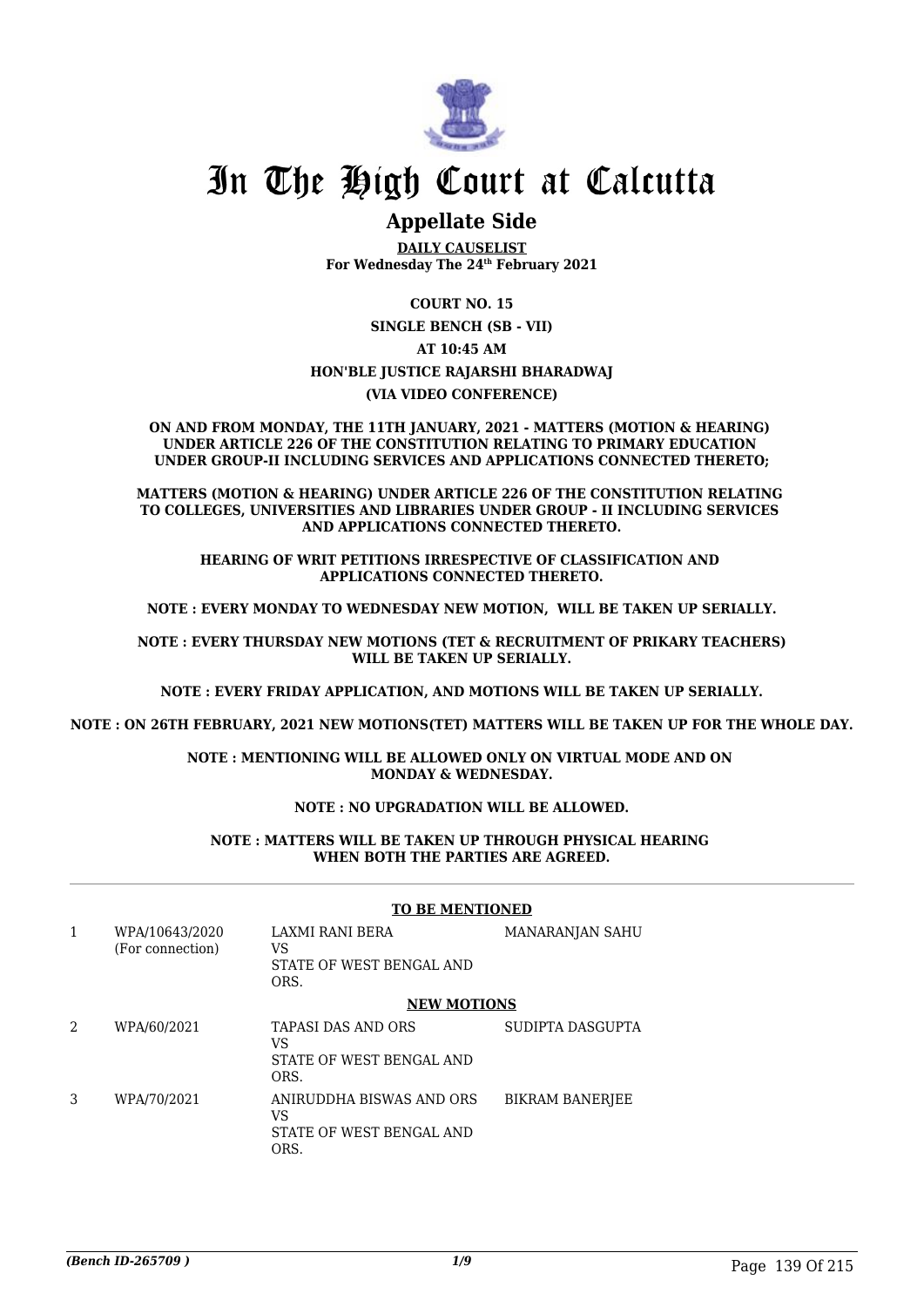| 4   | WPA/89/2021                          | APURBA NANDI AND ORS<br>VS                                     | SASTHI CHARAN DHARA       |
|-----|--------------------------------------|----------------------------------------------------------------|---------------------------|
|     |                                      | STATE OF WEST BENGAL AND<br>ORS.                               |                           |
| 5   | WPA/111/2021                         | TANMOY DUTTA AND OTHERS<br>VS                                  | <b>GOPA BISWAS</b>        |
|     |                                      | STATE OF WEST BENGAL AND<br>ORS.                               |                           |
|     | IA NO: CAN/1/2021                    |                                                                |                           |
| 6   | WPA/165/2021<br>$(10:45 \text{ am})$ | SWARNAJIT BASU AND ORS<br><b>VS</b><br>UNION OF INDIA AND ORS. | SOMESH KR GHOSH           |
|     | IA NO: CAN/1/2021, CAN/2/2021        |                                                                |                           |
| wt7 | WPA/5055/2021                        | JAYDIP DATTA AND ORS                                           | <b>GOURAV DAS</b>         |
|     |                                      | VS<br>UNION OF INDIA AND ORS.                                  |                           |
| 8   | WPA/183/2021                         | SHANTANU KUMAR MAITY                                           | SUDIPTA DASGUPTA          |
|     |                                      | VS<br>STATE OF WEST BENGAL AND                                 |                           |
|     |                                      | ORS.                                                           |                           |
| 9   | WPA/187/2021                         | <b>AMAL SARKAR</b><br>VS                                       | <b>BIKRAM BANERJEE</b>    |
|     |                                      | STATE OF WEST BENGAL AND<br>ORS.                               |                           |
| 10  | WPA/276/2021                         | RAKHI HALDER                                                   | TIRTHANKAR KAR            |
|     |                                      | VS<br>STATE OF WEST BENGAL AND<br>ORS.                         |                           |
| 11  | WPA/352/2021                         | KAMRUZZAMAN SARDAR AND<br><b>ORS</b><br>VS                     | SUDIPTA DASGUPTA          |
|     |                                      | STATE OF WEST BENGAL AND<br>ORS.                               |                           |
| 12  | WPA/474/2021                         | AKBAR ALI GAZI AND OTHERS<br>VS                                | SOMESH KUMAR GHOSH        |
|     |                                      | UNION OF INDIA AND OTHERS                                      |                           |
| 13  | WPA/744/2021                         | PRABIR JANA AND ORS<br><b>VS</b><br>UNION OF INDIA AND ORS.    | <b>SOMESH KUMAR GHOSH</b> |
|     |                                      | SUBHANKAR MONDAL                                               |                           |
| 14  | WPA/949/2021                         | VS<br>STATE OF WEST BENGAL AND                                 | SAKTI PADA JANA           |
|     |                                      | ORS.                                                           |                           |
| 15  | WPA/1208/2021                        | ARPITA HALDER AND OTHERS<br>VS                                 | <b>GOPA BISWAS</b>        |
|     |                                      | STATE OF WEST BENGAL AND<br>ORS.                               |                           |
|     | IA NO: CAN/1/2021                    |                                                                |                           |
| 16  | WPA/1269/2021                        | NANDINI MUKHERJEE                                              | PAMPA DEY (DHABAL)        |
|     |                                      | <b>VS</b><br>STATE OF WEST BENGAL AND<br>ORS.                  |                           |
| 17  | WPA/1282/2021                        | MOUSUMI GARAI AND ANR                                          | PAMPA DEY (DHABAL)        |
|     |                                      | VS<br>STATE OF WEST BENGAL AND<br>ORS.                         |                           |
| 18  | WPA/1285/2021                        | SUBIR KUMAR KIRTANIA                                           | SHILADITYA BARMA          |
|     |                                      | VS<br>STATE OF WEST BENGAL AND<br>ORS.                         |                           |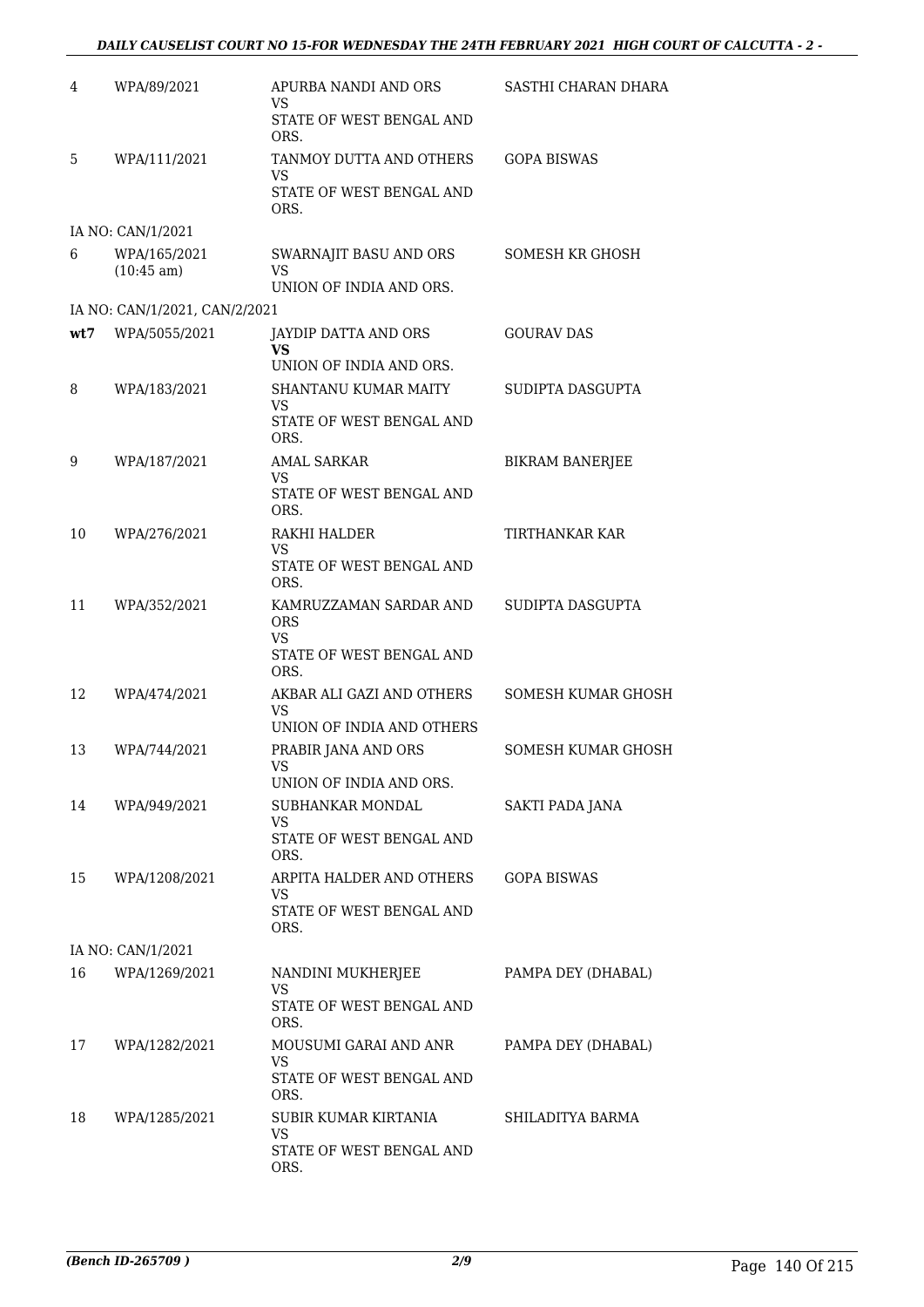### *DAILY CAUSELIST COURT NO 15-FOR WEDNESDAY THE 24TH FEBRUARY 2021 HIGH COURT OF CALCUTTA - 3 -*

| 19 | WPA/1289/2021 | PRASANTA MANIK                                                                                                  | SHILADITYA BARMA      |
|----|---------------|-----------------------------------------------------------------------------------------------------------------|-----------------------|
|    |               | VS.<br>STATE OF WEST BENGAL AND<br>ORS.                                                                         |                       |
| 20 | WPA/1291/2021 | <b>BULBUL GHOSH</b><br><b>VS</b>                                                                                | SHILADITYA BARMA      |
|    |               | STATE OF WEST BENGAL AND<br>ORS.                                                                                |                       |
| 21 | WPA/1398/2021 | UMMAR FARUK AND ANR<br><b>VS</b><br>STATE OF WEST BENGAL AND<br>ORS.                                            | SHILADITYA BARMA      |
| 22 | WPA/1409/2021 | <b>SUMIT CHAKRABORTY</b><br><b>VS</b><br>STATE OF WEST BENGAL AND<br>ORS.                                       | PAMPA DEYT DHABAL     |
| 23 | WPA/1412/2021 | NISHIKANTA DAS AND OTHERS<br><b>VS</b><br>STATE OF WEST BENGAL AND<br>ORS.                                      | SHAHARAYAR ALAM       |
| 24 | WPA/1419/2021 | <b>MALKA TARANNUM</b><br><b>VS</b><br>STATE OF WEST BENGAL AND                                                  | SHILADITYA BARMA      |
| 25 | WPA/1424/2021 | ORS.<br>SOMNATH SAHA<br>VS<br>STATE OF WEST BENGAL AND<br>ORS.                                                  | SHILADITYA BARMA      |
| 26 | WPA/1442/2021 | SIDHESWAR BARMAN AND ORS<br>VS.<br>STATE OF WEST BENGAL AND<br>ORS.                                             | AHILADITYA BARMA      |
| 27 | WPA/1489/2021 | CHIRANJIT SARDAR AND ORS<br>VS<br>STATE OF WEST BENGAL AND<br>ORS.                                              | SUDIPTA DASGUPTA      |
| 28 | WPA/1493/2021 | <b>INDRAJIT SAHU</b><br>VS<br>STATE OF WEST BENGAL AND<br>ORS.                                                  | SUDIPTA DASGUPTA      |
| 29 | WPA/1506/2021 | NARGIS KHATUN<br>VS.<br>THE STATE OF WEST BENGAL<br>AND ORS                                                     | PRAMITA BANERJEE      |
| 30 | WPA/1786/2021 | AMIT KUMAR PATRA AND<br><b>OTHERS</b><br><b>VS</b><br>WEST BENGAL BOARD OF<br>PRIMARY EDUCATION AND<br>OTHERS 3 | <b>TIRTHANKAR DEY</b> |
| 31 | WPA/2732/2021 | SAMINA KHATUN AND ORS<br>VS.<br>UNION OF INDIA AND ORS.                                                         | SOMESH KUMAR GHOSH    |
| 32 | WPA/3479/2021 | SK. HAFIZUL HAQUE AND<br><b>OTHERS</b><br><b>VS</b><br>UNION OF INDIA AND ORS.                                  | SOMESH KUMAR GHOSH    |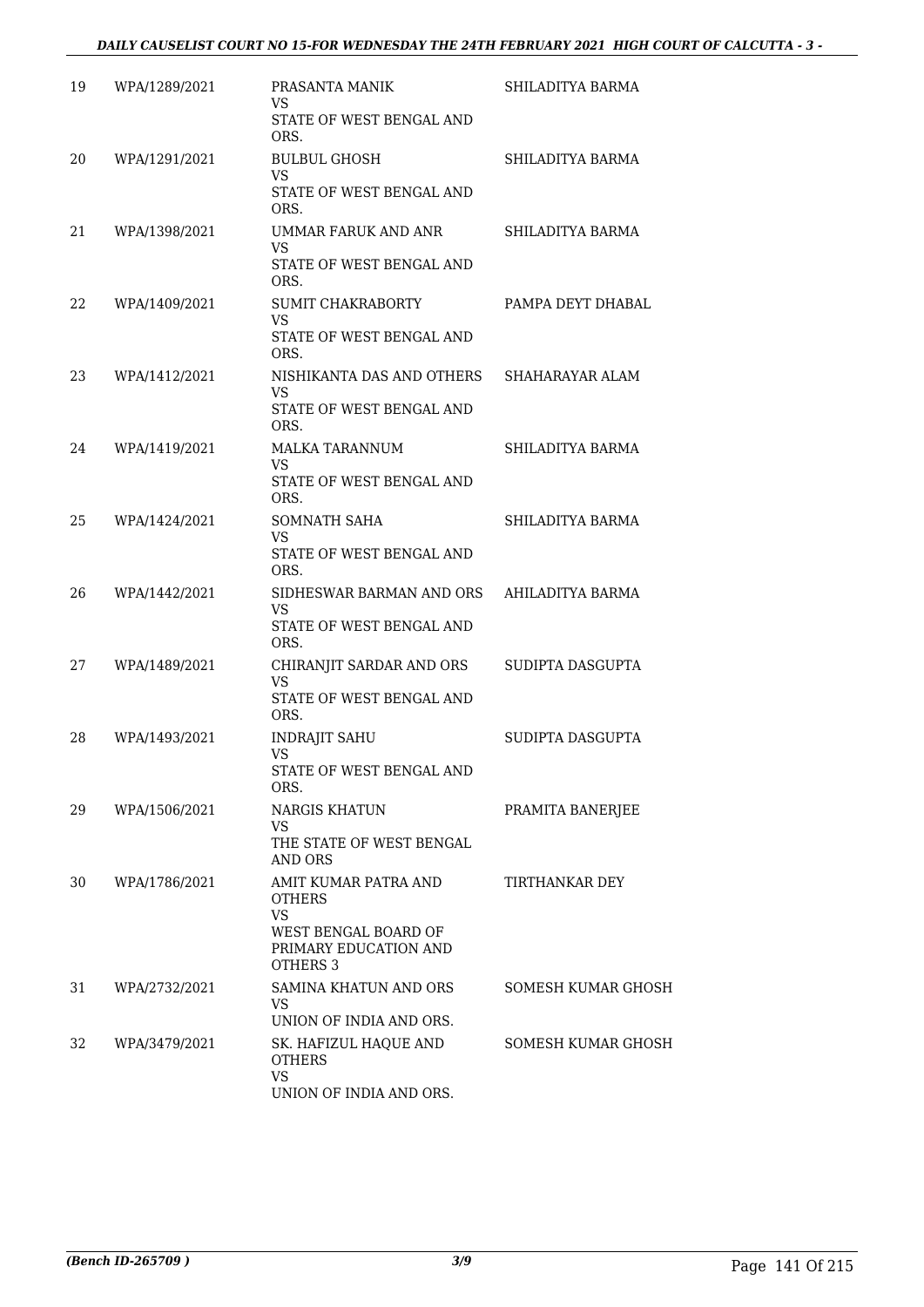| 33 | WPA/3561/2021             | DIPANKAR GHOSH AND<br><b>OTHERS</b><br><b>VS</b>                             | <b>SOURAT NANDY</b>       |
|----|---------------------------|------------------------------------------------------------------------------|---------------------------|
|    |                           | STATE OF WEST BENGAL AND<br>ORS.                                             |                           |
| 34 | WPA/4023/2021             | RAKESH SANTRA AND ORS<br>VS<br>UNION OF INDIA AND ORS.                       | SOMESH KUMAR GHOSH        |
| 35 | WPA/4197/2021             | NAJMUL HUDA SHAIKH AND<br><b>ORS</b><br>VS<br>UNION OF INDIA AND ORS         | ALI AHSAN ALAMGIR         |
| 36 | WPA/4362/2021             | PALASH BARIK AND ORS<br>VS<br>UNION OF INDIA AND ORS.                        | <b>SOMESH KUMAR GHOSH</b> |
| 37 | WPA/4715/2021             | SK. SARFARAJ NAWAZ AND ORS<br>VS<br>UNION OF INDIA AND ORS.                  | <b>SOMESH KUMAR GHOSH</b> |
| 38 | WPA/4910/2021             | SUMITA MANDAL AND OTHERS<br><b>VS</b><br>UNION OF INDIA AND ORS.             | <b>SOMESH KUMAR GHOSH</b> |
| 39 | WPA/5038/2021             | <b>RNITI BOSE AND ORS</b><br>VS<br>UNION OF INDIA AND ORS.                   | Ali Ahsan Alamgir         |
| 40 | WPA/5071/2021             | PRANABESH SAHOO AND<br>OTHERS<br>VS<br>UNION OF INDIA AND OTHERS             | <b>SOMESH KUMAR GHOSH</b> |
| 41 | WPA/5076/2021             | SK. MD ERSAD AND OTHERS<br><b>VS</b><br>UNION OF INDIA AND ORS.              | <b>SOMESH KUMAR GHOSH</b> |
| 42 | WPA/5079/2021             | SAIKAT NANDI AND ORS<br>VS<br>UNION OF INDIA AND ORS.                        | <b>SOMESH KUMAR GHOSH</b> |
| 43 | WPA/5084/2021             | PRODIPTA SAHA AND ORS<br><b>VS</b><br>UNION OF INDIA AND ORS.                | <b>SOMESH KUMAR GHOSH</b> |
| 44 | WPA/5239/2021             | BHASKAR GHOSH AND OTHERS<br>VS<br>UNION OF INDIA AND ORS.                    | SOMESH KUMAR GHOSH        |
|    |                           | <b>NEW MOTION</b>                                                            |                           |
| 45 | WPA/834/2021<br>(At 2 pm) | ARITRA KAR<br>VS<br>STATE OF WEST BENGAL AND<br>ORS.                         | SUMAN BANERJEE            |
|    | wt46 WPA/836/2021         | SOUMYA BANERJEE<br>VS<br>STATE OF WEST BENGAL AND<br>ORS.                    | SUMAN BANERJEE            |
|    | wt47 WPA/842/2021         | AKASHDIP BENERJEE<br>VS<br>STATE OF WEST BENGAL AND                          | SUMAN BANERJEE            |
|    | wt48 WPA/847/2021         | ORS.<br><b>SOURABH GUHA</b><br><b>VS</b><br>STATE OF WEST BENGAL AND<br>ORS. | <b>SUMAN BANERJEE</b>     |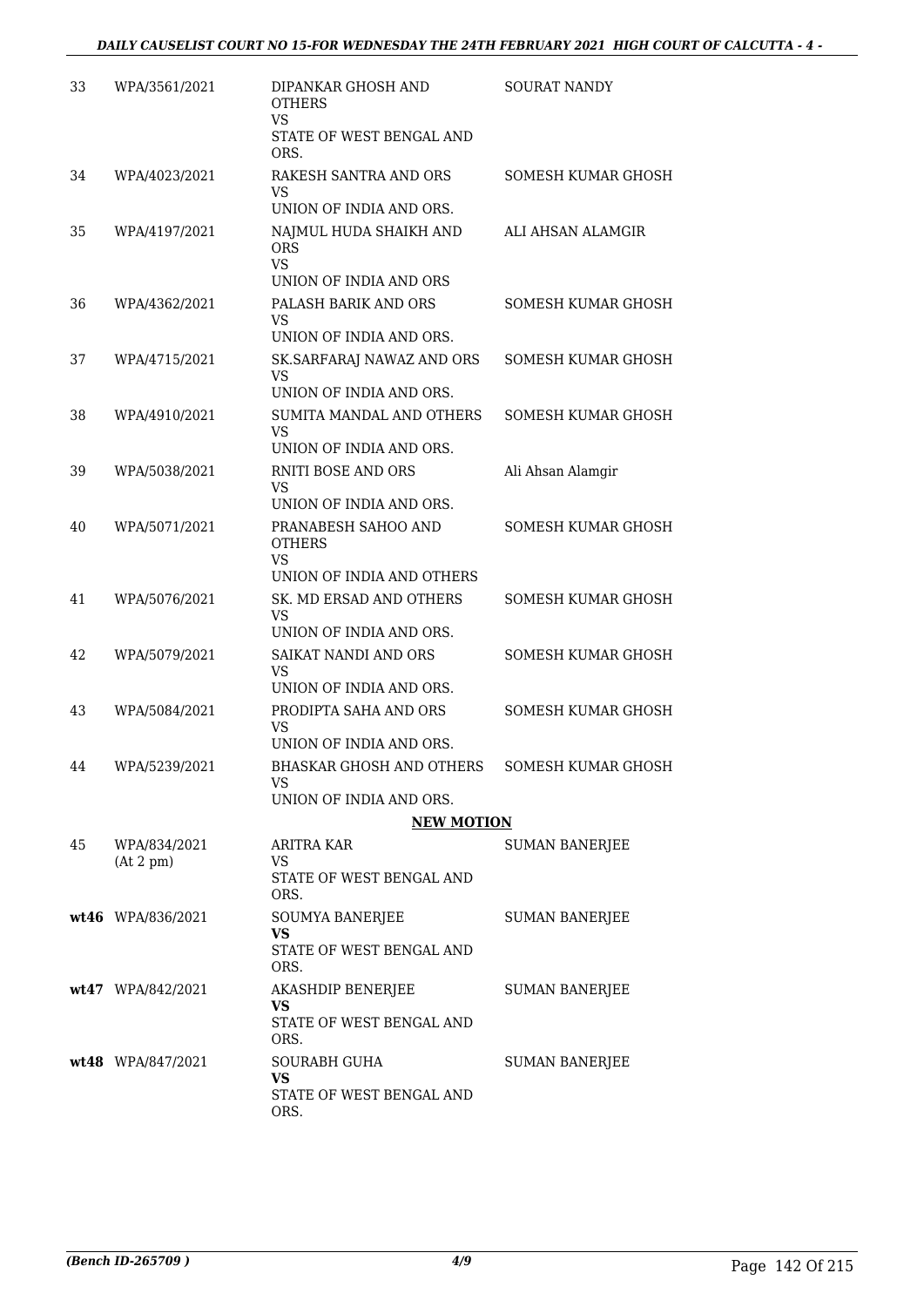|    | wt49 WPA/874/2021 | NILADRI DUTTA<br>VS                                                  | <b>SUMAN BANERJEE</b>                |
|----|-------------------|----------------------------------------------------------------------|--------------------------------------|
|    |                   | STATE OF WEST BENGAL AND<br>ORS.                                     |                                      |
|    | wt50 WPA/877/2021 | SRIJAN CHAKRABORTY<br>VS                                             | <b>SUMAN BANERJEE</b>                |
|    |                   | STATE OF WEST BENGAL AND<br>ORS.                                     |                                      |
|    | wt51 WPA/880/2021 | AVINANDA SHARMA<br><b>VS</b>                                         | <b>SUMAN BANERJEE</b>                |
|    |                   | STATE OF WEST BENGAL AND<br>ORS.                                     |                                      |
|    | wt52 WPA/882/2021 | ANUSKA PRADHAN<br><b>VS</b>                                          | <b>SUMAN BANERJEE</b>                |
|    |                   | STATE OF WEST BENGAL AND<br>ORS.                                     |                                      |
|    | wt53 WPA/886/2021 | SUBARNO CHAKRABORTY<br><b>VS</b>                                     | <b>SUMAN BANERJEE</b>                |
|    |                   | STATE OF WEST BENGAL AND<br>ORS.                                     |                                      |
|    | wt54 WPA/888/2021 | PARNA KARMAKAR<br><b>VS</b>                                          | <b>SUMAN BANERJEE</b>                |
|    |                   | STATE OF WEST BENGAL AND<br>ORS.                                     |                                      |
|    | wt55 WPA/891/2021 | ARYAA BAGCHI<br>VS                                                   | <b>SUMAN BANERJEE</b>                |
|    |                   | STATE OF WEST BENGAL AND<br>ORS.                                     |                                      |
|    | wt56 WPA/893/2021 | WRISHAV ROY CHOWDHURY<br>VS                                          | <b>SUMAN BANERJEE</b>                |
|    |                   | STATE OF WEST BENGAL AND<br>ORS.                                     |                                      |
|    | wt57 WPA/896/2021 | <b>ANKITA MAITY</b><br>VS                                            | <b>SUMAN BANERJEE</b>                |
|    |                   | STATE OF WEST BENGAL AND<br>ORS.                                     |                                      |
| 58 | WPA/1413/2021     | FIROZUDDIN AHAMMED<br>VS                                             | <b>GOLAM MOHIUDDIN</b>               |
|    |                   | THE STATE OF WEST BENGAL<br>AND ORS                                  |                                      |
| 59 | WPA/1437/2021     | <b>ABU TAHER HOSSAIN</b><br>VS.                                      | <b>GOLAM MOHIUDDIN</b>               |
|    |                   | STATE OF WEST BENGAL AND<br>ORS.                                     |                                      |
| 60 | WPA/1682/2021     | <b>ACHYUT BOSE</b><br>VS.                                            | NARAYAN CHANDRA<br>MONDAL            |
|    |                   | STATE OF WEST BENGAL AND<br>ORS.                                     |                                      |
| 61 | WPA/1751/2021     | MOFIKUL ALAM MOLLAH AND<br><b>OTHERS</b><br>VS.                      | SIDDHARTHA ROY                       |
|    |                   | WEST BENGAL UNIVERSITY OF<br>TEACHERS' TRAINING AND<br><b>OTHERS</b> |                                      |
| 62 | WPA/1785/2021     | <b>BARIN KUMAR ROY</b><br><b>VS</b>                                  | <b>BARIN KUMAR ROY(IN</b><br>PERSON) |
|    |                   | STATE OF WEST BENGAL AND<br>ORS.                                     |                                      |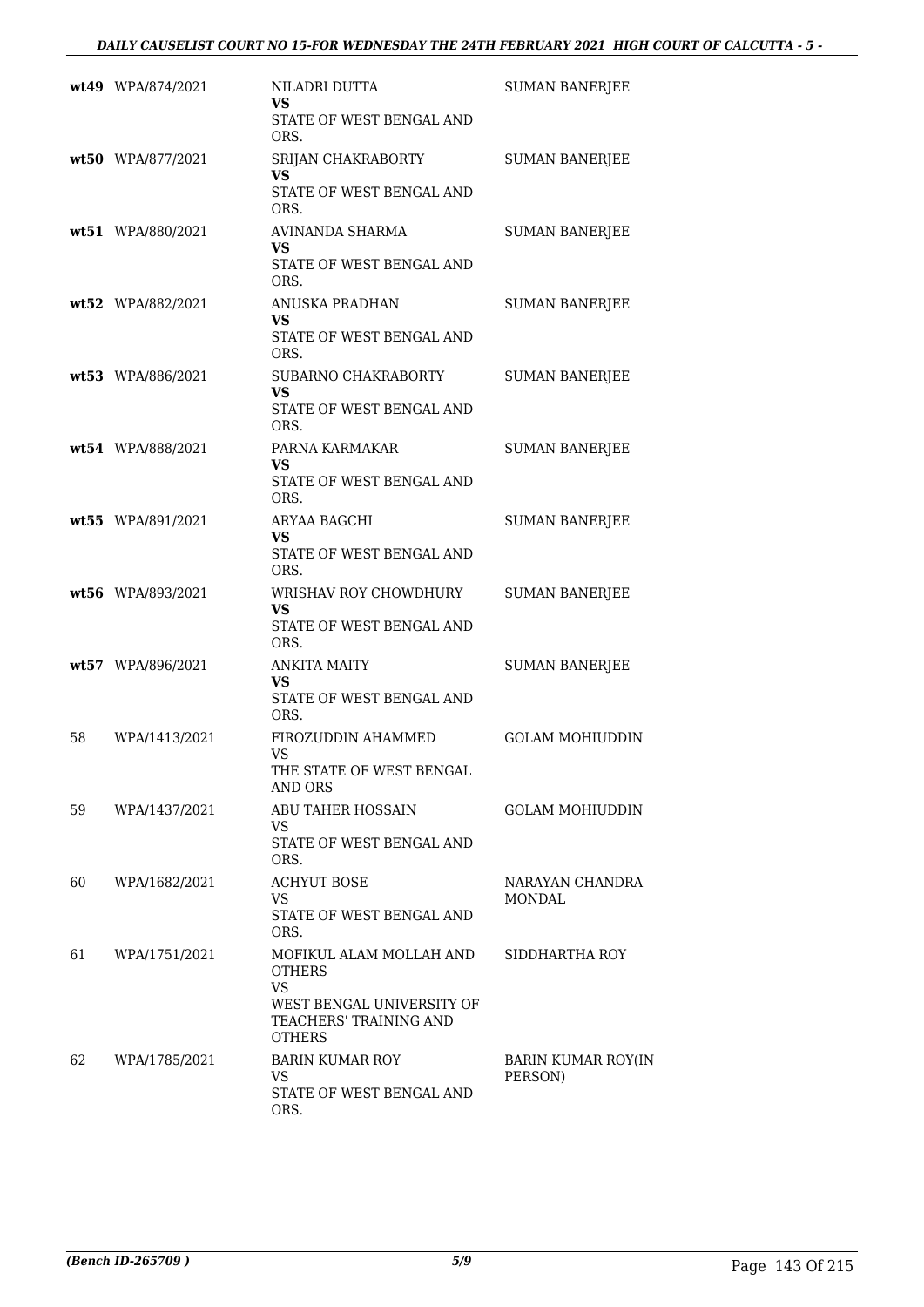#### *DAILY CAUSELIST COURT NO 15-FOR WEDNESDAY THE 24TH FEBRUARY 2021 HIGH COURT OF CALCUTTA - 6 -*

| 63  | WPA/1833/2021 | PARTHA SARATHI CHOUDHURI<br>VS.<br>STATE OF WEST BENGAL AND | OISANI MUKHERJEE           |
|-----|---------------|-------------------------------------------------------------|----------------------------|
|     |               | ORS.                                                        |                            |
| 64  | WPA/1898/2021 | <b>BHASKAR DAS</b><br>VS                                    | <b>GORA CHAND SAMANTA</b>  |
|     |               | STATE OF WEST BENGAL AND<br>ORS.                            |                            |
| 65  | WPA/2021/2021 | RITRUPARNA SEN                                              | ANWASHA HALDER             |
|     |               | VS<br>STATE OF WEST BENGAL AND<br>ORS.                      |                            |
| 66  | WPA/2081/2021 | RITUPARNA SEN                                               | ANWASHA HALDER             |
|     |               | VS<br>STATE OF WEST BENGAL AND<br>ORS.                      |                            |
| 67  | WPA/2111/2021 | <b>HRIDAY KUMAR PAUL</b>                                    | <b>SURENDRA KUMAR</b>      |
|     |               | VS<br>STATE OF WEST BENGAL AND<br>ORS.                      | <b>SHARMA</b>              |
| 68  | WPA/2255/2021 | <b>SUNIT SARKAR AND ORS</b>                                 | <b>TAIMUR HOSSAIN</b>      |
|     |               | VS<br>STATE OF WEST BENGAL AND                              |                            |
|     |               | ORS.                                                        |                            |
| 69  | WPA/2290/2021 | PRIYABRATA ROY AND ANR<br>VS                                | ANANYA CHAKRABORTY         |
|     |               | STATE OF WEST BENGAL AND<br>ORS.                            |                            |
| 70  | WPA/2409/2021 | AMARDEEP MANDAL AND ANR                                     | SAYAN MUKHERJEE            |
|     |               | <b>VS</b><br>STATE OF WEST BENGAL AND<br>ORS.               |                            |
| 71  | WPA/2457/2021 | SOURAV BIKAS MAITY AND ORS                                  | TAMAL TARU PANDA           |
|     |               | VS<br>STATE OF WEST BENGAL AND                              |                            |
|     |               | ORS.                                                        |                            |
| 72  | WPA/2539/2021 | <b>MUSRAT PARVIN</b><br><b>VS</b>                           | <b>SYED SHAMSUL AREFIN</b> |
|     |               | STATE OF WEST BENGAL AND<br>ORS.                            |                            |
| 73. | WPA/2565/2021 | NORTH MALDA TEACHERS                                        | PINAKI DHOLE               |
|     |               | EDUCATION COLLEGE AND<br>ANR                                |                            |
|     |               | <b>VS</b>                                                   |                            |
|     |               | THE STATE OF WEST BENGAL<br><b>AND ORS</b>                  |                            |
| 74  | WPA/2573/2021 | SHYAMAL KR NATH<br>VS.                                      | CHHANDAK DUTTA             |
|     |               | STATE OF WEST BENGAL AND<br>ORS.                            |                            |
| 75  | WPA/2574/2021 | KAMAL KANTA RAY                                             | SANTANU MAJI               |
|     |               | VS<br>STATE OF WEST BENGAL AND<br>ORS.                      |                            |
| 76  | WPA/2691/2021 | KAMALA DEVI                                                 | IMDADUL BISWAS             |
|     |               | VS.<br>STATE OF WEST BENGAL AND                             |                            |
|     |               | ORS.                                                        |                            |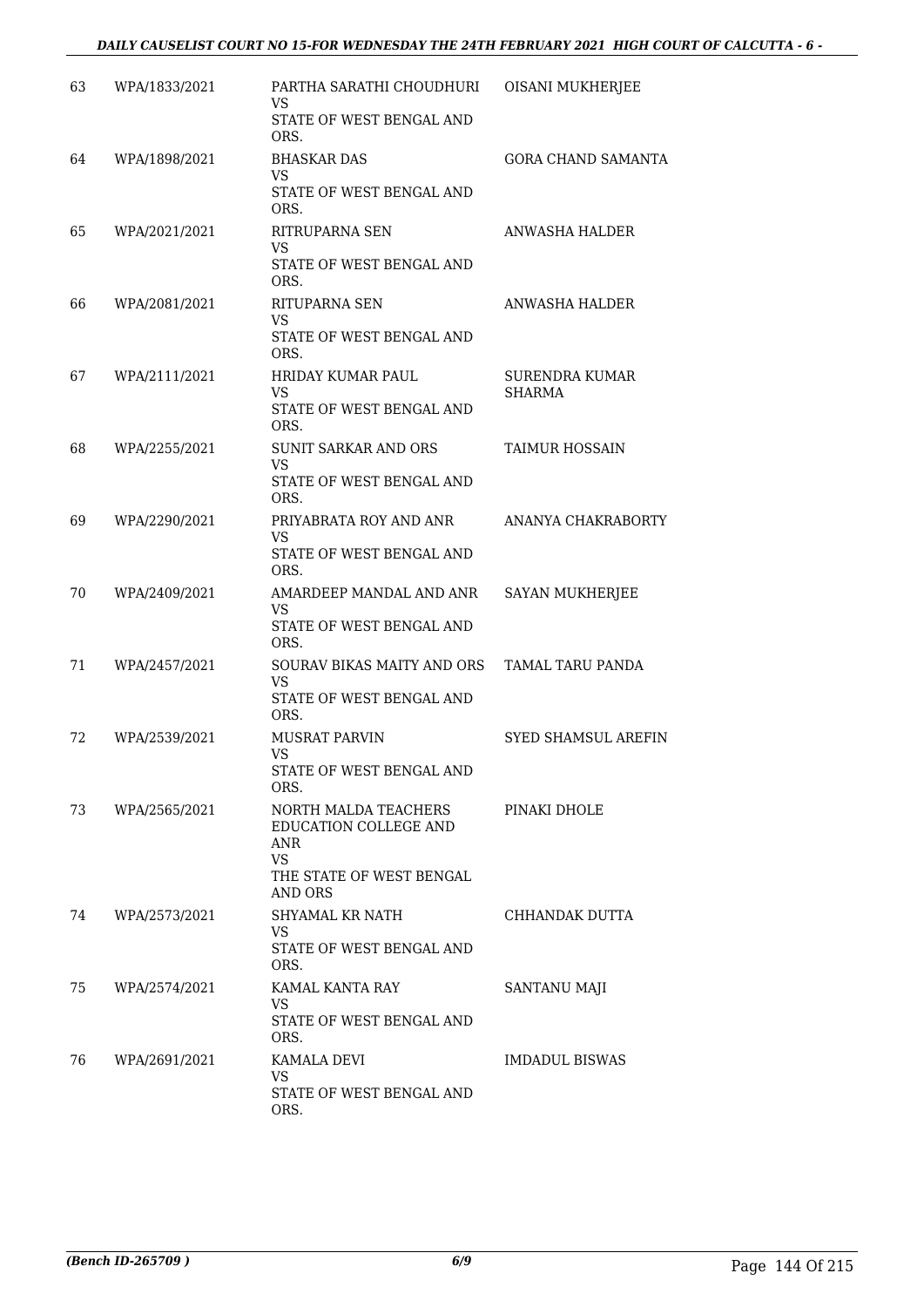| 77 | WPA/2743/2021     | <b>SWAPAN BHOWAL</b><br>VS                                          | PRONAY BASAK              |
|----|-------------------|---------------------------------------------------------------------|---------------------------|
|    |                   | STATE OF WEST BENGAL AND<br>ORS.                                    |                           |
|    | IA NO: CAN/1/2021 |                                                                     |                           |
| 78 | WPA/2752/2021     | ADYANATH GHOSH AND ORS<br>VS                                        | <b>GOPA BISWAS</b>        |
|    |                   | UNION OF INDIA AND ORS.                                             |                           |
| 79 | WPA/2959/2021     | SK. SAFIUR RAHAMAN<br>VS<br>STATE OF WEST BENGAL AND                | SYRD SHAMSUL AREFIN       |
|    |                   | ORS.                                                                |                           |
| 80 | WPA/2994/2021     | PRASAD KUMAR SAMANTA<br>VS<br>STATE OF WEST BENGAL AND              | SAKTIPADA JANA            |
|    |                   | ORS.                                                                |                           |
| 81 | WPA/2996/2021     | GOPA RANI SAMANTA AND ANR<br>VS<br>STATE OF WEST BENGAL AND<br>ORS. | SAKTI PADA JANA           |
| 82 | WPA/3019/2021     | <b>ANUKUL KOLEY</b>                                                 | SAKTIPADA JANA            |
|    |                   | VS<br>STATE OF WEST BENGAL AND<br>ORS.                              |                           |
| 83 | WPA/3042/2021     | NIHAR KANTI PAUL                                                    | SAKTI PADA JANA           |
|    |                   | VS<br>STATE OF WEST BENGAL AND<br>ORS.                              |                           |
| 84 | WPA/3049/2021     | AMBARISH MAJUMDAR<br><b>VS</b>                                      | MD AHSANUZZAMAN           |
|    |                   | STATE OF WEST BENGAL AND<br>ORS.                                    |                           |
| 85 | WPA/3104/2021     | <b>SRILA DE</b>                                                     | NARAYAN CHANDRA           |
|    |                   | <b>VS</b><br>STATE OF WEST BENGAL AND<br>ORS.                       | <b>MONDAL</b>             |
| 86 | WPA/3141/2021     | SUPRAVAT TRIPATHI                                                   | <b>TANUJA BASAK</b>       |
|    |                   | <b>VS</b><br>STATE OF WEST BENGAL AND<br>ORS.                       |                           |
| 87 | WPA/3143/2021     | JOY ADHIKARI                                                        | <b>SALONI</b>             |
|    |                   | <b>VS</b><br>STATE OF WEST BENGAL AND<br>ORS.                       | BHATTACHARJEE             |
| 88 | WPA/3177/2021     | <b>JUIN BHOWMICK</b><br><b>VS</b>                                   | PANKAJ HALDER             |
|    |                   | STATE OF WEST BENGAL AND<br>ORS.                                    |                           |
| 89 | WPA/3227/2021     | PAROMITA GHOSH                                                      | MOSTAFIJUR RAHAMAN        |
|    |                   | VS<br>STATE OF WEST BENGAL AND<br>ORS.                              |                           |
| 90 | WPA/3566/2021     | DR TANMAY<br>MALAKAR@TANMAY MALAKAR                                 | <b>GORA CHAND SAMANTA</b> |
|    |                   | VS<br>STATE OF WEST BENGAL AND<br>ORS.                              |                           |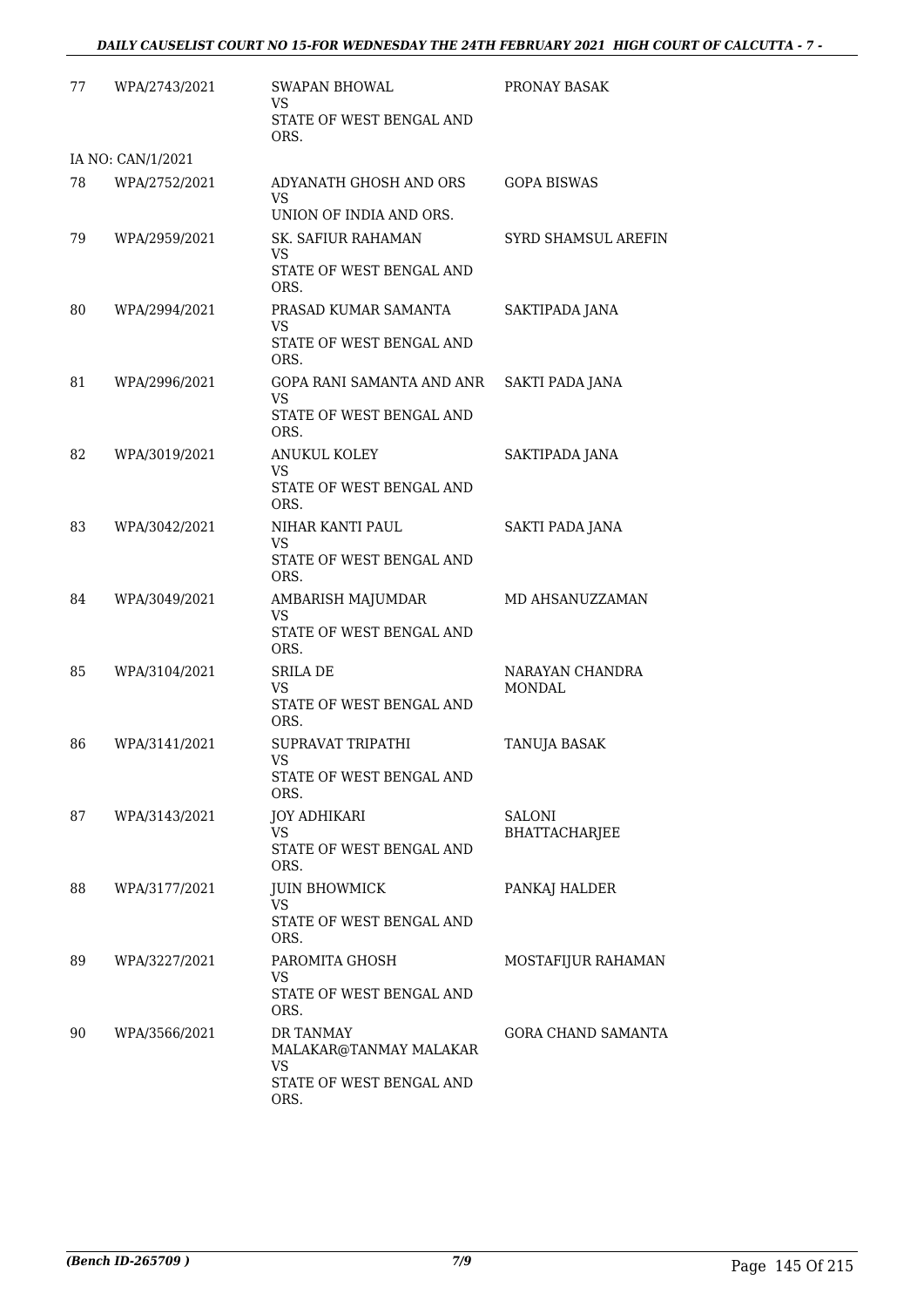| 91  | WPA/3604/2021              | RAMIJ AKRAM<br>VS<br>STATE OF WEST BENGAL AND<br>ORS.               | <b>BENAZIR AHMED</b>          |
|-----|----------------------------|---------------------------------------------------------------------|-------------------------------|
| 92  | WPA/3652/2021              | RAJIB SIKDAR<br>VS<br>STATE OF WEST BENGAL AND<br>ORS.              | SAMIRAN MANDAL                |
| 93  | WPA/3673/2021<br>(at 2 pm) | KEYA SAHA NASKAR<br>VS<br>UNION OF INDIA AND ORS.                   | SANJAY SAHA                   |
| 94  | WPA/3717/2021              | ARJINA KHATUN AND OTHERS<br>VS.<br>STATE OF WEST BENGAL AND<br>ORS. | RITAM CHOWDHURY               |
| 95  | WPA/3912/2021              | MD NAZIMUDDIN<br><b>VS</b><br>STATE OF WEST BENGAL AND<br>ORS.      | <b>NAMITA BASU</b>            |
| 96  | WPA/3918/2021              | NIMESH SAHA<br><b>VS</b><br>STATE OF WEST BENGAL AND<br>ORS.        | <b>BISWARUP BISWAS</b>        |
| 97  | WPA/3928/2021              | ABUL KALAM<br>VS<br>STATE OF WEST BENGAL AND<br>ORS.                | PRADIP KUMAR GHOSH            |
| 98  | WPA/3933/2021              | MD ABDUL KUDDUS<br>VS<br>STATE OF WEST BENGAL AND<br>ORS.           | PRADIP KUMAR GHOSH            |
| 99  | WPA/3934/2021              | TAPAN KUMAR SARKAR<br>VS<br>STATE OF WEST BENGAL AND<br>ORS.        | <b>AKASHDEEP</b><br>MUKHERJEE |
| 100 | WPA/3937/2021              | SNIGDHA BASU BARUI<br>VS<br>STATE OF WEST BENGAL AND<br>ORS.        | AKASHDEEP<br>MUKHERJEE        |
|     | 101 WPA/3939/2021          | KOYEL DEY<br><b>VS</b><br>STATE OF WEST BENGAL AND<br>ORS.          | MAHADEB KHAN                  |
| 102 | WPA/3970/2021              | SOMA CHOWNI<br>VS.<br>STATE OF WEST BENGAL AND<br><b>ANOTHER</b>    | SHUBHA DEY                    |
| 103 | WPA/3992/2021              | <b>JISHNU MUKHERJEE</b><br>VS.<br>STATE OF WEST BENGAL AND<br>ORS.  | MD. MANSOOR ALAM              |
| 104 | WPA/4138/2021              | AMAL KANTA GIRI<br>VS.<br>STATE OF WEST BENGAL AND<br>ORS.          | <b>BISWASRUP BISWAS</b>       |
| 105 | WPA/4180/2021              | CHANDRANI DAS AND ANR<br>VS.<br>STATE OF WEST BENGAL AND<br>ORS.    | ABIR LAL CHAKRABORTY          |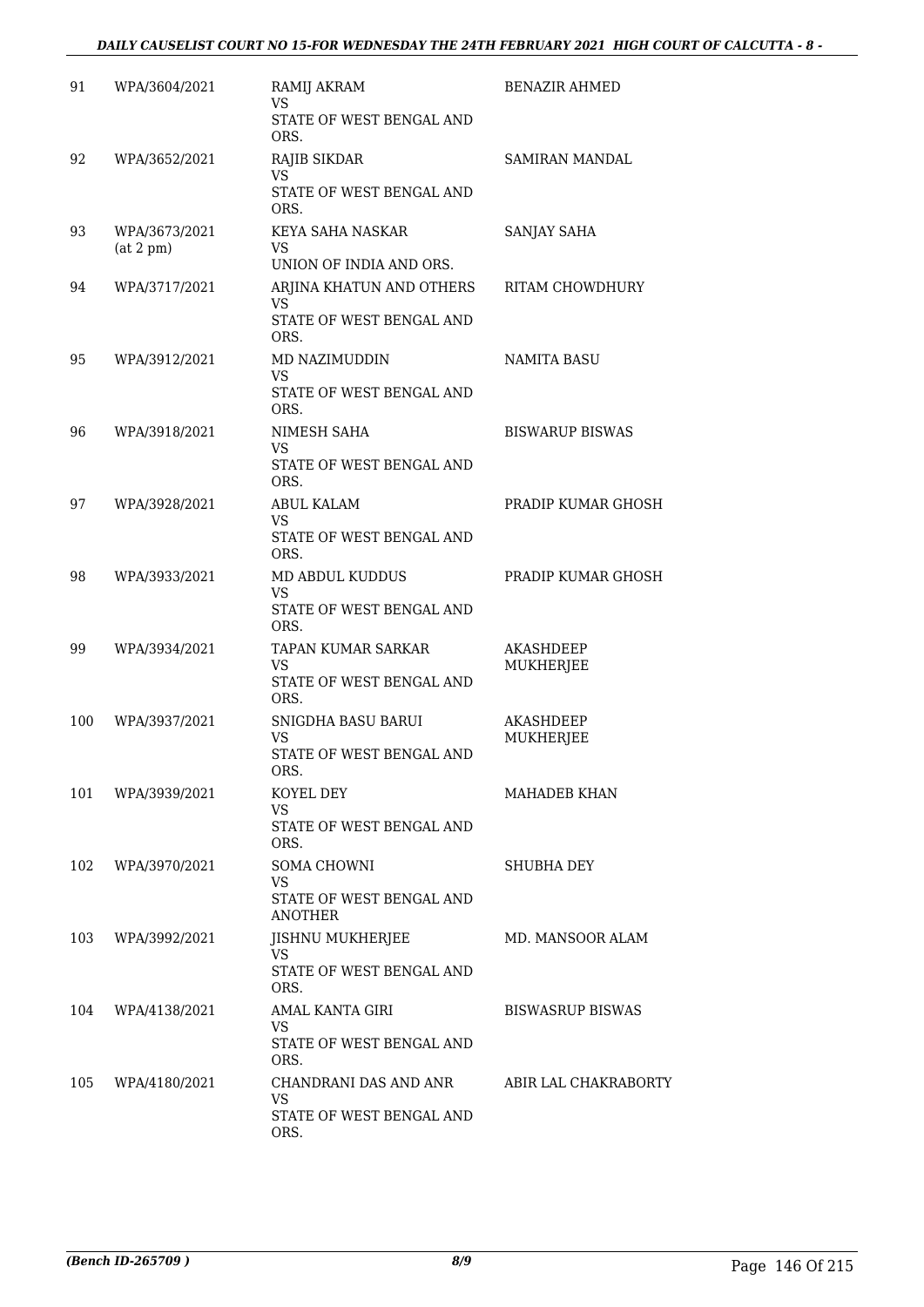#### *DAILY CAUSELIST COURT NO 15-FOR WEDNESDAY THE 24TH FEBRUARY 2021 HIGH COURT OF CALCUTTA - 9 -*

| 106 | WPA/4247/2021 | ANUPRAVA BRAHMA GUHA<br>VS<br>THE STATE OF WEST BENGAL<br>AND ORS                   | SANJIB SANKAR<br><b>MAJUMDER</b> |
|-----|---------------|-------------------------------------------------------------------------------------|----------------------------------|
| 107 | WPA/4415/2021 | RAMESH KUMAR PRASAD<br>VS.<br>THE STATE OF WEST BENMGAL<br>AND ORS                  | SUDIPTA DASGUPTA                 |
| 108 | WPA/4527/2021 | <b>SUNIRMAL DAS</b><br><b>VS</b><br>STATE OF WEST BENGAL AND<br>ORS.                | <b>BAPIN BAIDYA</b>              |
| 109 | WPA/4583/2021 | RATAN KRISHNA DASSARMA<br>VS<br>STATE OF WEST BENGAL AND<br>ORS.                    | ALOTRIYA MUKHERJEE               |
| 110 | WPA/4734/2021 | ATHON TISSO<br>VS.<br>STATE OF WEST BENGAL AND<br>ORS.                              | <b>IMRAN ALI</b>                 |
| 111 | WPA/4842/2021 | <b>SRIMANTA BARMAN</b><br>VS<br>STATE OF WEST BENGAL AND<br>ORS.                    | <b>ZAINAB TAHUR</b>              |
| 112 | WPA/4925/2021 | RAJA SARKAR<br>VS<br>STATE OF WEST BENGAL AND<br>ORS.                               | ANIRUDDHA MITRA                  |
| 113 | WPA/4981/2021 | <b>RUMA BAG</b><br>VS.<br>STATE OF WEST BENGAL AND<br>ORS.                          | <b>BANSHI BADAN MAITY</b>        |
| 114 | WPA/4982/2021 | <b>SUMIT SENGUPTA</b><br><b>VS</b><br>STATE OF WEST BENGAL AND<br>ORS.              | TAPAS SINGHA ROY                 |
| 115 | WPA/5105/2021 | DIPANKAR SRIWASTABA AND<br><b>OTHERS</b><br>VS.<br>STATE OF WEST BENGAL AND<br>ORS. | SANDIP KUMAR<br>MONDAL           |
| 116 | WPA/5134/2021 | <b>KEYA SARMIN</b><br>VS<br>STATE OF WEST BENGAL AND<br>ORS.                        | MD. YOUNUSH MONDAL               |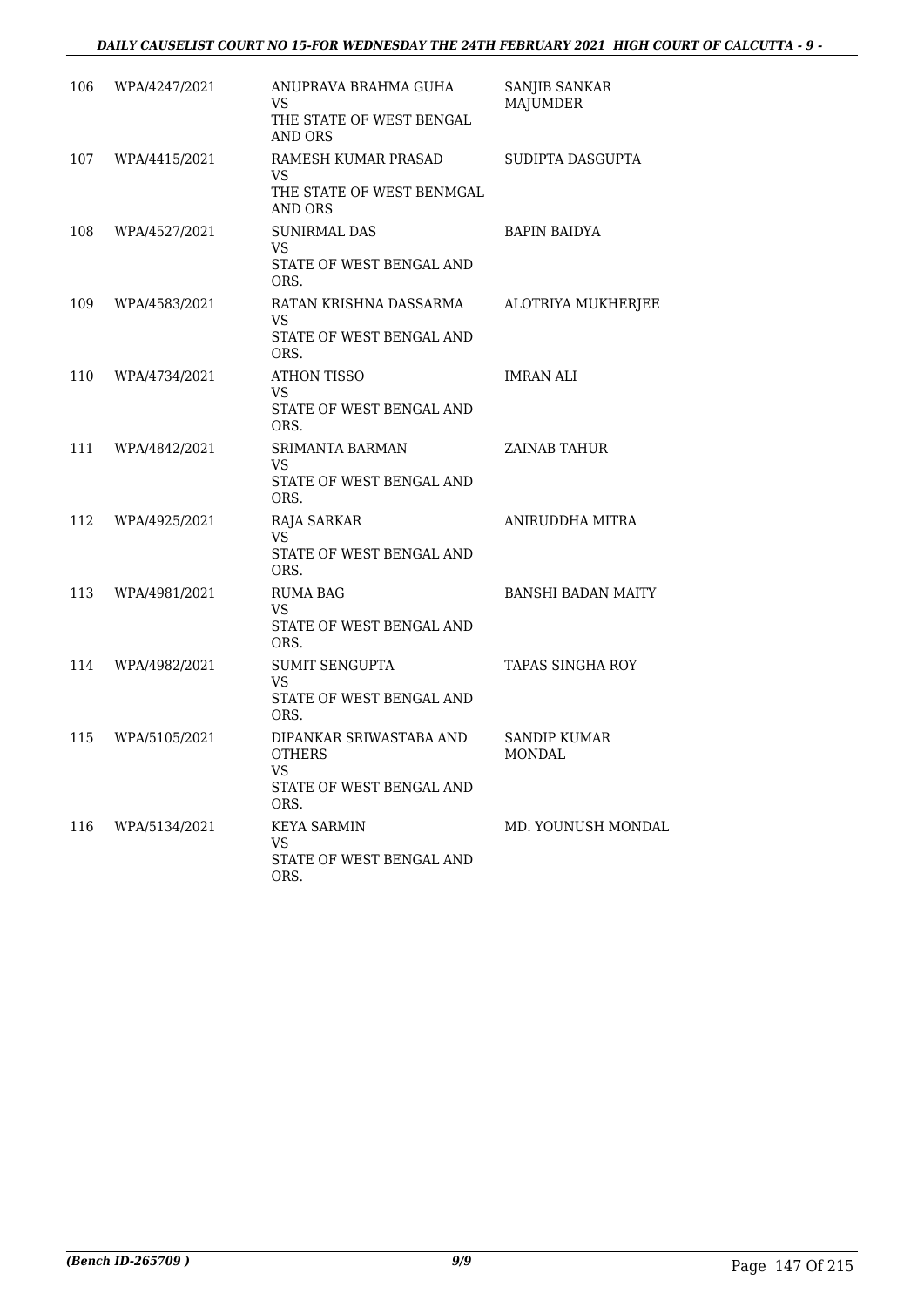

## **Appellate Side**

**DAILY CAUSELIST For Wednesday The 24th February 2021**

**COURT NO. 19**

**SINGLE BENCH (SB - VIII)**

**AT 10:45 AM**

**HON'BLE JUSTICE SHAMPA SARKAR**

**(VIA VIDEO CONFERENCE)**

 **ON AND FROM MONDAY, THE 11TH JANUARY 2021 - ADMISSION AND HEARING OF CIVIL REVISION APPLICATIONS AND APPLICATIONS UNDER ARTICLE 227 OF THE CONSTITUTION INCLUDING APPLICATIONS CONNECTED THERETO [EXCLUDING CIVIL REVISIONS ARISING OUT OF TESTAMENTARY AND EIECTMENT /EVICTION SUITS AND PUBLIC PREMISES (UNAUTHORISED OCCUPANTS) ACT, 1971**

**IF THE HEARING MATTERS ARE EXHAUSTED, THEREAFTER 'MOTION' WILL BE TAKEN UP.**

**NOTE : MENTIONING ONLY ON MONDAYS AT THE FIRST SITTING OF THE COURT.**

**SPECIAL NOTE : MATTERS WHICH ARE NOT IN THE LIST BUT HAVE BEEN MENTIONED WILL BE TAKEN UP ON EVERY FRIDAY IN THE FIRST HALF.**

**NOTE: MATTERS WILL BE TAKEN UP THROUGH PHYSICAL HEARING ONLY WHEN BOTH THE PARTIES ARE AGREED.**

#### **TO BE MENTIONED**

| 1 | CO/765/2018                  | HIMADRI DAS & ANRC<br>VS<br>THE ORIENTAL MOTOR<br>ACCESSORIES AGENCY PVT.<br>LTD.        | <b>BHUSHAN JAIN</b> |
|---|------------------------------|------------------------------------------------------------------------------------------|---------------------|
| 2 | CO/3255/2018<br>(CORRECTION) | <b>SK SAHABUDDIN</b><br>VS<br>THE CHIEF EXECUTIVE<br>OFFICER BOARD OF AUQAF<br><b>WB</b> | SHAHZAMAL HAZRA     |
| 3 | CO/158/2019                  | M/S IIJT EDU PVT LTD& ANR AVIRUP CHATTERJEE<br>VS<br>THE KMC                             |                     |
|   | IA NO: CAN/1/2021            |                                                                                          |                     |
| 4 | CO/1053/2019                 | <b>KRISHNA GHOSH</b><br>VS<br>SUMITRA SARAF & ORS<br><b>EXTENSION OF INTERIM ORDER</b>   | SANJAY GINODIA      |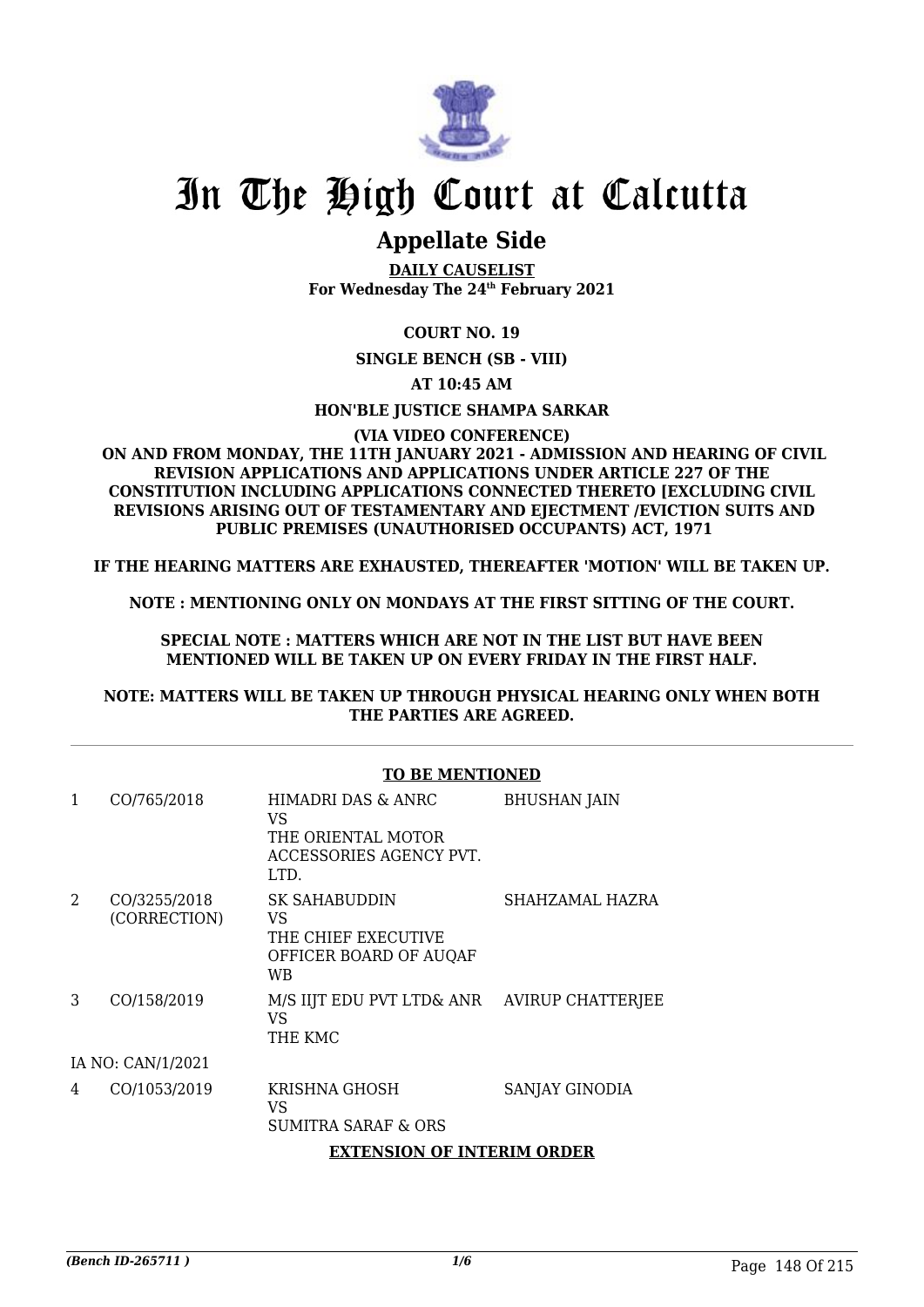| 5  | CO/3424/2019                | SUSRUT EYE FOUNDATION<br>& RESEARCH CENTRE<br><b>VS</b><br><b>BARID BARMAN ROY</b>  | DIPTENDU MONDAL                        |
|----|-----------------------------|-------------------------------------------------------------------------------------|----------------------------------------|
|    | CO/3648/2019                | <b>SRIKANTA GHOSH</b>                                                               | <b>SUSMITA</b>                         |
| 6  |                             | <b>VS</b><br><b>SMT. JHARNA PATHAK &amp;</b><br><b>ORS</b>                          | <b>CHATTERJEE</b>                      |
| 7  | CO/3975/2019                | SRINATH MAHATA<br><b>VS</b><br>KALICHARAN RAJ & ORS                                 | <b>SUKANTA DAS</b>                     |
| 8  | CO/3999/2019                | <b>ASISH SAMANTA</b><br><b>VS</b><br>MADAN CHANDRA<br><b>SAMANTA &amp; ORS</b>      | MALYASREE MAITY                        |
| 9  | CO/710/2020                 | KALYAN SAHA & ANR<br><b>VS</b>                                                      | <b>ADITYA KANODIA</b>                  |
|    |                             | M/S GRAVITY VINIMAY<br>PRIVATE LIMITED & ORS                                        |                                        |
|    |                             | <b>NEW MOTION</b>                                                                   |                                        |
| 10 | CO/2309/2019                | ASOK KUMAR HATUA & ORS                                                              | KANAI LAL SAMANTA                      |
|    |                             | <b>VS</b><br>DEGLAL MANDAL & ORS                                                    |                                        |
| 11 | CO/329/2021<br>(25.02.2021) | <b>D AND I TAXCON SERVICES</b><br>PRIVATE LIMITED<br><b>VS</b><br>KOLKATA MUNICIPAL | <b>MRITUNJOY HALDER</b>                |
| 12 | CO/358/2021                 | <b>CORPORATION</b><br>M/S S JAY KISHAN (I)                                          | <b>FARNAZ NASIM</b>                    |
|    |                             | <b>LIMITED</b><br><b>VS</b><br>SATYANARAYAN RAY                                     |                                        |
| 13 | CO/361/2021                 | MD. MOUSIM ALI<br><b>VS</b><br>MUSKAN RUMI HAQUE                                    | <b>SUDIP GHOSH</b><br><b>CHOWDHURY</b> |
| 14 | CO/364/2021                 | PROVAT KUMAR MITRA<br><b>VS</b><br><b>ARATI AGARWAL AND ORS</b>                     | <b>SOUMITRA DUTT</b>                   |
| 15 | CO/368/2021                 | MONIRUDDIN MOLLA<br><b>VS</b><br>MD SAFIUDDIN AND ORS                               | <b>SARBANANDA</b><br><b>SANYAL</b>     |
| 16 | CO/370/2021                 | PRITILATA MAITY<br><b>VS</b><br>SWATI SIMLAI AMD ORS                                | DEBABRATA ROY                          |
| 17 | CO/371/2021                 | <b>JAKIR HOSSAIN KHAN</b><br><b>VS</b><br>RAOJAHAN ALI KHAN                         | <b>IFTEKAR MUNSHI</b>                  |
| 18 | CO/372/2021                 | JAKIR HOSSAIN KHAN<br><b>VS</b><br>RAOJAHAN ALI KHAN                                | <b>IFTEKAR MUNSHI</b>                  |
| 19 | CO/373/2021                 | <b>GOPAL BANERJEE</b><br><b>VS</b><br><b>ARIHANT MANOT</b>                          | <b>SIVA PRASAD GHOSH</b>               |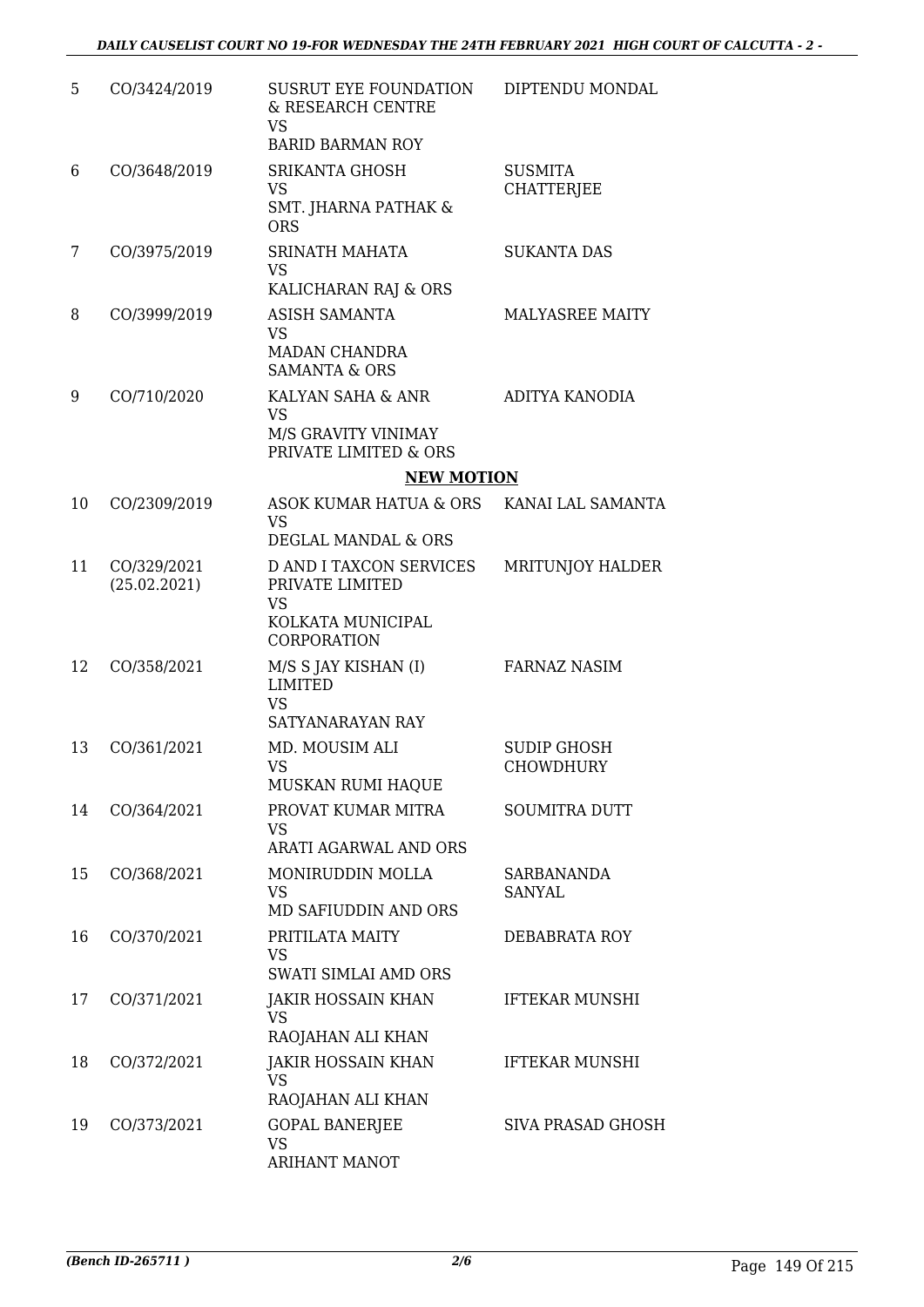| 20 | CO/374/2021 | <b>GOPAL BANERJEE</b><br>VS.<br><b>ARIHANT MANOT</b>                                                                                                             | <b>SIVA PRASAD GHOSE</b>            |
|----|-------------|------------------------------------------------------------------------------------------------------------------------------------------------------------------|-------------------------------------|
| 21 | CO/375/2021 | <b>RAMKRISHNA</b><br><b>VIVEKANANDA MISSION</b><br><b>VS</b><br>M/S DIMPAL PROPERTIES<br>PVT. LTD                                                                | HARE KRISHNA<br><b>HALDER</b>       |
| 22 | CO/376/2021 | <b>SOURAV ROY</b><br>VS.<br><b>GANGA BOHRA</b>                                                                                                                   | <b>SUHRID SUR</b>                   |
| 23 | CO/383/2021 | <b>SUBHADEEP PAL</b><br><b>VS</b><br><b>KEYA PAL</b>                                                                                                             | <b>AMIT PAN</b>                     |
| 24 | CO/384/2021 | LALITA DUTT AND<br><b>ANOTHER</b><br><b>VS</b><br>SREE SREE RAMJI GOSSAIN<br><b>FAMILY DEITY</b><br>REPRESENTED BY<br>TRUSTEES DR MIRA DUTT<br><b>AND OTHERS</b> | JAYITA RAY                          |
| 25 | CO/385/2021 | SMT MONONITA GHOSH<br>NEE PODDAR<br><b>VS</b><br><b>BIPLAB KUMAR GHOSH</b>                                                                                       | SANKARI ROY                         |
| 26 | CO/386/2021 | REKHA RANI NANDI<br><b>VS</b><br>THE COMMISSIONER,<br>MAYOR IN COUNCIL AND<br><b>OTHERS</b>                                                                      | <b>ALOTRIYA</b><br><b>MUKHERJEE</b> |
| 27 | CO/389/2021 | <b>DEBASHIS</b><br>BANDYOPADHYAY AND<br><b>ANOTHER</b><br><b>VS</b><br><b>VIOLETTE ROY AND</b><br><b>OTHERS</b>                                                  | <b>ARINDAM</b><br>CHATTERJEE        |
| 28 | CO/391/2021 | DIPTI ROY AND OTHERS<br><b>VS</b><br>DR. ASHOKE BANERJEE<br><b>AND OTHERS</b>                                                                                    | AMITABHA GHOSH                      |
| 29 | CO/392/2021 | YEACHIN MONDAL AND<br><b>OTHERS</b><br><b>VS</b><br><b>BABUSONA MONDAL AND</b><br><b>OTHERS</b>                                                                  | ASIS<br>BHATTACHARYYA               |
| 30 | CO/393/2021 | RAJANI PODDAR AND ORS<br><b>VS</b><br>ARUN JINDAL AND ANR                                                                                                        | RITTICK CHOUDHURY                   |
| 31 | CO/396/2021 | M/S BHAWANI<br>PLASTOCHEM PRIVATE LTD<br><b>VS</b><br>SUDIPTO BISWAS AND ORS                                                                                     | <b>SEVANTI ROY</b>                  |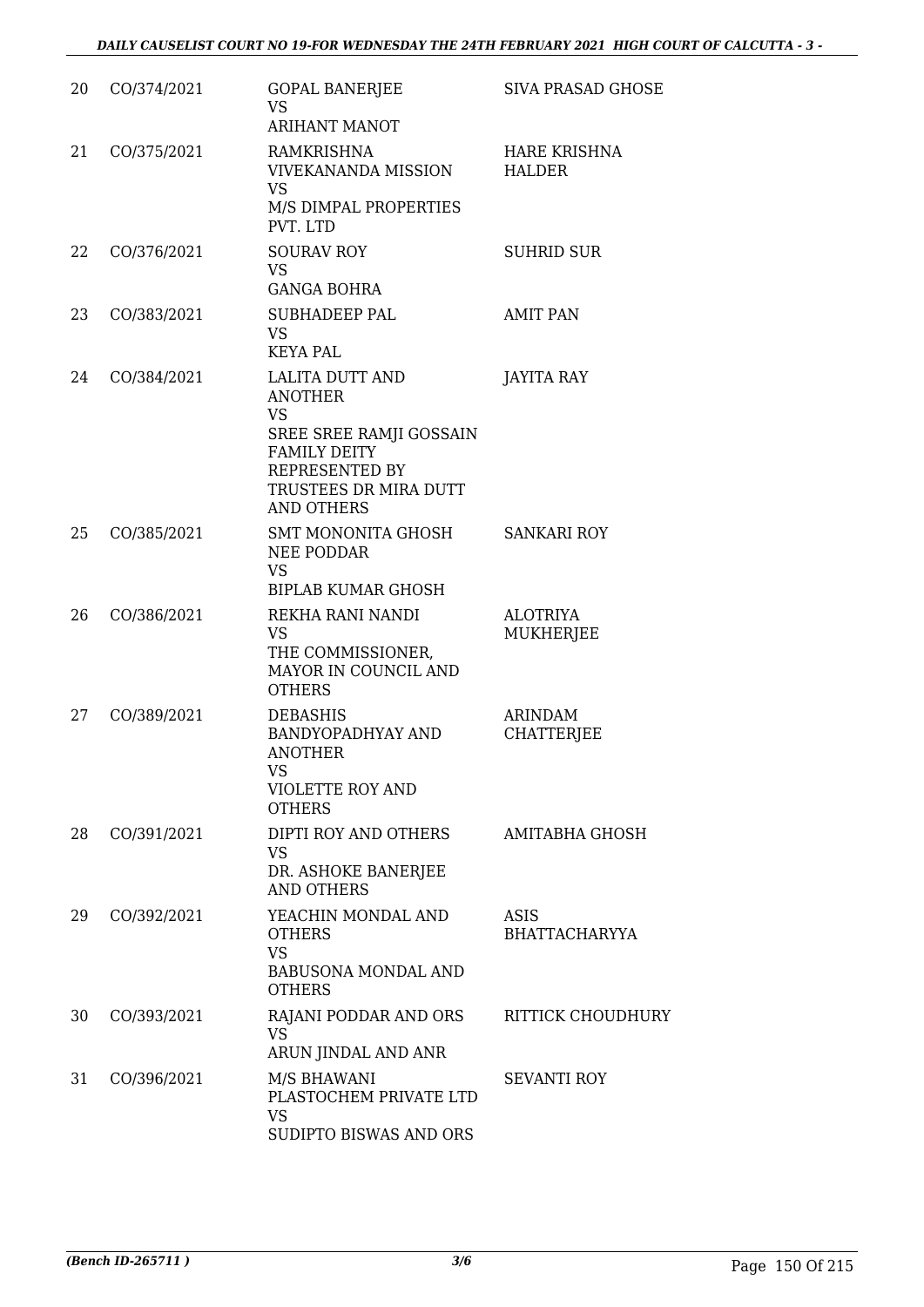| 32 | CO/401/2021 | ALEXA VANIJYA PVT. LTD.<br><b>AND ORS</b><br><b>VS</b><br>ARCH INFRA PROPERTIES<br>PVT. LTD AND ORS                 | <b>RITUPARNA</b><br><b>CHATTERJEE</b> |
|----|-------------|---------------------------------------------------------------------------------------------------------------------|---------------------------------------|
| 33 | CO/407/2021 | DR. SATYA SAMARAN<br>ADHIKARY AND ANR.<br><b>VS</b><br>DEB KR. GHOSH AND ORS.                                       | <b>SOURADIPTA</b><br><b>BANERJEE</b>  |
|    |             | <b>ADJOURNED MOTIONS</b>                                                                                            |                                       |
| 34 | CO/49/2021  | <b>MAA PARVATI TRAVELS</b><br>PROP. DILIP KUMAR AND<br><b>ANR</b><br><b>VS</b><br>M/S. NILACHAL IRON AND            | SK SHAMIM AKHTER                      |
|    |             | POWER LTD AND ORS                                                                                                   |                                       |
| 35 | CO/164/2021 | SHYAMALI SAHA AND ANR<br><b>VS</b><br><b>SHYAMAL KUNDU</b>                                                          | <b>SAGARMAY GHOSH</b>                 |
| 36 | CO/202/2021 | ASIT MONDAL AND ANR<br><b>VS</b><br>SUBHENDU KHANARA AND<br><b>ORS</b>                                              | <b>MANOJ</b><br><b>CHAKRABORTY</b>    |
| 37 | CO/218/2021 | ECCHA MONDAL<br><b>VS</b><br>JAMIR ALI MONDAL                                                                       | <b>GENIYA MUKHERJEE</b>               |
| 38 | CO/250/2021 | SMT JUTHIKAR MULLICK<br><b>AND ORS</b><br><b>VS</b><br><b>MARUTI NANDAN</b><br>PROPERTIES (P) LTD AND<br><b>ORS</b> | <b>BIKASH SHAW</b>                    |
| 39 | CO/297/2021 | VIKASH NAGELIA<br>VS<br>REGISTRAR, INCOME TAX<br><b>APPELLATE TRIBUNAL</b>                                          | <b>SURYANEEL DAS</b>                  |
| 40 | CO/306/2021 | SHYAMA PRASAD BANGAL<br>AND ORS<br><b>VS</b><br>PHANI BHUSAN MANIK<br><b>AND ORS</b>                                | <b>SUKANTA DAS</b>                    |
| 41 | CO/312/2021 | TARAPADA MAL AND ORS<br>VS<br><b>ASIT MAL AND ORS</b>                                                               | PRANTICK GHOSH                        |
| 42 | CO/315/2021 | NIRMAL CHANDRA<br>MONDAL @ NIRMAL<br>MONDAL AND OTHERS<br><b>VS</b><br><b>ADITI GOSWAMI AND</b><br><b>OTHERS</b>    | <b>ARUP KRISHNA DAS</b>               |

#### **FOR HEARING**

( AT 2:00 P.M. )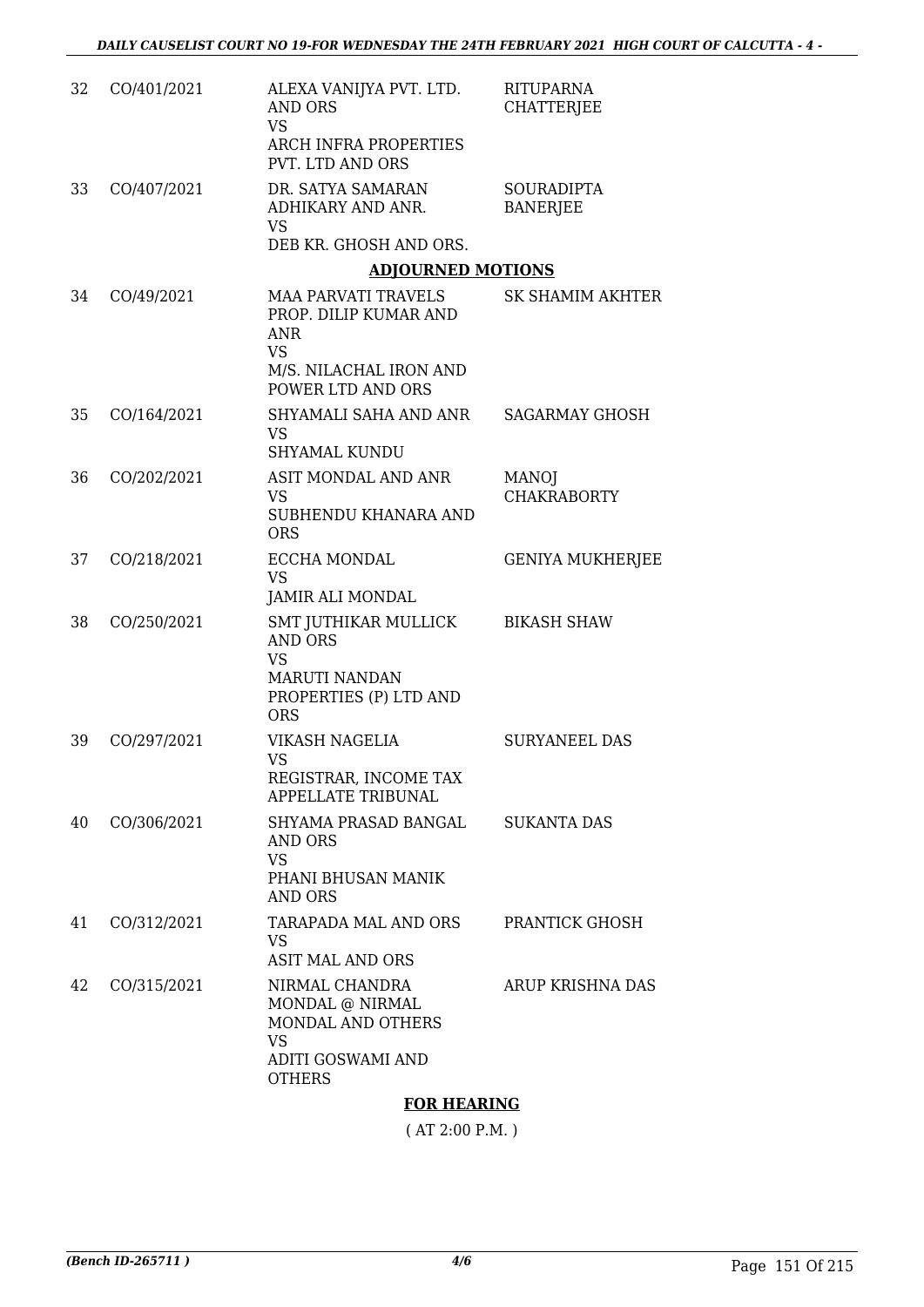| 43 | CO/1400/2019                            | NRIPEN CH. BISWAS &<br>ANR.<br><b>VS</b><br>MAFIJUL RAHAMAN BISWAS                           | TRIPTIMOY<br><b>TALUKDER</b>         |
|----|-----------------------------------------|----------------------------------------------------------------------------------------------|--------------------------------------|
| 44 | CO/1401/2019                            | NRIPEN CH. BISWAS &<br>ANR.<br><b>VS</b><br>MAFIJUL RAHAMAN BISWAS                           | <b>TRIPTIMOY</b><br><b>TALUKDER</b>  |
| 45 | CO/1753/2019<br>(NTW)                   | M/S. MESSENGER COURIER<br>& CARGO PVT LTD<br><b>VS</b><br>UMA FORZING WORKS (P)              | SAYANTAN BASU                        |
|    |                                         | LTD & ORS                                                                                    |                                      |
|    | IA NO: CAN/2/2020                       |                                                                                              |                                      |
| 46 | CO/3450/2019                            | BIMAL KUMAR DAW & ANR<br><b>VS</b><br><b>MAHADEV SARKAR &amp; ORS</b>                        | NEHA ROY                             |
| 47 | CO/3957/2019                            | SITALA BALA DHARA<br><b>VS</b><br>KASHINATH DHARA                                            | <b>SIVA PRASAD GHOSE</b>             |
| 48 | CO/3958/2019                            | DIBYENDU SUNDAR GUHA<br><b>VS</b><br><b>SONIA GUHA ROY NEE</b><br><b>GHOSH</b>               | PRANAB HALDER                        |
|    | IA NO: CAN/1/2020(Old No:CAN/1430/2020) |                                                                                              |                                      |
| 49 | CO/4025/2019                            | SIBABRATA GHOSH<br>VS<br><b>SMT SIMA MUKHERJEE &amp;</b><br><b>ORS</b>                       | ARINDAM<br><b>CHATTERJEE</b>         |
| 50 | CO/59/2020                              | HIMANGSU MAITY @<br>HIMANGSU SEKHAR MAITY<br><b>VS</b><br><b>GUGAL KISHOR JANA &amp; ORS</b> | <b>CHANDRA NATH</b><br><b>SARKAR</b> |
| 51 | CO/202/2020                             | DIPESH MONDAL<br>VS<br>REKHA MONDAL & ORS                                                    | DYUTIMAN BANERJEE                    |
| 52 | CO/344/2020                             | SACHIN ROY & ANR.<br>VS<br><b>ASISH KAREL</b>                                                | PRANTICK GHOSH                       |
| 53 | CO/739/2020                             | SK. FAZLUR RAHAMAN &<br><b>ANR</b><br><b>VS</b><br>MD. ANWAR & ORS                           | S.G. CHOWDHURY                       |
| 54 | CO/762/2020                             | ANJAN KUMAR MAJUMDER<br>VS.<br><b>SMT PRAMILA PANDA &amp;</b><br><b>ORS</b>                  | <b>IFTEKAR MUSHI</b>                 |
| 55 | CO/1078/2020                            | <b>GOURI SHANKAR</b><br><b>AGARWALLA</b><br><b>VS</b><br><b>INDRAJIT SINGH &amp; ORS.</b>    | <b>SHARANYA</b><br><b>CHATTERJEE</b> |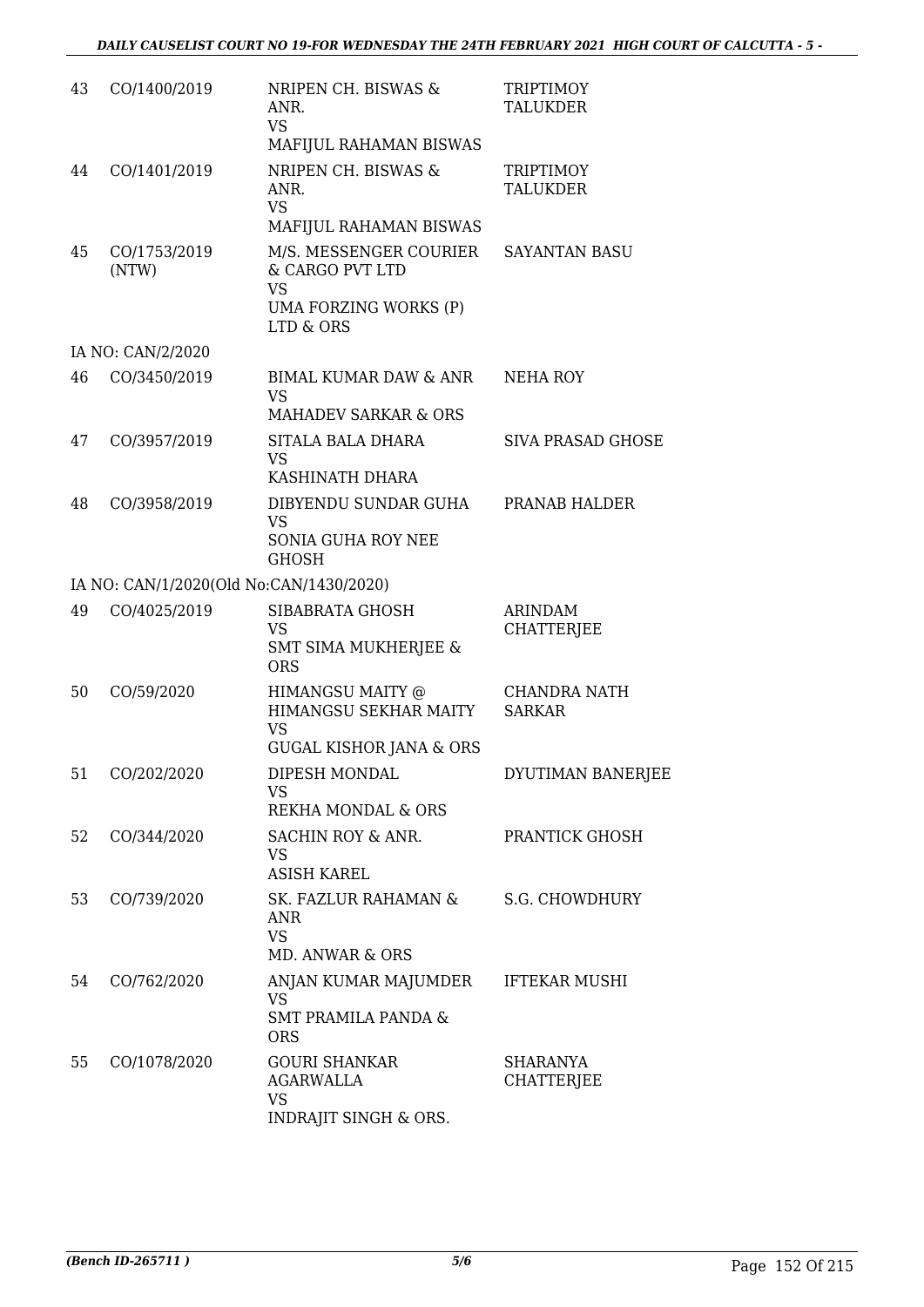| 56 | CO/1338/2020 | TARANNUM BEGUM<br><b>VS</b><br>ANWAR ALI AND ANR                                                                                | ZAINAB TAHUR                        |
|----|--------------|---------------------------------------------------------------------------------------------------------------------------------|-------------------------------------|
| 57 | CO/1474/2020 | NASIRUDDIN SEKH AND<br><b>ORS</b><br><b>VS</b><br>MD ALI SEKH AND ANR                                                           | SARBANANDA<br><b>SANYAL</b>         |
| 58 | CO/1536/2020 | <b>MINOR KHANDEKAR</b><br>TAMANNA KHATUN REP. BY<br>KHANDEKAR MOHINUDDIN<br><b>HOSSAIN</b><br><b>VS</b><br>SK KASEM ALI AND ORS | SARBANANDA<br>SANYAL                |
| 59 | CO/1553/2020 | VALVOLINE CUMMINS PVT<br><b>LTD</b><br><b>VS</b><br>M/S ROADWINGS<br><b>INTERNATIONAL PVT LTD</b><br><b>AND ANR</b>             | SHREYA SINGH                        |
| 60 | CO/1598/2020 | <b>SUPRATIK GHOSH</b><br><b>VS</b><br>ALIROMA CHEMICAL PVT<br><b>LTD AND ORS</b>                                                | <b>MRITYUNJOY HALDER</b>            |
| 61 | CO/1643/2020 | SWAPAN ROY @ UJJAL ROY<br><b>AND ORS</b><br><b>VS</b><br>THE BOARD OF WAQFS,<br>REPTED. BY CHIEF<br><b>EXCUTIVE OFFICER</b>     | NAYEEMUDDIN<br><b>MUNSHI</b>        |
| 62 | CO/1652/2020 | REJJAK ALI<br><b>VS</b><br><b>KURBAN ALI AND ORS</b>                                                                            | NILADRI SAHA                        |
| 63 | CO/1654/2020 | <b>AXIS BANK LIMITED</b><br>VS<br>THE LEARNED REGISTRAR<br><b>DEBTS RECOVERY</b><br>TRIBUNAL1 AND OTHERS                        | AJIT KUMAR MISHRA                   |
| 64 | CO/3/2021    | SHESH NATH PRASAD<br>VS<br>KARUNA ROY AND ORS.                                                                                  | <b>ALOTRIYA</b><br><b>MUKHERJEE</b> |
| 65 | CO/42/2021   | <b>SAIKAT SARKAR</b><br>VS<br>DIPALI SARKAR                                                                                     | JAYASHREE PATRA                     |
| 66 | CO/102/2021  | <b>ASHOK BAGUI AND ORS</b><br>VS<br>PINTU GHOSH                                                                                 | ANIRUDDHA MITRA                     |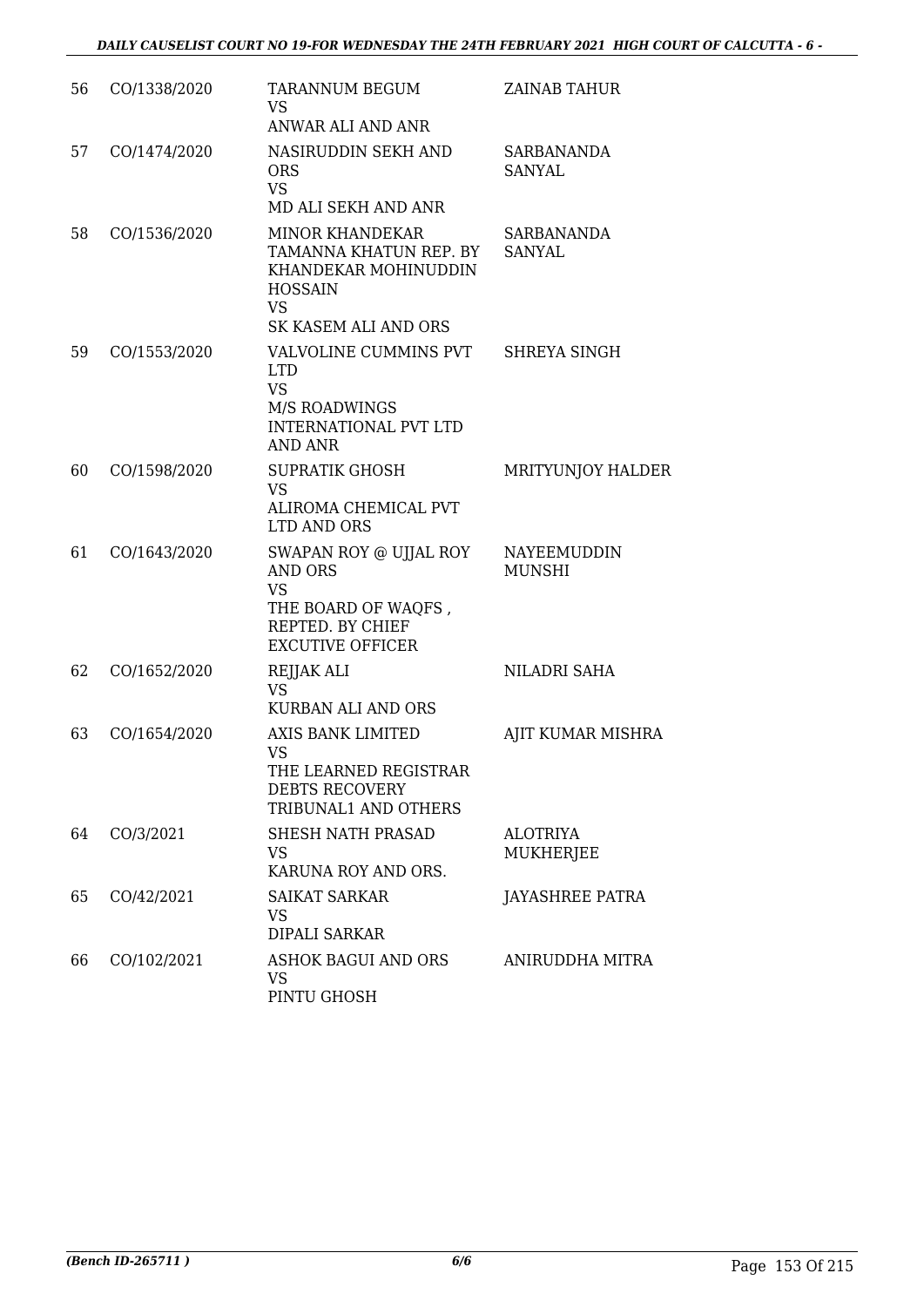

## **Appellate Side**

**DAILY CAUSELIST For Wednesday The 24th February 2021**

#### **COURT NO. 10**

**SINGLE BENCH (SB - IX)**

#### **AT 10:45 AM**

**HON'BLE JUSTICE RAVI KRISHAN KAPUR**

#### **(VIA VIDEO CONFERENCE)**

**ON AND FROM MONDAY, THE 22ND FEBRUARY, 2021 - ROSTER NOTIFIED ON 8TH JANUARY, 2021 IS MODIFIED TO THE FOLLOWING EXTENT - MATTERS (MOTION & HEARING) UNDER ARTICLE 226 OF THE CONSTITUTION RELATING TO MADHYAMIK SIKSHYA KENDRA UNDER GROUP - II, INCLUDING APPLICATIONS CONNECTED THERETO;** 

**MATTERS (MOTION & HEARING) UNDER ARTICLE 226 OF THE CONSTITUTION RELATING TO RESIDUARY UNDER GROUP IX PERTAINING TO PUBLIC PREMISES (UNAUTHORISED OCCUPANTS)ACT, 1971 INCLUDING APPLICATIONS CONNECTED THERETO;**

**MATTERS (MOTION & HEARING) UNDER ARTICLE 226 OF THE CONSTITUTION OF INDIA RELATING TO CO-OPERATIVE SOCIETIES UNDER GROUP V (EXCLUDING SERVICE MATTERS) AND APPLICATIONS CONNECTED THERETO;**

**APPEALS RELATING TO ALL CLAIM CASES INCLUDING APPLICATIONS CONNECTED THERETO (EXCLUDING ADMISSION OF APPEALS UNDER SECTION 30 OF THE EMPLOYEES' COMPENSATION ACT, 1923);**

**HEARING OF WRIT PETITIONS IRRESPECTIVE OF CLASSIFICATION AND APPLICATIONS CONNECTED THERETO;**

**AND ON AND FROM MONDAY, 15TH FEBRUARY, 2021 TO FRIDAY, 26TH FEBRUARY, 2021 - WILL TAKE, IN ADDITION TO HIS OWN LIST AND DETERMINATION, THE LIST AND DETERMINATION OF HON'BLE JUSTICE SHEKHAR B. SARAF.**

> **NOTE : MATTERS WILL BE TAKEN UP THROUGH PHYSICAL HEARING WHEN BOTH THE PARTIES ARE AGREED.**

#### **TO BE MENTIONED**

1 FMAT/1309/2014 (Non-Prosecution) THE NEW INDIA ASSURANCE CO. LTD. VS SUNITA BHARTIA & ORS. KAMAL KRISHNA DAS

IA NO: CAN/1/2014(Old No:CAN/11668/2014), CAN/2/2014(Old No:CAN/11669/2014)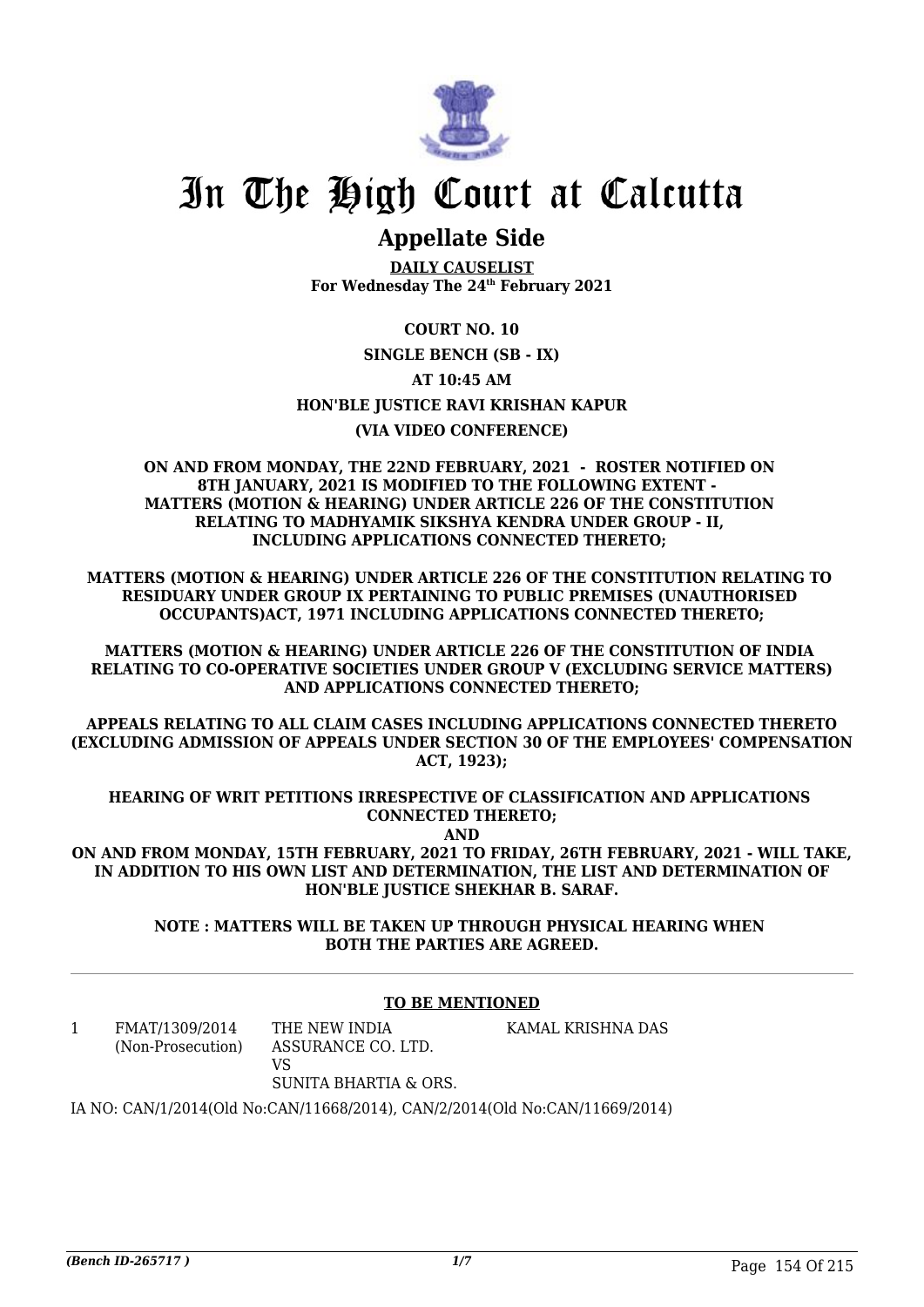| 2   | FMA/1834/2018<br>(Non-Prosecution)       | NATIONAL INSURANCE<br><b>COMPANY LIMITED</b><br>VS<br>SK. AMJED ALI & ORS             | <b>SUCHARITA PAUL</b>                 |
|-----|------------------------------------------|---------------------------------------------------------------------------------------|---------------------------------------|
|     | IA NO: CAN/1/2018(Old No:CAN/2424/2018)  |                                                                                       |                                       |
| 3   | WPA/2052/2018                            | AJOY KR DEY & ORS<br><b>VS</b><br>STATE OF WEST BENGAL &<br><b>ORS</b>                | <b>SUBIR SABUD</b>                    |
| 4   | FMAT/1179/2019                           | THE UNITED INS CO LTD<br><b>VS</b><br>PARSONA SEKH & ORS                              | <b>SANJAY PAUL</b>                    |
|     | IA NO: CAN/1/2019(Old No:CAN/11403/2019) |                                                                                       |                                       |
| 5.  | WPA/230/2020                             | <b>SUPRIYA RAY</b><br><b>VS</b><br><b>STATE OF WEST BENGAL &amp;</b><br><b>ORS</b>    | PARTHA SARKAR                         |
| wt6 | WPA/231/2020                             | RATANLAL HALDER<br><b>VS</b><br><b>STATE OF WEST BENGAL &amp;</b><br><b>ORS</b>       | PARTHA SARKAR                         |
| wt7 | WPA/830/2020                             | JYOTIRMAY JANA<br><b>VS</b><br>STATE OF WEST BENGAL &<br><b>ORS</b>                   | PARTHA SARKAR                         |
| 8   | FMAT/412/2020<br>(Non-Prosecution)       | BAJA ALLIANZ GENERAL<br><b>INS COLTD</b><br><b>VS</b><br>ajit kumar pal and ors       | RAJESH SINGH                          |
|     |                                          | <b>ASSIGNED MATTERS</b>                                                               |                                       |
| 9   | WPA/7680/2020                            | DR HARADHAN MAITY<br><b>VS</b><br><b>INDIAN STATISTICAL</b><br><b>INSTITUTE</b>       | SANKHA SUBHRA RAY                     |
|     | IA NO: CAN/1/2020                        |                                                                                       |                                       |
| 10  | WPA/7682/2020                            | DR HARADHAN MAITY<br><b>VS</b><br><b>INDIAN STATISTICAL</b><br><b>INSTITUTE</b>       | <b>SANKHA SUBHRA RAY</b>              |
|     | IA NO: CAN/1/2020                        |                                                                                       |                                       |
| 11  | WPA/11565/2020                           | LAL MOHAMMAD SAIKH<br><b>AND ANR</b><br><b>VS</b><br>STATE OF WEST BENGAL<br>AND ORS. | <b>PRADYOT</b><br><b>BHATTACHARYA</b> |
| 12  | WPA/11570/2020                           | <b>CHAYAN MAJUMDER</b><br><b>VS</b><br>STATE OF WEST BENGAL<br>AND ORS.               | PRALOY<br><b>BHATTACHARYA</b>         |
| 13  | WPA/11576/2020                           | HIMADRI MANDAL AND ORS<br><b>VS</b><br>STATE OF WEST BENGAL<br>AND ORS.               | PROLOY<br><b>BHATTACHARYA</b>         |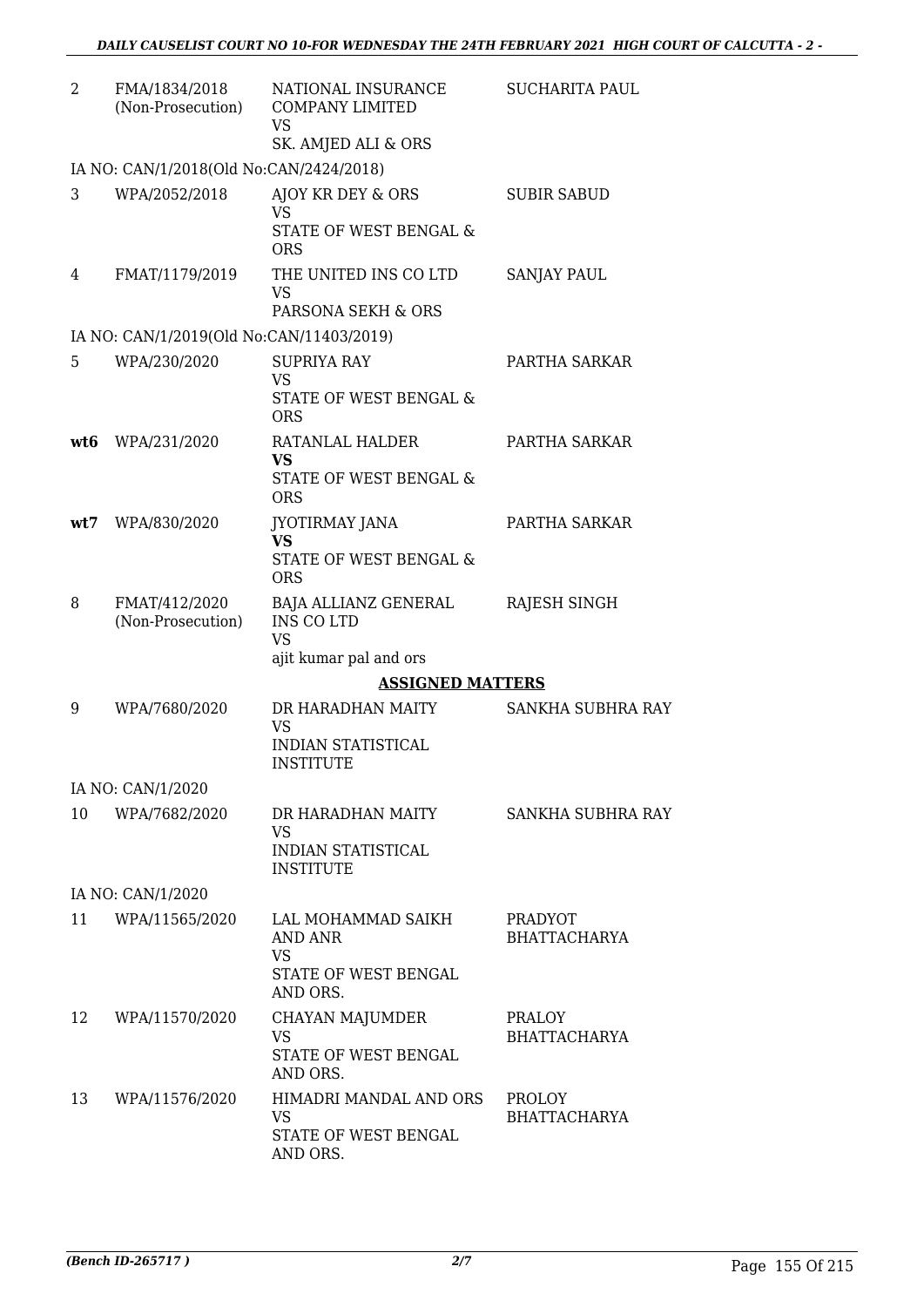| 14 | WPA/11578/2020 | <b>SAMIR MANDAL</b><br>VS<br>STATE OF WEST BENGAL<br>AND ORS.                             | <b>PRALOY</b><br><b>BHATTACHARJEE</b> |
|----|----------------|-------------------------------------------------------------------------------------------|---------------------------------------|
| 15 | WPA/11582/2020 | ESMORTARA KHATUN AND<br><b>ANR</b><br><b>VS</b><br>STATE OF WEST BENGAL<br>AND ORS.       | <b>PRALOY</b><br><b>BHATTACHARYA</b>  |
| 16 | WPA/11584/2020 | <b>SABIR AHMED AND</b><br><b>ANOTHER</b><br><b>VS</b><br>STATE OF WEST BENGAL<br>AND ORS. | <b>PRALOY</b><br><b>BHATTACHARJEE</b> |
| 17 | WPA/11588/2020 | RAJESH BISWAS AND<br><b>OTHERS</b><br><b>VS</b><br>STATE OF WEST BENGAL<br>AND ORS.       | <b>PRALOY</b><br><b>BHATTACHARJEE</b> |
| 18 | WPA/11589/2020 | PRANAB KUAMR ROY AND<br><b>ORS</b><br><b>VS</b><br>STATE OF WEST BENGAL<br>AND ORS.       | PRALOY KUMAR<br><b>BHATTACHARYA</b>   |
| 19 | WPA/11595/2020 | ANUP MONDAL AND ORS<br><b>VS</b><br>STATE OF WEST BENGAL<br>AND ORS.                      | <b>PROLOY</b><br><b>BHATTACHARYA</b>  |
| 20 | WPA/3548/2021  | SHYAMA PRASANNA<br>MUKHERJEE AND OTHERS<br><b>VS</b><br>STATE OF WEST BENGAL<br>AND ORS.  | <b>PRALOY</b><br><b>BHATTACHARJEE</b> |
| 21 | WPA/4063/2021  | KALYANI DAS AND OTHERS<br><b>VS</b><br>STATE OF WEST BENGAL<br>AND ORS.                   | SABYASACHI ROY                        |
| 22 | WPA/4189/2021  | DR TARAK PURKAYET<br>VS.<br>STATE OF WEST BENGAL<br>AND ORS.                              | SABYASACHI ROY                        |
| 23 | WPA/4193/2021  | DR PANKAJ KUMAR PATI<br>VS<br>STATE OF WEST BENGAL<br>AND ORS.                            | SABYASACHI ROY                        |
| 24 | WPA/4198/2021  | DR. SANJAY CHAUDHURI<br><b>VS</b><br>STATE OF WEST BENGAL<br>AND ORS.                     | SABYASACHI ROY                        |

#### **SPECIALLY FIXED MATTERS**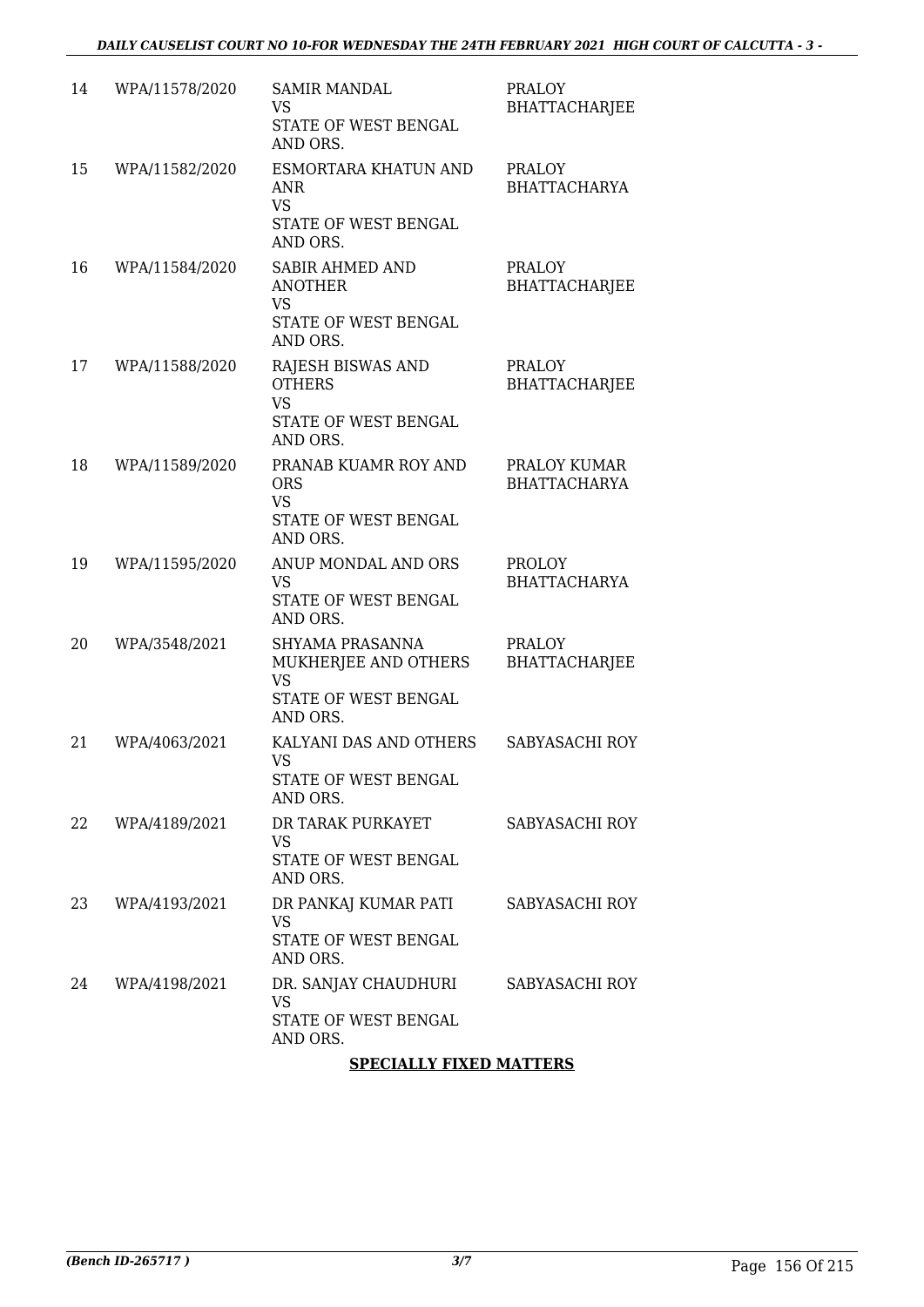| 25 | WPA/30195/2015                          | <b>HOOGHLY</b><br><b>INFRASTRUCTURE PRIVATE</b><br><b>LIMITED &amp; ANR</b>                                                       | MEGHAJIT<br><b>MUKHERJEE</b>    |
|----|-----------------------------------------|-----------------------------------------------------------------------------------------------------------------------------------|---------------------------------|
|    |                                         | <b>VS</b><br>CENTRAL PROVIDENT FUND<br><b>COMMISSIONER &amp; ORS</b>                                                              |                                 |
| 26 | WPA/22064/2017                          | RAMNARAYAN RAY<br><b>VS</b><br>UTTARPARA KOTRANG<br>MUNICIPALITY & ORS                                                            | <b>S CHAUDHURY</b>              |
|    |                                         | <b>MOTION</b>                                                                                                                     |                                 |
| 27 | WPA/5108/2021                           | SACHINDRA NATH BISWAS<br>AND ORS<br><b>VS</b><br>STATE OF WEST BENGAL<br>AND ORS.                                                 | <b>SARMILA DAS</b>              |
|    |                                         | <b>CONTEMPT APPLICATION</b>                                                                                                       |                                 |
| 28 | CPAN/656/2020                           | ASH MOHAMMAD @ AAS<br><b>MOHAMMAD</b><br><b>VS</b>                                                                                | <b>DEBABRATA ROY</b>            |
|    |                                         | ABHISEK TIWARI, THE<br><b>COMMISSIONER OF</b><br><b>HOWRAH MUNICIPAL</b><br>CORPORATION                                           |                                 |
|    | wt29 WPA/4607/2020                      | AAS MOHAMMAD<br><b>VS</b><br>THE HOWRAH MUNICIPAL<br><b>CORPORATION &amp; ORS</b>                                                 | ABIR LAL<br><b>CHAKRAVORTI</b>  |
|    | IA NO: CAN/1/2020                       |                                                                                                                                   |                                 |
|    |                                         | <b>FOR HEARING</b>                                                                                                                |                                 |
| 30 | WPA/18824/1996                          | PEERLESS H.H.&<br>RESEARCH CENTER LTD.&<br><b>ORS</b><br><b>VS</b><br>THE ASSISTANT<br><b>COLLECTOR OF CUSTOMS</b>                |                                 |
|    | IA NO: CAN/1/1998(Old No:CAN/3529/1998) |                                                                                                                                   |                                 |
| 31 | WPA/20447/1996                          | PEERLESS HOSPITEX<br>HOSPITAL & R.I.& ANR<br><b>VS</b><br>ASSISTANT COLLECTOR OF<br><b>CUSTOMS, AIR CARGO</b><br>COMPLEX (IMPORT) |                                 |
|    | IA NO: CAN/1/1998(Old No:CAN/3528/1998) |                                                                                                                                   |                                 |
| 32 | WPA/5261/1997                           | M/S.BRIDGE & ROOF<br>COMPANY(I)LTD.                                                                                               | SUJASH GHOSH<br><b>DOSTIDAR</b> |

VS STATE OF WEST BENGAL IA NO: CAN/2/2018(Old No:CAN/822/2018) 33 WPA/15916/1999 GOUTAM SINGHA ROY VS THE STATE TAPAN SARKAR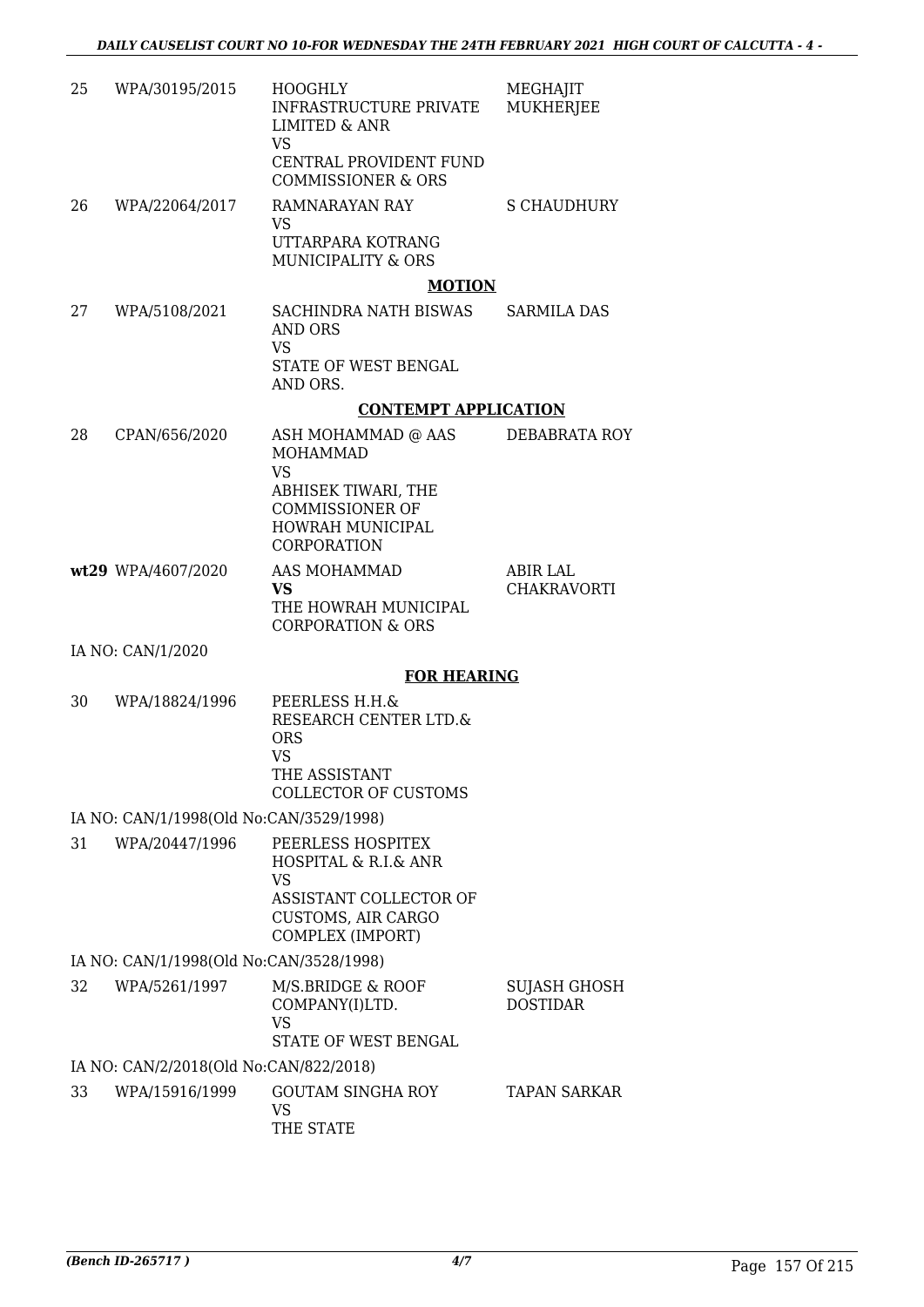| 34 | WPA/18938/2003                           | JNANANANDA SEVA<br>SANGHA & ANR.<br><b>VS</b>                                                                                                                                       | <b>KAUSIK ROY</b>                 |            |
|----|------------------------------------------|-------------------------------------------------------------------------------------------------------------------------------------------------------------------------------------|-----------------------------------|------------|
|    |                                          | THE REGISTRAR OF<br>FIRMS, SOCT.& NON-TR.COR                                                                                                                                        |                                   |            |
|    | CAN/6/2013(Old No:CAN/4648/2013)         | IA NO: CAN/1/2003(Old No:CAN/9814/2003), CAN/2/2004(Old No:CAN/8729/2004), CAN/3/2004(Old<br>No:CAN/9417/2004), CAN/4/2007(Old No:CAN/2361/2007), CAN/5/2011(Old No:CAN/9771/2011), |                                   |            |
|    | wt35 WPCRC/8128/2004                     | JNANANDA SEVA SANGHA &<br><b>ANR</b><br><b>VS</b><br><b>BANESWAR BANERJEE</b>                                                                                                       | KOUSIK ROY                        |            |
| 36 | WPA/19687/2003                           | EASTERN COALFIELDS LTD.<br><b>VS</b><br><b>HARI PRASAD</b>                                                                                                                          | PARTHA BASU                       |            |
| 37 | WPA/12039/2004                           | OM PRAKASH PRAHLADKA<br><b>VS</b><br>C.E.S.C. LTD.                                                                                                                                  | SIRSHENDU ROY<br><b>CHAUDHURI</b> | L.K.PODDAR |
| 38 | WPA/1658/2009                            | <b>GOUTAM DAS</b><br><b>VS</b><br><b>GLUCONATE HEALTH LTD.</b><br>& ORS                                                                                                             | <b>ARJUN RAY</b><br>MUKHERJEE     |            |
| 39 | WPA/1786/2011                            | SANKAR CHANDRA MAITI<br><b>VS</b><br><b>STATE AND ORS</b>                                                                                                                           | MD. YUSUF ALI                     |            |
| 40 | WPA/12448/2013                           | RAJENDRA RAJAK<br><b>VS</b><br>STATE OF WEST BENGAL &<br><b>ORS</b>                                                                                                                 | SAKTI PADA JANA                   |            |
| 41 | WPA/32508/2013                           | M/S SIDH REALTORS PVT<br>LTD &A NR<br><b>VS</b><br><b>STATE OFW B &amp; ORS</b>                                                                                                     | <b>MRITTIKA MITRA</b>             |            |
|    | IA NO: CAN/1/2016(Old No:CAN/11377/2016) |                                                                                                                                                                                     |                                   |            |
| 42 | WPA/6156/2014                            | <b>BIDYADHAR MANDAL</b><br><b>VS</b><br>STATE OF WEST BENGAL &<br><b>ORS</b>                                                                                                        | <b>GOUTAM ACHARYA</b>             |            |
|    | wt43 WPA/25047/2018                      | SIDDHARTHA SANKAR<br><b>DOLUI</b><br><b>VS</b><br>WBSEDCL & ANR.                                                                                                                    | <b>ANYASHA DAS</b>                |            |
|    | wt44 WPA/5819/2015                       | BIDYADHAR MONDAL<br><b>VS</b><br>STATE OF WEST BENGAL &<br><b>ORS</b>                                                                                                               | GOUTAM ACHARYA                    |            |
|    | wt45 WPA/5532/2012                       | BHAGGYADHAR MONDAL &<br>ORS.<br><b>VS</b><br>STATE OF WEST BENGAL &<br>ORS.                                                                                                         | <b>MAHAMMAD</b><br><b>MAHMUD</b>  |            |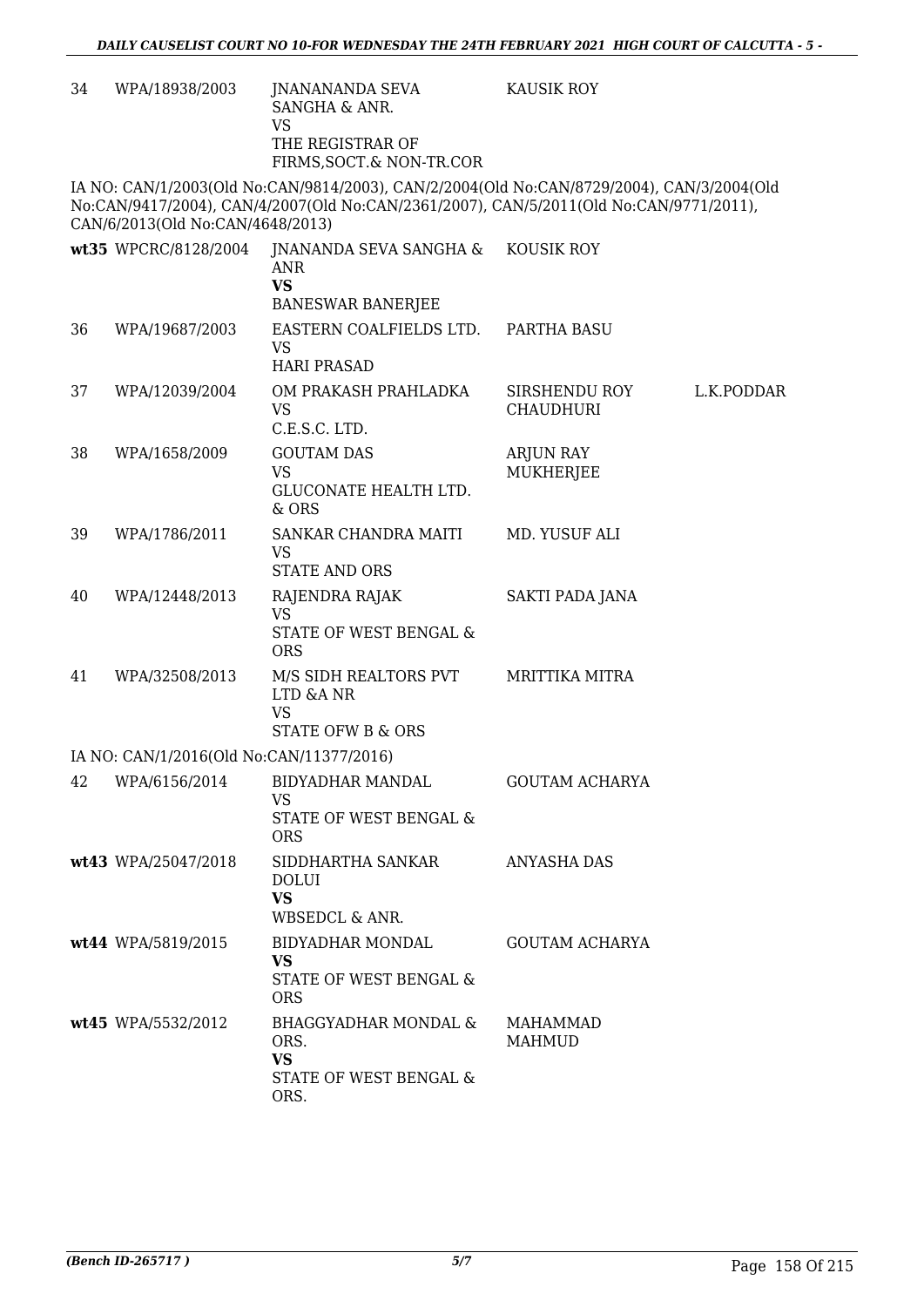| 46 | WPA/30381/2014                          | INDUSTRIES AND<br>COMMERCE ASSOCIATION<br>& ORS<br><b>VS</b><br><b>COAL INDIA LTD &amp; ORS</b> | PARIPURNA<br><b>DASGUPTA</b>         |
|----|-----------------------------------------|-------------------------------------------------------------------------------------------------|--------------------------------------|
| 47 | WPA/28047/2015                          | SRI SAMIRAN GOSWAMI<br>VS<br>THE NATIONAL INSTITUTE<br>OF T. T. T. & R. KOL. & ORS              | DIPIKA BANU                          |
|    |                                         | IA NO: CAN/1/2017(Old No:CAN/10608/2017), CAN/2/2018(Old No:CAN/8199/2018)                      |                                      |
| 48 | WPA/11999/2016                          | RAM KRISHNA MONDAL<br><b>VS</b><br>MANAGING DIRECTOR,<br>INDIAN OIL CORPORATION<br>LTD & ORS    | <b>DUKE BANERJEE</b>                 |
|    | IA NO: CAN/1/2017(Old No:CAN/1975/2017) |                                                                                                 |                                      |
| 49 | WPA/21223/2016                          | <b>TAPAN KUMAR BOSE</b><br><b>VS</b><br>UNION OF INDIA                                          | PROSENJIT<br>MUKHERJEE               |
| 50 | WPA/15661/2017                          | ANUP KUMAR GANGULY<br><b>VS</b><br>STATE OF WEST BENGAL &<br><b>ORS</b>                         | PARTHA PRATIM<br><b>MUKHOPADHYAY</b> |
|    | IA NO: CAN/3/2018(Old No:CAN/9224/2018) |                                                                                                 |                                      |
| 51 | WPA/2028/2018                           | STAR ABASAN PVT LTD &<br><b>ANR</b><br><b>VS</b><br>STATE OF WEST BENGAL &<br><b>ORS</b>        | <b>S NANDY</b>                       |
| 52 | WPA/13478/2018                          | KAZI MAINUDDIN<br><b>VS</b><br>STATE OF WEST BENGAL &<br><b>ORS</b>                             | <b>KRISHNA PADA</b><br><b>SANTRA</b> |
|    | IA NO: CAN/1/2018(Old No:CAN/8517/2018) |                                                                                                 |                                      |
| 53 | WPA/17716/2018                          | BIDYADHAR MONDAL<br><b>VS</b><br>STATE OF WEST BENGAL&<br><b>ORS</b>                            | G. ACHARYA                           |
|    | IA NO: CAN/1/2019(Old No:CAN/671/2019)  |                                                                                                 |                                      |
| 54 | WPA/22289/2018                          | IMRAN ENTERPRISE & ANR<br><b>VS</b><br>STATE OF WEST BENGAL &<br><b>ORS</b>                     | TAPAS SINGHA RAY                     |
| 55 | WPA/25407/2018                          | BIDYADHAR MONDAL<br><b>VS</b><br>STATE OF WEST BENGAL &<br><b>ORS</b>                           | <b>GOUTAM ACHARYA</b>                |
|    |                                         |                                                                                                 |                                      |

IA NO: CAN/1/2019(Old No:CAN/7390/2019)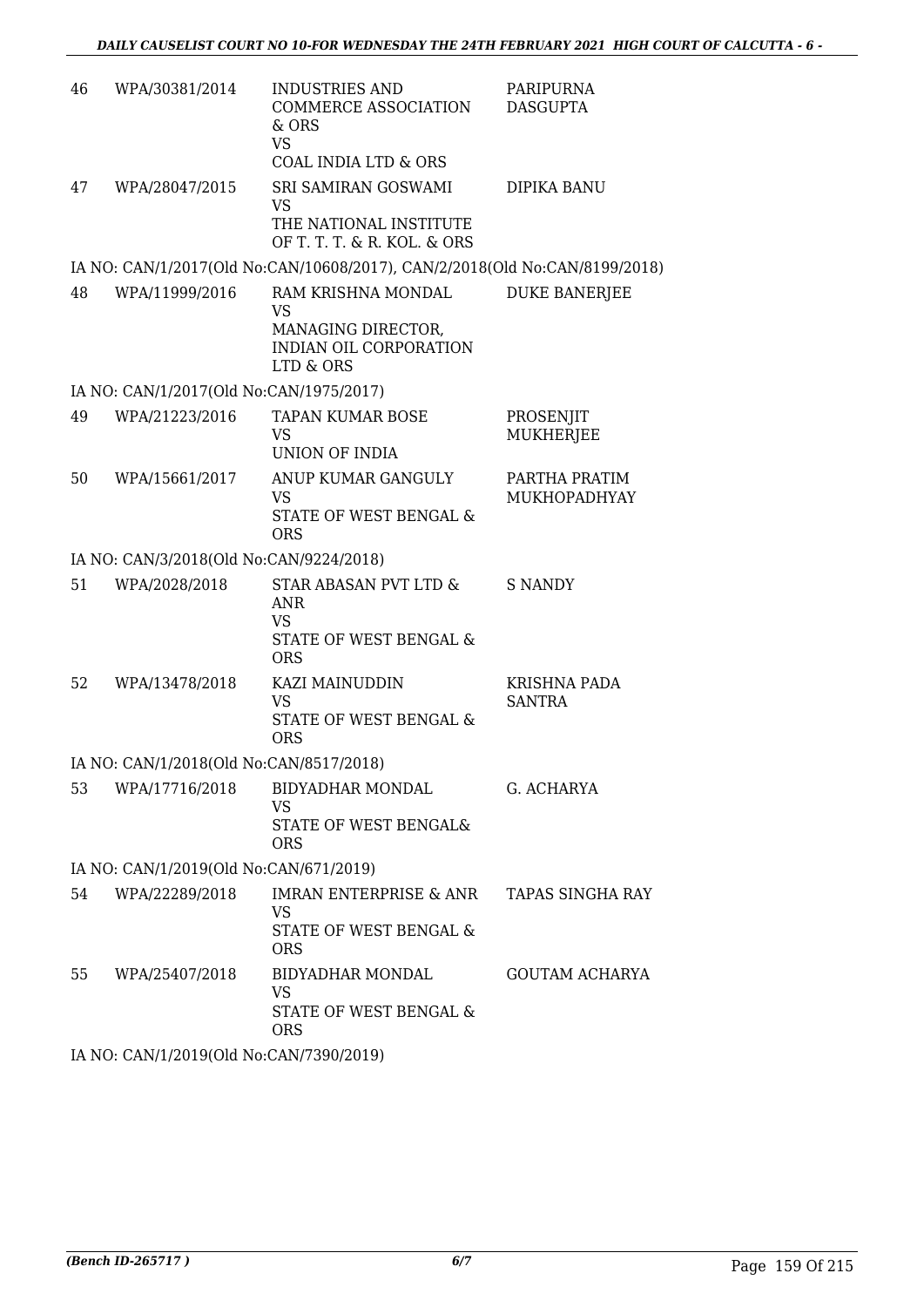| 56 | WPA/8600/2019       | <b>SANKAR PRASAD</b><br><b>MUKHERJEE &amp; ORS</b><br><b>VS</b><br><b>WEST BENGAL STATE</b><br><b>MINOR IRRIGATION</b><br><b>CORPORATION LTD &amp; ORS</b> | TAPAS SINGHA ROY        |
|----|---------------------|------------------------------------------------------------------------------------------------------------------------------------------------------------|-------------------------|
|    | wt57 WPA/11967/2019 | NITYA GOPAL MONDAL &<br><b>ORS</b><br><b>VS</b><br>W.B. STATE MINOR<br>IRRIGATION CORPORATION<br>LIMITED & ORS                                             | <b>TAPAS SINGHA ROY</b> |
| 58 | WPA/11447/2019      | RANJIT SARKAR & ORS<br><b>VS</b><br>STATE OF WEST BENGAL &<br><b>ORS</b>                                                                                   | SURASRI BAIDYA          |
| 59 | WPA/2086/2020       | <b>MANASH KUMAR</b><br><b>CHOUDHURY</b><br>VS<br>UNIVERSITY OF BURDWAN<br>$&$ ORS                                                                          | <b>SUBHANKAR DAS</b>    |
|    | IA NO: CAN/1/2020   |                                                                                                                                                            |                         |
| 60 | WPA/9463/2020       | ASHIS KUMAR MONDAL @<br><b>ASHIS MONDAL</b><br><b>VS</b><br>UNION OF INDIA AND ORS.                                                                        | <b>SUBIR SABUD</b>      |
| 61 | WPA/4750/2021       | <b>SUTAPA DAS</b><br>VS.<br>STATE OF WEST BENGAL<br>AND ORS.                                                                                               | <b>TANUJA BASAK</b>     |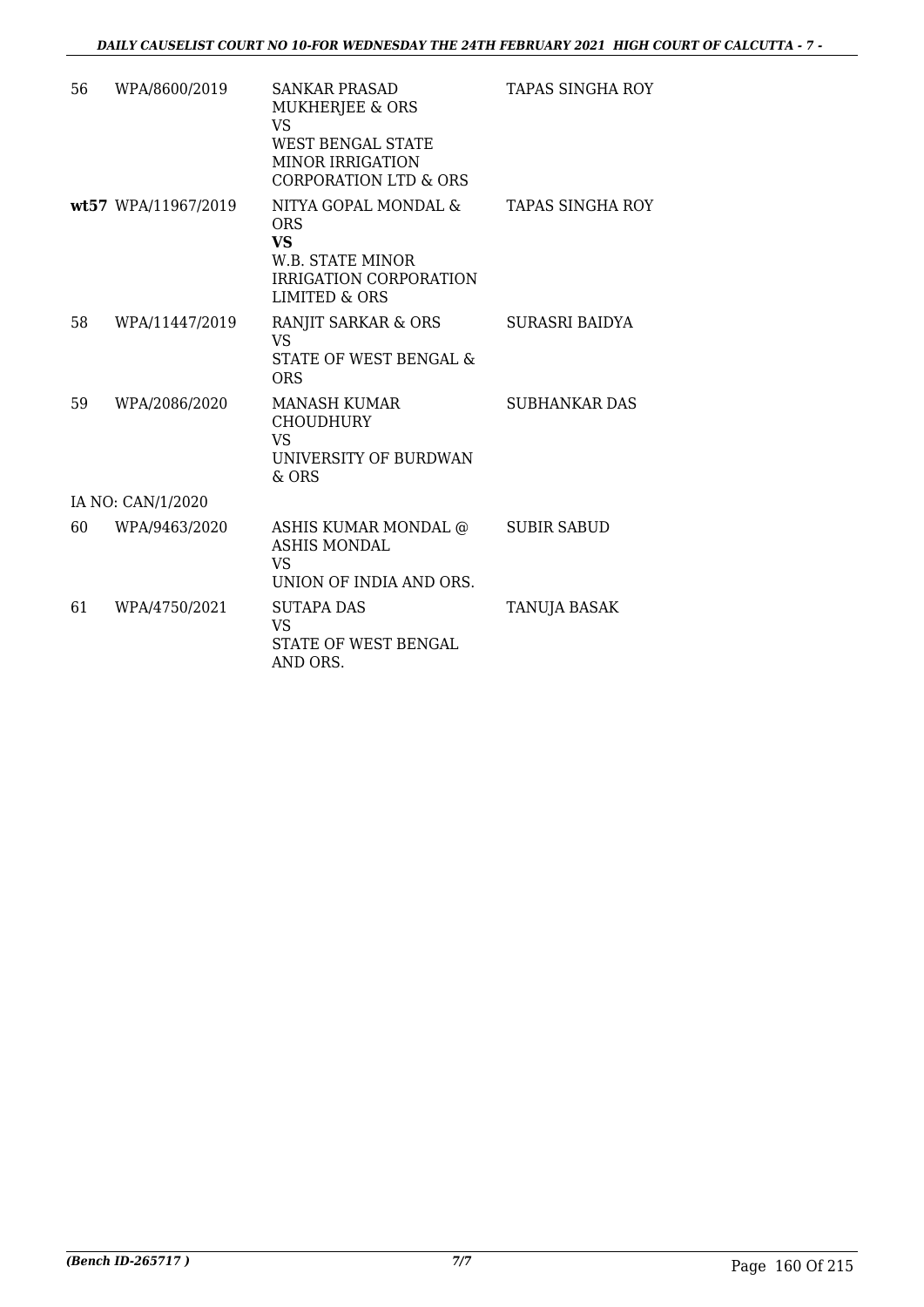

### **Appellate Side**

**DAILY CAUSELIST For Wednesday The 24th February 2021**

#### **COURT NO. 23**

#### **SINGLE BENCH (SB - X)**

**AT 10:45 AM**

#### **HON'BLE JUSTICE ARINDAM MUKHERJEE**

#### **(VIA VIDEO CONFERENCE)**

**ON AND FROM MONDAY, THE 11TH JANUARY, 2021 - MATTERS (MOTION & HEARING) UNDER ARTICLE 226 OF THE CONSTITUTION RELATING TO RESIDUARY UNDER GROUP IX (ELECTRICITY ONLY)INCLUDING APPLICATIONS CONNECTED THERETO.**

**MATTERS (MOTION & HEARING) RELATING TO REVENUE AND TAX LAWS (EXCLUDING LAND REVENUE) UNDER GROUP IV INCLUDING APPLICATIONS CONNECTED THERETO;**

**HEARING OF CIVIL REVISION APPLICATIONS AND APPLICATIONS UNDER ARTICLE 227 OF THE CONSTITUTION INCLUDING APPLICATIONS CONNECTED THERETO.**

**IF NO ONE APPEARS FOR THE PETITIONER FOR TWO CONSECUTIVE DATES, MATTERS WILL BE TAKEN UP IN THEIR ABSENCE.**

**NOTE : APPELLATE SIDE MATTERS WILL BE TAKEN UP FIRST.**

**ORIGINAL SIDE MATTERS WILL BE TAKEN UP FROM 2 :00 P.M. AFTER COMPLETION OF ORIGINAL SIDE MATTERS, IF TIME PERMITS APPELLATE SIDE GROUP IV MATTERS WILL BE TAKEN UP. IF GROUP IV MATTER ARE COMPLETED THEN AGAIN GROUP IX MATTERS WILL BE TAKEN UP.**

> **NOTE : 1. MATTERS WILL BE TAKEN UP THROUGH PHYSICAL HEARING WHEN BOTH THE PARTIES ARE AGREED.**

**NOTE : 2. NO MENTIONING OF HEARING MATTERS FOR INCLUSION.**

**NOTE : 3. MATTERS MARKED AS LAST CHANCE SHALL BE TAKEN UP FIRST & IF NO ONE APPEARS MATTER SHALL BE DISMISSED.**

#### **SPECIALLY FIXED MATTERS**

| WPA/21237/2010 | SRI MURARI SARKAR<br>VS<br>UNION OF INDIA & ORS | JIBAN HARI MALLICK |
|----------------|-------------------------------------------------|--------------------|
| WPA/8085/2015  | KISHALAY CHAKRABORTY<br>VS<br>UCO BANK & ORS    | AYAN KR BORAL      |

#### **MOTION**

( GROUP - IX ELECTRICITY )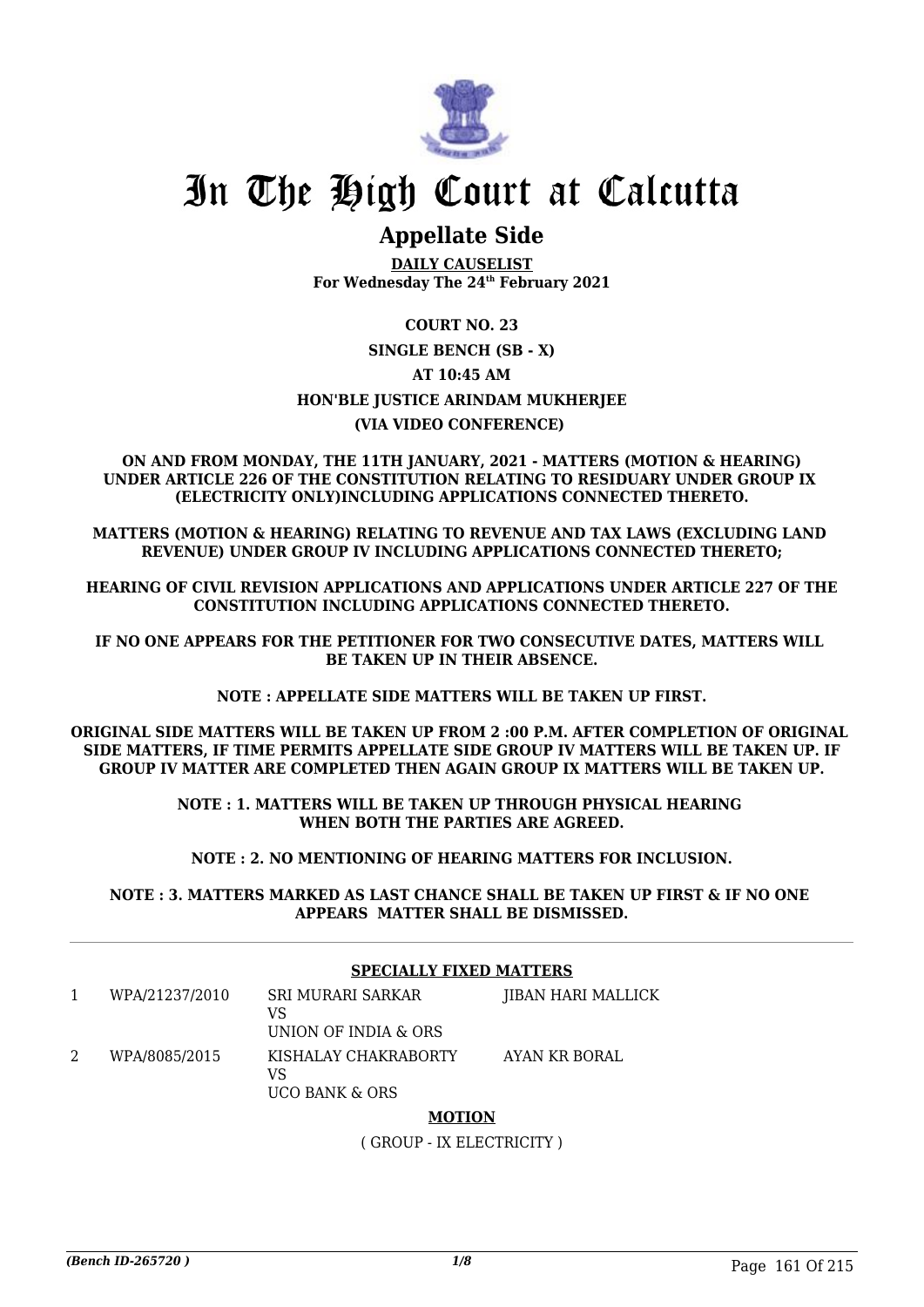| 3  | WPA/23338/2019                | DBAR CODE RESTRO BAR &<br><b>CLUB LLP &amp; ANR</b><br><b>VS</b><br>CESC LIMITED & ORS                               | <b>JAI KUMAR SURANA</b>                |
|----|-------------------------------|----------------------------------------------------------------------------------------------------------------------|----------------------------------------|
|    | IA NO: CAN/1/2021, CAN/2/2021 |                                                                                                                      |                                        |
| 4  | WPA/3965/2020                 | <b>BRATATI ROY</b><br><b>VS</b><br>CHAIRMAN, W.B. STATE<br>ELECTRICITY DISTB. COMP.<br>LTD. & ORS                    | ARIJIT BERA                            |
| 5  | WPA/4729/2020                 | <b>TAPAN GORAI</b><br><b>VS</b><br>WBSEDC LTD LTD & ORS                                                              | MALAY<br><b>BHATTACHARYYA</b>          |
| 6  | WPA/7070/2020                 | SUBODH ADHIKARI<br>VS<br><b>WEST BENGAL STATE</b><br>ELECTRICITY DISTRIBUTION<br>CO LTD                              | jayanta sammanta                       |
|    | IA NO: CAN/1/2020             |                                                                                                                      |                                        |
| 7  | WPA/7732/2020                 | <b>ABDUL RAHAMAN</b><br><b>VS</b><br><b>WEST BENGAL STATE</b><br>ELECTRICITY DISTRIBUTION<br>COMPANY LIMITED AND ORS | ARUNAVA GANGULY                        |
|    | IA NO: CAN/1/2020             |                                                                                                                      |                                        |
| 8  | WPA/9305/2020                 | <b>SUBHAMOY LAHA</b><br><b>VS</b><br>THE W B S E D C L AND ANR                                                       | Sanjib Dawn                            |
| 9  | WPA/10847/2020                | <b>JIBAN KRISHNA DAS</b><br>VS<br>WEST BENGAL ELECTRICITY<br>DISTRIBUTION COMPANY<br>LIMITED                         | <b>BHASKAR CHANDRA</b><br><b>MANNA</b> |
| 10 | WPA/11020/2020                | JAI VENKATESH CONCAST<br>PRIVATE LIMITED<br>VS<br>DAMODAR VALLEY<br>CORPORATION                                      | MOUMITA GHOSH                          |
| 11 | WPA/11272/2020                | ABDUL RASHID MONDAL<br>VS<br>STATE OF WEST BENGAL<br>AND ORS.                                                        | MD. MANSOOR ALAM                       |
| 12 | WPA/11278/2020                | CONSOLE MANAGEMENT<br>CONSULTANTS PVT LTD AND<br>ANR<br><b>VS</b><br>WBSEDCLBYCHAIRMAN<br>AND ORS                    | SANCHITA BARMAN<br>ROY                 |
| 13 | WPA/11284/2020                | SWAPAN MAITY<br><b>VS</b><br>W.B.S.E.D.C.L. AND ORS                                                                  | KAPIL CHANDRA<br><b>SAHOO</b>          |
| 14 | WPA/11528/2020                | CHITTARANJAN BASAK<br>VS<br>W.B.S.E.D.C.L. AND ORS                                                                   | <b>MANIKA SARKAR</b>                   |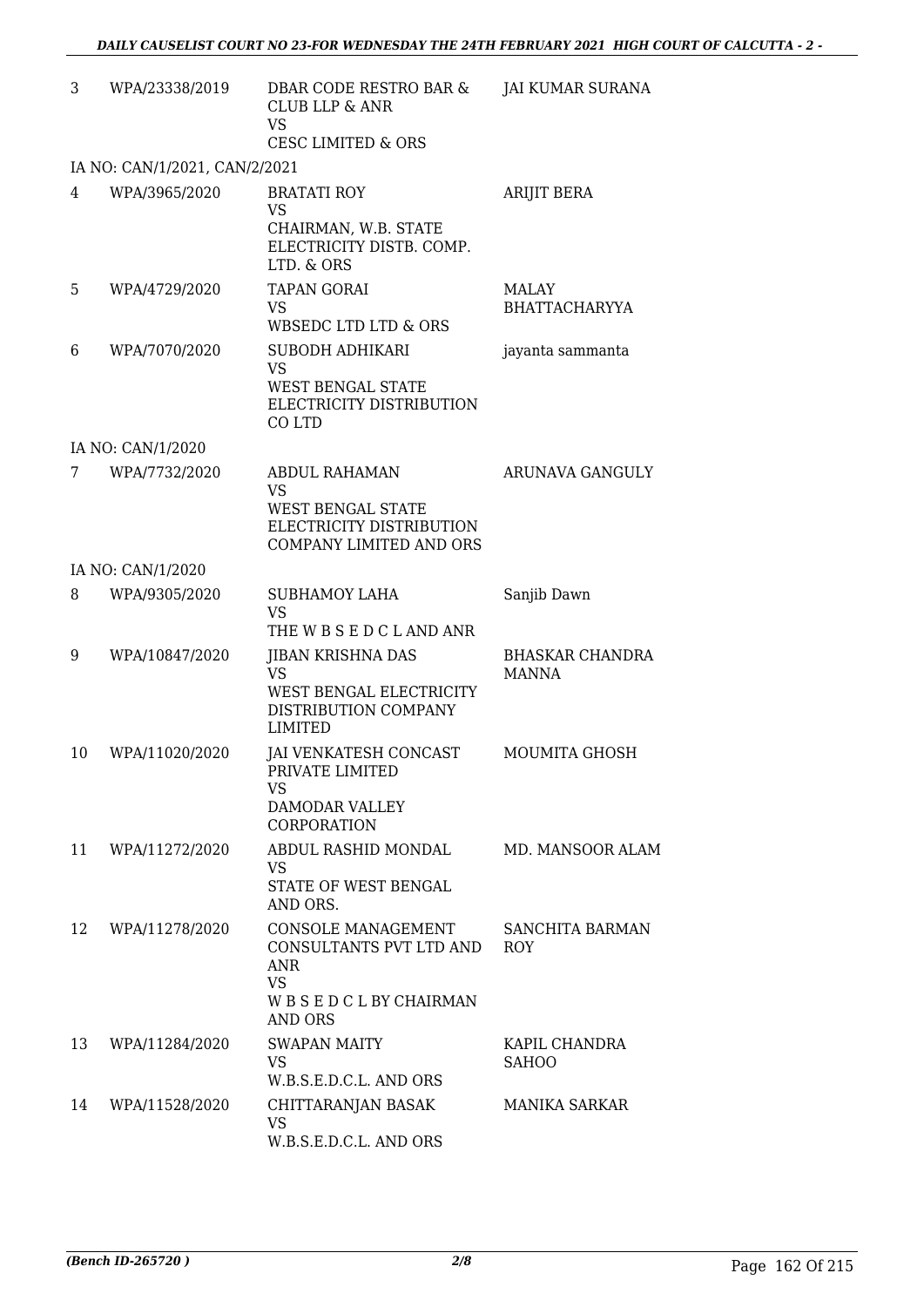| 15 | WPA/11903/2020 | <b>SARIFUL MALLICK</b><br>VS<br>STATE OF WEST BENGAL<br>AND ORS.                                                                                 | MD. YOUNUS<br>MONDAL          |
|----|----------------|--------------------------------------------------------------------------------------------------------------------------------------------------|-------------------------------|
| 16 | WPA/11930/2020 | <b>ABDUL WAHID</b><br><b>VS</b><br>CESC LTD AND ORS                                                                                              | MD SHAKIR                     |
| 17 | WPA/11972/2020 | <b>SAIFUL RAHAMAN</b><br><b>VS</b><br>THE CESC LIMITED                                                                                           | <b>MD. HASANUZ ZAMAN</b>      |
| 18 | WPA/205/2021   | <b>GOURANGA BARIK</b><br><b>VS</b><br><b>WEST BENGAL STATE</b><br>ELECTRICITY DISTRIBUTION<br>CO. LTD AND ORS                                    | NIRMALYA DHARA                |
| 19 | WPA/208/2021   | SK. ANISUR RAHAMAN<br>VS<br>CESC LTD AND ANR                                                                                                     | <b>INDRANIL HALDER</b>        |
| 20 | WPA/215/2021   | <b>SEKH SAMINUDDIN</b><br>VS.<br>CESC LTD AND ANR                                                                                                | <b>INDRANIL HALDER</b>        |
| 21 | WPA/709/2021   | <b>ANUP SARKAR</b><br>VS<br>STATE OF WEST BENGAL<br>AND ORS                                                                                      | TIMIR BARAN SAHA              |
| 22 | WPA/917/2021   | TAPAS DAS AND ANR<br><b>VS</b><br>W.B.S.E.D.C.L AND ORS                                                                                          | CHANDRA NATH<br><b>SARKAR</b> |
| 23 | WPA/1085/2021  | BELA HOLYDAYS PVT LTD<br>AND ANR<br>VS<br>THE CALCUTTA<br>ELECTRICITY SUPPLY<br><b>CORPORATION LTD AND ORS</b>                                   | DEBASISH<br><b>CHOWDHURY</b>  |
| 24 | WPA/1168/2021  | KAUSICK DHOLE AND<br><b>ANOTHER</b><br><b>VS</b><br><b>WEST BENGAL STATE</b><br>ELECTRICITY DISTRIBUTION<br>COMPANY LIMITED AND<br><b>OTHERS</b> | <b>SUMJAN BANERJERE</b>       |
| 25 | WPA/1284/2021  | JAGABANDHU MONDAL<br><b>VS</b><br>STATE OF WEST BENGAL<br>AND ORS.                                                                               | SNIGDHA SAHA                  |
| 26 | WPA/1490/2021  | RAFIK SEKH<br>VS<br>WEST BENGAL STATE<br>ELECTRICITY DISTRIBUTION<br>COMPANY LTD. AND<br><b>OTHERS</b>                                           | HARADHAN MONDAL               |
| 27 | WPA/1610/2021  | ABBAS BANU ALIAS<br>BANARASI<br><b>VS</b><br><b>CESC LIMITED</b>                                                                                 | <b>INDRANIL HALDER</b>        |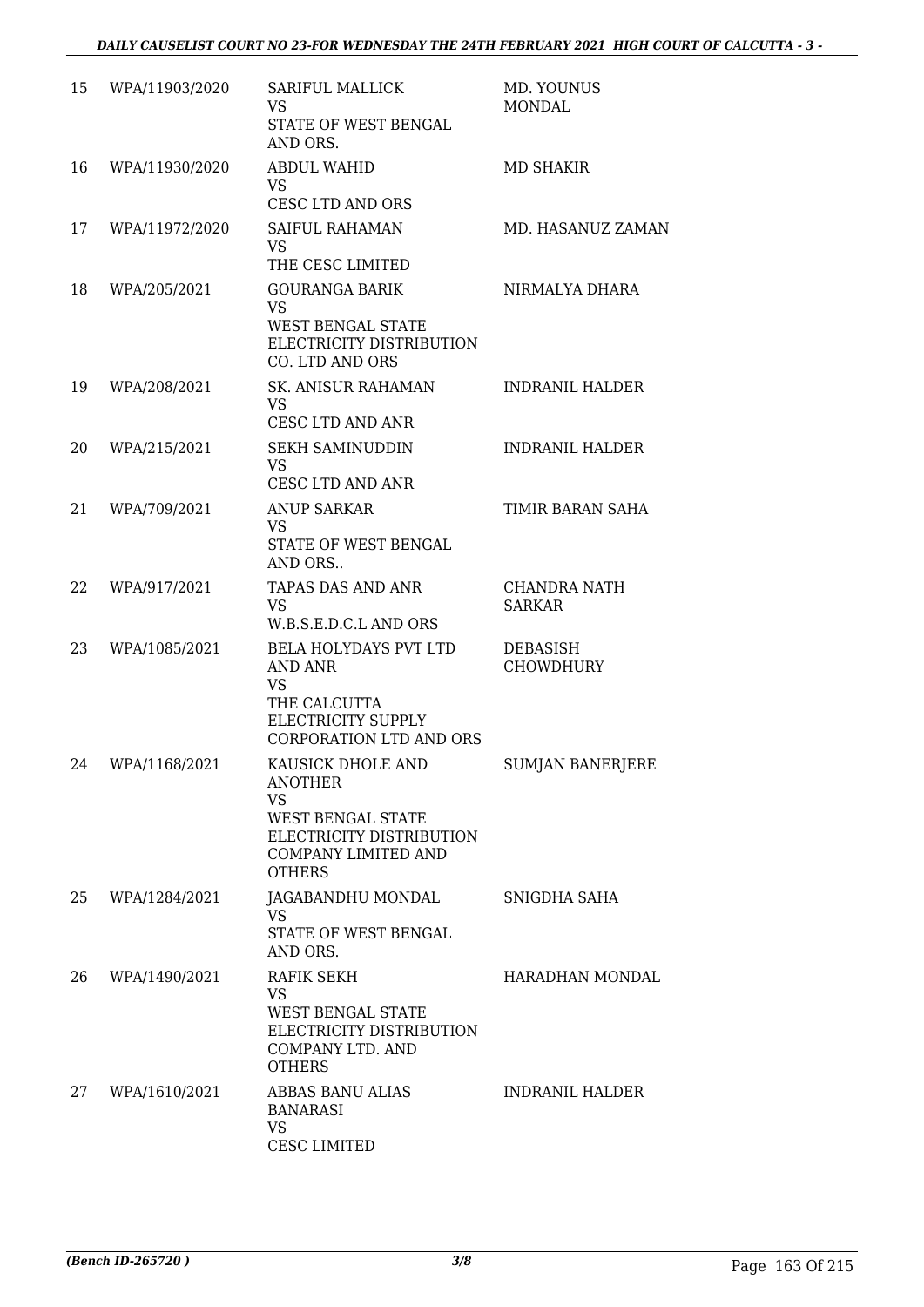| 28 | WPA/1630/2021 | <b>ASHIT ROUTH ALIAS</b><br><b>ASHIQUE ROUTH</b><br><b>VS</b><br><b>CESC LIMITED</b>                                                    | <b>MANAS DASGUPTA</b>                |
|----|---------------|-----------------------------------------------------------------------------------------------------------------------------------------|--------------------------------------|
| 29 | WPA/1648/2021 | <b>MALATI SARDAR</b><br>VS.<br><b>CESC LIMITED AND OTHERS</b>                                                                           | <b>CHANCHAL KUMAR</b><br><b>SAHA</b> |
| 30 | WPA/1769/2021 | <b>BHARAT MONDAL</b><br><b>VS</b><br>CALCUTTA ELECTRIC<br>SUPPLY CORPORATION AND<br><b>OTHERS</b>                                       | MAIDUL ISLAM KAYAL                   |
| 31 | WPA/1834/2021 | MKD. SAHID<br>VS<br>CESC LIMITED AND OTHERS                                                                                             | MD. SHAKIR                           |
| 32 | WPA/2134/2021 | TARAKNATH KARFA<br>VS<br>WEST BENGAL STATE<br>ELECTRICITY DISTRIBUTION<br><b>COMPANY LTD. AND ORS</b>                                   | <b>MASTA FIZUR</b><br><b>RAHAMAN</b> |
| 33 | WPA/2333/2021 | TIYAS CHATTOPADHYAY<br>VS<br><b>WBSEDC LIMITED</b>                                                                                      | <b>SWARUP LAL GHOSH</b>              |
| 34 | WPA/2343/2021 | WEST BENGAL STATE<br>ELECTRICITY DISTRIBUTION<br><b>COMPANY LIMITED</b><br><b>VS</b><br><b>ANIL BARAN GHOSH</b>                         | RITUPARNA MAITRA                     |
| 35 | WPA/2345/2021 | WEST BENGAL STATE<br>ELECTRICITY DISTRIBUTION<br><b>COMPANY LIMITED</b><br><b>VS</b><br>JOYDEB DATTA                                    | RITUPARNA MAITRA                     |
| 36 | WPA/2627/2021 | M/S PARAS PARVATI REALTY<br>PRIVATE LIMITED<br>VS<br>WEST BENGAL STATE<br>ELECTRICITY DISTRIBUTION<br>COMPANY LTD. AND<br><b>OTHERS</b> | <b>BHUSAN JAIN</b>                   |
| 37 | WPA/2712/2021 | NRS COLD STORAGE PVT.<br>LTD AND ANR<br>VS<br><b>STATE OF WEST BENGAL</b><br>AND ORS.                                                   | SOUMYA SANKAR<br><b>CHINI</b>        |
| 38 | WPA/2808/2021 | SK TOTA @SK TOTA<br>MOHAMMAD<br><b>VS</b><br>THE CESC AND ANR                                                                           | Malay Bhattacharyya                  |
| 39 | WPA/2953/2021 | ANIL SINGH<br>VS<br><b>CESC LTD AND ORS</b>                                                                                             | <b>BIBEK DEY</b>                     |
| 40 | WPA/2971/2021 | NURULULLAH MOLLA<br>VS<br>CESC LTD AND ANR                                                                                              | <b>INDRANIL HALDER</b>               |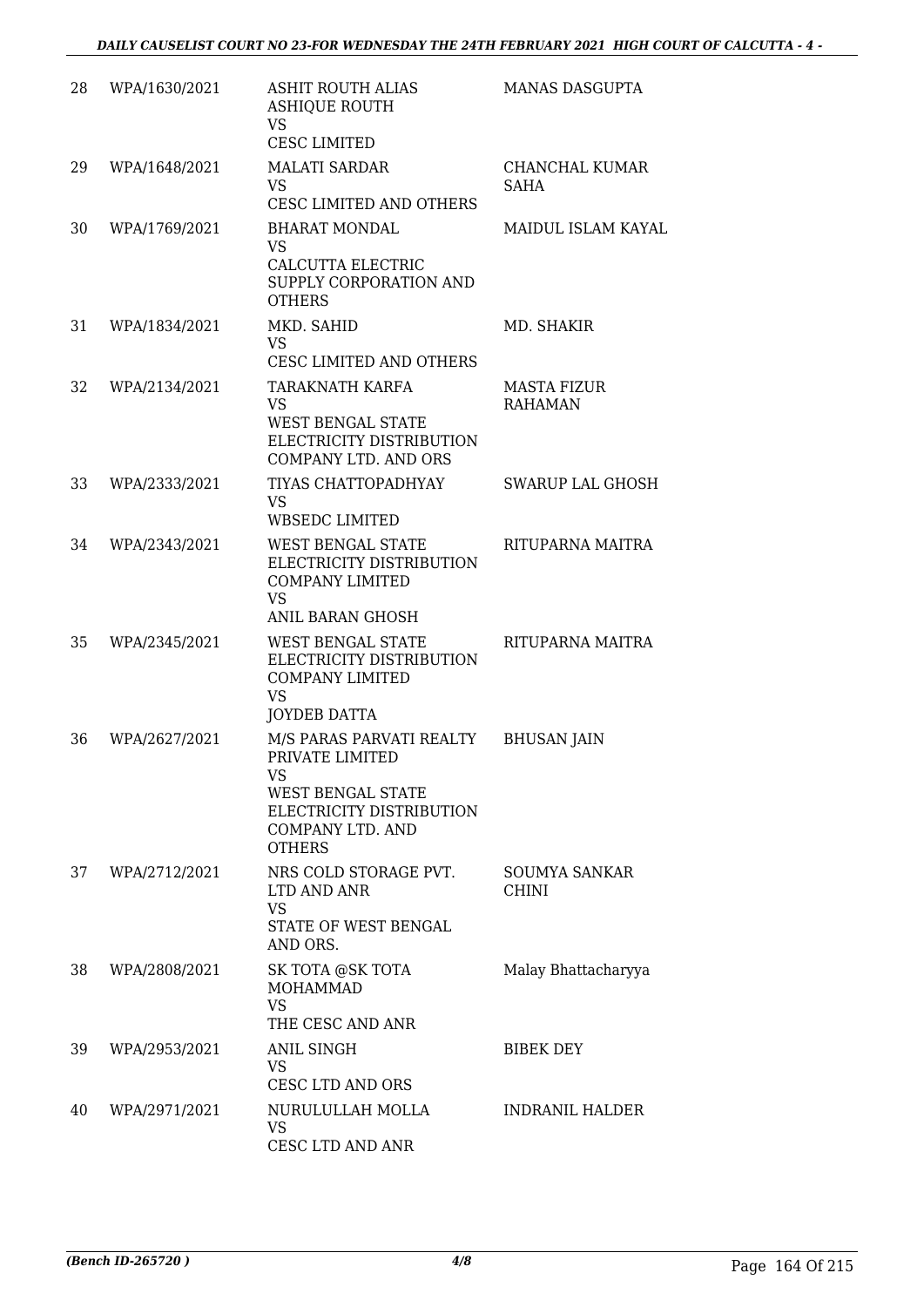| 41 | WPA/3004/2021 | ASHOK KUMAR MONDAL<br>VS<br>CALCUTTA ELECTRICITY<br>SUPPLY CORPORATION LTD.<br><b>AND OTHERS</b>                                          | FALGUNI<br><b>BANDYOIPADGYAY</b>       |
|----|---------------|-------------------------------------------------------------------------------------------------------------------------------------------|----------------------------------------|
| 42 | WPA/3118/2021 | <b>SK. ABDUL AMIN</b><br>VS<br><b>WEST BENGAL STATE</b><br>ELECTRICITY DISTRIBUTION                                                       | MD BASHA MIR                           |
| 43 | WPA/3645/2021 | <b>COMPANY LTD.AND ORS</b><br>MD. ISMAIL @ ISMAIL MD<br><b>VS</b><br>CALCUTTA ELECTRIC<br>SUPPLY CORPORATION<br><b>SUPPLY LTD AND ORS</b> | <b>GALGUNI</b><br><b>BANDYOPADHYAY</b> |
| 44 | WPA/3691/2021 | <b>ABHIJIT MAJI AND ORS</b><br>VS<br>WBSEDCL AND ORS                                                                                      | <b>BARUN KR SAMANTA</b>                |
| 45 | WPA/3766/2021 | <b>WASIM RAHAMAN</b><br><b>VS</b><br><b>WEST BENGAL STATE</b><br>ELECTRICITY DISTRIBUTION<br><b>COMPANY LIMITED AND</b><br><b>OTHERS</b>  | <b>UDDIPAN BANERJEE</b>                |
| 46 | WPA/3920/2021 | <b>SK MOIDUL ISLAM</b><br><b>VS</b><br>CESC LTD AND ANR                                                                                   | <b>INDRANIL HALDER</b>                 |
| 47 | WPA/3923/2021 | <b>SK MOIDUL ISLAM</b><br><b>VS</b><br>CESC LTD AND ANR                                                                                   | <b>INDRANIL HALDER</b>                 |
| 48 | WPA/3942/2021 | <b>AMAL SARKAR</b><br>VS<br><b>WEST BENGAL STATE</b><br>ELECTRICITY DISTRIBUTION<br><b>COMPANY LTD AND ORS</b>                            | <b>SOUNAK</b><br><b>BHATTACHARYA</b>   |
| 49 | WPA/3980/2021 | SHEIKH SABIR ALI<br>VS<br>CESC LIMITED @ ANR                                                                                              | <b>INDRANIL HALDER</b>                 |
| 50 | WPA/4172/2021 | <b>SAUMEN BHOWMICK</b><br>VS<br>CESC LTD ANDS ANR                                                                                         | <b>INDRANIL HALDER</b>                 |
| 51 | WPA/4175/2021 | WASIM RAJA MOLLA<br>VS<br>CESC LTD AND ANR                                                                                                | <b>INDRANIL HALDER</b>                 |
| 52 | WPA/4974/2021 | INDRANIL BHATTACHARYA<br>VS<br>CESC LIMITED AND OTHERS                                                                                    | <b>INDRANIL HALDER</b>                 |
|    |               | <b>MOTION (GROUP IV)</b>                                                                                                                  |                                        |
|    |               | (REVENUE AND TAX)                                                                                                                         |                                        |
| 53 | WPA/5266/2020 | <b>SUCHITRA KONAR</b><br>VS<br>THE PRINCIPAL<br>COMMISSIONER OF INCOME<br>TAX, BURDWAN & ORS                                              | KAUSTAV<br><b>CHATTERJEE</b>           |

IA NO: CAN/1/2020(Old No:CAN/5314/2020)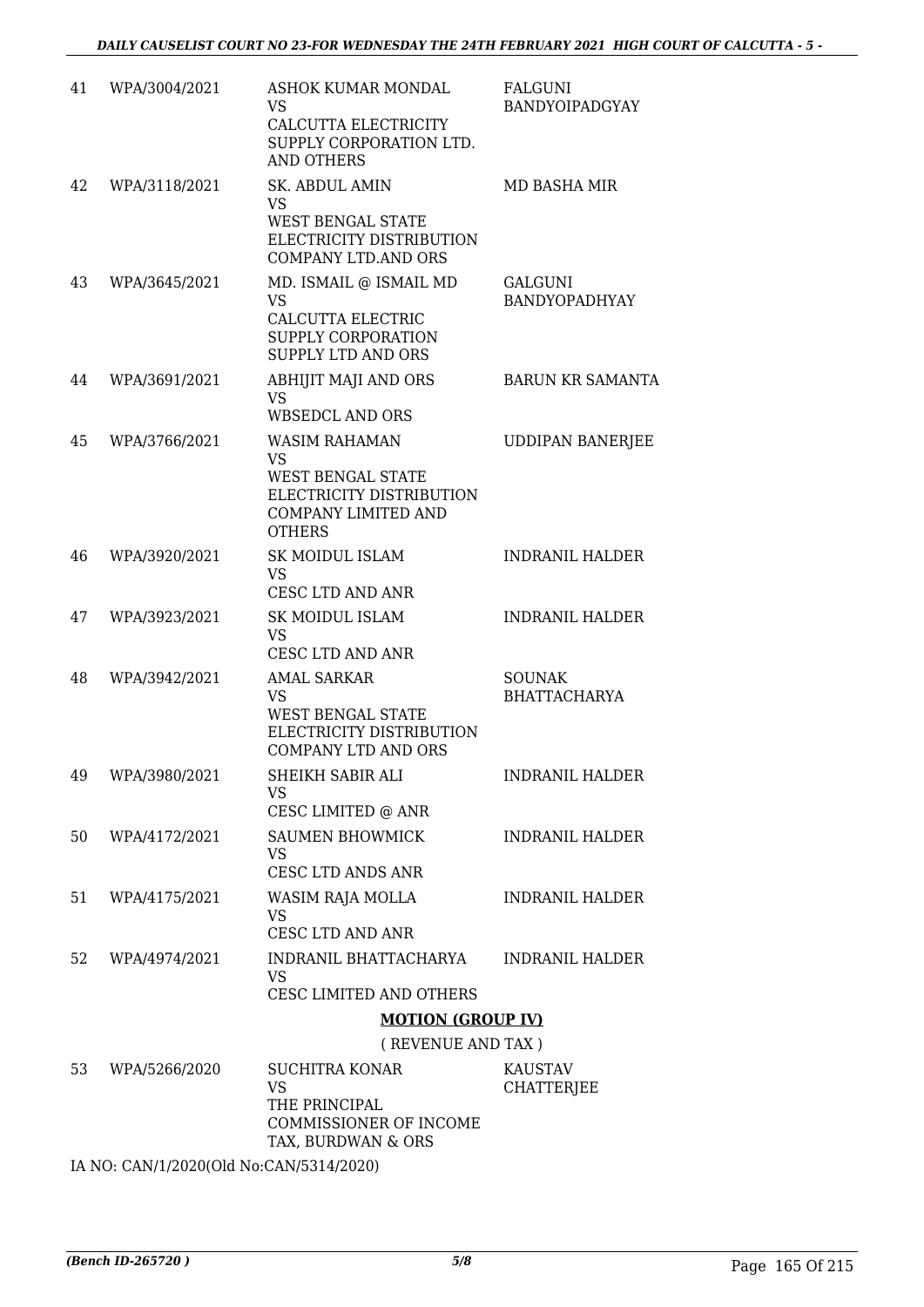| 54 | WPA/6984/2020     | <b>BINOD KUMAR BHAGAT</b><br>VS<br><b>ADDITIONAL</b><br><b>COMMISSIONER OF</b><br><b>CUSTOMS</b>                                                        | <b>RITURAJ</b><br><b>CHAKRABORTY</b> |
|----|-------------------|---------------------------------------------------------------------------------------------------------------------------------------------------------|--------------------------------------|
|    | IA NO: CAN/1/2020 |                                                                                                                                                         |                                      |
| 55 | WPA/8402/2020     | RABINDRA NATH MALLICK<br><b>VS</b><br>THE ASSISTANT<br>COMMISSIONER, CGST AND<br>C.EX BARRAKPORE, DIV                                                   | <b>HIMANGSHU KR RAY</b>              |
| 56 | WPA/8595/2020     | <b>MANWAR HUDA</b><br><b>VS</b><br>JT COMMISSIONER, STATE<br>GST, BALLYGUNGE                                                                            | HIMANGSHU KUMAR<br>ROY               |
| 57 | WPA/8721/2020     | SILIGURI AUTO WORKS PVT<br><b>LTD</b><br><b>VS</b><br>THE GOODS AND SERVICE<br>TAX COUNCIL AND ORS                                                      | <b>SRETAPA SINHA</b>                 |
| 58 | WPA/9010/2020     | <b>CREMECUP FOODWORKS</b><br>LLP<br><b>VS</b><br>Union of India AND ORS                                                                                 | <b>SHOVAN GHOSH</b>                  |
| 59 | WPA/9755/2020     | RECITT BENCKISER INDIA<br><b>PVT NLTD</b><br><b>VS</b><br>UNION OF INDIA AND ORS.                                                                       | <b>SUDHAKAR PRASAD</b>               |
| 60 | WPA/10947/2020    | <b>EMPORIS PROPERTIES</b><br>PRIVATE LIMITED<br><b>VS</b><br>ASSISTANT COMMISSIONER<br>OF CGST AND CX, RANGE-II                                         | <b>AKSHAT AGARWAL</b>                |
| 61 | WPA/11350/2020    | M/S KAJAL KUMAR KHAN<br><b>AND ANOTHER</b><br>VS<br>ASSISTANTCOMMISSIONER<br>OF CGST AND CENTRAL<br><b>EXCISE BANKURA AND</b><br><b>ANOTHER</b>         | <b>ALOTRIYA</b><br>MUKHERJEE         |
| 62 | WPA/907/2021      | M/S MRITYUNJOY TEWARI<br><b>VS</b><br>SUPERINTENDENT OF<br><b>CENTRAL TAX SILIGURI</b><br><b>APPEALS</b><br><b>COMMISSIONERATE AND</b><br><b>OTHERS</b> | <b>SOUMIK GANGULI</b>                |
| 63 | WPA/1629/2021     | RAJ METAL INDUSTRIES<br><b>AND ANR</b><br><b>VS</b><br>UNION OF INDIA AND ORS.                                                                          | HIMANGHSU KUMAR<br>ROY               |
| 64 | WPA/1747/2021     | AVIK KUMAR GOSWAMI<br>VS<br>SALES TAX OFFICER,<br><b>BALLYGANGE CHARGE</b>                                                                              | <b>SWETA MUKHERJEE</b>               |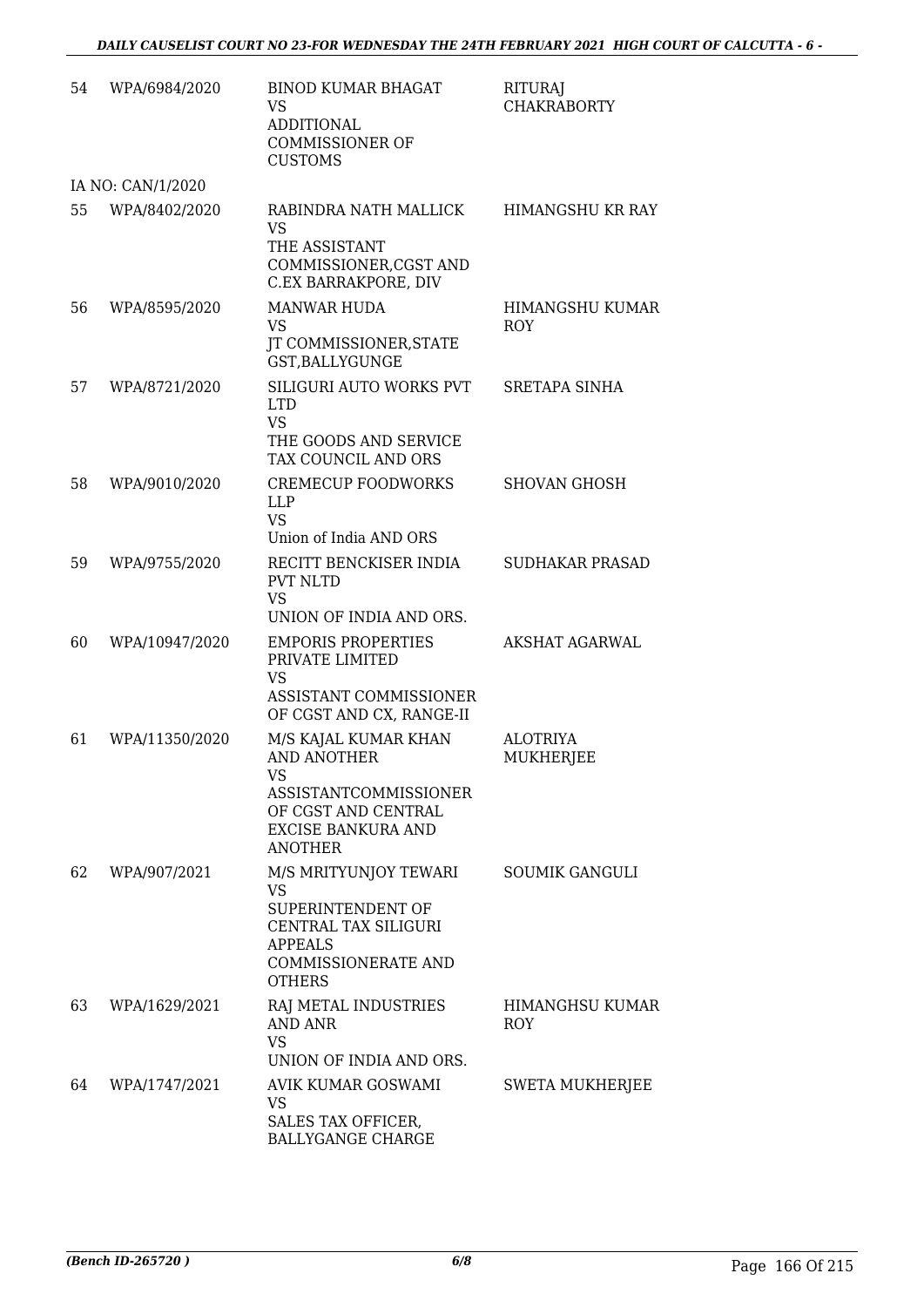| 65 | WPA/1753/2021 | S M NIRYAT PVT LTD ANXD<br>ANR<br><b>VS</b><br>UNION OF INDIA AND ORS.                                                     | <b>SUNNY NANDY</b>                       |
|----|---------------|----------------------------------------------------------------------------------------------------------------------------|------------------------------------------|
| 66 | WPA/2857/2021 | <b>APARNA MISTRY</b><br>VS<br>STATE OF WEST BENGAL<br>AND ORS.                                                             | PARASHAR BAIDYA                          |
| 67 | WPA/2865/2021 | PSP CARDAN SHAFT AND CO<br>PRIVATE LIMITED AND<br><b>ANOTHER</b><br><b>VS</b><br>ASSISTANT COMMISSIONER                    | <b>ABHIJAT DAS</b>                       |
| 68 | WPA/2893/2021 | STATE TAX AND OTHERS<br>WISHNET INFOTECH PVT.<br><b>LTD</b><br><b>VS</b><br>UNION OF INDIA AND ORS.                        | <b>MANIK LAL PODDAR</b>                  |
| 69 | WPA/3250/2021 | M/A CHANCHAL BANERJEE<br><b>VS</b><br>ASSISTANT COMMISSIONER<br>OF CGST AND CENTRAL<br><b>EXCISE AND ANR</b>               | <b>SIDDHARTHAPRATIM</b><br><b>DUTTA</b>  |
| 70 | WPA/3410/2021 | RISHABH RAI<br>VS<br>PRINCIPAL COMMISSIONER<br>PF CUSTOM (PORT) AND<br>ORS <sub>0</sub>                                    | <b>SHAKEEL</b><br>MOHAMMED AKHTER        |
| 71 | WPA/3478/2021 | <b>MOHAMMAD FARUK</b><br><b>HOSSAIN</b><br><b>VS</b><br>JOINT COMMSSIONER OF<br>STATE TAX, MALDAH<br><b>CHARGE AND ORS</b> | <b>SAURABH SANKAR</b><br><b>SENGUPTA</b> |
| 72 | WPA/3679/2021 | TATA METALIKS LTD AND<br>ANR<br>VS<br>THE GOODS AND SERVICE<br>TAX COUNCIL SECY. AND<br><b>ORS</b>                         | SUDESHNA<br>MAZUMDER                     |
| 73 | WPA/4047/2021 | TATHAGATA ROY<br>VS<br>JOINT COMMISSIONER,<br><b>CGST AND ORS</b>                                                          | <b>SWETA MUKHERJEE</b>                   |
| 74 | WPA/4071/2021 | <b>KUMARJIT DAS</b><br><b>VS</b><br>SUPERINTENDENT, CGST<br>AND CX R-I AND ORS                                             | <b>SWETA MUKHERJEE</b>                   |
| 75 | WPA/4157/2021 | <b>SURAJ CHOUDHURY</b><br><b>VS</b><br>SUPERINTENDENT, ANTI<br>EVASION DEPT.                                               | MANABENDRA<br>THAKUR                     |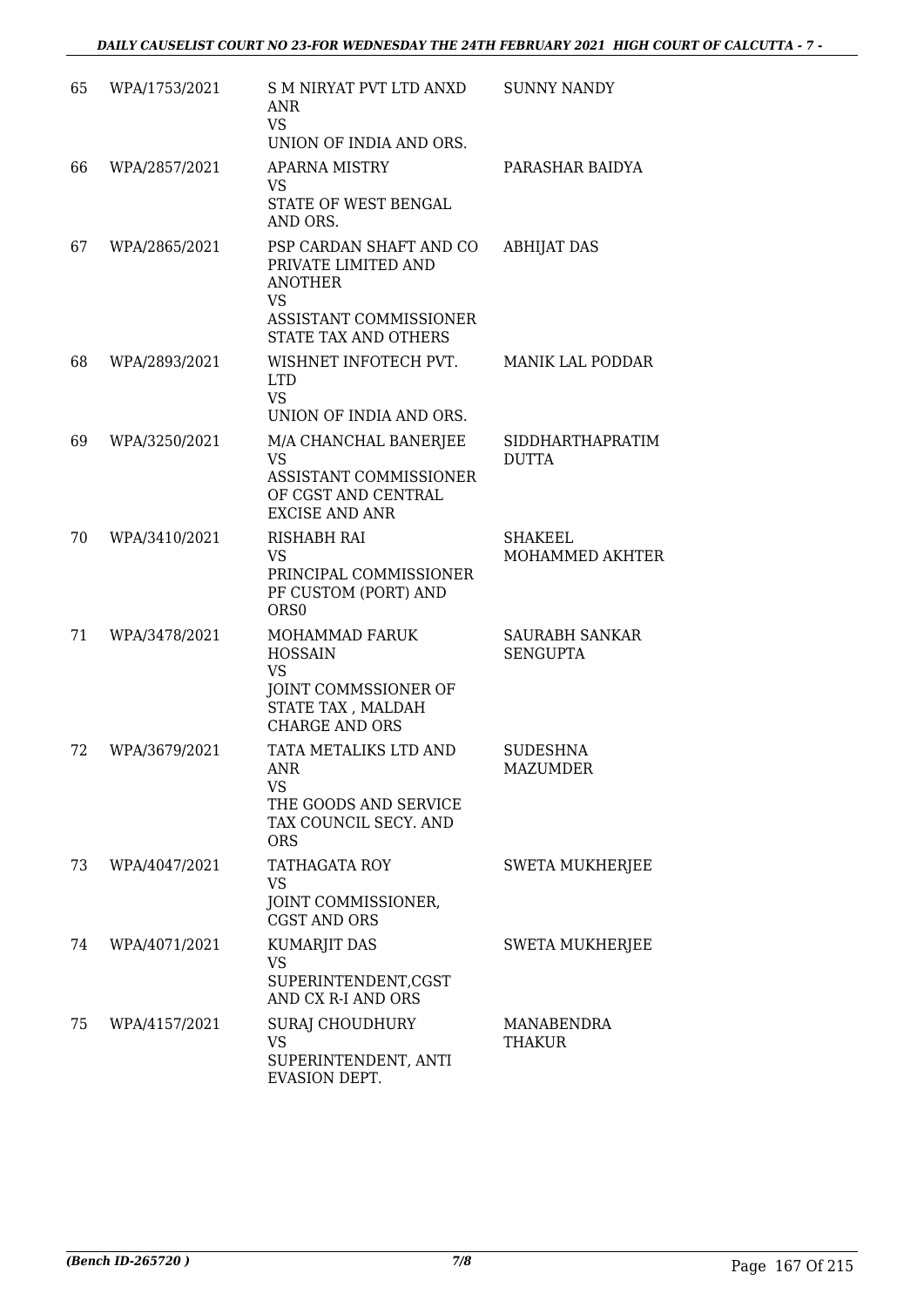76 WPA/4809/2021 M/S NARSINGH ISPAT UDYOG PVT. LTD. AND ANOTHER VS THE STATE TAX OFFICER, KHARAGPUR ZONE BUREAU OF INVESTIGATION AND **OTHERS** 

SHOBHANTANU BHATTACHARYYA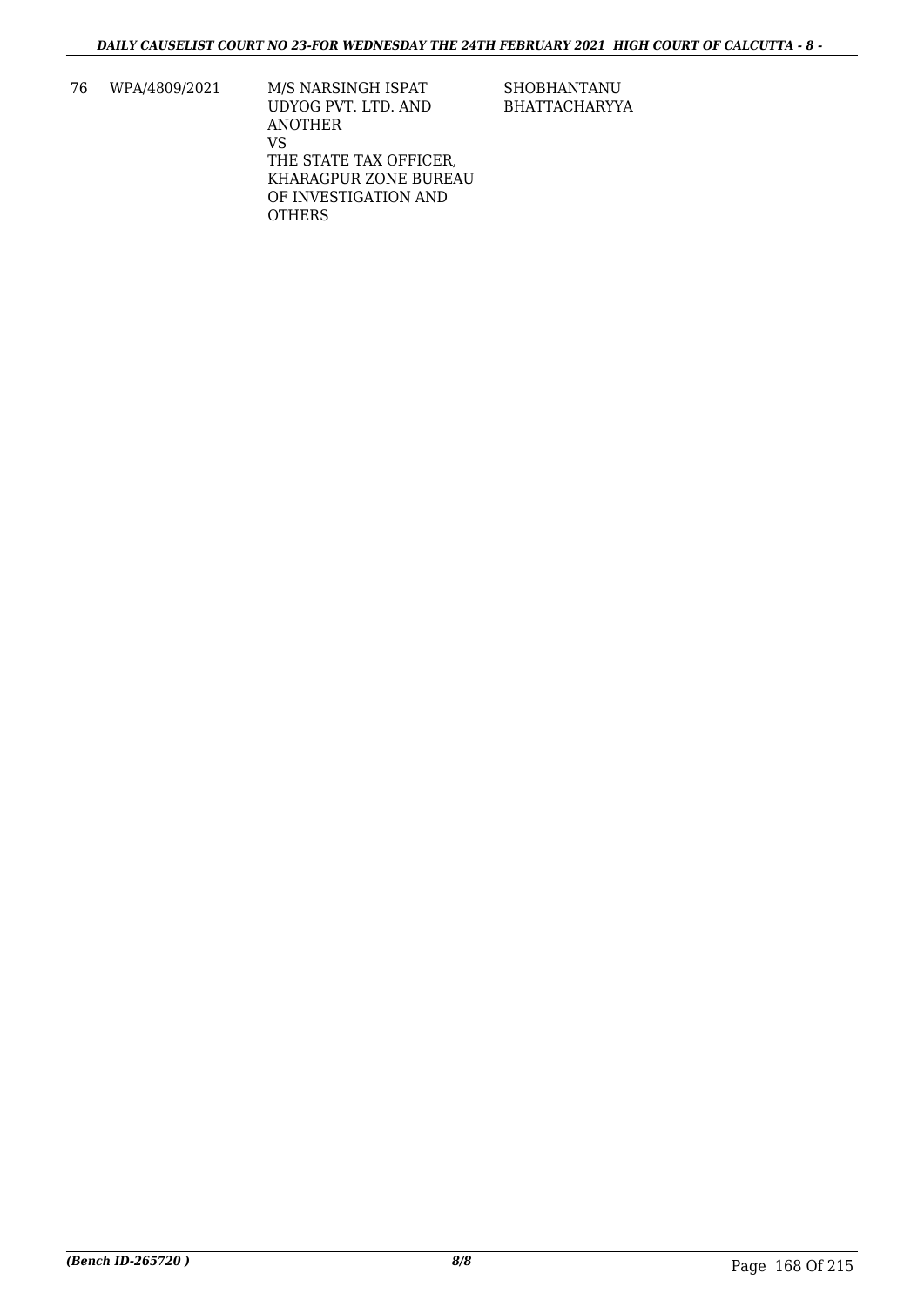

### **Appellate Side**

**DAILY CAUSELIST For Wednesday The 24th February 2021**

**COURT NO. 18 SINGLE BENCH (SB - XI) AT 10:45 AM HON'BLE JUSTICE BISWAJIT BASU (VIA VIDEO CONFERENCE)**

**ON AND FROM MONDAY, 22ND FEBRUARY, 2021 ROSTER NOTIFIED ON 8TH JANUARY, 2021 IS MODIFIED TO THE FOLLOWING EXTENT:-** 

**MATTERS (MOTION & HEARING) UNDER ARTICLE 226 OF THE CONSTITUTION RELATING TO MADRASAH EDUCATION UNDER GROUP II AND APPLICATIONS CONNECTED THERETO;**

**MATTERS (MOTION & HEARING) UNDER ARTICLE 226 OF THE CONSTITUTION RELATING TO APPOINTMENT AND SERVICE CONDITION OF PARA TEACHERS UNDER GROUP II AND APPLICATIONS CONNECTED THERETO;**

**ADMISSION AND HEARING OF CIVIL REVISION APPLICATIONS AND APPLICATIONS UNDER ARTICLE 227 OF THE CONSTITUTION OF INDIA ARISING OUT OF TESTAMENTARY, EJECTMENT / EVICTION SUITS AND PUBLIC PREMISES (UNAUTHORISED OCCUPANTS) ACT, 1971 INCLUDING APPLICATIONS CONNECTED THERETO.** 

**MATTERS (MOTION & HEARING) UNDER ARTICLE 226 OF THE CONSTITUTION OF INDIA RELATING TO LAND UNDER GROUP I INCLUDING APPLICATIONS CONNECTED THERETO.** 

**AND**

**ON AND FROM MONDAY, 15TH FEBRUARY, 2021 TO FRIDAY, 26TH FEBRUARY, 2021 – WILL TAKE, IN ADDITION TO HIS OWN LIST AND DETERMINATION, THE LIST AND DETERMINATION OF HON'BLE JUSTICE SHIVAKANT PRASAD.**

**NOTE: MATTERS WILL BE TAKEN UP THROUGH PHYSICAL HEARING ONLY WHEN BOTH THE PARTIES ARE AGREED.**

**SPECIAL NOTE : 1. CONTESTED APPLICATION WILL BE TAKEN UP ON EVERY WEDNESDAY AND FRIDAY.**

**2. WRIT HEARING MATTERS WILL BE TAKEN UP ON EVERY THURSDAY.** 

**3. MENTIONING WILL BE TAKEN UP ON EVERY MONDAY AND THURSDAY ONLY.** 

**SPL. NOTE: ON 24.02.2021, AFTER 'TO BE MENTIONED' AND 'EXTENSION OF INTERIM ORDER', 'CONTESTED APPLICATION' WILL BE TAKEN UP TILL 1:00 P.M., IF NOT EXHAUSTED EARLIER. THEREAFTER, 'NEW MOTION', 'MOTION' AND 'APPLICATION' WILL BE TAKEN UP SERIALLY, IF TIME PERMITS.** 

|   |                                  | <b>TO BE MENTIONED</b>                                                       |                     |  |
|---|----------------------------------|------------------------------------------------------------------------------|---------------------|--|
| 1 | CO/3560/2016<br>(For Correction) | MIANRUDDIN SK & ORS<br>VS<br>ANIL CHOUDHURY & ORS                            | SARBANANDA SANYAL   |  |
| 2 | WPA/8524/2017<br>(ASSIGNED)      | TERAI TEA COMPANY LTD. & ANR<br>VS<br>UNION OF INDIA & ORS                   | RAJENDRA NATH BARIK |  |
| 3 | WPA/1545/2021                    | RABINDRA SEVA BHARATI AND<br><b>ANOTHER</b><br>VS<br>UNION OF INDIA AND ORS. | SIDDHARTHA ROY      |  |
|   |                                  | <b>EXTENSION OF INTERIM ORDER</b>                                            |                     |  |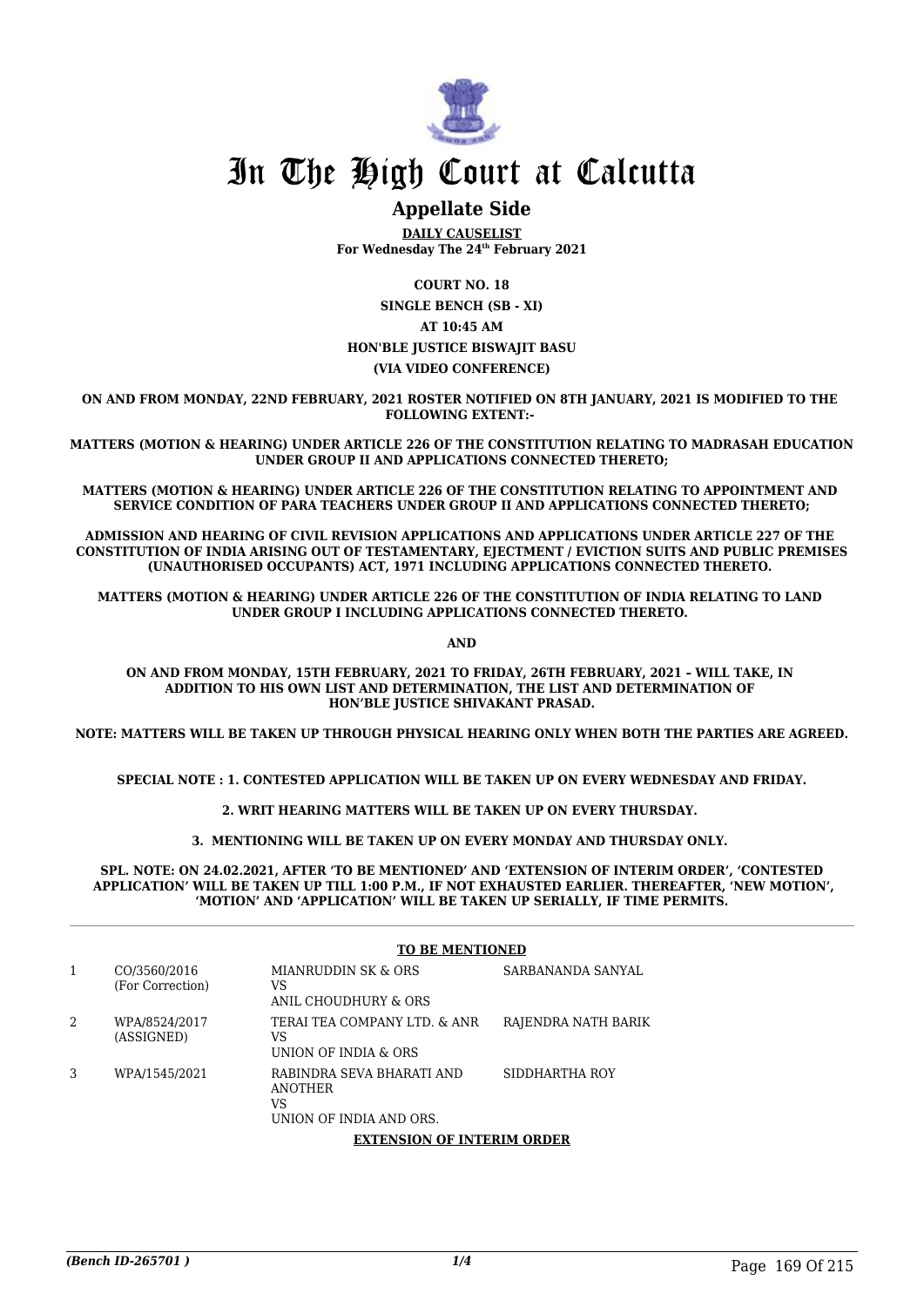| 4  | CO/4186/2019                                        | PRADIP DE @ PRADIP DEY & ANR.<br>VS                    | NANDALAL PRADHAN       |
|----|-----------------------------------------------------|--------------------------------------------------------|------------------------|
|    |                                                     | DIBAKAR KUNTI & ANR.                                   |                        |
|    | IA NO: CAN/1/2020(Old No:CAN/1121/2020)             |                                                        |                        |
| 5  | SAT/65/2020                                         | PURNA CHANDRA BISWAS<br>VS                             | SOUMEN BHATTACHARJEE   |
|    |                                                     | RANJIT BHATTACHARYA & ORS                              |                        |
|    | IA NO: CAN/1/2020(Old No:CAN/2993/2020), CAN/2/2021 | <b>NEW MOTION</b>                                      |                        |
| 6  | WPA/3192/2019                                       | ANIL KUMAR MONDAL                                      | ZIAUL HAQUE            |
|    |                                                     | VS                                                     |                        |
|    |                                                     | STATE OF WEST BENGAL & ORS                             |                        |
| 7  | WPA/10762/2020                                      | RAJENDRA KUMAR BIDASARIA                               | SURANJAN SAHA          |
|    |                                                     | VS<br>STATE OF WEST BENGAL AND<br>ORS.                 |                        |
| 8  | WPA/126/2021                                        | ARDHENDU SEKHAR RANA                                   | PRIYANKA SAHA          |
|    |                                                     | VS<br>UNION OF INDIA AND ORS.                          |                        |
| 9  | CO/314/2021                                         | KALIPADA SAHOO                                         | KAVITA RANI            |
|    | (NO CAVEAT)                                         | VS                                                     |                        |
|    |                                                     | SUDHANGSHU SAHOO                                       |                        |
| 10 | CO/398/2021                                         | SUBRATA CHATTERJEE                                     | <b>IFTEKAR MUNSHI</b>  |
|    | (NO CAVEAT)                                         | VS<br><b>SUMAN MONDAL AND ORS</b>                      |                        |
| 11 | CO/410/2021                                         | MOUMITA BANERJEE (SEN)                                 | MALYASREE MAITY        |
|    | (NO CAVEAT)                                         | VS                                                     |                        |
|    |                                                     | <b>GOUTAM SEN</b>                                      |                        |
| 12 | CO/412/2021<br>(NO CAVEAT)                          | PRABHAKAR KR. SINGH AND ORS.<br>VS                     | SOURADIPTA BANERJEE    |
|    |                                                     | KENG HSIANG LIANG                                      |                        |
| 13 | CO/414/2021                                         | NOOR MD. ANSARO @ DOMA                                 | SUMITAVA CHAKRABORTY   |
|    | (NO CAVEAT)                                         | VS<br>MST. AHAMEDI BEGUM AND ANR.                      |                        |
| 14 | WPA/1214/2021                                       | <b>EMAMUDDIN MOMIN</b>                                 | TANUSRI SANTRA         |
|    |                                                     | VS.<br>STATE OF WEST BENGAL AND<br>ORS.                |                        |
| 15 | WPA/2815/2021                                       | <b>MANJU BERA</b>                                      | AMIT BARAN DASH        |
|    |                                                     | <b>VS</b>                                              |                        |
|    |                                                     | STATE OF WEST BENGAL AND<br>ORS.                       |                        |
| 16 | WPA/4312/2021                                       | MATHUR CHANDRA DUTTA                                   | <b>SUKANTA DAS</b>     |
|    |                                                     | VS                                                     |                        |
|    |                                                     | STATE OF WEST BENGAL AND<br>ORS.                       |                        |
| 17 | WPA/5147/2021                                       | MD. KHALILULLAH BAIDYA                                 | <b>GOLAM MOHIUDDIN</b> |
|    |                                                     | VS                                                     |                        |
|    |                                                     | THE WEST BENGAL MADRASAH<br>SERVICE COMMISSION AND ORS |                        |
|    |                                                     | <b>APPLICATION</b>                                     |                        |
| 18 | WPA/3989/2017                                       | DR. SUKUMAR MK. GHOSH                                  | SHYMAL KUMAR SIKDAR    |
|    |                                                     | VS                                                     |                        |
|    |                                                     | STATE OF WEST BENGAL & ORS                             |                        |
|    | IA NO: CAN/1/2017(Old No:CAN/10308/2017)            |                                                        |                        |
| 19 | CO/2067/2018<br>(ADDITION OF PARTY)                 | PRAFULLA KUMAR GHOSH<br>VS<br>SULEKHA KARATI           | KAMAN SAHOO            |
|    | IA NO: CAN/1/2019(Old No:CAN/5937/2019), CAN/2/2021 |                                                        |                        |
|    | wt20 CO/3004/2018                                   | PRAFULLA KR. GHOSH<br>VS                               | KAMAN SAHOO            |
|    | $I_A N_O$ $C_A N1/1001$                             | SULEKHA KARATI                                         |                        |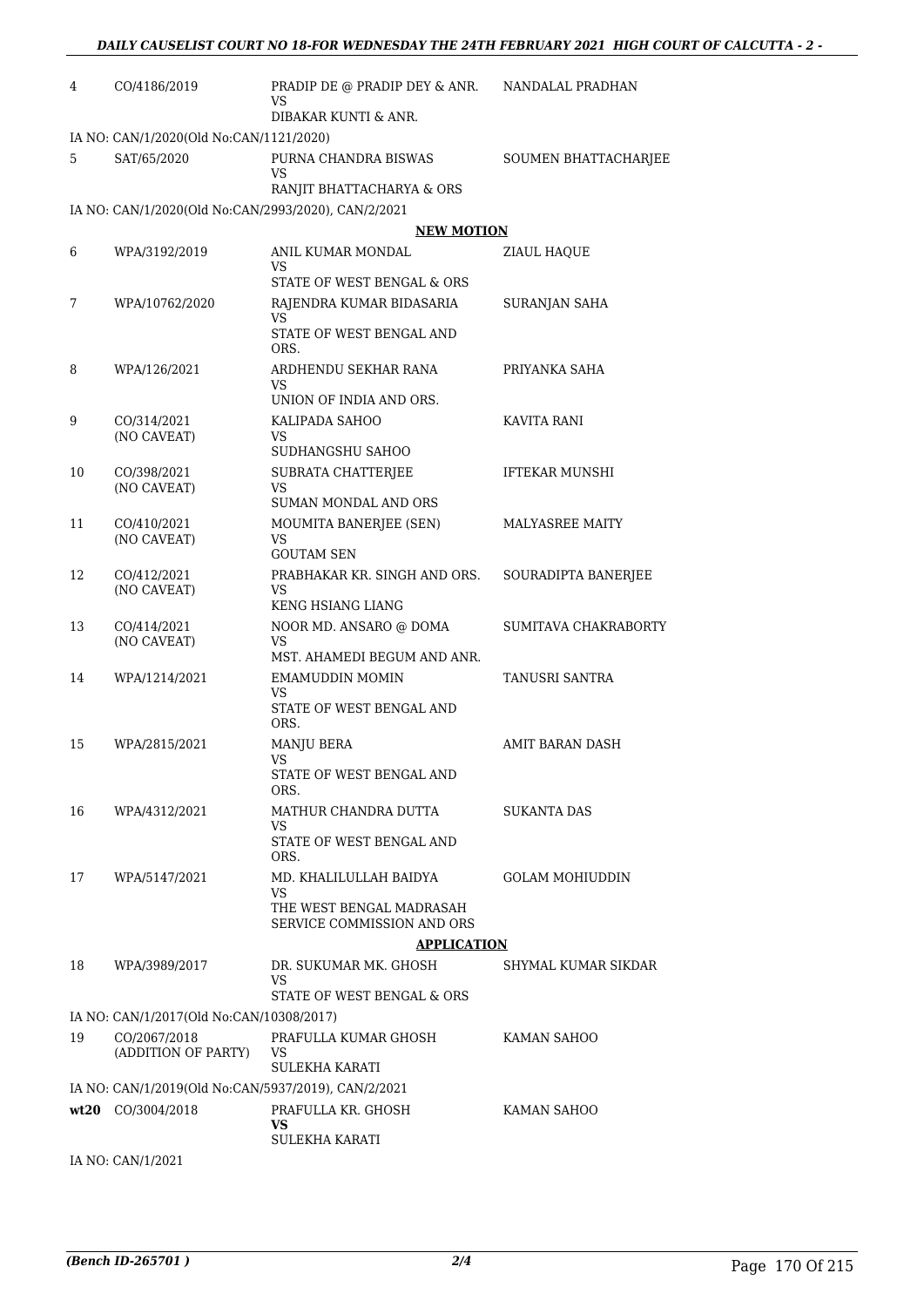| 21   | RVW/9/2019                                                             | KABRA MARBLE CORPORATION &<br><b>ORS</b><br>VS                         | SUBHASISH<br>CHAKRABORTY               |
|------|------------------------------------------------------------------------|------------------------------------------------------------------------|----------------------------------------|
|      |                                                                        | SUDIPTO MUKHERJEE & ANR                                                |                                        |
| 22   | CO/2971/2019                                                           | PROFESSOR SK. SAHANUL HAQUE<br>VS                                      | ABHIJIT SARKAR                         |
|      |                                                                        | SK. MD. QUASIN & ORS                                                   |                                        |
| 23   | IA NO: CAN/1/2019(Old No:CAN/12308/2019), CAN/3/2020<br>WPA/10450/2019 | AKMOL HOSSAIN & ORS                                                    | <b>TANUJA BASAK</b>                    |
|      | (AMENDMENT)                                                            | VS<br>STATE OF WEST BENGAL & ORS                                       |                                        |
|      | IA NO: CAN/1/2020(Old No:CAN/2041/2020)                                |                                                                        |                                        |
| 24   | RVW/54/2020                                                            | AVIJIT DEY<br>VS<br>UTTARPARA KOTRUNG                                  | TAPAS DUTTA                            |
|      |                                                                        | MUNICIPALITY & ORS.                                                    |                                        |
|      | IA NO: CAN/1/2020, CAN/2/2020                                          |                                                                        |                                        |
|      | wt25 CO/4284/2016                                                      | AVIJIT DEY<br>VS<br>UTTARPARA KOTRUNG<br><b>MUNICIPALITY &amp; ORS</b> | SUMANTA SARATHI<br><b>BHOWMIK</b>      |
| 26   | CPAN/523/2020                                                          | <b>SMT RINKU BISWAS NEE</b><br><b>BARDHAN</b><br>VS                    | <b>ANINDYA HALDER</b>                  |
|      |                                                                        | JAYANTA KUMAR BISWAS                                                   |                                        |
| wt27 | CO/3433/2019                                                           | RINKU BISWAS NEE BARDHAN<br>VS                                         | ANINDYA HALDER                         |
|      |                                                                        | JAYANTA KUMAR BISWAS                                                   |                                        |
| 28   | CPAN/729/2020                                                          | MD JAWAID NEHAL<br>VS<br>LD JUDGE BISWAJYOTI<br>CHATTERJEE             | ABHIJIT SARKAR                         |
| wt29 | CO/4296/2019                                                           | MD JAWAID NEHAL                                                        | <b>ABHIJIT SARKAR</b>                  |
|      |                                                                        | VS<br>SK MD QUASIN                                                     |                                        |
| 30   | CPAN/730/2020                                                          | SK BAG BVL HAQUE<br>VS<br>LD JUDGE BISWAJYOTI<br>CHATTERJEE            | <b>ABHIJIT SARKAR</b>                  |
|      | wt31 CO/4297/2019                                                      | SK BAGBUL HOQUE<br>VS.<br>SK MD QUASIN                                 | <b>ABHIJIT SARKAR</b>                  |
| 32   | SAT/19/2021<br>[u/s. 5]                                                | <b>LATTU DAS</b><br>VS<br><b>SIBU DAS</b>                              | <b>GAUTAM DAS</b>                      |
|      | IA NO: CAN/1/2021                                                      |                                                                        |                                        |
|      |                                                                        | <b>MOTION</b>                                                          |                                        |
| 33   | CO/733/2019                                                            | BHUPESH SHARMA @ BHUPESH<br><b>KUMAR SHARMA</b><br>VS                  | SOUNAK BHATTACHARYA                    |
|      |                                                                        | SEKHAR NATH BANERJEE & ANR                                             |                                        |
|      | IA NO: CAN/1/2019(Old No:CAN/5654/2019), CAN/2/2020                    |                                                                        |                                        |
| 34   | CO/3535/2019                                                           | PRADIP KUMAR DEY<br>VS<br><b>BHAGIRATH DAS</b>                         | KAUSTAV<br>BHATTACHARYYA               |
| 35   | CO/906/2020                                                            | PRANABESH SAMANTA<br>VS                                                | ANTARA PANJA                           |
|      |                                                                        | KALYANI MONDAL & ORS.                                                  |                                        |
| 36   | CO/1438/2020                                                           | TRISHA CHAKRABORTY (DEUBEY)<br>VS<br><b>AVISHEK DUBEY</b>              | <b>EXIDE INDUSTRIES LTD</b><br>AND ANR |
| 37   | CO/1478/2020                                                           | KAMAL KUMAR ROY                                                        | PRASANT KUMAR DUTT                     |
|      |                                                                        | VS<br>SUBNALANE MAZUMDER                                               |                                        |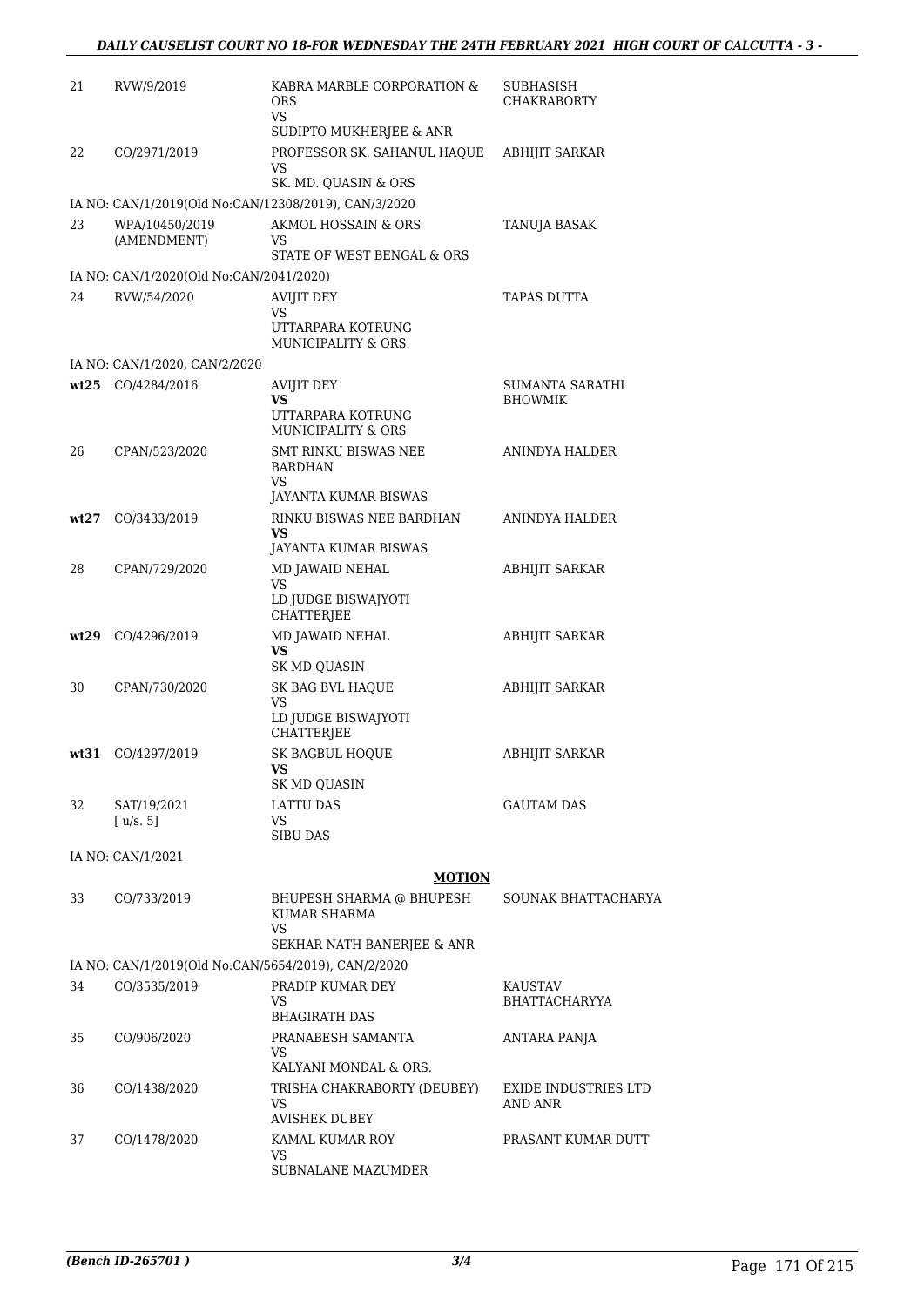| 38   | CO/1612/2020                  | RABI SHANKAR GUPTA @ HARI<br><b>SHANKAR GUPTA</b><br>VS<br>DEEPSIKHA SENGUPTA                            | MD RIZWAN ALAM                              |
|------|-------------------------------|----------------------------------------------------------------------------------------------------------|---------------------------------------------|
| 39   | CO/101/2021                   | M/S. VISHWSAMITRA RAMKUMAR                                                                               | LUTFUL HQUE                                 |
|      |                               | VS<br>M/S. GHOSH AND SONS PVT LTD                                                                        |                                             |
| 40   | CO/246/2021                   | AJIBAR LASKAR<br>VS                                                                                      | SAFIQUE ALI MIDDE                           |
|      |                               | KASHED ALI LASKAR AND ORS                                                                                |                                             |
| 41   | CO/259/2021                   | RAJESH AGARWAL<br>VS<br>ANIL KUMAR GUPTA                                                                 | AVIRUP CHATTERJEE                           |
| 42   | CO/283/2021                   | NOOR MD ANSARI@DOMA<br>VS                                                                                | SUMITAVA CHAKRABORTY                        |
|      |                               | MST AHAMEDI BEGUM AND ANR                                                                                |                                             |
| 43   | CO/292/2021                   | SHYAMAL KR SADHUKHAN AND<br>ANR<br>VS<br>AJAY SADHUKHAN                                                  | RISHABH DUTTA GUPTA                         |
| 44   | WPA/3069/2021                 | BIDHAN CHANDRA MONDAL                                                                                    | <b>SANTANU MAJI</b>                         |
|      |                               | VS<br>STATE OF WEST BENGAL AND<br>ORS.                                                                   |                                             |
|      | $wt45$ WPA/322/2021           | NAJMAH YASMEEN<br>VS<br>STATE OF WEST BENGAL AND<br>ORS.                                                 | SUBHRANGSHU PANDA                           |
|      |                               | <b>CONTESTED APPLICATION</b>                                                                             |                                             |
| 46   | CO/3202/2007                  | NIKHIL KR. CHATTERJEE<br>VS                                                                              | RAJA GHOSH                                  |
|      |                               | SAMIR KR. CHATTERJEE                                                                                     |                                             |
|      |                               | IA NO: CAN/3/2019(Old No:CAN/1440/2019), CAN/4/2019(Old No:CAN/1441/2019)                                |                                             |
| 47   | CO/3407/2015                  | <b>GAUTAM KR. PINCHA</b><br>VS                                                                           | <b>SURYA PRASAD</b><br><b>CHATTOPADHYAY</b> |
|      |                               | ASHA DEVI BAJAJ & ORS.<br>IA NO: CAN/1/2017(Old No:CAN/5445/2017), CAN/2/2017(Old No:CAN/5791/2017)      |                                             |
| 48   | CO/793/2020                   | <b>BILWAPADA MANNA</b>                                                                                   | SAYANI BHATTACHRYA                          |
|      |                               | VS<br><b>SUKANTA DAS</b>                                                                                 |                                             |
|      | IA NO: CAN/1/2020, CAN/2/2020 |                                                                                                          |                                             |
| 49   | CO/1507/2020                  | UNISYSTEMS PVT LTD                                                                                       | MANJU JAISWAL                               |
|      |                               | VS<br>CHANDRA PRAKASH<br>JHUNJHUNWALA                                                                    |                                             |
| 50   | CO/1526/2020                  | SHREE SHREE RADHA KRISHNA<br><b>JEW THAKUR AND THAKURANI</b><br>REP BY ARUN KUMAR KUNDU<br>AND ANR<br>VS | <b>SOURAV BANERJEE</b>                      |
|      |                               | NIRMALENDU SANYAL                                                                                        |                                             |
| wt51 | CO/1237/2019                  | DR ANIRBAN SENGUPTA<br>VS                                                                                | ADITYA MONDAL                               |
|      |                               | USHA RANI CHOWDHURY & ORS                                                                                |                                             |

IA NO: CAN/1/2020, CAN/2/2020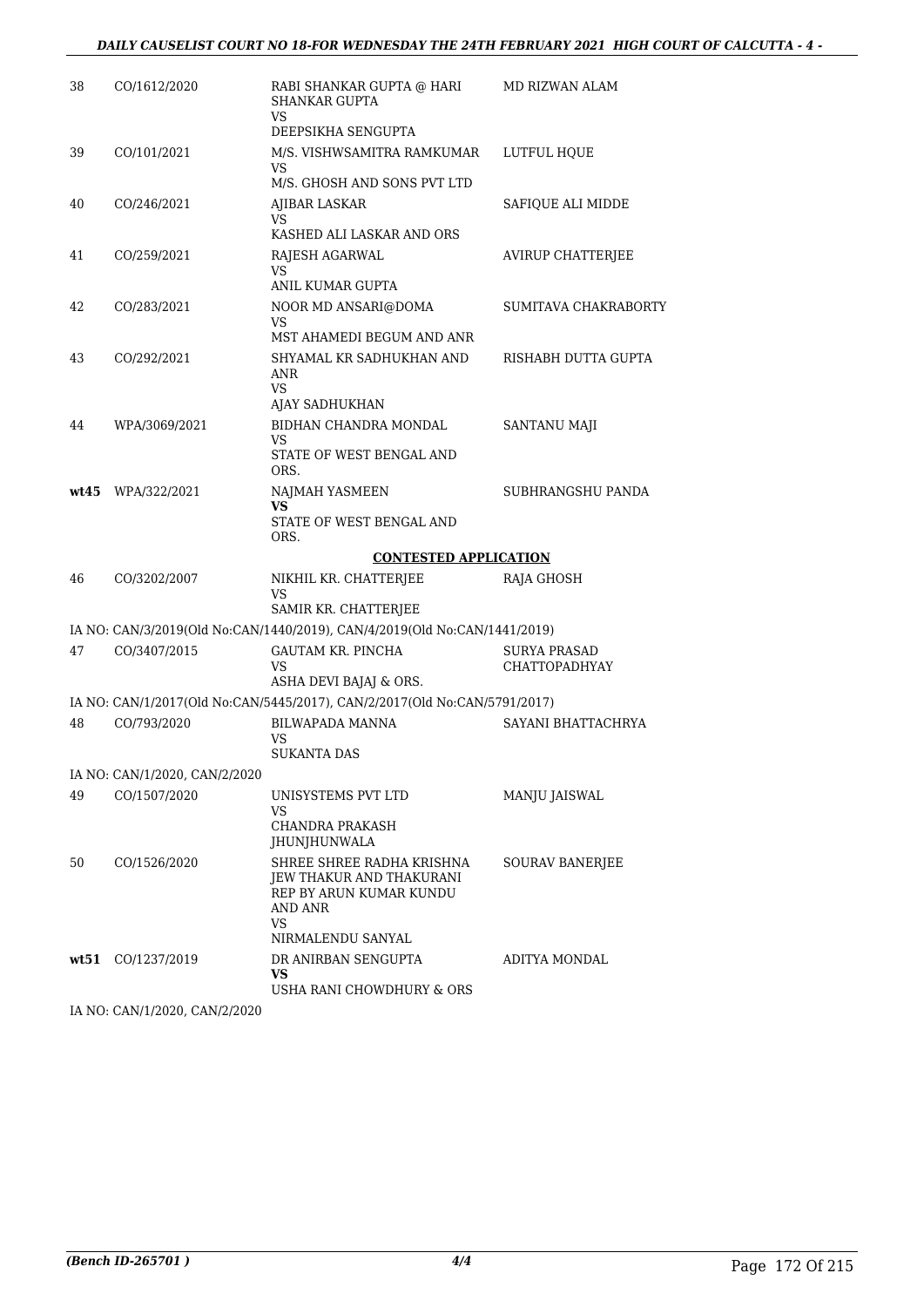

### **Appellate Side**

**DAILY CAUSELIST For Wednesday The 24th February 2021**

**COURT NO. 24**

**SINGLE BENCH (SB - XII)**

**AT 10:45 AM**

#### **HON'BLE JUSTICE AMRITA SINHA**

**(VIA VIDEO CONFERENCE)**

**ON AND FROM MONDAY, 11TH JANUARY, 2021 ROSTER NOTIFIED ON 8TH JANUARY, 2021 IS MODIFIED TO THE FOLLOWING EXTENT :- MATTERS (MOTION & HEARING) UNDER ARTICLE 226 OF THE CONSTITUTION RELATING TO MUNICIPALITIES AND PANCHAYATS (EXCLUDING MATTERS RELATED TO CO-OPERATIVE SOCIETIES) UNDER GROUP V AND APPLICATIONS CONNECTED THERETO (INCLUDING ALL SERVICE MATTERS RELATED TO MUNICIPALITY AND CONNECTED APPLICATIONS CONNECTED THERETO).** 

**THE FOLLOWING NOTES WILL BE EFFECTIVE ON AND FROM 11.01.2021.**

**SPECIAL NOTE : NO FURTHER INCLUSION IN THE LIST WILL BE ALLOWED UNTIL FURTHER ORDER.** 

**1.ON EVERY MONDAY MUNICIPALITY MOTIONS WILL BE TAKEN UP FOR THE WHOLE DAY. IF TIME PERMITS PANCHAYAT MOTIONS WILL BE TAKEN UP.** 

**2. ON EVERY TUESDAY PANCHAYAT MOTIONS WILL BE TAKEN UP TILL RECESS. AFTER RECESS APPLICATIONS WILL BE TAKEN UP AND IF TIME PERMITS PANCHAYAT MOTIONS WILL BE TAKEN UP AND THEREAFTER MUNICIPALITY MOTIONS WILL BE TAKEN UP.**

**3. ON EVERY WEDNESDAY MUNICIPALITY MOTIONS WILL BE TAKEN UP TILL RECESS. AFTER RECESS CONTEMPT MATTERS WILL BE TAKEN UP AND IF TIME PERMITS MUNICIPALITY MOTIONS WILL BE TAKEN UP AND THEREAFTER PANCHAYAT MOTIONS WILL BE TAKEN UP.** 

**4. ON EVERY THURSDAY PANCHAYAT MOTIONS WILL BE TAKEN UP TILL RECESS. AFTER RECESS HEARING MATTERS WILL BE TAKEN UP. IF TIME PERMITS PANCHAYAT MOTIONS WILL BE TAKEN UP AND THEREAFTER MUNICIPALITY MOTIONS WILL BE TAKEN UP.**

**5. ON EVERY FRIDAY PANCHAYAT MOTIONS WILL BE TAKEN UP TILL RECESS. AFTER RECESS HEARING MATTERS WILL BE TAKEN UP AND IF TIME PERMITS PANCHAYAT MOTIONS WILL BE TAKEN UP AND THEREAFTER MUNICIPALITY MOTIONS WILL BE TAKEN UP.** 

**NOTE: MATTERS WILL BE TAKEN UP THROUGH PHYSICAL HEARING ONLY WHEN BOTH THE PARTIES ARE AGREED.**

|   |                                         | <b>TO BE MENTIONED</b>                                            |                                       |  |  |
|---|-----------------------------------------|-------------------------------------------------------------------|---------------------------------------|--|--|
| 1 | WPA/10448/2019<br>(NON-PROSECUTION)     | ARSHAD ALI & ORS<br>VS<br>KOLKATA MUNICIPAL<br>CORPORATION & ORS  | RAJDEEP BHATTACHARYA                  |  |  |
|   |                                         | <b>EXTENSION OF INTERIM ORDER</b>                                 |                                       |  |  |
| 2 | WPA/6205/2020                           | SWAPAN KUMAR DUTTA & ANR<br>VS<br>HOWRAH ZILLA PARISHAD &<br>ORS. | <b>SOUMEN</b><br><b>BHATTACHARIEE</b> |  |  |
|   | IA NO: CAN/1/2020(Old No:CAN/4548/2020) |                                                                   |                                       |  |  |
| 3 | WPA/3964/2021                           | ISMAIL SK AN OTHERS<br>VS<br>STATE OF WEST BENGAL AND<br>ORS.     | KAKALI NASKAR                         |  |  |
|   |                                         | MUNICIDALITY MOTIONS                                              |                                       |  |  |

#### **MUNICIPALITY - MOTIONS**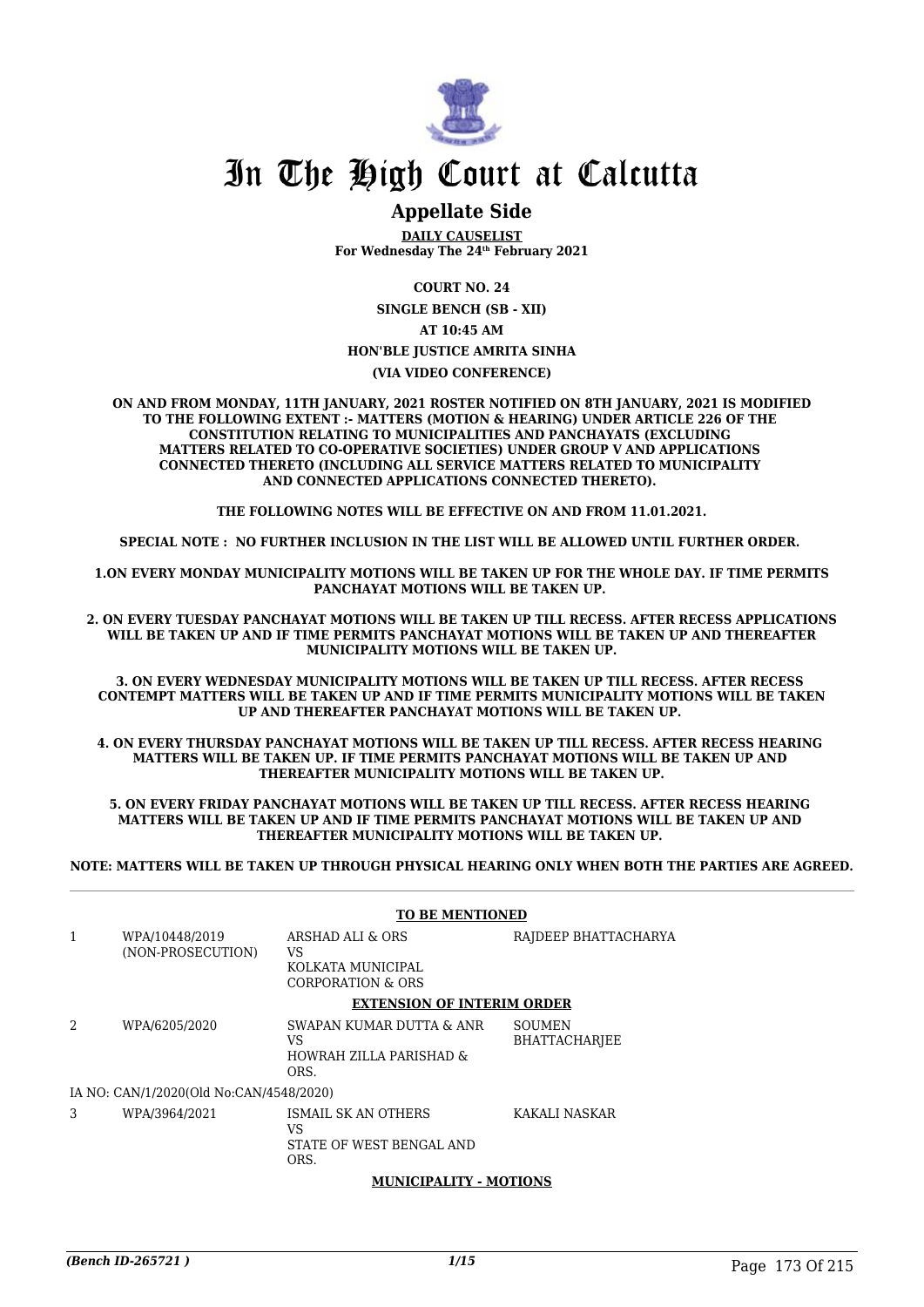#### *DAILY CAUSELIST COURT NO 24-FOR WEDNESDAY THE 24TH FEBRUARY 2021 HIGH COURT OF CALCUTTA - 2 -*

| 4  | WPA/4863/2021<br>(TOP) | SK. SAHAJAHAN ALI<br>VS                                         | RAJESH KUMAR SHAH                  |
|----|------------------------|-----------------------------------------------------------------|------------------------------------|
|    |                        | STATE OF WEST BENGAL AND<br>ORS.                                |                                    |
| 5  | WPA/4864/2021<br>(TOP) | SUSANTA KUMAR MONDAL<br>VS                                      | RAJESH KUMAR SHAH                  |
|    |                        | STATE OF WEST BENGAL AND<br>ORS.                                |                                    |
| 6  | WPA/4865/2021<br>(TOP) | PRALAY KUMAR SAMANTA<br><b>VS</b>                               | RAJESH KUMAR SHAH                  |
|    |                        | STATE OF WEST BENGAL AND<br>ORS.                                |                                    |
| 7  | WPA/4867/2021<br>(TOP) | RAJKUMAR MANDAL<br>VS                                           | RAJESH KUMAR SHAH                  |
|    |                        | STATE OF WEST BENGAL AND<br>ORS.                                |                                    |
| 8  | WPA/5462/2021<br>(TOP) | DOMKOL THANA FERRY PATUNY<br>SAMABAY SAMITY LIMITED<br>VS       | SHAHAN SHAH                        |
|    |                        | STATE OF WEST BENGAL AND<br>ORS.                                |                                    |
| 9  | WPA/14225/2019         | M/S BIRESWAR DUTT ESTATES<br>PRIVATE LIMITED & ANR<br><b>VS</b> | <b>BHASKAR SENGUPTA</b>            |
|    |                        | KOLKATA MUNICIPAL<br>CORPORATION & ORS                          |                                    |
| 10 | WPA/14237/2019         | <b>MANIKA HAMBIR</b><br>VS                                      | RAFIKUL ISLAM SARDAR               |
|    |                        | STATE OF WEST BENGAL & ORS                                      |                                    |
| 11 | WPA/20606/2019         | AJAZ AHMED SIDDIQUI<br>VS                                       | <b>SHAREQ SIDDIQUE</b>             |
|    |                        | KOLKATA MUNICIPAL<br><b>CORPORATION &amp; ORS</b>               |                                    |
| 12 | WPA/23443/2019         | PALLY KALYAN SAMITY & ORS<br>VS                                 | EJAJ KHAN                          |
| 13 | WPA/2064/2020          | STATE OF WEST BENGAL & ORS<br><b>SUBRATA GUPTA &amp; ORS</b>    | <b>SULAANA BAGCHI (</b>            |
|    |                        | VS<br>STATE OF WEST BENGAL & ORS                                | BHATTACHARYA)                      |
|    | IA NO: CAN/2/2020      |                                                                 |                                    |
|    | wt14 WPA/10420/2020    | MANOJ KUMAR BHATTACHARYA<br>VS.                                 | SARYATI DATTA                      |
|    |                        | THE KOLKATA MUNICIPAL<br>CORPORATION                            |                                    |
| 15 | WPA/8275/2020          | <b>BISWARUP PAUL</b><br>VS                                      | <b>SUTHIRTHA DAS</b>               |
|    |                        | THE KOLKATA MUNICIPAL<br><b>CORPORATION AND OTHERS</b>          |                                    |
| 16 | WPA/9017/2020          | <b>SUNAND PRASAD SHAW</b><br>VS                                 | PRATAP RANJAN<br><b>CHATTERJEE</b> |
|    |                        | STATE OF WEST BENGAL AND<br>ORS.                                |                                    |
| 17 | WPA/9594/2020          | GAYATRI SAHA AND ANR.<br>VS                                     | MAHABOOB AHMED                     |
|    |                        | KOLKATA MUNICIPAL<br>CORPORATION AND ORS.                       |                                    |
| 18 | WPA/10390/2020         | ABDUL HABIB MONDAL<br>VS                                        | <b>ASISH DUTTA</b>                 |
|    |                        | THE BIDHANNAGAR MUNICIPAL<br>CORPORATION                        |                                    |
| 19 | WPA/11566/2020         | DR CHIRA RANJAN BISWAS AND<br>OTHERS                            | Sourav Chatterjee                  |
|    |                        | VS<br>CHAIRMAN, KAMARHATI<br>MUNICIPALITY AND OTHERS            |                                    |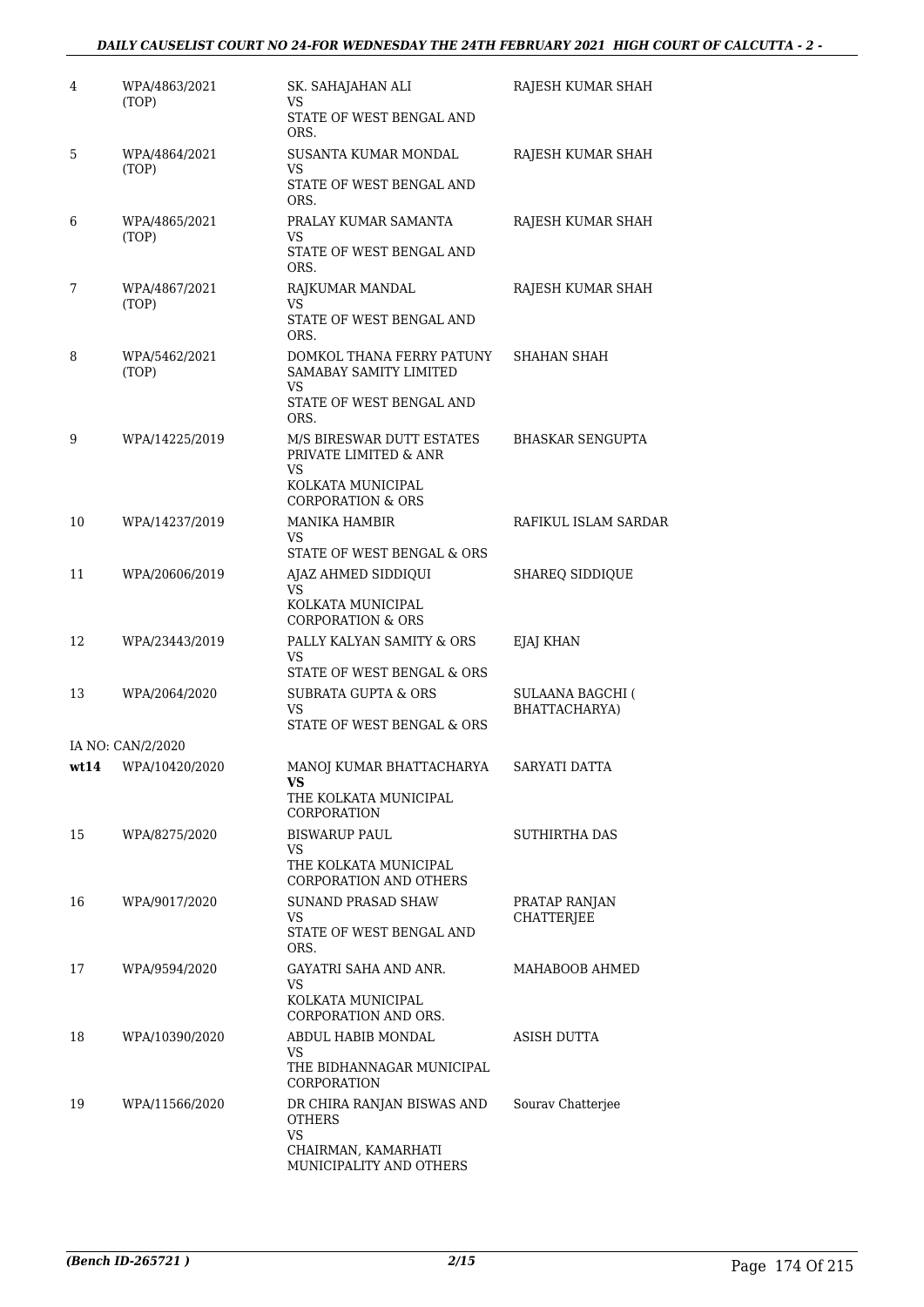| 20 | WPA/11637/2020    | PROVA BISWAS<br>VS                                                                                                         | NILOTPAL CHATTERJEE                |
|----|-------------------|----------------------------------------------------------------------------------------------------------------------------|------------------------------------|
|    |                   | STATE OF WEST BENGAL AND<br>ORS.                                                                                           |                                    |
| 21 | WPA/11843/2020    | SANKAR SAHA AND ANOTHER<br>VS<br>STATE OF WEST BENGAL AND                                                                  | <b>SARTHAK BARMAN</b>              |
|    |                   | ORS.                                                                                                                       |                                    |
| 22 | WPA/269/2021      | RAJU KUMAR<br>VS<br>STATE OF WEST BENGAL AND<br>ORS.                                                                       | SANJIB SETH                        |
| 23 | WPA/297/2021      | BIJAY KUMAR KHEMKA AND<br><b>OTHERS</b><br><b>VS</b><br>THE KOLKATA MUNICIPAL                                              | MADHUMITA BASAK                    |
| 24 | WPA/407/2021      | <b>CORPORATION AND OTHERS</b><br>NATURAL CITY FLAT OWNERS'<br><b>ASSOCIATION</b><br>VS<br>STATE OF WEST BENGAL AND<br>ORS. | <b>PRANTICK GHOSH</b>              |
|    | IA NO: CAN/1/2021 |                                                                                                                            |                                    |
| 25 | WPA/1012/2021     | ALI ENTERPRISE<br><b>VS</b>                                                                                                | <b>IQBAL HUSSAIN</b>               |
|    |                   | THE BHATPARA MUNICIPALITY<br>AND ORS                                                                                       |                                    |
| 26 | WPA/1015/2021     | SUBHASH MONDAL                                                                                                             | KRISHNENDU BERA                    |
|    |                   | VS<br>THE RAJPUR SONARPUR<br>MUNICIPALITY                                                                                  |                                    |
| 27 | WPA/1092/2021     | SATIRANI GHOSH<br>VS                                                                                                       | KAUSHIK CHANDRA<br><b>GUPTA</b>    |
|    |                   | YHE KOLKATA MUNICIAL<br><b>CORPORATION AND ORS</b>                                                                         |                                    |
| 28 | WPA/1095/2021     | CHAITALI BARMAN<br>VS                                                                                                      | SALONI BHATTACHARJEE               |
|    |                   | STATE OF WEST BENGAL AND<br>ORS.                                                                                           |                                    |
| 29 | WPA/1106/2021     | SUBODH MALAKAR AND ORS<br>VS                                                                                               | SALONI BHATTACHARJEE               |
|    |                   | STATE OF WEST BENGAL AND<br>ORS.                                                                                           |                                    |
| 30 | WPA/1113/2021     | SNEHASIS BARUA                                                                                                             | ANIL KUMAR<br><b>CHATTOPADHYAY</b> |
|    |                   | VS<br>STATE OF WEST BENGAL AND<br>ORS.                                                                                     |                                    |
| 31 | WPA/1145/2021     | CHANDRA MADHAB GHOSH<br>VS                                                                                                 | <b>INDRAJIT CHATTERJEE</b>         |
|    |                   | STATE OF WEST BENGAL AND<br>ORS.                                                                                           |                                    |
| 32 | WPA/1161/2021     | SHARWAN GANERIWALA<br>VS<br>THE WEST BENGAL MUNICIPAL<br><b>CORPORATION</b>                                                | SUBHARANSHU TRIVEDI                |
| 33 | WPA/1173/2021     | SHYAMAL NARAYAN BASU<br>VS<br>THE KOLKATA MUNICIPAL<br><b>NORPORATION</b>                                                  | DEBDUTTA BASU                      |
| 34 | WPA/1182/2021     | KAMRUN NISHA<br>VS<br>STATE OF WEST BENGAL AND<br>ORS.                                                                     | SANJIB SETH                        |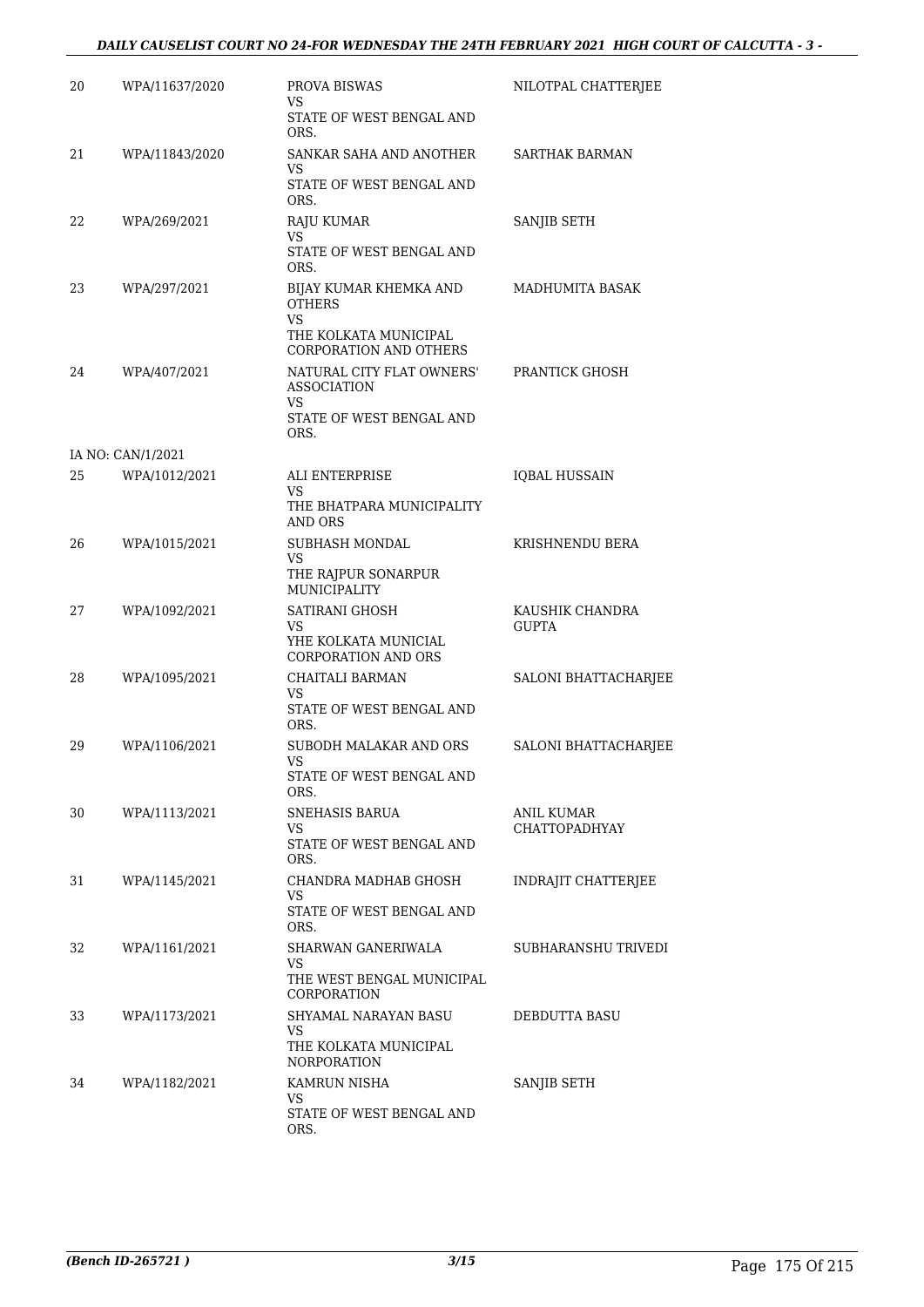| 35 | WPA/1184/2021 | NARAYAN CHANDRA DATTA @<br>NARAYAN DATTA<br>VS.                | Arjun Samanta            |
|----|---------------|----------------------------------------------------------------|--------------------------|
|    |               | STATE OF WEST BENGAL AND<br>ORS.                               |                          |
| 36 | WPA/1188/2021 | KISHOR KUMAR OJHA<br>VS.                                       | MD. JALALUDDIN           |
|    |               | THE KOLKATA MUNICIPAL<br>CORPORATION                           |                          |
| 37 | WPA/1195/2021 | RAJ RAM PAL<br>VS.                                             | SAMIRUL SARDAR           |
|    |               | THE KOLKATA MUNICIPAL<br>CORPORATION                           |                          |
| 38 | WPA/1278/2021 | <b>SULOK BANDHU BAG</b><br>VS.                                 | DEBASISH DAS             |
|    |               | STATE OF WEST BENGAL AND<br>ORS.                               |                          |
| 39 | WPA/1279/2021 | SUBIR SAHA<br>VS.                                              | SARTHAK BARMAN           |
|    |               | STATE OF WEST BENGAL AND<br>ORS.                               |                          |
| 40 | WPA/1292/2021 | <b>INDIA MOTOR PARTS AND</b><br>ACCESSORIES LTD. AND ANR<br>VS | AJAY GAGGAR              |
|    |               | THE KOLKATA MUNICIPAL<br>CORPORATION AND ORS                   |                          |
| 41 | WPA/1303/2021 | KRISHNENDU ROY<br>VS                                           | <b>BHUSAN KUMAR JAIN</b> |
|    |               | STATE OF WEST BENGAL AND<br>ORS.                               |                          |
| 42 | WPA/1314/2021 | SANJIB SINGHA ROY<br>VS.                                       | AMITABRATA RAY           |
|    |               | STATE OF WEST BENGAL AND<br>ORS.                               |                          |
| 43 | WPA/1380/2021 | VISHAL PRASAD AND ANOTHER<br>VS                                | MD. BANI ISRAIL          |
|    |               | STATE OF WEST BENGAL AND<br>ORS.                               |                          |
| 44 | WPA/1384/2021 | VISHAL PRASAD<br>VS                                            | MD BANI ISRAIL           |
|    |               | STATE OF WEST BENGAL AND<br>ORS.                               |                          |
| 45 | WPA/1403/2021 | SWAPAN KUMAR DEY<br>VS                                         | SURYA MAITY              |
|    |               | STATE OF WEST BENGAL AND<br>ORS.                               |                          |
| 46 | WPA/1408/2021 | SANTU GHOSH<br>VS                                              | PALASH MUKHERJEE         |
|    |               | STATE OF WEST BENGAL AND<br>ORS.                               |                          |
| 47 | WPA/1433/2021 | GARIMA DEVELOPERS AND<br><b>ANOTHER</b><br>VS                  | ANUJIT MOOKHERJI         |
|    |               | KOLKATA MUNICIPAL<br><b>CORPORATION AND OTHERS</b>             |                          |
| 48 | WPA/1464/2021 | UMA KARMAKAR<br>VS.                                            | SOUMYAJIT BHATTA         |
|    |               | STATE OF WEST BENGAL AND<br>ORS.                               |                          |
| 49 | WPA/1511/2021 | RUHUL ISLAM AND ORS<br>VS                                      | ANJANA BANERJEE          |
|    |               | STATE OF WEST BENGAL AND<br>ORS.                               |                          |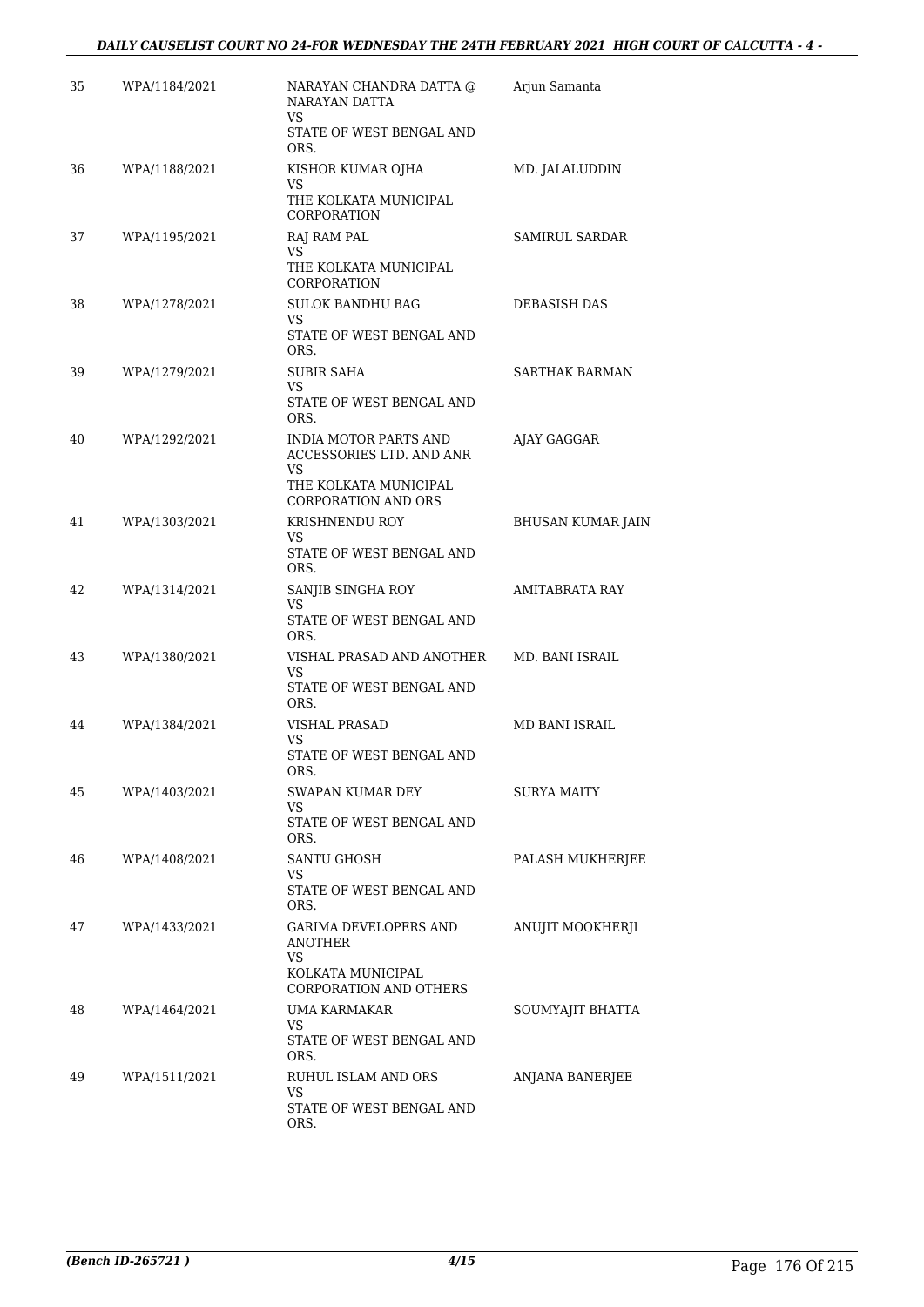| 50 | WPA/1559/2021 | <b>GULAB CHAND KAIRI AND</b><br><b>OTHERS</b><br><b>VS</b>                         | BIBEK DEY                               |
|----|---------------|------------------------------------------------------------------------------------|-----------------------------------------|
|    |               | THE SOUTH DUM DUM<br>MUNICIPALITY AND OTHERS                                       |                                         |
| 51 | WPA/1578/2021 | SABITA HALDER AND ANR<br>VS<br>KOLKATA MUNICIPAL<br>CORPORATION AND ORS            | <b>SULAGNA</b><br><b>BHATTACHARYA</b>   |
| 52 | WPA/1607/2021 | ALAM ARA BIBI<br>VS.<br>KOLKATA MUNICIPAL<br>CORPORATION                           | <b>INDRAJIT</b><br><b>BHATTACHARJEE</b> |
| 53 | WPA/1620/2021 | ANJANA ROY<br>VS.<br>STATE OF WEST BENGAL AND<br>ORS.                              | PROBAL SARKAR                           |
| 54 | WPA/1626/2021 | MUNNI DOM<br>VS<br>STATE OF WEST BENGAL AND<br>ORS.                                | PROBAL SARKAR                           |
| 55 | WPA/1654/2021 | RINA DAS<br>VS.<br>STATE OF WEST BENGAL AND<br>ORS.                                | PROBAL SARKAR                           |
| 56 | WPA/1669/2021 | JITENDRA NARAYAN SINGH AND<br><b>ORS</b><br>VS<br>STATE OF WEST BENGAL AND<br>ORS. | RAMESHWAR SINHA                         |
| 57 | WPA/1754/2021 | SOUMYABRATA BOSE<br>VS.<br>BIDHANNAGAR MUNICIPAL<br><b>CORPORATION AND ORS</b>     | <b>MANIKA SARKAR</b>                    |
| 58 | WPA/1765/2021 | RATAN BAURI AND ORS<br>VS<br>STATE OF WEST BENGAL AND<br>ORS.                      | RAMESHWAR SINHA                         |
| 59 | WPA/1770/2021 | <b>BIPLAB SARKAR</b><br>VS.<br>STATE OF WEST BENGAL AND<br>ORS.                    | SUPREEM NASKAR                          |
| 60 | WPA/1900/2021 | PARESHNATH DEY SARKAR<br>VS<br>THE KOLKATA MUNICIPAL<br>CORPORATION                | DIBYENDU NANDI                          |
| 61 | WPA/1926/2021 | NEMAI SENAPATI<br>VS.<br>STATE OF WEST BENGAL AND<br>ORS.                          | AYANAVA<br><b>BHATTACHARYYA</b>         |
| 62 | WPA/1944/2021 | SANKAR KUMAR SAHA AND<br>OTHERS<br>VS<br>STATE OF WEST BENGAL AND<br>ORS.          | SANGHAMITRA NANDY                       |
| 63 | WPA/1978/2021 | CHANDRABATI GAYEN (BAG)<br>VS<br>THE ULUBERIA MUNICIPALITY                         | ANIL KUMAR<br><b>VHATTOPADHYAY</b>      |
| 64 | WPA/1981/2021 | AMIT KUMAR RAI<br>VS<br>HOWRAH MUNICIPAL<br>CORPORATION AND OTHERS                 | ANIMESH PAUL                            |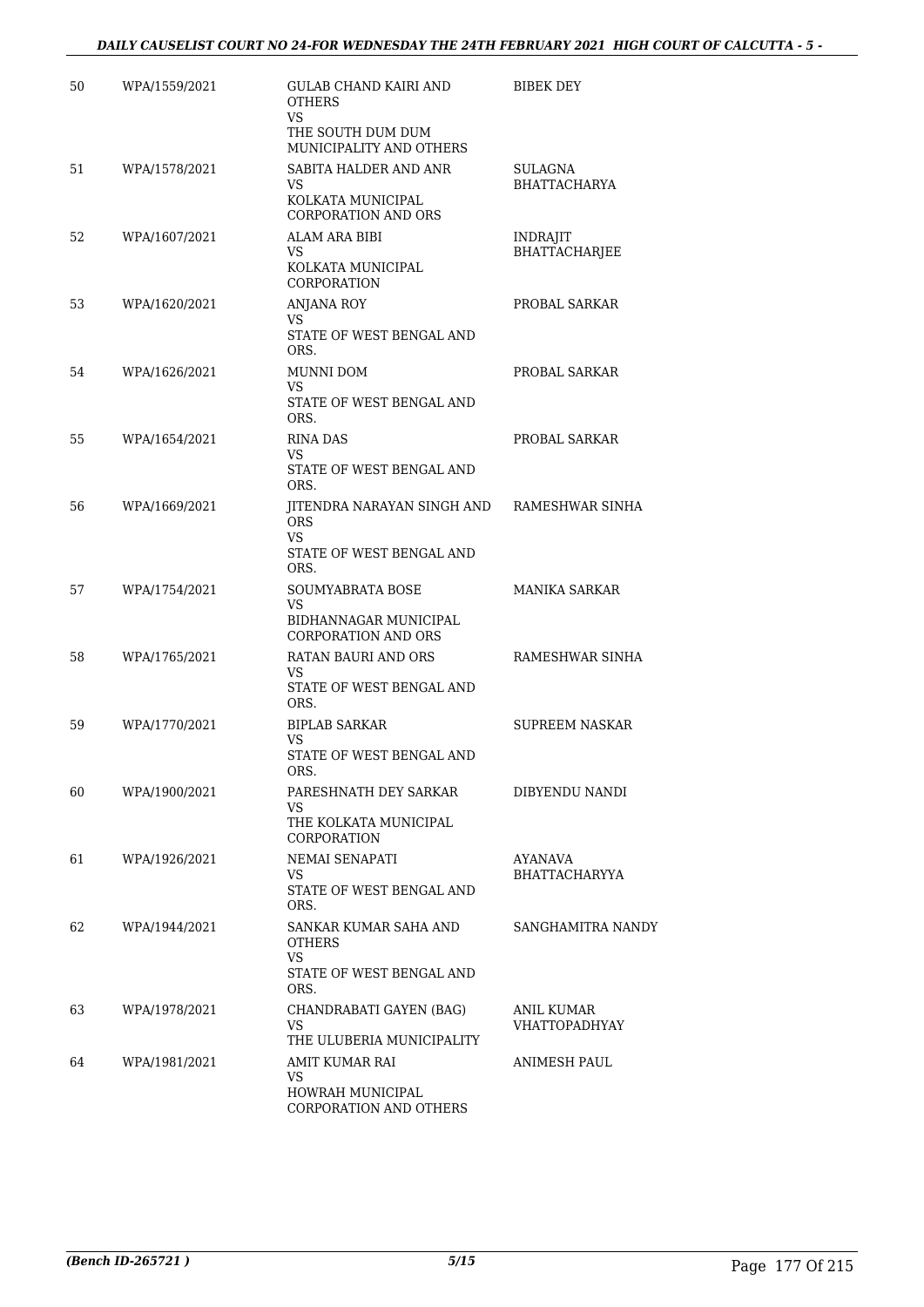#### *DAILY CAUSELIST COURT NO 24-FOR WEDNESDAY THE 24TH FEBRUARY 2021 HIGH COURT OF CALCUTTA - 6 -*

| 65 | WPA/1987/2021                        | ISRAR AHMED<br>VS                                   | AVINASH KUMAR VERMA            |
|----|--------------------------------------|-----------------------------------------------------|--------------------------------|
|    |                                      | KOLKATA MUNICIPAL<br>CORPORATIONA AND OTHERS        |                                |
|    | IA NO: CAN/1/2021                    |                                                     |                                |
| 66 | WPA/1998/2021                        | PARVEZ AHMED<br>VS.<br>KOLKATA MUNICIPAL            | <b>SWETKETU DAS</b>            |
|    |                                      | <b>CORPORATION AND OTHERS</b>                       |                                |
|    | IA NO: CAN/1/2021                    |                                                     |                                |
| 67 | WPA/2006/2021                        | AMITAVA DE BHOWMICK<br>VS.                          | ARNAB SAHA                     |
|    |                                      | THE KOLKATA MUNICIPAL<br><b>CORPORATION AND ORS</b> |                                |
| 68 | WPA/2020/2021                        | NABANITA GHOSH<br>VS.                               | KAJAL RAY                      |
|    |                                      | STATE OF WEST BENGAL AND<br>ORS.                    |                                |
| 69 | WPA/2043/2021                        | <b>BHASKAR SINGHA</b><br>VS.                        | Kunal Ganguly                  |
|    |                                      | UTTARPARA KOTRUNG<br><b>MUNICIPALITY</b>            |                                |
| 70 | WPA/2080/2021                        | SALAUDDIN LODHI AND ANR<br>VS.                      | SULAGNA<br><b>BHATTACHARYA</b> |
|    |                                      | KOLKATA MUNICIPAL<br><b>CORPORATION AND ORS</b>     |                                |
| 71 | WPA/2109/2021                        | LUBNA RAHIM                                         | SOMRAJ DHAR                    |
|    |                                      | VS.<br>STATE OF WEST BENGAL AND<br>ORS.             |                                |
| 72 | WPA/2122/2021                        | SANJOY CHATTERJEE<br>VS.                            | SARIFUL ISLAM MALLIK           |
|    |                                      | STATE OF WEST BENGAL AND<br>ORS.                    |                                |
| 73 | WPA/2162/2021                        | G P ENTERPRISE AND ANR<br>VS.                       | SANGHAMITRA NANDY              |
|    |                                      | STATE OF WEST BENGAL AND<br>ORS.                    |                                |
| 74 | WPA/2165/2021                        | G.P. ENTERPRISE AND ANR<br>VS                       | SANGHAMITRA NANDY              |
|    |                                      | STATE OF WEST BENGAL AND<br>ORS.                    |                                |
| 75 | WPA/2166/2021                        | JAGADISH CHANDRA BAG<br>VS.                         | MANABENDRA THAKUR              |
|    |                                      | STATE OF WEST BENGAL AND<br>ORS.                    |                                |
| 76 | WPA/2171/2021                        | G.P. ENTERPRISE ANR ANR<br>VS                       | SANGHAMITRA NANDY              |
|    |                                      | STATE OF WEST BENGAL AND<br>ORS.                    |                                |
| 77 | WPA/2174/2021                        | SIPRA BARAI                                         | <b>SOURI GHOSHAL</b>           |
|    |                                      | VS.<br>STATE OF WEST BENGAL AND<br>ORS.             |                                |
| 78 | WPA/2234/2021<br>(FIXED ON 05.03.21) | SK. KABIR UDDIN<br>VS                               | MARIA RAHAMAN                  |
|    |                                      | STATE OF WEST BENGAL AND<br>ORS.                    |                                |
| 79 | WPA/2256/2021                        | UTTAM KUMAR DAS<br>VS                               | SANKAR NARAYAN SAHA            |
|    |                                      | STATE OF WEST BENGAL AND<br>ORS.                    |                                |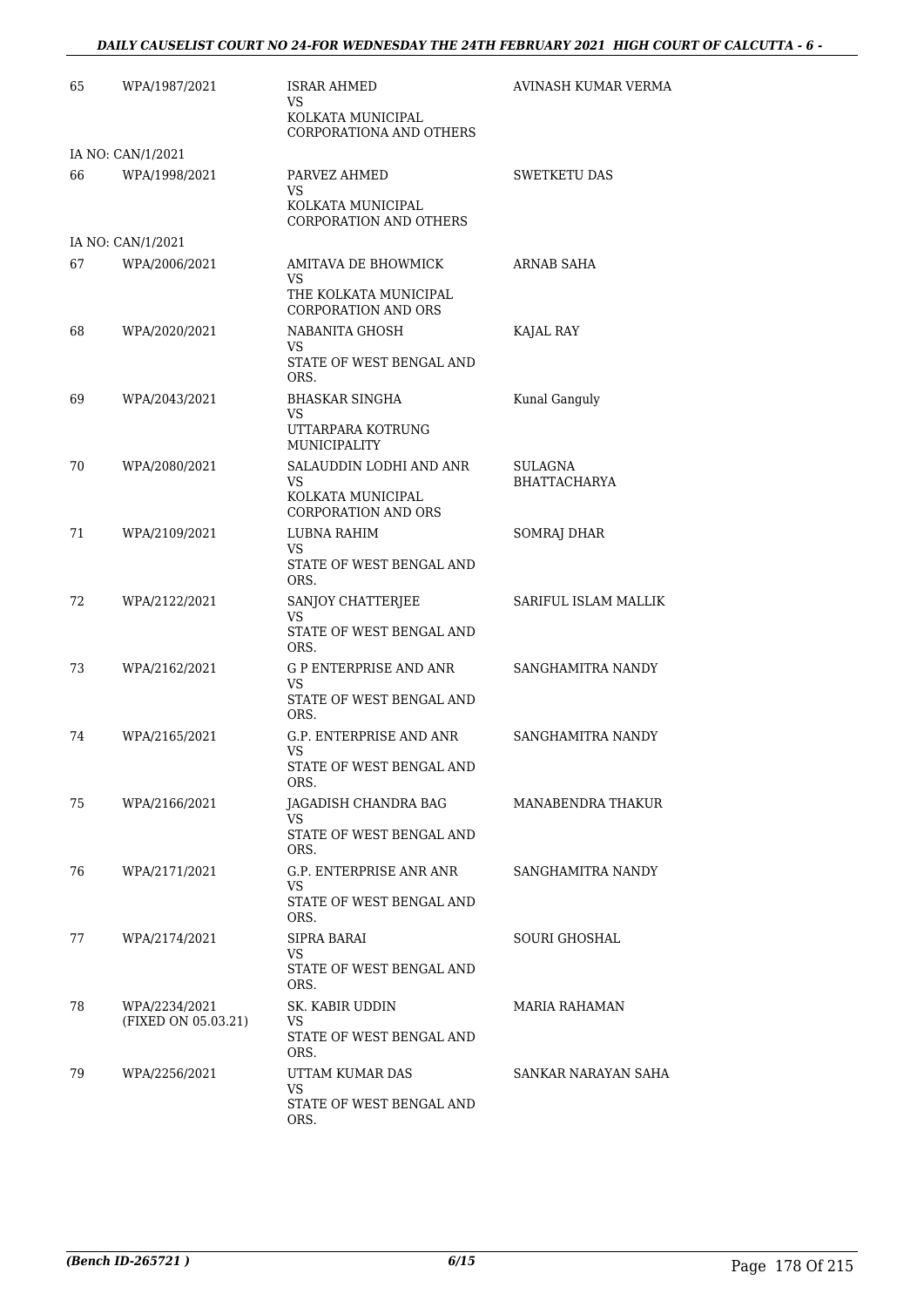| 80 | WPA/2311/2021 | GORACHAND MANDAL<br>VS                                      | PINGAL BHATTACHARYA     |
|----|---------------|-------------------------------------------------------------|-------------------------|
|    |               | KOLKATA MUNICIPAL<br>CORPORATION AND OTHERS                 |                         |
| 81 | WPA/2321/2021 | KAMAL KUMAR VIJAY AND ORS<br>VS                             | SUBHAJIT MANNA          |
|    |               | KOLKATA MUNICIPAL<br><b>CORPORATION AND ORS</b>             |                         |
| 82 | WPA/2330/2021 | ANIL MAJZUMDAR                                              | PINAKI RANJAN MITRA     |
|    |               | VS<br>HOWRAH MUNICIPAL<br>CORPOPRATION                      |                         |
| 83 | WPA/2385/2021 | <b>ARINDAM DAS</b><br>VS.                                   | <b>TAPAS SINGHA ROY</b> |
|    |               | THE STATE OF WEST BENGAL<br>AND ORS                         |                         |
| 84 | WPA/2386/2021 | NITYANANDA DAS<br>VS                                        | PRADIP KUMAR KUNDU      |
|    |               | STATE OF WEST BENGAL AND<br>ORS.                            |                         |
| 85 | WPA/2388/2021 | ARINDAM DAS<br><b>VS</b>                                    | TAPAS SINGHA ROY        |
|    |               | THE STATE OF WEST BENGAL<br>AND ORS                         |                         |
| 86 | WPA/2404/2021 | LAB KUMAR DUTTA<br>VS                                       | ARUP KRISHNA DAS        |
|    |               | STATE OF WEST BENGAL AND<br>ORS.                            |                         |
| 87 | WPA/2407/2021 | CHANCHAL BANERJEE<br>VS                                     | ARUP KRISHNA DAS        |
|    |               | STATE OF WEST BENGAL AND<br>ORS.                            |                         |
| 88 | WPA/2443/2021 | DEBASISH SRIMANY                                            | AVIROOP BHATTACHARYA    |
|    |               | VS<br>THE BARANAGAR MUNICIPALITY<br>AND ORS                 |                         |
| 89 | WPA/2461/2021 | <b>ARATRIKA GHOSH</b><br><b>VS</b>                          | <b>SAGARMAY GHOSH</b>   |
|    |               | STATE OF WEST BENGAL AND<br>ORS.                            |                         |
| 90 | WPA/2510/2021 | R K DEVELOPERS<br>CONTRACTORS AND ENGINEERS                 | MRINALINI MAJUMDER      |
|    |               | VS<br><b>HOWRAH MUNICIPAL</b><br><b>CORPORATION AND ORS</b> |                         |
| 91 | WPA/2598/2021 | NASIR ALI MOLLA                                             | MD GOLAM NURE IMROHI    |
|    |               | VS.<br>STATE OF WEST BENGAL AND<br>ORS.                     |                         |
| 92 | WPA/2610/2021 | MALIKA MAFRUDA BANU                                         | DONA GHOSH              |
|    |               | VS.<br>STATE OF WEST BENGAL AND<br>ORS.                     |                         |
| 93 | WPA/2622/2021 | SHIV KUMARI DEVI ALIAS SHIV<br>KUMAREE                      | SOMNATH DE              |
|    |               | VS<br>HOWRAH MUNICIPAL<br>CORPORATION AND OTHERS            |                         |
| 94 | WPA/2629/2021 | DIPANKAR PAL RAM                                            | DILIP KUMAR SAILA       |
|    |               | VS.<br>THE STATE OF WEST BENGAL<br>AND ORS                  |                         |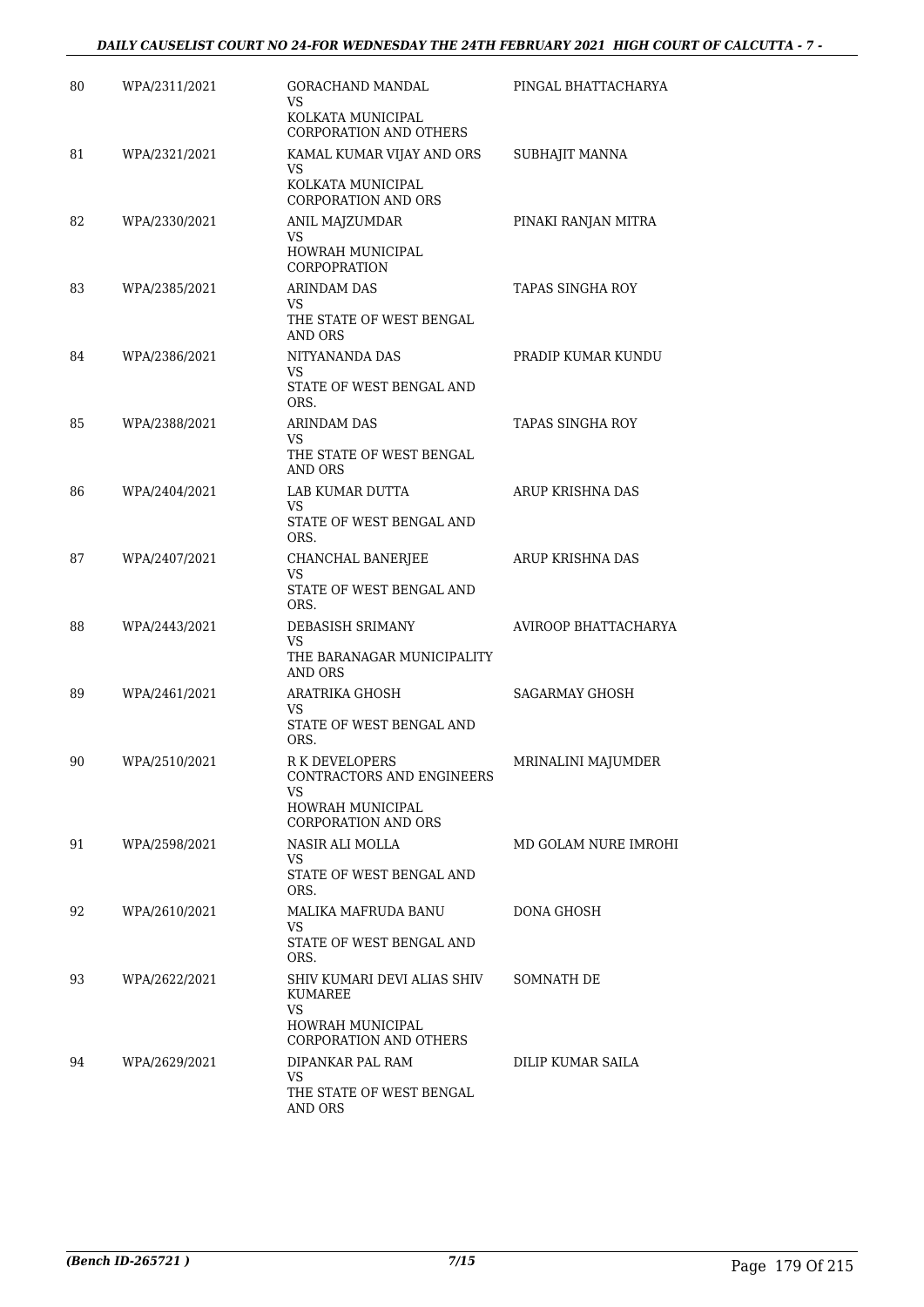| 95  | WPA/2643/2021 | <b>DHRUBADAS SUR</b><br>VS<br>THE CHAMPDANY<br><b>MUNICIPALITY</b>                      | PARTHA SARKAR                     |
|-----|---------------|-----------------------------------------------------------------------------------------|-----------------------------------|
| 96  | WPA/2670/2021 | RAM NARAYAN SHARMA<br>VS<br>STATE OF WEST BENGAL AND<br>ORS.                            | RAHUL SHARMA                      |
| 97  | WPA/2685/2021 | <b>ASHOKE BANERJEE</b><br>VS<br>STATE OF WEST BENGAL AND<br>ORS.                        | <b>SUPREEM NASKAR</b>             |
| 98  | WPA/2690/2021 | SUBAL CHANDRA MANNA<br>VS<br>STATE OF WEST BENGAL AND<br>ORS.                           | <b>BAPIN BAIDYA</b>               |
| 99  | WPA/2693/2021 | PIJUSH DEBNATH AND ORS<br>VS<br>STATE OF WEST BENGAL AND<br>ORS.                        | <b>ALLEN FELIX</b>                |
| 100 | WPA/2788/2021 | UDAY DUTTA AND ORS<br><b>VS</b><br>THE DURGAPUR MUNICIPAL<br><b>CORPORATION AND ORS</b> | PARTHA SARKAR                     |
| 101 | WPA/2860/2021 | <b>SMT BANI SAMANTA</b><br><b>VS</b><br>STATE OF WEST BENGAL AND<br>ORS.                | KRISHANU BANIK                    |
| 102 | WPA/2896/2021 | ANIL GIRI AND ANOTHER<br>VS<br>STATE OF WEST BENGAL AND<br>ORS.                         | SANTI DAS BHOWMICK                |
| 103 | WPA/2982/2021 | LAKHAN ORAON<br>VS<br>STATE OF WEST BENGAL AND<br>ORS.                                  | RANANEESH GUHA<br><b>THAKURTA</b> |
| 104 | WPA/2985/2021 | PIJUSH KANTI DUTTA<br><b>VS</b><br>STATE OF WEST BENGAL AND<br>ORS.                     | RANANEESH GUHA<br>THAKURTA        |
| 105 | WPA/2988/2021 | PRADIP KUMAR MUKHERJEE<br><b>VS</b><br>STATE OF WEST BENGAL AND<br>ORS.                 | RANANEESH GUHA<br><b>THAKURTA</b> |
| 106 | WPA/2991/2021 | KIRAN MUNDA ORAON<br>VS<br>STATE OF WEST BENGAL AND<br>ORS.                             | RANANEESH GUHA<br>THAKURTA        |
| 107 | WPA/2995/2021 | KRISHNA DAS GOSWAMI<br>VS<br>STATE OF WEST BENGAL AND<br>ORS.                           | RANANEESH GUHA<br>THAKURTA        |
| 108 | WPA/2999/2021 | RABIN SARKAR<br>VS<br>STATE OF WEST BENGAL AND<br>ORS.                                  | RANANEESH GUPTA<br>THAKURTA       |
| 109 | WPA/3002/2021 | ARAVIND KUMAR PASWAN<br>VS<br>STATE OF WEST BENGAL AND                                  | RANANEESH GUHA<br>THAKURTA        |
| 110 | WPA/3037/2021 | ORS.<br>TAPAN KUMAR ROY AND ANR<br>VS<br>BIDHANNAGAR MUNICIPAL<br>CORPORATION AND ORS   | RAJDEEP BHATTACHARYA              |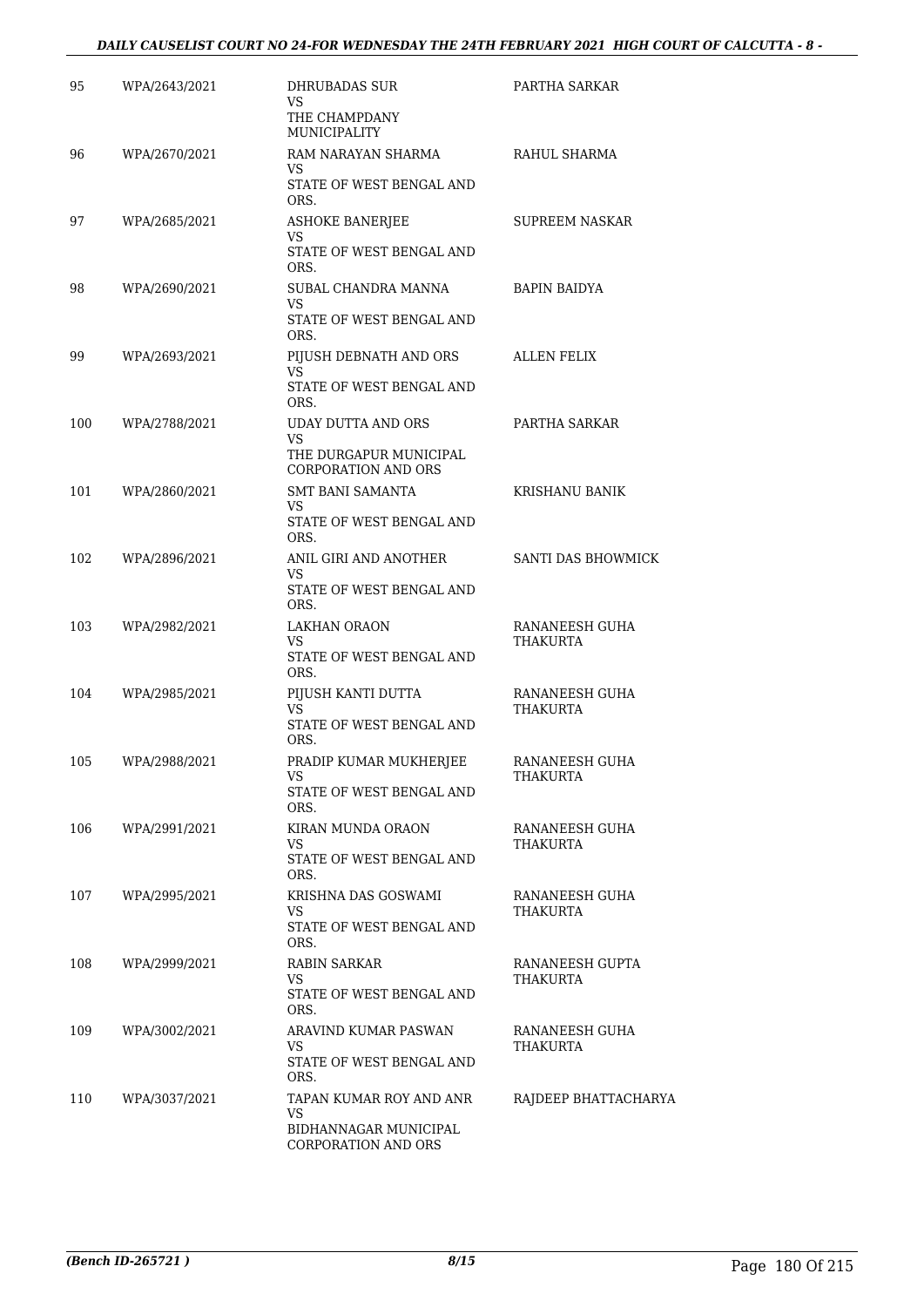| 111 | WPA/3046/2021 | TAPAN KUMAR BHUNIA AND<br>ANR<br><b>VS</b>                              | SYED SHAMSUL AREFIN              |
|-----|---------------|-------------------------------------------------------------------------|----------------------------------|
|     |               | THE KMC AND ORS                                                         |                                  |
| 112 | WPA/3083/2021 | DIPAK KUMAR DAS<br>VS                                                   | ARIF ALI                         |
|     |               | KOLKATA MUNICIPAL<br><b>CORPORATION AND OTHERS</b>                      |                                  |
| 113 | WPA/3084/2021 | KAILASH CHAND DAGA AND<br><b>OTHES</b><br><b>VS</b>                     | PRIYANKAR BASU<br><b>MALLICK</b> |
|     |               | KOLKATA MUNICIPAL<br>CORPORATION AND OTHERS                             |                                  |
| 114 | WPA/3131/2021 | COL DR SUNANDA MAJUMDAR<br>VS                                           | MOUMITA GHOSH                    |
|     |               | THE CHAIRMAN, BOARD OF<br>ADMIN., BIDHANNAGAR<br>MUNICIPAL CORP AND ORS |                                  |
| 115 | WPA/3610/2021 | HRISHIKESH PAUL<br>VS                                                   | KRISHNADAS PODDAR                |
|     |               | KOLKATA MUNICIPAL<br><b>CORPORATION AND ORS</b>                         |                                  |
| 116 | WPA/4336/2021 | DILIP KUMAR MOHANTA<br>VS                                               | PINTU KARAR                      |
|     |               | STATE OF WEST BENGAL AND<br>ORS.                                        |                                  |
| 117 | WPA/4474/2021 | SANKAR KUMAR SAHA AND ORS<br>VS                                         | SANGHAMITRA NANDY                |
|     |               | STATE OF WEST BENGAL AND<br>ORS.                                        |                                  |
| 118 | WPA/4479/2021 | SANKAR KUMAR SAHA AND ORS<br>VS.                                        | SANGHAMITRA NANDY                |
|     |               | STATE OF WEST BENGAL AND<br>ORS.                                        |                                  |
| 119 | WPA/4711/2021 | NEMAI PAUL<br>VS                                                        | AMARNATH AGARWAL                 |
|     |               | THE PRINCIPAL SECRETARY AND<br><b>OTHERS</b>                            |                                  |
| 120 | WPA/4875/2021 | <b>BANSON CONSTRUCTION</b><br>VS                                        | SANGHAMITRA NANDY                |
|     |               | STATE OF WEST BENGAL AND<br>ORS.                                        |                                  |
| 121 | WPA/4877/2021 | <b>BSP ENTERPRISES</b><br>VS                                            | SANGHAMITRA NANDY                |
|     |               | STATE OF WEST BENGAL AND<br>ORS.                                        |                                  |
| 122 | WPA/4884/2021 | BSP ENTERPRISE AND OTHERS<br>VS.                                        | SANGHAMITRA NANDY                |
|     |               | STATE OF WEST BENGAL AND<br>ORS.                                        |                                  |
| 123 | WPA/5097/2021 | GOKUL CONSTRUCTION AND<br>ANR                                           | SANGHAMITRA NANDY                |
|     |               | VS<br>STATE OF WEST BENGAL AND<br>ORS.                                  |                                  |
| 124 | WPA/5100/2021 | GOKUL CONSTRUCTION AND<br>ANR<br>VS.                                    | SANGHAMITRA NANDY                |
|     |               | STATE OF WEST BENGAL AND<br>ORS.                                        |                                  |
|     |               | <b>PANCHAYAT - MOTIONS</b>                                              |                                  |
| 125 | WPA/50/2015   | JAGADIS MONDAL & ANR                                                    | <b>SUJIT SAHA</b>                |
|     |               | VS<br>STATE OF WEST BENGAL & ORS                                        |                                  |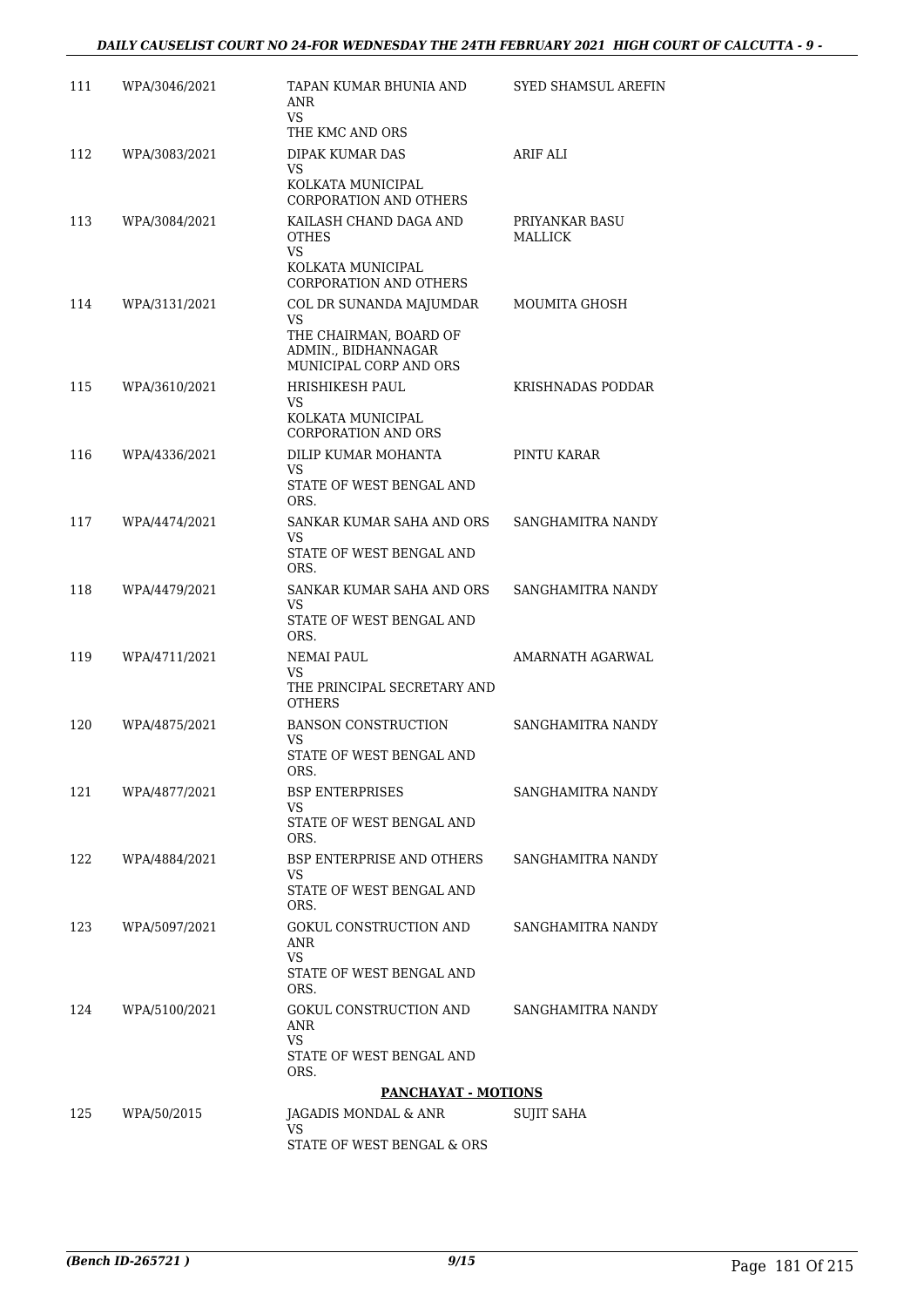| 126 | WPA/3086/2020 | MOLLA RASHIDA BEGUM<br>VS.                             | KESHAB CHANDRA DAS                       |
|-----|---------------|--------------------------------------------------------|------------------------------------------|
| 127 | WPA/376/2021  | STATE OF WEST BENGAL & ORS<br>SK.ISRAFIL ALI ALIAS SK. | RAVI RANJAN KUMAR                        |
|     |               | ISRAFIL<br>VS<br>STATE OF WEST BENGAL AND              |                                          |
| 128 | WPA/389/2021  | ORS.<br>NAB KUMAR DESMUKH                              | AMIT KUMAR DUTTA                         |
|     |               | <b>VS</b><br>STATE OF WEST BENGAL AND<br>ORS.          |                                          |
| 129 | WPA/656/2021  | NANDITA PAUL (HALDER)<br><b>VS</b>                     | SRIKUMAR MANDAL                          |
|     |               | STATE OF WEST BENGAL AND<br>ORS.                       |                                          |
| 130 | WPA/700/2021  | DILIP SETH<br>VS                                       | ANIMESH PAUL                             |
|     |               | STATE OF WEST BENGAL AND<br>ORS.                       |                                          |
| 131 | WPA/1043/2021 | <b>SREEKANTA BAG</b><br>VS                             | KAMAKSHYA<br>MUKHOPADHYAY                |
|     |               | STATE OF WEST BENGAL AND<br>ORS.                       |                                          |
| 132 | WPA/1044/2021 | PRABHANJAN BIJULI<br><b>VS</b>                         | KAMAKASHYA PRASAD<br><b>MUKHOPADHYAY</b> |
|     |               | STATE OF WEST BENGAL AND<br>ORS.                       |                                          |
| 133 | WPA/1140/2021 | TAPAS MAHAJAN ALIAS TAPAS<br><b>MOHAJAN</b><br>VS.     | ABDUR RAKIB                              |
|     |               | STATE OF WEST BENGAL AND<br>ORS.                       |                                          |
| 134 | WPA/1147/2021 | MADAN MOHAN MANDAL<br>VS                               | CHITTAPRIYA GHOSH                        |
|     |               | STATE OF WEST BENGAL AND<br>ORS.                       |                                          |
| 135 | WPA/1164/2021 | SWAPAN JANA<br>VS                                      | SANKHA SUBHRA RAY                        |
|     |               | STATE OF WEST BENGAL AND<br>ORS.                       |                                          |
| 136 | WPA/1302/2021 | KRISHNA PRIYA DAS AND ANR<br>VS                        | <b>SANTIMAY</b><br>BHATTACHARYA          |
|     |               | STATE OF WEST BENGAL AND<br>ORS.                       |                                          |
| 137 | WPA/1394/2021 | SUSMITA MONDAL AND ORS<br>VS.                          | SUNNY NANDY                              |
|     |               | STATE OF WEST BENGAL AND<br>ORS.                       |                                          |
| 138 | WPA/1418/2021 | <b>BHOLANATH GHOSH</b><br>VS                           | HIRANMOY DATTA                           |
|     |               | STATE OF WEST BENGAL AND<br>ORS.                       |                                          |
| 139 | WPA/1458/2021 | SUPROVAT MONDAL AND<br>OTHERS<br><b>VS</b>             | SANKHA SUBHRO RAY                        |
|     |               | STATE OF WEST BENGAL AND<br>ORS.                       |                                          |
| 140 | WPA/1510/2021 | SRIMANTI ORAW<br>VS                                    | UTTAM BANERJEE                           |
|     |               | STATE OF WEST BENGAL AND<br>ORS.                       |                                          |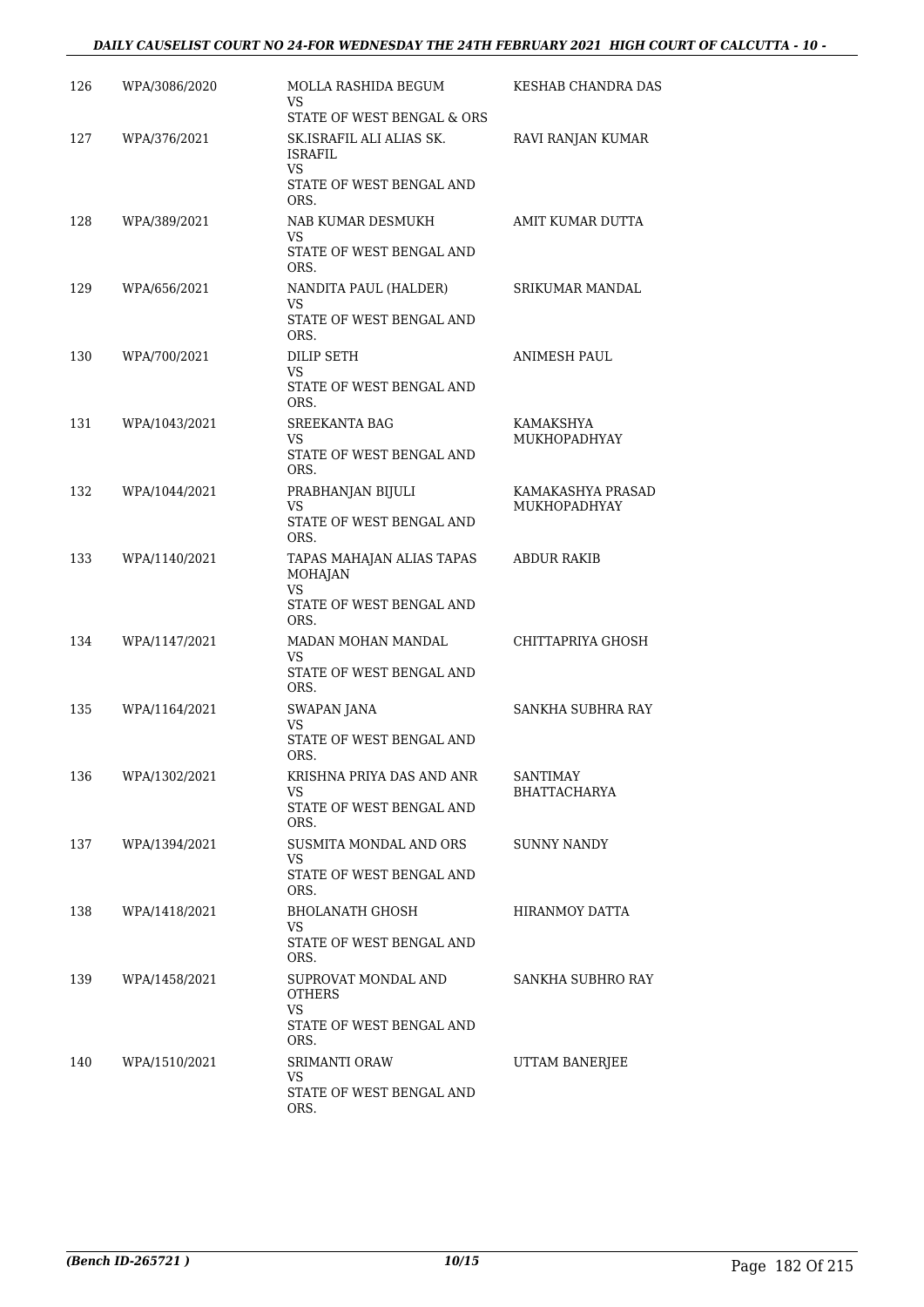| 141 | WPA/1514/2021 | <b>BALARAM MONDAL</b><br>VS                                                                          | PANKAJ HALDER                      |
|-----|---------------|------------------------------------------------------------------------------------------------------|------------------------------------|
|     |               | STATE OF WEST BENGAL AND<br>ORS.                                                                     |                                    |
| 142 | WPA/1528/2021 | HANGSHA KR SHIT<br>VS<br>STATE OF WEST BENGAL AND<br>ORS.                                            | BHARAT CHANDRA SIMAI               |
| 143 | WPA/1709/2021 | AHSAN AHMED<br>VS<br>STATE OF WEST BENGAL AND<br>ORS.                                                | GOLA KARIM<br><b>CHOWDHURY</b>     |
| 144 | WPA/1766/2021 | MIHIR RANJAN BALA<br>VS<br>STATE OF WEST BENGAL AND<br>ORS.                                          | MAIDUL ISLAM KAYAL                 |
| 145 | WPA/1794/2021 | HAPPYY SANGHA MAHILA<br>SAMABAY SAMITY LTD AND<br>ANOTHER<br>VS.<br>STATE OF WEST BENGAL AND<br>ORS. | PRIYASHI BANERJEE                  |
| 146 | WPA/1835/2021 | HASEN SAH<br>VS<br>STATE OF WEST BENGAL AND<br>ORS.                                                  | PAMPA DEY (DHABAL)                 |
| 147 | WPA/1959/2021 | <b>IHANTU KUMAR GHOSH AND</b><br><b>ORS</b><br>VS.<br>STATE OF WEST BENGAL AND                       | SUBIR KUMAR<br><b>BHATTACHARYA</b> |
| 148 | WPA/1982/2021 | ORS.<br><b>BIMALENDU BERA</b><br>VS<br>STATE OF WEST BENGAL AND                                      | <b>BISWAJIT SAU</b>                |
| 149 | WPA/2051/2021 | ORS.<br>DIBYENDU PANJA<br><b>VS</b><br>STATE OF WEST BENGAL AND<br>ORS.                              | SK. MD. ASHIK IQUEBAL              |
| 150 | WPA/2061/2021 | JOYDEB MAITY<br>VS<br>STATE OF WEST BENGAL AND<br>ORS.                                               | SUKUMAR GHOSH                      |
| 151 | WPA/2066/2021 | MITHU BAGDI<br>VS.<br>STATE OF WEST BENGAL AND<br>ORS.                                               | UTTAM BANERJEE                     |
| 152 | WPA/2074/2021 | GOURI SHANKAR MAHATO<br>VS<br>STATE OF WEST BENGAL AND<br>ORS.                                       | SIVA PRASAD GHOSE                  |
| 153 | WPA/2088/2021 | ANITA CHOWDHURY<br>VS<br>STATE OF WEST BENGAL AND<br>ORS.                                            | DEBAPRIYA SAMANTA                  |
| 154 | WPA/2094/2021 | ANUP MISHRA<br>VS<br>STATE OF WEST BENGAL AND<br>ORS.                                                | SRIKANTA DATTA                     |
| 155 | WPA/2181/2021 | SWAPNA BISWAS<br>VS<br>State of West Bengal                                                          | HIMANGSHU GHOSH                    |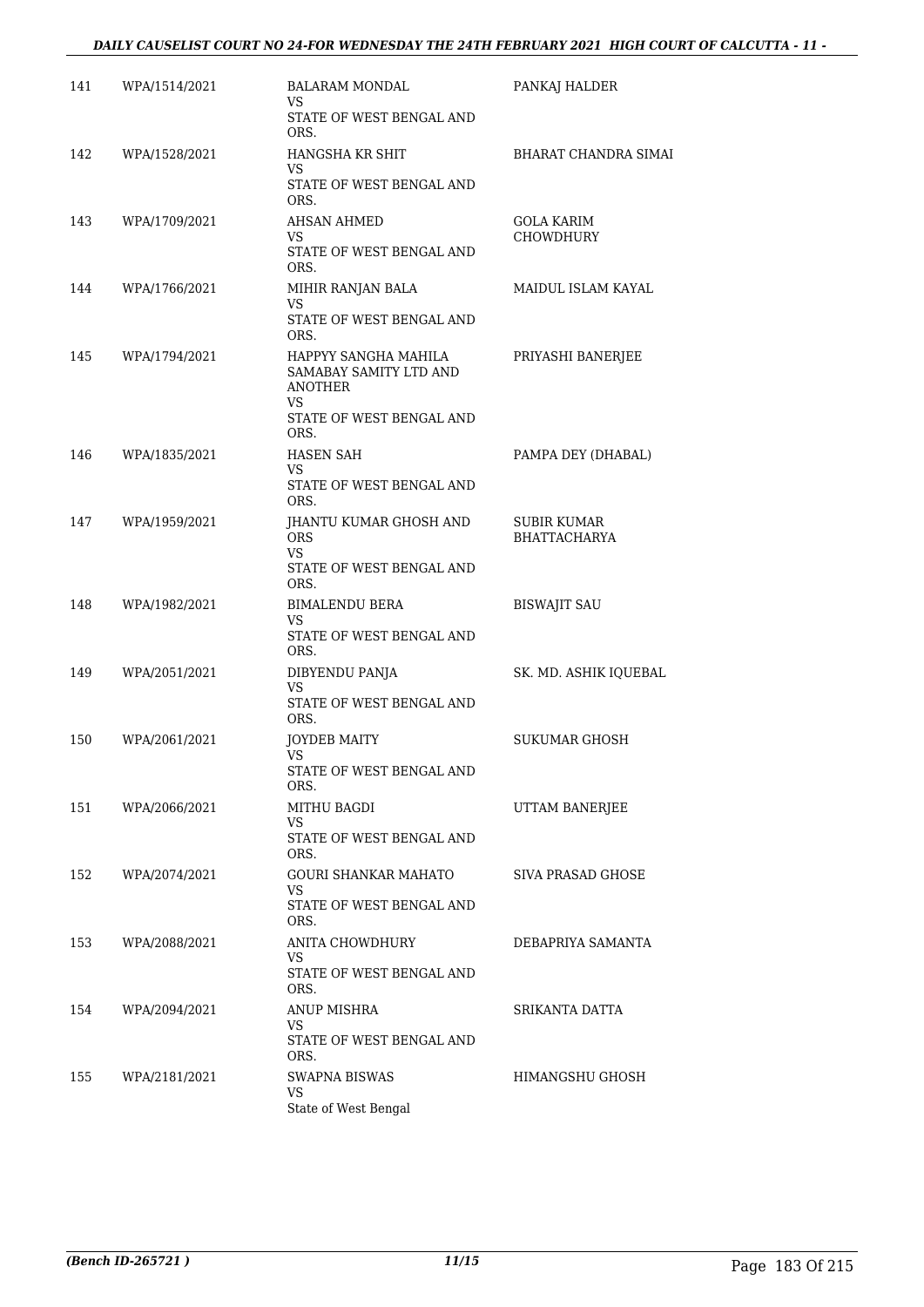| 156 | WPA/2190/2021     | DIPIKA SINGHA<br>VS.<br>STATE OF WEST BENGAL AND                                    | <b>SUFI KAMAL</b>               |
|-----|-------------------|-------------------------------------------------------------------------------------|---------------------------------|
|     |                   | ORS.                                                                                |                                 |
| 157 | WPA/2391/2021     | AMAL CHAUDHURY<br>VS<br>THE STATE OF WEST BENGAL<br>AND ORS                         | KALIDAS SAHA                    |
| 158 | WPA/2394/2021     | TAPAN JANA AND ORS<br><b>VS</b><br>STATE OF WEST BENGAL AND<br>ORS.                 | <b>SAMIRUL SARDAR</b>           |
| 159 | WPA/2430/2021     | <b>BHAIRAB ROY</b><br>VS<br>STATE OF WEST BENGAL AND<br>ORS.                        | PAMPA DEY (DHABAL)              |
| 160 | WPA/2431/2021     | NIBARAN GHOSH AND ORS<br>VS.<br>STATE OF WEST BENGAL AND                            | Nemai Chandra Saha              |
| 161 | WPA/2446/2021     | ORS.<br><b>BHOLANATH KUNDU</b><br>VS<br>STATE OF WEST BENGAL AND                    | KESHAB CHANDRA DAS              |
| 162 | WPA/2471/2021     | ORS.<br>NAZRUL TARAFDAR                                                             | SUJIT KUMAR GHOSH               |
|     |                   | <b>VS</b><br>STATE OF WEST BENGAL AND<br>ORS.                                       |                                 |
| 163 | WPA/2487/2021     | BETHUADAHARI JCM HIGH<br><b>SCHOOL</b><br><b>VS</b><br>State of West Bengal AND ORS | RITA GANGULY                    |
| 164 | WPA/2556/2021     | <b>SUCHITRA SAHA</b><br><b>VS</b><br>STATE OF WEST BENGAL AND<br>ORS.               | MONIRA BEGUM                    |
| 165 | WPA/2561/2021     | <b>GITA DEBNATH</b><br>VS<br>STATE OF WEST BENGAL AND<br>ORS.                       | <b>SUDIP GHOSH</b><br>CHOWDHURY |
| 166 | WPA/2576/2021     | <b>BASANA DUTTA</b><br>VS<br>STATE OF WEST BENGAL AND<br>ORS.                       | <b>BHARAT CHANDRA SIMAI</b>     |
| 167 | WPA/2579/2021     | MD. HAFIZ MULLICK<br><b>VS</b><br>STATE OF WEST BENGAL AND<br>ORS.                  | MASUM ALI SARDAR                |
| 168 | WPA/2650/2021     | SAMIRAN MITRA<br>VS.<br>STATE OF WEST BENGAL AND<br>ORS.                            | ASHIS KUMAR DUTTA               |
|     | IA NO: CAN/1/2021 |                                                                                     |                                 |
| 169 | WPA/2760/2021     | MAKHLUFAR RAHAMAN GAZI<br>VS<br>STATE OF WEST BENGAL AND<br>ORS.                    | SUDARSHAN GHOSH                 |
| 170 | WPA/2799/2021     | NIKHIL CHANDRA MAHATO<br>VS<br>STATE OF WEST BENGAL AND<br><b>ORS</b>               | SIVA PRASAD GHOSE               |
| 171 | WPA/2829/2021     | LAKSHMIKANTA MAITY<br>VS<br>STATE OF WEST BENGAL AND<br>ORS.                        | SANJIB BANDYOPADHYAY            |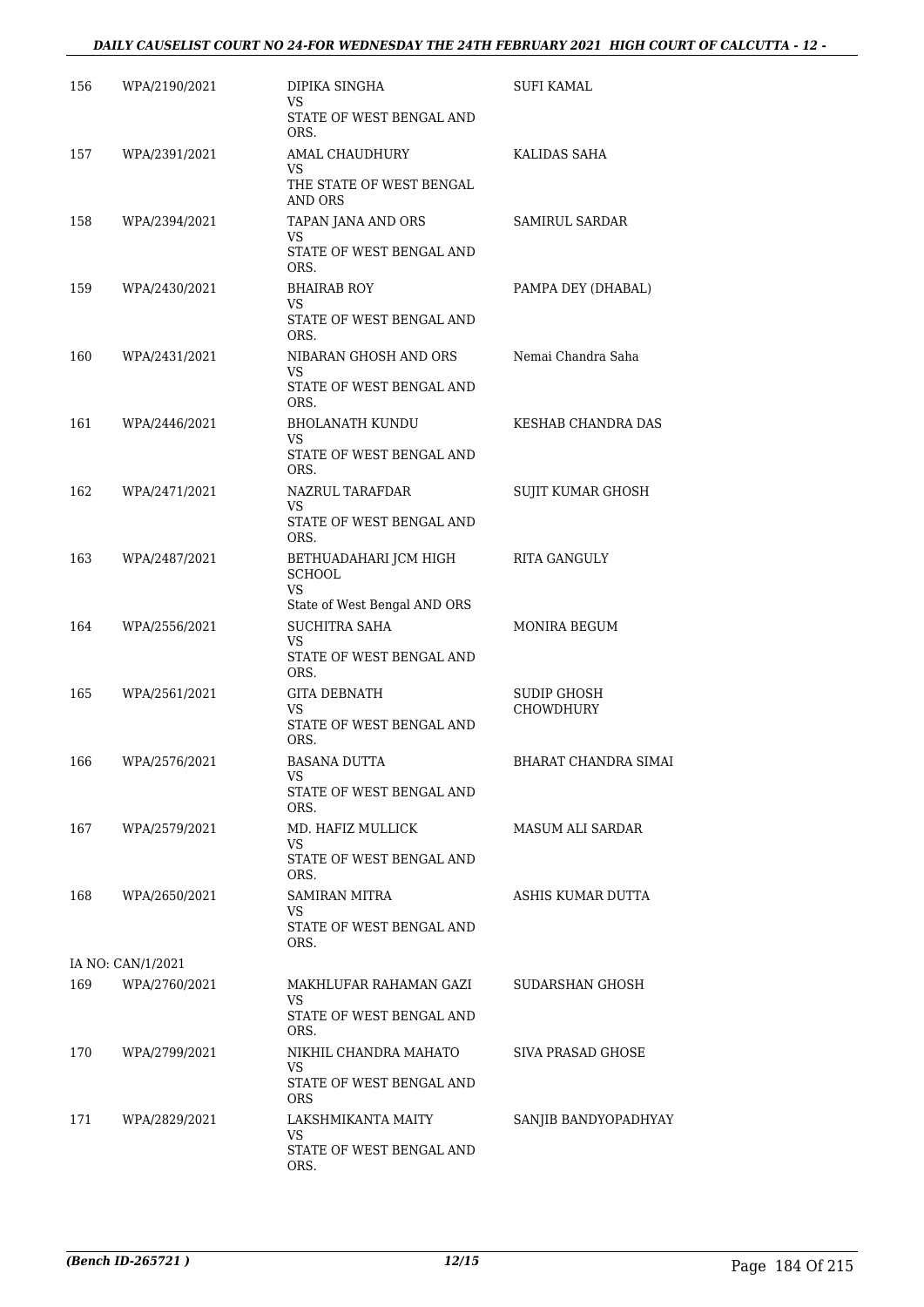| 172 | WPA/2872/2021                                            | SOURAV KUMAR BORAL<br>VS                                                  | <b>SUPREEM NASKAR</b>                                                                                       |
|-----|----------------------------------------------------------|---------------------------------------------------------------------------|-------------------------------------------------------------------------------------------------------------|
|     |                                                          | STATE OF WEST BENGAL AND<br>ORS.                                          |                                                                                                             |
| 173 | WPA/2874/2021                                            | GOLAM RASUL LASKAR AND<br><b>OTHERS</b>                                   | <b>ANJAN DUTTA</b>                                                                                          |
|     |                                                          | VS<br>STATE OF WEST BENGAL AND<br>ORS.                                    |                                                                                                             |
| 174 | WPA/3092/2021                                            | <b>BIDHAN MAITY</b>                                                       | <b>AVIJIT CHAKRABORTY</b>                                                                                   |
|     |                                                          | VS<br>STATE OF WEST BENGAL AND<br>ORS.                                    |                                                                                                             |
|     |                                                          | <b>APPLICATION</b>                                                        |                                                                                                             |
| 175 | WPA/6087/2020                                            | GITA SAHA & ORS                                                           | SHALU GUPTA                                                                                                 |
|     |                                                          | VS<br>THE KMC & ORS                                                       |                                                                                                             |
|     |                                                          |                                                                           | IA NO: CAN/1/2020(Old No:CAN/4313/2020), CAN/2/2020(Old No:CAN/5030/2020), CAN/3/2020(Old No:CAN/5032/2020) |
|     |                                                          | <b>CONTEMPT APPLICATION</b>                                               |                                                                                                             |
| 176 | CPAN/1517/2017                                           | SALAUDDIN MIDDYA                                                          | D. KUNDU                                                                                                    |
|     |                                                          | VS                                                                        |                                                                                                             |
|     |                                                          | ASHIS KUMAR BANDOPADHYAY<br>MD SALAUDDIN MIDDA                            |                                                                                                             |
|     | wt177 WPA/19656/2017                                     | <b>VS</b>                                                                 | DIPAYAN KUNDU                                                                                               |
|     |                                                          | STATE OF WEST BENGAL & ORS                                                |                                                                                                             |
| 178 | CPAN/31/2018                                             | SEFALI DAS (GHOSH) & ORS.                                                 | SUFI KAMAL                                                                                                  |
|     |                                                          | VS<br><b>GOLAM MEHABOOB &amp; ANR.</b>                                    |                                                                                                             |
|     | wt179 WPA/2311/2016                                      | SEFALI DAS (GHOSH) & ORS                                                  | SUFI KAMAL                                                                                                  |
|     |                                                          | VS                                                                        |                                                                                                             |
|     |                                                          | STATE OF WEST BENGAL & ORS                                                |                                                                                                             |
| 180 | IA NO: CAN/2/2017(Old No:CAN/5615/2017)<br>CPAN/649/2019 | HIRALAL GHOSH & ORS                                                       | AMIT KUMAR GHOSH                                                                                            |
|     |                                                          | VS                                                                        |                                                                                                             |
|     |                                                          | MANORANJAN MONDAL & ANR                                                   |                                                                                                             |
|     | wt181 WPA/1698/2016                                      | HIRALAL GHOSH & ORS<br>VS<br>STATE OF WEST BENGAL                         | AMIT KUMAR GHOSH                                                                                            |
| 182 | CPAN/1405/2019                                           | <b>NAUSAD KHAN</b>                                                        | SABYASACHI HAZRA                                                                                            |
|     |                                                          | <b>VS</b><br><b>SK CHAKRABORTY</b>                                        |                                                                                                             |
|     | wt183 WPA/9910/2019                                      | NAUSHAD KHAN                                                              | SABYASACHI HAZRA                                                                                            |
|     |                                                          | VS<br>HOWRAH MUNICIPAL                                                    |                                                                                                             |
|     |                                                          | <b>CORPORATION &amp; ORS</b>                                              |                                                                                                             |
| 184 | CPAN/166/2020                                            | <b>TAPAS MONDAL</b>                                                       | DUKE BANERJEE                                                                                               |
|     |                                                          | VS<br>MD GHULAM ALI ANSARI                                                |                                                                                                             |
|     | wt185 WPA/8339/2019                                      | DR. TAPAS MANDAL                                                          | <b>DUKE BANERJEE</b>                                                                                        |
|     |                                                          | VS<br>STATE OF WEST BENGAL & ORS                                          |                                                                                                             |
| 186 | CPAN/198/2020                                            | RAJA CHOWDHURY                                                            | PUSPAL CHAKRABORTY                                                                                          |
|     |                                                          | VS<br>PANCHU GOPAL ROY @ PANCHU<br>RAY                                    |                                                                                                             |
|     |                                                          | IA NO: CAN/1/2020(Old No:CAN/4839/2020), CAN/2/2020(Old No:CAN/4840/2020) |                                                                                                             |
|     | wt187 WPA/23763/2019                                     | RAJA CHOWDHURY                                                            | PUSPHAL CHOWDHURY                                                                                           |
|     |                                                          | VS                                                                        |                                                                                                             |
|     |                                                          | STATE OF WEST BENGAL & ORS                                                |                                                                                                             |
| 188 | IA NO: CAN/1/2021<br>CPAN/216/2020                       | NIRMALA PANDEY                                                            | SRIKANTA DATTA                                                                                              |
|     |                                                          | VS                                                                        |                                                                                                             |
|     |                                                          | PRASENJIT GHOSH                                                           |                                                                                                             |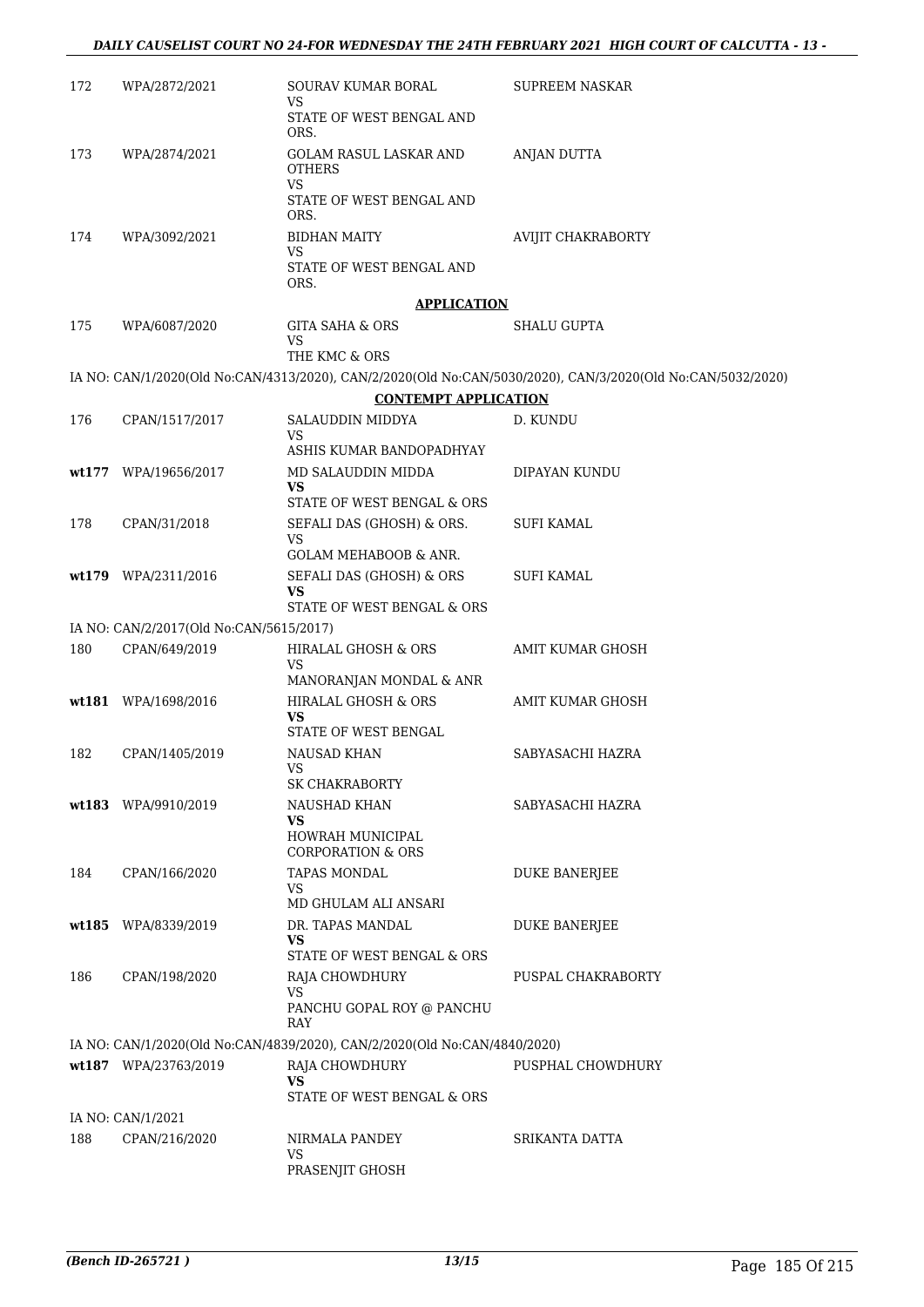#### *DAILY CAUSELIST COURT NO 24-FOR WEDNESDAY THE 24TH FEBRUARY 2021 HIGH COURT OF CALCUTTA - 14 -*

|        | wt189 WPA/8528/2019              | NIRMALA PANDEY<br>VS                                                                           | SRIKANTA DATTA                       |
|--------|----------------------------------|------------------------------------------------------------------------------------------------|--------------------------------------|
| 190    | CPAN/282/2020                    | STATE OF WEST BENGAL & ORS<br><b>GOBINDA GHOSH &amp; ANR</b><br>VS                             | SAILENDRA NATH<br><b>CHAKRABORTY</b> |
| wt 191 | WPA/30937/2017                   | UTTAM DAS<br>GOBINDA GHOSH & ANR<br>VS                                                         | S. N. CHAKRABORTY                    |
| 192    | CPAN/319/2020<br>(FILE IN DEPT.) | STATE OF WEST BENGAL & ORS<br>RAKTIM RANJAN JANA<br>VS                                         | SUBHAAMOY PATRA                      |
| wt193  | WPA/17176/2019                   | SUMITRA JANA<br>RAKTIM RANJAN JANA<br>VS                                                       | SUBHAMOY PATRA                       |
| 194    | CPAN/632/2020                    | STATE OF WEST BENGAL & ORS<br>RABIDAS DUTTA<br>VS<br>PIJUSH KUMAR PODDAR AND<br><b>ANOTHER</b> | SAMIRAN MANDAL                       |
|        | $wt195$ WPA/1056/2020            | RABIDAS DUTTA<br>VS.                                                                           | SAMIRAN MANDAL                       |
| 196    | CPAN/667/2020                    | STATE OF WEST BENGAL & ORS<br>SUBRATA KUMAR DEY<br>VS                                          | <b>SAURAV ROY</b>                    |
| wt.197 | WPA/19731/2019                   | RAJESH KUMAR SINHA AND ANR<br><b>SUBRATA KUMAR DEY</b><br>VS<br>STATE OF WEST BENGAL & ORS     | <b>SAURAV ROY</b>                    |
| 198    | CPAN/668/2020                    | CHANDRA KUMAR DAS<br>VS<br>RAJESH KUMAR SINHA AND ANR                                          | SAURAV ROY                           |
| wt 199 | WPA/19746/2019                   | CHANDRA KUMAR DAS<br>VS<br>STATE OF WEST BENGAL & ORS                                          | SAURAV ROY                           |
| 200    | CPAN/669/2020                    | RUPNARAYAN SARKAR<br>VS<br>RAJESH KUMAR SINHA AND ANR                                          | SAURAV ROY                           |
| wt201  | WPA/20843/2019                   | RUPNARAYAN SARKAR<br>VS<br>STATE OF WEST BENGAL & ORS                                          | SAURAV ROY                           |
| 202    | CPAN/673/2020                    | SAMIR KUMAR MONDAL<br>VS.<br>STATE OF WEST BENGAL AND<br>ORS.                                  | SAURAV ROY                           |
|        | wt203 WPA/19740/2019             | SAMIR KUMAR MANDAL<br>VS.<br>STATE OF WEST BENGAL & ORS                                        | SAURAV ROY                           |
| 204    | CPAN/674/2020                    | GOURISHANKAR CHAKRABORTY<br>VS<br>RAJESH KUMAR SINHA                                           | RAUEAV ROY                           |
| wt205  | WPA/20836/2019                   | GOURISHANKAR CHAKRABORTY<br>VS<br>STATE OF WEST BENGAL & ORS                                   | SAURAV ROY                           |
| 206    | CPAN/676/2020                    | SHAKIL AHMED<br><b>VS</b><br>RAJESH KUMAR SINHA                                                | SAURAV ROY                           |
| wt207  | WPA/20871/2019                   | SHAKIL AHMED<br>VS<br>STATE OF WEST BENGAL & ORS                                               | SAURAV ROY                           |
| 208    | CPAN/677/2020                    | SATYADEO PRASAD<br>VS<br>RAJESH KUMAR SINHA                                                    | SAURAV ROY                           |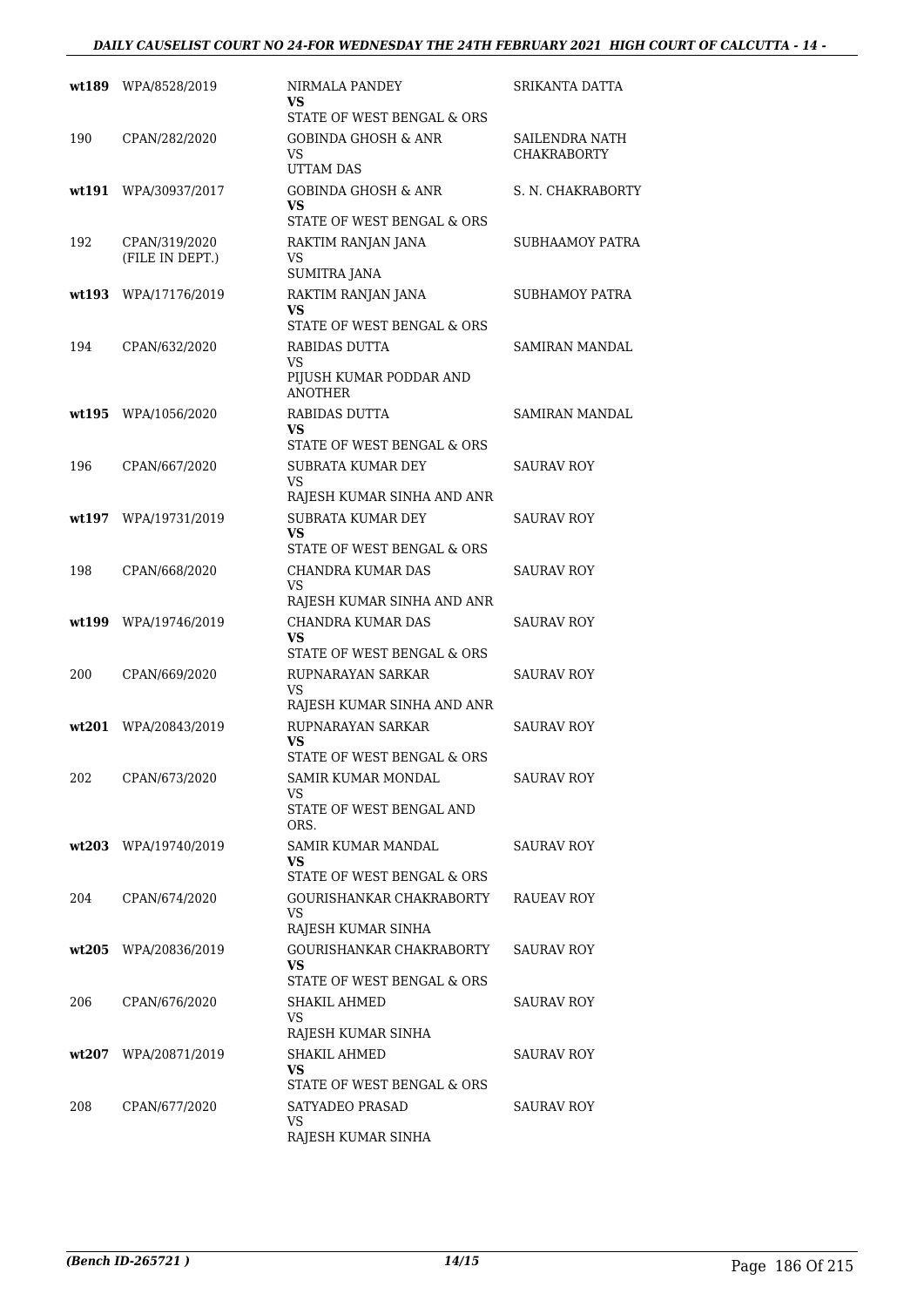|       | wt209 WPA/20866/2019 | SATYDEO PRASAD<br>VS<br>STATE OF WEST BENGAL & ORS                                                               | <b>SAURAV ROY</b>               |
|-------|----------------------|------------------------------------------------------------------------------------------------------------------|---------------------------------|
| 210   | CPAN/680/2020        | BHASKAR CHANDRA BHUTIA<br>VS<br>RAJESH KUMAR SINHA                                                               | SAURAV ROY                      |
|       | wt211 WPA/20863/2019 | <b>BHASKAR CH BHUTIA</b><br><b>VS</b><br>STATE OF WEST BENGAL ORS                                                | SAURAV ROY                      |
| 212   | CPAN/684/2020        | <b>JOYDEB SHAW</b><br>VS<br>RAJESH KUMAR SINHA                                                                   | <b>SAURAV ROY</b>               |
|       | wt213 WPA/20865/2019 | <b>JOYDEB SHAW</b><br>VS.<br>STATE OF WEST BENGAL & ORS                                                          | SAURAV ROY                      |
| 214   | CPAN/686/2020        | UMESH KUMAR SINGH<br>VS.<br>RAJESH KUMAR SINHA                                                                   | SAURAV ROY                      |
|       | wt215 WPA/20867/2019 | UMESH KUMAR SINGH<br>VS.<br>STATE OF WEST BENGAL & ORS                                                           | SAURAV ROY                      |
| 216   | CPAN/715/2020        | SUSANTA GHOSH<br>VS<br>PRALAY CHAKRABORTY AND<br><b>ORS</b>                                                      | ARIJIT DEY                      |
| wt217 | WPA/8638/2017        | <b>SUSANTA GHOSH</b><br>VS.<br><b>BHADRESWAR MUNICIPALITY</b><br>REPRESENTED BY ITS<br><b>CHAIRMAN &amp; ORS</b> | <b>ERA GHOSE</b>                |
| 218   | CPAN/34/2021         | <b>LALITA MAHATO</b><br>VS<br>RAVI RANJAN                                                                        | MITHU SINGHA<br>MAHAPATRA       |
|       | wt219 WPA/14242/2019 | LALITA MAHATO<br>VS<br>STATE OF WEST BENGAL &ORS                                                                 | MITHU SINGHA<br>MAHAPATRA       |
| 220   | CPAN/53/2021         | AZIZUR RAHAMAN<br>VS<br>JAGADISH PRASAD MEENA                                                                    | SUBRATA MUKHERJEE               |
|       | wt221 WPA/9004/2016  | AZIZUR RAHAMN<br>VS.<br>STATE OF WEST BENGAL & ORS.                                                              | <b>GOLAM SAYEDAIN</b><br>KADERI |
| 222   | CPAN/117/2021        | SK. SAHADAT ALI<br>VS<br>RASHMI KAMAL                                                                            | SANTI DAS                       |
|       | wt223 WPA/6236/2020  | SK SAHADAT ALI<br>VS.<br>STATE OF WEST BENGAL                                                                    | FIRDOUS SANIM                   |
| 224   | CPAN/118/2021        | <b>SABIR AHMED</b><br>VS<br>RASHMI KAMAL                                                                         | SANTI DAS                       |
|       | wt225 WPA/6237/2020  | SK SABBIN AHGMED<br>VS<br>STATE OF WEST BENGAL                                                                   | <b>FIRDOUS SAMIM</b>            |

IA NO: CAN/1/2020(Old No:CAN/4633/2020)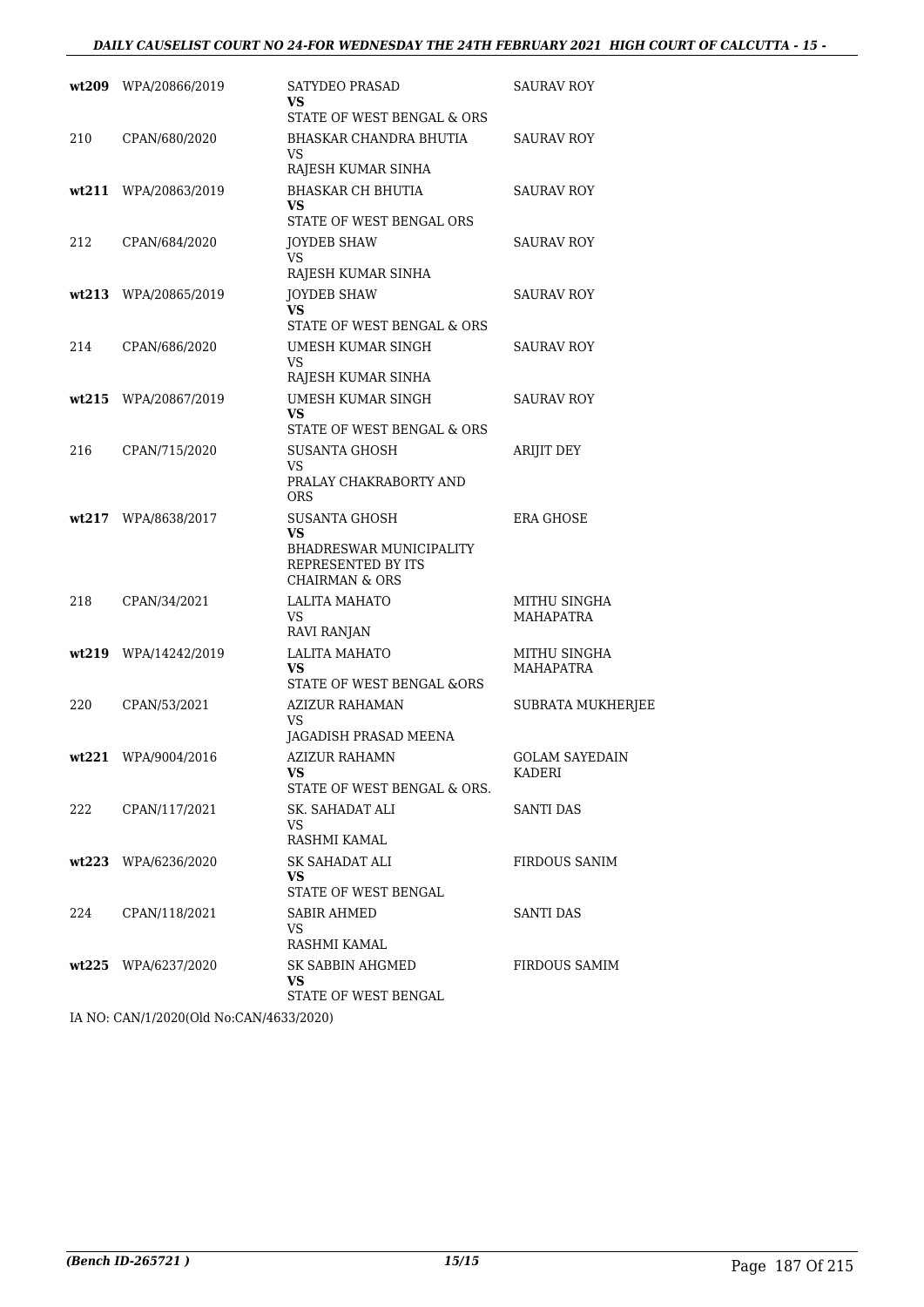

### **Appellate Side**

**DAILY CAUSELIST For Wednesday The 24th February 2021**

#### **COURT NO. 22**

**SINGLE BENCH (SB - XIII)**

#### **AT 10:45 AM**

#### **HON'BLE JUSTICE ABHIJIT GANGOPADHYAY**

#### **(VIA VIDEO CONFERENCE)**

**ON AND FROM MONDAY, THE 11TH JANUARY, 2021 – MATTERS ( MOTION & HEARING) UNDER ARTICLE 226 OF THE CONSTITUTION OF INDIA RELATING TO LABOUR UNDER GROUP III ;MATTERS (MOTION & HEARING) UNDER ARTICLE 226 OF THE CONSTITUTION RELATING TOTRANSPORT & TELECOMMUNICATION UNDER GROUP VII INCLUDING HEARING OF WRITPETITIONS AND APPLICATIONS CONNECTED THERETO;MATTERS (MOTION & HEARING) RELATING TO REGULATION OF INDUSTRIES & ESSENTIAL COMMODITIES & VARIOUS CENTRAL ORDERS UNDER GROUP VIII INCLUDING APPLICATIONS CONNECTED THERTO.**

**FROM MONDAY, (25.01.2021) THE SCHEDULE GIVEN BELOW WILL BE FOLLOWED. 1. GROUP III MATTERS WILL BE TAKEN UP FROM 10.45 A.M. TO 12.00 NOON.**

**2. GROUP VII MATTERS WILL BE TAKEN UP AFTER GROUP III MATTERS ARE OVER OR FROM 12.00 NOON TO 1.00 P.M, WHICHEVER IS EARLIER.**

**3. FIXED MATTERS WILL BE TAKEN UP FROM 2.00 P.M. AND NOT AFTER 3.00 P.M.**

**4. GROUP VIII MATTERS WILL BE TAKEN UP AFTER 2.00 P.M. MATTERS ARE OVER OR FROM 3.00 P.M. WHICHEVER IS EARLIER.**

**FROM 25TH JANUARY, 2021 TO 26TH FEBRUARY 2021 - NO MENTIONING WILL BE TAKEN FOR INCLUSION IN THE LIST EXCEPT SENIOR CITIZEN MATTERS AND MATTERS OF LEGAL AID.**

#### **NOTE: MATTERS WILL BE TAKEN UP THROUGH PHYSICAL HEARING ONLY WHEN BOTH THE PARTIES ARE AGREED**

#### **TO BE MENTIONED**

| WPA/18920/2018 | <b>AVIJIT GHOSH</b><br>VS<br>STATE OF WEST BENGAL &<br><b>ORS</b> | A. SENGUPTA |
|----------------|-------------------------------------------------------------------|-------------|
| WPA/18922/2018 | <b>GOURANGA BISWAS</b><br>VS<br>STATE OF WEST BENGAL &<br>7RS     | K. DUTTA    |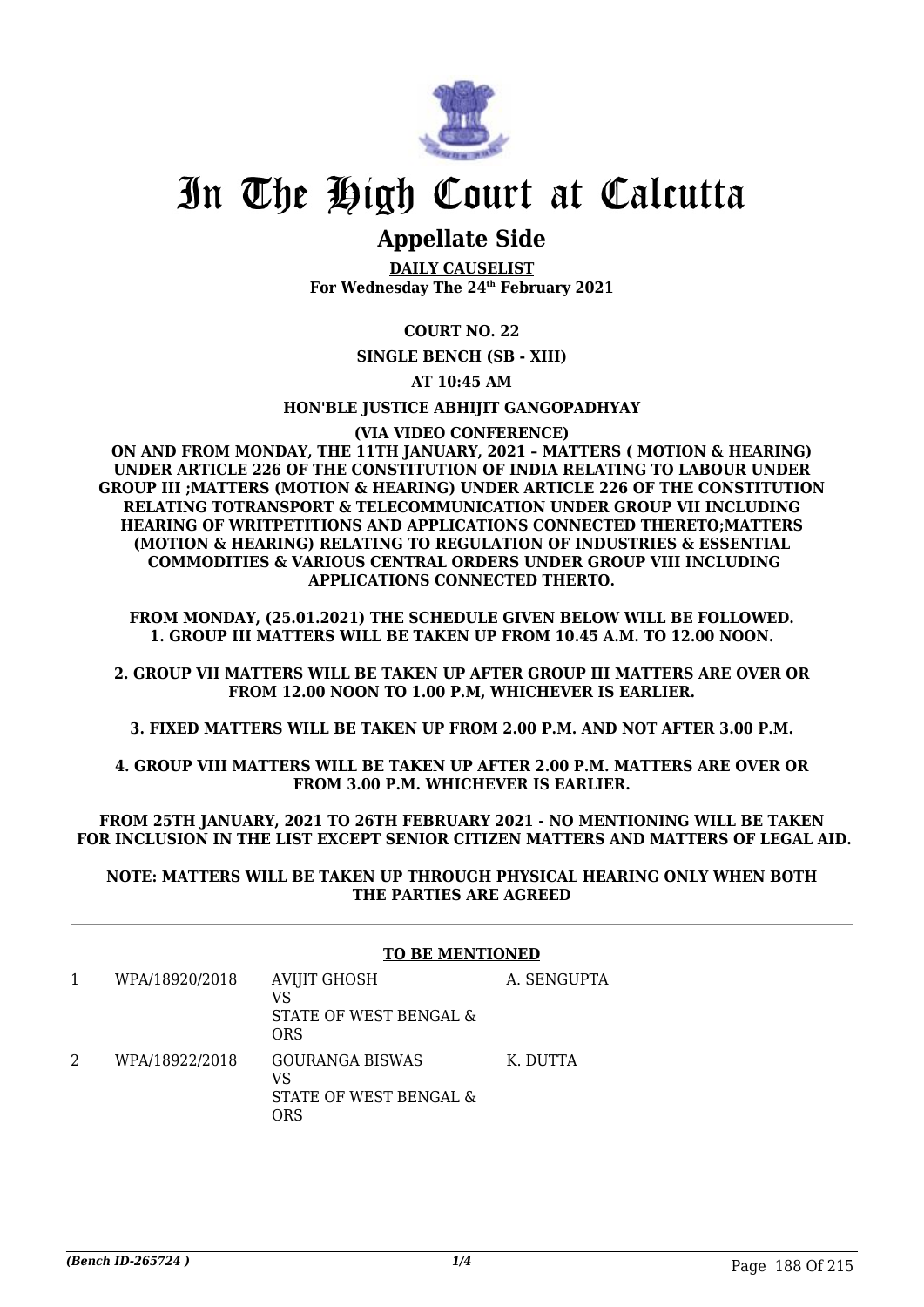| 3  | WPA/1708/2021                  | SUPRIYA DUTTA AND ORS<br><b>VS</b>                                                             | JAMIRUDDIN KHAN                   |
|----|--------------------------------|------------------------------------------------------------------------------------------------|-----------------------------------|
|    |                                | THE UNION OF INDIA AND<br><b>ORS</b>                                                           |                                   |
| 4  | WPA/1717/2021                  | <b>BIMAL SIL AND ORS</b><br><b>VS</b>                                                          | <b>JAMIR KHAN</b>                 |
|    |                                | THE UNION OF INDIA AND<br><b>ORS</b>                                                           |                                   |
|    |                                | <b>GR. - III (MOTION)</b>                                                                      |                                   |
| 5  | WPA/16535/2006<br>CAN NOT HERE | FOOD CORPORATION OF<br><b>INDIA</b><br><b>VS</b><br>CENTRAL GOVT. INDUST.<br>TRIBUNAL, KOLKATA | MD. NIZAMUDDIN                    |
|    |                                | IA NO: CAN/1/2010(Old No:CAN/451/2010), CAN/2/2020, CAN/3/2020                                 |                                   |
| 6  | WPA/3111/2016                  | KANCHAN OIL INDUSTRIES                                                                         | <b>SOURAV</b>                     |
|    | (AT 2:00 P.M.)                 | LIMITED<br><b>VS</b>                                                                           | <b>CHAKRABORTY</b>                |
|    |                                | RANGANATH SUKLA & ANR                                                                          |                                   |
| 7  | WPA/4597/2020<br>(TOP)         | <b>DELTA LIMITED &amp; ORS</b><br>VS<br>UNION OF INDIA & ORS                                   | SAPTARSHI<br><b>MUKHERJEE</b>     |
| 8  | WPA/4659/2020                  | OIL & NATURAL GAS                                                                              | <b>NEELINA</b>                    |
|    |                                | CORPORATION LTD.<br><b>VS</b><br>ARATI BALA SAMANTA &                                          | <b>CHATTERJEE</b>                 |
|    |                                | <b>ORS</b>                                                                                     |                                   |
|    | IA NO: CAN/1/2021              |                                                                                                |                                   |
| 9  | WPA/4662/2020                  | OIL & NATURAL GAS<br>CORPORATION LTD.<br><b>VS</b>                                             | NEELINA<br><b>CHATTERJEE</b>      |
|    |                                | KARUNA GHANTU & ORS                                                                            |                                   |
|    | IA NO: CAN/1/2021              |                                                                                                |                                   |
| 10 | WPA/2878/2021                  | HINDUSTAN UNILEVER LTD<br><b>WORKERS UNION</b><br><b>VS</b><br>STATE OF WEST BENGAL            | RAJNEESH GUHA<br><b>THAKURATA</b> |
|    |                                | AND ORS.                                                                                       |                                   |
| 11 | WPA/3916/2021                  | DAYANANDA DAS<br><b>VS</b><br>STATE OF WEST BENGAL<br>AND ORS.                                 | SOMNATH ROY                       |
| 12 | WPA/3925/2021                  | <b>ASHOK MAHATO</b>                                                                            | <b>SOMNATH ROY</b>                |
|    |                                | <b>VS</b><br>STATE OF WEST BENGAL<br>AND ORS.                                                  |                                   |
| 13 | WPA/4119/2021                  | SUBID SK. ALIAS SUBIR SK.<br>VS                                                                | RANANESH GUHA<br><b>THAKURTA</b>  |
|    |                                | STATE OF WEST BENGAL<br>AND ORS.                                                               |                                   |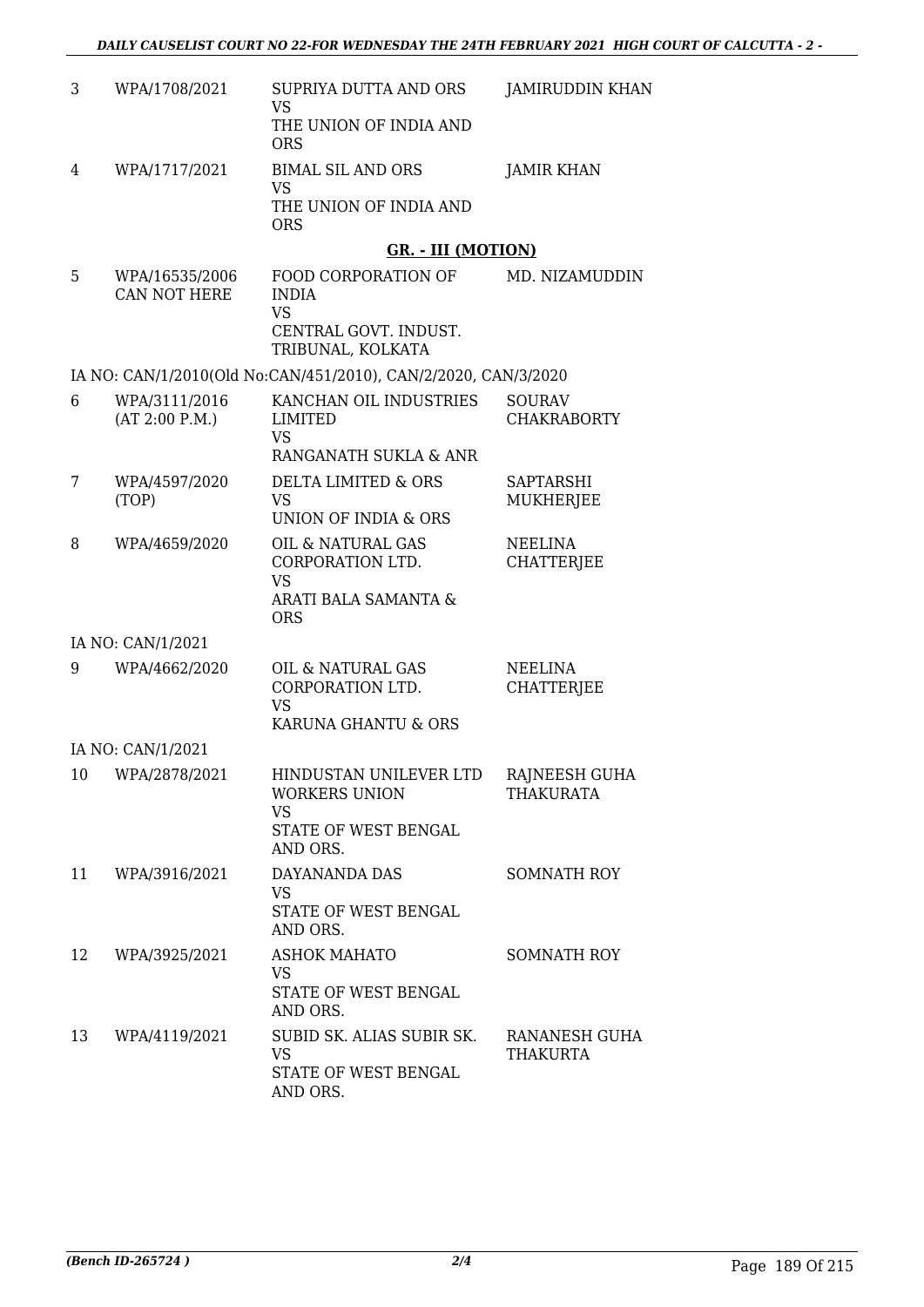| 14 | WPA/4121/2021                           | ABDUL KHALIL KHAN ALIAS<br>AB KHALIL KHAN<br><b>VS</b><br>STATE OF WEST BENGAL<br>AND ORS.                       | RANANESH GUHA<br><b>THAKURTA</b>   |
|----|-----------------------------------------|------------------------------------------------------------------------------------------------------------------|------------------------------------|
| 15 | WPA/4165/2021                           | <b>CALCUTTA MINT</b><br><b>EMPLOYEES UNION OF</b><br><b>AND ORS</b><br><b>VS</b><br>UNION OF INDIA AND ORS.      | <b>AMRTIAM MANDA</b>               |
| 16 | WPA/4416/2021                           | SANTANU DUTTA GUPTA<br><b>VS</b><br>UNION OF INDIA AND ORS.                                                      | DIBANATH DEY                       |
| 17 | WPA/4425/2021                           | <b>TARUN CHATTERJEE</b><br><b>VS</b><br>THE REGIONAL PROVIDENT<br>FUND COMMISSIONER II                           | RANANESH GUHA<br><b>THAKURTA</b>   |
| 18 | WPA/4785/2021                           | <b>CYGNET INDUSTRES LTD</b><br><b>VS</b><br>STATE OF WEST BENGAL<br>AND ORS.                                     | PRASUN GHOSH                       |
| 19 | WPA/4922/2021                           | KUSHAL BHATTACHARJEE<br><b>VS</b><br>REG. P.F COM. WB SALT<br>LAKE AND ANR.                                      | SANJUKTA DUTTA                     |
| 20 | WPA/23651/2019                          | DEONATH PRASAD<br><b>VS</b><br>STATE OF WEST BENGAL &<br><b>ORS</b>                                              | DRANANEESH GUHA<br><b>THAKURTA</b> |
| 21 | WPA/4484/2020                           | TULSYAN FLEXYS PRIVATE<br><b>LIMITED</b><br><b>VS</b><br>REGIONAL PROVIDENT<br>FUND COMMISSIONER &<br><b>ORS</b> | <b>VICTOR CHATTERJEE</b>           |
|    | IA NO: CAN/1/2020(Old No:CAN/3687/2020) |                                                                                                                  |                                    |
|    | wt22 WPA/4153/2021                      | TULSYAN FLEXSYS PRIVATE<br>LIMITED<br><b>VS</b><br><b>ASSISTANT PROVIDENT</b><br><b>FUND COMMISSIONER</b>        | <b>VICTOR CHATTERJEE</b>           |
| 23 | WPA/8108/2020<br>(AT 2:00 P.M.)         | KHAIRULLAH KHAN<br><b>VS</b><br>State of West Bengal                                                             | Suvadip Bhattacharjee              |
| 24 | WPA/9371/2020<br>(AT 2:00 P.M.)         | <b>BSNL- NATIONALIST THIKA</b><br><b>WORKERS CONGRESS</b><br><b>VS</b><br>UNION OF INDIA AND ORS.                | <b>MAINAK GANGULY</b>              |
| 25 | WPA/9513/2020                           | CHITTA RANJAN JANA<br><b>VS</b><br>INDIAN OIL CORPORATION                                                        | <b>ADITYA SEN</b>                  |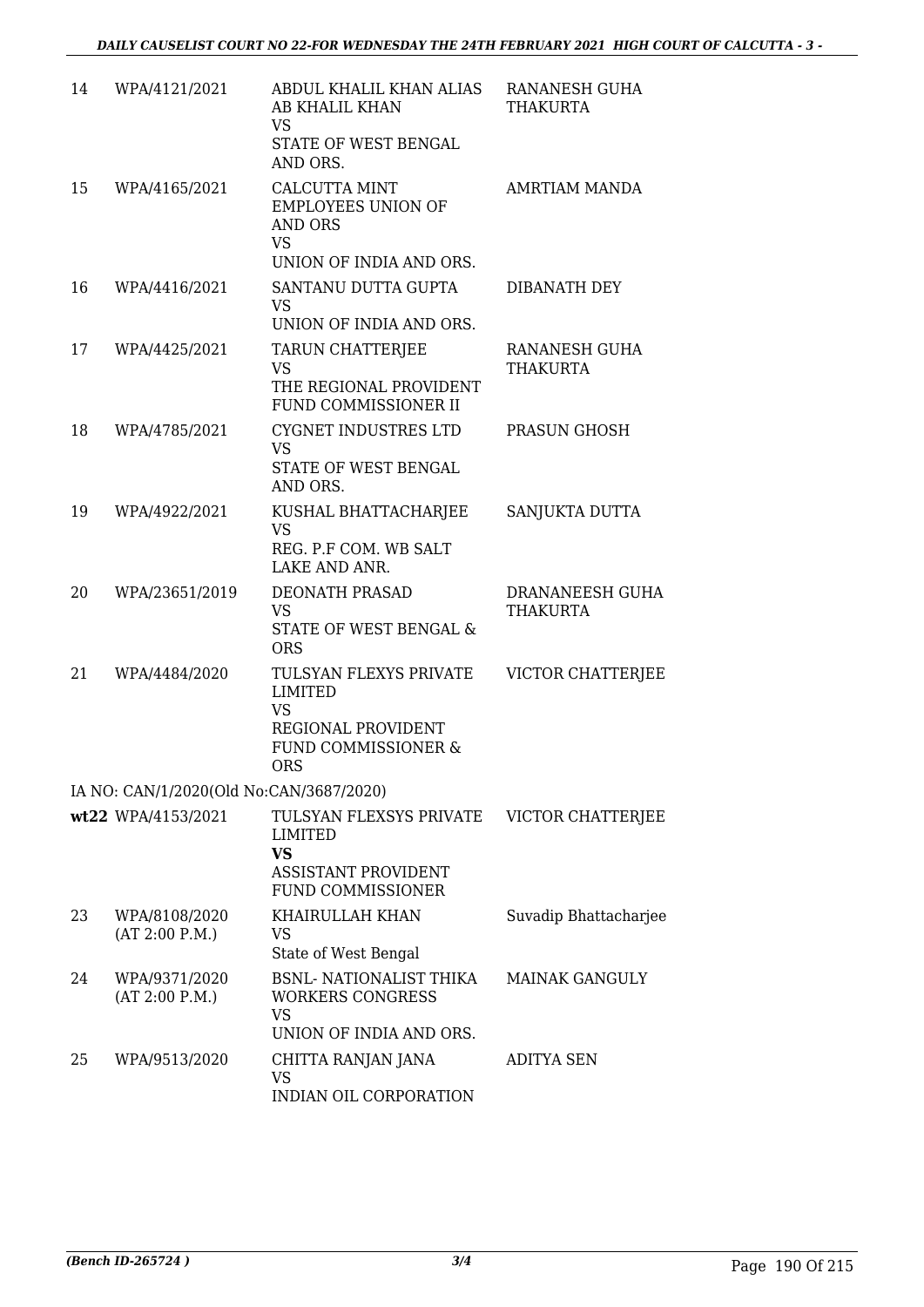| 26 | WPA/3575/2021                    | MOSIM ALI ANSARI<br><b>VS</b><br>STATE OF WEST BENGAL<br>AND ORS.                                 | RANANEESH GUHA<br>THAKURTA          |
|----|----------------------------------|---------------------------------------------------------------------------------------------------|-------------------------------------|
| 27 | WPA/4303/2021                    | BITHI ROY AND ANOTHER<br><b>VS</b><br>UNION OF INDIA AND ORS.                                     | ANIS DATTA SARMA                    |
| 28 | WPA/4457/2021                    | SHYAMAL BANERJEE<br><b>VS</b><br>STATE OF WEST BENGAL<br>AND ORS.                                 | <b>NAYAN RAKSHIT</b>                |
| 29 | WPA/4869/2021                    | <b>NUPUR BOSE</b><br><b>VS</b><br>THE GOVERNMENT OF<br><b>INDIA</b>                               | <b>DONA GHOSH</b>                   |
|    |                                  | <b>GROUP - VII (MOTION)</b>                                                                       |                                     |
| 30 | WPA/3087/2021                    | <b>SUMIT KUMAR DAS</b>                                                                            | SOUMYAJIT MISHRA                    |
|    |                                  | <b>VS</b><br>STATE OF WEST BENGAL<br>AND ORS.                                                     |                                     |
| 31 | WPA/4277/2021                    | <b>ASANSOL MINI BUS</b><br>ASSOCIATION AND ANR<br>VS<br>STATE OF WEST BENGAL<br>AND ORS.          | <b>DURGA PRASAD</b><br><b>DUTTA</b> |
| 32 | WPA/4283/2021                    | TUSHAR KANTI SARDAR<br><b>VS</b><br>STATE OF WEST BENGAL<br>AND ORS.                              | <b>ANJAN BANERJEE</b>               |
|    |                                  | <b>GR. - VIII (MOTION)</b>                                                                        |                                     |
| 33 | WPA/12101/2006<br>(AT 2:00 P.M.) | STATE BANK OF INDIA &<br>ANR.<br><b>VS</b><br>REGIONAL LABOUR<br>COMMISSIONER (CENTRAL)           | TAPAS KR.<br><b>BHATTACHARYA</b>    |
| 34 | WPA/25064/2016<br>(AT 2:00 P.M.) | <b>W.B. KEROSENE AGENTS'</b><br>WELFARE ASSOCIATION &<br>ANR<br><b>VS</b><br>UNION OF INDIA & ORS | NIBEDITA PAL                        |
| 35 | WPA/4340/2021                    | <b>SAHIDUR</b><br>RAHAMAN@SAHIDUR<br><b>ISLAM</b><br><b>VS</b><br>STATE OF WEST BENGAL            | MUSHARRAF ALAM<br>SK                |
| 36 | WPA/4817/2021                    | AND ORS.<br>JIBAN KRISHNA PODDAR<br><b>VS</b><br>STATE OF WEST BENGAL<br>AND ORS.                 | SUBHANKAR DAS                       |
| 37 | WPA/4839/2021                    | ATULANAND SINGH<br>VS<br>INDIAN OIL CORPORATION<br>LTD. AND OTHERS                                | PINGAL<br><b>BHATTACHARYYA</b>      |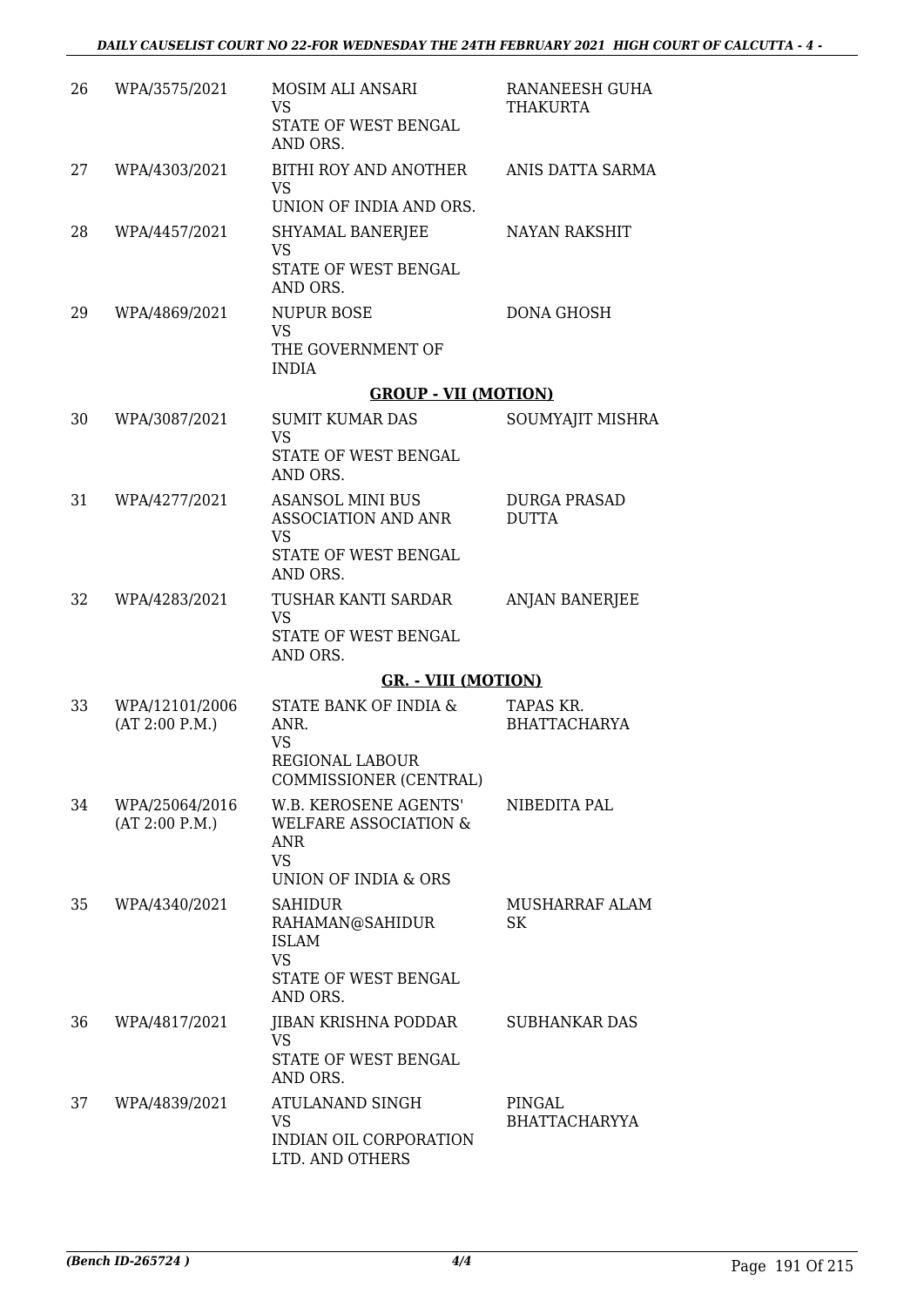

### **Appellate Side**

**DAILY CAUSELIST For Wednesday The 24th February 2021**

#### **COURT NO. 32**

**SINGLE BENCH (SB - XIV)**

**AT 10:45 AM**

**HON'BLE JUSTICE JAY SENGUPTA**

#### **(VIA VIDEO CONFERENCE) ON AND FROM MONDAY, THE 11TH JANUARY, 2021 - ADMISSION OF CRIMINAL MOTIONS AND HEARING OF CRIMINAL REVISIONS ARISING OUT OF N.I. ACT; POCSO; MAINTENANCE AND CRIME AGAINST WOMEN (NOT ASSIGNED TO ANY OTHER BENCH) INCLUDING APPLICATIONS CONNECTED THERETO; HEARING OF CRIMINAL REVISIONS (IRRESPECTIVE OF CLASSIFICATION) FILED FROM 2016 INCLUDING CONNECTED APPLICATIONS; HEARING OF CRIMINAL APPEALS. AND ON AND FROM MONDAY, 15TH FEBRUARY, 2021 TO MONDAY, 1ST MARCH, 2021 -**

**WILL TAKE, IN ADDITION TO HIS/HER OWN LIST AND DETERMINATION, THE LIST AND DETERMINATION OF HON'BLE JUSTICE BIBEK CHAUDHURI. NOTE : 1. MENTIONING FOR INCLUSION IN THE LIST WILL BE PERMITTED ONLY ON THE FIRST WORKING DAY OF THE WEEK AT THE FIRST SITTING. 2. MENTIONING SLIP SHALL SPECIFICALLY INDICATE WHETHER THE MATTER WAS DIRECTED TO "GO OUT OF LIST" ON THE LAST OCCASION. 3. HEARING OF APPEAL SHALL BE TAKEN UP EVERY TUESDAY & THURSDAY AT 3.00 P.M. OR AFTER COMPLETION OF THE OTHER MATTERS WHICHEVER IS EARLIER. NOTE : MATTERS WILL BE TAKEN UP THROUGH PHYSICAL HEARING WHEN BOTH THE PARTIES ARE AGREED.**

#### **TO BE MENTIONED**

|   | CRR/1753/2020<br>(Withdrawal)     | HARIKESANLLUR RAMANI<br><b>SRINIVASAN AND ORS</b><br>VS<br>State of West Bengal AND<br>ANR. | KISHWAR RAHAMAN                     |
|---|-----------------------------------|---------------------------------------------------------------------------------------------|-------------------------------------|
| 2 | CRA/627/2017<br>(Non prosecution) | CHANDI CHARAN GHOSH<br>(METHRA)<br>VS<br>STATE OF WEST BENGAL                               | <b>RANAJAY</b><br><b>CHATTERJEE</b> |
|   |                                   |                                                                                             |                                     |

#### **APPLICATION FOR BAIL**

( (U/S. 438) )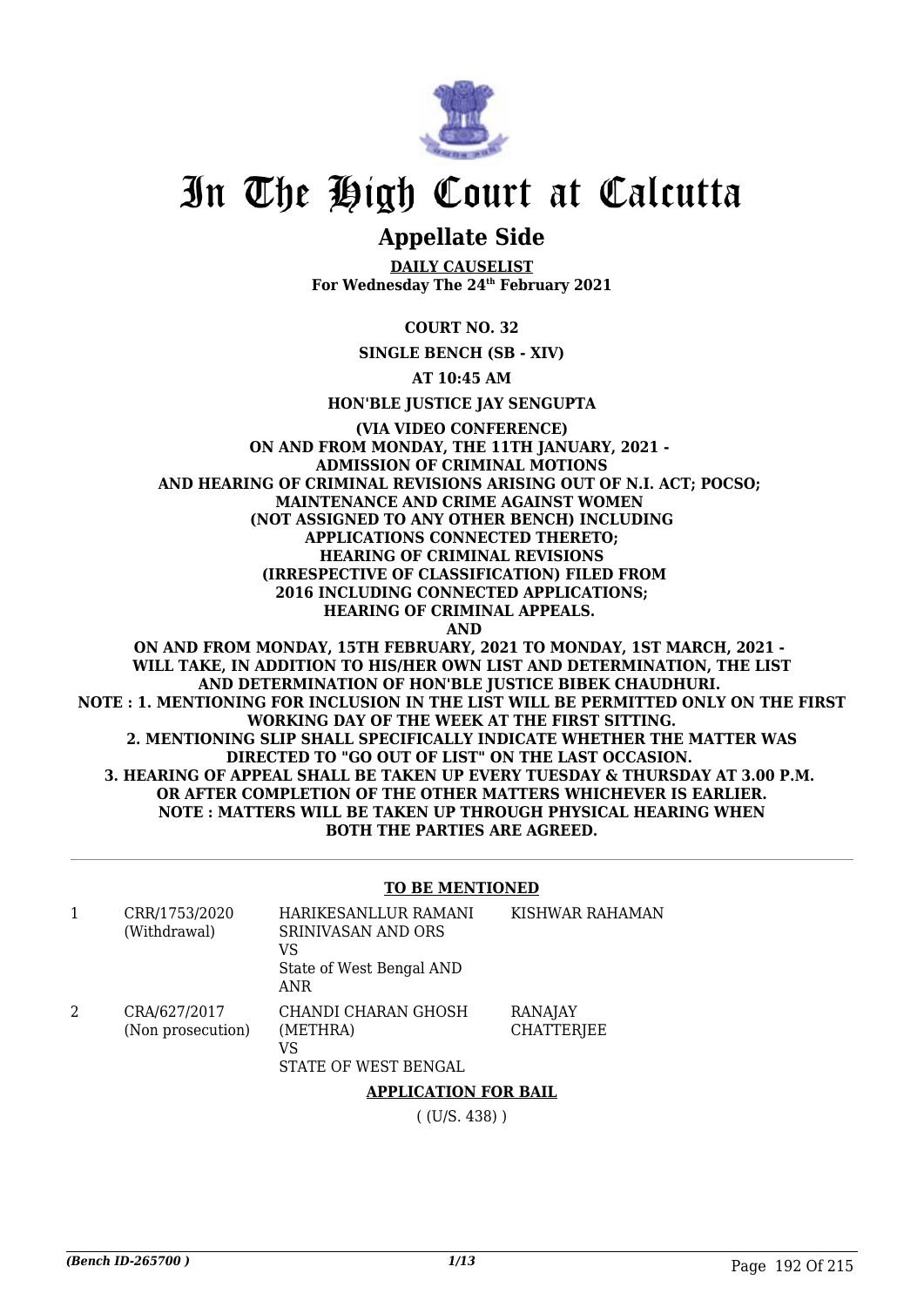| 3  | CRM/2027/2021       | <b>AKBAR ALI</b><br><b>VS</b>                                        | <b>MD KHAIRUL</b>                 |
|----|---------------------|----------------------------------------------------------------------|-----------------------------------|
|    |                     | STATE OF WEST BENGAL                                                 |                                   |
|    |                     | <b>BAIL IN CONNECTION WITH APPEAL</b>                                |                                   |
| 4  | CRA/279/2020        | <b>SUNIR MUKHERJEE</b><br><b>VS</b>                                  | PRATIP KUMAR<br><b>CHATTERJEE</b> |
|    |                     | CENTRAL BUREAU OF<br><b>INVESTIGATION</b>                            |                                   |
|    | IA NO: CRAN/1/2020  |                                                                      |                                   |
|    |                     | <b>CANCELLATION OF BAIL</b>                                          |                                   |
| 5  | CRM/2089/2021       | <b>ANISUR RAHAMAN</b><br><b>VS</b>                                   | <b>SUMIT ROUTH</b>                |
|    |                     | THE STATE OF WEST<br><b>BENGAL AND ANR</b>                           |                                   |
| 6  | CRM/2082/2021       | <b>ANISUR RAHAMAN</b><br><b>VS</b>                                   | <b>SUMIT ROUTH</b>                |
|    |                     | THE STATE OF WEST<br><b>BENGAL AND NAR</b>                           |                                   |
|    |                     | <b>LISTED MOTION 1</b>                                               |                                   |
| 7  | CRR/448/2021        | BISWAJIT MONI AND ORS<br><b>VS</b>                                   | Rituparna Ghosh                   |
|    |                     | <b>SUMANA MONI AND ORS</b>                                           |                                   |
| 8  | CRR/450/2021        | <b>SUSANTA KHAN @</b><br><b>SUSANTA KUMAR KHAN</b><br><b>VS</b>      | MD BANI ISRAIL                    |
|    |                     | <b>BENU KUMAR SAUDAGAR</b>                                           |                                   |
| 9  | CRR/527/2021        | SK REAJUL HOQUE<br><b>VS</b><br>STATE OF WEST BENGAL                 | <b>SYED NURUL AREFIN</b>          |
|    |                     | AND ANR                                                              |                                   |
| 10 | CRR/442/2021<br>(S) | <b>MANAS ARI</b><br><b>VS</b>                                        | <b>SK SAMIM AKHTER</b>            |
|    |                     | STATE OF WEST BENGAL<br><b>AND ANR</b>                               |                                   |
| 11 | CRR/1723/2020       | AHID MANDAL<br>VS                                                    | ARANAB NANDI                      |
|    |                     | State of West Bengal AND<br><b>ANR</b>                               |                                   |
| 12 | CRR/1028/2020       | NAJMA KAJI<br><b>VS</b>                                              | <b>ANIRBAN TARFDER</b>            |
|    |                     | STATE OF WEST BENGAL                                                 |                                   |
| 13 | CRR/1550/2020       | <b>BISWAJYOTI CHATTERJEE</b><br><b>VS</b>                            | APURBA KUMAR                      |
|    |                     | THE STATE OF WEST<br><b>BENGAL AND ANR</b>                           | DATTA                             |
| 14 | CRR/930/2020        | <b>ASFAK KHAN @</b><br>ASFAQUEDDIN KHAN &<br><b>ORS</b><br><b>VS</b> | RAMESHWAR SINHA                   |
|    |                     | AFROJA KHATUN & ANR                                                  |                                   |
| 15 | CRR/1581/2019       | TRISHA DAS NEE SARKAR<br>VS<br><b>SAJAL DAS</b>                      | MRS MANASWITA<br>MUKHERJEE        |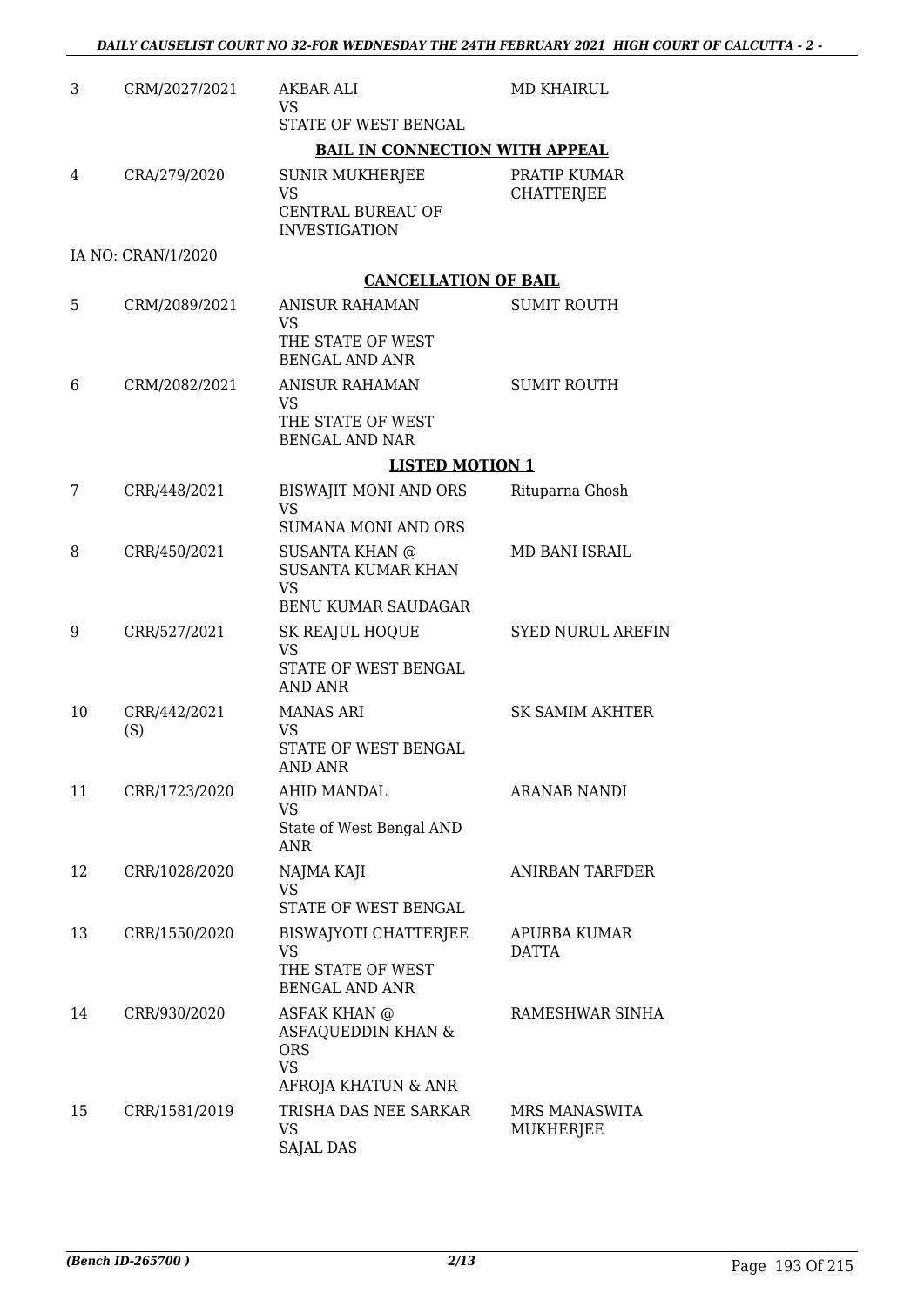#### *DAILY CAUSELIST COURT NO 32-FOR WEDNESDAY THE 24TH FEBRUARY 2021 HIGH COURT OF CALCUTTA - 3 -*

| 16 | CRR/1802/2020                           | MD. NIZAMUDDIN<br>VS<br>STATE OF WEST BENGAL<br><b>AND ANR</b>               | PRABIR KUMAR<br>GHOSH                   |
|----|-----------------------------------------|------------------------------------------------------------------------------|-----------------------------------------|
| 17 | CRR/1736/2020                           | <b>JAHIRA SARDAR</b><br>VS<br>State of West Bengal AND<br><b>ANOTHER</b>     | <b>MOUNIK GHOSH</b>                     |
| 18 | CRR/53/2021<br>(Personal<br>Appearance) | ARINDAM BISWAS AND ORS<br><b>VS</b><br>State of West Bengal AND<br>ANR       | JAGANNATH<br><b>GANGULY</b>             |
|    | IA NO: CRAN/1/2021                      |                                                                              |                                         |
| 19 | CRR/1861/2020<br>(At 2.00 p.m.)         | <b>EMC LTD</b><br><b>VS</b><br><b>IFCILTD</b>                                | DEVASHISH SHARMA                        |
|    | IA NO: CRAN/1/2021                      |                                                                              |                                         |
|    |                                         | <b>LISTED MOTION 2</b>                                                       |                                         |
| 20 | CRR/477/2021<br>[CRAN/1/2021]           | <b>DALIA BHATTA</b><br><b>VS</b><br>STATE OF WEST BENGAL<br><b>AND ANR</b>   | <b>ARNAB SINHA</b>                      |
| 21 | CRR/524/2021                            | <b>SANDIP DEY</b><br><b>VS</b><br>SMT SHAMPA DEY AND ORS                     | <b>CHIARANTAN</b><br><b>SARKAR</b>      |
|    | IA NO: CRAN/1/2021                      |                                                                              |                                         |
| 22 | CRR/528/2021                            | SANJAY SRIVASTAVA<br><b>VS</b><br>STATE OF WEST BENGAL<br><b>AND ANR</b>     | <b>INDRAJIT</b><br><b>BHATTACHARJEE</b> |
| 23 | CRR/526/2021                            | <b>SUNIL KUMAR GHOSH</b><br><b>VS</b><br>STATE OF WEST BENGAL<br>AND ANR     | <b>VIVASWAN DHAR</b>                    |
| 24 | CRR/522/2021                            | DHANANJOY TEWARY<br><b>VS</b><br>STATE OF WEST BENGAL<br>AND ANR             | <b>SOUMITRA DEB</b>                     |
| 25 | CRR/521/2021                            | PRASANTA DUTTA<br>VS<br>STATE OF WEST BENGAL<br>AND ANR                      | ASHIQUE MONDAL                          |
| 26 | CRR/1177/2019                           | SAHIDUL ISLAM MONDAL &<br>ORS.<br><b>VS</b><br>STATE OF WEST BENGAL &<br>ANR | MANOJIT<br><b>BHATTACHARYYA</b>         |
|    |                                         | <b>EXTENSION OF INTERIM ORDER</b>                                            |                                         |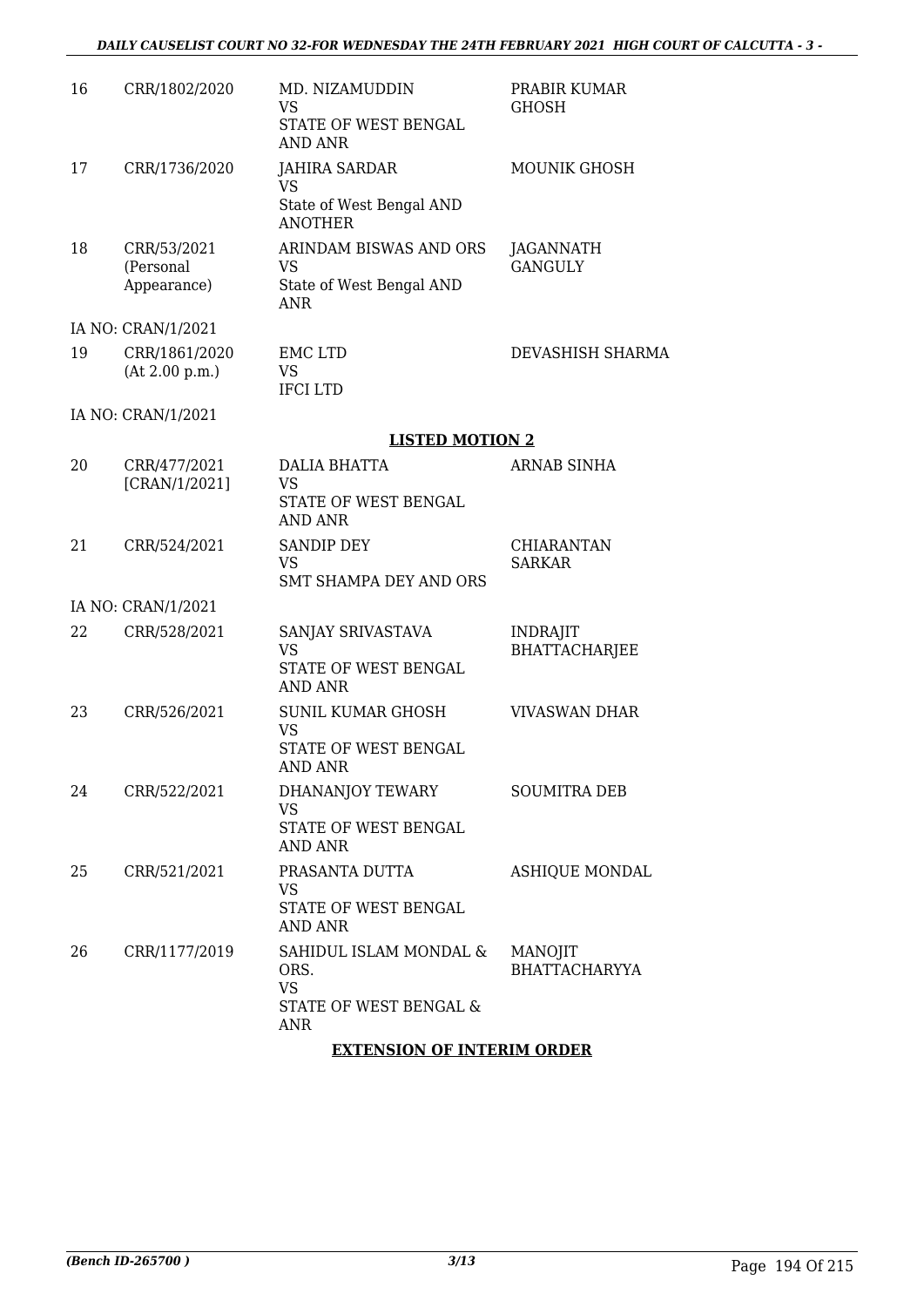| IA NO: CRAN/4/2021<br>28<br>CRR/2578/2019<br>SANJAY RAO BHANDULKAR<br><b>SAROJ TULSIAN</b><br>& ORS<br><b>VS</b><br>STATE OF WEST BENGAL &<br><b>ORS</b><br>IA NO: CRAN/2/2020(Old No:CRAN/861/2020)<br>29<br>CRR/1504/2018<br>GOPAL CHAKRABORTY @<br><b>S GANGULY</b><br><b>GOPAL CHANRA</b><br><b>CHAKRABORTY &amp; ANR</b><br>VS<br>STATE OF WEST BENGAL &<br>ANR<br>IA NO: CRAN/4/2019(Old No:CRAN/3595/2019)<br>CRR/965/2016<br>30<br><b>TUSHAR MANNA</b><br>SOMESH PANJA<br><b>VS</b><br>STATE OF WEST BENGAL &<br>ANR.<br>IA NO: CRAN/11/2019(Old No:CRAN/1680/2019)<br>31<br>CRR/394/2020<br><b>SAMSUR</b><br>SYED JULFIKAR ALI<br>DOHA@MANTAJ@FAKIR<br><b>VS</b><br><b>SMT SUMITA</b><br>SHEE(SANTRA) & ANR<br>IA NO: CRAN/1/2021<br>32<br>CRR/1691/2019<br><b>ASIM KR DAS</b><br>K M G RAHAMAN<br><b>VS</b><br>STATE OF WEST BENGAL &<br>ORS<br>IA NO: CRAN/1/2021, CRAN/2/2021<br>33<br>CRR/168/2020<br><b>MARIA RAHAMAN</b><br><b>SUBRATA BANIK</b><br>VS<br>M/S. PRAKASH GOLD<br>PALACE PVT LTD<br>IA NO: CRAN/1/2020(Old No:CRAN/963/2020), CRAN/3/2021<br>34<br>CRR/702/2020<br>ESHER ALI MOLLA<br>TUSHER KANTI<br><b>VS</b><br>MUKHERJEE<br>AJIMA MOLLA & ANR<br>IA NO: CRAN/1/2020(Old No:CRAN/1239/2020), CRAN/2/2021<br><b>RESTORATION APPLICATION</b><br>35<br>CRR/1795/1993<br>DAITYARAJ DHARA<br>VS<br>STATE OF WEST BENGAL<br>IA NO: CRAN/1/2021, CRAN/2/2021 | 27 | CRR/3634/2018 | M/S C.T.S.<br>CONSTRUCTION(P) LTD. &<br>ORS.<br><b>VS</b><br>M/S K.I. ENGINEERING (P)<br>LTD. & ANR | <b>MIR ANOWAR</b> |
|--------------------------------------------------------------------------------------------------------------------------------------------------------------------------------------------------------------------------------------------------------------------------------------------------------------------------------------------------------------------------------------------------------------------------------------------------------------------------------------------------------------------------------------------------------------------------------------------------------------------------------------------------------------------------------------------------------------------------------------------------------------------------------------------------------------------------------------------------------------------------------------------------------------------------------------------------------------------------------------------------------------------------------------------------------------------------------------------------------------------------------------------------------------------------------------------------------------------------------------------------------------------------------------------------------------------------------------------------------------------------------------|----|---------------|-----------------------------------------------------------------------------------------------------|-------------------|
|                                                                                                                                                                                                                                                                                                                                                                                                                                                                                                                                                                                                                                                                                                                                                                                                                                                                                                                                                                                                                                                                                                                                                                                                                                                                                                                                                                                      |    |               |                                                                                                     |                   |
|                                                                                                                                                                                                                                                                                                                                                                                                                                                                                                                                                                                                                                                                                                                                                                                                                                                                                                                                                                                                                                                                                                                                                                                                                                                                                                                                                                                      |    |               |                                                                                                     |                   |
|                                                                                                                                                                                                                                                                                                                                                                                                                                                                                                                                                                                                                                                                                                                                                                                                                                                                                                                                                                                                                                                                                                                                                                                                                                                                                                                                                                                      |    |               |                                                                                                     |                   |
|                                                                                                                                                                                                                                                                                                                                                                                                                                                                                                                                                                                                                                                                                                                                                                                                                                                                                                                                                                                                                                                                                                                                                                                                                                                                                                                                                                                      |    |               |                                                                                                     |                   |
|                                                                                                                                                                                                                                                                                                                                                                                                                                                                                                                                                                                                                                                                                                                                                                                                                                                                                                                                                                                                                                                                                                                                                                                                                                                                                                                                                                                      |    |               |                                                                                                     |                   |
|                                                                                                                                                                                                                                                                                                                                                                                                                                                                                                                                                                                                                                                                                                                                                                                                                                                                                                                                                                                                                                                                                                                                                                                                                                                                                                                                                                                      |    |               |                                                                                                     |                   |
|                                                                                                                                                                                                                                                                                                                                                                                                                                                                                                                                                                                                                                                                                                                                                                                                                                                                                                                                                                                                                                                                                                                                                                                                                                                                                                                                                                                      |    |               |                                                                                                     |                   |
|                                                                                                                                                                                                                                                                                                                                                                                                                                                                                                                                                                                                                                                                                                                                                                                                                                                                                                                                                                                                                                                                                                                                                                                                                                                                                                                                                                                      |    |               |                                                                                                     |                   |
|                                                                                                                                                                                                                                                                                                                                                                                                                                                                                                                                                                                                                                                                                                                                                                                                                                                                                                                                                                                                                                                                                                                                                                                                                                                                                                                                                                                      |    |               |                                                                                                     |                   |
|                                                                                                                                                                                                                                                                                                                                                                                                                                                                                                                                                                                                                                                                                                                                                                                                                                                                                                                                                                                                                                                                                                                                                                                                                                                                                                                                                                                      |    |               |                                                                                                     |                   |
|                                                                                                                                                                                                                                                                                                                                                                                                                                                                                                                                                                                                                                                                                                                                                                                                                                                                                                                                                                                                                                                                                                                                                                                                                                                                                                                                                                                      |    |               |                                                                                                     |                   |
|                                                                                                                                                                                                                                                                                                                                                                                                                                                                                                                                                                                                                                                                                                                                                                                                                                                                                                                                                                                                                                                                                                                                                                                                                                                                                                                                                                                      |    |               |                                                                                                     |                   |
|                                                                                                                                                                                                                                                                                                                                                                                                                                                                                                                                                                                                                                                                                                                                                                                                                                                                                                                                                                                                                                                                                                                                                                                                                                                                                                                                                                                      |    |               |                                                                                                     |                   |
|                                                                                                                                                                                                                                                                                                                                                                                                                                                                                                                                                                                                                                                                                                                                                                                                                                                                                                                                                                                                                                                                                                                                                                                                                                                                                                                                                                                      |    |               |                                                                                                     |                   |
|                                                                                                                                                                                                                                                                                                                                                                                                                                                                                                                                                                                                                                                                                                                                                                                                                                                                                                                                                                                                                                                                                                                                                                                                                                                                                                                                                                                      |    |               |                                                                                                     |                   |
|                                                                                                                                                                                                                                                                                                                                                                                                                                                                                                                                                                                                                                                                                                                                                                                                                                                                                                                                                                                                                                                                                                                                                                                                                                                                                                                                                                                      |    |               |                                                                                                     |                   |
|                                                                                                                                                                                                                                                                                                                                                                                                                                                                                                                                                                                                                                                                                                                                                                                                                                                                                                                                                                                                                                                                                                                                                                                                                                                                                                                                                                                      |    |               |                                                                                                     |                   |
|                                                                                                                                                                                                                                                                                                                                                                                                                                                                                                                                                                                                                                                                                                                                                                                                                                                                                                                                                                                                                                                                                                                                                                                                                                                                                                                                                                                      |    |               |                                                                                                     |                   |
|                                                                                                                                                                                                                                                                                                                                                                                                                                                                                                                                                                                                                                                                                                                                                                                                                                                                                                                                                                                                                                                                                                                                                                                                                                                                                                                                                                                      |    |               |                                                                                                     |                   |
|                                                                                                                                                                                                                                                                                                                                                                                                                                                                                                                                                                                                                                                                                                                                                                                                                                                                                                                                                                                                                                                                                                                                                                                                                                                                                                                                                                                      |    |               |                                                                                                     |                   |
|                                                                                                                                                                                                                                                                                                                                                                                                                                                                                                                                                                                                                                                                                                                                                                                                                                                                                                                                                                                                                                                                                                                                                                                                                                                                                                                                                                                      |    |               |                                                                                                     |                   |

#### **ASSIGNED MATTERS**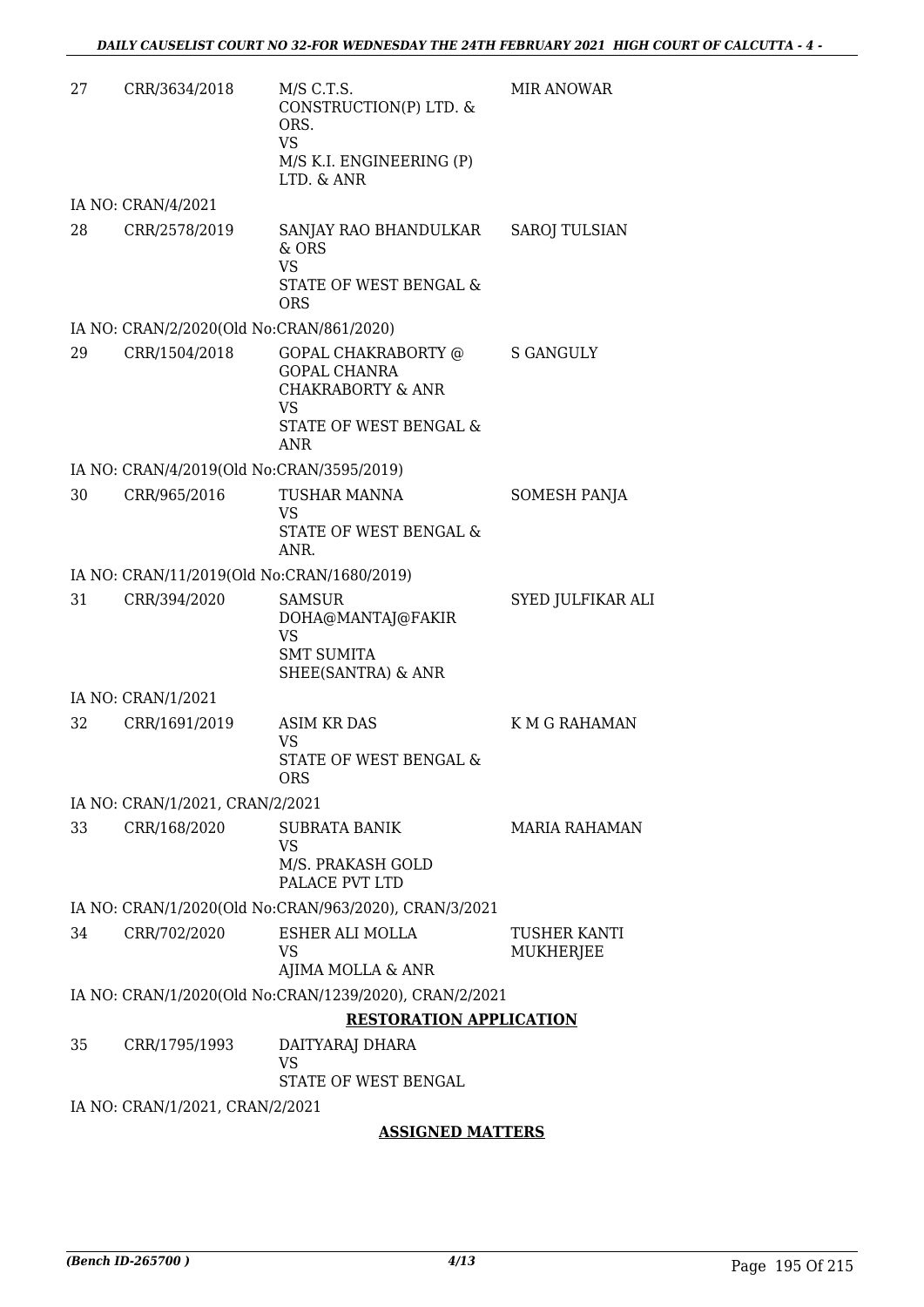| 36   | CRR/209/2006                              | <b>ASHOK PRASAD</b><br>VS<br><b>STATE</b>                                            | KOUSHIK KUNDU                                                                                  |  |  |  |  |
|------|-------------------------------------------|--------------------------------------------------------------------------------------|------------------------------------------------------------------------------------------------|--|--|--|--|
|      | No:CRAN/4977/2019)                        |                                                                                      | IA NO: CRAN/1/2019(Old No:CRAN/4867/2019), CRAN/2/2019(Old No:CRAN/4868/2019), CRAN/3/2019(Old |  |  |  |  |
| 37   | CRR/368/2020                              | RAJIB CHANDA<br><b>VS</b><br>STATE OF WEST BENGAL &<br><b>ANR</b>                    | PRITAM ROY                                                                                     |  |  |  |  |
| 38   | CRR/1366/2020                             | <b>SURAJIT HAZRA</b><br><b>VS</b><br>State of West Bengal                            | PRADYUT KUMAR<br>DAS                                                                           |  |  |  |  |
|      | IA NO: CRAN/1/2020                        |                                                                                      |                                                                                                |  |  |  |  |
| 39   | CRR/3198/2018                             | DY. COM. I.T<br><b>VS</b><br>KALI PRADIP CHAUDHURI &<br>ORS.                         | <b>ANIRBAN MITRA</b>                                                                           |  |  |  |  |
|      | IA NO: CRAN/1/2018(Old No:CRAN/3116/2018) |                                                                                      |                                                                                                |  |  |  |  |
| 40   | CRR/3199/2018                             | DY. COM. OF IT<br><b>VS</b><br>KPC MED. COLLEGE &                                    | ANIRBAN MITRA                                                                                  |  |  |  |  |
|      |                                           | HOSPITAL & ORS.                                                                      |                                                                                                |  |  |  |  |
|      | IA NO: CRAN/1/2018(Old No:CRAN/3117/2018) |                                                                                      |                                                                                                |  |  |  |  |
| 41   | CRR/1235/2019                             | ARI DESMOND MARKS<br><b>VS</b><br>STATE OF WEST BENGAL &<br><b>ANR</b>               | <b>SYED NURUL AREFIN</b>                                                                       |  |  |  |  |
| wt42 | CRR/1316/2019                             | ARI DESMOND MARKS<br><b>VS</b><br>STATE OF WEST BENGAL &<br><b>ANR</b>               | <b>SYED NURUL AREFIN</b>                                                                       |  |  |  |  |
| 43   | CRR/3211/2019                             | <b>SUBHANKAR GHOSH</b><br><b>VS</b><br>MOUSUMI FULMALI                               | <b>SUBHANKAR GHOSH</b><br>(IN PERSON)                                                          |  |  |  |  |
|      |                                           | <b>APPLICATION</b>                                                                   |                                                                                                |  |  |  |  |
| 44   | CRR/1710/2019                             | NIKHILENDU SEKHAR<br><b>MAHAPATRA</b><br><b>VS</b><br>STATE OF WEST BENGAL &<br>ANR  | <b>SUMIT ROUTH</b>                                                                             |  |  |  |  |
|      | IA NO: CRAN/1/2021                        |                                                                                      |                                                                                                |  |  |  |  |
| 45   | CRR/346/2020                              | <b>INDRAJIT MITRA &amp; ORS</b><br><b>VS</b><br>STATE OF WEST BENGAL &<br><b>ANR</b> | <b>ESHITA DUTA</b>                                                                             |  |  |  |  |
|      | IA NO: CRAN/1/2020(Old No:CRAN/473/2020)  |                                                                                      |                                                                                                |  |  |  |  |
| 46   | CRR/4/2021                                | ABHILASHA RAJGARHIA<br><b>VS</b><br>State of West Bengal AND<br><b>ANR</b>           | <b>SHRESTHA</b><br><b>BHATTACHARJEE</b>                                                        |  |  |  |  |
|      |                                           | IA NO: CRAN/1/2021, CRAN/2/2021                                                      |                                                                                                |  |  |  |  |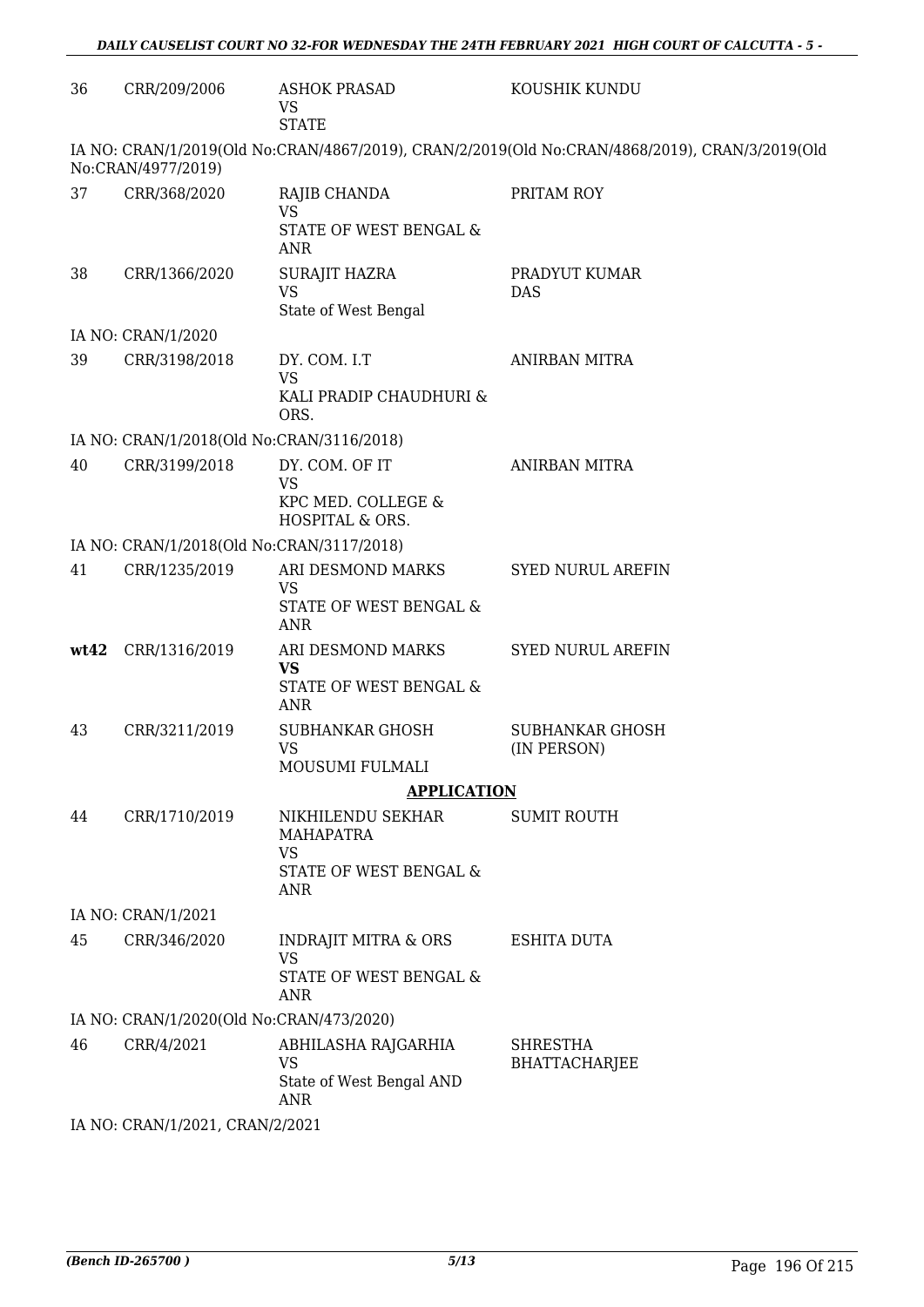| 47 | CRR/385/2021                              | SK HABIBUR RAHAMAN ALI<br>ALIAS SK HASIBUL ALI AND<br><b>ORS</b>              | SOUMYAJIT DAS<br><b>MAHAPATRA</b> |
|----|-------------------------------------------|-------------------------------------------------------------------------------|-----------------------------------|
|    |                                           | <b>VS</b><br>STATE OF WEST BENGAL<br>AND ORS.                                 |                                   |
|    | IA NO: CRAN/1/2021                        |                                                                               |                                   |
| 48 | CRR/1925/2020                             | UTTAM DAS AND OTHERS<br><b>VS</b>                                             | KOEL MUKHERJEE                    |
|    |                                           | State of West Bengal AND<br><b>ANOTHER</b>                                    |                                   |
|    | IA NO: CRAN/1/2021                        |                                                                               |                                   |
| 49 | CRR/1683/2020<br>[CRAN/693/2020]          | ENTAJ ALI @INTAJUL ALI<br><b>VS</b>                                           | KOUSTAV BAGCHI                    |
|    |                                           | State of West Bengal AND<br>ANR                                               |                                   |
| 50 | CRR/2886/2019                             | POOJA SHARMA<br>VS                                                            | ATISH GHOSH                       |
|    |                                           | STATE OF WEST BENGAL &<br><b>ANR</b>                                          |                                   |
|    |                                           | IA NO: CRAN/1/2020(Old No:CRAN/3830/2020), CRAN/2/2020(Old No:CRAN/3832/2020) |                                   |
| 51 | CRR/1833/2020                             | DR. LAV KOCHGAWAY AND<br>ANR.<br><b>VS</b>                                    | kishwar rahman                    |
|    |                                           | State of West Bengal and anr.                                                 |                                   |
|    | IA NO: CRAN/1/2021                        |                                                                               |                                   |
| 52 | CRR/1777/2020                             | SHEIKH HASNABUL HAQUE<br><b>AND ANR</b><br><b>VS</b>                          | <b>GAGANJYOT SINGH</b>            |
|    |                                           | THE STATE OF WEST<br><b>BENGAL AND ANR</b>                                    |                                   |
|    | IA NO: CRAN/1/2021, CRAN/2/2021           |                                                                               |                                   |
| 53 | CRR/1695/2020                             | SHAMBHUNATH MISHRA<br><b>AND ORS</b><br>VS<br>STATE OF WEST BENGAL            | <b>AMAR SINGH</b>                 |
|    |                                           | AND ORS.                                                                      |                                   |
|    | IA NO: CRAN/1/2020                        |                                                                               |                                   |
|    |                                           | <b>CONTESTED APPLICATION 1</b>                                                |                                   |
| 54 | CRR/3448/2017                             | RAJA CHANDRA GARG<br><b>VS</b><br>STATE OF WEST BENGAL &                      | <b>SACHETAN GHOSH</b>             |
|    |                                           | ANR.                                                                          |                                   |
| 55 | CRR/3755/2017                             | PRADIP KUMAR SENGUPTA<br>VS                                                   | IN PERSON                         |
|    |                                           | <b>INDRAJIT SENGUPTA &amp; ANR</b>                                            |                                   |
| 56 | CRR/4001/2016                             | NARESH KHATAU PAREKH<br><b>VS</b><br>STATE OF WEST BENGAL &<br>ANR            | AYAN CHAKRABORTY                  |
|    | IA NO: CRAN/3/2019(Old No:CRAN/2392/2019) |                                                                               |                                   |

*(Bench ID-265700 ) 6/13* Page 197 Of 215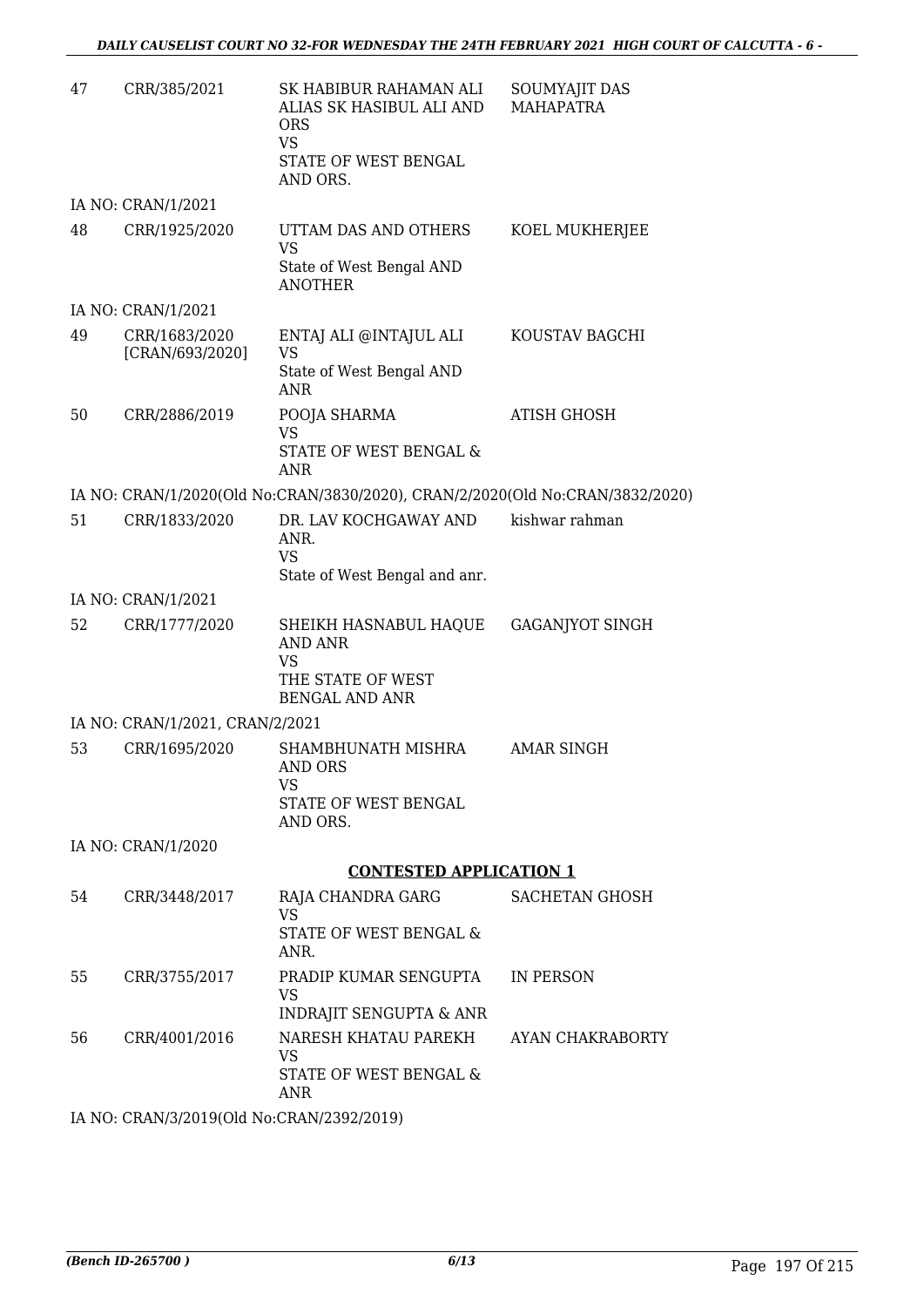| 57 | CRR/812/2017                                          | MD MOBARAK HOSSAIN<br>VS<br><b>STATE OF WEST BENGAL &amp;</b>                               | I NANDI                                                                                                                                                                                      |  |  |  |
|----|-------------------------------------------------------|---------------------------------------------------------------------------------------------|----------------------------------------------------------------------------------------------------------------------------------------------------------------------------------------------|--|--|--|
| 58 | CRR/1053/2017                                         | <b>ORS</b><br><b>SMT SADHANA SINGH</b><br><b>VS</b><br>STATE OF WEST BENGAL &<br><b>ORS</b> | MD SABIR AHMED                                                                                                                                                                               |  |  |  |
|    | IA NO: CRAN/4/2018(Old No:CRAN/1717/2018)             |                                                                                             |                                                                                                                                                                                              |  |  |  |
| 59 | CRR/1671/2017                                         | <b>BALAI CHANDRA MONDAL</b><br>VS<br>LAXMIPRIYA DEY & ANR                                   | PRASANTA KUMAR<br>DAS                                                                                                                                                                        |  |  |  |
|    | No:CRAN/3752/2018)                                    |                                                                                             | IA NO: CRAN/2/2017(Old No:CRAN/2846/2017), CRAN/3/2017(Old No:CRAN/3524/2017), CRAN/4/2018(Old                                                                                               |  |  |  |
| 60 | CRR/1956/2017                                         | DR PRADIP KR BARMA &<br><b>ORS</b><br><b>VS</b><br>STATE OF WEST BENGAL &<br><b>ANR</b>     | M H CHOWDHURY                                                                                                                                                                                |  |  |  |
|    | CRAN/12/2019(Old No:CRAN/4113/2019)                   |                                                                                             | IA NO: CRAN/1/2017(Old No:CRAN/3596/2017), CRAN/3/2017(Old No:CRAN/4951/2017), CRAN/5/2018(Old<br>No:CRAN/771/2018), CRAN/9/2019(Old No:CRAN/681/2019), CRAN/10/2019(Old No:CRAN/1875/2019), |  |  |  |
| 61 | CRR/2468/2017                                         | TARUN KR. MITRA<br><b>VS</b><br><b>SUBIR ROY CHOWDHURY &amp;</b><br>ANR.                    | PAMPA DEY (DHABAL)                                                                                                                                                                           |  |  |  |
|    | IA NO: CRAN/2/2017(Old No:CRAN/5536/2017)             |                                                                                             |                                                                                                                                                                                              |  |  |  |
| 62 | CRR/2886/2017                                         | <b>RAINY GHOSH</b><br><b>VS</b><br>STATE OF WEST BENGAL &<br>ORS.                           | <b>AVISHEK PRASAD</b>                                                                                                                                                                        |  |  |  |
| 63 | CRR/2984/2017                                         | KEDAR NATH SEN<br><b>VS</b><br>PRABIR KUMAR SEN & ORS                                       | MOBAKSHAR ISLAM                                                                                                                                                                              |  |  |  |
|    | IA NO: CRAN/3/2018(Old No:CRAN/3433/2018)             |                                                                                             |                                                                                                                                                                                              |  |  |  |
| 64 | CRR/3028/2017                                         | MANJURA BEGUM<br><b>VS</b><br>MASHIAR RAHAMAN                                               | <b>BISWAJIT MANNA</b>                                                                                                                                                                        |  |  |  |
| 65 | CRR/3120/2017                                         | <b>MA KREENG</b><br>CONSTRUCTION P LTD &<br><b>ORS</b><br><b>VS</b><br>DIPAK SAHA & ANR     | <b>MS A TIWARI</b>                                                                                                                                                                           |  |  |  |
| 66 | CRR/3797/2017<br>(LCR)                                | M/S MASHA ENTERPRISE &<br>ORS.<br><b>VS</b><br>STATE OF WEST BENGAL &<br>ANR.               | SANJIDA SULTANA                                                                                                                                                                              |  |  |  |
|    | IA NO: CRAN/2/2018(Old No:CRAN/2411/2018)             |                                                                                             |                                                                                                                                                                                              |  |  |  |
| 67 | CRR/3978/2017                                         | <b>SUBHENDU BISWAS</b><br><b>VS</b><br>CBI, SP, ACB, KOL                                    | <b>B BISWAS</b>                                                                                                                                                                              |  |  |  |
|    | IA NO: CRAN/7/2020(Old No:CRAN/679/2020), CRAN/8/2021 |                                                                                             |                                                                                                                                                                                              |  |  |  |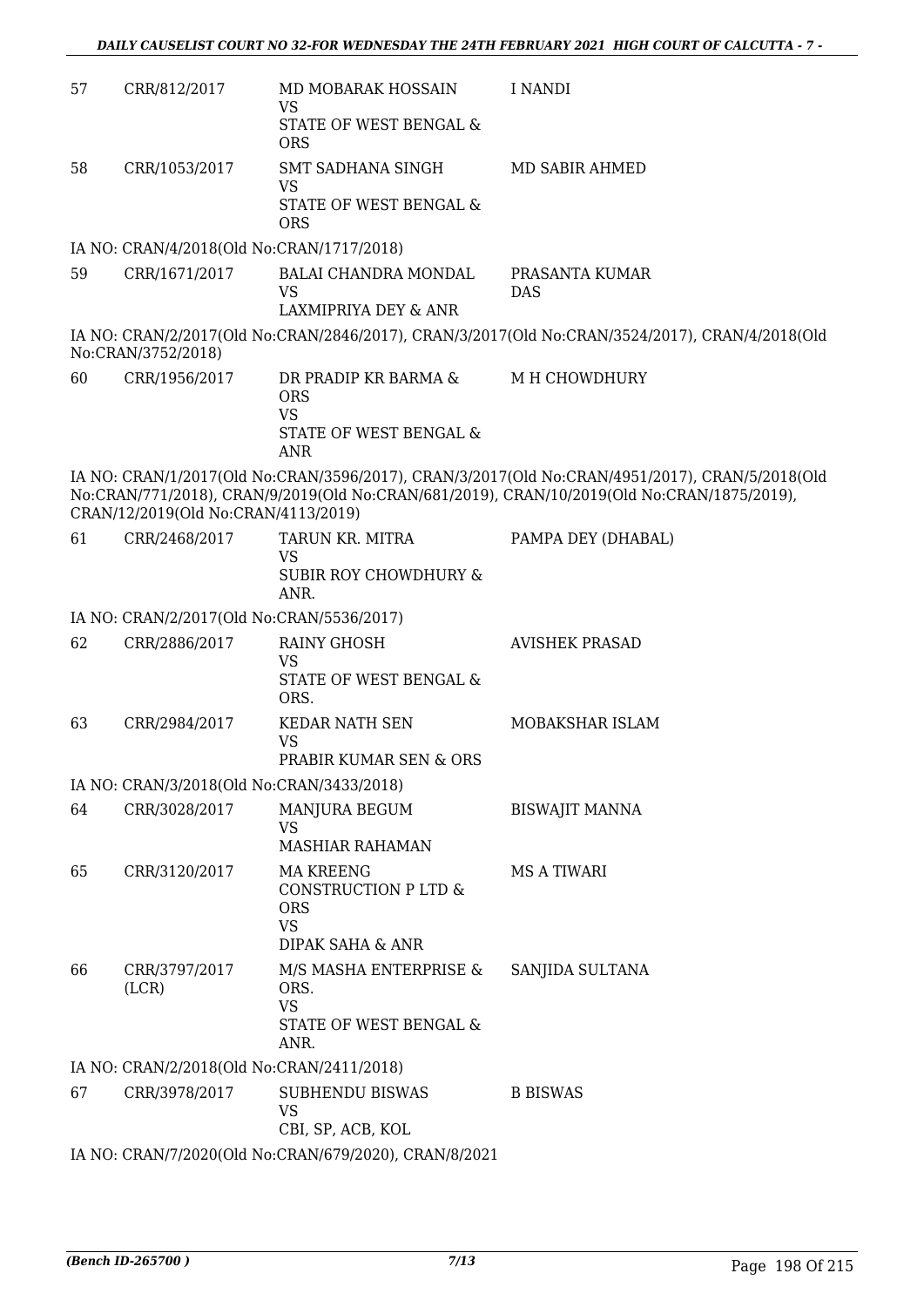| 68 | CRR/552/2018           | <b>SAKINA BANU</b><br>VS.<br>STATE OF WEST BENGAL                                                 | S. NANDY                        |
|----|------------------------|---------------------------------------------------------------------------------------------------|---------------------------------|
| 69 | CRR/985/2018           | SOVA SINGH @ SINHA &<br><b>ANR</b><br><b>VS</b><br>LATA SINHA & ANR                               | HILLOL SAHA<br><b>PODDAR</b>    |
| 70 | CRR/1097/2018          | NIRA SHARMA<br><b>VS</b><br>STATE OF WEST BENGAL                                                  | K MEHROTRA                      |
| 71 | CRR/1264/2018          | <b>SOUMITRA PAUL &amp; ANR</b><br><b>VS</b><br>STATE OF WEST BENGAL &<br>ANR                      | A AGARWAL                       |
| 72 | CRR/1947/2018          | <b>GOPAL JHA &amp; ANR</b><br><b>VS</b><br>CBI, BANK SECURITES &<br>FRAUD CELL, CGO COMP,<br>KOL  | <b>S DUTTA</b>                  |
| 73 | CRR/2222/2018          | BALAGERIA CENTRAL CO-<br>OPERATIVE BANK LTD.<br><b>VS</b><br>STATE OF WEST BENGAL &<br><b>ANR</b> | <b>MADAN MOHAN ROY</b>          |
| 74 | CRR/2224/2018          | BALAGERIA CENTRAL CO-<br>OPERATIVE BANK LTD.<br><b>VS</b><br>STATE OF WEST BENGAL &<br>ANR.       | <b>MADAN MOHAN ROY</b>          |
| 75 | CRR/2382/2018<br>(LCR) | DHIRAJ THARD<br>VS.<br>M/S CAR CHASSIS PVT.LTD                                                    | S. AGARWAL                      |
| 76 | CRR/2540/2018          | SMT SUTAPA GHOSH<br><b>VS</b><br>STATE OF WEST BENGAL &<br>ORS                                    | <b>UTTIYA ROY</b>               |
| 77 | CRR/2764/2018          | CENTRAL BUREAU OF<br><b>INVESTIGATION</b><br>VS<br><b>GOPAL JHA &amp; ANR</b>                     | <b>CHANDREYI</b><br>ALAM(GUPTA) |
| 78 | CRR/657/2019           | <b>ASHRUKANA DAS</b><br><b>VS</b><br><b>RAJ KUMAR DAS</b>                                         | <b>RAKESH PODDAR</b>            |
| 79 | CRR/1515/2019          | SOMESH DASGUPTA<br><b>VS</b><br>STATE OF WEST BENGAL &<br>ANR                                     | BRATIN KUMAR DEY                |
|    |                        | IA NO: CRAN/1/2019(Old No:CRAN/3776/2019), CRAN/3/2020(Old No:CRAN/300/2020)                      |                                 |
| 80 | CRR/1711/2019<br>[S]   | <b>SMT LAXMI DAS</b><br><b>VS</b><br>MADHUSUDAN DAS & ANR                                         | D K ADHIKARY                    |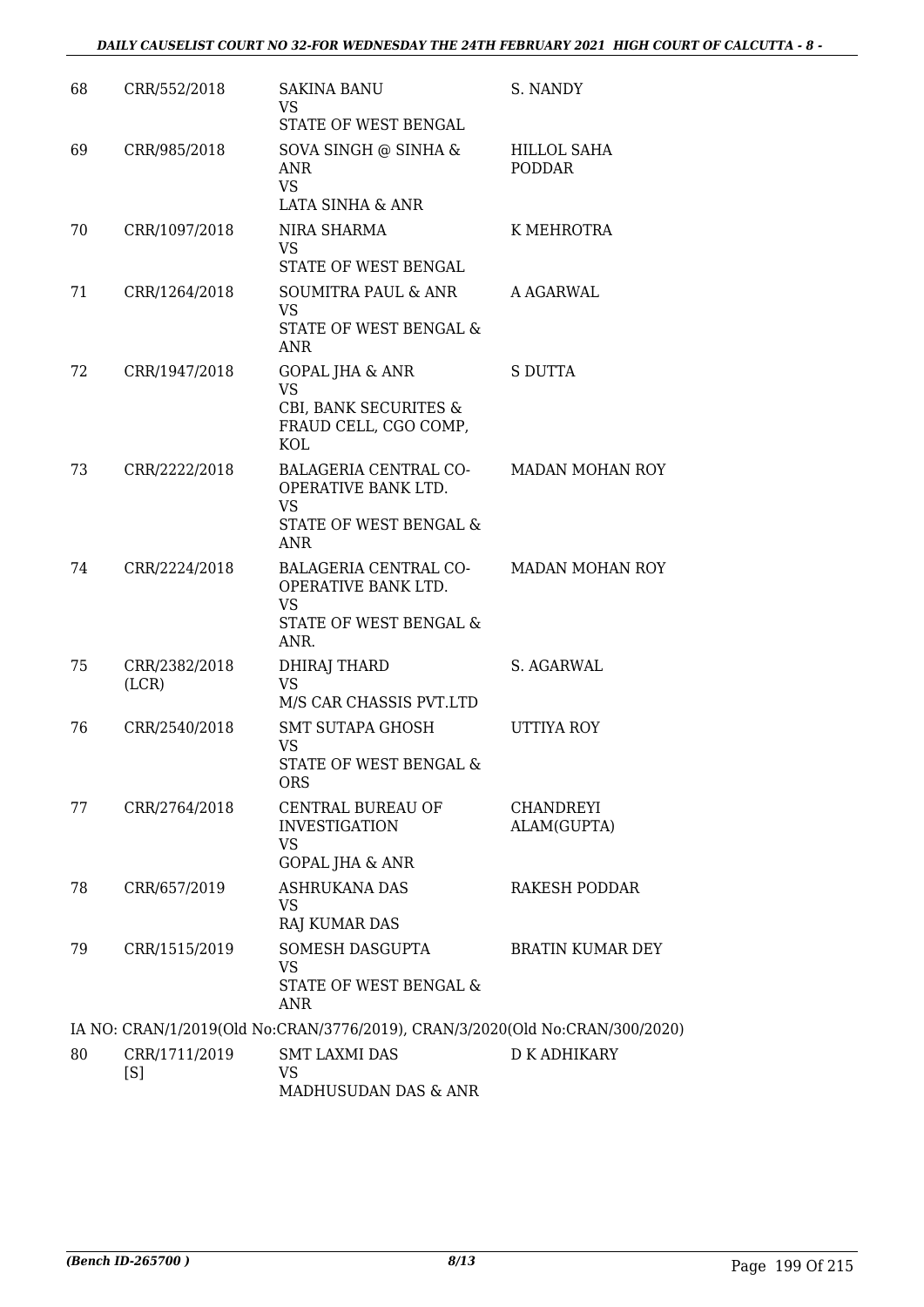| 81 | CRR/2015/2019                            | MAHENDRA KR AGARWAL<br><b>VS</b><br>STATE OF WEST BENGAL &                                                                 | <b>ABHIJIT SARKAR</b>                                                                         |
|----|------------------------------------------|----------------------------------------------------------------------------------------------------------------------------|-----------------------------------------------------------------------------------------------|
|    |                                          | <b>ANR</b>                                                                                                                 |                                                                                               |
|    |                                          | IA NO: CRAN/2/2019(Old No:CRAN/4454/2019), CRAN/3/2020(Old No:CRAN/1050/2020)                                              |                                                                                               |
| 82 | CRR/2199/2019                            | <b>MD ALAMGIR</b><br><b>VS</b><br><b>BISWAJIT DAS &amp; ANR</b>                                                            | <b>AMAL KUMAR</b><br><b>BANERJEE</b>                                                          |
| 83 | CRR/2752/2019<br>(LCR)                   | TAPAN KUMAR GHOSH<br><b>VS</b><br><b>GOPAL CHANDRA MAITY &amp;</b><br><b>ANR</b>                                           | <b>MUKTESWAR MAITY</b>                                                                        |
|    |                                          |                                                                                                                            | IA NO: CRAN/2/2020(Old No:CRAN/3409/2020), CRAN/3/2020(Old No:CRAN/3410/2020), CRAN/4/2020    |
| 84 | CRR/2903/2019                            | SOUMIK BHATTACHARYYA<br><b>VS</b><br><b>TANUMITA</b><br><b>BHATTACHARYYA</b>                                               | APURBA KR. DATTA                                                                              |
| 85 | CRR/3125/2019                            | AMIT KR CHAKRABORTY<br>VS<br><b>SMT PRATYUSHA</b><br><b>CHAKRABORTY &amp; ANR</b>                                          | APURBA KR DATTA                                                                               |
| 86 | CRR/3436/2019                            | <b>SAMIR SARDAR</b><br><b>VS</b><br>STATE OF WEST BENGAL &<br><b>ANR</b>                                                   | PRIYANJIT KUNDU                                                                               |
| 87 | CRR/3525/2019                            | <b>VIVEK BHASKARAN</b><br><b>VS</b><br>STATE OF WEST BENGAL &<br><b>ANR</b>                                                | ABHIRUP<br><b>CHAKRABORTY</b>                                                                 |
|    |                                          | IA NO: CRAN/2/2020(Old No:CRAN/488/2020), CRAN/3/2020(Old No:CRAN/855/2020)                                                |                                                                                               |
| 88 | CRR/3623/2019                            | <b>SAIKAT ROY</b><br><b>VS</b><br>STATE OF WEST BENGAL &<br><b>ANR</b>                                                     | SIRSENDU SINHA<br><b>ROY</b>                                                                  |
| 89 | CRR/3832/2019                            | CHANDAN ARORA<br>VS<br>AMBIKA ARORA & ANR                                                                                  | SHIBAJI KUMAR DAS                                                                             |
|    | No:CRAN/638/2020)                        |                                                                                                                            | IA NO: CRAN/1/2019(Old No:CRAN/4999/2019), CRAN/2/2020(Old No:CRAN/565/2020), CRAN/3/2020(Old |
| 90 | CRR/107/2020                             | MIHIR CHAKRABORTY &<br><b>ANR</b><br><b>VS</b><br>STATE OF WEST BENGAL                                                     | MD. IDRISH                                                                                    |
| 91 | CRR/115/2020                             | <b>IVAN ROJARIO @ IVAN</b><br>ROJRIO @ IVAN ROZARIO @<br><b>IVAN RAJORIA</b><br><b>VS</b><br>STATE OF WEST BENGAL &<br>ANR | <b>SHAREQUL HAQUE</b>                                                                         |
|    | IA NO: CRAN/1/2020(Old No:CRAN/384/2020) |                                                                                                                            |                                                                                               |
| 92 | CRR/185/2020                             | CHANDAN ARIRA<br>VS<br>AMBIKA ARORA& ANR                                                                                   | SHIBAJI KUMAR DAS                                                                             |
|    |                                          |                                                                                                                            |                                                                                               |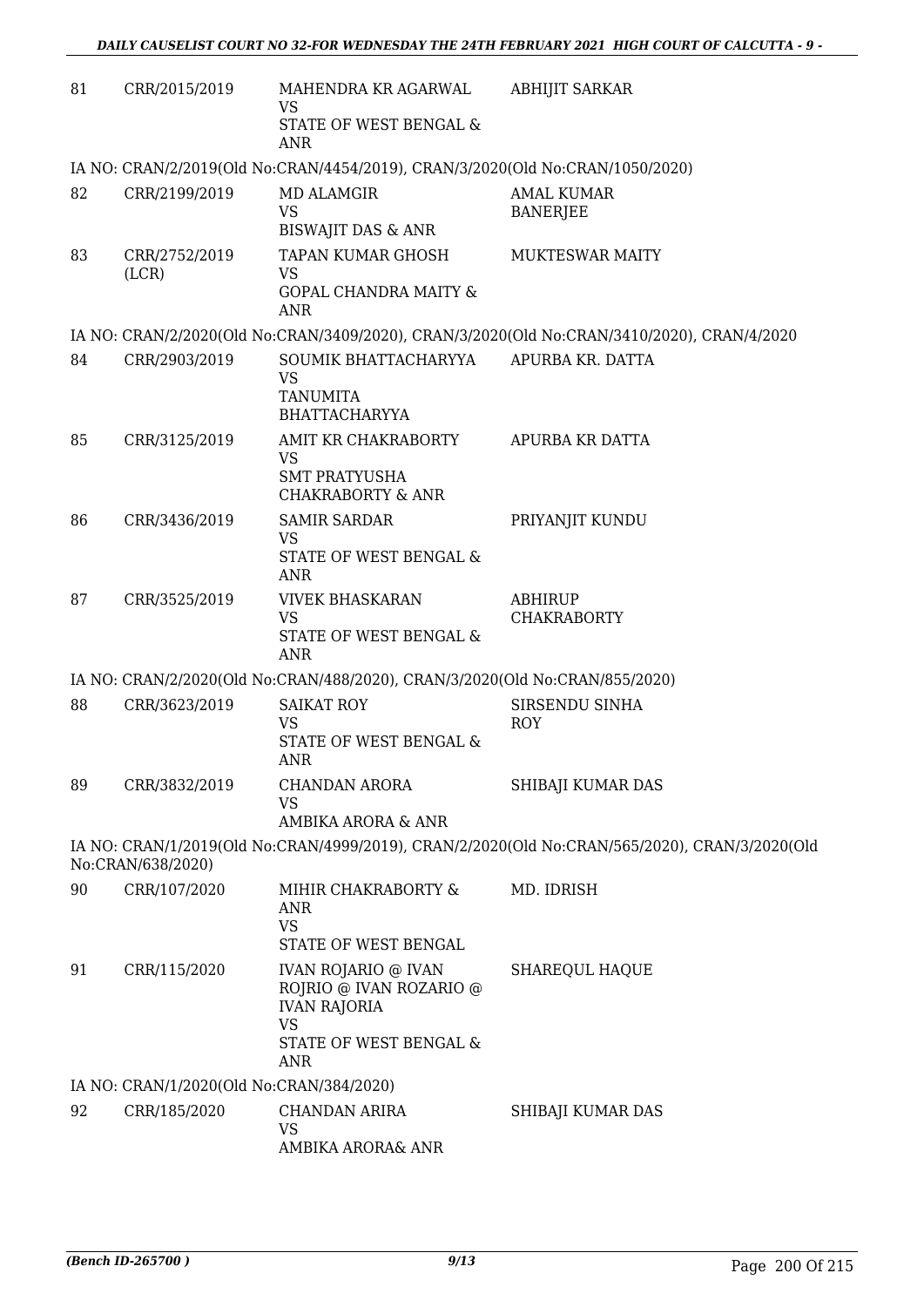| wt93 | CRR/3829/2019                             | <b>CHANDAN ARORA</b><br><b>VS</b><br>AMBIKA ARORA & ANR                                                                                                 | SHIBAJI KR DAS                        |
|------|-------------------------------------------|---------------------------------------------------------------------------------------------------------------------------------------------------------|---------------------------------------|
|      |                                           | IA NO: CRAN/1/2019(Old No:CRAN/4996/2019), CRAN/2/2020(Old No:CRAN/680/2020)                                                                            |                                       |
| 94   | CRR/435/2020                              | SANDIP MUKHERJEE<br>VS<br><b>VIVEK AGARWAL</b>                                                                                                          | MAHFUZ MURSHED                        |
|      |                                           | IA NO: CRAN/1/2020(Old No:CRAN/1108/2020), CRAN/2/2020                                                                                                  |                                       |
| 95   | CRR/577/2020                              | PARNAB BASU ROY<br><b>CHOWDHURY</b><br>VS<br><b>SAMAPTI BASU ROY</b>                                                                                    | JAYANTA KUUMAR<br><b>MUKHOPADHYAY</b> |
| wt96 | CRR/303/2020                              | <b>CHOWDHURY &amp; ANR</b><br>SAMAPTI BASU ROY<br><b>CHOWDHURY NEE</b><br>MUKHERJEE @ MOUSUMI<br><b>BASU ROY</b><br><b>VS</b><br>STATE OF WEST BENGAL & | ANAMITRA BANERJEE                     |
| 97   | CRR/665/2020                              | <b>ANR</b><br>ANJALI BHATTACHARJEE &<br><b>ORS</b><br><b>VS</b><br>STATE OF WEST BENGAL &<br>ANR                                                        | PINAKI<br><b>BHATTACHARYYA</b>        |
| 98   | CRR/1098/2020                             | SOUMOJIT PATRA<br><b>VS</b><br>STATE OF WEST BENGAL &<br><b>ANR</b>                                                                                     | <b>RAJIV KUMAR</b>                    |
|      |                                           | IA NO: CRAN/1/2020(Old No:CRAN/3524/2020), CRAN/2/2020, CRAN/3/2021                                                                                     |                                       |
| 99   | CRR/1763/2020                             | <b>SWAPAN BERA</b><br><b>VS</b><br>State of West Bengal AND<br><b>ANR</b>                                                                               | <b>LIPIKA NATH</b>                    |
| 100  | CRR/1903/2020                             | DEBASISH BRATA<br>BHATTACHARJEE<br>VS<br><b>SHARMISTHA</b><br>BHATTACHARJEE                                                                             | <b>PINAKI</b><br><b>BHATTACHARYYA</b> |
|      | IA NO: CRAN/1/2021                        |                                                                                                                                                         |                                       |
| 101  | CRR/1716/2019                             | ANURUPA ROY<br>VS<br>DR ANINDA SUNDAR DAS &<br><b>ANR</b>                                                                                               | <b>DEBASISH DAS</b>                   |
| 102  | CRR/2261/2018                             | AMIT KR GHOSH & ORS<br><b>VS</b><br>STATE OF WEST BENGAL &<br><b>ORS</b>                                                                                | S BHATTACHARYYA                       |
|      | IA NO: CRAN/1/2019(Old No:CRAN/3355/2019) |                                                                                                                                                         |                                       |
| 103  | CRR/914/2020                              | JALADHAR PAL<br>VS<br>STATE OF WEST BENGAL                                                                                                              | MADHUMITA ROY<br><b>CHOWDHURY</b>     |
|      | IA NO: CRAN/1/2021                        |                                                                                                                                                         |                                       |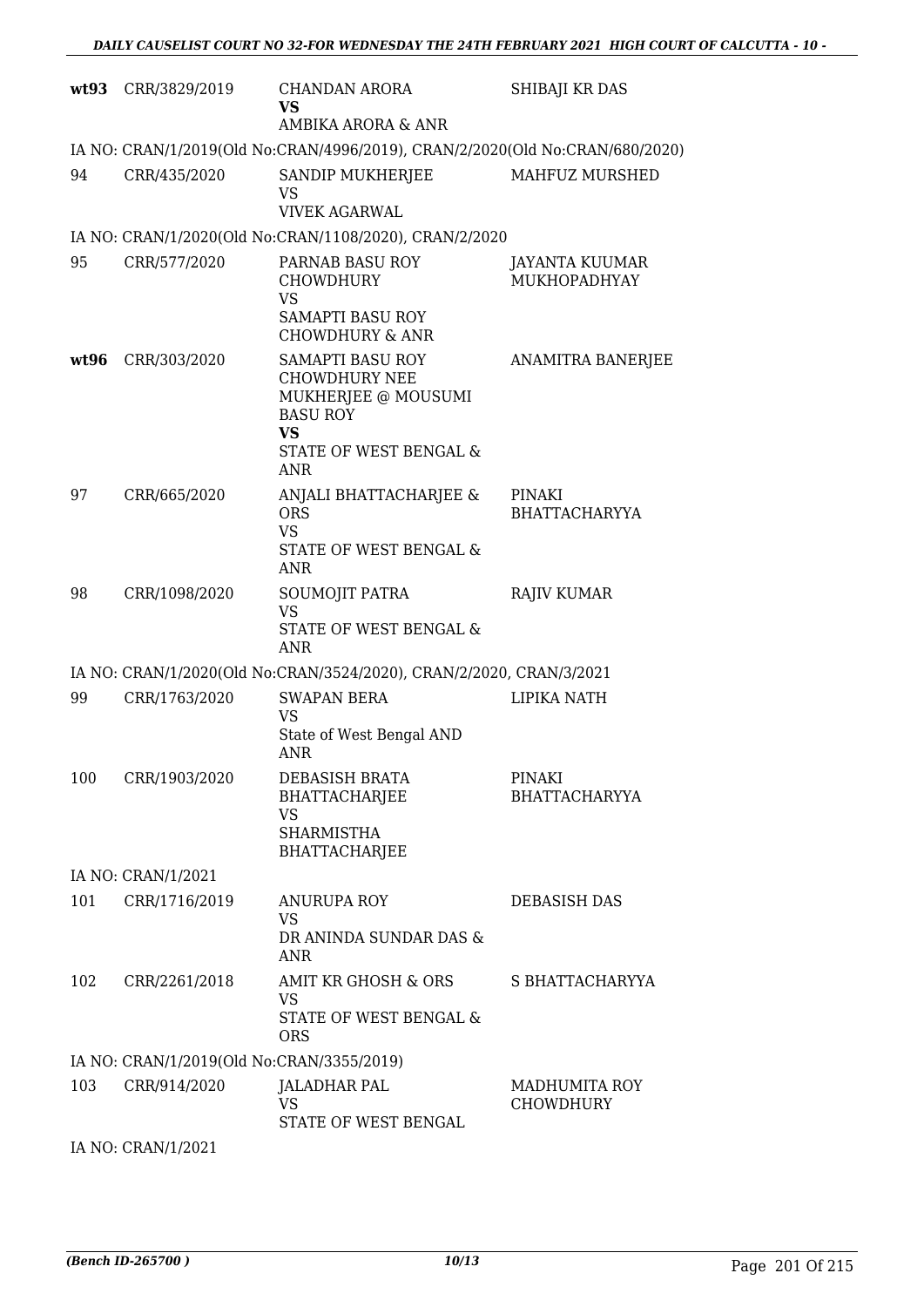|     | wt104 CRR/1731/1995                      | JALADHAR PAL<br><b>VS</b><br>THE STATE OF WEST<br><b>BENGAL</b>                            | MR S.ROY                              | N.Y.A |
|-----|------------------------------------------|--------------------------------------------------------------------------------------------|---------------------------------------|-------|
|     |                                          | IA NO: CRAN/1/2019(Old No:CRAN/4681/2019), CRAN/2/2019(Old No:CRAN/4683/2019), CRAN/3/2020 |                                       |       |
| 105 | CRR/469/2018                             | ACHEWAR NATH SHUKLA<br><b>VS</b><br>STATE OF WEST BENGAL &<br><b>ANR</b>                   | K GANGULY                             |       |
|     | IA NO: CRAN/1/2020(Old No:CRAN/796/2020) |                                                                                            |                                       |       |
|     | wt106 CRR/470/2018                       | ACHEWAR NATH SHUKLA<br><b>VS</b><br>STATE OF WEST BENGAL &<br>ANR                          | K GANGULY                             |       |
|     | IA NO: CRAN/1/2020(Old No:CRAN/799/2020) |                                                                                            |                                       |       |
|     | wt107 CRR/471/2018                       | ACHEWAR NATH SHUKLA<br><b>VS</b><br>STATE OF WEST BENGAL &<br><b>ANR</b>                   | <b>K GANGULY</b>                      |       |
|     | IA NO: CRAN/1/2020(Old No:CRAN/797/2020) |                                                                                            |                                       |       |
|     | wt108 CRR/472/2018                       | ACHEWAR NATH SHUKLA<br><b>VS</b><br>STATE OF WEST BENGAL &<br><b>ANR</b>                   | <b>K GANGULY</b>                      |       |
|     | IA NO: CRAN/1/2020(Old No:CRAN/798/2020) |                                                                                            |                                       |       |
| 109 | CRR/3769/2019                            | RUPASHREE MUKHERJEE<br><b>VS</b><br>STATE OF WEST BENGAL &<br><b>ANR</b>                   | AMITABHA GHOSH                        |       |
| 110 | CRR/1128/2018                            | DINESH PODDAR<br><b>VS</b><br>STATE OF WEST BENGAL &<br><b>ORS</b>                         | A.GHATAK                              |       |
|     | wt111 CRR/3496/2018                      | DINESH PODDAR<br>VS<br>STATE OF WEST BENGAL &<br><b>ORS</b>                                | <b>APZAL ANSARI</b>                   |       |
|     | IA NO: CRAN/1/2020(Old No:CRAN/736/2020) |                                                                                            |                                       |       |
| 112 | CRR/1735/2018                            | ARINDOM MODAK & ANR.<br>VS<br>STATE OF WEST BENGAL &<br>ANR.                               | <b>SAYAK RANJAN</b><br><b>GANGULY</b> |       |
| 113 | CRR/2851/2018                            | NIRANJAN ROY<br><b>VS</b><br>STATE OF WEST BENGAL &<br>ANR                                 | <b>MALAY</b><br><b>BHATTACHARYYA</b>  |       |
| 114 | CRR/690/2017                             | RAHUL TANTIA<br><b>VS</b><br>STATE OF WEST BENGAL                                          | S. PAUL                               |       |
|     |                                          | IA NO·CRANI212017(Old No·CRANI408112017) CRANI312017(Old No·CRANI412712017) CRANI412017(Ol |                                       |       |

IA NO: CRAN/2/2017(Old No:CRAN/4081/2017), CRAN/3/2017(Old No:CRAN/4127/2017), CRAN/4/2017(Old No:CRAN/4881/2017), CRAN/7/2020(Old No:CRAN/1064/2020)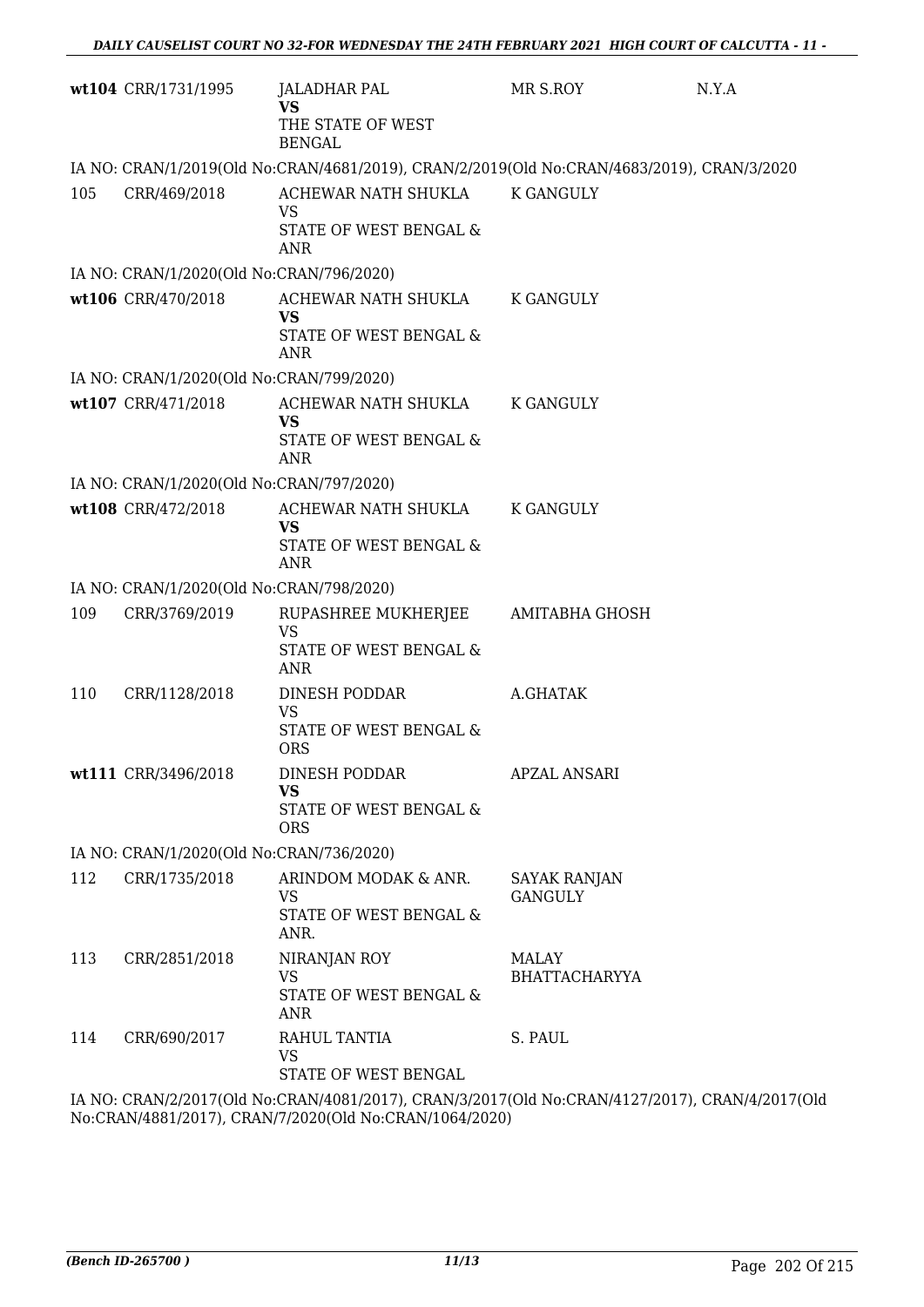| 115 | CRR/1384/2020                                | <b>BABITA SIMON</b><br><b>VS</b><br>State of West Bengal                                                                   | <b>RAJARSHI BASU</b>                                                                           |  |  |
|-----|----------------------------------------------|----------------------------------------------------------------------------------------------------------------------------|------------------------------------------------------------------------------------------------|--|--|
|     | IA NO: CRAN/1/2020, CRAN/2/2020, CRAN/4/2021 |                                                                                                                            |                                                                                                |  |  |
| 116 | CRR/2848/2017                                | ASIT MAITY@ASHIT MAITY                                                                                                     | AMITABHA GHOSH                                                                                 |  |  |
|     |                                              | VS<br>STATE OF WEST BENGAL &<br>ANR                                                                                        |                                                                                                |  |  |
|     |                                              | IA NO: CRAN/3/2018(Old No:CRAN/1313/2018), CRAN/7/2020(Old No:CRAN/584/2020)                                               |                                                                                                |  |  |
| 117 | CRR/1953/2019                                | AMIT KUMAR MOHTA @<br><b>AMIT MOHTA</b><br><b>VS</b><br>STATE OF WEST BENGAL &<br><b>ANR</b>                               | <b>MD ZOHAIB RAUF</b>                                                                          |  |  |
|     | wt118 CRR/2881/2019                          | <b>INDRA MOHTA</b><br><b>VS</b><br>STATE OF WEST BENGAL &<br><b>ANR</b>                                                    | RATANLAL JOSHI                                                                                 |  |  |
|     | IA NO: CRAN/1/2019(Old No:CRAN/3922/2019)    |                                                                                                                            |                                                                                                |  |  |
| 119 | CRR/3176/2019                                | SMT BAISHALI DUTTA<br><b>VS</b><br>STATE OF WEST BENGAL &<br><b>ORS</b>                                                    | <b>ANTARIKHYA BASU</b>                                                                         |  |  |
| 120 | CRR/1553/2017                                | ORIJIT CHATTERJEE & ANR<br><b>VS</b><br>STATE OF WEST BENGAL &<br><b>ORS</b>                                               | <b>SATADRU LAHIRI</b>                                                                          |  |  |
|     | IA NO: CRAN/3/2018(Old No:CRAN/2198/2018)    |                                                                                                                            |                                                                                                |  |  |
| 121 | CRR/1405/2018                                | TUSAR KANTI KAR & ANR<br>VS<br>STATE OF WEST BENGAL &<br><b>ANR</b>                                                        | TIRTHANKAR DEY                                                                                 |  |  |
| 122 | CRR/3245/2018                                | MANURA BEGUM & ORS<br><b>VS</b><br>STATE OF WEST BENGAL &<br>ANR                                                           | <b>S NANDY</b>                                                                                 |  |  |
|     | No:CRAN/1953/2019)                           |                                                                                                                            | IA NO: CRAN/1/2018(Old No:CRAN/3619/2018), CRAN/3/2019(Old No:CRAN/1867/2019), CRAN/4/2019(Old |  |  |
| 123 | CRR/3498/2018                                | KALIACHAK NURSING<br>HOME REP BY<br>ASHADULLAH BISWAS<br>@ASADULLA &A<br><b>VS</b><br>STATE OF WEST BENGAL &<br><b>ANR</b> | <b>AVINABA PATRA</b>                                                                           |  |  |
| 124 | CRR/3497/2018                                | M/S ALISHA<br><b>CONSTRUCTION &amp; ANR</b><br><b>VS</b><br>STATE OF WEST BENGAL &<br><b>ANR</b>                           | <b>AVINABA PATRA</b>                                                                           |  |  |
| 125 | CRR/485/2020                                 | AMIT JHA & ORS<br><b>VS</b><br>STATE OF WEST BENGAL &<br><b>ANR</b>                                                        | <b>JUIN DUTTA</b><br><b>CHAKRABORTY</b>                                                        |  |  |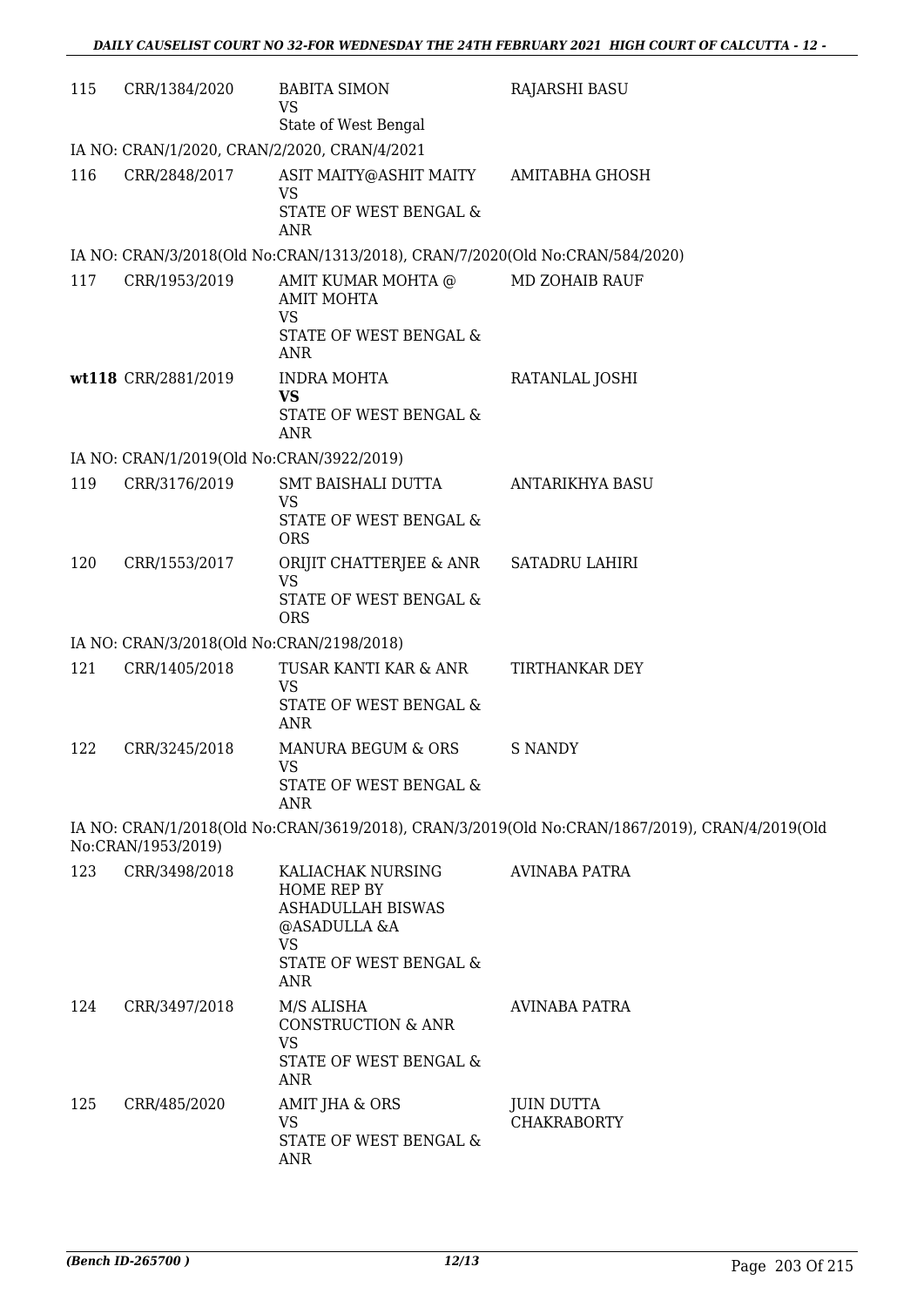| 126 | CRR/3755/2018                   | <b>SUJIT KABIRAJ &amp; ORS</b><br><b>VS</b><br>STATE OF WEST BENGAL                             | SHAKTI<br><b>CHAKRABORTI</b> |
|-----|---------------------------------|-------------------------------------------------------------------------------------------------|------------------------------|
| 127 | CRR/898/2018                    | <b>MUKUL BHASIN</b><br><b>VS</b><br>STATE OF WEST BENGAL &<br><b>ANR</b>                        | S P CHATTOPADHYAY            |
|     | wt128 CRR/893/2018              | HARSHITA BHASIN (NEE<br>MALIK)<br><b>VS</b><br>STATE OF WEST BENGAL &<br><b>ORS</b>             | A. BHATTACHARYYA             |
| 129 | CRR/153/2020                    | MD SAFIQUE MALLLICK<br><b>VS</b><br>STATE OF WEST BENGAL &<br><b>ANR</b>                        | TARUNJYOTI TEWARI            |
|     | wt130 CRR/596/2019              | MD SAFIQUE MALLICK<br><b>VS</b><br>STATE OF WEST BENGAL &<br><b>ANR</b>                         | PARTHA SENGUPTA              |
| 131 | CRR/1575/2020<br>(At 2.00 p.m.) | <b>NITYANANDA</b><br>CHATTERJEE@NITAI<br><b>VS</b><br>State of West Bengal AND<br><b>ANR</b>    | RAJNANDINI DAS               |
| 132 | CRR/1597/2020                   | SMT GANGA SINGH PARSI<br>VS<br><b>ASHOK DUTTA AND ORS</b>                                       | <b>TAPAN PAL</b>             |
| 133 | CRR/1747/2020                   | MOTILAL@MATILAL SHAW<br><b>AND ORS</b><br><b>VS</b><br>State of West Bengal AND<br><b>ANR</b>   | RUPSA SREEMANI               |
|     | IA NO: CRAN/1/2021              |                                                                                                 |                              |
|     | wt134 CRR/1587/2019             | MOTILAL @ MATILAL SHAW<br>& ORS.<br><b>VS</b><br>STATE OF WEST BENGAL &<br>ANR                  | PRITHA BASU                  |
|     | wt135 CRR/9/2021                | MOTILAL @ MATILAL SHAW<br><b>AND OTHERS</b><br><b>VS</b><br>STATE OF WEST BENGAL<br>AND ANOTHER | RUPSA SREEMANI               |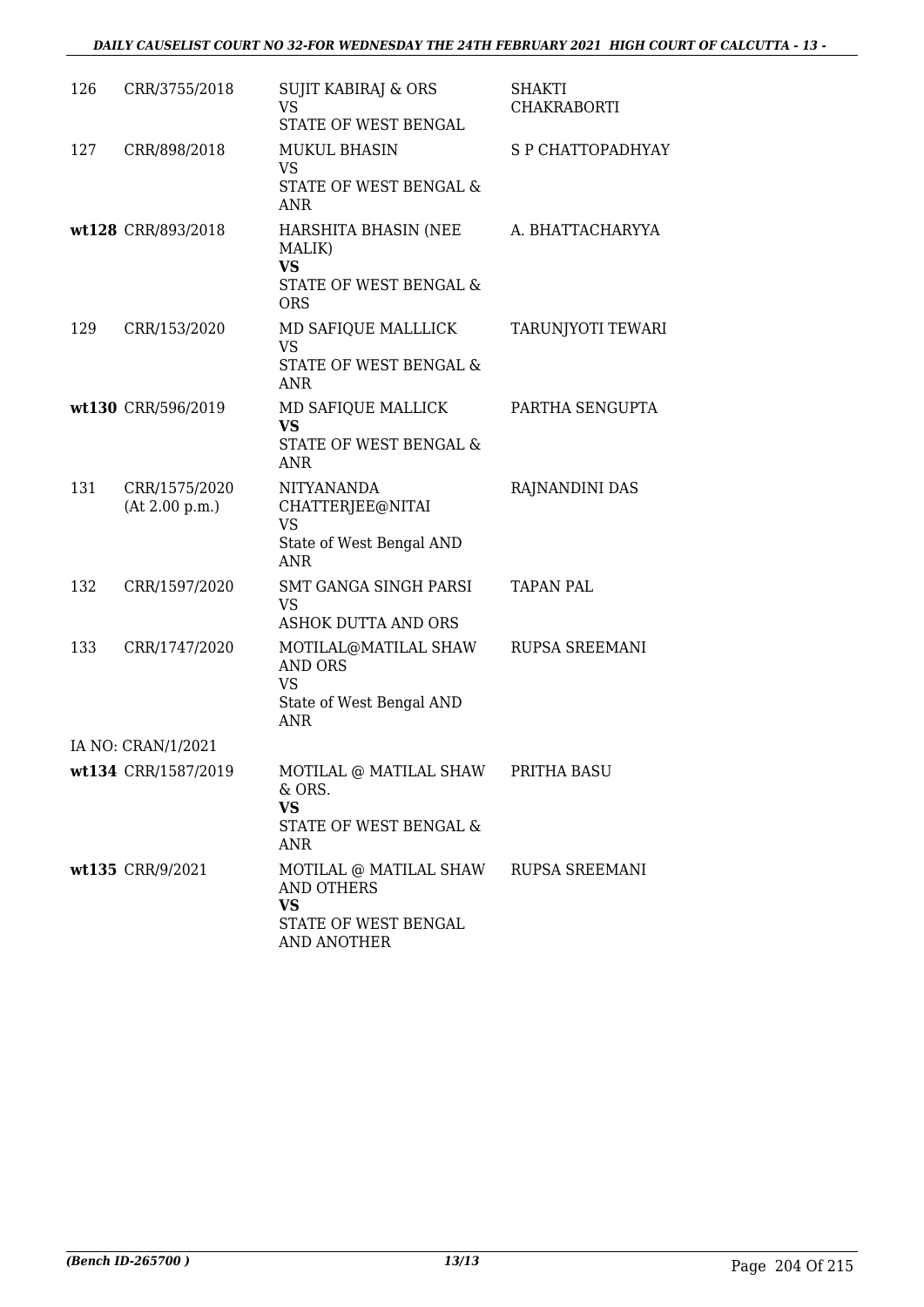

### **Appellate Side**

**DAILY CAUSELIST For Wednesday The 24th February 2021**

**COURT NO. 42 SINGLE BENCH (SB - XVII) AT 10:45 AM HON'BLE JUSTICE SUBHASIS DASGUPTA (VIA VIDEO CONFERENCE)**

#### **ON AND FROM MONDAY, THE 11TH JANUARY, 2021 - ADMISSION OF CRIMINAL MOTIONS AND HEARING OF CRIMINAL REVISIONS WHICH ARE NOT ASSIGNED TO ANY OTHER BENCH INCLUDING APPLICATIONS CONNECTED THERETO; HEARING OF CRIMINAL REVISIONS (IRRESPECTIVE OF CLASSIFICATION) FILED UPTO 2015 INCLUDING CONNECTED APPLICATIONS; HEARING OF CRIMINAL APPEALS.**

**(A) MENTIONING FOR INCLUSION ON THE FIRST WORKING DAY OF THE WEEK.**

**(B) MENTIONING FOR INCLUSION OF "CRIMINAL REVISION HEARING" IRRESPECTIVE OF CLASSIFICATION FILED ( UPTO 2015) ON THURSDAY OF THE WEEK.**

**NOTE : MATTERS WILL BE TAKEN UP THROUGH PHYSICAL HEARING ONLY WHEN BOTH PARTIES ARE AGREED.**

#### **TO BE MENTIONED**

1 CRR/1142/2020 SK AFSAR ALI @ SK ASTAM ALI VS STATE OF WEST BENGAL SK TOSLIM ALI

IA NO: CRAN/1/2020(Old No:CRAN/4578/2020), CRAN/2/2021

#### **LISTED MOTION**

2 CRR/1520/2020 M/S. AMBUJA HOUSING AND URBAN INFRASTRUCTURE COMPANY LTD AND ANR VS M/S. KUSHAL POLYSACKS PVT LTD SUME GHOSH IA NO: CRAN/1/2021

3 CRR/1559/2020 TENTUL GHOSH VS State of West Bengal DEBAPRATIM GUHA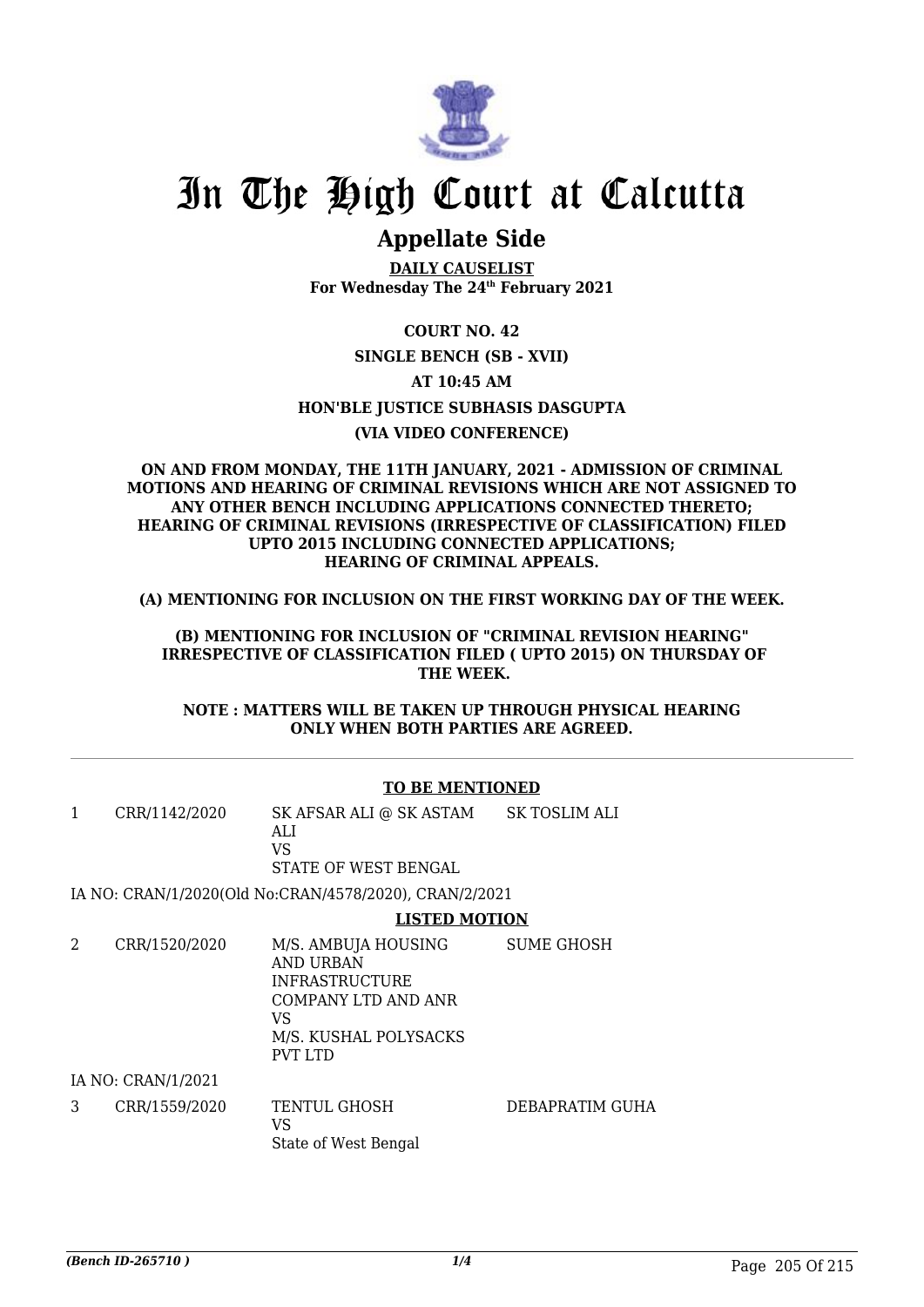| 4  | CRR/155/2021 | MD. SALAM PARVEZ<br><b>VS</b><br>State of West Bengal                                        | Sourav Chatterjee                      |
|----|--------------|----------------------------------------------------------------------------------------------|----------------------------------------|
| 5  | CRR/221/2021 | <b>BASUDEB PRAMANIK</b><br><b>VS</b><br>PRAVHA RANJAN MONDAL<br><b>AND ANOTHER</b>           | <b>MRITYUNJOY</b><br><b>CHATTERJEE</b> |
| 6  | CRR/320/2021 | <b>TAMAL KRISHNA GHOSH</b><br>VS<br>STATE OF WEST BENGAL<br>AND ANR.                         | <b>SATYENDRA</b><br><b>AGARWAL</b>     |
| 7  | CRR/354/2021 | ASOKE SHARMA@ASHOKE<br><b>SHARMA</b><br><b>VS</b><br>STATE OF WEST BENGAL                    | <b>AYAN CHAKRABORTY</b>                |
| 8  | CRR/468/2021 | MIRA DUTTA AND ORS.<br><b>VS</b><br>STATE OF WEST BENGAL<br>AND ANR.                         | <b>SOURAV SARDAR</b>                   |
| 9  | CRR/469/2021 | SK IDRIS @ IDRIS SK AND<br><b>ORS</b><br><b>VS</b><br>STATE OF WEST BENGAL<br><b>AND ANR</b> | <b>ANTARA PATHAK</b>                   |
| 10 | CRR/493/2021 | <b>SUKUMAR MONDAL</b><br><b>VS</b><br>STATE OF WEST BENGAL<br><b>AND ANR</b>                 | LAKSHMINATH<br><b>BHATTACHARYA</b>     |
| 11 | CRR/497/2021 | SWAPAN KUMAR GHOSH<br><b>VS</b><br>STATE OF WEST BENGAL<br><b>AND ANR</b>                    | NILANJAN ADHIKARI                      |
| 12 | CRR/515/2021 | RANA BANDYOPADHYAY<br><b>AND ANOTHER</b><br>VS<br>STATE OF WEST BENGAL<br><b>AND ANOTHER</b> | PRASUN GHOSH                           |
| 13 | CRR/516/2021 | <b>GOUTAM DAS @ GAUTAM</b><br>DAS<br><b>VS</b><br>STATE OF WEST BENGAL<br><b>AND ANOTHER</b> | KAMAL KRISHNA<br><b>GUHA</b>           |
| 14 | CRR/517/2021 | <b>SRIDAM NASKAR</b><br>VS<br>STATE OF WEST BENGAL                                           | SHASHANKA<br><b>SHEKHAR SAHA</b>       |
| 15 | CRR/518/2021 | KADER MALLICK<br><b>VS</b><br>STATE OF WEST BENGAL                                           | SHASHANKA<br><b>SHEKHAR SAHA</b>       |
| 16 | CRR/519/2021 | MD. SUNNY ALIAS POLY<br><b>VS</b><br>STATE OF WEST BENGAL                                    | SHASHANKA<br><b>SHEKHAR SAHA</b>       |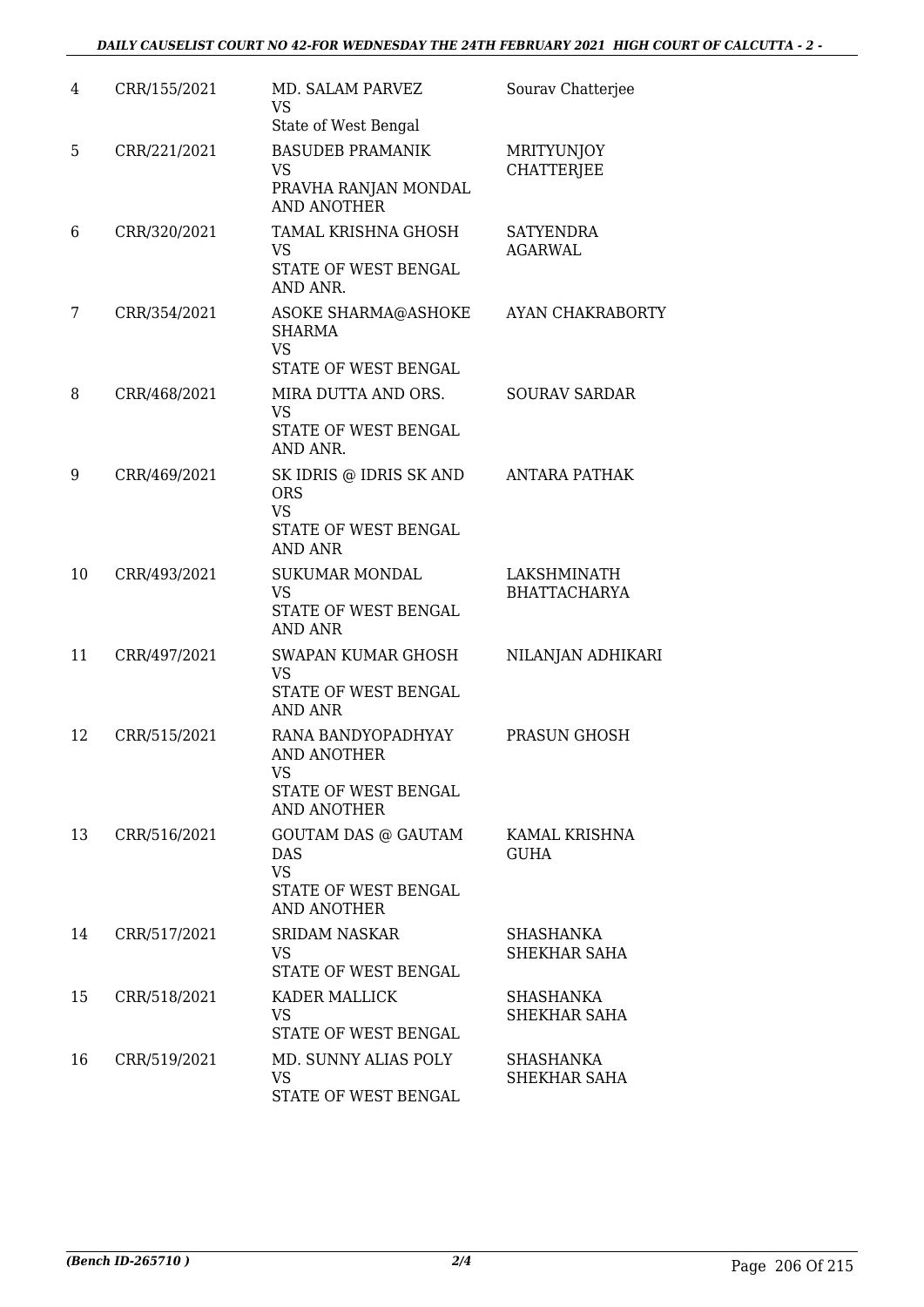| 17 | CRR/520/2021  | PATRESH GUPTA<br><b>VS</b><br>STATE OF WEST BENGAL<br>AND ORS.                                                        | <b>GAURAV</b><br>PURKAYASTHA         |
|----|---------------|-----------------------------------------------------------------------------------------------------------------------|--------------------------------------|
| 18 | CRR/523/2021  | <b>ARUN SINGH</b><br><b>VS</b><br>STATE OF WEST BENGAL                                                                | MRS PUJA BERIWAL                     |
| 19 | CRR/525/2021  | <b>BHOLANATH PANDIT</b><br><b>VS</b><br>STATE OF WEST BENGAL<br>AND ORS.                                              | SOUMYA BANERJEE                      |
|    |               | <b>ADJOURNED MOTIONS</b>                                                                                              |                                      |
| 20 | CRR/456/2021  | SHAMAD KHAN @ SAMAD<br><b>KHAN</b><br><b>VS</b>                                                                       | KOUSTAV BAGCHI                       |
|    |               | STATE OF WEST BENGAL                                                                                                  |                                      |
| 21 | CRR/458/2021  | <b>BABLU GAZI @ KABIRUL</b><br><b>VS</b>                                                                              | <b>SUBHAJIT</b><br><b>CHOWDHURY</b>  |
|    |               | STATE OF WEST BENGAL                                                                                                  |                                      |
| 22 | CRR/460/2021  | TARIKUL BISWAS @ MUNNA<br><b>VS</b><br>STATE OF WEST BENGAL                                                           | <b>SUBHAJIT</b><br><b>CHOWDHURY</b>  |
|    |               | <b>CONTESTED APPLICATION</b>                                                                                          |                                      |
| 23 | CRR/361/2019  | <b>SMT SASWATI DEY</b>                                                                                                | ARNAB SAHA                           |
|    |               | <b>VS</b><br>STATE OF WEST BENGAL                                                                                     |                                      |
| 24 | CRR/1657/2020 | <b>UJJAL PROSAD</b><br>CHATTOPADHYAY AND<br><b>ANOTHER</b><br><b>VS</b><br>STATE OF WEST AND                          | <b>MOUMITA GHOSH</b>                 |
| 25 | CRR/1658/2020 | <b>ANOTHER</b><br><b>UJJAL PROSAD</b><br>CHATTOPADHYAY AND<br><b>ANOTHER</b><br><b>VS</b>                             | <b>MOUMITA GHOSH</b>                 |
|    |               | State of West Bengal AND<br><b>ANOTHER</b>                                                                            |                                      |
| 26 | CRR/1659/2020 | <b>UJJAL PROSAD</b><br>CHATTOPADHYAY AND<br><b>ANOTHER</b><br><b>VS</b><br>State of West Bengal AND<br><b>ANOTHER</b> | <b>MOUMITA GHOSH</b>                 |
| 27 | CRR/1938/2020 | PRITISH DAS<br><b>VS</b><br>STATE OF WEST BENGAL<br>AND ORS.                                                          | <b>ARUP KUMAR</b><br><b>BHOWMICK</b> |
| 28 | CRR/83/2021   | KAKALI SAHA AND ORS<br>VS<br>State of West Bengal                                                                     | <b>SK PODDAR</b>                     |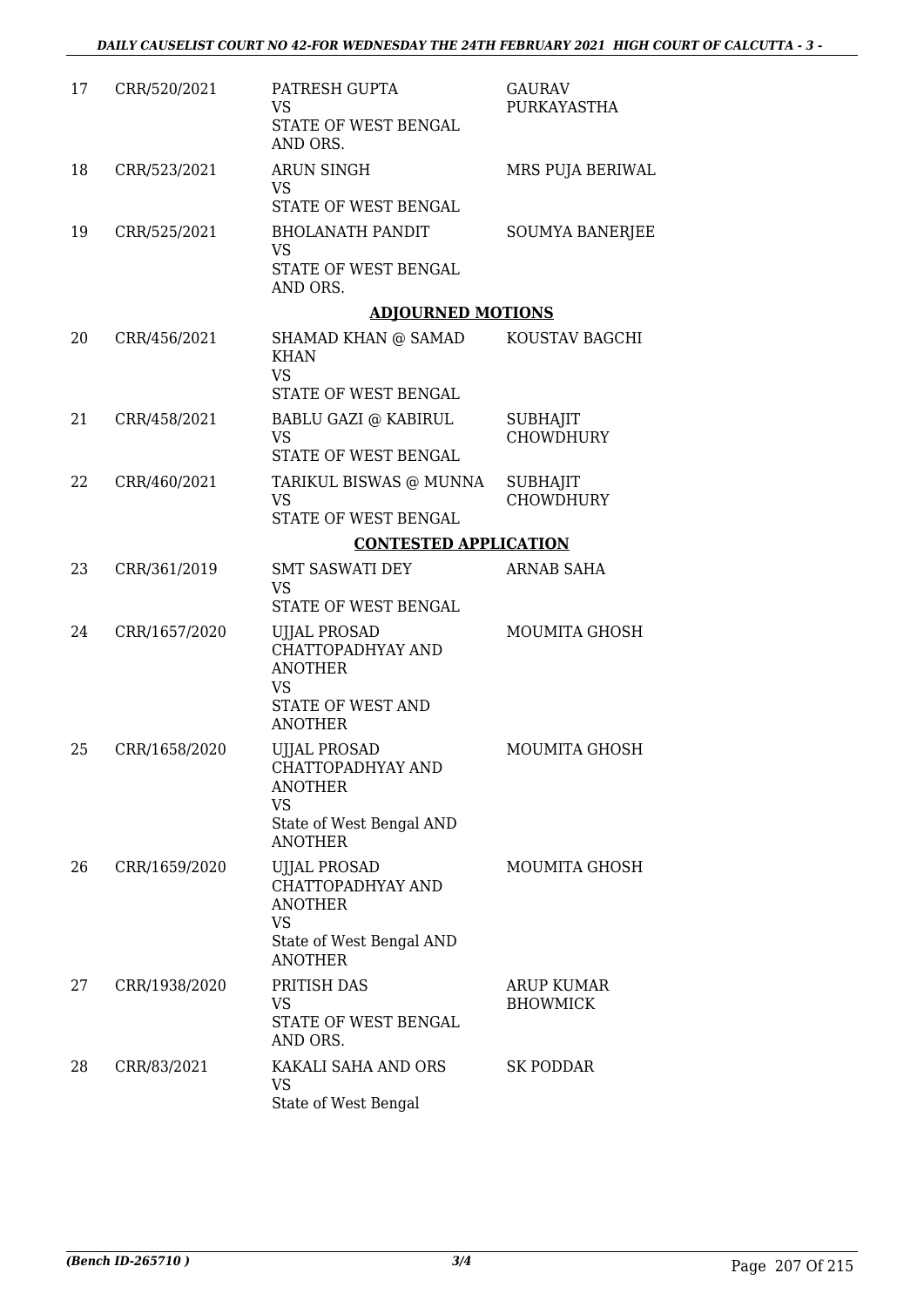|    | wt29 CRR/1863/2020 | PIJUSH CHANDRA<br>SAHA@PIJUS SAHA<br>VS<br>STATE OF WEST BENGAL<br>AND ANR | S K PODDAR         |
|----|--------------------|----------------------------------------------------------------------------|--------------------|
| 30 | CRR/170/2021       | HABIBA KHATUN<br>VS<br>KHAIRUL RAHAMAN                                     | MUJIBAR ALI NASKAR |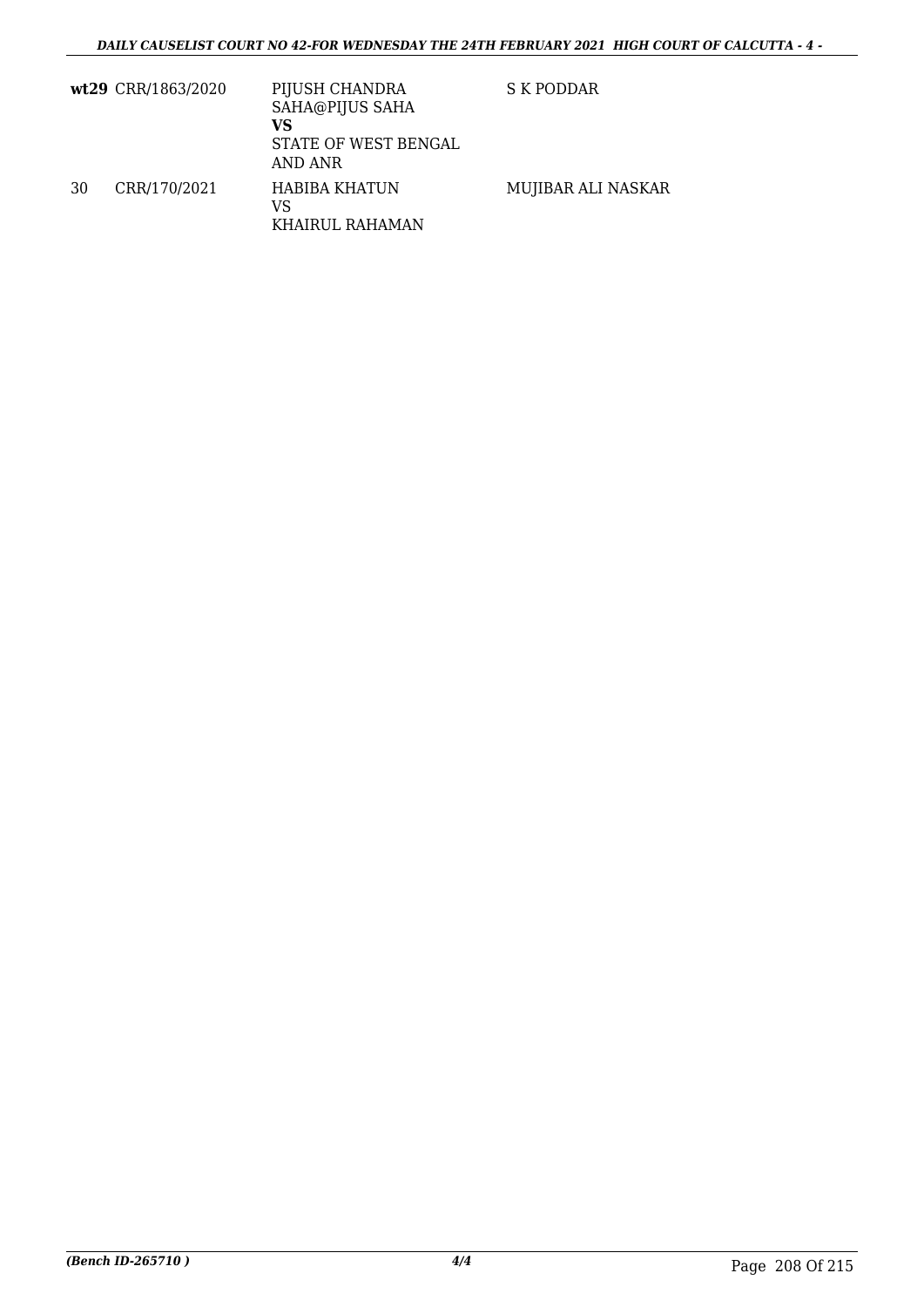

### **Appellate Side**

**DAILY CAUSELIST For Wednesday The 24th February 2021**

**COURT NO. 35**

**SINGLE BENCH (SB - XVII) AT 3:00 PM HON'BLE JUSTICE SUVRA GHOSH (VIA VIDEO CONFERENCE)**

#### **ON EVERY WEDNESDAY, THURSDAY & FRIDAY AT 3.00 P.M.- WILL SIT SINGLY AND TAKE UP HEARING OF CRIMINAL REVISIONS (IRRESPECTIVE OF CLASSIFICATION) UPTO2019 INCLUDING CONNECTED APPLICATIONS THERETO.**

#### **NOTE: MATTERS WILL BE TAKEN UP THROUGH PHYSICAL HEARING ONLY WHEN BOTH THE PARTIES ARE AGREED.**

|              |                                                                               | <b>TO BE MENTIONED</b>                                                        |                                |  |  |
|--------------|-------------------------------------------------------------------------------|-------------------------------------------------------------------------------|--------------------------------|--|--|
| $\mathbf{1}$ | CRR/1467/2018<br>(CORRECTION)                                                 | SUVANKAR GHOSH<br><b>VS</b><br>STATE OF WEST BENGAL & ANR                     | <b>SHEKHAR BARMAN</b>          |  |  |
|              |                                                                               | IA NO: CRAN/1/2019(Old No:CRAN/2401/2019), CRAN/2/2019(Old No:CRAN/2417/2019) |                                |  |  |
|              |                                                                               | <b>CONTESTED APPLICATION</b>                                                  |                                |  |  |
| 2            | CRR/3230/2007                                                                 | SK. ABDUL GONI<br><b>VS</b>                                                   | <b>ARNAB CHATTERJEE</b>        |  |  |
|              |                                                                               | MOSAMMAT AMENA KHATUN                                                         |                                |  |  |
| 3            | CRR/3094/2012                                                                 | TRIBHUWAN NATH JAISWAL<br>VS                                                  | PARTHA PRATIM<br><b>SARKAR</b> |  |  |
|              |                                                                               | STATE OF WEST BENGAL& ORS                                                     |                                |  |  |
|              | IA NO: CRAN/2/2019(Old No:CRAN/1387/2019)                                     |                                                                               |                                |  |  |
| 4            | CRR/3984/2012                                                                 | CHANCHAL HALDAR<br><b>VS</b><br>STATE OF WEST BENGAL & ANR                    | <b>BISWAJIT MANNA</b>          |  |  |
|              | IA NO: CRAN/5/2015(Old No:CRAN/2250/2015)                                     |                                                                               |                                |  |  |
| 5.           | CRR/3959/2014                                                                 | JAYANTI GHOSH (CHATTERJE)<br><b>VS</b><br>STATE OF WEST BENGAL                | <b>GANESH BANERJEE</b>         |  |  |
| 6            | CRR/2928/2016                                                                 | <b>SUSANTA HAIT</b><br><b>VS</b><br>STATE OF WEST BENGAL & ANR.               | SUDIPTA MONDAL                 |  |  |
|              | IA NO: CRAN/4/2021                                                            |                                                                               |                                |  |  |
| 7            | CRR/2162/2017                                                                 | MOHAMMAD IMRANUDDIN<br>SIDDIQUE<br><b>VS</b><br>JHARNA DAS & ANR              | <b>S SULTANYA</b>              |  |  |
|              | IA NO: CRAN/1/2017(Old No:CRAN/5151/2017), CRAN/2/2018(Old No:CRAN/3444/2018) |                                                                               |                                |  |  |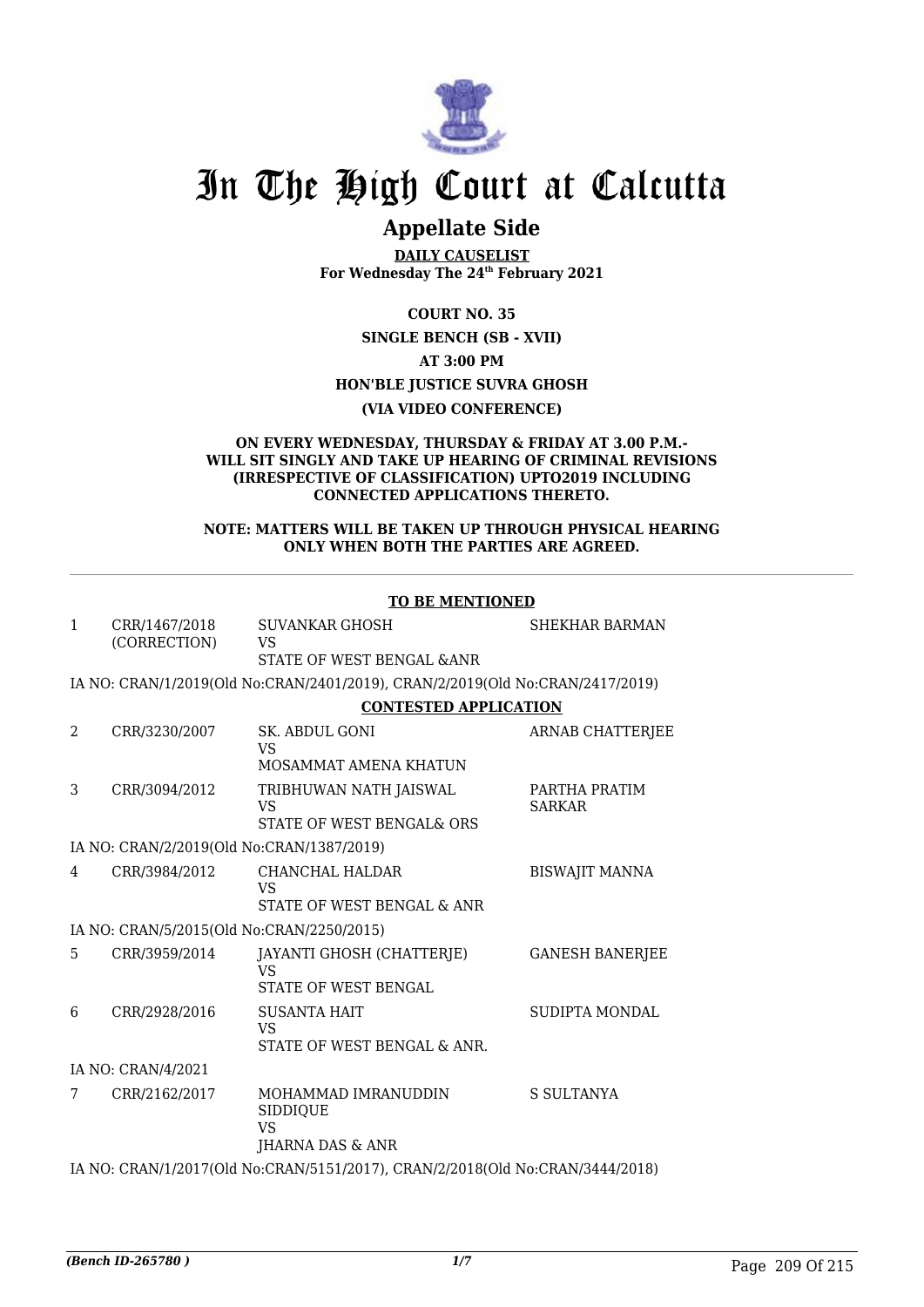| 8  | CRR/2991/2017                             | <b>DEBAL SEN</b><br>VS                                                          | B JHA                               |
|----|-------------------------------------------|---------------------------------------------------------------------------------|-------------------------------------|
|    |                                           | STATE OF WEST BENGAL & ANR                                                      |                                     |
|    | IA NO: CRAN/2/2018(Old No:CRAN/609/2018)  |                                                                                 |                                     |
| 9  | CRR/4256/2017                             | DEBASISH BHATTACHARYA & ANR<br><b>VS</b><br>STATE OF WEST BENGAL                | <b>SAMARJIT BASU</b>                |
|    | IA NO: CRAN/1/2018(Old No:CRAN/704/2018)  |                                                                                 |                                     |
| 10 | CRR/62/2018                               | DR ANAGH BANERJEE                                                               | MOYUKH                              |
|    |                                           | VS<br>STATE OF WEST BENGAL & ANR                                                | MUKHERJEE                           |
|    | IA NO: CRAN/3/2018(Old No:CRAN/3559/2018) |                                                                                 |                                     |
|    | wt11 CRR/2926/2019                        | DR. ANAGH BANERJEE                                                              | MOYUKH                              |
|    |                                           | VS<br>STATE OF WEST BENGAL & ORS                                                | MUKHERJEE                           |
| 12 | CRR/404/2018                              | SUKUMAR CHAKRABORTY<br><b>VS</b>                                                | <b>ANIL KUMAR</b><br>CHATTOPADHYAYA |
|    |                                           | STATE OF WEST BENGAL & ANR.                                                     |                                     |
| 13 | CRR/415/2018                              | <b>RAJEN MANDAL</b><br><b>VS</b>                                                | <b>MUKUNDA LAL</b><br><b>SARKAR</b> |
|    |                                           | STATE OF WEST BENGAL                                                            |                                     |
| 14 | CRR/441/2018                              | INDRANIL BHATTACHARJEE & ANR.<br>VS<br>STATE OF WEST BENGAL & ANR.              | SOUMYA NAG                          |
|    |                                           |                                                                                 |                                     |
|    |                                           | IA NO: CRAN/2/2018(Old No:CRAN/2811/2018), CRAN/3/2021                          |                                     |
|    | wt15 CRR/4187/2017                        | <b>SUJATA DUTTA</b><br><b>VS</b><br>STATE OF WEST BENGAL                        | <b>M HALDER</b>                     |
|    | wt16 CRR/4188/2017                        | <b>SUJATA DUTTA</b>                                                             | <b>M HALDER</b>                     |
|    |                                           | <b>VS</b><br>STATE OF WEST BENGAL & ANR                                         |                                     |
|    | wt17 CRR/4190/2017                        | <b>SUJATA DUTTA</b>                                                             | <b>M HALDER</b>                     |
|    |                                           | <b>VS</b><br>STATE OF WEST BENGAL & ANR                                         |                                     |
|    | wt18 CRR/4191/2017                        | <b>SUJATA DUTTA</b>                                                             | M. HALDER                           |
|    |                                           | VS<br>STATE OF WEST BENGAL & ORS                                                |                                     |
| 19 | CRR/475/2018                              | ADITYA GUPTA & ANR                                                              | <b>SOUMYA NAG</b>                   |
|    |                                           | <b>VS</b><br>STATE OF WEST BENGAL                                               |                                     |
|    | IA NO: CRAN/2/2019(Old No:CRAN/3506/2019) |                                                                                 |                                     |
| 20 | CRR/476/2018                              | ADITYA MUKHERJEE @ ADITYA LAL                                                   | ANIRUDDHA                           |
|    |                                           | <b>MUKHERJEE</b><br><b>VS</b>                                                   | BHATTACHARYYA                       |
|    |                                           | STATE OF WEST BENGAL & ANR.                                                     |                                     |
| 21 | CRR/477/2018                              | ADITYA MUKHERJEE @ ADITYA LAL<br>MUKHERJEE<br><b>VS</b><br>STATE OF WEST BENGAL | ANIRUDDHA<br><b>BHATTACHARYA</b>    |
|    | IA NO: CRAN/4/2020(Old No:CRAN/1112/2020) |                                                                                 |                                     |
| 22 | CRR/494/2018                              | MITUL KRISHAN KAPUR @ MITTUL<br>KISHAN KAPUR                                    | ROHIT JALAN                         |
|    |                                           | <b>VS</b><br>STATE OF WEST BENGAL & ANR.                                        |                                     |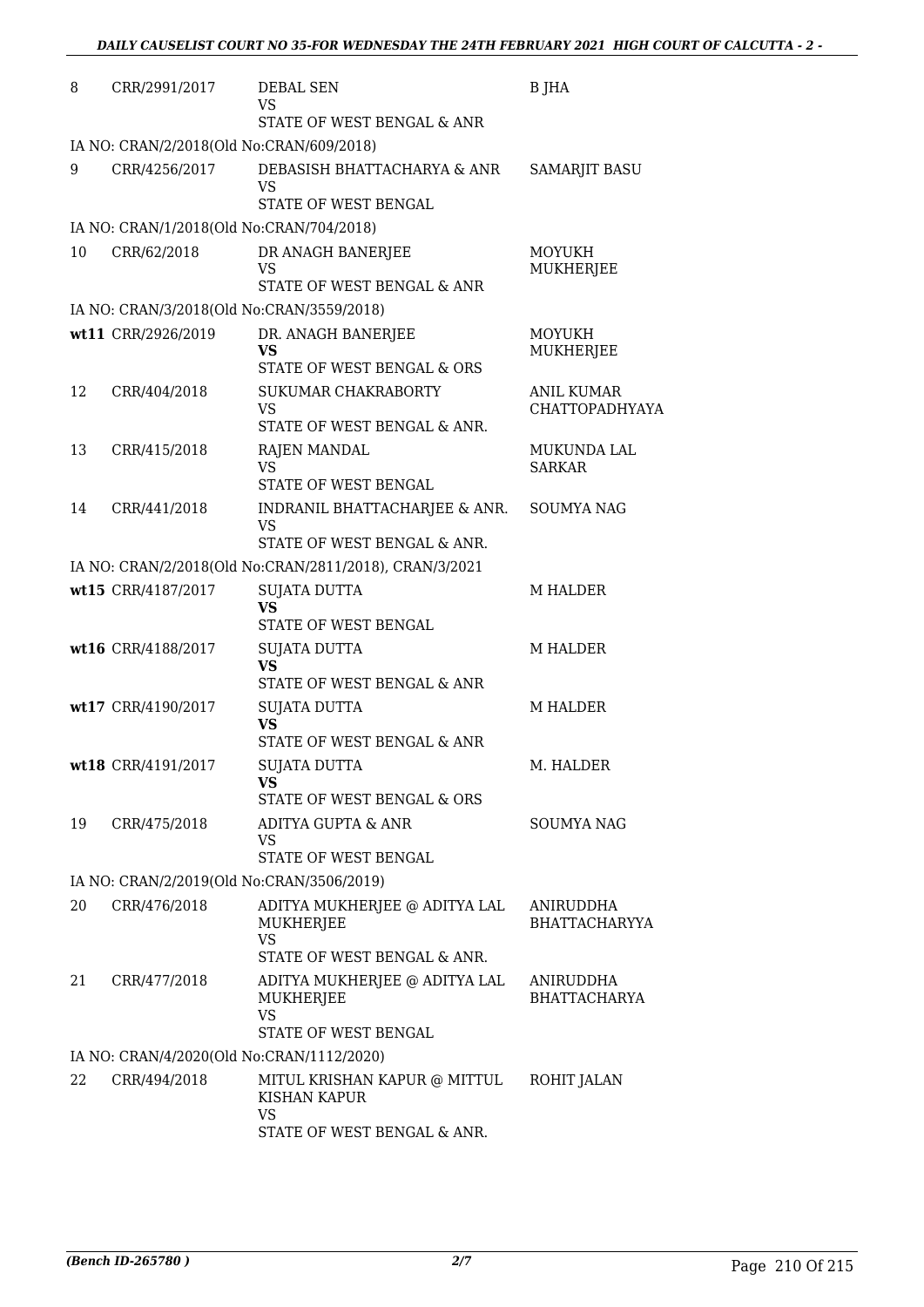| 23 | CRR/504/2018       | SANTU BANERJEE @ SUBHRADIP<br><b>BANERJEE</b><br><b>VS</b>                    | MRS L CHATTERJEE                                                                               |
|----|--------------------|-------------------------------------------------------------------------------|------------------------------------------------------------------------------------------------|
|    |                    | STATE OF WEST BENGAL & ANR                                                    |                                                                                                |
| 24 | CRR/510/2018       | CHINTA BARMAN & ANR.<br><b>VS</b>                                             | <b>IMDADUL BISWAS</b>                                                                          |
|    |                    | KANAKLATA GAYEN & ANR.                                                        |                                                                                                |
|    |                    | IA NO: CRAN/1/2018(Old No:CRAN/1179/2018), CRAN/5/2020(Old No:CRAN/40/2020)   |                                                                                                |
| 25 | CRR/752/2018       | ARUN DAS & ORS<br>VS<br>STATE OF WEST BENGAL & ANR                            | <b>S GHOSH</b>                                                                                 |
| 26 | CRR/755/2018       | AARTI GUPTA                                                                   | S S DAS                                                                                        |
|    |                    | <b>VS</b>                                                                     |                                                                                                |
|    |                    | ABHIK KUMAR GUPTA                                                             |                                                                                                |
| 27 | CRR/1088/2018      | SHUBAHNKARI GHOSH NEE<br>SUVANKARI GHOSH<br><b>VS</b>                         | S. GANGULY                                                                                     |
|    |                    | <b>BHAGIRATH GHOSH</b>                                                        |                                                                                                |
| 28 | CRR/1123/2018      | SATYABRATA BARIK @ MITHU<br><b>VS</b>                                         | S. CHATTERJEE                                                                                  |
|    |                    | STATE OF WEST BENGAL                                                          |                                                                                                |
|    |                    | IA NO: CRAN/1/2018(Old No:CRAN/3498/2018)                                     |                                                                                                |
| 29 | CRR/1329/2018      | INDRANIL BHATTACHARJEE<br><b>VS</b>                                           | UJJWAL KANTI JANA                                                                              |
|    |                    | STATE OF WEST BENGAL & ORS                                                    |                                                                                                |
|    |                    | IA NO: CRAN/1/2018(Old No:CRAN/2570/2018), CRAN/2/2021                        |                                                                                                |
|    | wt30 CRR/1124/2018 | SATYABRATA BARIK @ MITHU<br><b>VS</b>                                         | S. CHATTERJEE                                                                                  |
|    |                    | STATE OF WEST BENGAL                                                          |                                                                                                |
| 31 | CRR/1683/2018      | SUBHAJIT KUNDU<br><b>VS</b>                                                   | SAMIRAN MANDAL                                                                                 |
|    |                    | STATE OF WEST BENGAL & ANR.                                                   |                                                                                                |
|    |                    | IA NO: CRAN/1/2018(Old No:CRAN/2173/2018), CRAN/6/2019(Old No:CRAN/1882/2019) |                                                                                                |
|    | wt32 CRR/1584/2018 | <b>REBA KUNDU</b><br><b>VS</b><br>STATE OF WEST BENGAL & ANR.                 | <b>SAMIRAN MANDAL</b>                                                                          |
|    |                    | IA NO: CRAN/1/2018(Old No:CRAN/2679/2018)                                     |                                                                                                |
|    | wt33 CRR/522/2018  | KANAKENDRA DAS                                                                | <b>S MANDAL</b>                                                                                |
|    |                    | <b>VS</b><br>STATE OF WEST BENGAL & ANR                                       |                                                                                                |
|    |                    |                                                                               | IA NO: CRAN/1/2018(Old No:CRAN/1714/2018), CRAN/2/2018(Old No:CRAN/1861/2018), CRAN/7/2019(Old |
|    | No:CRAN/1883/2019) |                                                                               |                                                                                                |
| 34 | CRR/1714/2018      | DINESH PRASAD SHARMA<br>VS                                                    | R CHATTERJEE                                                                                   |
|    |                    | STATE OF WEST BENGAL & ANR                                                    |                                                                                                |
| 35 | CRR/2033/2018      | SACHIDRANATH BISWAS<br>VS                                                     | P CHATTERJEE                                                                                   |
|    |                    | STATE OF WEST BENGAL                                                          |                                                                                                |
|    |                    | IA NO: CRAN/1/2018(Old No:CRAN/3354/2018)                                     |                                                                                                |
| 36 | CRR/2160/2018      | <b>SURESH KR BERIA</b><br><b>VS</b>                                           | K DUDHWEWALA                                                                                   |
|    |                    | NAVIN KR KAJARIA                                                              |                                                                                                |
| 37 | CRR/2623/2018      | NORTON EMMANUEL<br>VS<br>STATE OF WEST BENGAL & ANR                           | S GHOSH                                                                                        |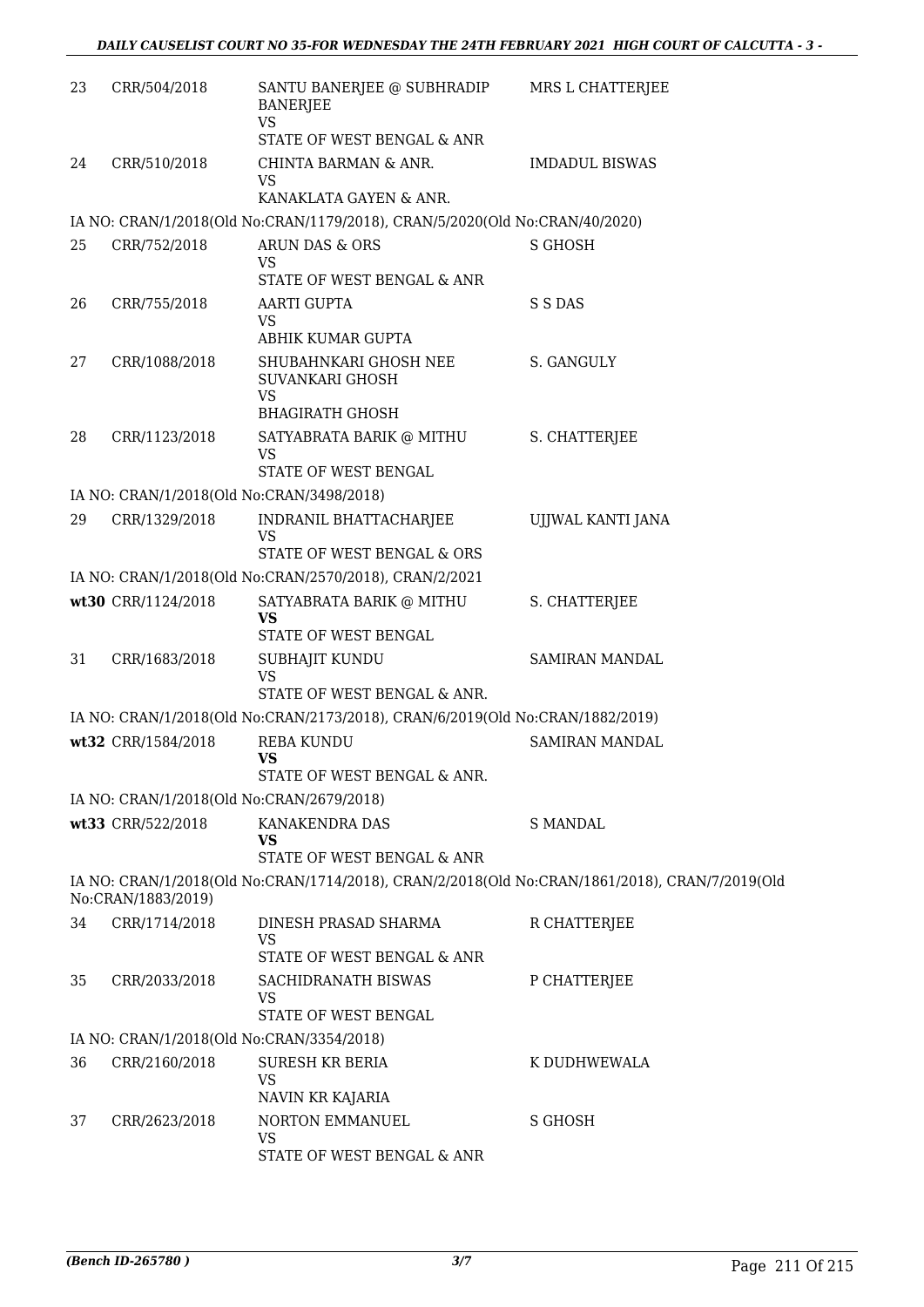| 38 | CRR/3506/2018 | NILRATAN SARDAR<br><b>VS</b><br>MANICK CHANDRA MONDAL &<br>ORS.                                           | <b>GOLAM KARIM</b><br><b>CHOWDHURY</b> |
|----|---------------|-----------------------------------------------------------------------------------------------------------|----------------------------------------|
| 39 | CRR/3686/2018 | MD. MAHFUJ ALAM @ MD. MAIFUZ<br>ALAM<br><b>VS</b><br>STATE OF WEST BENGAL & ORS.                          | <b>HILLOL SAHA</b><br><b>PODDER</b>    |
| 40 | CRR/3707/2018 | THE STATE OF W B<br><b>VS</b><br>BAJRANGI LAL BARNAWAL & ORS                                              | MD SABIR AHMED                         |
| 41 | CRR/94/2019   | <b>RAKESH PODDAR</b><br><b>VS</b><br>M/S RANGALI AGROTECH PVT. LTD.<br>& ORS.                             | TIRTHANKAR DEY                         |
| 42 | CRR/136/2019  | RAJ SINGH CHOPRA & ORS<br>VS<br>STATE OF WEST BENGAL                                                      | RAJIB MULLICK                          |
|    |               | IA NO: CRAN/4/2020(Old No:CRAN/647/2020)                                                                  |                                        |
| 43 | CRR/282/2019  | <b>BACHHRAJ BAMALWA</b><br><b>VS</b><br>ASSISTANT DIRECTOR OF INCOME<br>TAX(INVERTIGATION), UNIT3(1), KOL | <b>SOUBHIK MITTER</b>                  |
| 44 | CRR/412/2019  | SUSHIL KR AGARWAL & ANR<br><b>VS</b><br>STATE OF WEST BENGAL & ANR                                        | <b>MOYUKH</b><br>MUKHERJEE             |
| 45 | CRR/413/2019  | PAPIYA BHATTACHARYA<br>VS<br>STATE OF WEST BENGAL & ANR                                                   | ASHIS KR DUTTA                         |
| 46 | CRR/415/2019  | PARTHA SANA<br><b>VS</b><br>STATE OF WEST BENGAL & ORS                                                    | NAZIR AHMED                            |
| 47 | CRR/425/2019  | SAMARESH MONDAL<br><b>VS</b><br>STATE OF WEST BENGAL & ANR                                                | PARTHA SARATHI<br>MONDAL               |
| 48 | CRR/507/2019  | KARITICK CHANDRA BHUNIA &<br><b>ORS</b><br><b>VS</b><br>STATE OF WEST BENGAL & ANR                        | ABHIJIT MUKHERJEE                      |
| 49 | CRR/545/2019  | SOUMIK GANGULY & ORS.<br><b>VS</b><br>BARNALI GANGULY & ANR.                                              | SUCHANA BANERJEE                       |
| 50 | CRR/649/2019  | MAHAKAL ORAON @ MOHAKAL<br>ORAON & ORS<br><b>VS</b><br>STATE OF WEST BENGAL & ANR                         | ARNAB SAHA                             |
|    |               | IA NO: CRAN/1/2019(Old No:CRAN/833/2019)                                                                  |                                        |
| 51 | CRR/719/2019  | RAFIK UDDIN MOLLA<br><b>VS</b><br>STATE OF WEST BENGAL & ORS.                                             | SUMANTA GANGULY                        |
| 52 | CRR/883/2019  | ACHINTYA MUKHERJEE & ANR<br>VS<br>STATE OF WEST BENGAL & ANR                                              | PAULOMI BANERJEE                       |
| 53 | CRR/888/2019  | CHIRANJAY DAS<br>VS<br>STATE OF WEST BENGAL & ORS.                                                        | <b>SOURABH SENGUPTA</b>                |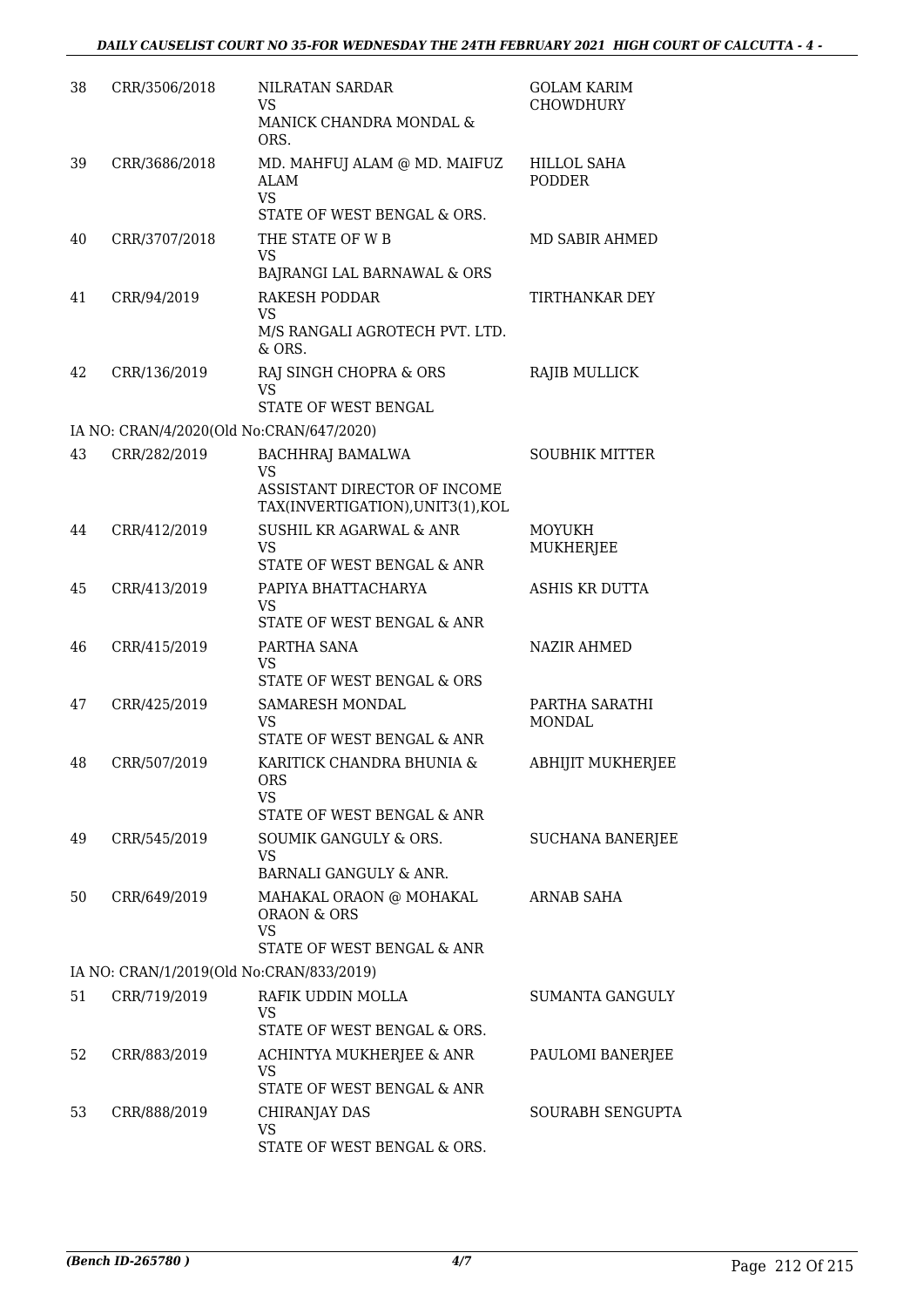| 54<br>CRR/945/2019<br><b>SOMNATH GUPTAS</b><br><b>GOBINDA CHANDRA</b><br><b>VS</b><br><b>BAIDYA</b><br>STATE OF WEST BENGAL & ORS.<br><b>BODHA @ RAMESH TURI &amp; ORS</b><br>SUBHANWITA GHOSH<br>55<br>CRR/989/2019<br><b>VS</b><br>STATE OF WEST BENGAL<br>IA NO: CRAN/1/2019(Old No:CRAN/5005/2019)<br>56<br>CRR/1128/2019<br>BANHI SHIKHA MONDAL & ANR<br>PRABIR KUMAR<br><b>VS</b><br><b>GHOSH</b><br>STATE OF WEST BENGAL & ANR<br>SUPRAKAS PATTANAYAK<br>57<br>CRR/1369/2019<br>SARYATI DATTA<br><b>VS</b><br><b>BASUDEV DAS</b><br>IA NO: CRAN/2/2019(Old No:CRAN/3108/2019), CRAN/4/2020(Old No:CRAN/1331/2020)<br>SUDIP KUMAR CHANDRA<br>58<br>CRR/1371/2019<br><b>BIBHASADITYA</b><br><b>VS</b><br><b>CHAKRABORTY</b><br>STATE OF WEST BENGAL & ANR<br>CRR/1490/2019<br>PALAM KRISHNA MONDAL & ORS<br>59<br><b>VIJAY VARMA</b><br><b>VS</b><br>STATE OF WEST BENGAL & ANR<br>60<br>CRR/1766/2019<br>ALOK KUMAR BHANJA<br>SOUMAJIT<br><b>VS</b><br><b>CHATTERJEE</b><br>STATE OF WEST BENGAL & ANR<br>61<br>SATYAJIT SRIVASTAVA & ORS<br>CRR/1804/2019<br>RAJESH UPADHYAY<br><b>VS</b><br><b>AMITAVO PAL</b><br>62<br>CRR/1861/2019<br><b>SANJAY MASTER</b><br>MD. ZOHAIB RAUF<br>VS<br>STATE OF WEST BENGAL & ANR<br>CRR/2043/2019<br>63<br>SWAMI BRAHMATMANANDA<br>SOUMAJIT<br><b>CHATTERJEE</b><br>MAHARAJ @ SWAMI<br>BRAHATMANANDA MAHARAJ<br><b>VS</b><br>DR. ALAK KUMAR MAITI<br>64<br>CRR/2072/2019<br>SK MAHIUDDIN AHAMMED<br><b>MADHUMITA BASAK</b><br>VS<br>STATE OF WEST BENGAL & ANR<br>IA NO: CRAN/1/2019(Old No:CRAN/4689/2019), CRAN/3/2020(Old No:CRAN/968/2020)<br>65<br>CRR/2168/2019<br><b>SUSANTA PODDAR &amp; ANR</b><br><b>UJJAL RAY</b><br>VS<br>STATE OF WEST BENGAL<br>IA NO: CRAN/1/2019(Old No:CRAN/5028/2019), CRAN/2/2020(Old No:CRAN/1249/2020)<br>66<br>CRR/2244/2019<br>SANJAY JINDAL & ORS<br><b>MRITYUNJOY</b><br><b>CHATTERJEE</b><br>VS<br>STATE OF WEST BENGAL & ANR<br>IA NO: CRAN/1/2020(Old No:CRAN/298/2020)<br>67<br>CRR/2471/2019<br>VE COMMERCIAL VEHICLES<br><b>GOUTAM DEY</b><br>LIMITED & ORS<br><b>VS</b><br>STATE OF WEST BENGAL & ANR<br>IA NO: CRAN/3/2020 |  |  |
|-------------------------------------------------------------------------------------------------------------------------------------------------------------------------------------------------------------------------------------------------------------------------------------------------------------------------------------------------------------------------------------------------------------------------------------------------------------------------------------------------------------------------------------------------------------------------------------------------------------------------------------------------------------------------------------------------------------------------------------------------------------------------------------------------------------------------------------------------------------------------------------------------------------------------------------------------------------------------------------------------------------------------------------------------------------------------------------------------------------------------------------------------------------------------------------------------------------------------------------------------------------------------------------------------------------------------------------------------------------------------------------------------------------------------------------------------------------------------------------------------------------------------------------------------------------------------------------------------------------------------------------------------------------------------------------------------------------------------------------------------------------------------------------------------------------------------------------------------------------------------------------------------------------------------------------------------------------------------------------------------------------------------------------------------------------------------------------------------------------------------|--|--|
|                                                                                                                                                                                                                                                                                                                                                                                                                                                                                                                                                                                                                                                                                                                                                                                                                                                                                                                                                                                                                                                                                                                                                                                                                                                                                                                                                                                                                                                                                                                                                                                                                                                                                                                                                                                                                                                                                                                                                                                                                                                                                                                         |  |  |
|                                                                                                                                                                                                                                                                                                                                                                                                                                                                                                                                                                                                                                                                                                                                                                                                                                                                                                                                                                                                                                                                                                                                                                                                                                                                                                                                                                                                                                                                                                                                                                                                                                                                                                                                                                                                                                                                                                                                                                                                                                                                                                                         |  |  |
|                                                                                                                                                                                                                                                                                                                                                                                                                                                                                                                                                                                                                                                                                                                                                                                                                                                                                                                                                                                                                                                                                                                                                                                                                                                                                                                                                                                                                                                                                                                                                                                                                                                                                                                                                                                                                                                                                                                                                                                                                                                                                                                         |  |  |
|                                                                                                                                                                                                                                                                                                                                                                                                                                                                                                                                                                                                                                                                                                                                                                                                                                                                                                                                                                                                                                                                                                                                                                                                                                                                                                                                                                                                                                                                                                                                                                                                                                                                                                                                                                                                                                                                                                                                                                                                                                                                                                                         |  |  |
|                                                                                                                                                                                                                                                                                                                                                                                                                                                                                                                                                                                                                                                                                                                                                                                                                                                                                                                                                                                                                                                                                                                                                                                                                                                                                                                                                                                                                                                                                                                                                                                                                                                                                                                                                                                                                                                                                                                                                                                                                                                                                                                         |  |  |
|                                                                                                                                                                                                                                                                                                                                                                                                                                                                                                                                                                                                                                                                                                                                                                                                                                                                                                                                                                                                                                                                                                                                                                                                                                                                                                                                                                                                                                                                                                                                                                                                                                                                                                                                                                                                                                                                                                                                                                                                                                                                                                                         |  |  |
|                                                                                                                                                                                                                                                                                                                                                                                                                                                                                                                                                                                                                                                                                                                                                                                                                                                                                                                                                                                                                                                                                                                                                                                                                                                                                                                                                                                                                                                                                                                                                                                                                                                                                                                                                                                                                                                                                                                                                                                                                                                                                                                         |  |  |
|                                                                                                                                                                                                                                                                                                                                                                                                                                                                                                                                                                                                                                                                                                                                                                                                                                                                                                                                                                                                                                                                                                                                                                                                                                                                                                                                                                                                                                                                                                                                                                                                                                                                                                                                                                                                                                                                                                                                                                                                                                                                                                                         |  |  |
|                                                                                                                                                                                                                                                                                                                                                                                                                                                                                                                                                                                                                                                                                                                                                                                                                                                                                                                                                                                                                                                                                                                                                                                                                                                                                                                                                                                                                                                                                                                                                                                                                                                                                                                                                                                                                                                                                                                                                                                                                                                                                                                         |  |  |
|                                                                                                                                                                                                                                                                                                                                                                                                                                                                                                                                                                                                                                                                                                                                                                                                                                                                                                                                                                                                                                                                                                                                                                                                                                                                                                                                                                                                                                                                                                                                                                                                                                                                                                                                                                                                                                                                                                                                                                                                                                                                                                                         |  |  |
|                                                                                                                                                                                                                                                                                                                                                                                                                                                                                                                                                                                                                                                                                                                                                                                                                                                                                                                                                                                                                                                                                                                                                                                                                                                                                                                                                                                                                                                                                                                                                                                                                                                                                                                                                                                                                                                                                                                                                                                                                                                                                                                         |  |  |
|                                                                                                                                                                                                                                                                                                                                                                                                                                                                                                                                                                                                                                                                                                                                                                                                                                                                                                                                                                                                                                                                                                                                                                                                                                                                                                                                                                                                                                                                                                                                                                                                                                                                                                                                                                                                                                                                                                                                                                                                                                                                                                                         |  |  |
|                                                                                                                                                                                                                                                                                                                                                                                                                                                                                                                                                                                                                                                                                                                                                                                                                                                                                                                                                                                                                                                                                                                                                                                                                                                                                                                                                                                                                                                                                                                                                                                                                                                                                                                                                                                                                                                                                                                                                                                                                                                                                                                         |  |  |
|                                                                                                                                                                                                                                                                                                                                                                                                                                                                                                                                                                                                                                                                                                                                                                                                                                                                                                                                                                                                                                                                                                                                                                                                                                                                                                                                                                                                                                                                                                                                                                                                                                                                                                                                                                                                                                                                                                                                                                                                                                                                                                                         |  |  |
|                                                                                                                                                                                                                                                                                                                                                                                                                                                                                                                                                                                                                                                                                                                                                                                                                                                                                                                                                                                                                                                                                                                                                                                                                                                                                                                                                                                                                                                                                                                                                                                                                                                                                                                                                                                                                                                                                                                                                                                                                                                                                                                         |  |  |
|                                                                                                                                                                                                                                                                                                                                                                                                                                                                                                                                                                                                                                                                                                                                                                                                                                                                                                                                                                                                                                                                                                                                                                                                                                                                                                                                                                                                                                                                                                                                                                                                                                                                                                                                                                                                                                                                                                                                                                                                                                                                                                                         |  |  |
|                                                                                                                                                                                                                                                                                                                                                                                                                                                                                                                                                                                                                                                                                                                                                                                                                                                                                                                                                                                                                                                                                                                                                                                                                                                                                                                                                                                                                                                                                                                                                                                                                                                                                                                                                                                                                                                                                                                                                                                                                                                                                                                         |  |  |
|                                                                                                                                                                                                                                                                                                                                                                                                                                                                                                                                                                                                                                                                                                                                                                                                                                                                                                                                                                                                                                                                                                                                                                                                                                                                                                                                                                                                                                                                                                                                                                                                                                                                                                                                                                                                                                                                                                                                                                                                                                                                                                                         |  |  |
|                                                                                                                                                                                                                                                                                                                                                                                                                                                                                                                                                                                                                                                                                                                                                                                                                                                                                                                                                                                                                                                                                                                                                                                                                                                                                                                                                                                                                                                                                                                                                                                                                                                                                                                                                                                                                                                                                                                                                                                                                                                                                                                         |  |  |
|                                                                                                                                                                                                                                                                                                                                                                                                                                                                                                                                                                                                                                                                                                                                                                                                                                                                                                                                                                                                                                                                                                                                                                                                                                                                                                                                                                                                                                                                                                                                                                                                                                                                                                                                                                                                                                                                                                                                                                                                                                                                                                                         |  |  |
|                                                                                                                                                                                                                                                                                                                                                                                                                                                                                                                                                                                                                                                                                                                                                                                                                                                                                                                                                                                                                                                                                                                                                                                                                                                                                                                                                                                                                                                                                                                                                                                                                                                                                                                                                                                                                                                                                                                                                                                                                                                                                                                         |  |  |
|                                                                                                                                                                                                                                                                                                                                                                                                                                                                                                                                                                                                                                                                                                                                                                                                                                                                                                                                                                                                                                                                                                                                                                                                                                                                                                                                                                                                                                                                                                                                                                                                                                                                                                                                                                                                                                                                                                                                                                                                                                                                                                                         |  |  |
|                                                                                                                                                                                                                                                                                                                                                                                                                                                                                                                                                                                                                                                                                                                                                                                                                                                                                                                                                                                                                                                                                                                                                                                                                                                                                                                                                                                                                                                                                                                                                                                                                                                                                                                                                                                                                                                                                                                                                                                                                                                                                                                         |  |  |
|                                                                                                                                                                                                                                                                                                                                                                                                                                                                                                                                                                                                                                                                                                                                                                                                                                                                                                                                                                                                                                                                                                                                                                                                                                                                                                                                                                                                                                                                                                                                                                                                                                                                                                                                                                                                                                                                                                                                                                                                                                                                                                                         |  |  |
|                                                                                                                                                                                                                                                                                                                                                                                                                                                                                                                                                                                                                                                                                                                                                                                                                                                                                                                                                                                                                                                                                                                                                                                                                                                                                                                                                                                                                                                                                                                                                                                                                                                                                                                                                                                                                                                                                                                                                                                                                                                                                                                         |  |  |
|                                                                                                                                                                                                                                                                                                                                                                                                                                                                                                                                                                                                                                                                                                                                                                                                                                                                                                                                                                                                                                                                                                                                                                                                                                                                                                                                                                                                                                                                                                                                                                                                                                                                                                                                                                                                                                                                                                                                                                                                                                                                                                                         |  |  |
|                                                                                                                                                                                                                                                                                                                                                                                                                                                                                                                                                                                                                                                                                                                                                                                                                                                                                                                                                                                                                                                                                                                                                                                                                                                                                                                                                                                                                                                                                                                                                                                                                                                                                                                                                                                                                                                                                                                                                                                                                                                                                                                         |  |  |
|                                                                                                                                                                                                                                                                                                                                                                                                                                                                                                                                                                                                                                                                                                                                                                                                                                                                                                                                                                                                                                                                                                                                                                                                                                                                                                                                                                                                                                                                                                                                                                                                                                                                                                                                                                                                                                                                                                                                                                                                                                                                                                                         |  |  |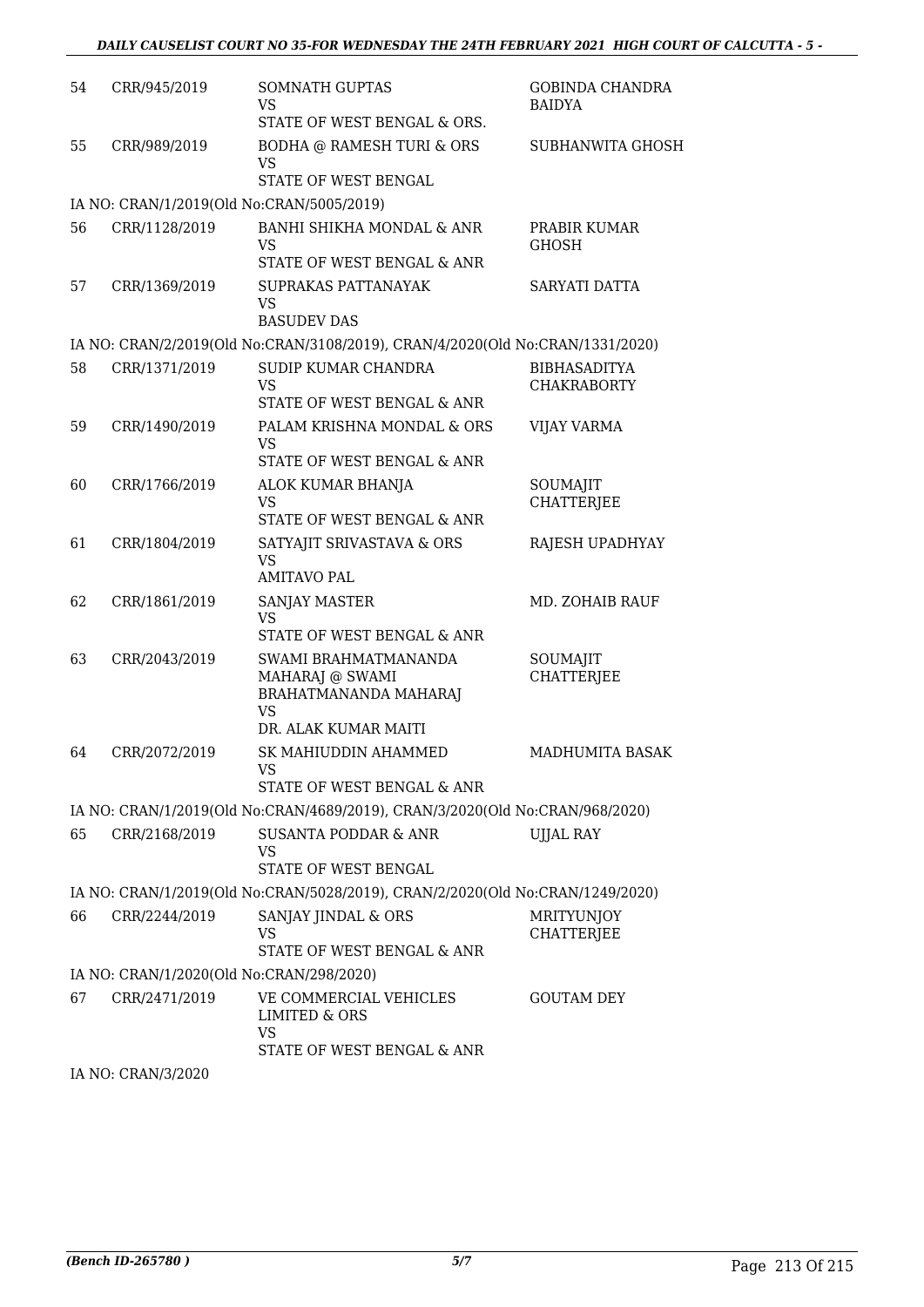| 68 | CRR/2472/2019          | VE COMMERCIAL VEHICLES<br><b>LIMITED &amp; ORS</b><br><b>VS</b>         | <b>GOUTAM DEY</b>                 |
|----|------------------------|-------------------------------------------------------------------------|-----------------------------------|
|    |                        | STATE OF WEST BENGAL & ANR                                              |                                   |
|    |                        | IA NO: CRAN/2/2020(Old No:CRAN/726/2020), CRAN/3/2020                   |                                   |
| 69 | CRR/2500/2019          | M/S. INDUS TOWER LTD.<br>VS<br>NARAYAN CH. RAJAK                        | RAJESH UPADHYAY                   |
|    | IA NO: CRAN/3/2021     |                                                                         |                                   |
| 70 | CRR/2502/2019          | SUBHADIP PARAMANIK                                                      | MD ASIF IQBAL                     |
|    |                        | <b>VS</b><br>STATE OF WEST BENGAL                                       |                                   |
| 71 | CRR/2537/2019          | M/S. ESBI TRANSMISSIONS PVT<br><b>LTD</b><br><b>VS</b><br>RAJESH MISHRA | SARYATI DATTA                     |
| 72 | CRR/2546/2019          | KHOKAN GHOSH                                                            | SUJIT KUMAR GHOSH                 |
|    |                        | <b>VS</b><br>STATE OF WEST BENGAL & ANR                                 |                                   |
|    |                        | IA NO: CRAN/1/2019(Old No:CRAN/4026/2019)                               |                                   |
| 73 | CRR/2588/2019          | DINESH CHANDRA GHOSH<br><b>VS</b>                                       | ASIM KUMAR KUNDU                  |
|    |                        | STATE OF WEST BENGAL & ANR                                              |                                   |
| 74 | CRR/2604/2019          | PRAFULLA KUMAR PAL & ANR<br><b>VS</b><br>PABITRA KUMAR DAS              | UTTAM KUMAR DE4                   |
| 75 | CRR/2664/2019          | DIPIKA JHUNJHUNWALA@DIPIKA<br><b>AGARWAL</b>                            | ANIRBAN TARAFDAR                  |
|    |                        | <b>VS</b><br>STATE OF WEST BENGAL & ANR                                 |                                   |
|    |                        | IA NO: CRAN/1/2020(Old No:CRAN/540/2020)                                |                                   |
| 76 | CRR/2750/2019<br>[LCR] | MADHUSUDHAN BHOWMIK & ANR<br><b>VS</b><br>STATE OF WEST BENGAL & ANR    | <b>SOUMYA KHAN</b>                |
| 77 | CRR/2838/2019          | SWARUP KUMAR SIKDER                                                     | NEHA ROY                          |
|    |                        | VS<br>SAYANI SIKDER MAJUMDER & ANR                                      |                                   |
| 78 | CRR/3371/2019          | <b>BISWANATH KUNDU</b>                                                  | SAIBAL KRISHNA                    |
|    |                        | <b>VS</b><br>RAKHI KUNDU CHOWDHURY                                      | <b>DASGUPTA</b>                   |
| 79 | CRR/3396/2019          | VIKASH SHARMA & ANR                                                     | <b>SHRESTHA</b>                   |
|    |                        | <b>VS</b><br>STATE OF WEST BENGAL & ANR                                 | <b>BHATTACHARJEE</b>              |
| 80 | CRR/3450/2019          | SUDIP GUIN & ANR.<br><b>VS</b>                                          | <b>TANMAY</b><br><b>CHOWDHURY</b> |
|    |                        | STATE OF WEST BENGAL & ANR.                                             |                                   |
| 81 | CRR/3464/2019          | KOUSHIK BHATTACHARYA & ORS<br><b>VS</b><br>STATE OF WEST BENGAL& ANR    | APURBA KUMAR<br><b>DATTA</b>      |
| 82 | CRR/3512/2019          | JABA BISWAS @ JABA & ORS<br><b>VS</b>                                   | <b>ABHISHEK BISWAS</b>            |
|    |                        | STATE OF WEST BENGAL & ANR                                              |                                   |
| 83 | CRR/3584/2019          | PUNIT KR TRIVEDI<br><b>VS</b>                                           | <b>SAKET CHAUDHURY</b>            |
|    |                        | STATE OF WEST BENGAL & ANR                                              |                                   |